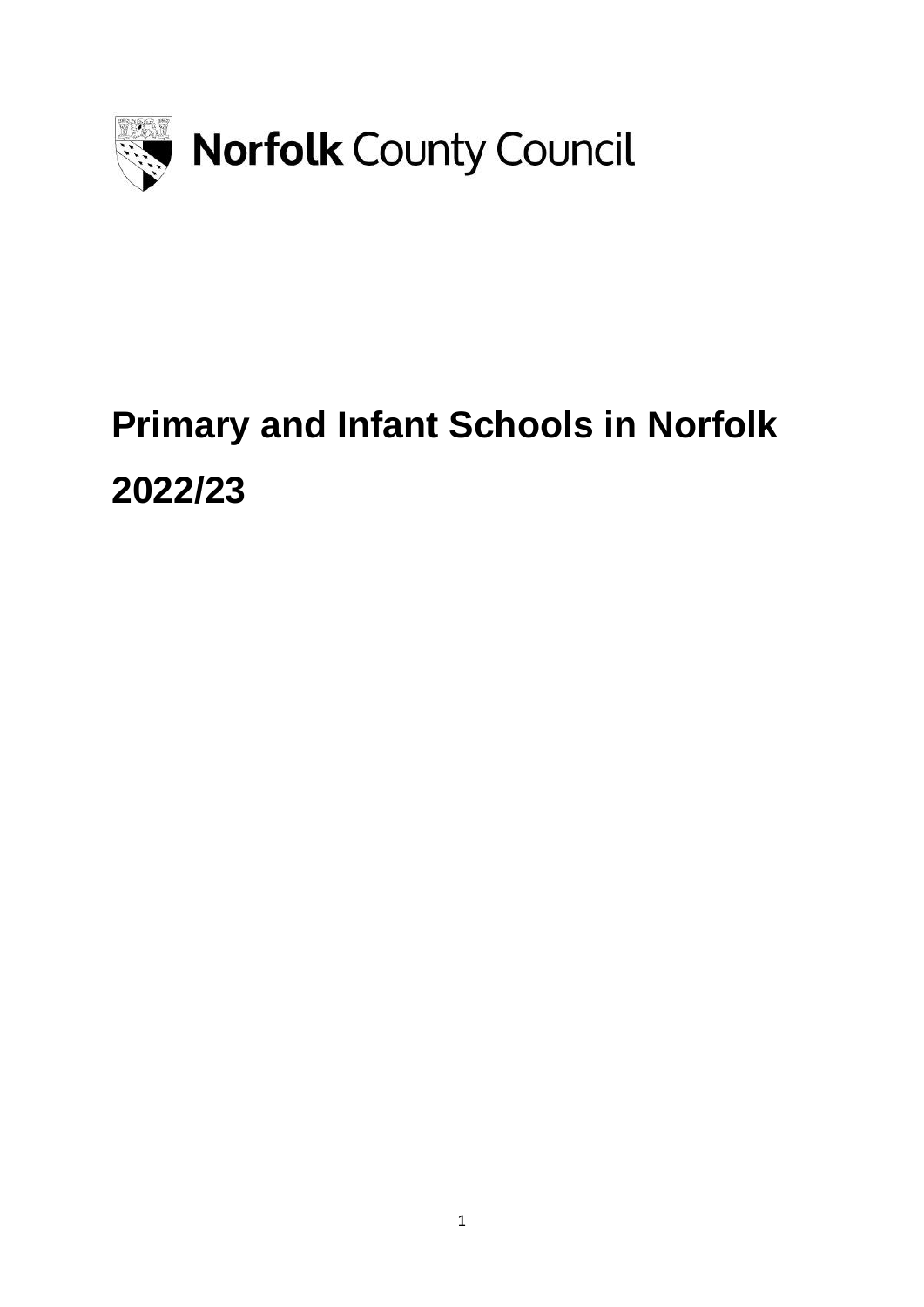This booklet gives information on our primary and infant schools in Norfolk. Schools are listed in alphabetical order. For each school you will find the address, contact details and the name of the headteacher. You will also see information on:

- Number on roll in May 2021: this is a guide to the size of the school which is unlikely to change much by September 2022
- Published Admission Number: this gives the number of children the admissions authority has agreed to admit in the admission round for September 2022
- Whether the school was oversubscribed in September 2021.

Please refer to "Parent guide to admission to schools in Norfolk 2022" booklet for full information about the admissions process. The booklet can be found on the Norfolk County Council website at [www.norfolk.gov.uk/admissions.](https://www.norfolk.gov.uk/admissions)

The following page details Norfolk County Council's over-subscription criteria used to determine which children are offered or refused a place if there are more applications than places available (the school is over-subscribed). These rules apply to Community and Voluntary Controlled schools. Academies, Free Schools, Voluntary Aided and Foundation schools may adopt these rules but you should check on the admission policy for each school which is available on the individual school websites, by contacting the school direct or also available at www.norfolk.gov.uk/schoolfinder Parents can contact the Admissions Team on 0344 800 8020 or by email to [admissions@norfolk.gov.uk](mailto:admissions@norfolk.gov.uk) to obtain this information for individual schools.

### Norfolk County Council's Admissions Policy

If there are more applications for places than there are places available, the Local Authority will give priority to children living nearest to the school, according to the following rules in this order of priority:

Children who are due to start school and:

- 1. have an EHCP or statement of special educational needs naming that school
- 2. children in public care, have been adopted from public care or adopted from abroad who are due to transfer
- 3. live in the catchment area and who have a sibling attending the school at the time of their admission
- 4. live in the catchment area who have a brother or sister attending the feeder junior school
- 5. have a disability and live in the catchment area (Appropriate professional evidence will be required to confirm the disability)
- 6. live in the catchment area
- 7. have been allocated a permanent place at a Specialist Resource Base attached to the school. (Places allocated by Norfolk County Council's Placement panel)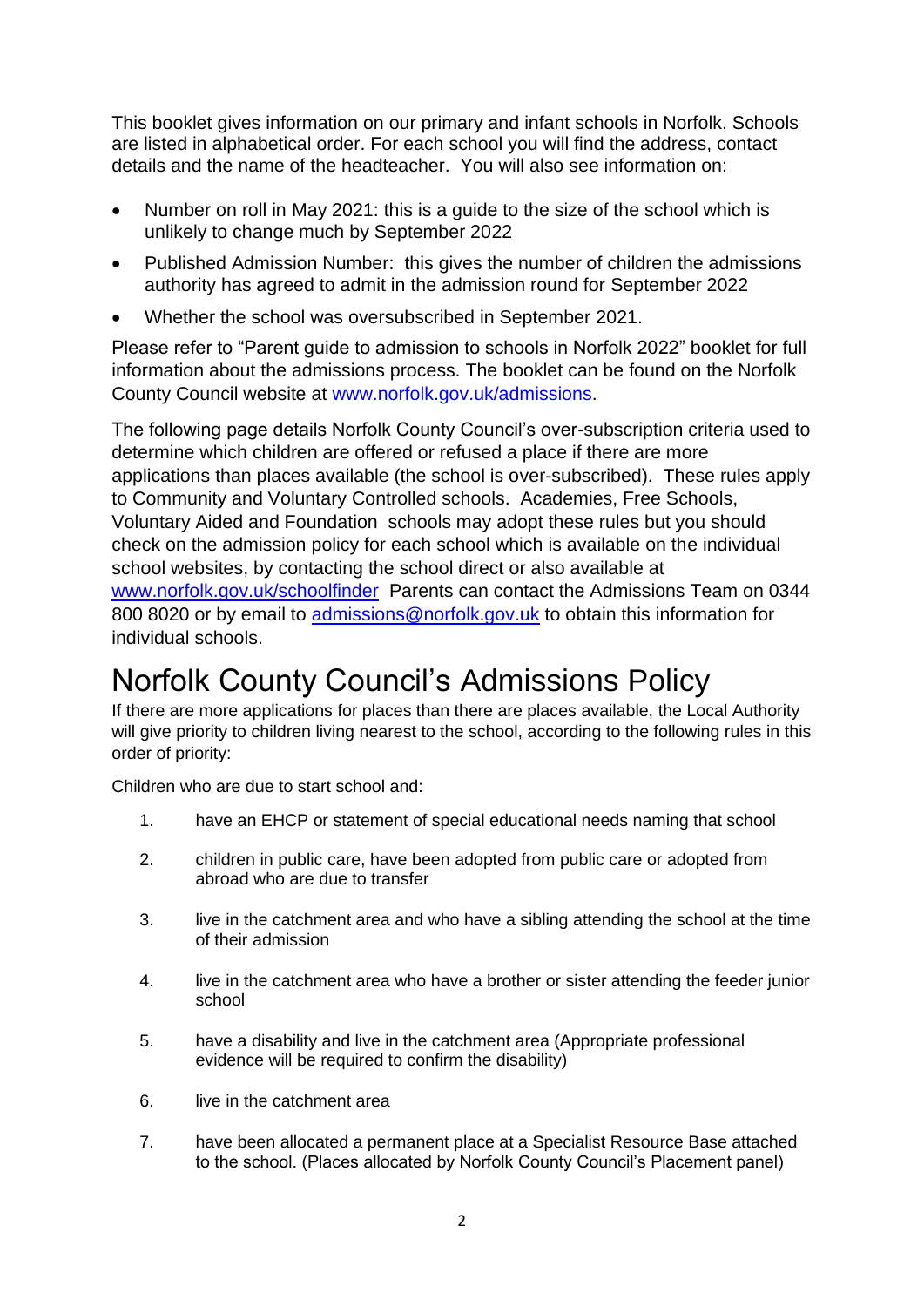- 8. children eligible for the service premium. A pupil is eligible for the service premium if:
	- a. one of their parents is serving in the regular armed forces (including pupils with a parent who is on full commitment as part of the full time reserve service);
	- b. they have been registered as a 'service child' on the January school census at any point since 2016;
	- c. one of their parents died whilst serving in the armed forces and the pupil receives a pension under the Armed Forces Compensation Scheme or the War Pensions Scheme*.*
- 9. live outside the catchment area who have a brother or sister with a statement of special educational needs attending the school at the time of their admission
- 10. live outside the area served by the school who have a brother or sister attending the school at the time of their admission
- 11. live outside the catchment area who have a brother or sister attending the feeder junior school
- 12. have a disability and live outside the catchment area (Appropriate professional evidence will be required to confirm the disability)
- 13. children of staff:
	- a. where a member of staff has been employed at the school for two or more years at the time at which the application for admission to the school is made and/or
	- b. the member of staff is recruited to fill a vacant post for there is a demonstrable skill shortage
- 14. live outside the catchment area

If all children within any of the above rules cannot be offered a place, the highest priority will be given to children living nearest to the school within that rule. To determine who lives nearest, distance will be measured on a straight line "crow fly" basis, using Ordnance Survey data. The address will be measured from the post office address point on the property.

In the unlikely event that distance does not separate the final two or more pupils seeking the last remaining place, a random allocation will be used to determine who is offered the final place.

NOTE: Criteria 7 only applies to schools which have a Specialist Resource Base on site.

Feeder school priority will only apply in the first year of entry to the school.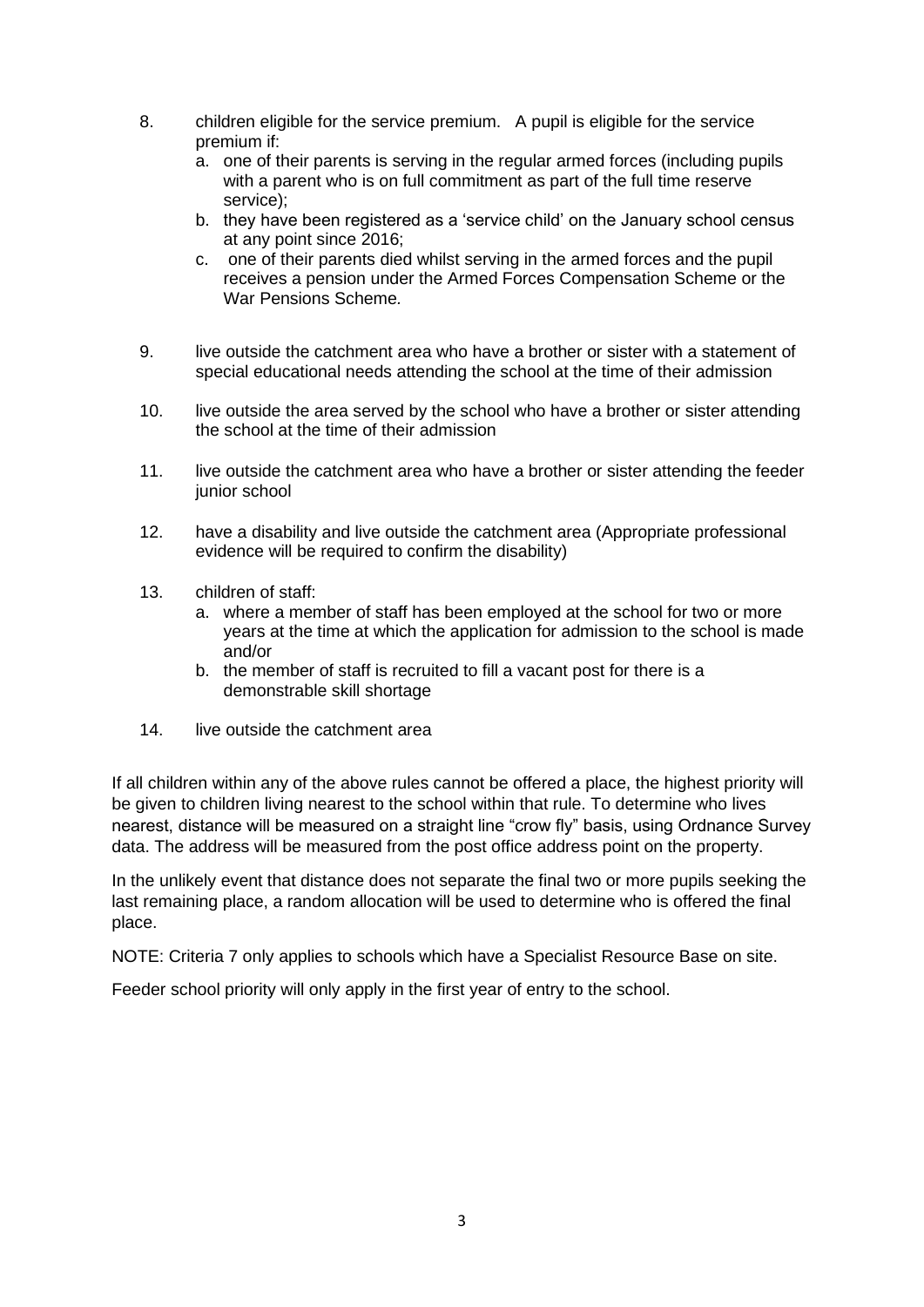## Guide to Admission Terms

#### Education Health and Care Plans (EHCP)/Statements of Special Educational Needs

Where a child's EHCP/Statement of Special Educational Needs names a specific school the school must admit the child regardless of whether the school has a place available. The over subscription rules for most schools include children with EHCPs/statements as the first priority to help parents understand that children with statements have the highest priority legally. For these schools the remaining list of rules are used to prioritise applications if the school is over subscribed.

#### Children in Public Care and Looked After Children

In oversubscription rules "children in public care" and "looked after children" are defined as looked after children and previously looked after children. Previously looked after children are children who were looked after and ceased to be so because they were adopted or became subject to a Residence Order or Special Guardianship Order and include those children who appear, to the Admissions Authority, to have been in state care outside of England and ceased to in state care as a result of being adopted. A child is regarded as having been in state care outside of England if they were in the care or, or were accommodated by a public authority, a religious organisation, or any other provider of care.

#### **Distance**

Distance will be measured on a straight line 'crow flies' basis using Ordnance Survey data. The measurement will be taken from the Post Office postcode address point on the child's home to the Post Office postcode address point on the school.

#### Siblings

In the oversubscription rules 'brother' or 'sister' means: brothers or sisters living at the same address including adopted children, step-brothers, step-sisters and children in foster care within a family unit. Some admission authority schools may have a different definition. See the individual school admission policy for details.

Only siblings attending school at the time of your child's proposed admission will be given a higher priority in the oversubscription rules.

#### Children of Staff at the School

Admission authorities may give priority in their oversubscription criteria to children of staff at the school in either or both of the following circumstances:

- a) where the member of staff has been employed at the school for two or more years at the time at which the application for admission to the school is made, and/or
- b) the member of staff is recruited to fill a vacant post for which there is a demonstrable skill shortage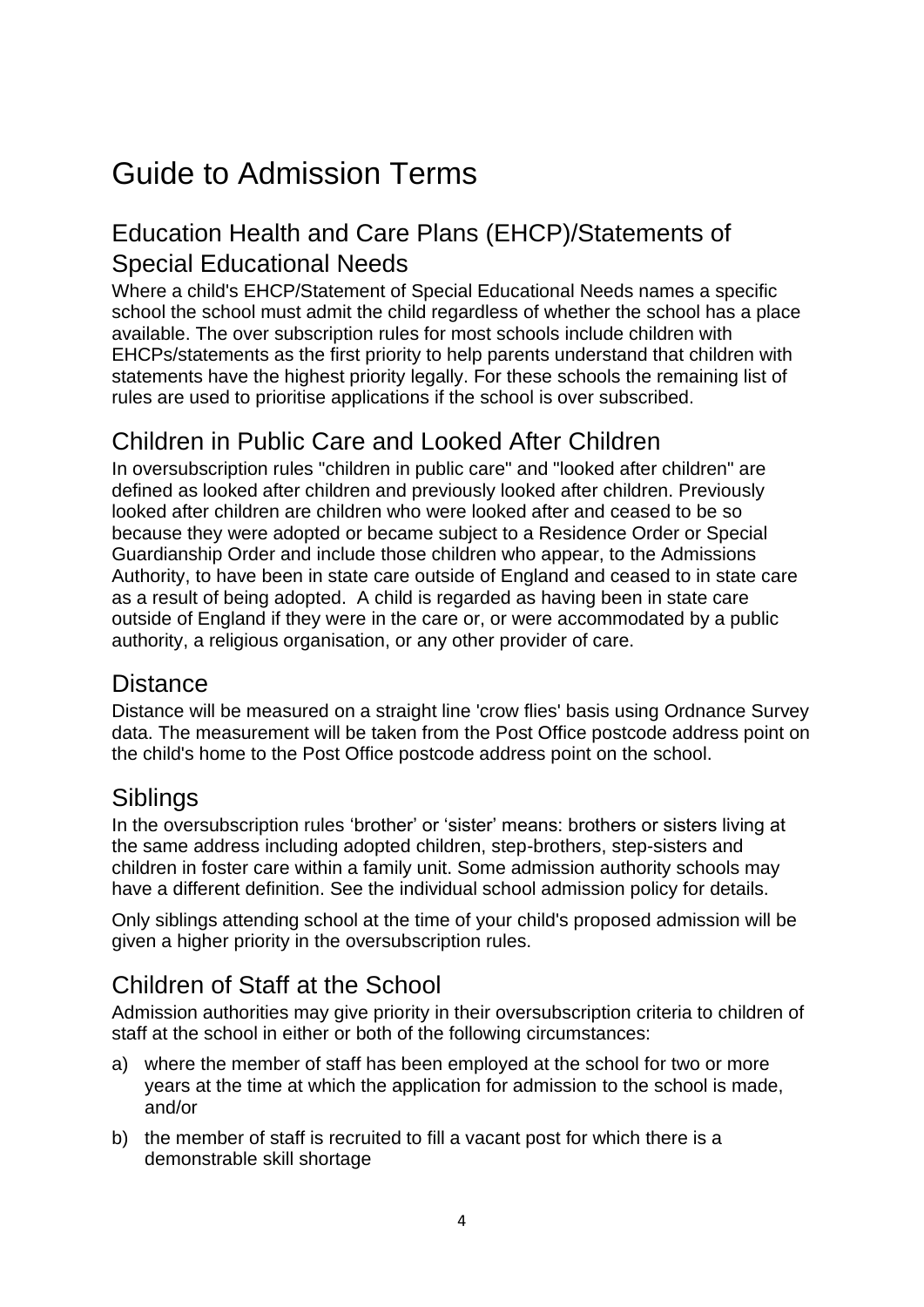#### Feeder school

Feeder school priority will only apply in the first year of entry to the school and does not apply in year admissions.

#### **Disability**

Disability is defined by reference to the definition used in the Equalities Act 2010.

#### Random Allocation

Where random allocation is used to determine the allocation of school, applicants will have their names drawn by lots to see who should be offered the place(s). There will be an independent scrutiny of the random allocation process.

#### When do children start school?

Children born between1 September 2017 - 31 August 2018 will be offered a full time place in a reception class from September 2022.

Infant schools are for 4+ to 7 year olds and primary schools are for 4+ to 11 year olds.

#### Admission of children out of their normal age group

Any parent seeking a place for their child out of their chronological age group will need to apply in writing to the Admissions Team. The admission authority for the school must consider the circumstances of each case and make a decision in the best interests of the child. Where the application is accepted the child will be considered alongside all other applicants and in the rules below will be treated as "due to start school". Where the application is refused the parent will be offered the right of appeal unless a place can be offered in another year group.

You can find guidance on applying to defer a Reception place on our website [School](http://www.norfolk.gov.uk/admissions)  [Admissions](http://www.norfolk.gov.uk/admissions) .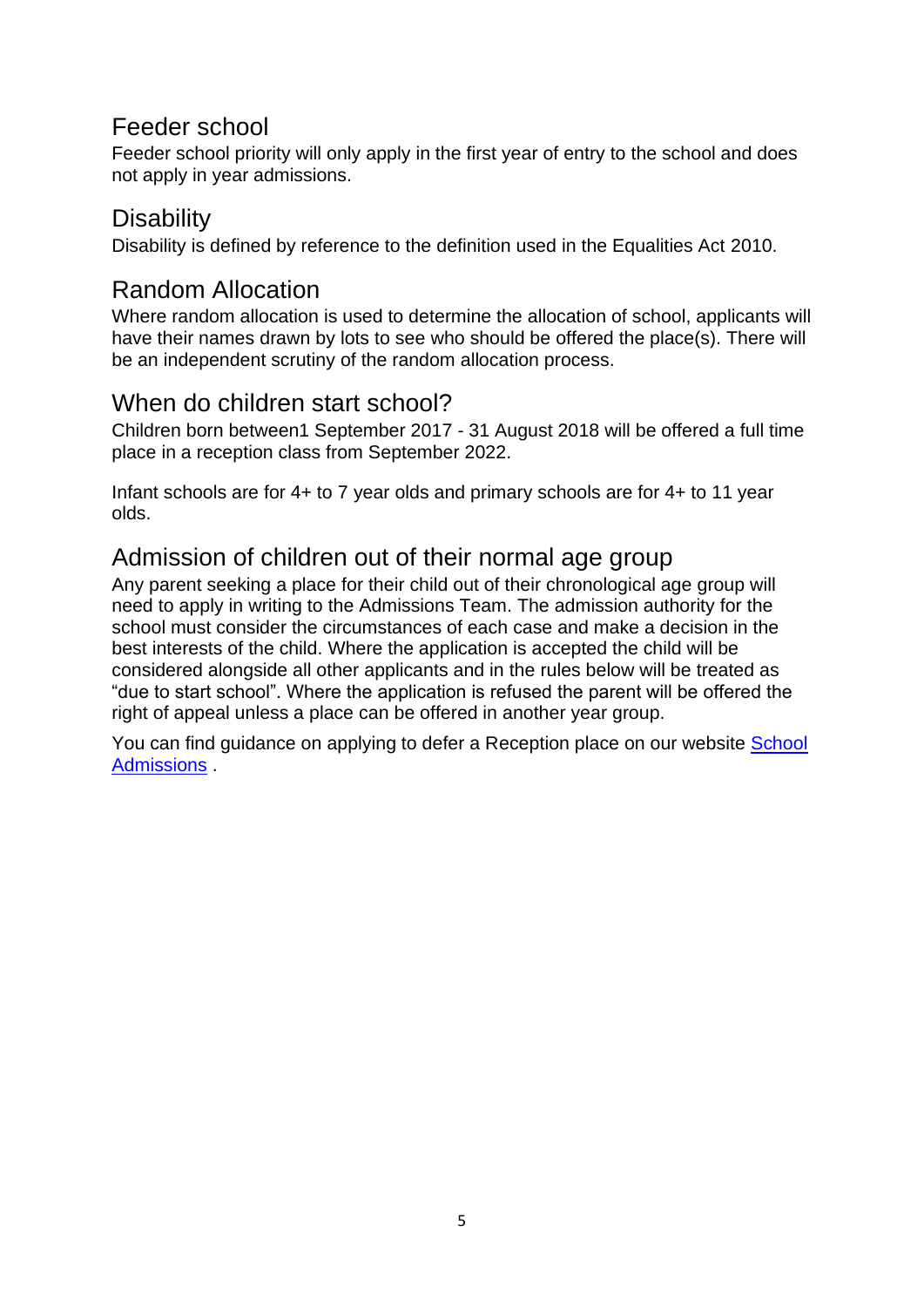## Acle St Edmunds C of E Primary

| Headteacher:                        | Mrs Rebecca Clarke                 |                                       |                                   |  |  |
|-------------------------------------|------------------------------------|---------------------------------------|-----------------------------------|--|--|
| Address:                            |                                    | Fletcher Way, Acle, Norwich, NR13 3RQ |                                   |  |  |
| Website:                            | www.acleprimary.norfolk.sch.uk     |                                       |                                   |  |  |
| Email:                              |                                    |                                       | office@acleprimary.norfolk.sch.uk |  |  |
| Telephone:                          | 01493-750322                       |                                       |                                   |  |  |
| School Type:                        | <b>Voluntary Controlled School</b> |                                       |                                   |  |  |
| Age Range:                          | $4 - 11$                           |                                       |                                   |  |  |
| <b>Published Admissions Number:</b> |                                    |                                       | 30                                |  |  |
| Number on Roll (May 2021):          |                                    |                                       | 184                               |  |  |
| Over-subscribed in September 2021:  |                                    |                                       | NO                                |  |  |
| Secondary Catchment Area:           |                                    |                                       | Acle Academy                      |  |  |
| Feeds to:                           |                                    |                                       | Acle Academy                      |  |  |
|                                     |                                    |                                       |                                   |  |  |

s

## Alburgh With Denton CE VC Primary School

| Headteacher:                        | <b>Mrs Hayley Sonnex</b>           |  |                                                    |  |  |
|-------------------------------------|------------------------------------|--|----------------------------------------------------|--|--|
| Address:                            |                                    |  | School Road, Alburgh, Harleston, Norfolk, IP20 0BW |  |  |
| Website:                            |                                    |  | www.alburghwithdentonprimaryschool.co.uk           |  |  |
| Email:                              |                                    |  | office@alburgh-with-denton.norfolk.sch.uk          |  |  |
| Telephone:                          | 01986-788678                       |  |                                                    |  |  |
| School Type:                        | <b>Voluntary Controlled School</b> |  |                                                    |  |  |
| Age Range:                          | $4 - 11$                           |  |                                                    |  |  |
| <b>Published Admissions Number:</b> |                                    |  | 15                                                 |  |  |
| Number on Roll (May 2021):          |                                    |  | 105                                                |  |  |
| Over-subscribed in September 2021:  |                                    |  | <b>YES</b>                                         |  |  |
| Secondary Catchment Area:           |                                    |  | Archbishop Sancroft CE High School                 |  |  |
| Feeds to:                           |                                    |  | Archbishop Sancroft CE High School                 |  |  |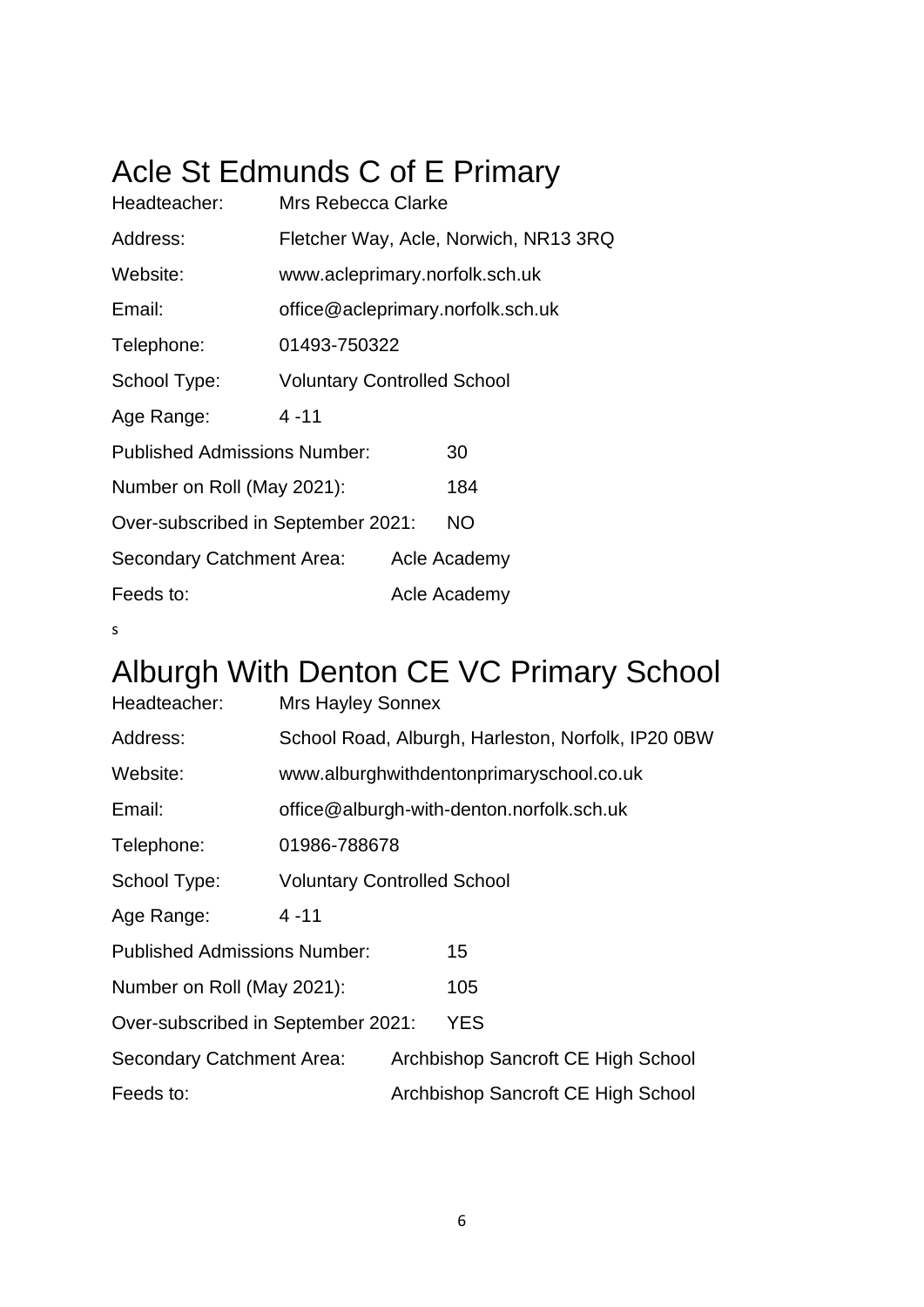## Aldborough Primary School

| Headteacher:                        | Mrs Suzanne Robertson            |  |                                             |  |  |
|-------------------------------------|----------------------------------|--|---------------------------------------------|--|--|
| Address:                            |                                  |  | Alby Hill, Alby, Norwich, Norfolk, NR11 7PH |  |  |
| Website:                            | www.aldborough.norfolk.sch.uk    |  |                                             |  |  |
| Email:                              | office@aldborough.norfolk.sch.uk |  |                                             |  |  |
| Telephone:                          | 01263-761264                     |  |                                             |  |  |
| School Type:                        | <b>Foundation School</b>         |  |                                             |  |  |
| Age Range:                          | $4 - 11$                         |  |                                             |  |  |
| <b>Published Admissions Number:</b> |                                  |  | 20                                          |  |  |
| Number on Roll (May 2021):          |                                  |  | 135                                         |  |  |
| Over-subscribed in September 2021:  |                                  |  | NO.                                         |  |  |
| Secondary Catchment Area:           |                                  |  | Aylsham High School                         |  |  |
| Feeds to:                           |                                  |  | Aylsham High School                         |  |  |

## All Saints Academy

| Headteacher:                        | <b>Mrs Katherine Howe</b> |  |                                                              |  |  |
|-------------------------------------|---------------------------|--|--------------------------------------------------------------|--|--|
| Address:                            |                           |  | 45 Wretton Road, Stoke Ferry, King's Lynn, Norfolk, PE33 9QJ |  |  |
|                                     |                           |  |                                                              |  |  |
| Website:                            |                           |  | www.allsaintsacademy.norfolk.sch.uk                          |  |  |
| Email:                              |                           |  | office@allsaintsacademy.norfolk.sch.uk                       |  |  |
| Telephone:                          | 01366-501050              |  |                                                              |  |  |
| School Type:                        | <b>Academy Converter</b>  |  |                                                              |  |  |
| Age Range:                          | $4 - 11$                  |  |                                                              |  |  |
| <b>Published Admissions Number:</b> |                           |  | 15                                                           |  |  |
| Number on Roll (May 2021):          |                           |  | 106                                                          |  |  |
| Over-subscribed in September 2021:  |                           |  | <b>NO</b>                                                    |  |  |
| Secondary Catchment Area:           |                           |  | Iceni Academy                                                |  |  |
| Feeds to:                           |                           |  | Iceni Academy                                                |  |  |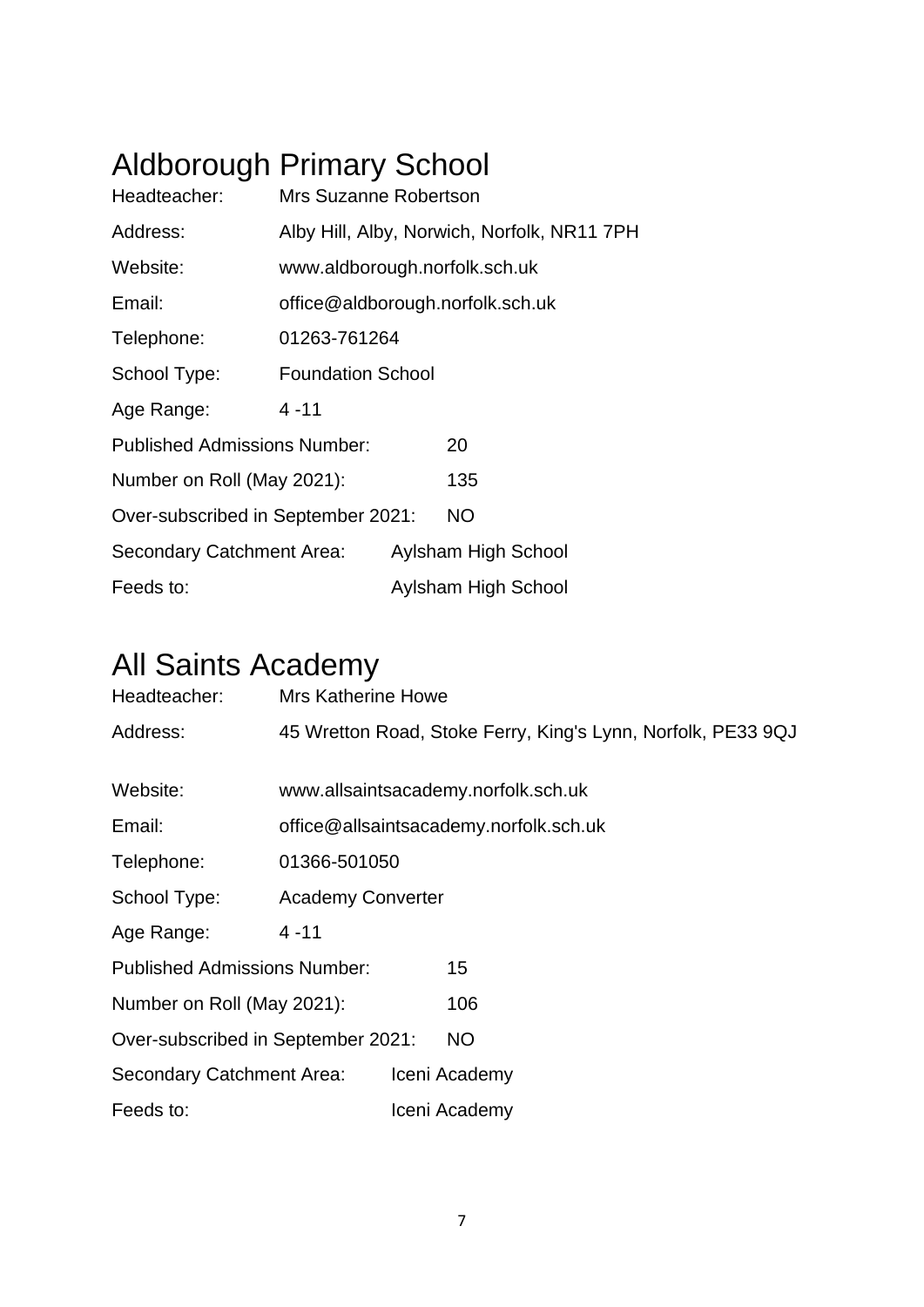## All Saints CE VA Primary, Winfarthing

| Headteacher:                        | Mrs Jessica Woolner           |  |                                                 |  |  |
|-------------------------------------|-------------------------------|--|-------------------------------------------------|--|--|
| Address:                            |                               |  | Mill Road, Winfarthing, Diss, Norfolk, IP22 2DZ |  |  |
| Website:                            | federationschools.org         |  |                                                 |  |  |
| Email:                              |                               |  | office@allsaints-diss.norfolk.sch.uk            |  |  |
| Telephone:                          | 01379-642767                  |  |                                                 |  |  |
| School Type:                        | <b>Voluntary Aided School</b> |  |                                                 |  |  |
| Age Range:                          | $4 - 11$                      |  |                                                 |  |  |
| <b>Published Admissions Number:</b> |                               |  | 15                                              |  |  |
| Number on Roll (May 2021):          |                               |  | 69                                              |  |  |
| Over-subscribed in September 2021:  |                               |  | <b>NO</b>                                       |  |  |
| Secondary Catchment Area:           |                               |  | Diss High School                                |  |  |
| Feeds to:                           |                               |  | Diss High School                                |  |  |

## Alpington & Bergh Apton CE VA Primary School

| Headteacher:                        | Mrs Rosie Welch                 |  |                                                   |  |  |
|-------------------------------------|---------------------------------|--|---------------------------------------------------|--|--|
| Address:                            |                                 |  | Wheel Road, Alpington, Norwich, Norfolk, NR14 7NH |  |  |
| Website:                            | alpington.norfolk.sch.uk        |  |                                                   |  |  |
| Email:                              | office@alpington.norfolk.sch.uk |  |                                                   |  |  |
| Telephone:                          | 01508-492700                    |  |                                                   |  |  |
| School Type:                        | <b>Voluntary Aided School</b>   |  |                                                   |  |  |
| Age Range:                          | $4 - 11$                        |  |                                                   |  |  |
| <b>Published Admissions Number:</b> |                                 |  | 20                                                |  |  |
| Number on Roll (May 2021):          |                                 |  | 135                                               |  |  |
| Over-subscribed in September 2021:  |                                 |  | YES                                               |  |  |
| Secondary Catchment Area:           |                                 |  | <b>Hobart High School</b>                         |  |  |
| Feeds to:                           |                                 |  | <b>Hobart High School</b>                         |  |  |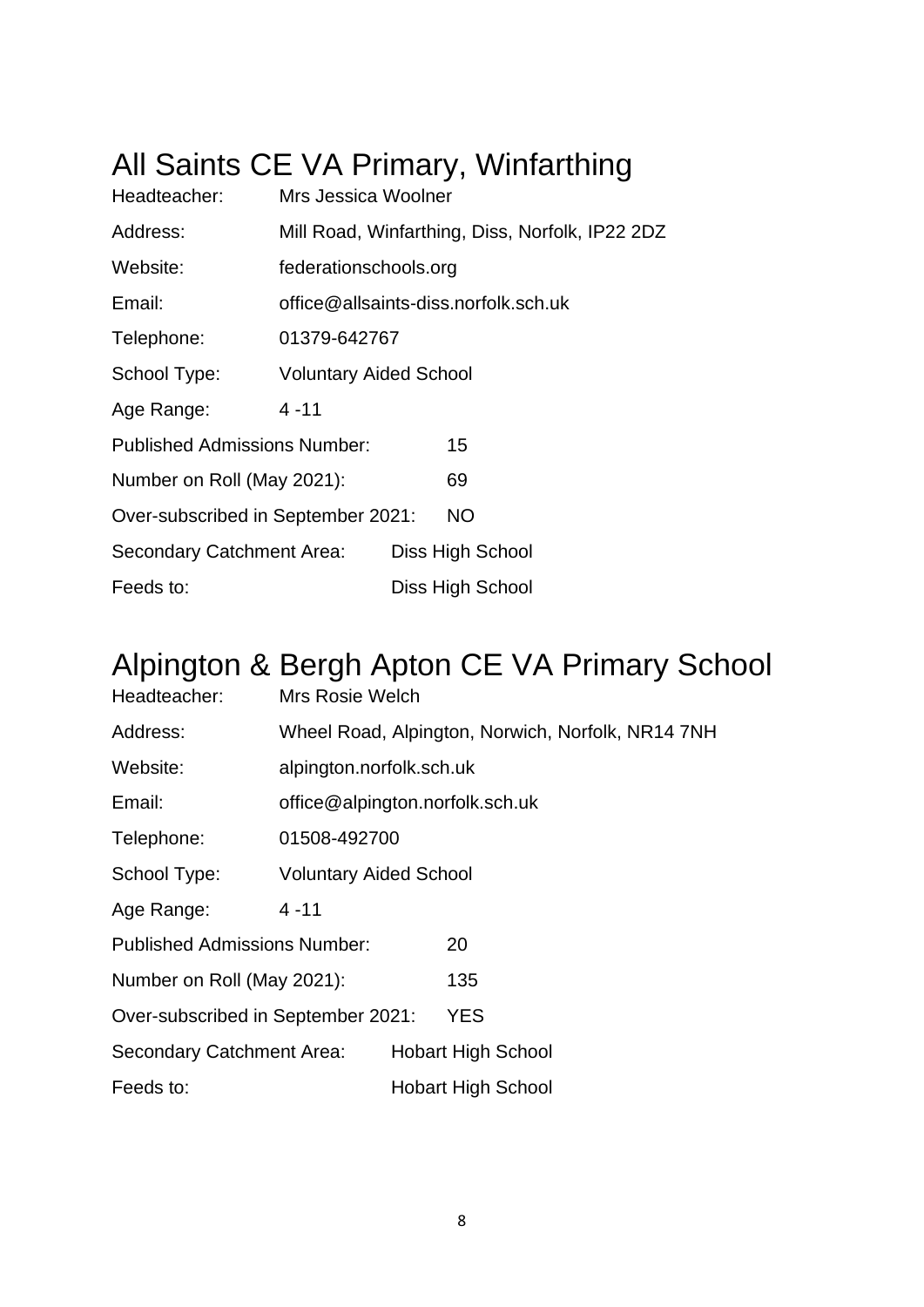### Angel Road Infant School And Nursery

| Headteacher:                        | <b>Mrs Lindsay Moody</b>  |  |                                       |  |
|-------------------------------------|---------------------------|--|---------------------------------------|--|
| Address:                            |                           |  | Angel Road, Norwich, Norfolk, NR3 3HR |  |
| Website:                            | www.angelroadinfant.co.uk |  |                                       |  |
| Email:                              |                           |  | office@angelroadinfant.norfolk.sch.uk |  |
| Telephone:                          | 01603-427113              |  |                                       |  |
| School Type:                        | <b>Academy Converter</b>  |  |                                       |  |
| Age Range:                          | $2 - 7$                   |  |                                       |  |
| <b>Published Admissions Number:</b> |                           |  | 90                                    |  |
| Number on Roll (May 2021):          |                           |  | 273                                   |  |
| Over-subscribed in September 2021:  |                           |  | <b>NO</b>                             |  |
| <b>Secondary Catchment Area:</b>    |                           |  | Sewell Park Academy/ Open Academy     |  |
| Feeds to:                           |                           |  | <b>Angel Road Junior School</b>       |  |

## Anthony Curton CE Primary School

| Headteacher:                        | Miss Dawn Liddle         |  |                                                         |  |  |
|-------------------------------------|--------------------------|--|---------------------------------------------------------|--|--|
| Address:                            |                          |  | The Chase, Walpole St Peter, Wisbech, Norfolk, PE14 7NG |  |  |
| Website:                            |                          |  | www.anthonycurton.norfolk.sch.uk                        |  |  |
| Email:                              |                          |  | office@anthonycurton.norfolk.sch.uk                     |  |  |
| Telephone:                          | 01945-780121             |  |                                                         |  |  |
| School Type:                        | <b>Academy Converter</b> |  |                                                         |  |  |
| Age Range:                          | $4 - 11$                 |  |                                                         |  |  |
| <b>Published Admissions Number:</b> |                          |  | 30                                                      |  |  |
| Number on Roll (May 2021):          |                          |  | 191                                                     |  |  |
| Over-subscribed in September 2021:  |                          |  | <b>YES</b>                                              |  |  |
| <b>Secondary Catchment Area:</b>    |                          |  | <b>Marshland High School</b>                            |  |  |
| Feeds to:                           |                          |  | <b>Marshland High School</b>                            |  |  |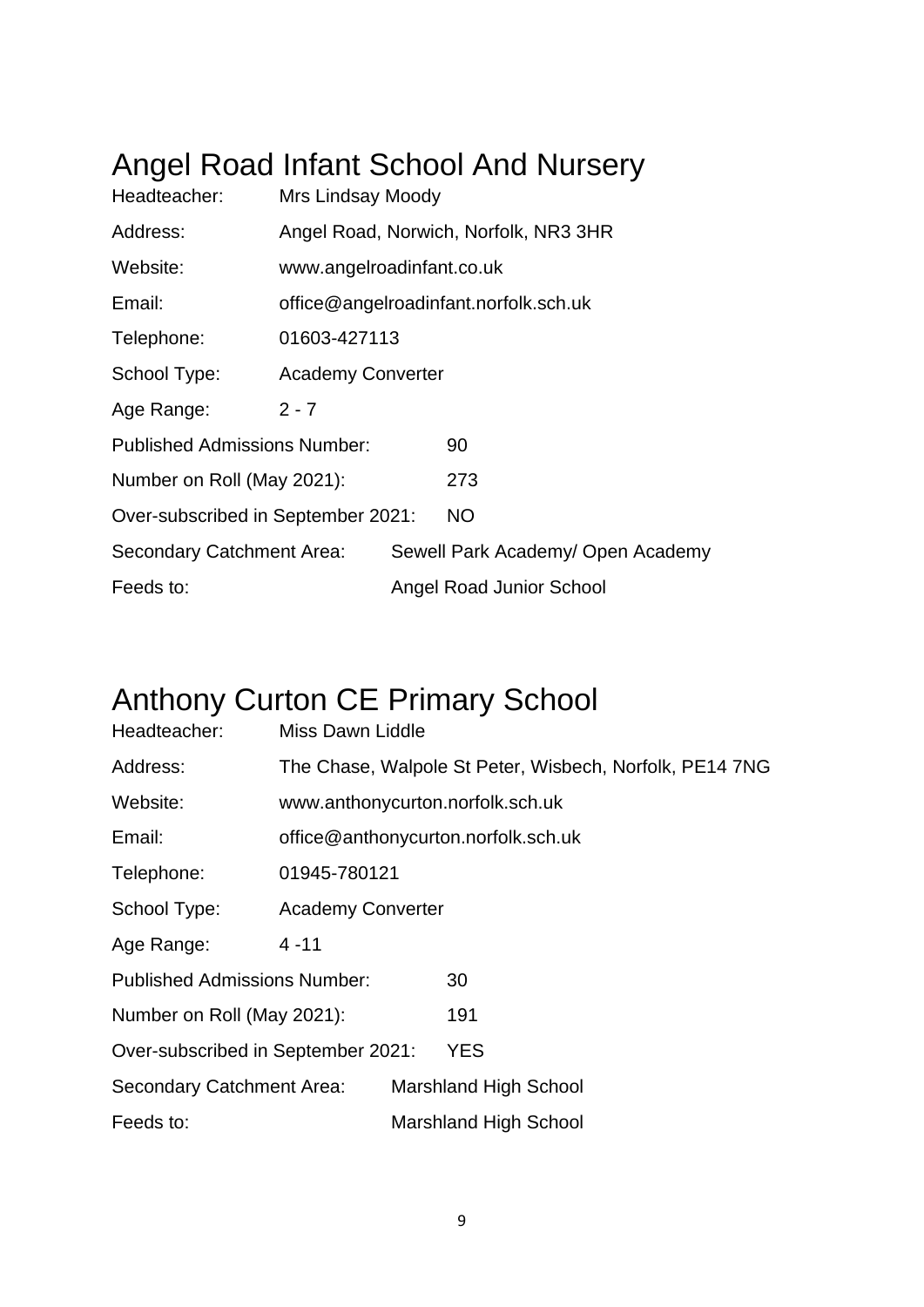## Antingham & Southrepps Primary School And **Nursery**

| Headteacher:                        | Mrs Sam Petchey     |  |                                                         |  |
|-------------------------------------|---------------------|--|---------------------------------------------------------|--|
| Address:                            |                     |  | Lower Street, Southrepps, Norwich, Norfolk, NR11 8UG    |  |
| Website:                            |                     |  | www.nnat.org.uk/antingham-and-southrepps-primary-school |  |
| Email:                              |                     |  | office@antinghamsouthrepps.co.uk                        |  |
| Telephone:                          | 01263-833282        |  |                                                         |  |
| School Type:                        | Academy Sponsor Led |  |                                                         |  |
| Age Range:                          | $3 - 11$            |  |                                                         |  |
| <b>Published Admissions Number:</b> |                     |  | 16                                                      |  |
| Number on Roll (May 2021):          |                     |  | 71                                                      |  |
| Over-subscribed in September 2021:  |                     |  | NO                                                      |  |
| <b>Secondary Catchment Area:</b>    |                     |  | North Walsham High School                               |  |
| Feeds to:                           |                     |  | North Walsham High School                               |  |

### Arden Grove Infant & Nursery School

| Headteacher:                        | Mrs Sarah Waterfield     |  |                                                   |  |  |
|-------------------------------------|--------------------------|--|---------------------------------------------------|--|--|
| Address:                            |                          |  | Arden Grove, Hellesdon, Norwich, Norfolk, NR6 6QA |  |  |
| Website:                            |                          |  | www.wensumtrust.org.uk/ardengrove                 |  |  |
| Email:                              |                          |  | office@ardengrove.norfolk.sch.uk                  |  |  |
| Telephone:                          | 01603-404553             |  |                                                   |  |  |
| School Type:                        | <b>Academy Converter</b> |  |                                                   |  |  |
| Age Range:                          | $3 - 7$                  |  |                                                   |  |  |
| <b>Published Admissions Number:</b> |                          |  | 60                                                |  |  |
| Number on Roll (May 2021):          |                          |  | 224                                               |  |  |
| Over-subscribed in September 2021:  |                          |  | <b>NO</b>                                         |  |  |
| Secondary Catchment Area:           |                          |  | <b>Hellesdon High School</b>                      |  |  |
| Feeds to:                           |                          |  | <b>Firside Junior School</b>                      |  |  |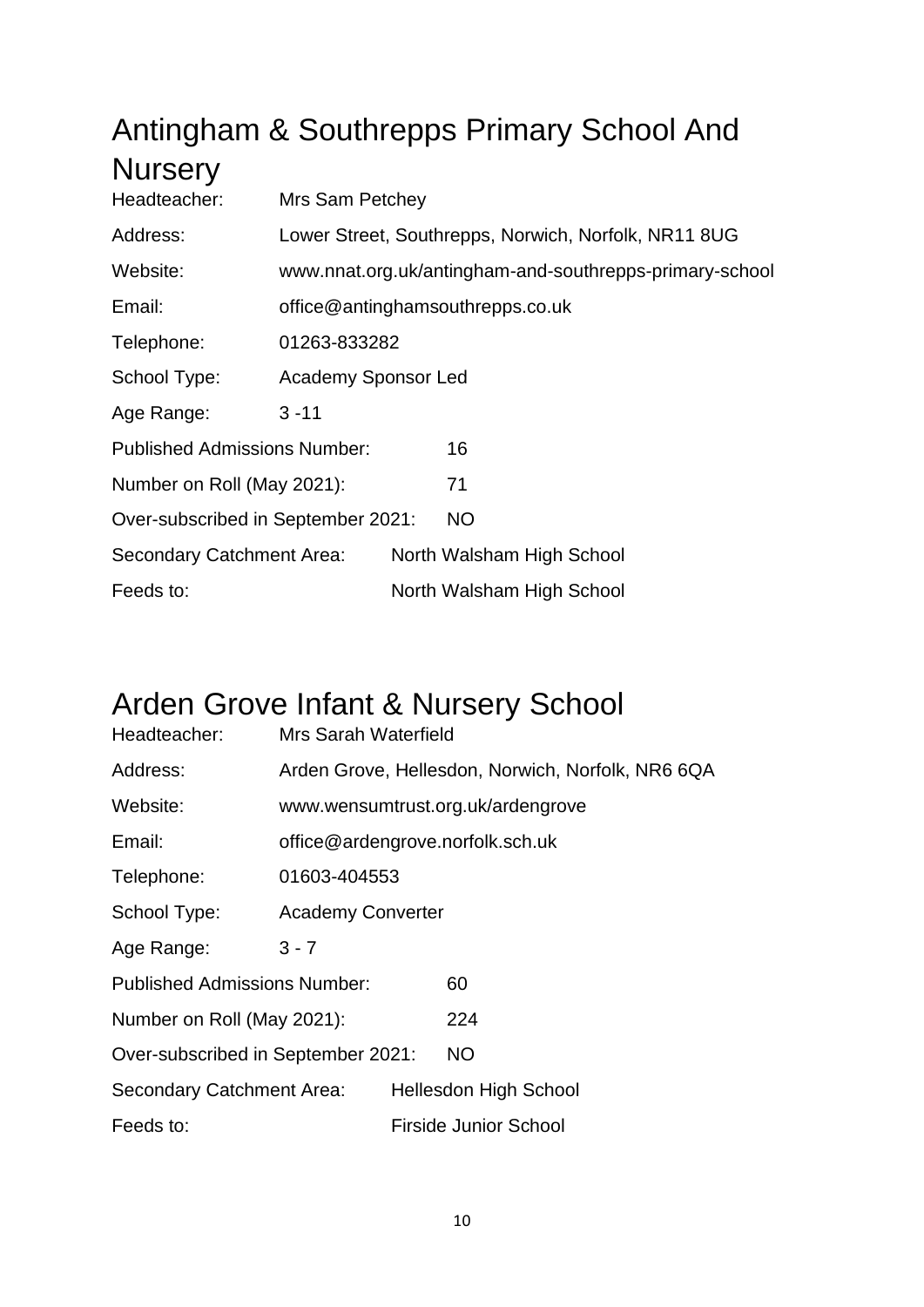## Ashill VC Primary School

| Headteacher:                        | <b>Mr Steve Creasey</b>            |  |                        |                                                            |  |
|-------------------------------------|------------------------------------|--|------------------------|------------------------------------------------------------|--|
| Address:                            |                                    |  |                        | The Oaks, Ashill, Watton Road, Thetford, Norfolk, IP25 7AP |  |
| Website:                            | www.ashillschool.co.uk             |  |                        |                                                            |  |
| Email:                              | office@ashill.norfolk.sch.uk       |  |                        |                                                            |  |
| Telephone:                          | 01760-440403                       |  |                        |                                                            |  |
| School Type:                        | <b>Voluntary Controlled School</b> |  |                        |                                                            |  |
| Age Range:                          | $4 - 11$                           |  |                        |                                                            |  |
| <b>Published Admissions Number:</b> |                                    |  | 15                     |                                                            |  |
| Number on Roll (May 2021):          |                                    |  | 109                    |                                                            |  |
| Over-subscribed in September 2021:  |                                    |  | <b>YES</b>             |                                                            |  |
| <b>Secondary Catchment Area:</b>    |                                    |  | <b>Wayland Academy</b> |                                                            |  |
| Feeds to:                           |                                    |  | <b>Wayland Academy</b> |                                                            |  |

## Ashleigh Primary And Nursery School

| Headteacher:                        | Mr John McConnell              |  |                                              |  |  |
|-------------------------------------|--------------------------------|--|----------------------------------------------|--|--|
| Address:                            |                                |  | Sheffield Road, Wymondham, Norfolk, NR18 OHL |  |  |
| Website:                            | www.ashleighprimary.com        |  |                                              |  |  |
| Email:                              | office@ashleigh.norfolk.sch.uk |  |                                              |  |  |
| Telephone:                          | 01953-602410                   |  |                                              |  |  |
| School Type:                        | <b>Community School</b>        |  |                                              |  |  |
| Age Range:                          | $3 - 11$                       |  |                                              |  |  |
| <b>Published Admissions Number:</b> |                                |  | 60                                           |  |  |
| Number on Roll (May 2021):          |                                |  | 519                                          |  |  |
| Over-subscribed in September 2021:  |                                |  | YES                                          |  |  |
| <b>Secondary Catchment Area:</b>    |                                |  | Wymondham High Academy                       |  |  |
| Feeds to:                           |                                |  | Wymondham High Academy                       |  |  |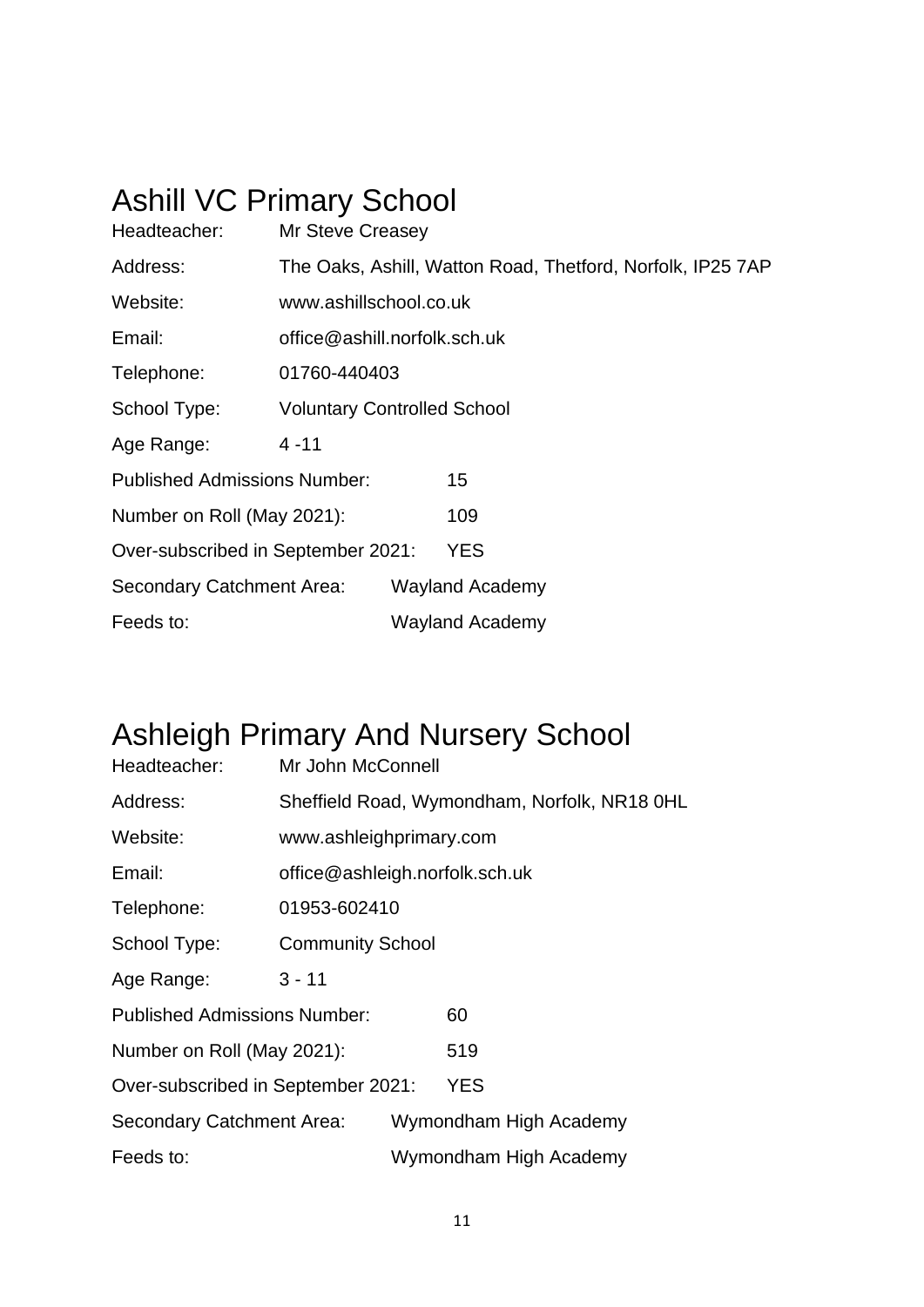### Ashwicken CE Primary School

| Headteacher:                        | Mrs Sophie Dickson            |                                 |                                                 |  |  |  |
|-------------------------------------|-------------------------------|---------------------------------|-------------------------------------------------|--|--|--|
| Address:                            |                               |                                 | East Winch Road, King's Lynn, Norfolk, PE32 1LY |  |  |  |
| Website:                            | www.ashwickenschool.co.uk     |                                 |                                                 |  |  |  |
| Email:                              |                               | office@ashwicken.norfolk.sch.uk |                                                 |  |  |  |
| Telephone:                          | 01553-630352                  |                                 |                                                 |  |  |  |
| School Type:                        | <b>Voluntary Aided School</b> |                                 |                                                 |  |  |  |
| Age Range:                          | $4 - 11$                      |                                 |                                                 |  |  |  |
| <b>Published Admissions Number:</b> |                               |                                 | 15                                              |  |  |  |
| Number on Roll (May 2021):          |                               |                                 | 130                                             |  |  |  |
| Over-subscribed in September 2021:  |                               |                                 | NO.                                             |  |  |  |
| Secondary Catchment Area:           |                               |                                 | Springwood High School                          |  |  |  |
| Feeds to:                           |                               |                                 | Springwood High School                          |  |  |  |

## Aslacton Primary School

| Headteacher:                        | <b>Mrs Heather Haines</b>                         |                                |                           |  |  |  |  |
|-------------------------------------|---------------------------------------------------|--------------------------------|---------------------------|--|--|--|--|
| Address:                            | Church Road, Aslacton, Norwich, Norfolk, NR15 2JH |                                |                           |  |  |  |  |
| Website:                            | aslacton.corvuseducation.com                      |                                |                           |  |  |  |  |
| Email:                              |                                                   | office@aslacton.norfolk.sch.uk |                           |  |  |  |  |
| Telephone:                          | 01379-677345                                      |                                |                           |  |  |  |  |
| School Type:                        | <b>Academy Converter</b>                          |                                |                           |  |  |  |  |
| Age Range:                          | $4 - 11$                                          |                                |                           |  |  |  |  |
| <b>Published Admissions Number:</b> |                                                   |                                | 15                        |  |  |  |  |
| Number on Roll (May 2021):          |                                                   |                                | 75                        |  |  |  |  |
| Over-subscribed in September 2021:  |                                                   |                                | NO.                       |  |  |  |  |
| <b>Secondary Catchment Area:</b>    |                                                   |                                | Long Stratton High School |  |  |  |  |
| Feeds to:                           |                                                   |                                | Long Stratton High School |  |  |  |  |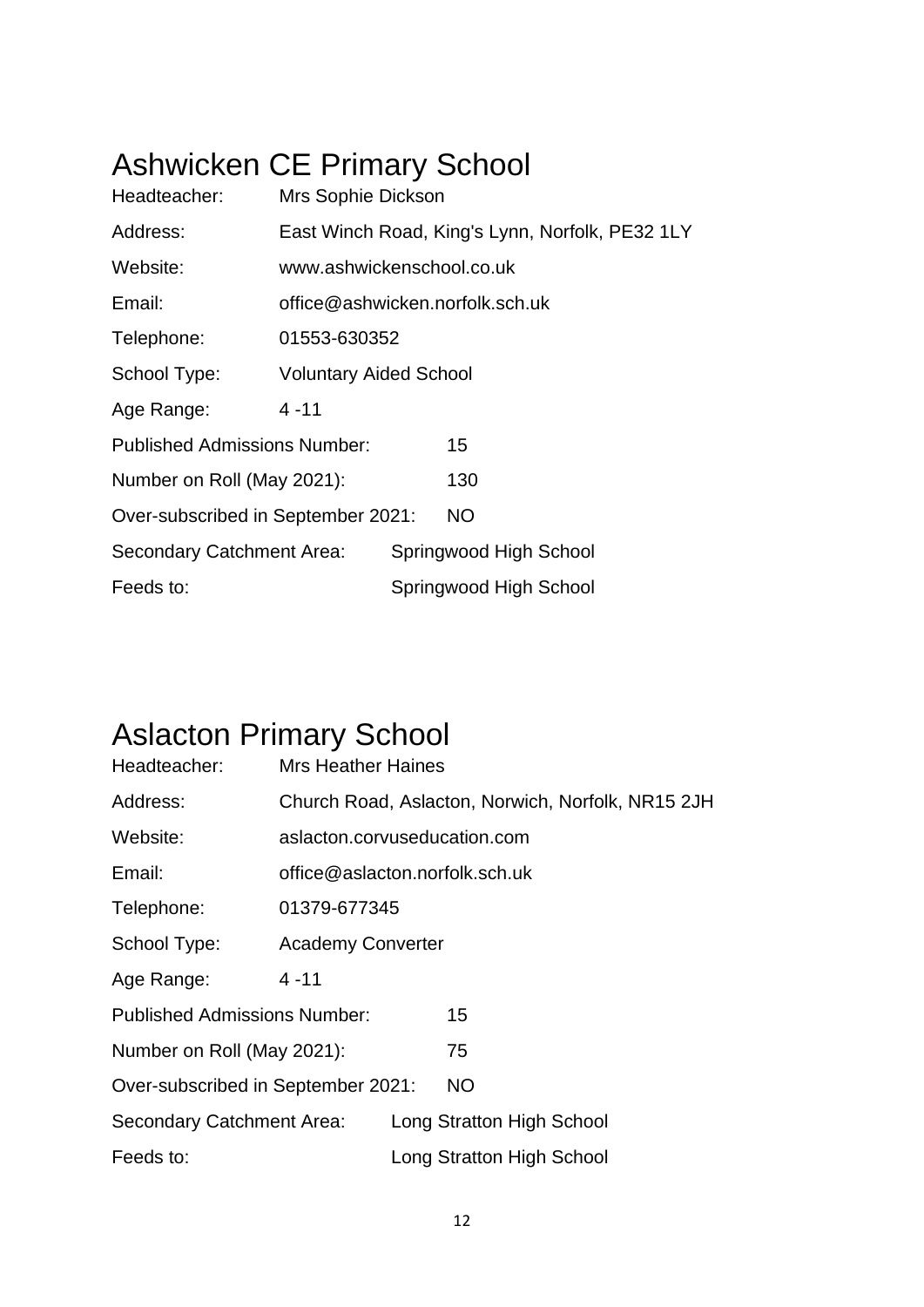## Astley Primary School

| Headteacher:                        | <b>Mrs Jennifer Goakes</b>                                  |  |                               |  |  |  |
|-------------------------------------|-------------------------------------------------------------|--|-------------------------------|--|--|--|
| Address:                            | Fakenham Road, Briston, Melton Constable, Norfolk, NR24 2HH |  |                               |  |  |  |
|                                     |                                                             |  |                               |  |  |  |
| Website:                            | www.astleyprimary.org.uk                                    |  |                               |  |  |  |
| Email:                              | office@astleyprimary.org.uk                                 |  |                               |  |  |  |
| Telephone:                          | 01263-860212                                                |  |                               |  |  |  |
| School Type:                        | <b>Academy Converter</b>                                    |  |                               |  |  |  |
| Age Range:                          | 4 - 11                                                      |  |                               |  |  |  |
| <b>Published Admissions Number:</b> |                                                             |  | 30                            |  |  |  |
| Number on Roll (May 2021):          |                                                             |  | 210                           |  |  |  |
| Over-subscribed in September 2021:  |                                                             |  | <b>NO</b>                     |  |  |  |
| Secondary Catchment Area:           |                                                             |  | Reepham High School & College |  |  |  |
| Feeds to:                           |                                                             |  | Reepham High School & College |  |  |  |

## Attleborough Primary School

| Headteacher:                        | Ms Gayle Long                                         |  |                                        |  |  |
|-------------------------------------|-------------------------------------------------------|--|----------------------------------------|--|--|
| Address:                            | 18-20 Besthorpe Road, Attleborough, Norfolk, NR17 2NA |  |                                        |  |  |
| Website:                            |                                                       |  | www.attleborough-pri.norfolk.sch.uk    |  |  |
| Email:                              |                                                       |  | office@attleborough-pri.norfolk.sch.uk |  |  |
| Telephone:                          | 01953-453491                                          |  |                                        |  |  |
| School Type:                        | <b>Community School</b>                               |  |                                        |  |  |
| Age Range:                          | $3 - 11$                                              |  |                                        |  |  |
| <b>Published Admissions Number:</b> |                                                       |  | 60                                     |  |  |
| Number on Roll (May 2021):          |                                                       |  | 343                                    |  |  |
| Over-subscribed in September 2021:  |                                                       |  | NO.                                    |  |  |
| <b>Secondary Catchment Area:</b>    |                                                       |  | Attleborough Academy Norfolk           |  |  |
| Feeds to:                           |                                                       |  | Attleborough Academy Norfolk           |  |  |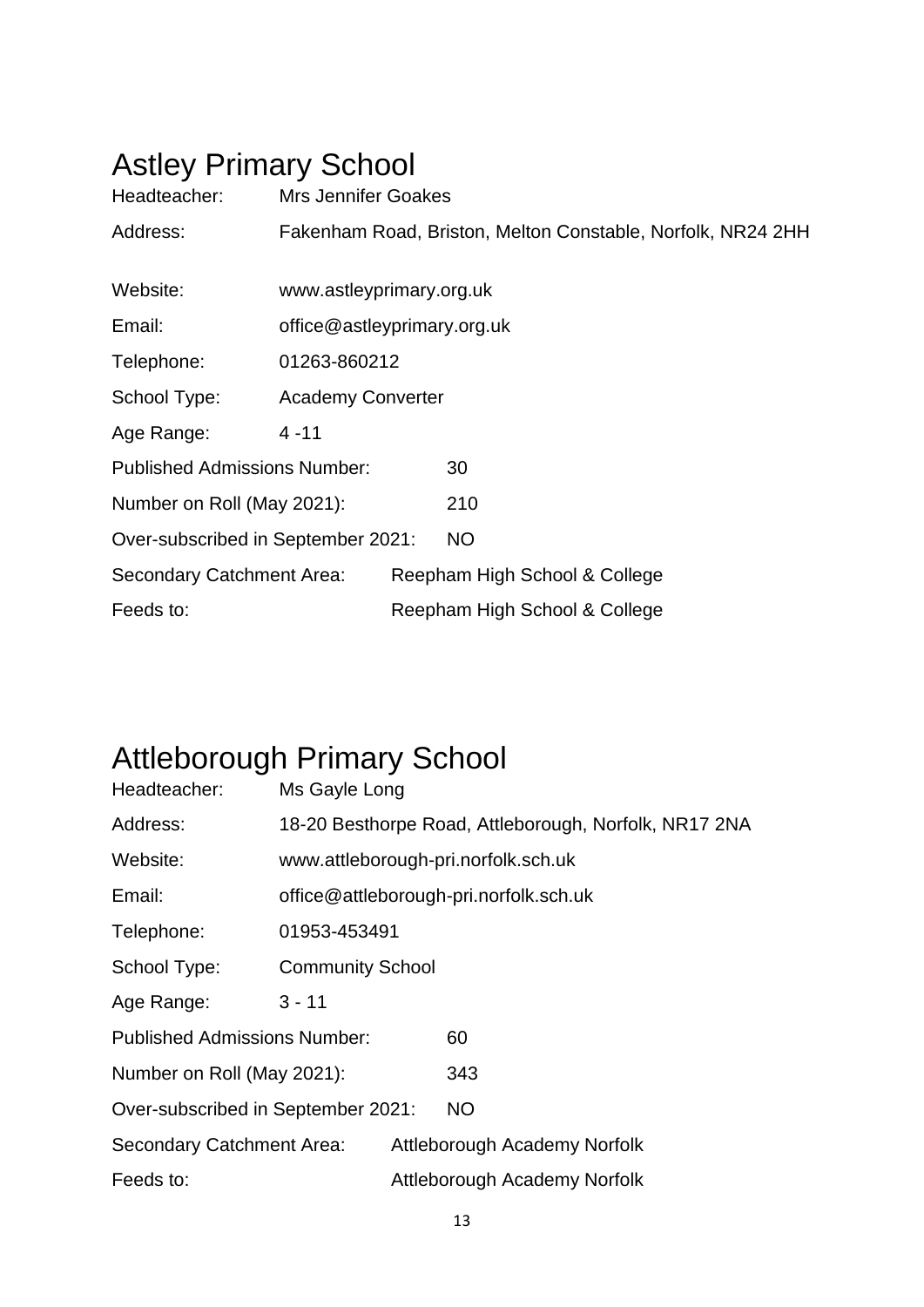## Bacton Primary School

| Headteacher:                        | Mr David Hopkins                    |  |                                                  |  |  |
|-------------------------------------|-------------------------------------|--|--------------------------------------------------|--|--|
| Address:                            |                                     |  | Walcott Road, Bacton, Norwich, Norfolk, NR12 0EY |  |  |
| Website:                            | www.bacton.norfolk.sch.uk           |  |                                                  |  |  |
| Email:                              | office-bacton@coastaltogether.co.uk |  |                                                  |  |  |
| Telephone:                          | 01692-650240                        |  |                                                  |  |  |
| School Type:                        | <b>Community School</b>             |  |                                                  |  |  |
| Age Range:                          | $4 - 11$                            |  |                                                  |  |  |
| <b>Published Admissions Number:</b> |                                     |  | 15                                               |  |  |
| Number on Roll (May 2021):          |                                     |  | 87                                               |  |  |
| Over-subscribed in September 2021:  |                                     |  | <b>NO</b>                                        |  |  |
| Secondary Catchment Area:           |                                     |  | North Walsham High School                        |  |  |
| Feeds to:                           |                                     |  | North Walsham High School                        |  |  |

## Banham Primary School

| Headteacher:                        | <b>Mr Matthew Gamble</b> |  |                                                     |  |  |
|-------------------------------------|--------------------------|--|-----------------------------------------------------|--|--|
| Address:                            |                          |  | 37 Crown Street, Banham, Norwich, Norfolk, NR16 2EX |  |  |
| Website:                            | banham.cee.coop          |  |                                                     |  |  |
| Email:                              | office@banham.cee.coop   |  |                                                     |  |  |
| Telephone:                          | 01953-887293             |  |                                                     |  |  |
| School Type:                        | <b>Academy Converter</b> |  |                                                     |  |  |
| Age Range:                          | $4 - 11$                 |  |                                                     |  |  |
| <b>Published Admissions Number:</b> |                          |  | 15                                                  |  |  |
| Number on Roll (May 2021):          |                          |  | 103                                                 |  |  |
| Over-subscribed in September 2021:  |                          |  | YES                                                 |  |  |
| Secondary Catchment Area:           |                          |  | Old Buckenham High School                           |  |  |
| Feeds to:                           |                          |  | Old Buckenham High School                           |  |  |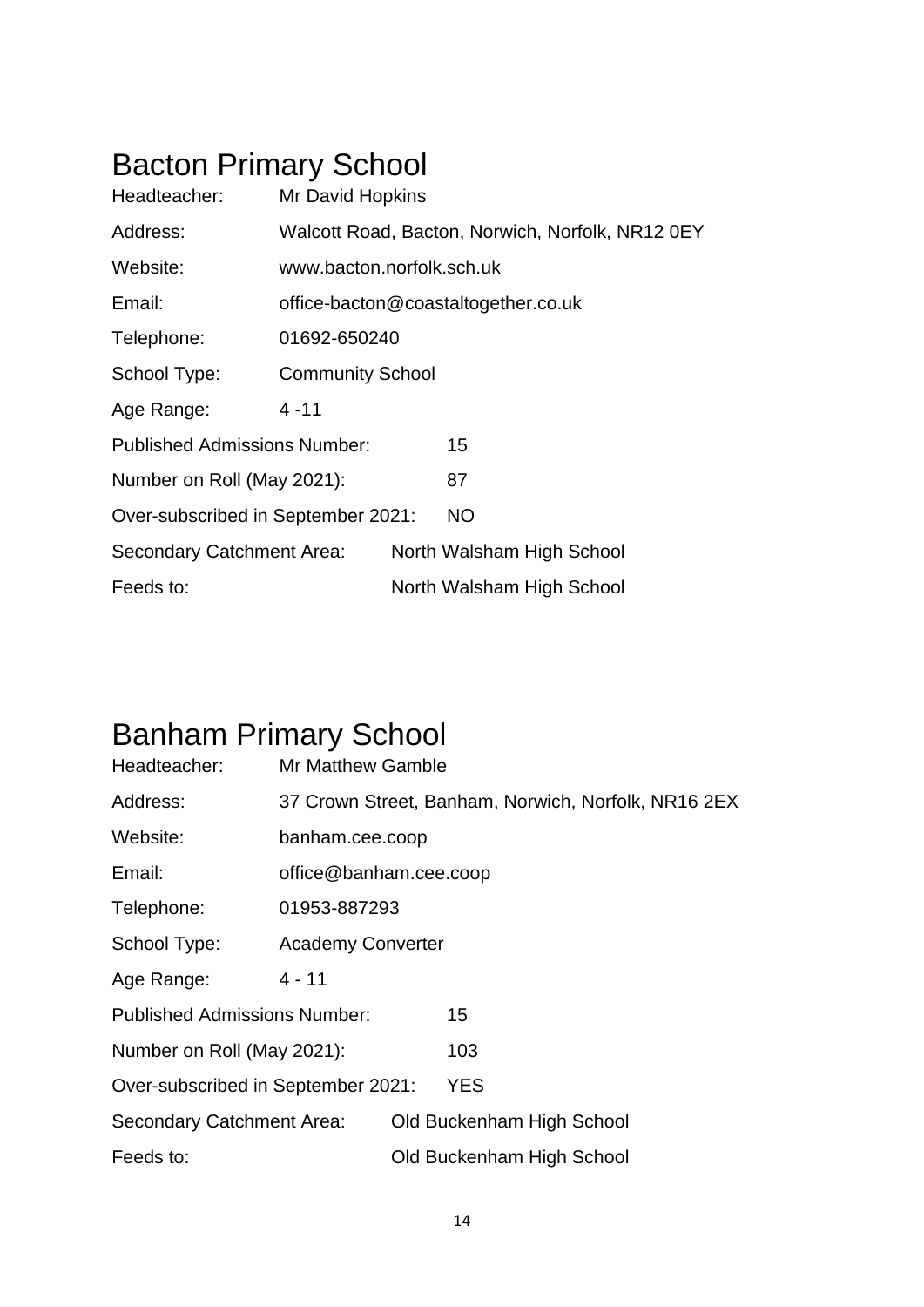## Barford Primary School

| Headteacher:                        | Mr Tim Handley                |                            |                                                   |  |  |  |
|-------------------------------------|-------------------------------|----------------------------|---------------------------------------------------|--|--|--|
| Address:                            |                               |                            | Chapel Street, Barford, Norwich, Norfolk, NR9 4AB |  |  |  |
| Website:                            |                               | www.barford.norfolk.sch.uk |                                                   |  |  |  |
| Email:                              | office@barford.norfolk.sch.uk |                            |                                                   |  |  |  |
| Telephone:                          | 01603-759660                  |                            |                                                   |  |  |  |
| School Type:                        | <b>Community School</b>       |                            |                                                   |  |  |  |
| Age Range:                          | $4 - 11$                      |                            |                                                   |  |  |  |
| <b>Published Admissions Number:</b> |                               |                            | 15                                                |  |  |  |
| Number on Roll (May 2021):          |                               |                            | 103                                               |  |  |  |
| Over-subscribed in September 2021:  |                               |                            | NO.                                               |  |  |  |
| Secondary Catchment Area:           |                               |                            | Wymondham High Academy                            |  |  |  |
| Feeds to:                           |                               |                            | Wymondham High Academy                            |  |  |  |

## Barnham Broom CE VA Primary School

| Headteacher:                        | <b>Mrs Heather Benson</b>                                 |  |                        |  |  |  |
|-------------------------------------|-----------------------------------------------------------|--|------------------------|--|--|--|
| Address:                            | 65 Norwich Road, Barnham Broom, Norwich, Norfolk, NR9 4BU |  |                        |  |  |  |
|                                     |                                                           |  |                        |  |  |  |
| Website:                            | www.barnhambroomprimaryschool.co.uk/                      |  |                        |  |  |  |
| Email:                              | office@barnhambroom.norfolk.sch.uk                        |  |                        |  |  |  |
| Telephone:                          | 01603-759656                                              |  |                        |  |  |  |
| School Type:                        | <b>Voluntary Aided School</b>                             |  |                        |  |  |  |
| Age Range:                          | $4 - 11$                                                  |  |                        |  |  |  |
| <b>Published Admissions Number:</b> |                                                           |  | 18                     |  |  |  |
| Number on Roll (May 2021):          |                                                           |  | 136                    |  |  |  |
| Over-subscribed in September 2021:  |                                                           |  | NO.                    |  |  |  |
| Secondary Catchment Area:           |                                                           |  | Wymondham High Academy |  |  |  |
| Feeds to:                           |                                                           |  | Wymondham High Academy |  |  |  |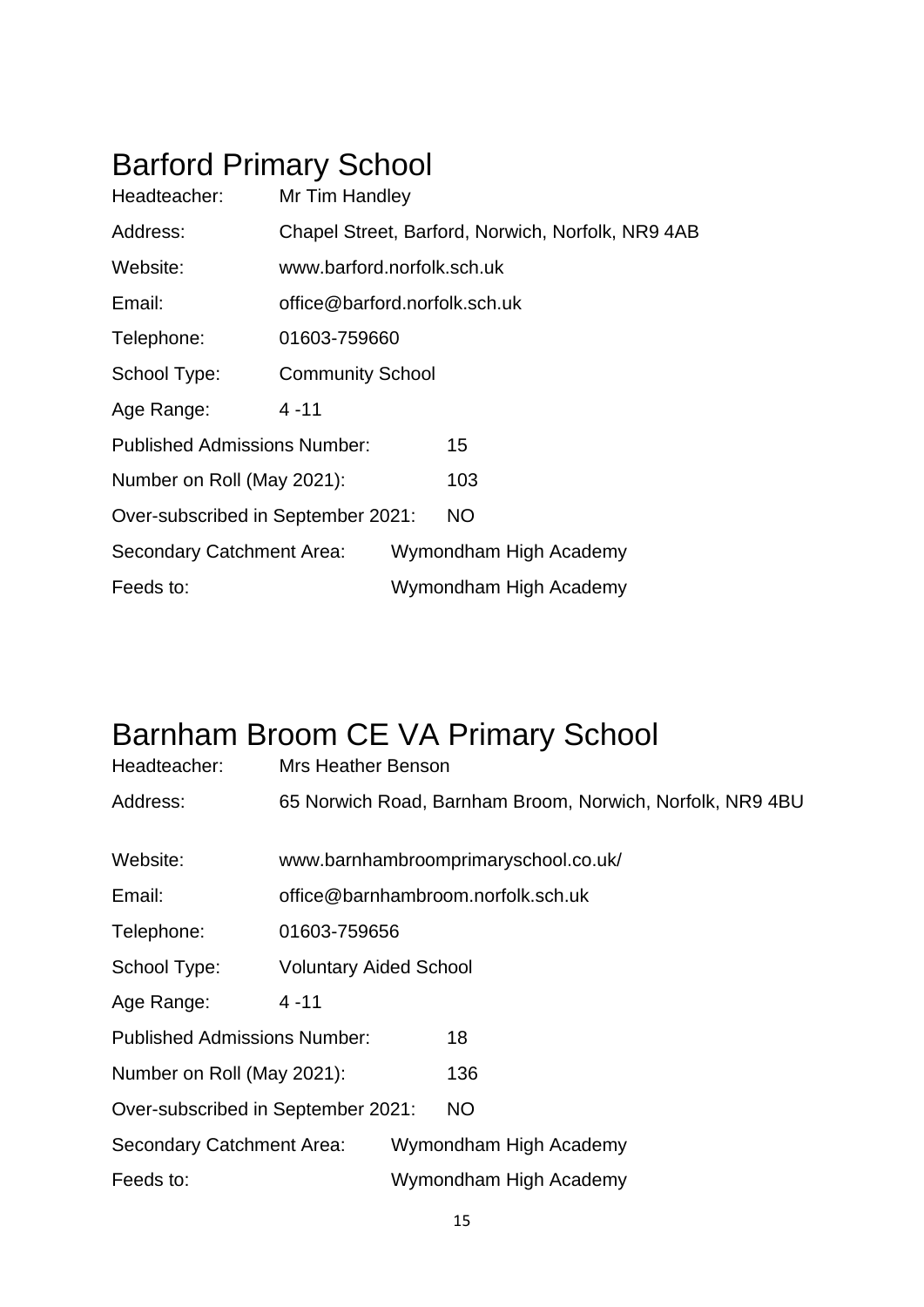## Bawdeswell Primary School

| Headteacher:                        | Mrs Catherine Ogle                         |  |              |  |  |  |
|-------------------------------------|--------------------------------------------|--|--------------|--|--|--|
| Address:                            | Foxley Road, Bawdeswell, Dereham, NR20 4RR |  |              |  |  |  |
| Website:                            | www.bawdeswellprimary.org.uk               |  |              |  |  |  |
| Email:                              | office@bawdeswellprimary.org.uk            |  |              |  |  |  |
| Telephone:                          | 01362 688282                               |  |              |  |  |  |
| School Type:                        | <b>Academy Sponsor Led</b>                 |  |              |  |  |  |
| Age Range:                          | $4 - 11$                                   |  |              |  |  |  |
| <b>Published Admissions Number:</b> |                                            |  | 15           |  |  |  |
| Number on Roll (May 2021):          |                                            |  | 86           |  |  |  |
| Over-subscribed in September 2021:  |                                            |  | <b>NO</b>    |  |  |  |
| Secondary Catchment Area:           |                                            |  | Reepham High |  |  |  |
| Feeds to:                           |                                            |  | Reepham High |  |  |  |

### Beeston Primary School

| Headteacher:                        | Mr Justin Blocksidge          |  |                                                       |  |
|-------------------------------------|-------------------------------|--|-------------------------------------------------------|--|
| Address:                            |                               |  | Dereham Road, Beeston, King's Lynn, Norfolk, PE32 2NQ |  |
| Website:                            | www.beestonprimary.uk         |  |                                                       |  |
| Email:                              | office@beeston.norfolk.sch.uk |  |                                                       |  |
| Telephone:                          | 01328-701267                  |  |                                                       |  |
| School Type:                        | <b>Academy Converter</b>      |  |                                                       |  |
| Age Range:                          | $4 - 11$                      |  |                                                       |  |
| <b>Published Admissions Number:</b> |                               |  | 12 <sup>2</sup>                                       |  |
| Number on Roll (May 2021):          |                               |  | 70                                                    |  |
| Over-subscribed in September 2021:  |                               |  | <b>NO</b>                                             |  |
| Secondary Catchment Area:           |                               |  | Litcham School                                        |  |
| Feeds to:                           |                               |  | Litcham School                                        |  |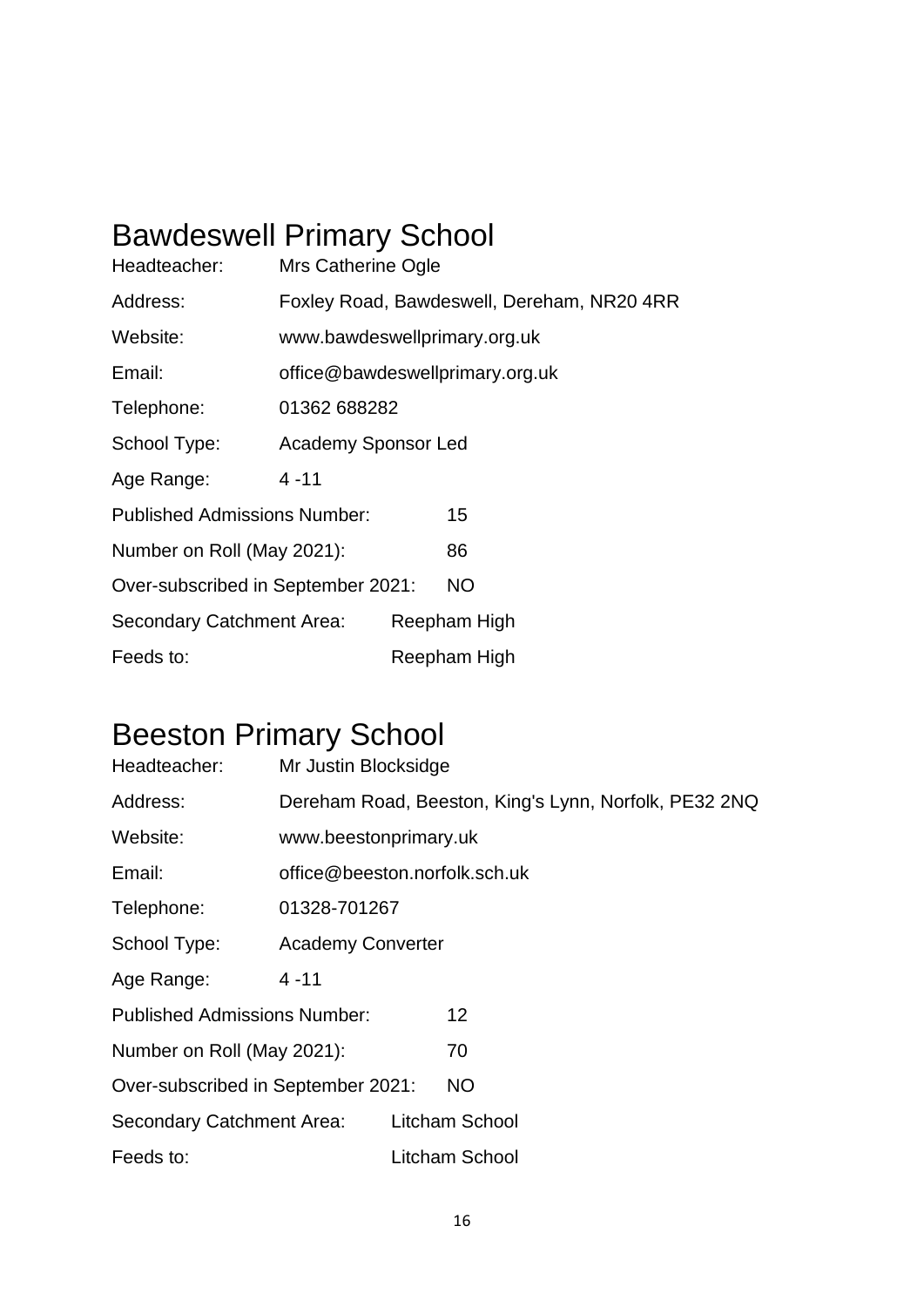## Bignold Primary School & Nursery

| Headteacher:                                    | Mr Chris Newman                            |                               |                                                 |  |  |  |  |
|-------------------------------------------------|--------------------------------------------|-------------------------------|-------------------------------------------------|--|--|--|--|
| Address:                                        | Wessex Street, , Norwich, Norfolk, NR2 2SY |                               |                                                 |  |  |  |  |
| Website:                                        |                                            | bignoldprimaryschool.co.uk    |                                                 |  |  |  |  |
| Email:                                          |                                            | office@bignold.norfolk.sch.uk |                                                 |  |  |  |  |
| Telephone:                                      | 01603-625721                               |                               |                                                 |  |  |  |  |
| School Type:                                    | <b>Academy Converter</b>                   |                               |                                                 |  |  |  |  |
| Age Range:                                      | $3 - 11$                                   |                               |                                                 |  |  |  |  |
| <b>Published Admissions Number:</b>             |                                            |                               | 60                                              |  |  |  |  |
| Number on Roll (May 2021):                      |                                            |                               | 458                                             |  |  |  |  |
| Over-subscribed in September 2021:              |                                            |                               | <b>NO</b>                                       |  |  |  |  |
| Secondary Catchment Area:<br>The Hewett Academy |                                            |                               | City of Norwich School City Academy Norwich     |  |  |  |  |
| Feeds to:<br>Hewett Academy                     |                                            |                               | City of Norwich School City Academy Norwich The |  |  |  |  |

## Blakeney CE VA Primary School

| Headteacher:                        | Mr Tom Snowdon                                  |  |                           |  |  |  |
|-------------------------------------|-------------------------------------------------|--|---------------------------|--|--|--|
| Address:                            | Wiveton Road, Blakeney, Holt, Norfolk, NR25 7NJ |  |                           |  |  |  |
| Website:                            | www.blakeney.norfolk.sch.uk                     |  |                           |  |  |  |
| Email:                              | office@blakeney.norfolk.sch.uk                  |  |                           |  |  |  |
| Telephone:                          | 01263-740531                                    |  |                           |  |  |  |
| School Type:                        | <b>Voluntary Aided School</b>                   |  |                           |  |  |  |
| Age Range:                          | $4 - 11$                                        |  |                           |  |  |  |
| <b>Published Admissions Number:</b> |                                                 |  | 10                        |  |  |  |
| Number on Roll (May 2021):          |                                                 |  | 31                        |  |  |  |
| Over-subscribed in September 2021:  |                                                 |  | <b>NO</b>                 |  |  |  |
| <b>Secondary Catchment Area:</b>    |                                                 |  | Alderman Peel High School |  |  |  |
| Feeds to:                           |                                                 |  | Alderman Peel High School |  |  |  |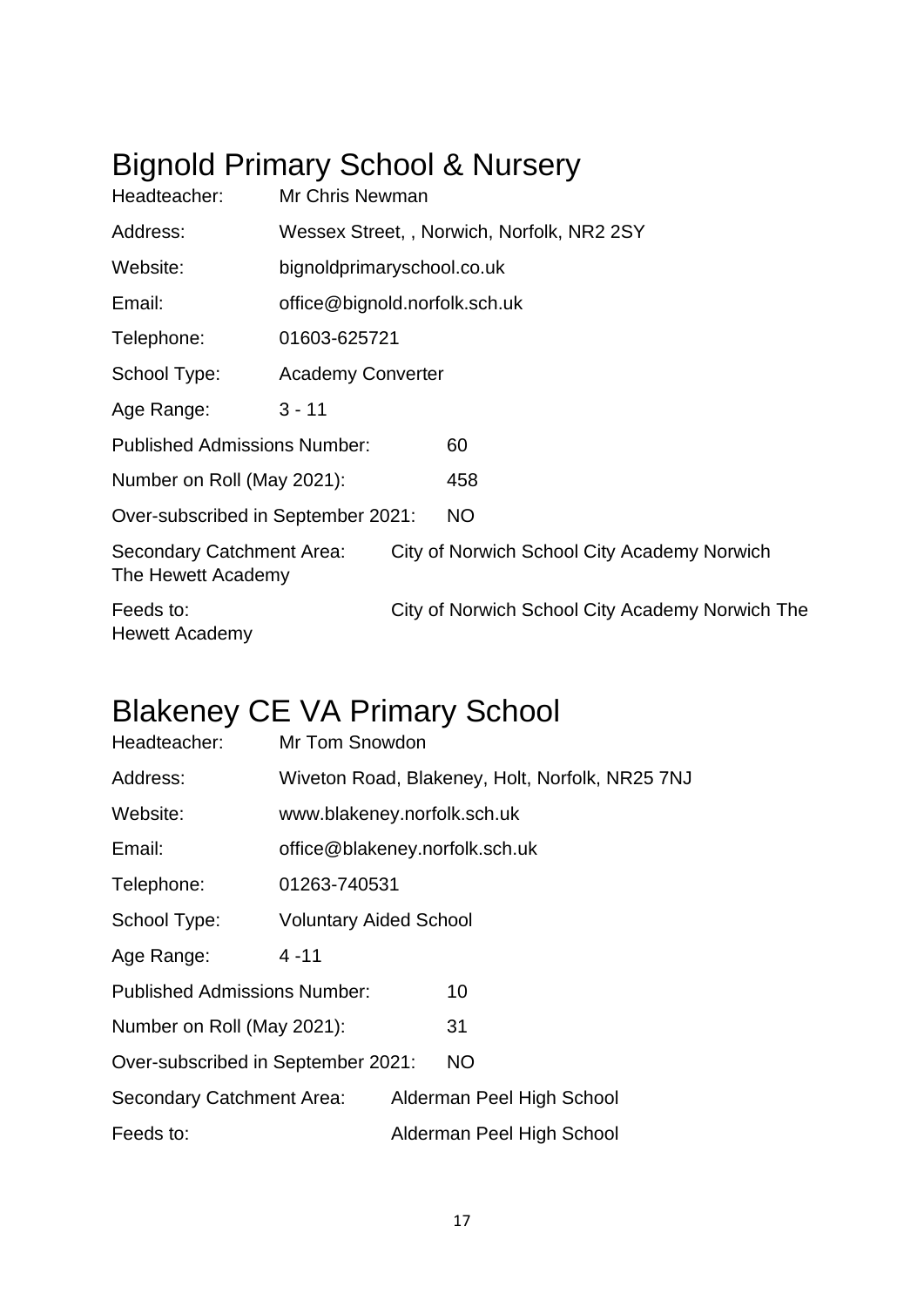## Blenheim Park Academy

| Headteacher:                        | Ms Nikki Taylor            |  |                                                |  |  |
|-------------------------------------|----------------------------|--|------------------------------------------------|--|--|
| Address:                            |                            |  | Lancaster Road, Sculthorpe, Fakenham, NR21 7PX |  |  |
| Website:                            |                            |  | www.blenheimpark.norfolk.sch.uk                |  |  |
| Email:                              |                            |  | office@blenheimpark.norfolk.sch.uk             |  |  |
| Telephone:                          | 01485-528368               |  |                                                |  |  |
| School Type:                        | <b>Academy Sponsor Led</b> |  |                                                |  |  |
| Age Range:                          | $4 - 11$                   |  |                                                |  |  |
| <b>Published Admissions Number:</b> |                            |  | 22                                             |  |  |
| Number on Roll (May 2021):          |                            |  | 89                                             |  |  |
| Over-subscribed in September 2021:  |                            |  | <b>NO</b>                                      |  |  |
| Secondary Catchment Area:           |                            |  | Fakenham Academy                               |  |  |
| Feeds to:                           |                            |  | Fakenham Academy                               |  |  |

## Blofield Primary School

| Headteacher:                        | Ms Teresa Doggett                                  |  |           |  |                                         |
|-------------------------------------|----------------------------------------------------|--|-----------|--|-----------------------------------------|
| Address:                            | North Street, Blofield, Norwich, Norfolk, NR13 4RH |  |           |  |                                         |
| Website:                            | www.blofieldprimary.co.uk                          |  |           |  |                                         |
| Email:                              | office@blofield.norfolk.sch.uk                     |  |           |  |                                         |
| Telephone:                          | 01603-713386                                       |  |           |  |                                         |
| School Type:                        | <b>Community School</b>                            |  |           |  |                                         |
| Age Range:                          | 4 - 11                                             |  |           |  |                                         |
| <b>Published Admissions Number:</b> |                                                    |  | 30        |  |                                         |
| Number on Roll (May 2021):          |                                                    |  | 219       |  |                                         |
| Over-subscribed in September 2021:  |                                                    |  | <b>NO</b> |  |                                         |
| Secondary Catchment Area:           |                                                    |  |           |  | Thorpe St. Andrew School And Sixth Form |
| Feeds to:                           |                                                    |  |           |  | Thorpe St. Andrew School And Sixth Form |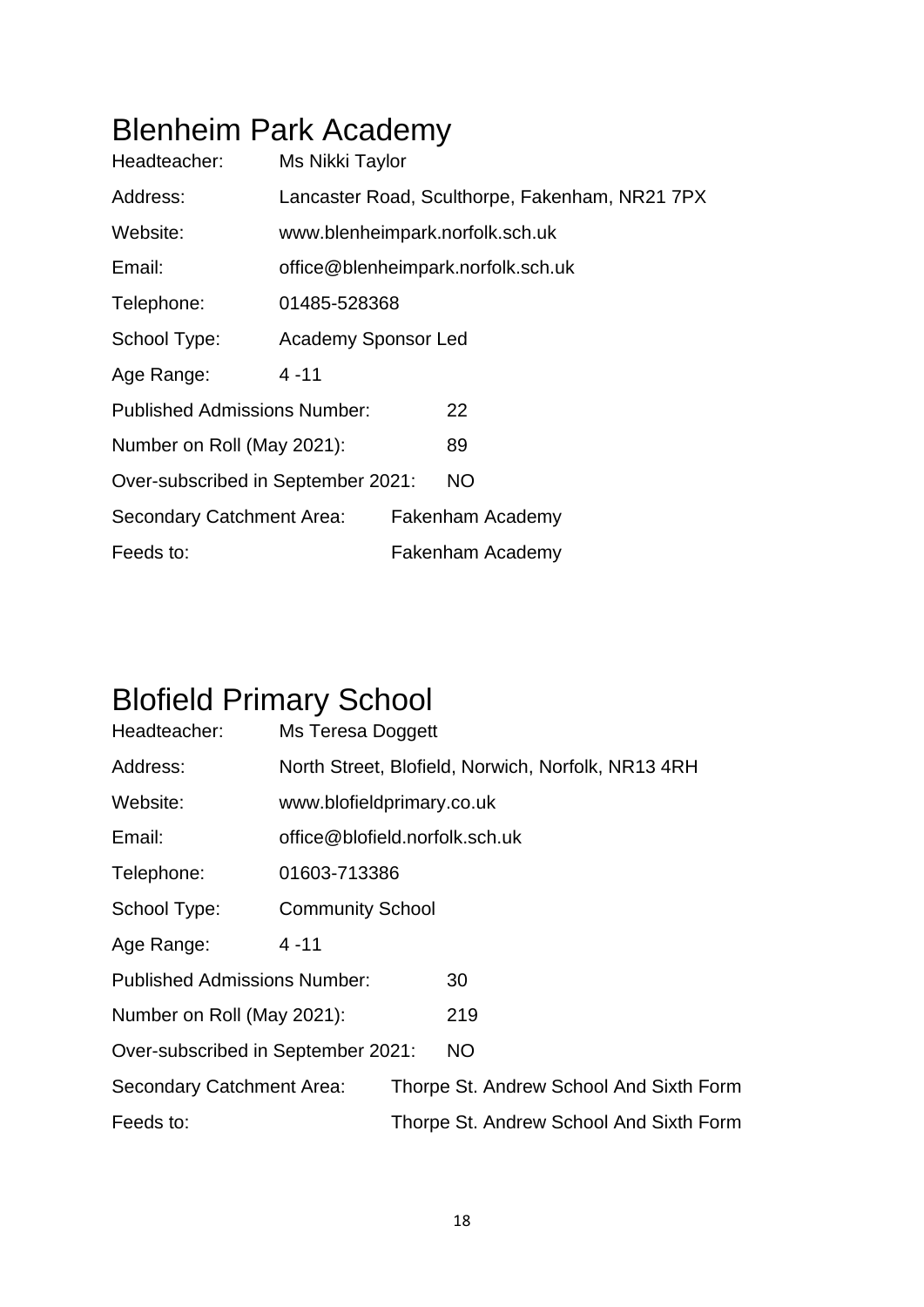## Bluebell Primary School

| Headteacher:                                    | Mrs Helen Plowman              |  |                                                 |  |  |  |
|-------------------------------------------------|--------------------------------|--|-------------------------------------------------|--|--|--|
| Address:                                        |                                |  | Lovelace Road, Norwich, Norfolk, NR4 7DS        |  |  |  |
| Website:                                        | www.bluebell.norfolk.sch.uk    |  |                                                 |  |  |  |
| Email:                                          | office@bluebell.norfolk.sch.uk |  |                                                 |  |  |  |
| Telephone:                                      | 01603-452196                   |  |                                                 |  |  |  |
| School Type:                                    | <b>Academy Converter</b>       |  |                                                 |  |  |  |
| Age Range:                                      | $3 - 11$                       |  |                                                 |  |  |  |
| <b>Published Admissions Number:</b>             |                                |  | 30                                              |  |  |  |
| Number on Roll (May 2021):                      |                                |  | 229                                             |  |  |  |
| Over-subscribed in September 2021:              |                                |  | NO                                              |  |  |  |
| Secondary Catchment Area:<br>The Hewett Academy |                                |  | City of Norwich School City Academy Norwich     |  |  |  |
| Feeds to:<br>Hewett Academy                     |                                |  | City of Norwich School City Academy Norwich The |  |  |  |

### Bradwell Homefield CE VC Primary School

| Headteacher:                        | Mrs Elaine Glendinning                                    |                                 |                    |  |  |  |
|-------------------------------------|-----------------------------------------------------------|---------------------------------|--------------------|--|--|--|
| Address:<br>8NS                     | Homefield Avenue, Bradwell, Great Yarmouth, Norfolk, NR31 |                                 |                    |  |  |  |
| Website:                            | www.homefield.norfolk.sch.uk                              |                                 |                    |  |  |  |
| Email:                              |                                                           | office@homefield.norfolk.sch.uk |                    |  |  |  |
| Telephone:                          | 01493-661691                                              |                                 |                    |  |  |  |
| School Type:                        | <b>Voluntary Controlled School</b>                        |                                 |                    |  |  |  |
| Age Range:                          | $3 - 11$                                                  |                                 |                    |  |  |  |
| <b>Published Admissions Number:</b> |                                                           |                                 | 30                 |  |  |  |
| Number on Roll (May 2021):          |                                                           |                                 | 243                |  |  |  |
| Over-subscribed in September 2021:  |                                                           |                                 | <b>YES</b>         |  |  |  |
| Secondary Catchment Area:           |                                                           |                                 | Lynn Grove Academy |  |  |  |
| Feeds to:                           |                                                           |                                 | Lynn Grove Academy |  |  |  |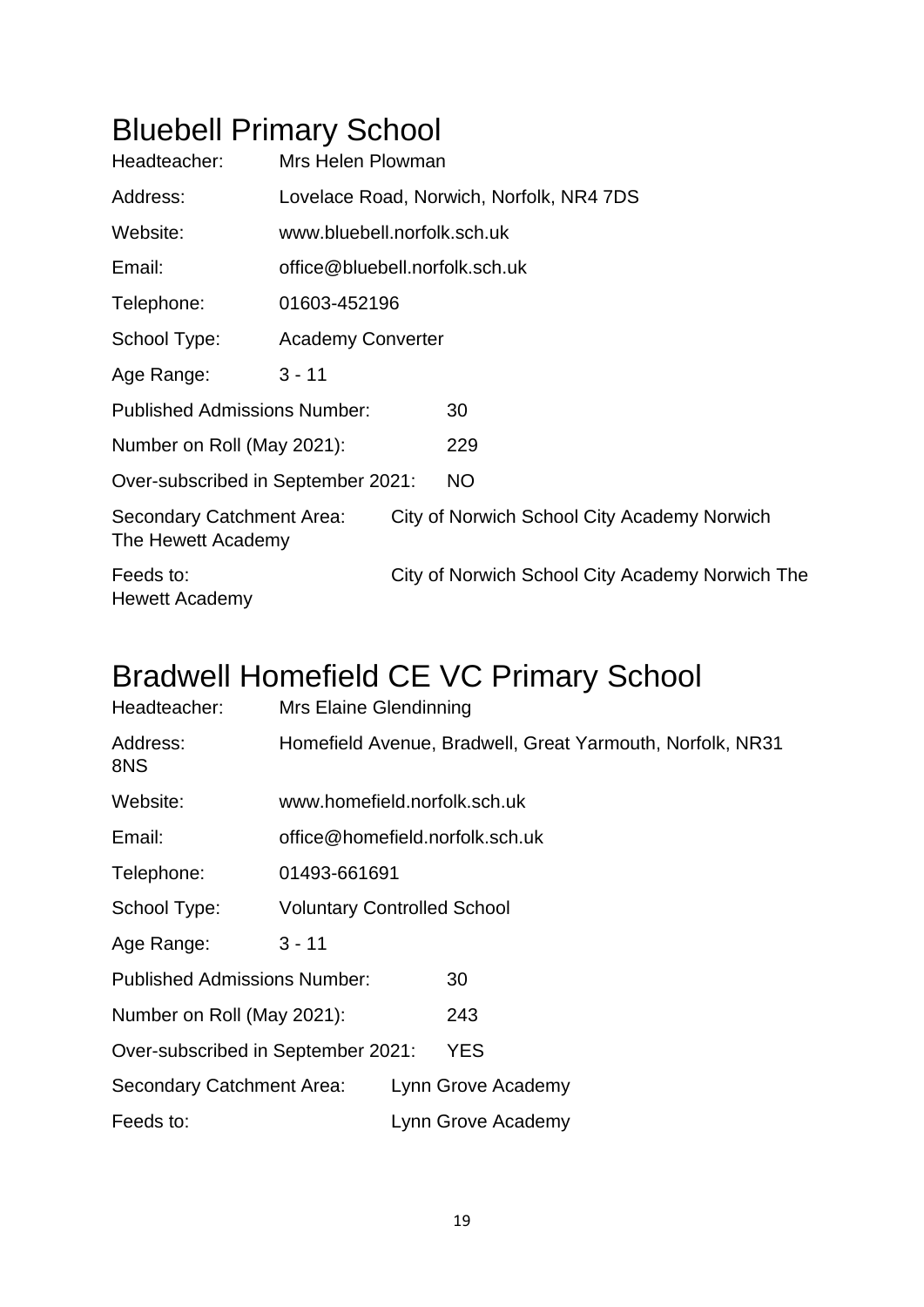## Brancaster CE VA Primary School

| Headteacher:                        | Mr Gavin King                                           |  |                                  |  |  |
|-------------------------------------|---------------------------------------------------------|--|----------------------------------|--|--|
| Address:                            | Market Lane, Brancaster, King's Lynn, Norfolk, PE31 8AB |  |                                  |  |  |
| Website:                            | www.stmaryfederation.co.uk                              |  |                                  |  |  |
| Email:                              |                                                         |  | office@brancaster.norfolk.sch.uk |  |  |
| Telephone:                          | 01485-210246                                            |  |                                  |  |  |
| School Type:                        | <b>Voluntary Aided School</b>                           |  |                                  |  |  |
| Age Range:                          | $4 - 11$                                                |  |                                  |  |  |
| <b>Published Admissions Number:</b> |                                                         |  | 11                               |  |  |
| Number on Roll (May 2021):          |                                                         |  | 40                               |  |  |
| Over-subscribed in September 2021:  |                                                         |  | NO.                              |  |  |
| <b>Secondary Catchment Area:</b>    |                                                         |  | Smithdon High School             |  |  |
| Feeds to:                           |                                                         |  | Smithdon High School             |  |  |

## Bressingham Primary School

| Headteacher:                        | Mrs Dawn Gudde           |  |                                                   |  |  |
|-------------------------------------|--------------------------|--|---------------------------------------------------|--|--|
| Address:                            |                          |  | School Road, Bressingham, Diss, Norfolk, IP22 2AR |  |  |
| Website:                            |                          |  | www.bressingham.norfolk.sch.uk                    |  |  |
| Email:                              |                          |  | office@bressingham.norfolk.sch.uk                 |  |  |
| Telephone:                          | 01379-687318             |  |                                                   |  |  |
| School Type:                        | <b>Foundation School</b> |  |                                                   |  |  |
| Age Range:                          | $4 - 11$                 |  |                                                   |  |  |
| <b>Published Admissions Number:</b> |                          |  | 17                                                |  |  |
| Number on Roll (May 2021):          |                          |  | 129                                               |  |  |
| Over-subscribed in September 2021:  |                          |  | <b>NO</b>                                         |  |  |
| <b>Secondary Catchment Area:</b>    |                          |  | Diss High School                                  |  |  |
| Feeds to:                           |                          |  | Diss High School                                  |  |  |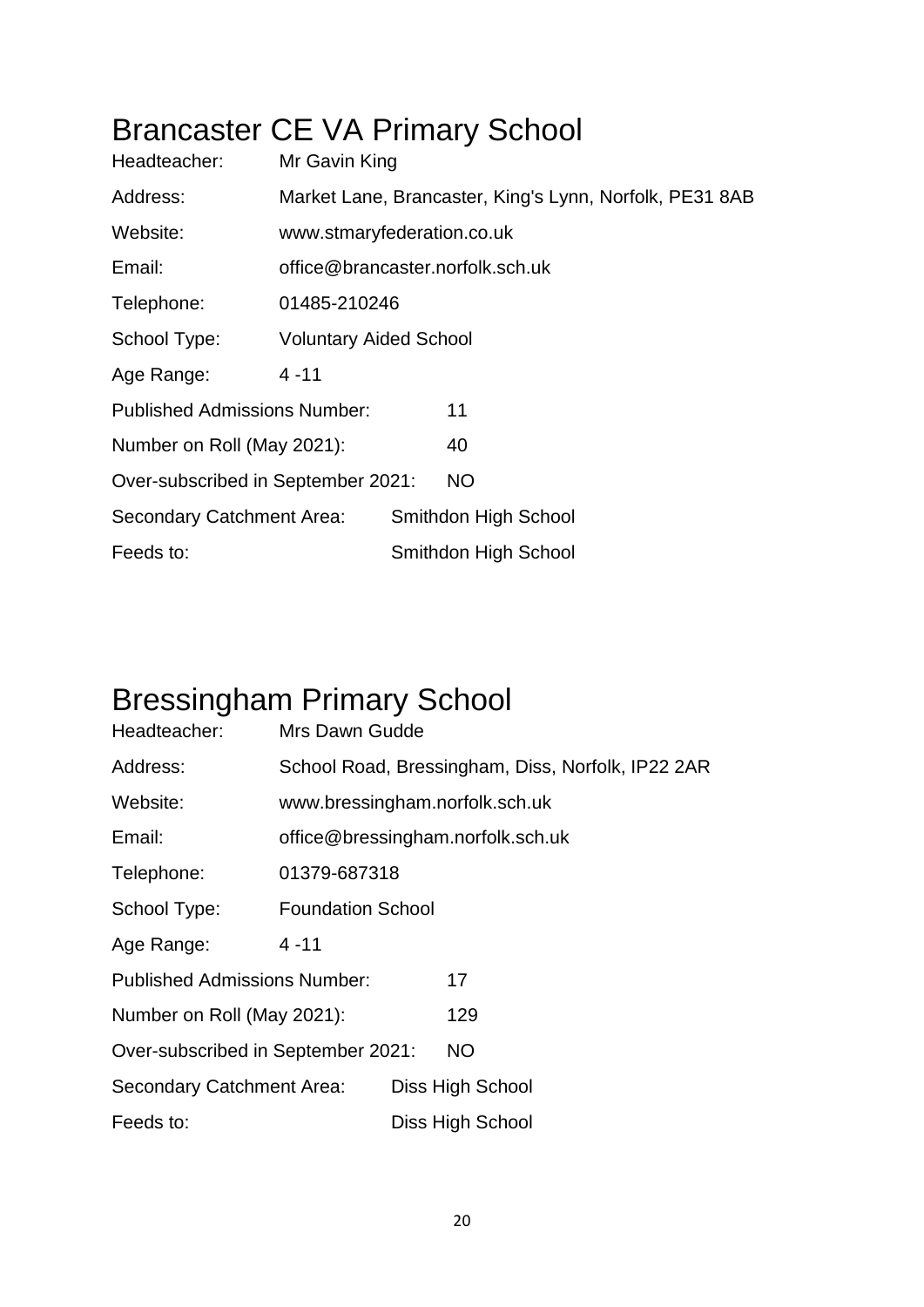## Brisley CE VA Primary School

| Headteacher:                        | Mrs Belinda Allen             |  |                                                  |  |  |
|-------------------------------------|-------------------------------|--|--------------------------------------------------|--|--|
| Address:                            |                               |  | School Road, Brisley, Dereham, Norfolk, NR20 5LH |  |  |
| Website:                            | hopefederation.org.uk         |  |                                                  |  |  |
| Email:                              | office@brisley.norfolk.sch.uk |  |                                                  |  |  |
| Telephone:                          | 01362-668350                  |  |                                                  |  |  |
| School Type:                        | <b>Voluntary Aided School</b> |  |                                                  |  |  |
| Age Range:                          | $4 - 11$                      |  |                                                  |  |  |
| <b>Published Admissions Number:</b> |                               |  | 15                                               |  |  |
| Number on Roll (May 2021):          |                               |  | 75                                               |  |  |
| Over-subscribed in September 2021:  |                               |  | <b>NO</b>                                        |  |  |
| Secondary Catchment Area:           |                               |  | Litcham School                                   |  |  |
| Feeds to:                           |                               |  | Litcham School                                   |  |  |

## Brooke VC CE Primary School

| Headteacher:                        | Mr Alex Griffiths                  |                                                |                             |  |  |  |
|-------------------------------------|------------------------------------|------------------------------------------------|-----------------------------|--|--|--|
| Address:                            |                                    | High Green, Brooke, Norwich, Norfolk, NR15 1HP |                             |  |  |  |
| Website:                            | www.brooke.norfolk.sch.uk          |                                                |                             |  |  |  |
| Email:                              |                                    | office@brooke.norfolk.sch.uk                   |                             |  |  |  |
| Telephone:                          | 01508-550419                       |                                                |                             |  |  |  |
| School Type:                        | <b>Voluntary Controlled School</b> |                                                |                             |  |  |  |
| Age Range:                          | $4 - 11$                           |                                                |                             |  |  |  |
| <b>Published Admissions Number:</b> |                                    |                                                | 20                          |  |  |  |
| Number on Roll (May 2021):          |                                    |                                                | 133                         |  |  |  |
| Over-subscribed in September 2021:  |                                    |                                                | <b>YES</b>                  |  |  |  |
| Secondary Catchment Area:           |                                    |                                                | Framingham Earl High School |  |  |  |
| Feeds to:                           |                                    |                                                | Framingham Earl High School |  |  |  |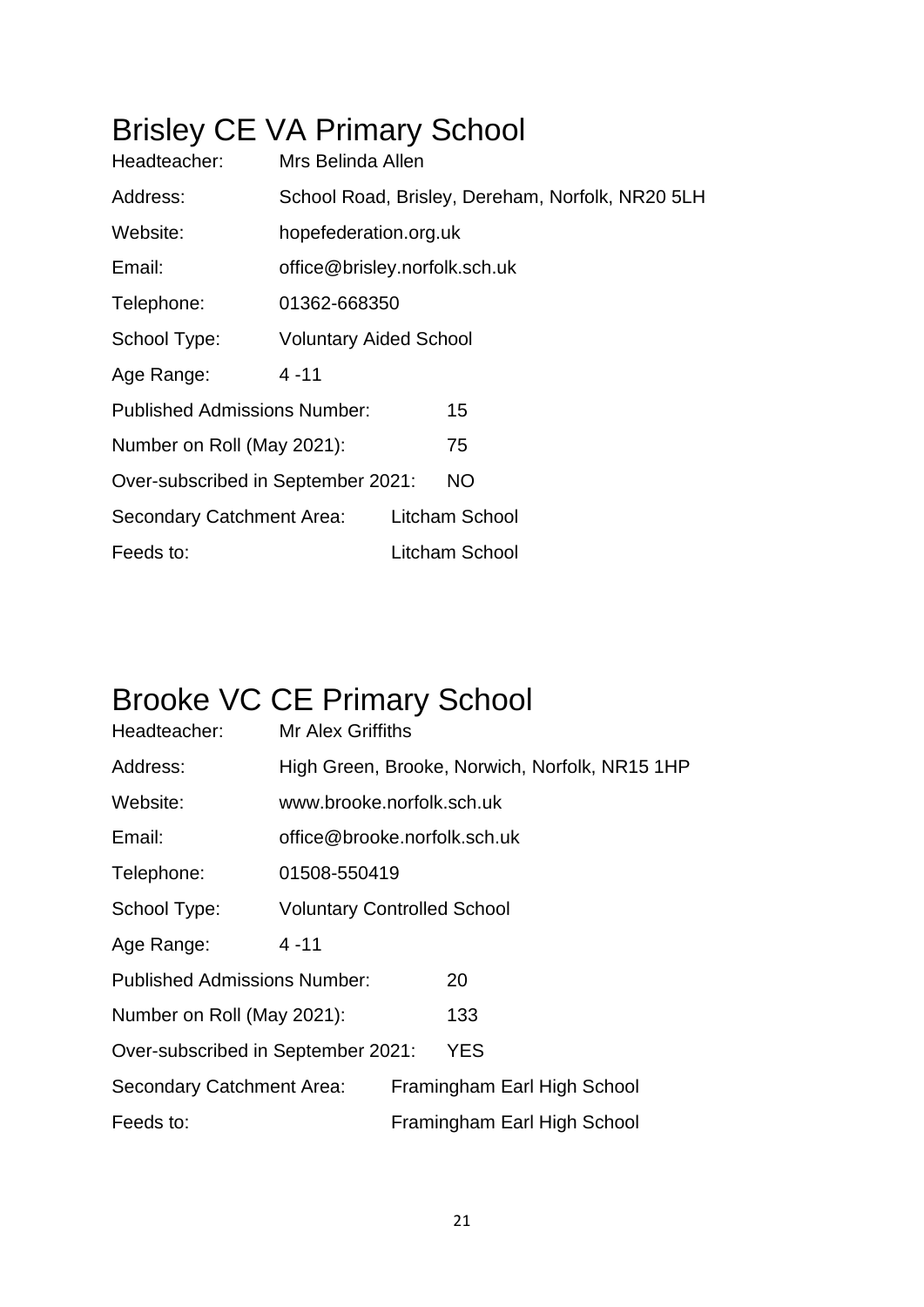## Browick Road Primary And Nursery School

| Headteacher:                        | Mrs Pauline McMullan                      |  |                                                 |  |
|-------------------------------------|-------------------------------------------|--|-------------------------------------------------|--|
| Address:                            |                                           |  | 8-10 Browick Road, Wymondham, Norfolk, NR18 0QW |  |
| Website:                            | www.browickroadprimary.co.uk              |  |                                                 |  |
| Email:                              |                                           |  | office@browickroad.norfolk.sch.uk               |  |
| Telephone:                          | 01953-603061                              |  |                                                 |  |
| School Type:                        | <b>Community School</b>                   |  |                                                 |  |
| Age Range:                          | $2 - 11$                                  |  |                                                 |  |
| <b>Published Admissions Number:</b> |                                           |  | 30                                              |  |
| Number on Roll (May 2021):          |                                           |  | 267                                             |  |
|                                     | YES<br>Over-subscribed in September 2021: |  |                                                 |  |
| Secondary Catchment Area:           | Wymondham High Academy                    |  |                                                 |  |
| Feeds to:                           |                                           |  | Wymondham High Academy                          |  |

### Brundall School

| Headteacher:                        | Mr Rick Stuart-Sheppard        |  |                                                         |  |
|-------------------------------------|--------------------------------|--|---------------------------------------------------------|--|
| Address:                            |                                |  | Braydeston Avenue, Brundall, Norwich, Norfolk, NR13 5JX |  |
| Website:                            | www.brundallprimary.com        |  |                                                         |  |
| Email:                              | office@brundall.norfolk.sch.uk |  |                                                         |  |
| Telephone:                          | 01603-712597                   |  |                                                         |  |
| School Type:                        | <b>Community School</b>        |  |                                                         |  |
| Age Range:                          | $4 - 11$                       |  |                                                         |  |
| <b>Published Admissions Number:</b> |                                |  | 45                                                      |  |
| Number on Roll (May 2021):          |                                |  | 313                                                     |  |
| Over-subscribed in September 2021:  |                                |  | <b>NO</b>                                               |  |
| Secondary Catchment Area:           |                                |  | Thorpe St. Andrew School And Sixth Form                 |  |
| Feeds to:                           |                                |  | Thorpe St. Andrew School And Sixth Form                 |  |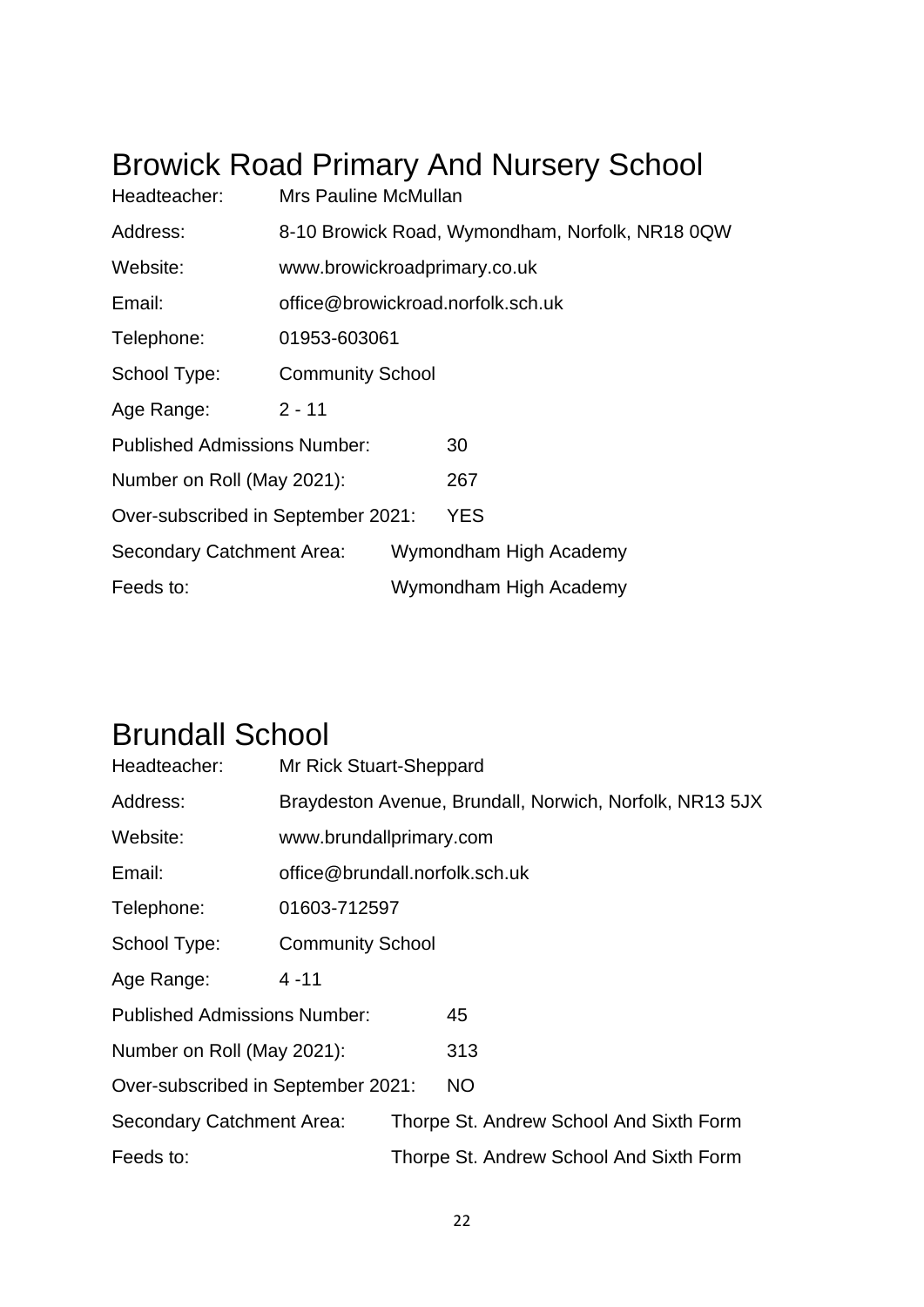## Bunwell Primary School

| Headteacher:                        | <b>Miss Emily Husbands</b>                        |  |                           |  |  |
|-------------------------------------|---------------------------------------------------|--|---------------------------|--|--|
| Address:                            | The Turnpike, Bunwell, Norwich, Norfolk, NR16 1SN |  |                           |  |  |
| Website:                            | bunwell.cee.coop                                  |  |                           |  |  |
| Email:                              | office@bunwell.cee.coop                           |  |                           |  |  |
| Telephone:                          | 01953-789318                                      |  |                           |  |  |
| School Type:                        | <b>Academy Converter</b>                          |  |                           |  |  |
| Age Range:                          | $3 - 11$                                          |  |                           |  |  |
| <b>Published Admissions Number:</b> |                                                   |  | 15                        |  |  |
| Number on Roll (May 2021):          |                                                   |  | 88                        |  |  |
| Over-subscribed in September 2021:  |                                                   |  | <b>NO</b>                 |  |  |
| Secondary Catchment Area:           |                                                   |  | Old Buckenham High School |  |  |
| Feeds to:                           |                                                   |  | Old Buckenham High School |  |  |

## Burnham Market Primary School

| Headteacher:                        | <b>Mrs Rachel Stroulger</b> |  |                                                    |  |  |
|-------------------------------------|-----------------------------|--|----------------------------------------------------|--|--|
| Address:                            |                             |  | Friars Lane, Burnham Norton, King's Lynn, PE31 8JA |  |  |
| Website:                            |                             |  | www.burnhammarket.norfolk.sch.uk                   |  |  |
| Email:                              |                             |  | office@burnhammarket.norfolk.sch.uk                |  |  |
| Telephone:                          | 01328-738354                |  |                                                    |  |  |
| School Type:                        | <b>Academy Sponsor Led</b>  |  |                                                    |  |  |
| Age Range:                          | $4 - 11$                    |  |                                                    |  |  |
| <b>Published Admissions Number:</b> |                             |  | 15                                                 |  |  |
| Number on Roll (May 2021):          |                             |  | 110                                                |  |  |
| Over-subscribed in September 2021:  |                             |  | NO.                                                |  |  |
| Secondary Catchment Area:           |                             |  | Alderman Peel High School                          |  |  |
| Feeds to:                           |                             |  | Alderman Peel High School                          |  |  |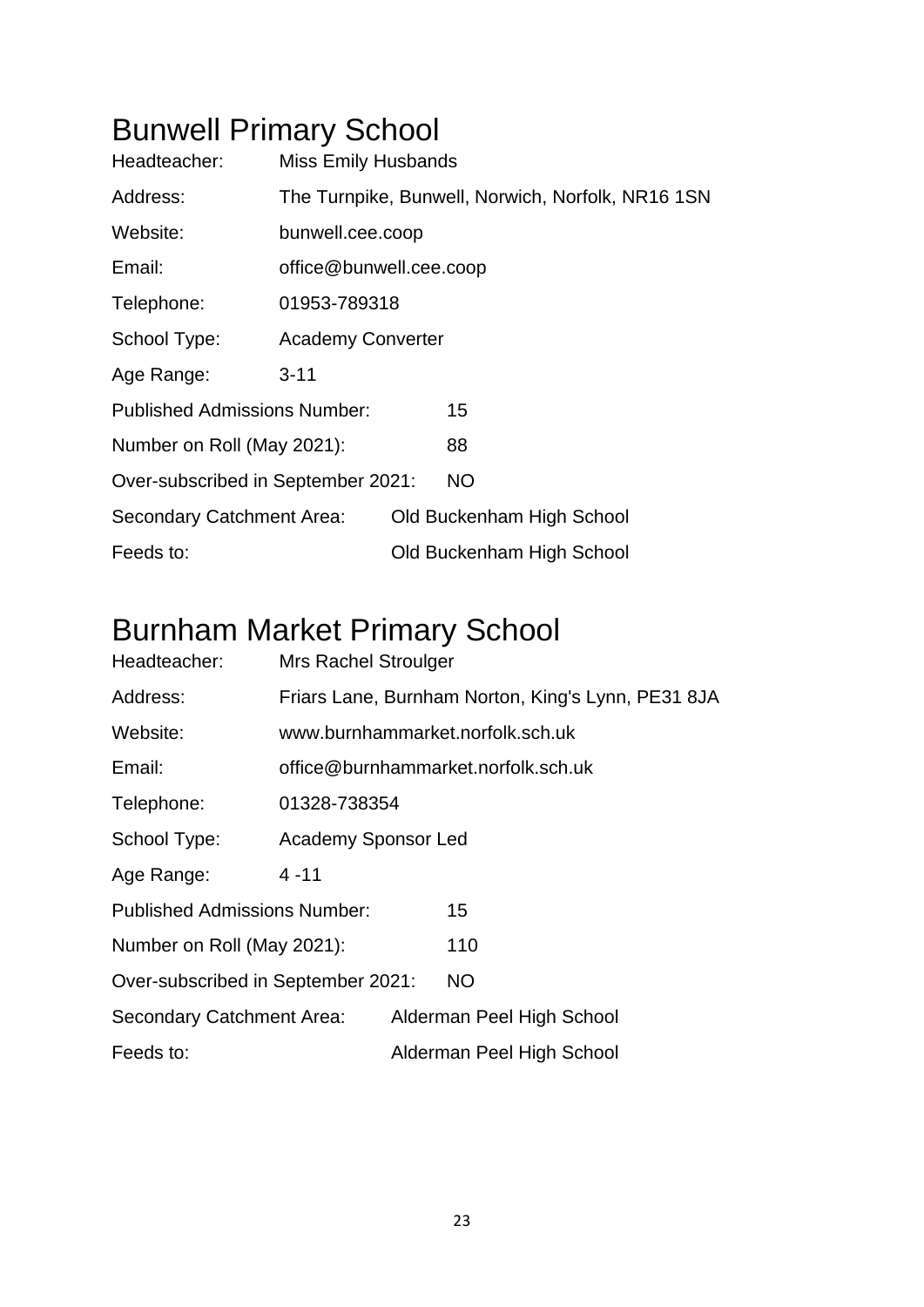## Burston Primary School

| Headteacher:                        | Mrs Debbie Ridgeon       |  |                                               |  |  |
|-------------------------------------|--------------------------|--|-----------------------------------------------|--|--|
| Address:                            |                          |  | Crown Green, Burston, Diss, Norfolk, IP22 5TZ |  |  |
| Website:                            |                          |  | www.burston-tivetshall-schools.co.uk          |  |  |
| Email:                              | office@bps.set.education |  |                                               |  |  |
| Telephone:                          | 01379-741256             |  |                                               |  |  |
| School Type:                        | <b>Academy Converter</b> |  |                                               |  |  |
| Age Range:                          | $4 - 11$                 |  |                                               |  |  |
| <b>Published Admissions Number:</b> |                          |  | 10                                            |  |  |
| Number on Roll (May 2021):          |                          |  | 36                                            |  |  |
| Over-subscribed in September 2021:  |                          |  | <b>NO</b>                                     |  |  |
| Secondary Catchment Area:           |                          |  | Diss High School                              |  |  |
| Feeds to:                           |                          |  | Diss High School                              |  |  |

## Buxton Primary School

| Headteacher:                        | Mr Imran Khan                                    |  |                     |  |
|-------------------------------------|--------------------------------------------------|--|---------------------|--|
| Address:                            | Aylsham Road, Buxton, Norwich, Norfolk, NR10 5EZ |  |                     |  |
| Website:                            | www.buxtonschool.co.uk                           |  |                     |  |
| Email:                              | office@buxton.norfolk.sch.uk                     |  |                     |  |
| Telephone:                          | 01603-279357                                     |  |                     |  |
| School Type:                        | <b>Foundation School</b>                         |  |                     |  |
| Age Range:                          | $4 - 11$                                         |  |                     |  |
| <b>Published Admissions Number:</b> |                                                  |  | 30                  |  |
| Number on Roll (May 2021):          |                                                  |  | 195                 |  |
| Over-subscribed in September 2021:  |                                                  |  | <b>YES</b>          |  |
| Secondary Catchment Area:           |                                                  |  | Aylsham High School |  |
| Feeds to:                           |                                                  |  | Aylsham High School |  |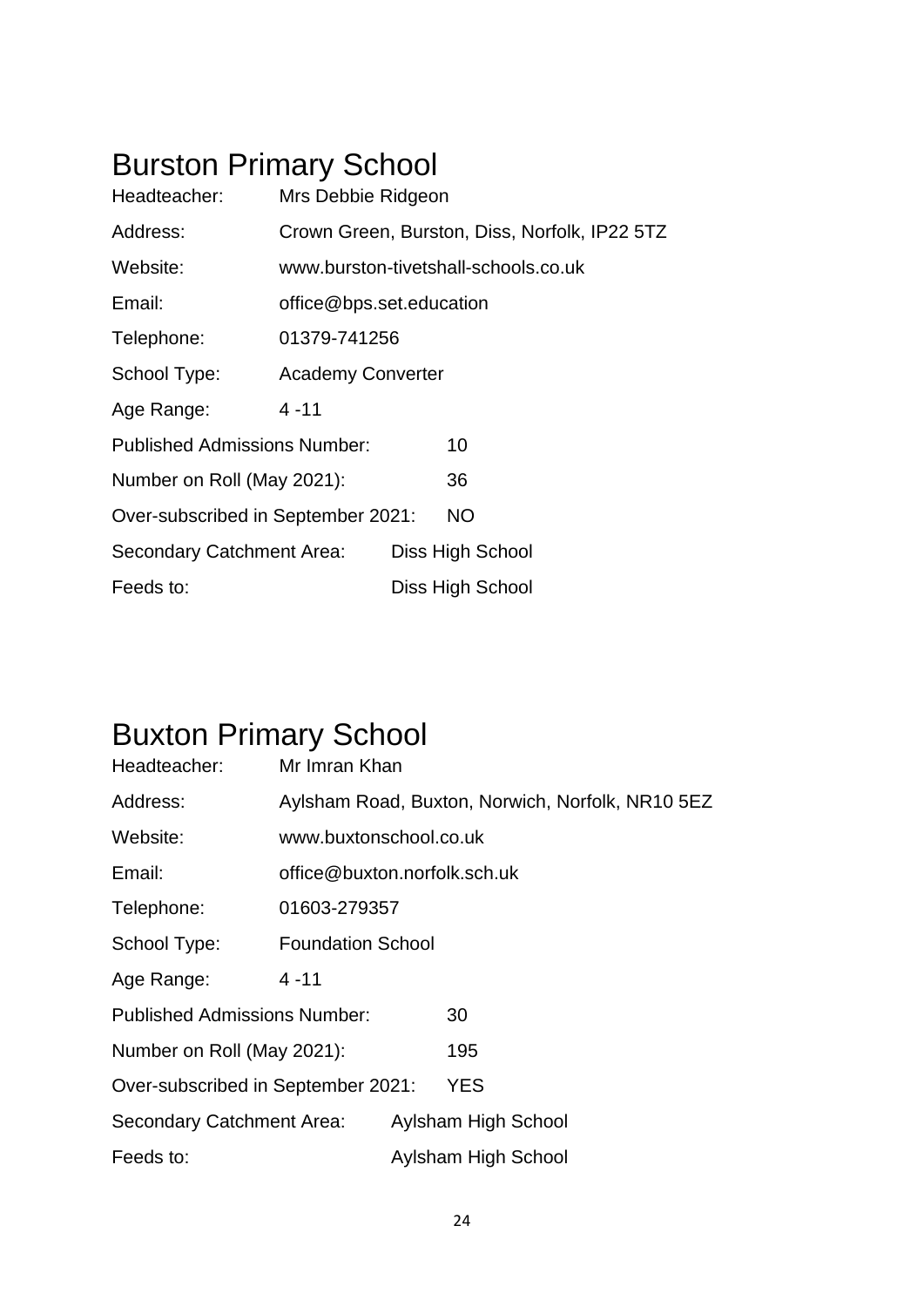#### Caister Infant School

| Headteacher:                        | Mr Jonathan Rice                                          |  |                                  |  |  |
|-------------------------------------|-----------------------------------------------------------|--|----------------------------------|--|--|
| Address:<br><b>NR30 5ET</b>         | Kingston Avenue, Caister-on-sea, Great Yarmouth, Norfolk, |  |                                  |  |  |
| Website:                            |                                                           |  | www.caisterprimaryfederation.org |  |  |
| Email:                              | office@caisterprimaryfederation.org                       |  |                                  |  |  |
| Telephone:                          | 01493-728560                                              |  |                                  |  |  |
| School Type:                        | <b>Community School</b>                                   |  |                                  |  |  |
| Age Range:                          | $4 - 7$                                                   |  |                                  |  |  |
| <b>Published Admissions Number:</b> |                                                           |  | 90                               |  |  |
| Number on Roll (May 2021):          |                                                           |  | 238                              |  |  |
| Over-subscribed in September 2021:  |                                                           |  | NO.                              |  |  |
| Secondary Catchment Area:           |                                                           |  | Caister Academy                  |  |  |
| Feeds to:                           |                                                           |  | <b>Caister Junior School</b>     |  |  |

### Cantley Primary School

| Headteacher:                        | <b>Mrs Lucy Daisley</b> |                                                  |                                      |  |  |  |
|-------------------------------------|-------------------------|--------------------------------------------------|--------------------------------------|--|--|--|
| Address:                            |                         | School Lane, Cantley, Norwich, Norfolk, NR13 3SA |                                      |  |  |  |
| Website:                            |                         | www.cantley.norfolk.sch.uk                       |                                      |  |  |  |
| Email:                              |                         |                                                  | office-cantley@coastaltogether.co.uk |  |  |  |
|                                     |                         |                                                  |                                      |  |  |  |
| Telephone:                          | 01493-700308            |                                                  |                                      |  |  |  |
| School Type:                        | <b>Community School</b> |                                                  |                                      |  |  |  |
| Age Range:                          | $4 - 11$                |                                                  |                                      |  |  |  |
| <b>Published Admissions Number:</b> |                         |                                                  | 14                                   |  |  |  |
| Number on Roll (May 2021):          |                         |                                                  | 74                                   |  |  |  |
| Over-subscribed in September 2021:  |                         |                                                  | <b>NO</b>                            |  |  |  |
| Secondary Catchment Area:           |                         |                                                  | Acle Academy                         |  |  |  |
| Feeds to:                           |                         |                                                  | Acle Academy                         |  |  |  |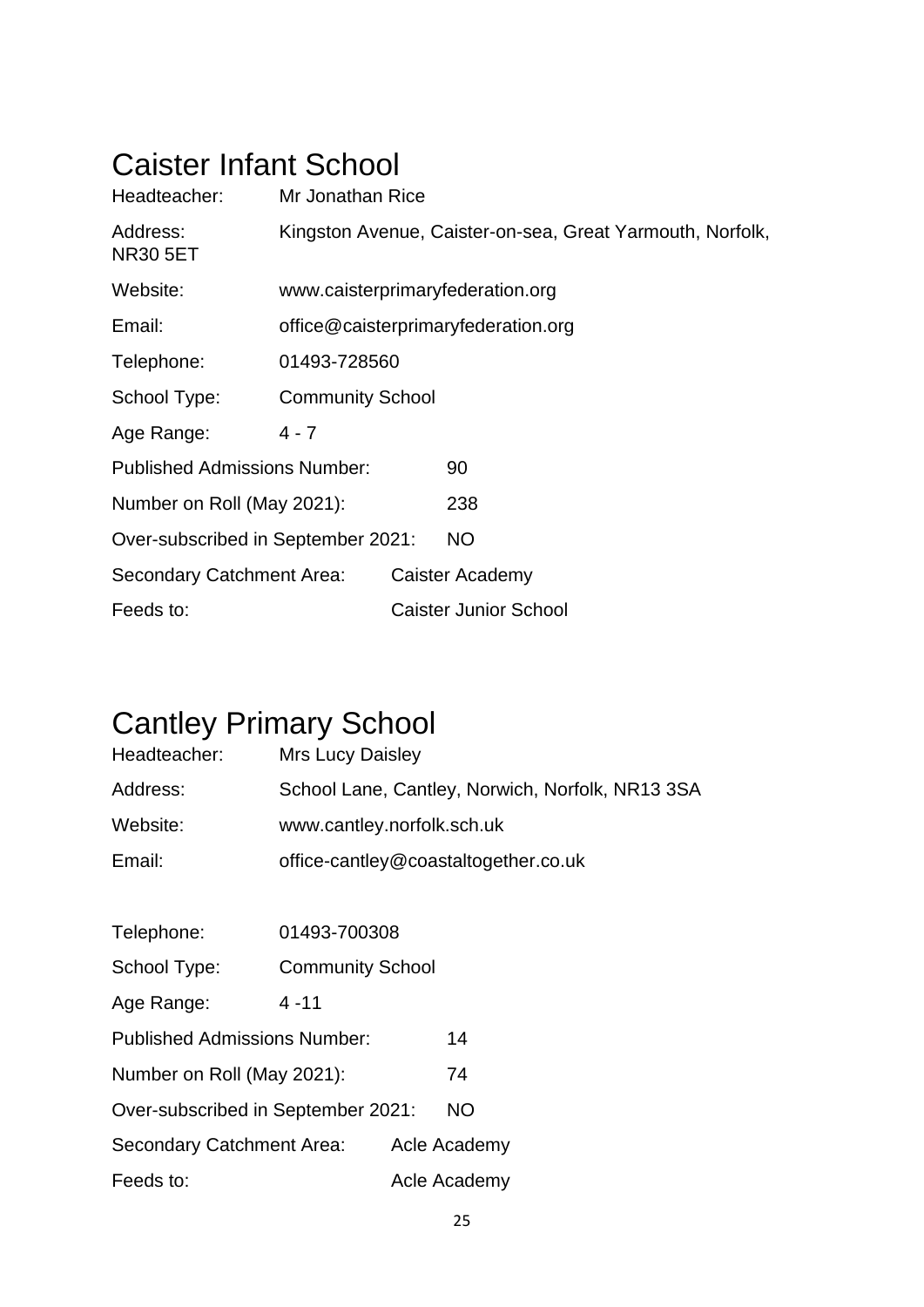## Carleton Rode CE VA Primary School

| Headteacher:                        | Mrs Judith Jones                                       |                                         |                                            |  |  |  |
|-------------------------------------|--------------------------------------------------------|-----------------------------------------|--------------------------------------------|--|--|--|
| Address:                            | Church Road, Carleton Rode, Norwich, Norfolk, NR16 1RW |                                         |                                            |  |  |  |
| Website:                            |                                                        | www.carletonrode-primary.norfolk.sch.uk |                                            |  |  |  |
| Email:                              |                                                        |                                         | office@carletonrode-primary.norfolk.sch.uk |  |  |  |
| Telephone:                          | 01953-789384                                           |                                         |                                            |  |  |  |
| School Type:                        | <b>Voluntary Aided School</b>                          |                                         |                                            |  |  |  |
| Age Range:                          | $4 - 11$                                               |                                         |                                            |  |  |  |
| <b>Published Admissions Number:</b> |                                                        |                                         | 11                                         |  |  |  |
| Number on Roll (May 2021):          |                                                        |                                         | 51                                         |  |  |  |
| Over-subscribed in September 2021:  |                                                        |                                         | NO.                                        |  |  |  |
| <b>Secondary Catchment Area:</b>    |                                                        |                                         | Old Buckenham High School                  |  |  |  |
| Feeds to:                           |                                                        |                                         | Old Buckenham High School                  |  |  |  |

## Castle Acre Church of England Primary Academy

| Headteacher:                        | Mrs Anne Neary                                         |  |                             |  |  |
|-------------------------------------|--------------------------------------------------------|--|-----------------------------|--|--|
| Address:                            | Back Lane, Castle Acre, King's Lynn, Norfolk, PE32 2AR |  |                             |  |  |
| Website:                            | www.castleacre.norfolk.sch.uk                          |  |                             |  |  |
| Email:                              | office@castleacre.norfolk.sch.uk                       |  |                             |  |  |
| Telephone:                          | 01760 755305                                           |  |                             |  |  |
| School Type:                        | Academy Sponsor Led                                    |  |                             |  |  |
| Age Range:                          | $5 - 11$                                               |  |                             |  |  |
| <b>Published Admissions Number:</b> |                                                        |  | 11                          |  |  |
| Number on Roll (May 2021):          |                                                        |  | 67                          |  |  |
| Over-subscribed in September 2021:  |                                                        |  | <b>NO</b>                   |  |  |
| <b>Secondary Catchment Area:</b>    |                                                        |  | The Nicholas Hamond Academy |  |  |
| Feeds to:                           |                                                        |  | The Nicholas Hamond Academy |  |  |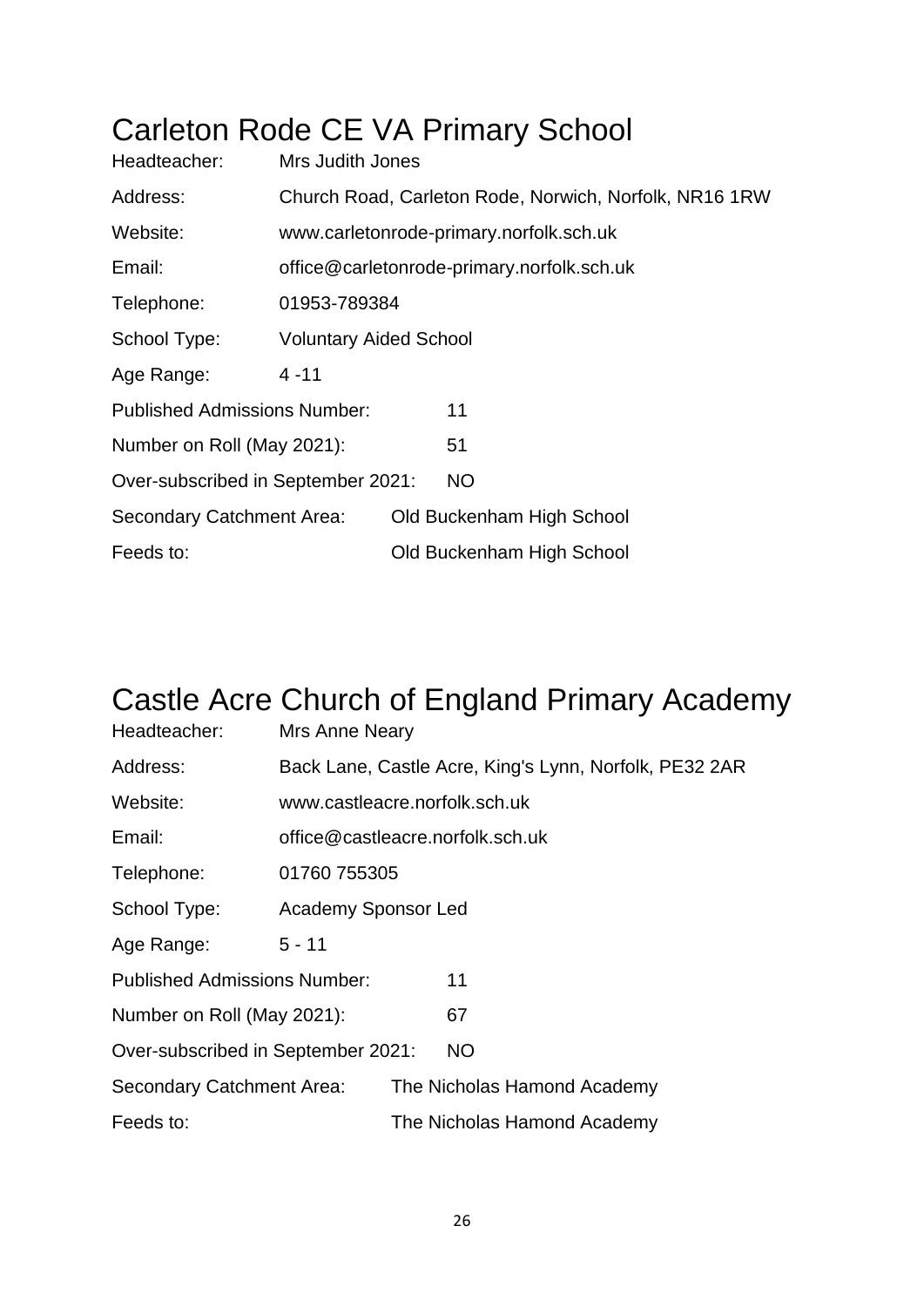## Caston CE VA Primary School

| Headteacher:                        | <b>Mrs Sarah Disney</b>                             |  |                        |  |
|-------------------------------------|-----------------------------------------------------|--|------------------------|--|
| Address:                            | The Street, Caston, Attleborough, Norfolk, NR17 1DD |  |                        |  |
| Website:                            | www.caston.norfolk.sch.uk                           |  |                        |  |
| Email:                              | office@caston.norfolk.sch.uk                        |  |                        |  |
| Telephone:                          | 01953-483304                                        |  |                        |  |
| School Type:                        | <b>Academy Sponsor Led</b>                          |  |                        |  |
| Age Range:                          | $4 - 11$                                            |  |                        |  |
| <b>Published Admissions Number:</b> |                                                     |  | 15                     |  |
| Number on Roll (May 2021):          |                                                     |  | 70                     |  |
| Over-subscribed in September 2021:  |                                                     |  | <b>NO</b>              |  |
| <b>Secondary Catchment Area:</b>    |                                                     |  | <b>Wayland Academy</b> |  |
| Feeds to:                           |                                                     |  | <b>Wayland Academy</b> |  |

## Catfield CE VC Primary School

| Headteacher:                        | <b>Mrs Jacqui Sinkins</b>          |                                                          |                            |  |  |
|-------------------------------------|------------------------------------|----------------------------------------------------------|----------------------------|--|--|
| Address:                            |                                    | School Road, Catfield, Great Yarmouth, Norfolk, NR29 5DA |                            |  |  |
| Website:                            |                                    | www.swallowtailfederation.co.uk/catfield                 |                            |  |  |
| Email:                              | office@catfield.norfolk.sch.uk     |                                                          |                            |  |  |
| Telephone:                          | 01692-580568                       |                                                          |                            |  |  |
| School Type:                        | <b>Voluntary Controlled School</b> |                                                          |                            |  |  |
| Age Range:                          | $3 - 11$                           |                                                          |                            |  |  |
| <b>Published Admissions Number:</b> |                                    |                                                          | 11                         |  |  |
| Number on Roll (May 2021):          |                                    |                                                          | 88                         |  |  |
| Over-subscribed in September 2021:  |                                    |                                                          | <b>NO</b>                  |  |  |
| Secondary Catchment Area:           |                                    |                                                          | <b>Stalham High School</b> |  |  |
| Feeds to:                           |                                    |                                                          | <b>Stalham High School</b> |  |  |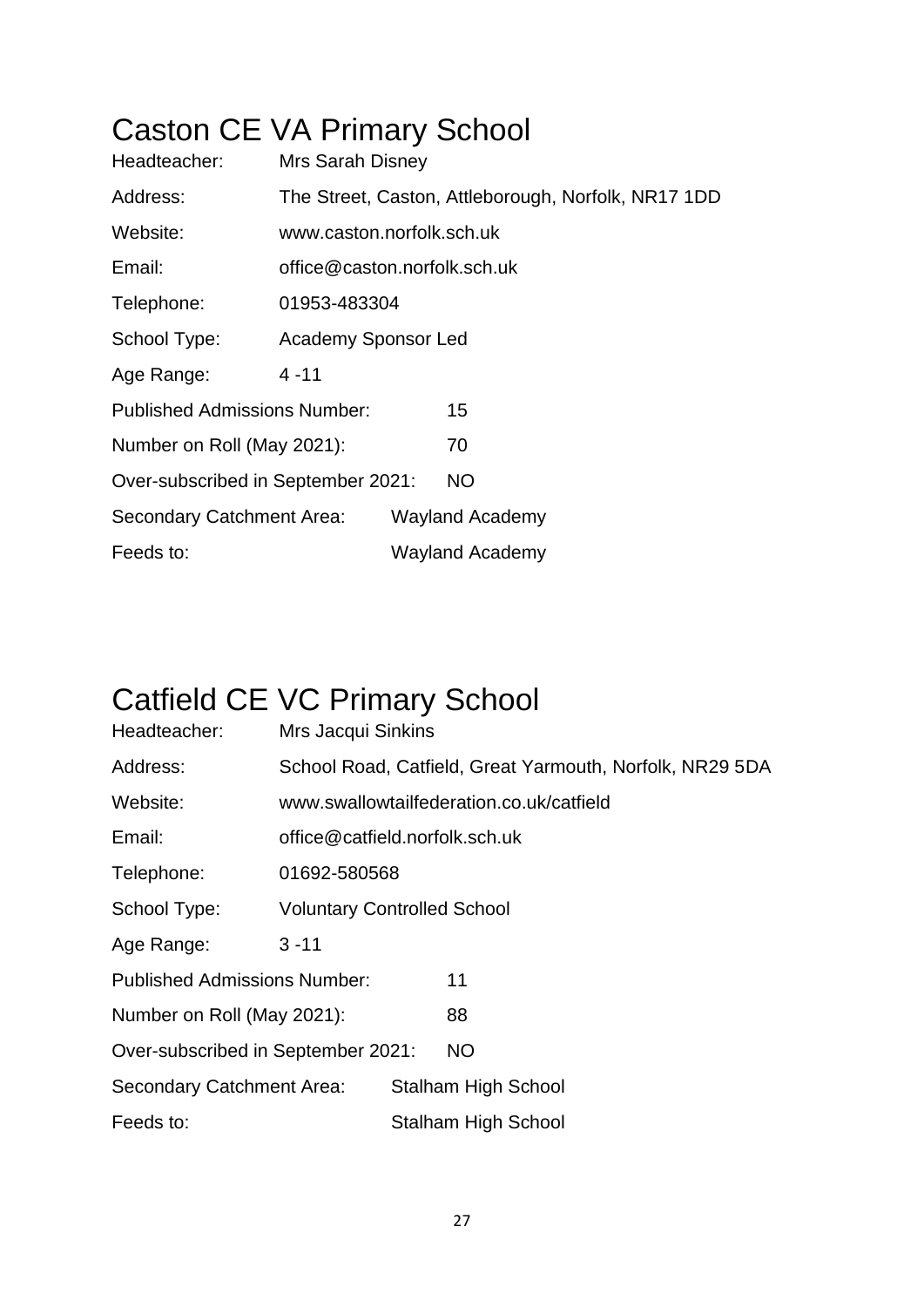## Catton Grove Primary School

| Headteacher:                        | <b>Mrs Catherine Lorne</b>             |  |                                  |  |  |
|-------------------------------------|----------------------------------------|--|----------------------------------|--|--|
| Address:                            | Weston Road, Norwich, Norfolk, NR3 3TP |  |                                  |  |  |
| Website:                            | www.cattongrove.norfolk.sch.uk         |  |                                  |  |  |
| Email:                              | office@cattongrove.norfolk.sch.uk      |  |                                  |  |  |
| Telephone:                          | 01603 426728                           |  |                                  |  |  |
| School Type:                        | <b>Community School</b>                |  |                                  |  |  |
| Age Range:                          | $3 - 11$                               |  |                                  |  |  |
| <b>Published Admissions Number:</b> |                                        |  | 90                               |  |  |
| Number on Roll (May 2021):          |                                        |  | 703                              |  |  |
| Over-subscribed in September 2021:  |                                        |  | <b>NO</b>                        |  |  |
| Secondary Catchment Area:           |                                        |  | Sewell Park Academy Open Academy |  |  |
| Feeds to:                           |                                        |  | Sewell Park Academy Open Academy |  |  |

## Cawston Church of England Primary Academy

| Headteacher:                        | <b>Mrs Sharon Brett</b>                           |  |                                 |  |  |
|-------------------------------------|---------------------------------------------------|--|---------------------------------|--|--|
| Address:                            | Aylsham Road, Cawston, Norwich, Norfolk, NR10 4AY |  |                                 |  |  |
| Website:                            | www.cawstonprimary.dneat.org                      |  |                                 |  |  |
| Email:                              |                                                   |  | office@cawstonprimary.dneat.org |  |  |
| Telephone:                          | 01603-871249                                      |  |                                 |  |  |
| School Type:                        | <b>Academy Converter</b>                          |  |                                 |  |  |
| Age Range:                          | $4 - 11$                                          |  |                                 |  |  |
| <b>Published Admissions Number:</b> |                                                   |  | 30                              |  |  |
| Number on Roll (May 2021):          |                                                   |  | 153                             |  |  |
| Over-subscribed in September 2021:  |                                                   |  | NO.                             |  |  |
| <b>Secondary Catchment Area:</b>    |                                                   |  | Reepham High School & College   |  |  |
| Feeds to:                           |                                                   |  | Reepham High School & College   |  |  |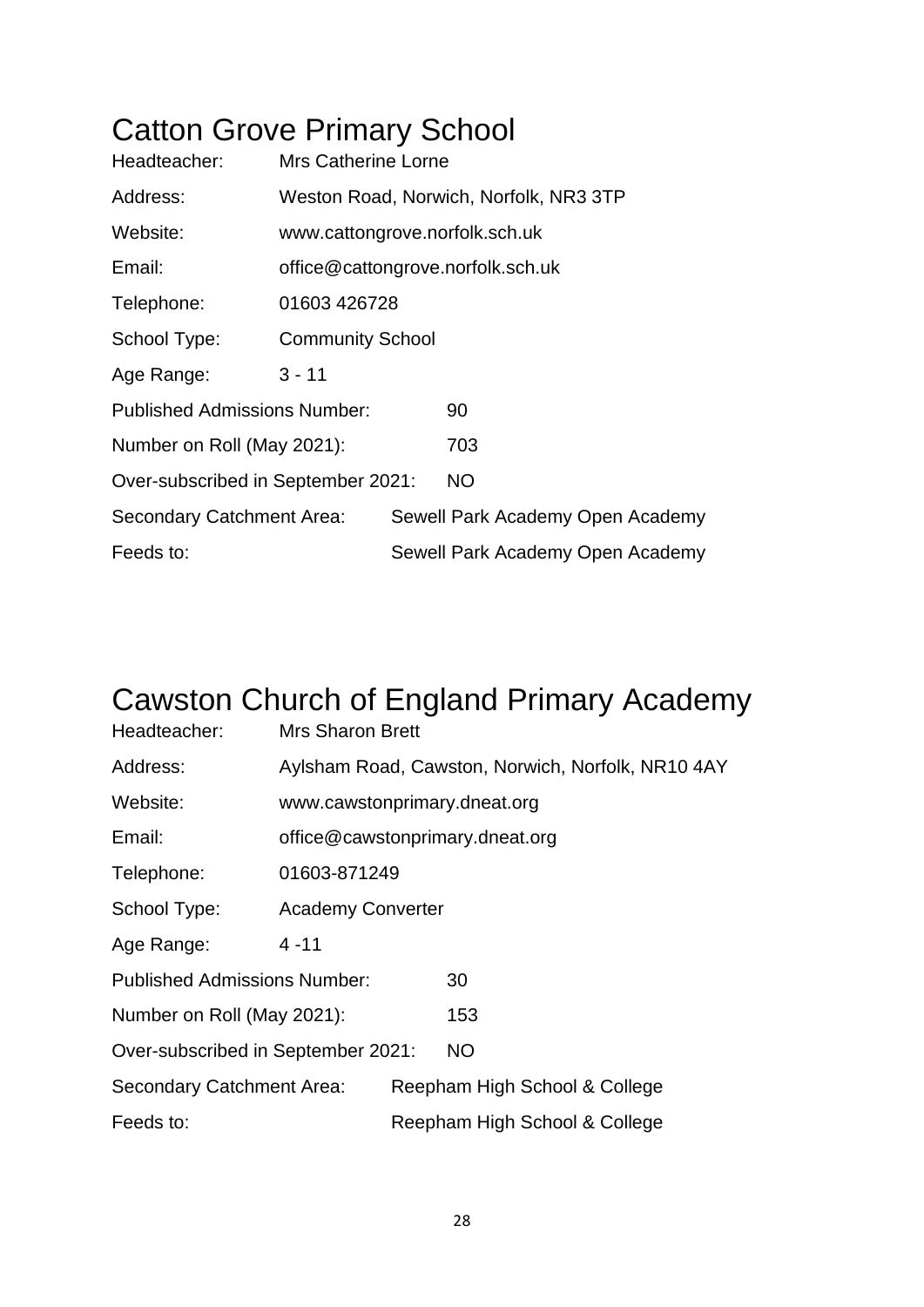## Cecil Gowing Infant School

| Headteacher:                        | Mrs Isabel Stubbs                           |  |                                    |  |  |
|-------------------------------------|---------------------------------------------|--|------------------------------------|--|--|
| Address:                            | Falcon Road West, Norwich, Norfolk, NR7 8NZ |  |                                    |  |  |
| Website:                            | www.cecilgowinginfant.co.uk                 |  |                                    |  |  |
| Email:                              | office@cecilgowing.norfolk.sch.uk           |  |                                    |  |  |
| Telephone:                          | 01603-429564                                |  |                                    |  |  |
| School Type:                        | <b>Community School</b>                     |  |                                    |  |  |
| Age Range:                          | 4 - 7                                       |  |                                    |  |  |
| <b>Published Admissions Number:</b> |                                             |  | 60                                 |  |  |
| Number on Roll (May 2021):          |                                             |  | 174                                |  |  |
| Over-subscribed in September 2021:  |                                             |  | <b>NO</b>                          |  |  |
| Secondary Catchment Area:           |                                             |  | <b>Sprowston Community Academy</b> |  |  |
| Feeds to:                           |                                             |  | <b>Falcon Junior School</b>        |  |  |

## Chapel Break Infant School

| Headteacher:                                    | Mrs Mandy Turner                        |                                         |                                             |  |  |  |
|-------------------------------------------------|-----------------------------------------|-----------------------------------------|---------------------------------------------|--|--|--|
| Address:                                        | Thurlby Road, Norwich, Norfolk, NR5 9LU |                                         |                                             |  |  |  |
| Website:                                        |                                         | www.chapelbreakinfant.norfolk.sch.uk    |                                             |  |  |  |
| Email:                                          |                                         | office@chapelbreakinfant.norfolk.sch.uk |                                             |  |  |  |
| Telephone:                                      | 01603-749550                            |                                         |                                             |  |  |  |
| School Type:                                    | <b>Community School</b>                 |                                         |                                             |  |  |  |
| Age Range:                                      | $4 - 7$                                 |                                         |                                             |  |  |  |
| <b>Published Admissions Number:</b>             |                                         |                                         | 60                                          |  |  |  |
| Number on Roll (May 2021):                      |                                         |                                         | 180                                         |  |  |  |
| Over-subscribed in September 2021:              |                                         |                                         | <b>NO</b>                                   |  |  |  |
| Secondary Catchment Area:<br>The Hewett Academy |                                         |                                         | City of Norwich School City Academy Norwich |  |  |  |
| Feeds to:                                       | St. Michael's CE VA Junior School       |                                         |                                             |  |  |  |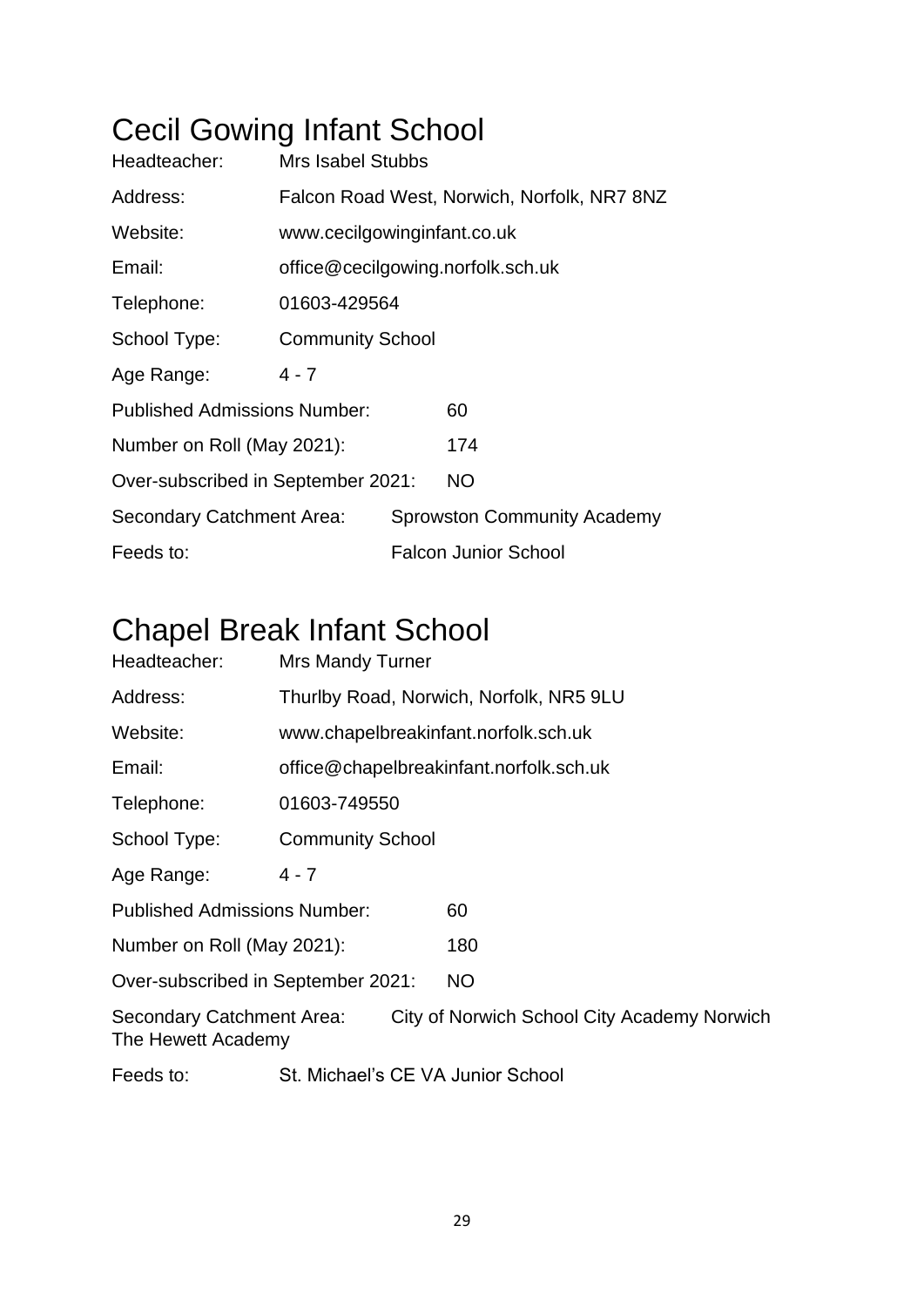## Charles Darwin Primary School

| Headteacher:                        | Mrs Jo Brown                       |                                                       |  |  |  |
|-------------------------------------|------------------------------------|-------------------------------------------------------|--|--|--|
| Address:                            |                                    | Charles House, Prince Of Wales Road, Norwich, NR1 1DJ |  |  |  |
| Website:                            | www.charlesdarwinprimary.org       |                                                       |  |  |  |
| Email:                              | charlesdarwin@inspirationtrust.org |                                                       |  |  |  |
| Telephone:                          | 01603733166                        |                                                       |  |  |  |
| School Type:                        | <b>Free Schools</b>                |                                                       |  |  |  |
| Age Range:                          | $2 - 11$                           |                                                       |  |  |  |
| <b>Published Admissions Number:</b> |                                    | 60                                                    |  |  |  |
| Number on Roll (May 2021):          |                                    | 297                                                   |  |  |  |
| Over-subscribed in September 2021:  |                                    | <b>YES</b>                                            |  |  |  |
| <b>Secondary Catchment Area:</b>    | <b>None</b>                        |                                                       |  |  |  |
| Feeds to:                           | Not Applicable                     |                                                       |  |  |  |

## Cherry Tree Academy Marham Infant

| Headteacher:                        | Mrs Michaela Webb                                        |  |                                               |  |  |
|-------------------------------------|----------------------------------------------------------|--|-----------------------------------------------|--|--|
| Address:                            | Cedar Road, Upper Marham, King's Lynn, Norfolk, PE33 9LT |  |                                               |  |  |
|                                     |                                                          |  |                                               |  |  |
| Website:                            | www.cherrytreeacademy.co.uk                              |  |                                               |  |  |
| Email:                              |                                                          |  | infantoffice@cherrytreeacademy.norfolk.sch.uk |  |  |
| Telephone:                          | 01760-337217                                             |  |                                               |  |  |
| School Type:                        | <b>Academy Converter</b>                                 |  |                                               |  |  |
| Age Range:                          | $4 - 7$                                                  |  |                                               |  |  |
| <b>Published Admissions Number:</b> |                                                          |  | 75                                            |  |  |
| Number on Roll (May 2021):          |                                                          |  | 178                                           |  |  |
| Over-subscribed in September 2021:  |                                                          |  | NO.                                           |  |  |
| Secondary Catchment Area:           |                                                          |  | The Nicholas Hamond Academy                   |  |  |
| Feeds to:                           |                                                          |  | Cherry Tree Academy Trust Marham Junior       |  |  |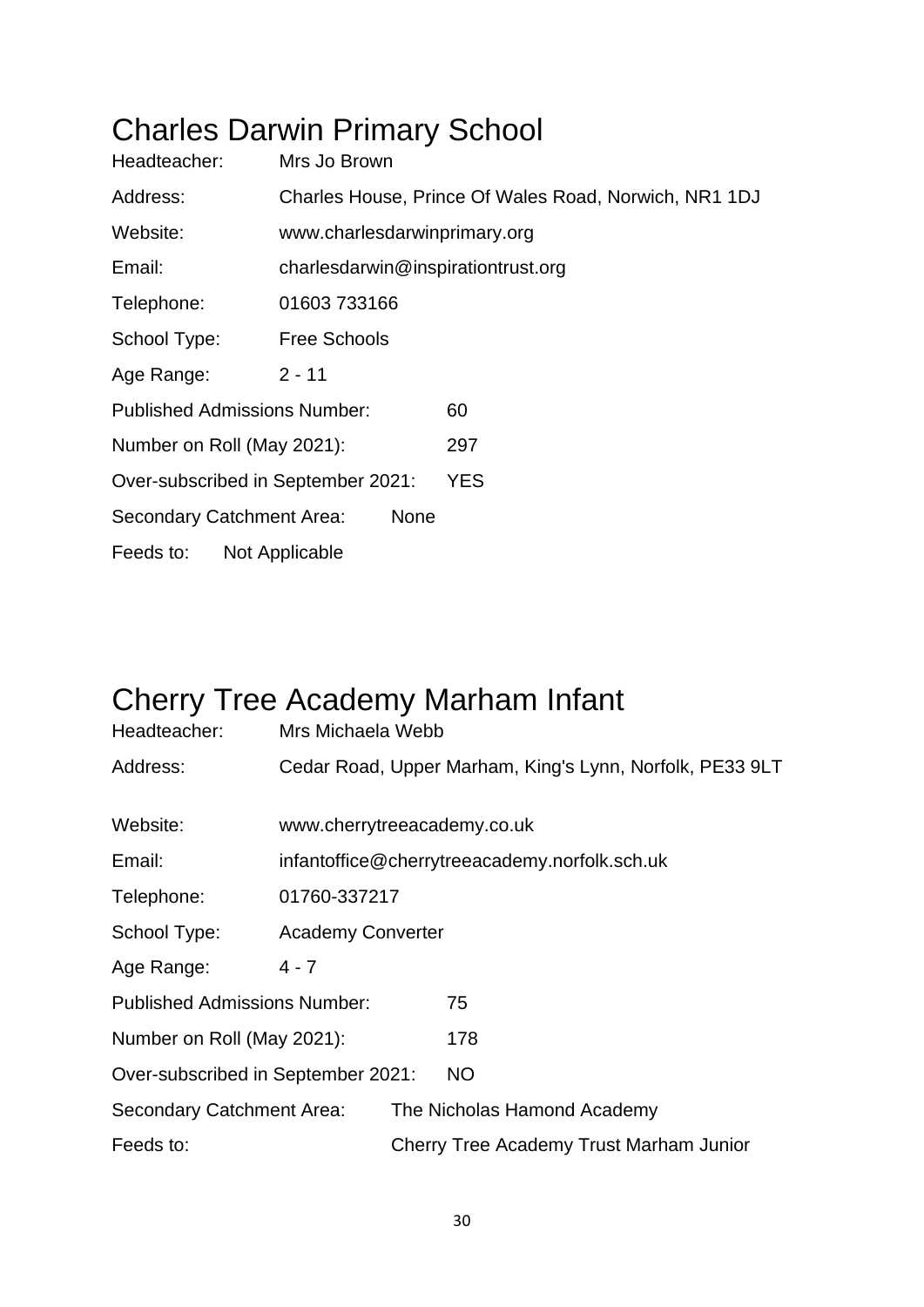## Clenchwarton Primary School

| Headteacher:                        | Ms Joanne Borley                                            |  |                                     |  |  |
|-------------------------------------|-------------------------------------------------------------|--|-------------------------------------|--|--|
| Address:                            | 139 Main Road, Clenchwarton, King's Lynn, Norfolk, PE34 4DT |  |                                     |  |  |
|                                     |                                                             |  |                                     |  |  |
| Website:                            |                                                             |  | www.clenchwarton.norfolk.sch.uk     |  |  |
| Email:                              |                                                             |  | office@clenchwartonprimary.co.uk    |  |  |
| Telephone:                          | 01553-775035                                                |  |                                     |  |  |
| School Type:                        | <b>Academy Converter</b>                                    |  |                                     |  |  |
| Age Range:                          | $5 - 11$                                                    |  |                                     |  |  |
| <b>Published Admissions Number:</b> |                                                             |  | 30                                  |  |  |
| Number on Roll (May 2021):          |                                                             |  | 201                                 |  |  |
| Over-subscribed in September 2021:  |                                                             |  | <b>NO</b>                           |  |  |
| Secondary Catchment Area:           |                                                             |  | St. Clement's High School (Academy) |  |  |
| Feeds to:                           |                                                             |  | St. Clement's High School (Academy) |  |  |

## Clover Hill VA Infant and Nursery School

| Headteacher:                                    | Mrs Helen McCarney                     |  |                                             |  |  |
|-------------------------------------------------|----------------------------------------|--|---------------------------------------------|--|--|
| Address:                                        | Rawley Road, Norwich, Norfolk, NR5 9AP |  |                                             |  |  |
| Website:                                        | www.cloverhill.norfolk.sch.uk          |  |                                             |  |  |
| Email:                                          |                                        |  | choffice@allangelsfederation.org.uk         |  |  |
| Telephone:                                      | 01603-745559                           |  |                                             |  |  |
| School Type:                                    | <b>Voluntary Aided School</b>          |  |                                             |  |  |
| Age Range:                                      | $3 - 7$                                |  |                                             |  |  |
| <b>Published Admissions Number:</b>             |                                        |  | 60                                          |  |  |
| Number on Roll (May 2021):                      |                                        |  | 166                                         |  |  |
| Over-subscribed in September 2021:              |                                        |  | <b>NO</b>                                   |  |  |
| Secondary Catchment Area:<br>The Hewett Academy |                                        |  | City of Norwich School City Academy Norwich |  |  |
| Feeds to:                                       |                                        |  | St. Michael's CE VA Junior School           |  |  |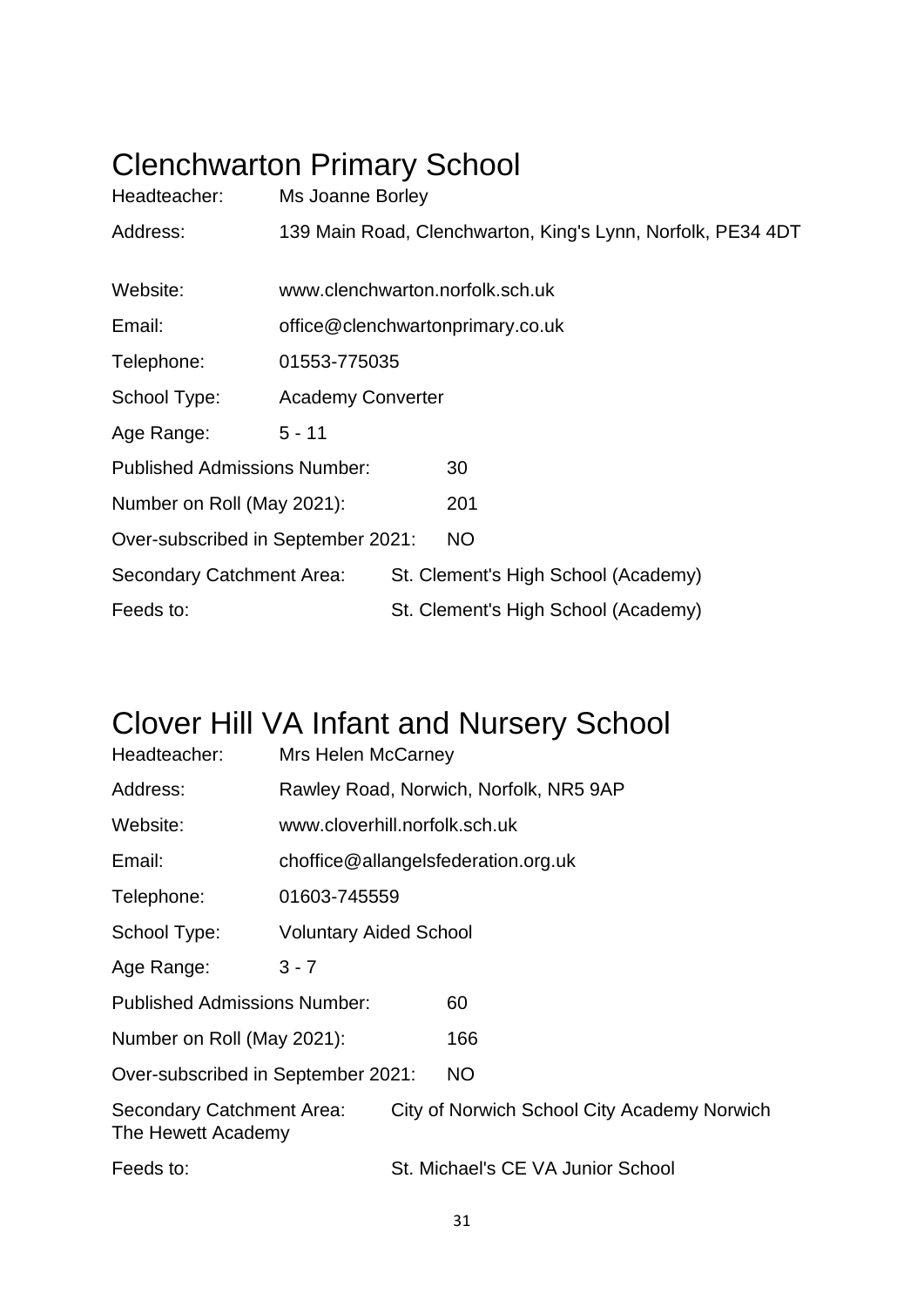## Cobholm Primary Academy

| Headteacher:                         | Mr Jordan Sullivan         |  |                                                     |  |
|--------------------------------------|----------------------------|--|-----------------------------------------------------|--|
| Address:                             |                            |  | Mill Road, Great Yarmouth, Norfolk, NR31 0BA        |  |
| Website:                             |                            |  | www.cobholmprimaryacademy.org                       |  |
| Email:                               |                            |  | cobholmoffice@inspirationtrust.org                  |  |
| Telephone:                           | 01493-602653               |  |                                                     |  |
| School Type:                         | <b>Academy Sponsor Led</b> |  |                                                     |  |
| Age Range:                           | $3 - 11$                   |  |                                                     |  |
| <b>Published Admissions Number:</b>  |                            |  | 30                                                  |  |
| Number on Roll (May 2021):           |                            |  | 134                                                 |  |
| Over-subscribed in September 2021:   |                            |  | NO                                                  |  |
| Secondary Catchment Area:<br>Academy |                            |  | <b>Ormiston Venture Academy Cliff Park Ormiston</b> |  |
| Feeds to:<br>Academy                 |                            |  | <b>Ormiston Venture Academy Cliff Park Ormiston</b> |  |

## Colby Primary School

| Headteacher:                        | <b>Mrs Christine Mead</b>                      |  |                     |  |  |
|-------------------------------------|------------------------------------------------|--|---------------------|--|--|
| Address:                            | Bridge Road, Colby, Norwich, Norfolk, NR11 7EA |  |                     |  |  |
| Website:                            | www.colby.norfolk.sch.uk                       |  |                     |  |  |
| Email:                              | office@colby.norfolk.sch.uk                    |  |                     |  |  |
| Telephone:                          | 01263-733381                                   |  |                     |  |  |
| School Type:                        | <b>Community School</b>                        |  |                     |  |  |
| Age Range:                          | $4 - 11$                                       |  |                     |  |  |
| <b>Published Admissions Number:</b> |                                                |  | 20                  |  |  |
| Number on Roll (May 2021):          |                                                |  | 139                 |  |  |
| Over-subscribed in September 2021:  |                                                |  | <b>YES</b>          |  |  |
| Secondary Catchment Area:           |                                                |  | Aylsham High School |  |  |
| Feeds to:                           |                                                |  | Aylsham High School |  |  |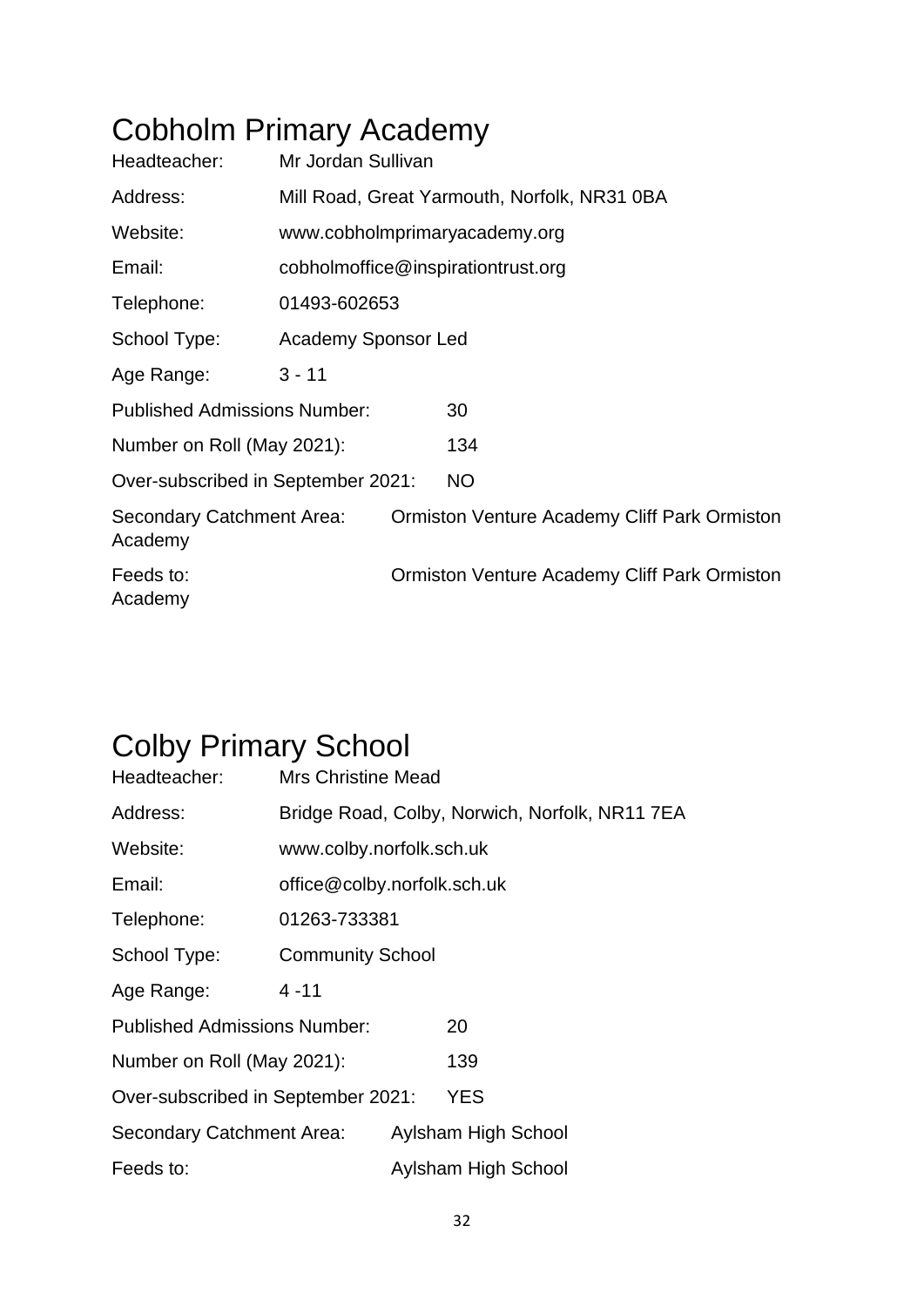## Colkirk Church of England Primary Academy

| Headteacher:                        | Mr Lee Stevens                                    |                                 |                          |  |  |  |
|-------------------------------------|---------------------------------------------------|---------------------------------|--------------------------|--|--|--|
| Address:                            | School Road, Colkirk, Fakenham, Norfolk, NR21 7NW |                                 |                          |  |  |  |
| Website:                            | www.wrsps.co.uk                                   |                                 |                          |  |  |  |
| Email:                              | office@colkirk.norfolk.sch.uk                     |                                 |                          |  |  |  |
| Telephone:                          |                                                   | 01328-862684                    |                          |  |  |  |
| School Type:                        | <b>Academy Converter</b>                          |                                 |                          |  |  |  |
| Age Range:                          | $4 - 11$                                          |                                 |                          |  |  |  |
| <b>Published Admissions Number:</b> |                                                   |                                 | 9                        |  |  |  |
| Number on Roll (May 2021):          |                                                   |                                 | 62                       |  |  |  |
| Over-subscribed in September 2021:  |                                                   |                                 | <b>NO</b>                |  |  |  |
| <b>Secondary Catchment Area:</b>    |                                                   | <b>Fakenham Academy Norfolk</b> |                          |  |  |  |
| Feeds to:                           |                                                   |                                 | Fakenham Academy Norfolk |  |  |  |

### Colman Infant School

| Headteacher:                                    | <b>Mr Matthew Gamble</b>               |  |                                             |  |  |
|-------------------------------------------------|----------------------------------------|--|---------------------------------------------|--|--|
| Address:                                        | Colman Road, Norwich, Norfolk, NR4 7AW |  |                                             |  |  |
| Website:                                        | www.colmanfederation.co.uk             |  |                                             |  |  |
| Email:                                          | office@colmanfederation.org.uk         |  |                                             |  |  |
| Telephone:                                      | 01603-491010                           |  |                                             |  |  |
| School Type:                                    | <b>Community School</b>                |  |                                             |  |  |
| Age Range:                                      | 4 - 7                                  |  |                                             |  |  |
| <b>Published Admissions Number:</b>             |                                        |  | 60                                          |  |  |
| Number on Roll (May 2021):                      |                                        |  | 176                                         |  |  |
| Over-subscribed in September 2021:              |                                        |  | <b>NO</b>                                   |  |  |
| Secondary Catchment Area:<br>The Hewett Academy |                                        |  | City of Norwich School City Academy Norwich |  |  |
| Feeds to:                                       |                                        |  | <b>Colman Junior School</b>                 |  |  |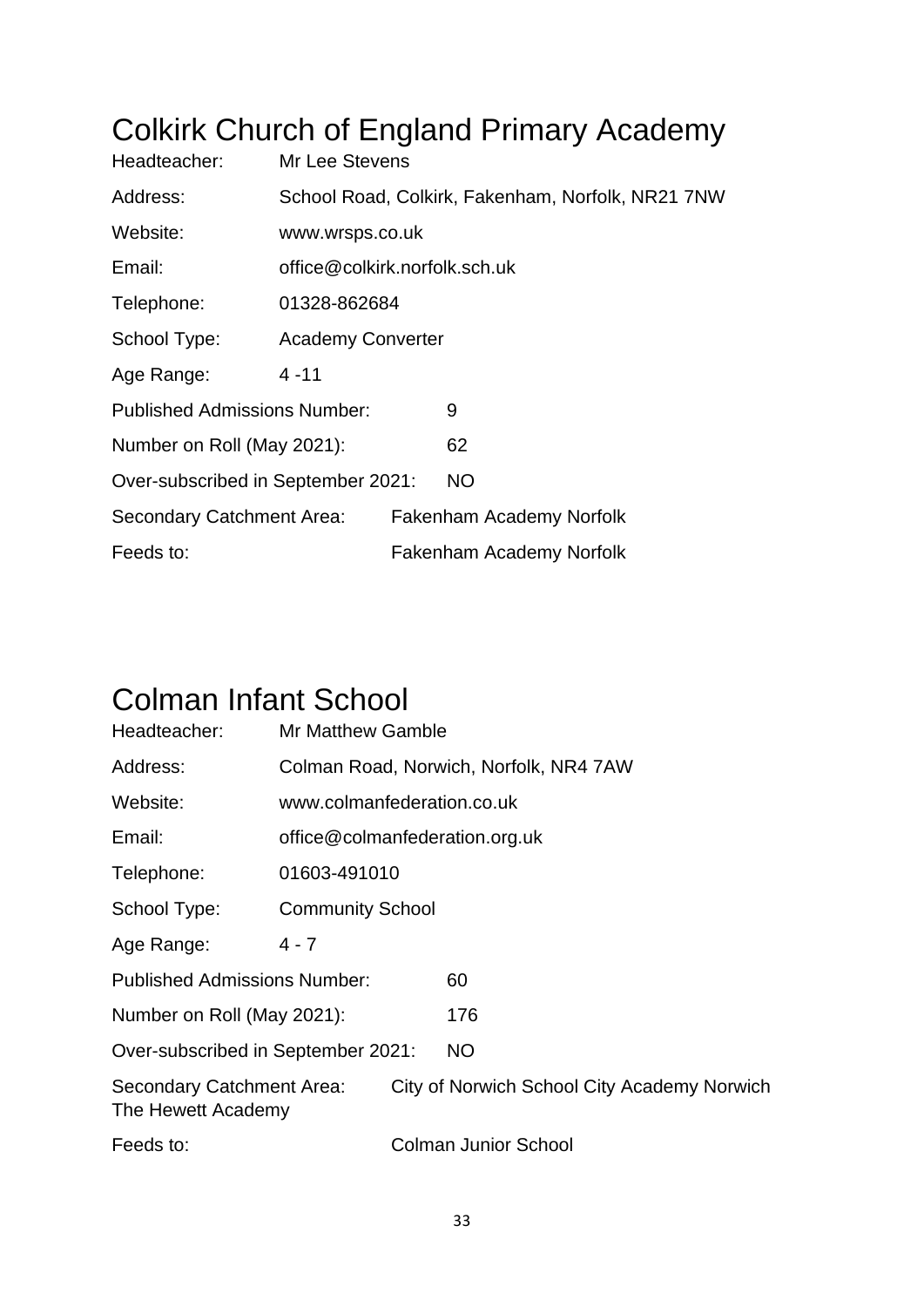## Coltishall Primary School

| Headteacher:                        | Mr Dan McKeown                                           |  |                                        |  |  |
|-------------------------------------|----------------------------------------------------------|--|----------------------------------------|--|--|
| Address:                            | 5 St Johns Close, Coltishall, Norwich, Norfolk, NR12 7HA |  |                                        |  |  |
| Website:                            | www.coltishall.norfolk.sch.uk                            |  |                                        |  |  |
| Email:                              | office@coltishall.norfolk.sch.uk                         |  |                                        |  |  |
| Telephone:                          | 01603-737481                                             |  |                                        |  |  |
| School Type:                        | <b>Community School</b>                                  |  |                                        |  |  |
| Age Range:                          | 4 - 11                                                   |  |                                        |  |  |
| <b>Published Admissions Number:</b> |                                                          |  | 30                                     |  |  |
| Number on Roll (May 2021):          |                                                          |  | 206                                    |  |  |
| Over-subscribed in September 2021:  |                                                          |  | <b>YES</b>                             |  |  |
| Secondary Catchment Area:           |                                                          |  | <b>Broadland High Ormiston Academy</b> |  |  |
| Feeds to:                           |                                                          |  | <b>Broadland High Ormiston Academy</b> |  |  |

## Corpusty Primary School

| Headteacher:                        | Mrs Jacqui Lound                          |                            |                     |                     |  |  |
|-------------------------------------|-------------------------------------------|----------------------------|---------------------|---------------------|--|--|
| Address:                            | Norwich Road, Corpusty, Norwich, NR11 6QG |                            |                     |                     |  |  |
| Website:                            |                                           | www.corpustyprimary.org.uk |                     |                     |  |  |
| Email:                              | office@corpustyprimary.org.uk             |                            |                     |                     |  |  |
| Telephone:                          | 01263-587320                              |                            |                     |                     |  |  |
| School Type:                        | <b>Academy Sponsor Led</b>                |                            |                     |                     |  |  |
| Age Range:                          | $4 - 11$                                  |                            |                     |                     |  |  |
| <b>Published Admissions Number:</b> |                                           | 0                          |                     |                     |  |  |
| Number on Roll (May 2021):          |                                           | 39                         |                     |                     |  |  |
| Over-subscribed in September 2021:  |                                           | <b>NO</b>                  |                     |                     |  |  |
| Secondary Catchment Area:           |                                           |                            | Reepham High School |                     |  |  |
| Feeds to:                           |                                           |                            |                     | Reepham High School |  |  |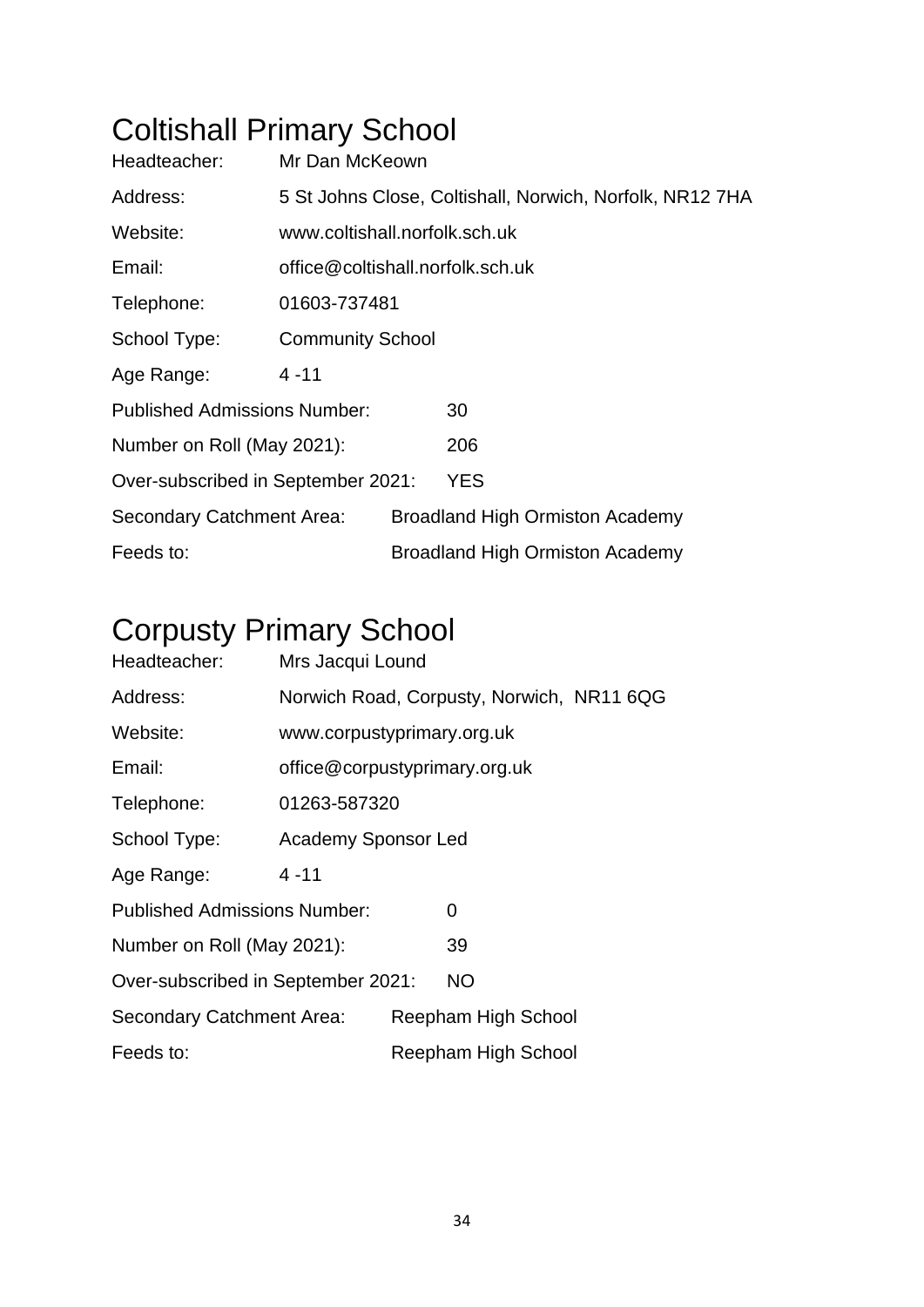## Costessey Primary School

| Headteacher:                        | Mrs Katie Lawson                             |  |                                 |  |  |
|-------------------------------------|----------------------------------------------|--|---------------------------------|--|--|
| Address:                            | Three Mile Lane, Costessey, Norwich, NR5 0RR |  |                                 |  |  |
| Website:                            | www.costesseyprimary.co.uk                   |  |                                 |  |  |
| Email:                              | office@costesseyprimary.co.uk                |  |                                 |  |  |
| Telephone:                          | 01603-742856                                 |  |                                 |  |  |
| School Type:                        | <b>Academy Converter</b>                     |  |                                 |  |  |
| Age Range:                          | $4 - 7$                                      |  |                                 |  |  |
| <b>Published Admissions Number:</b> |                                              |  | 90                              |  |  |
| Number on Roll (May 2021):          |                                              |  | 630                             |  |  |
| Over-subscribed in September 2021:  |                                              |  | NO.                             |  |  |
| Secondary Catchment Area:           |                                              |  | <b>Ormiston Victory Academy</b> |  |  |
| Feeds to:                           |                                              |  | <b>Costessey Junior School</b>  |  |  |

## Cringleford CE VA Primary School

| Headteacher:                        | Mrs Julia Humphrey                               |                    |                                   |  |  |
|-------------------------------------|--------------------------------------------------|--------------------|-----------------------------------|--|--|
| Address:                            | 80 Dragonfly Lane, Cringleford, Norwich, NR4 7JR |                    |                                   |  |  |
| Website:                            | www.cringleford.norfolk.sch.uk                   |                    |                                   |  |  |
| Email:                              |                                                  |                    | office@cringleford.norfolk.sch.uk |  |  |
| Telephone:                          | 01603-454946                                     |                    |                                   |  |  |
| School Type:                        | <b>Voluntary Aided School</b>                    |                    |                                   |  |  |
| Age Range:                          | $4 - 11$                                         |                    |                                   |  |  |
| <b>Published Admissions Number:</b> |                                                  |                    | 60                                |  |  |
| Number on Roll (May 2021):          |                                                  |                    | 446                               |  |  |
| Over-subscribed in September 2021:  |                                                  |                    | <b>YES</b>                        |  |  |
| <b>Secondary Catchment Area:</b>    |                                                  |                    | <b>Hethersett Academy</b>         |  |  |
| Feeds to:                           |                                                  | Hethersett Academy |                                   |  |  |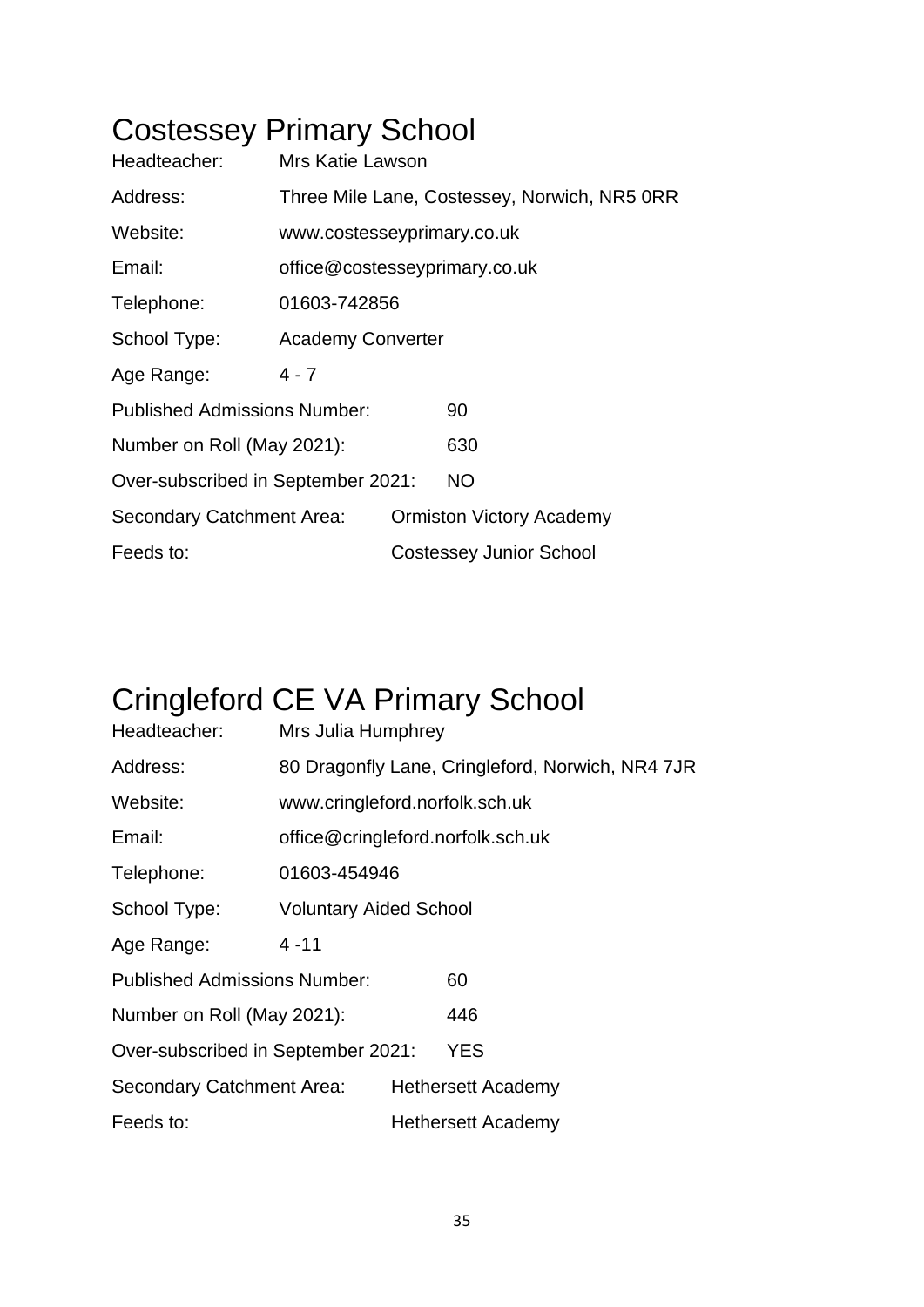### Denver CE VC Primary School

| Headteacher:                        | Mrs Louise Jones                                          |  |                        |  |  |
|-------------------------------------|-----------------------------------------------------------|--|------------------------|--|--|
| Address:                            | 19 Ryston Road, Denver, Downham Market, Norfolk, PE38 0DP |  |                        |  |  |
|                                     |                                                           |  |                        |  |  |
| Website:                            | www.denver.norfolk.sch.uk                                 |  |                        |  |  |
| Email:                              | office@denver.norfolk.sch.uk                              |  |                        |  |  |
| Telephone:                          | 01366-383272                                              |  |                        |  |  |
| School Type:                        | <b>Voluntary Controlled School</b>                        |  |                        |  |  |
| Age Range:                          | $4 - 11$                                                  |  |                        |  |  |
| <b>Published Admissions Number:</b> |                                                           |  | 16                     |  |  |
| Number on Roll (May 2021):          |                                                           |  | 104                    |  |  |
| Over-subscribed in September 2021:  |                                                           |  | NO                     |  |  |
| Secondary Catchment Area:           |                                                           |  | Downham Market Academy |  |  |
| Feeds to:                           |                                                           |  | Downham Market Academy |  |  |

## Dereham Church Infant And Nursery School

| Headteacher:                        | Mrs Amy Futers                |                      |                                               |  |  |
|-------------------------------------|-------------------------------|----------------------|-----------------------------------------------|--|--|
| Address:                            |                               |                      | St Withburga Lane, Dereham, Norfolk, NR19 1ED |  |  |
| Website:                            | www.dereham.norfolk.sch.uk    |                      |                                               |  |  |
| Email:                              | office@dereham.norfolk.sch.uk |                      |                                               |  |  |
| Telephone:                          | 01362-692727                  |                      |                                               |  |  |
| School Type:                        | <b>Voluntary Aided School</b> |                      |                                               |  |  |
| Age Range:                          | $3 - 7$                       |                      |                                               |  |  |
| <b>Published Admissions Number:</b> |                               |                      | 60                                            |  |  |
| Number on Roll (May 2021):          |                               |                      | 170                                           |  |  |
| Over-subscribed in September 2021:  |                               |                      | <b>NO</b>                                     |  |  |
| Secondary Catchment Area:           |                               | Dereham High Schools |                                               |  |  |
| Feeds to:                           |                               |                      | Dereham Church of England Junior Academy      |  |  |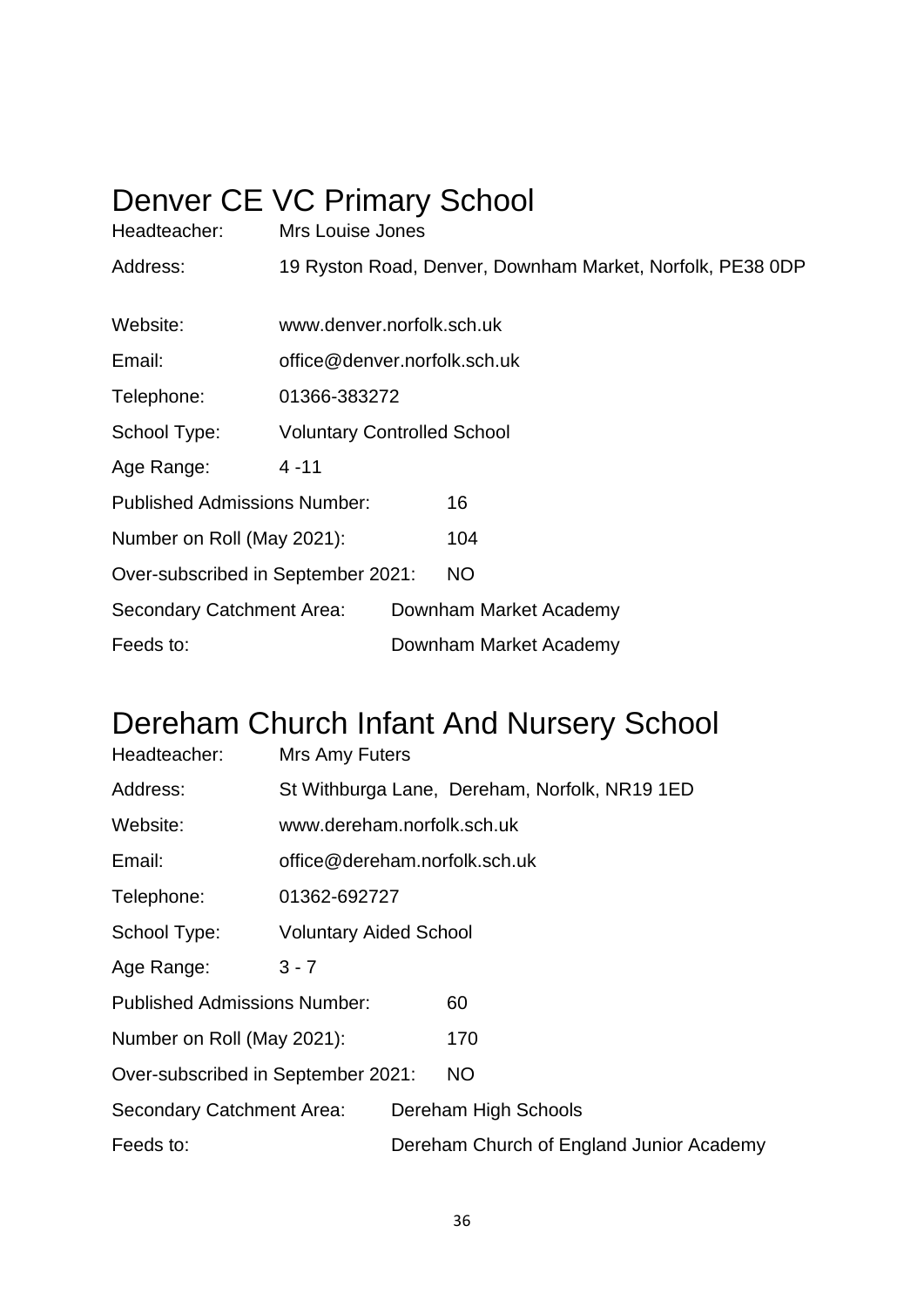#### Dersingham VA Primary & Nursery School

| Headteacher:                        | Mrs Gayle Platt                                            |                                  |                      |  |  |  |
|-------------------------------------|------------------------------------------------------------|----------------------------------|----------------------|--|--|--|
| Address:                            | Admirals Drive, Dersingham, King's Lynn, Norfolk, PE31 6LR |                                  |                      |  |  |  |
| Website:                            |                                                            | www.dersingham.norfolk.sch.uk    |                      |  |  |  |
| Email:                              |                                                            | office@dersingham.norfolk.sch.uk |                      |  |  |  |
| Telephone:                          | 01485 540308                                               |                                  |                      |  |  |  |
| School Type:                        | <b>Voluntary Aided School</b>                              |                                  |                      |  |  |  |
| Age Range:                          | $3 - 11$                                                   |                                  |                      |  |  |  |
| <b>Published Admissions Number:</b> |                                                            |                                  | 30                   |  |  |  |
| Number on Roll (May 2021):          |                                                            |                                  | 255                  |  |  |  |
| Over-subscribed in September 2021:  |                                                            |                                  | NO.                  |  |  |  |
| Secondary Catchment Area:           |                                                            |                                  | Smithdon High School |  |  |  |
| Feeds to:                           |                                                            |                                  | Smithdon High School |  |  |  |

## Dickleburgh Church Of England Primary Academy

| Headteacher:                        | <b>Mrs Moira Croskell</b>                         |                                 |                  |  |  |  |
|-------------------------------------|---------------------------------------------------|---------------------------------|------------------|--|--|--|
| Address:                            | Harvey Lane, Dickleburgh, Diss, Norfolk, IP21 4NL |                                 |                  |  |  |  |
| Website:                            | www.dickleburgh.norfolk.sch.uk                    |                                 |                  |  |  |  |
| Email:                              |                                                   | office@dickleburgh.stbenets.org |                  |  |  |  |
| Telephone:                          | 01379-740080                                      |                                 |                  |  |  |  |
| School Type:                        | <b>Academy Converter</b>                          |                                 |                  |  |  |  |
| Age Range:                          | $2 - 11$                                          |                                 |                  |  |  |  |
| <b>Published Admissions Number:</b> |                                                   |                                 | 30               |  |  |  |
| Number on Roll (May 2021):          |                                                   |                                 | 237              |  |  |  |
| Over-subscribed in September 2021:  |                                                   |                                 | NO.              |  |  |  |
| <b>Secondary Catchment Area:</b>    |                                                   |                                 | Diss High School |  |  |  |
| Feeds to:                           |                                                   |                                 | Diss High School |  |  |  |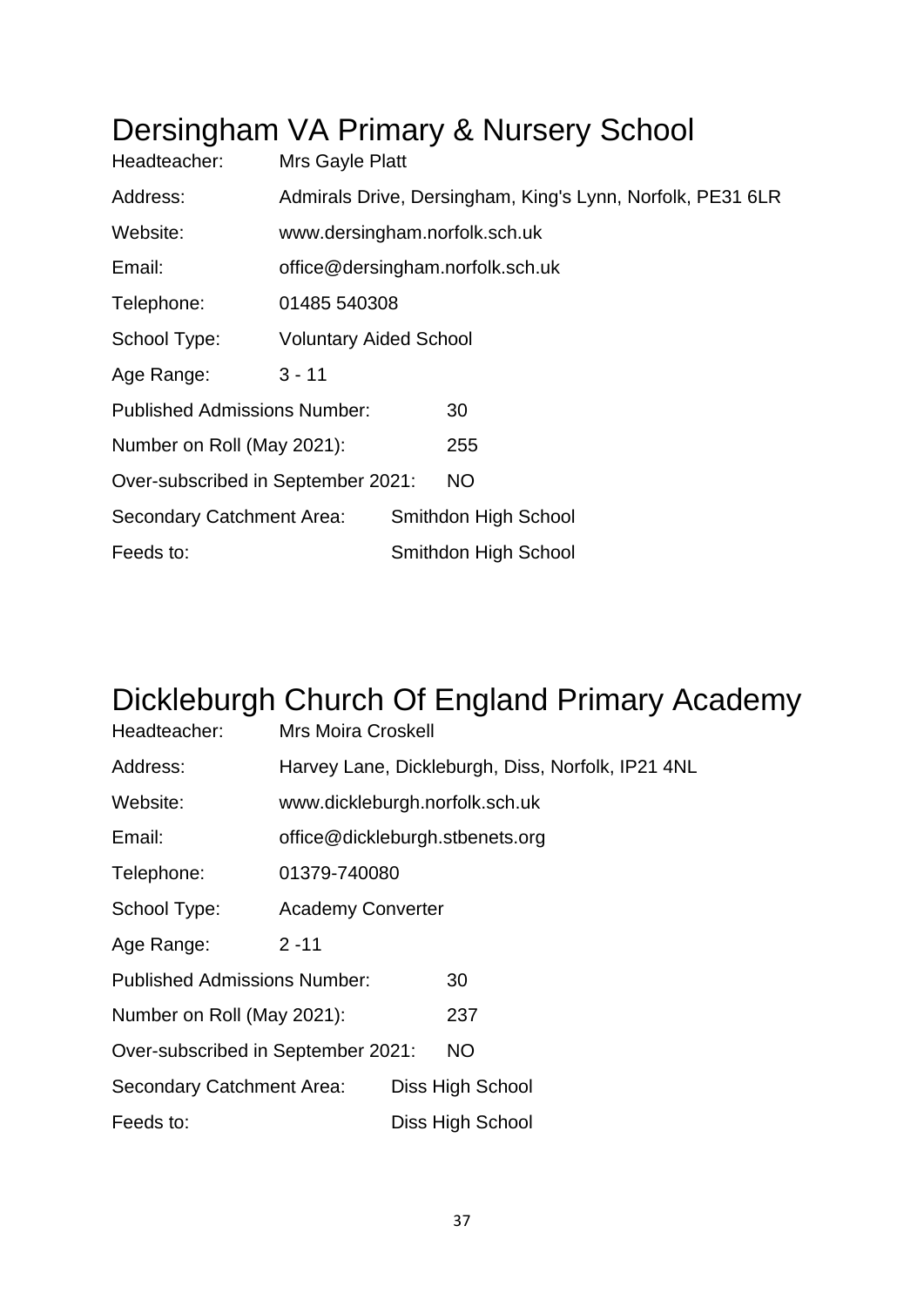#### Diss Infant Academy And Nursery

| Headteacher:                                    | Mrs Jo Cerullo                           |  |                          |  |  |
|-------------------------------------------------|------------------------------------------|--|--------------------------|--|--|
| Address:                                        | Fitzwalter Road, Diss, Norfolk, IP22 4PU |  |                          |  |  |
| Website:                                        | dissinfant.stbenets.org                  |  |                          |  |  |
| Email:                                          | infant@diss.stbenets.org                 |  |                          |  |  |
| Telephone:                                      | 01379-642768                             |  |                          |  |  |
| School Type:                                    | <b>Academy Converter</b>                 |  |                          |  |  |
| Age Range:                                      | $3 - 7$                                  |  |                          |  |  |
| <b>Published Admissions Number:</b>             |                                          |  | 60                       |  |  |
| Number on Roll (May 2021):                      |                                          |  | 150                      |  |  |
| <b>NO</b><br>Over-subscribed in September 2021: |                                          |  |                          |  |  |
| Secondary Catchment Area:                       |                                          |  | Diss High School         |  |  |
| Feeds to:                                       |                                          |  | Diss CE VC Junior School |  |  |

#### Ditchingham Church of England Primary Academy

| Headteacher:                        | <b>Mrs Heather Brand</b>                                  |                                   |                           |  |  |
|-------------------------------------|-----------------------------------------------------------|-----------------------------------|---------------------------|--|--|
| Address:                            | Rider Haggard Way, Ditchingham, Bungay, Norfolk, NR35 2RE |                                   |                           |  |  |
|                                     |                                                           |                                   |                           |  |  |
| Website:                            | www.ditchingham.dneat.org                                 |                                   |                           |  |  |
| Email:                              |                                                           | office@ditchingham.norfolk.sch.uk |                           |  |  |
| Telephone:                          | 01986-893277                                              |                                   |                           |  |  |
| School Type:                        | <b>Academy Sponsor Led</b>                                |                                   |                           |  |  |
| Age Range:                          | $4 - 11$                                                  |                                   |                           |  |  |
| <b>Published Admissions Number:</b> |                                                           |                                   | 15                        |  |  |
| Number on Roll (May 2021):          |                                                           |                                   | 102                       |  |  |
| Over-subscribed in September 2021:  |                                                           |                                   | <b>NO</b>                 |  |  |
| <b>Secondary Catchment Area:</b>    |                                                           |                                   | <b>Hobart High School</b> |  |  |
| Feeds to:                           |                                                           |                                   | <b>Hobart High School</b> |  |  |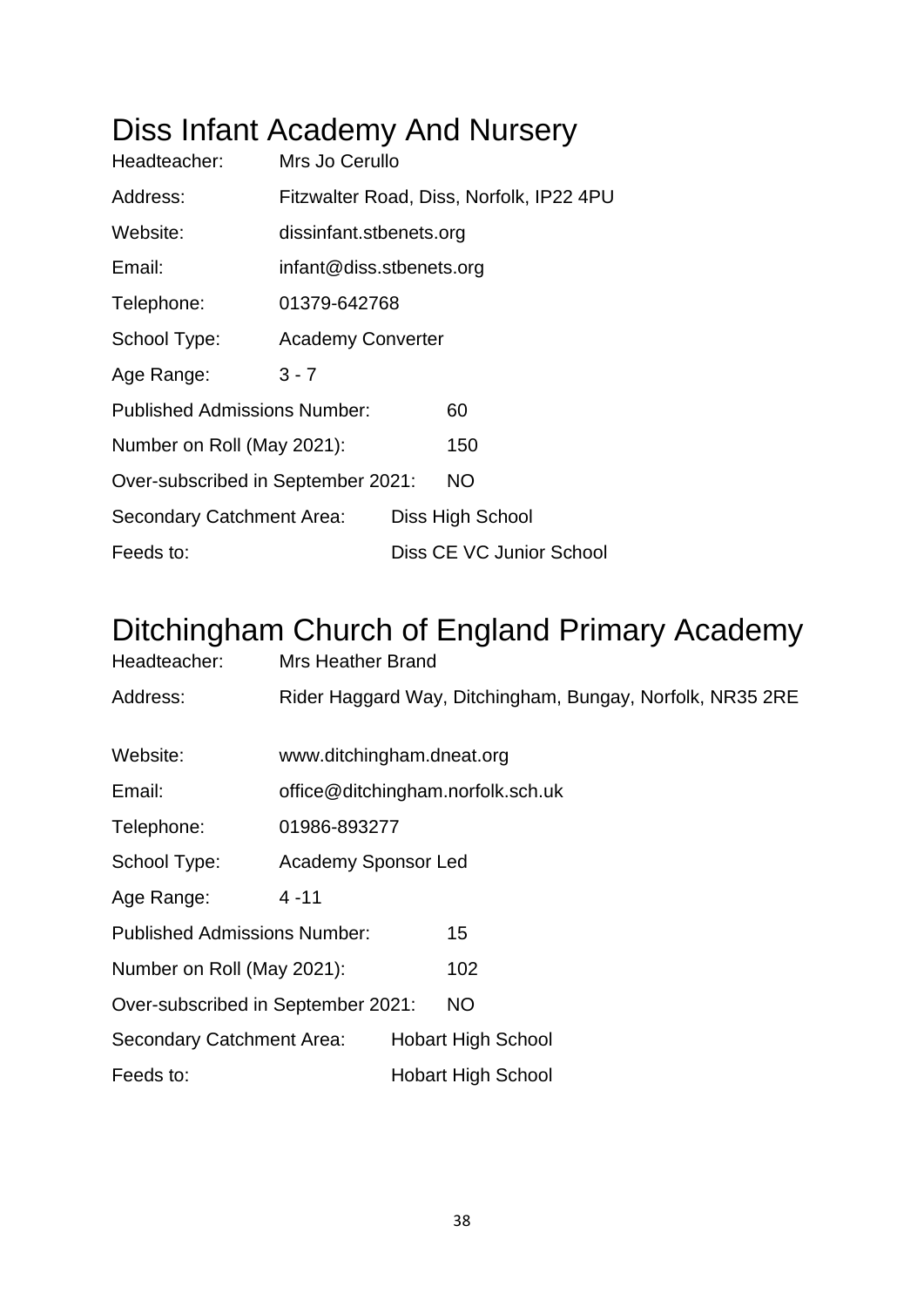## Docking CE Primary School & Nursery

| Headteacher:                        | Mr Gavin King                                            |  |                      |  |  |
|-------------------------------------|----------------------------------------------------------|--|----------------------|--|--|
| Address:                            | Chequers Street, Docking, King's Lynn, Norfolk, PE31 8LH |  |                      |  |  |
| Website:                            | www.stmaryfederation.co.uk                               |  |                      |  |  |
| Email:                              | office@docking.norfolk.sch.uk                            |  |                      |  |  |
| Telephone:                          | 01485 518344                                             |  |                      |  |  |
| School Type:                        | <b>Foundation School</b>                                 |  |                      |  |  |
| Age Range:                          | $3 - 11$                                                 |  |                      |  |  |
| <b>Published Admissions Number:</b> |                                                          |  | 18                   |  |  |
| Number on Roll (May 2021):          |                                                          |  | 99                   |  |  |
| Over-subscribed in September 2021:  |                                                          |  | <b>YES</b>           |  |  |
| <b>Secondary Catchment Area:</b>    |                                                          |  | Smithdon High School |  |  |
| Feeds to:                           |                                                          |  | Smithdon High School |  |  |

# Drake Primary School

| Headteacher:                        | Mrs Louise Rosen                        |                             |                         |  |  |
|-------------------------------------|-----------------------------------------|-----------------------------|-------------------------|--|--|
| Address:                            | Fairfields, Thetford, Norfolk, IP24 1JW |                             |                         |  |  |
| Website:                            | www.drake.norfolk.sch.uk                |                             |                         |  |  |
| Email:                              |                                         | office@drake.norfolk.sch.uk |                         |  |  |
| Telephone:                          | 01842-762055                            |                             |                         |  |  |
| School Type:                        | <b>Community School</b>                 |                             |                         |  |  |
| Age Range:                          | $4 - 11$                                |                             |                         |  |  |
| <b>Published Admissions Number:</b> |                                         | 60                          |                         |  |  |
| Number on Roll (May 2021):          |                                         |                             | 414                     |  |  |
| Over-subscribed in September 2021:  |                                         | YES                         |                         |  |  |
| Secondary Catchment Area:           |                                         |                             | <b>Thetford Academy</b> |  |  |
| Feeds to:                           |                                         |                             | Thetford Academy        |  |  |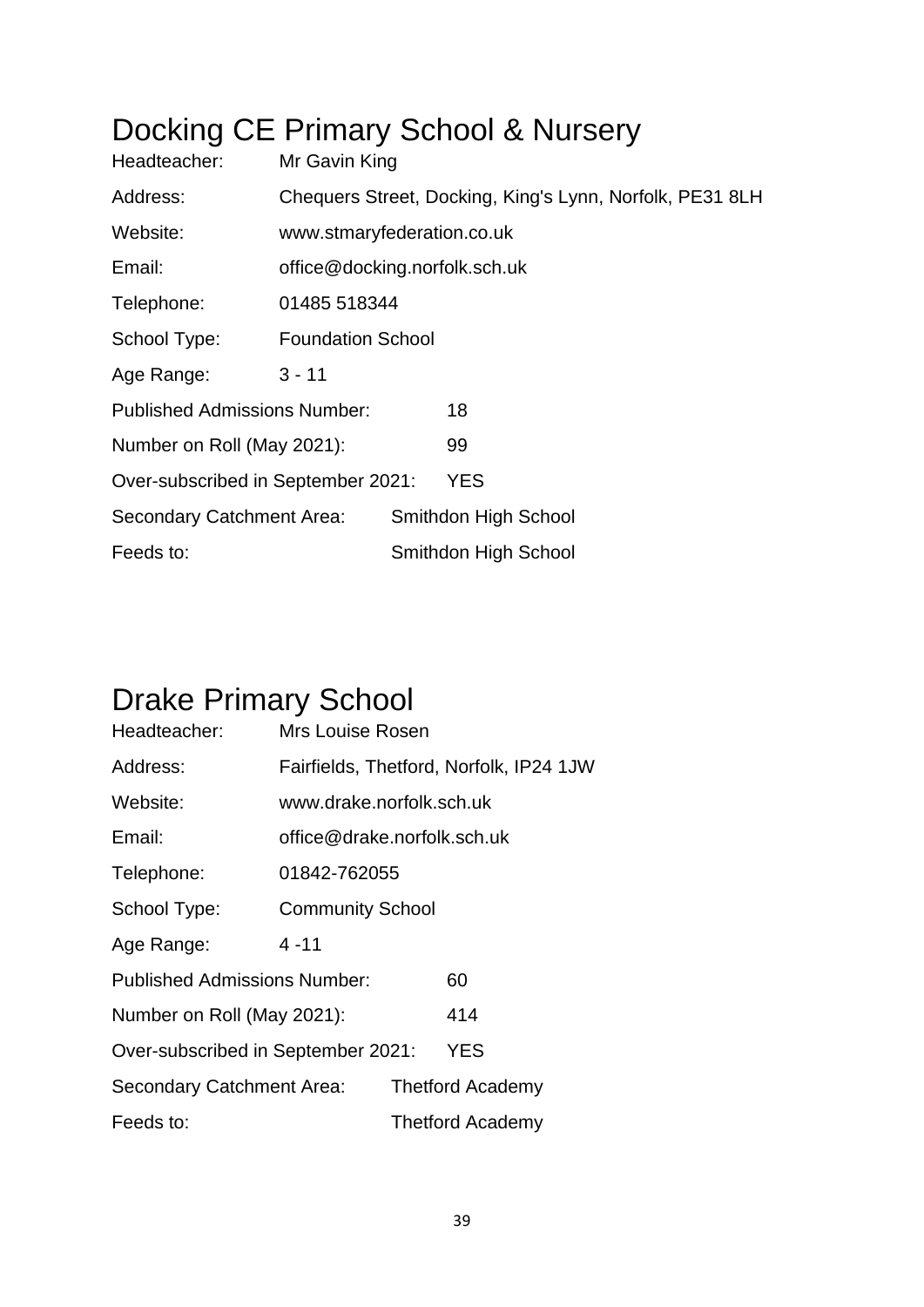## Drayton Community Infant School

| Headteacher:                        | <b>Mrs Karen Winter</b>                |  |                      |  |
|-------------------------------------|----------------------------------------|--|----------------------|--|
| Address:                            | School Road, Drayton, Norwich, NR8 6EP |  |                      |  |
| Website:                            | www.draytoninfantschool.co.uk          |  |                      |  |
| Email:                              | officedrayton@istnorfolk.co.uk         |  |                      |  |
| Telephone:                          | 01603-860272                           |  |                      |  |
| School Type:                        | <b>Academy Sponsor Led</b>             |  |                      |  |
| Age Range:                          | $5 - 7$                                |  |                      |  |
| <b>Published Admissions Number:</b> |                                        |  | 90                   |  |
| Number on Roll (May 2021):          |                                        |  | 225                  |  |
| Over-subscribed in September 2021:  |                                        |  | NO.                  |  |
| Secondary Catchment Area:           |                                        |  | <b>Taverham High</b> |  |
| Feeds to:                           |                                        |  | Drayton Junior       |  |

#### Duchy Of Lancaster Methwold CE Primary School

| Headteacher:                              | Mr Owen Rhodes           |  |                                                   |  |  |
|-------------------------------------------|--------------------------|--|---------------------------------------------------|--|--|
| Address:                                  |                          |  | Hythe Road, Methwold, Thetford, Norfolk, IP26 4PP |  |  |
| Website:                                  |                          |  | www.methwold-pri.norfolk.sch.uk                   |  |  |
| Email:                                    |                          |  | duchy@trinitypartnership.norfolk.sch.uk           |  |  |
| Telephone:                                | 01366-728280             |  |                                                   |  |  |
| School Type:                              | <b>Academy Converter</b> |  |                                                   |  |  |
| Age Range:                                | $4 - 11$                 |  |                                                   |  |  |
| <b>Published Admissions Number:</b><br>15 |                          |  |                                                   |  |  |
| Number on Roll (May 2021):                |                          |  | 103                                               |  |  |
| Over-subscribed in September 2021:        |                          |  | <b>NO</b>                                         |  |  |
| <b>Secondary Catchment Area:</b>          |                          |  | Iceni Academy                                     |  |  |
| Feeds to:                                 |                          |  | Iceni Academy                                     |  |  |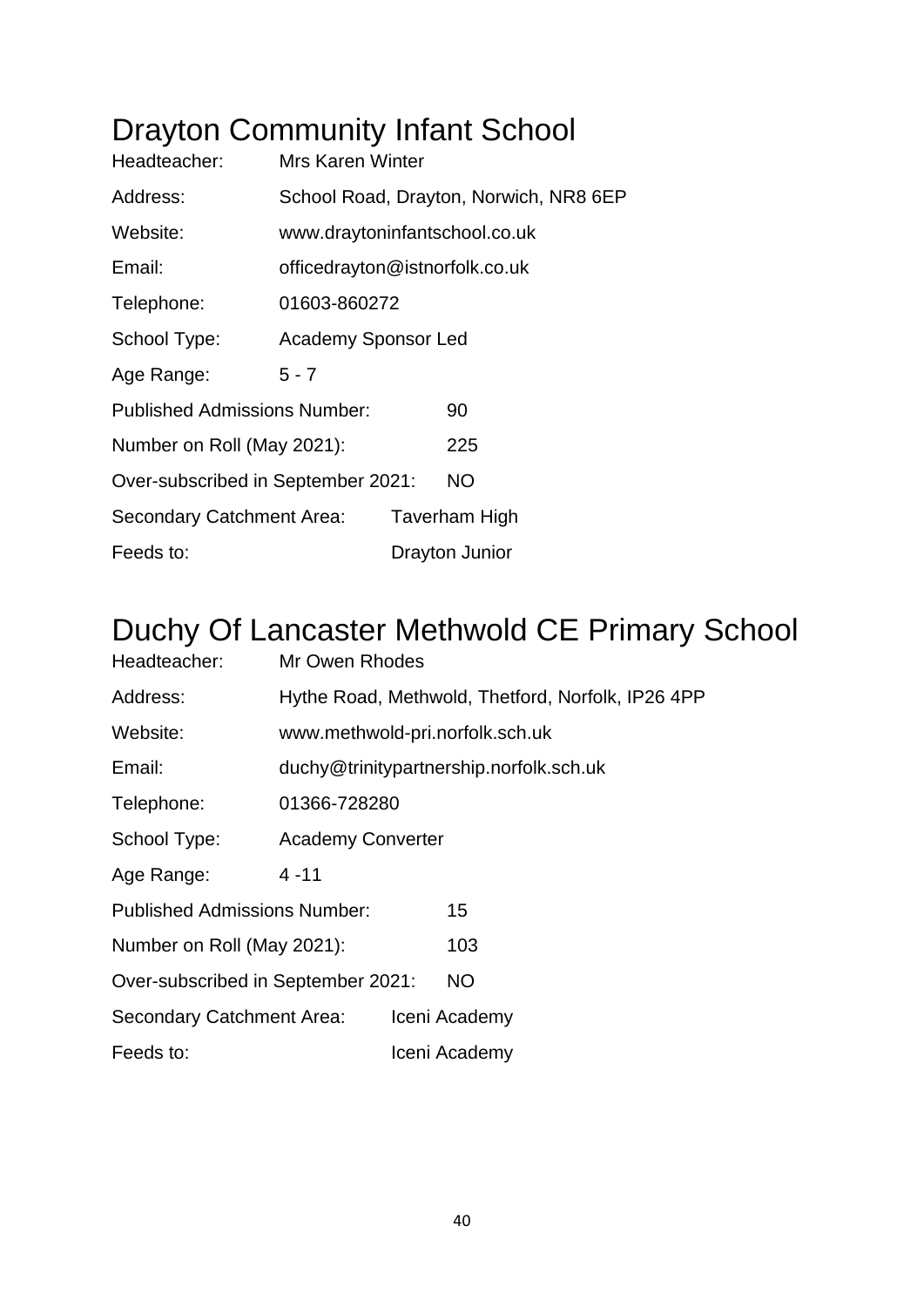## Dussindale Primary School

| Headteacher:                        | Ms Louise Norgate                      |  |                                         |  |
|-------------------------------------|----------------------------------------|--|-----------------------------------------|--|
| Address:                            | Vane Close,, Norwich, Norfolk, NR7 0US |  |                                         |  |
| Website:                            | www.dussindaleprimary.co.uk            |  |                                         |  |
| Email:                              | office@dussindale.norfolk.sch.uk       |  |                                         |  |
| Telephone:                          | 01603-436180                           |  |                                         |  |
| School Type:                        | <b>Academy Converter</b>               |  |                                         |  |
| Age Range:                          | 4 - 11                                 |  |                                         |  |
| <b>Published Admissions Number:</b> |                                        |  | 60                                      |  |
| Number on Roll (May 2021):          |                                        |  | 349                                     |  |
| Over-subscribed in September 2021:  |                                        |  | <b>NO</b>                               |  |
| Secondary Catchment Area:           |                                        |  | Thorpe St. Andrew School And Sixth Form |  |
| Feeds to:                           |                                        |  | Thorpe St. Andrew School And Sixth Form |  |

#### Earsham CE VA Primary School

| Headteacher:                        | <b>Mrs Holly Marchant</b>                       |  |                                        |  |  |
|-------------------------------------|-------------------------------------------------|--|----------------------------------------|--|--|
| Address:                            | School Road, Earsham, Bungay, Norfolk, NR35 2TF |  |                                        |  |  |
| Website:                            |                                                 |  | http://www.earshamprimaryschool.co.uk/ |  |  |
| Email:                              | office@earsham.norfolk.sch.uk                   |  |                                        |  |  |
| Telephone:                          | 01986-892557                                    |  |                                        |  |  |
| School Type:                        | <b>Voluntary Aided School</b>                   |  |                                        |  |  |
| Age Range:                          | $5 - 11$                                        |  |                                        |  |  |
| <b>Published Admissions Number:</b> |                                                 |  | 15                                     |  |  |
| Number on Roll (May 2021):          |                                                 |  | 105                                    |  |  |
| Over-subscribed in September 2021:  |                                                 |  | <b>NO</b>                              |  |  |
| Secondary Catchment Area:           |                                                 |  | <b>Hobart High School</b>              |  |  |
| Feeds to:                           |                                                 |  | <b>Hobart High School</b>              |  |  |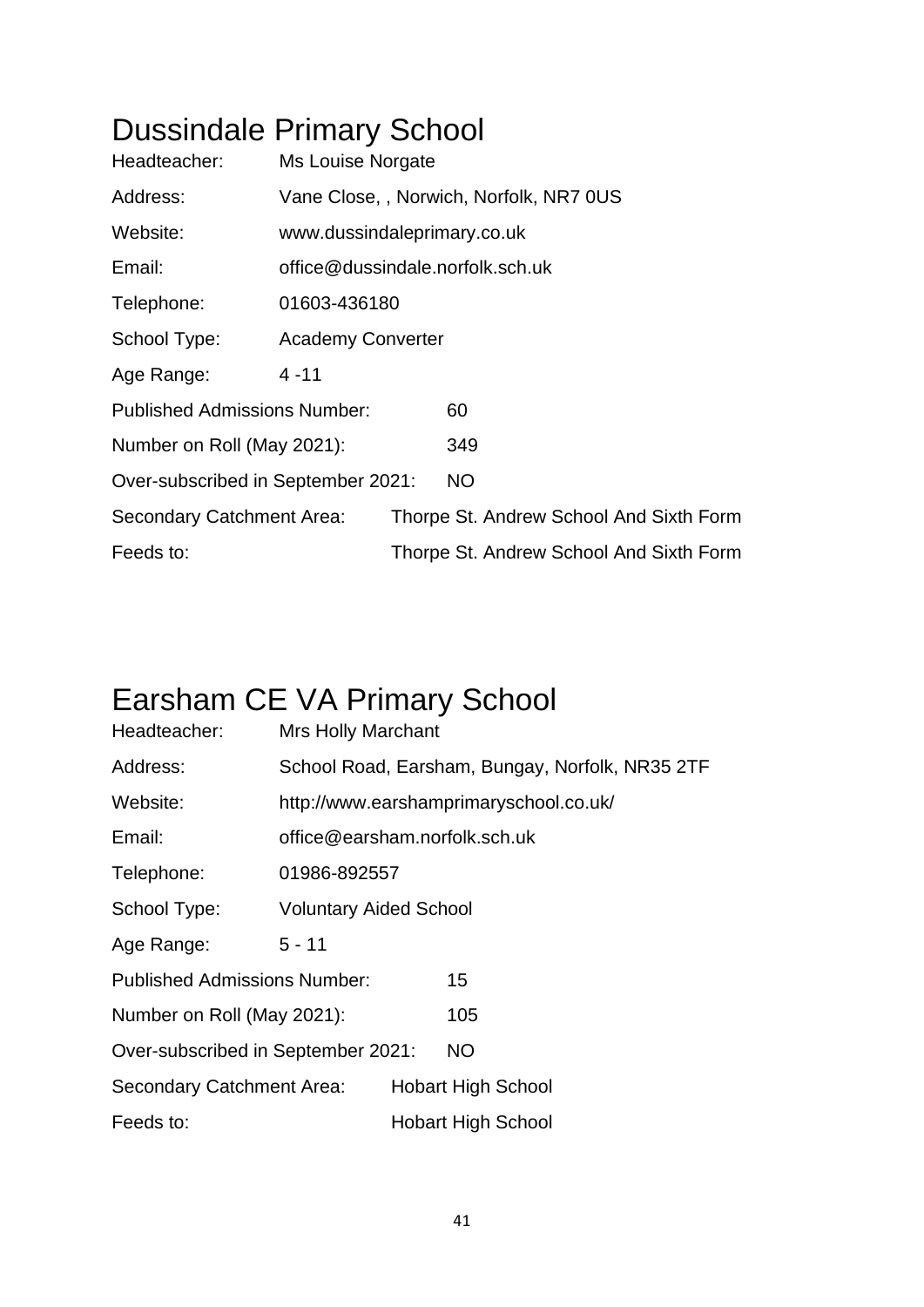#### East Harling Primary School & Nursery

| Headteacher:                        | Miss Amanda Yates                                       |                                   |                           |  |  |
|-------------------------------------|---------------------------------------------------------|-----------------------------------|---------------------------|--|--|
| Address:                            | Gallants Lane, East Harling, Norwich, Norfolk, NR16 2NQ |                                   |                           |  |  |
| Website:                            | www.eastharlingprimary.co.uk                            |                                   |                           |  |  |
| Email:                              |                                                         | office@eastharling.norfolk.sch.uk |                           |  |  |
| Telephone:                          | 01953-717221                                            |                                   |                           |  |  |
| School Type:                        | <b>Foundation School</b>                                |                                   |                           |  |  |
| Age Range:                          | $3 - 11$                                                |                                   |                           |  |  |
| <b>Published Admissions Number:</b> |                                                         |                                   | 30                        |  |  |
| Number on Roll (May 2021):          |                                                         |                                   | 235                       |  |  |
| Over-subscribed in September 2021:  |                                                         |                                   | <b>YES</b>                |  |  |
| Secondary Catchment Area:           |                                                         |                                   | Old Buckenham High School |  |  |
| Feeds to:                           |                                                         |                                   | Old Buckenham High School |  |  |

#### East Ruston Infant School And Nursery

| Headteacher:                        | <b>Mrs Sarah Mules</b>                               |                                |                            |  |  |  |
|-------------------------------------|------------------------------------------------------|--------------------------------|----------------------------|--|--|--|
| Address:                            | School Road, East Ruston, Norwich, Norfolk, NR12 9JD |                                |                            |  |  |  |
| Website:                            | www.eastrustonschool.co.uk/                          |                                |                            |  |  |  |
| Email:                              |                                                      | office@eastrustonacademy.co.uk |                            |  |  |  |
| Telephone:                          | 01692-650225                                         |                                |                            |  |  |  |
| School Type:                        | <b>Community School</b>                              |                                |                            |  |  |  |
| Age Range:                          | $4 - 7$                                              |                                |                            |  |  |  |
| <b>Published Admissions Number:</b> |                                                      |                                | 15                         |  |  |  |
| Number on Roll (May 2021):          |                                                      |                                | 19                         |  |  |  |
| Over-subscribed in September 2021:  |                                                      |                                | NO                         |  |  |  |
| <b>Secondary Catchment Area:</b>    |                                                      |                                | <b>Stalham High School</b> |  |  |  |
| Feeds to:                           |                                                      |                                | Stalham Academy            |  |  |  |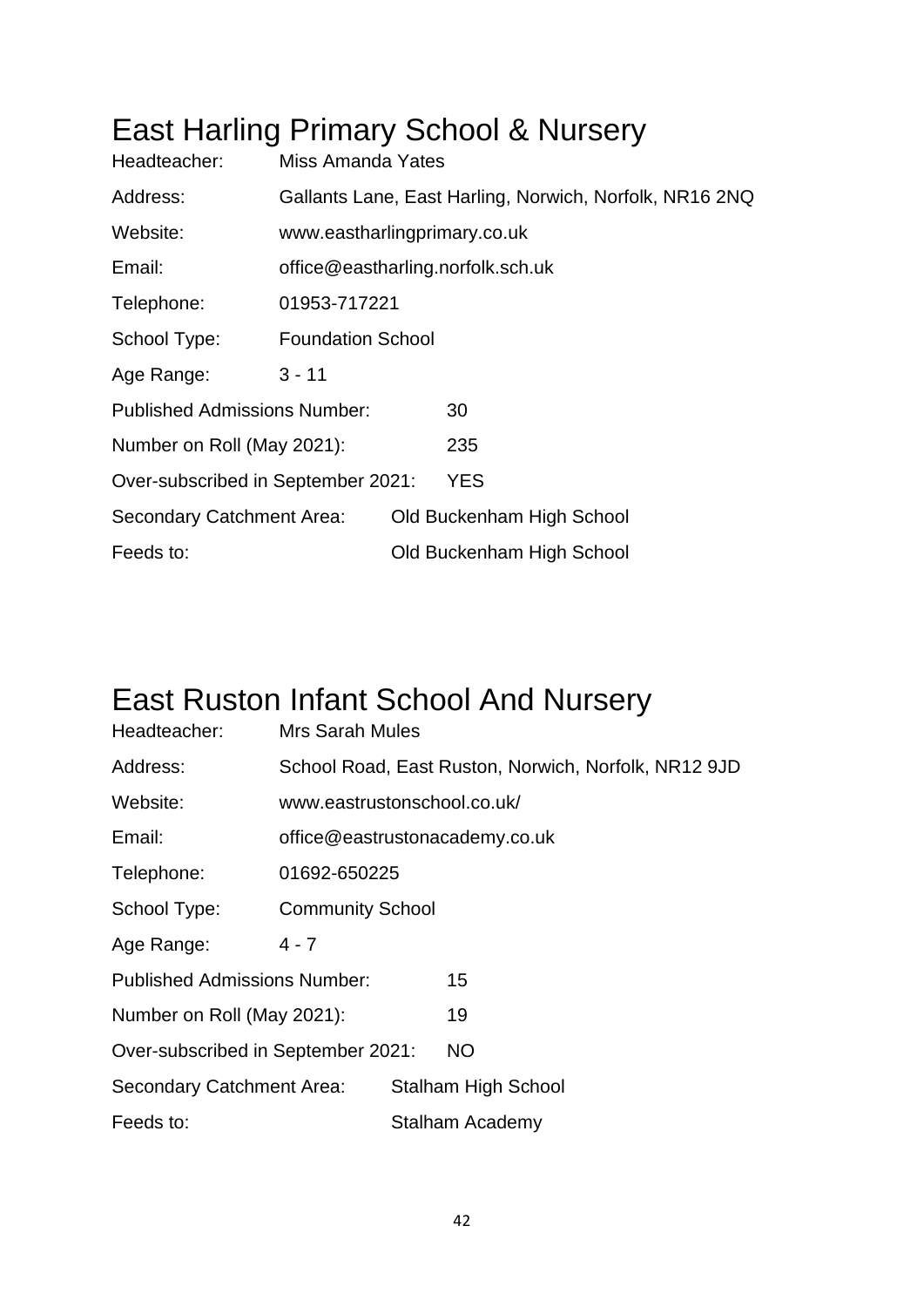## Eastgate Academy

| Headteacher:                                     | <b>Mrs Linda Hothersall</b>  |  |                                           |  |
|--------------------------------------------------|------------------------------|--|-------------------------------------------|--|
| Address:                                         |                              |  | Littleport Terrace, King's Lynn, PE30 1QA |  |
| Website:                                         | eastgateacademy.co.uk        |  |                                           |  |
| Email:                                           | office@ega.eastern-mat.co.uk |  |                                           |  |
| Telephone:                                       | 01553-773088                 |  |                                           |  |
| School Type:                                     | Academy Sponser Led          |  |                                           |  |
| Age Range:                                       | $4 - 11$                     |  |                                           |  |
| <b>Published Admissions Number:</b><br>0         |                              |  |                                           |  |
| Number on Roll (May 2021):                       |                              |  | 274                                       |  |
| <b>YES</b><br>Over-subscribed in September 2021: |                              |  |                                           |  |
| Secondary Catchment Area:                        |                              |  | King Edward VII Academy                   |  |
| Feeds to:                                        |                              |  | King Edward VII Academy                   |  |

# Eaton Primary School

| Headteacher:                                    | Mr Alan Lowe                |                                            |                                                 |  |  |  |  |
|-------------------------------------------------|-----------------------------|--------------------------------------------|-------------------------------------------------|--|--|--|--|
| Address:                                        |                             | Purtingay Close, Norwich, Norfolk, NR4 6HU |                                                 |  |  |  |  |
| Website:                                        |                             | www.eatonprimary.co.uk                     |                                                 |  |  |  |  |
| Email:                                          | office@eaton.norfolk.sch.uk |                                            |                                                 |  |  |  |  |
| Telephone:                                      | 01603 502454                |                                            |                                                 |  |  |  |  |
| School Type:                                    | Academy Sponsor Led         |                                            |                                                 |  |  |  |  |
| Age Range:                                      | $4 - 11$                    |                                            |                                                 |  |  |  |  |
| <b>Published Admissions Number:</b>             |                             |                                            | 60                                              |  |  |  |  |
| Number on Roll (May 2021):                      |                             |                                            | 404                                             |  |  |  |  |
| Over-subscribed in September 2021:              |                             |                                            | <b>NO</b>                                       |  |  |  |  |
| Secondary Catchment Area:<br>The Hewett Academy |                             |                                            | City of Norwich School City Academy Norwich     |  |  |  |  |
| Feeds to:<br>Hewett Academy                     |                             |                                            | City of Norwich School City Academy Norwich The |  |  |  |  |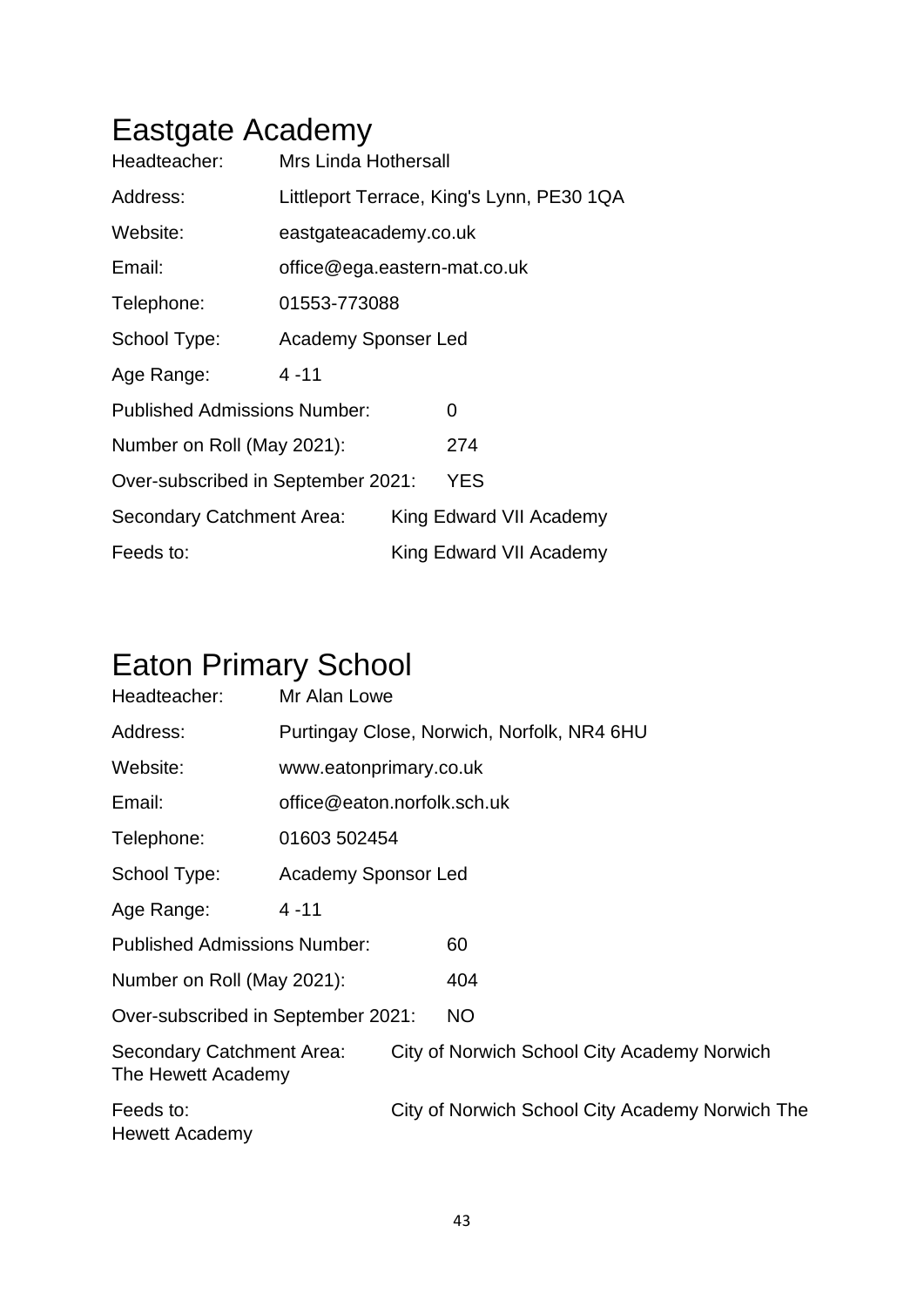#### Edith Cavell Academy and Nursery

| Headteacher:                                    | Miss Joanna Ward     |                                            |                                             |  |  |  |
|-------------------------------------------------|----------------------|--------------------------------------------|---------------------------------------------|--|--|--|
| Address:                                        |                      | Duckett Close, , Norwich, Norfolk, NR1 2LR |                                             |  |  |  |
| Website:                                        |                      | www.edithcavellacademy.co.uk               |                                             |  |  |  |
| Email:                                          |                      |                                            | office@edithcavellacademy.co.uk             |  |  |  |
| Telephone:                                      | 01603-621927         |                                            |                                             |  |  |  |
| School Type:                                    | City Academy Norwich |                                            |                                             |  |  |  |
| Age Range:                                      | $3 - 11$             |                                            |                                             |  |  |  |
| <b>Published Admissions Number:</b>             |                      |                                            | 30                                          |  |  |  |
| Number on Roll (May 2021):                      |                      |                                            | 219                                         |  |  |  |
| Over-subscribed in September 2021:              |                      |                                            | YES                                         |  |  |  |
| Secondary Catchment Area:<br>The Hewett Academy |                      |                                            | City Academy Norwich City of Norwich School |  |  |  |
| Feeds to:                                       |                      |                                            | City of Norwich School The Hewett Academy   |  |  |  |

#### Edmund De Moundeford VC Primary School

| Headteacher:                        | Mrs Julie Lillycrop                |                                                 |
|-------------------------------------|------------------------------------|-------------------------------------------------|
| Address:                            |                                    | The Beck, Feltwell, Thetford, Norfolk, IP26 4DB |
| Website:                            |                                    | www.edmunddemoundeford.co.uk                    |
| Email:                              |                                    | office@edmund-de-moundeford.norfolk.sch.uk      |
| Telephone:                          | 01842-828334                       |                                                 |
| School Type:                        | <b>Voluntary Controlled School</b> |                                                 |
| Age Range:                          | $4 - 11$                           |                                                 |
| <b>Published Admissions Number:</b> |                                    | 30                                              |
| Number on Roll (May 2021):          |                                    | 197                                             |
| Over-subscribed in September 2021:  |                                    | NO.                                             |
| Secondary Catchment Area:           |                                    | Iceni Academy                                   |
| Feeds to:                           |                                    | Iceni Academy                                   |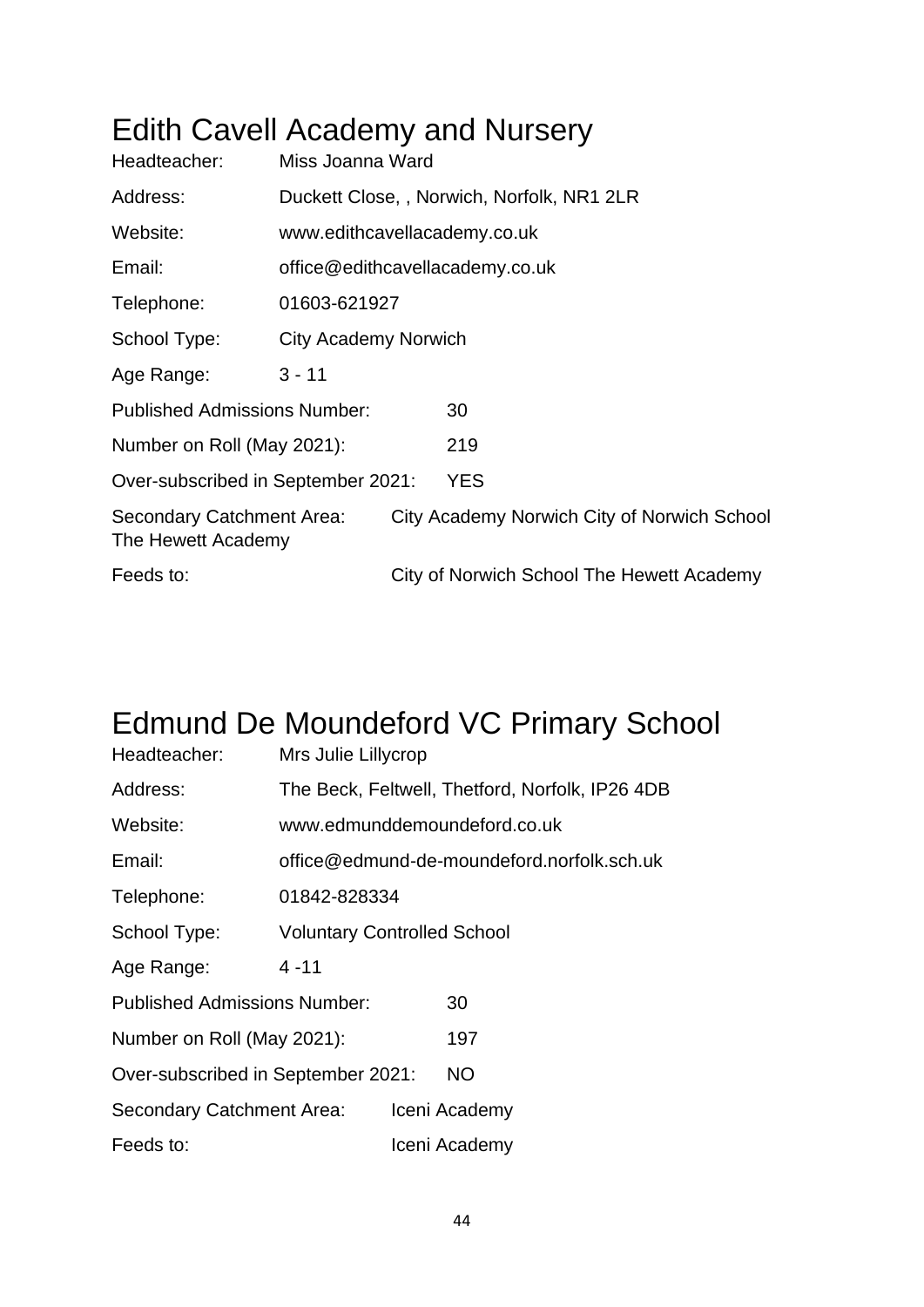## Edward Worlledge Ormiston Academy

| Headteacher:                        | Ms Sashi Siva                                   |  |                                    |  |
|-------------------------------------|-------------------------------------------------|--|------------------------------------|--|
| Address:                            | Suffolk Road, Great Yarmouth, Norfolk, NR31 0ER |  |                                    |  |
| Website:                            | www.edwardworlledgeoa.co.uk                     |  |                                    |  |
| Email:                              | office@ewoa.co.uk                               |  |                                    |  |
| Telephone:                          | 01493-603462                                    |  |                                    |  |
| School Type:                        | <b>Academy Sponsor Led</b>                      |  |                                    |  |
| Age Range:                          | $4 - 11$                                        |  |                                    |  |
| <b>Published Admissions Number:</b> |                                                 |  | 54                                 |  |
| Number on Roll (May 2021):          |                                                 |  | 330                                |  |
| Over-subscribed in September 2021:  |                                                 |  | NO.                                |  |
| Secondary Catchment Area:           |                                                 |  | <b>Cliff Park Ormiston Academy</b> |  |
| Feeds to:                           |                                                 |  | <b>Cliff Park Ormiston Academy</b> |  |

## Ellingham CE VC Primary School

| Headteacher:                        | Miss Dawn Read                     |                                                   |                               |  |  |
|-------------------------------------|------------------------------------|---------------------------------------------------|-------------------------------|--|--|
| Address:                            |                                    | Church Road, Ellingham, Bungay, Norfolk, NR35 2PZ |                               |  |  |
| Website:                            |                                    |                                                   | www.ellinghamandwoodton.co.uk |  |  |
| Email:                              | office@ellingham.norfolk.sch.uk    |                                                   |                               |  |  |
| Telephone:                          | 01508-518250                       |                                                   |                               |  |  |
| School Type:                        | <b>Voluntary Controlled School</b> |                                                   |                               |  |  |
| Age Range:                          | $4 - 11$                           |                                                   |                               |  |  |
| <b>Published Admissions Number:</b> |                                    |                                                   | 15                            |  |  |
| Number on Roll (May 2021):          |                                    |                                                   | 103                           |  |  |
| Over-subscribed in September 2021:  |                                    |                                                   | NO.                           |  |  |
| Secondary Catchment Area:           |                                    |                                                   | <b>Hobart High School</b>     |  |  |
| Feeds to:                           |                                    |                                                   | <b>Hobart High School</b>     |  |  |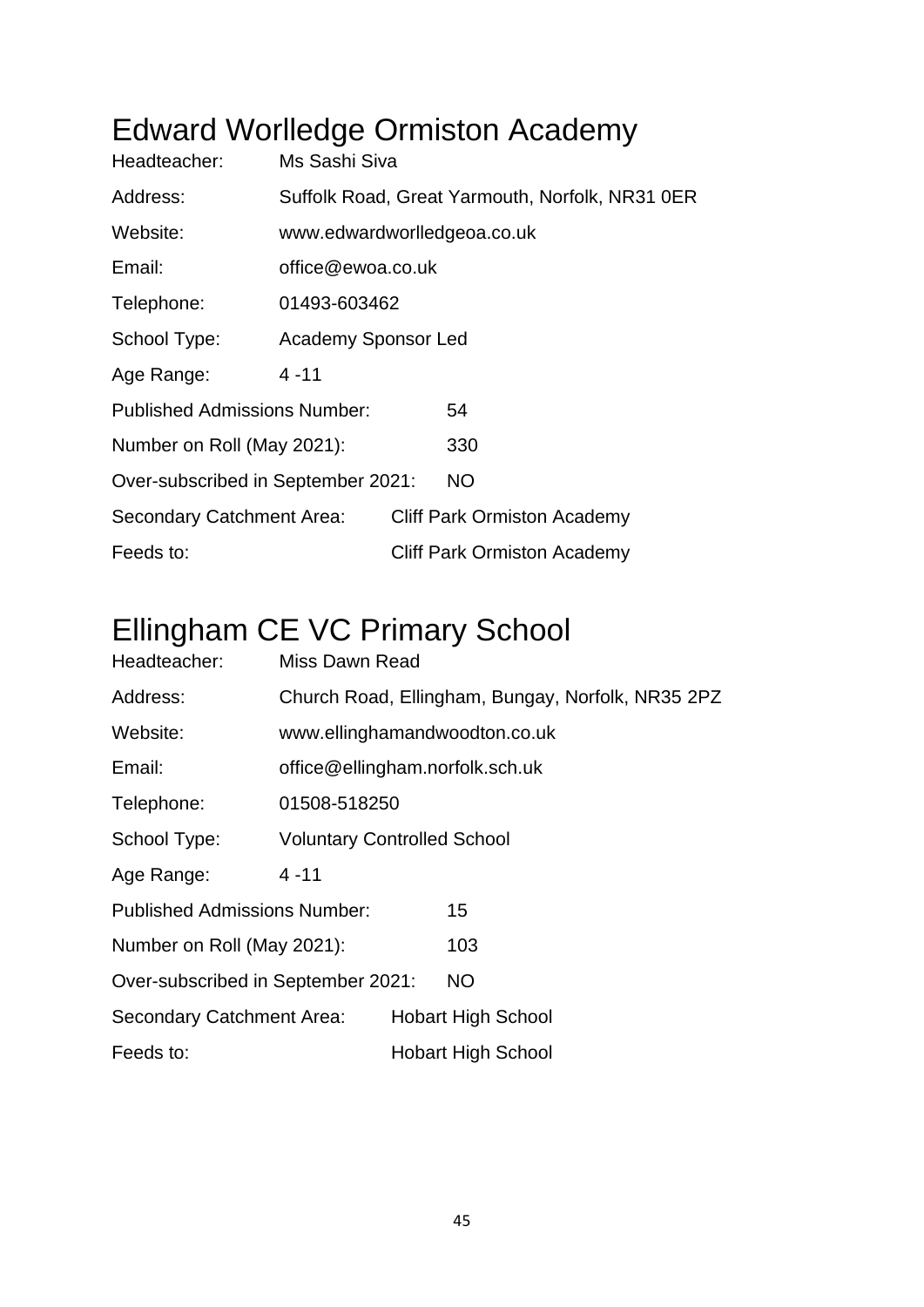#### Emneth Academy

| Headteacher:                        | Mrs Elaine Huntington        |                                            |
|-------------------------------------|------------------------------|--------------------------------------------|
| Address:                            |                              | Hollycroft Road, Emneth, Wisbech, PE14 8AY |
| Website:                            | www.emnethacademy.co.uk      |                                            |
| Email:                              | office@ema.eastern-mat.co.uk |                                            |
| Telephone:                          | 01945-583885                 |                                            |
| School Type:                        | Academy Sponsor Led          |                                            |
| Age Range:                          | $4 - 11$                     |                                            |
| <b>Published Admissions Number:</b> |                              | 30                                         |
| Number on Roll (May 2021):          |                              | 206                                        |
| Over-subscribed in September 2021:  |                              | <b>YES</b>                                 |
| Secondary Catchment Area:           |                              | <b>Marshland High School</b>               |
| Feeds to:                           |                              | <b>Marshland High School</b>               |

## Erpingham VC Primary School

| Headteacher:                        | <b>Mrs Laura Watts</b>             |  |                                                    |  |  |
|-------------------------------------|------------------------------------|--|----------------------------------------------------|--|--|
| Address:                            |                                    |  | School Road, Erpingham, Norwich, Norfolk, NR11 7QY |  |  |
| Website:                            | www.blueskyfederation.co.uk        |  |                                                    |  |  |
| Email:                              |                                    |  | office@erpingham.norfolk.sch.uk                    |  |  |
| Telephone:                          | 01263-761365                       |  |                                                    |  |  |
| School Type:                        | <b>Voluntary Controlled School</b> |  |                                                    |  |  |
| Age Range:                          | $4 - 11$                           |  |                                                    |  |  |
| <b>Published Admissions Number:</b> |                                    |  | 8                                                  |  |  |
| Number on Roll (May 2021):          |                                    |  | 79                                                 |  |  |
| Over-subscribed in September 2021:  |                                    |  | YES                                                |  |  |
| Secondary Catchment Area:           |                                    |  | Aylsham High School                                |  |  |
| Feeds to:                           |                                    |  | Aylsham High School                                |  |  |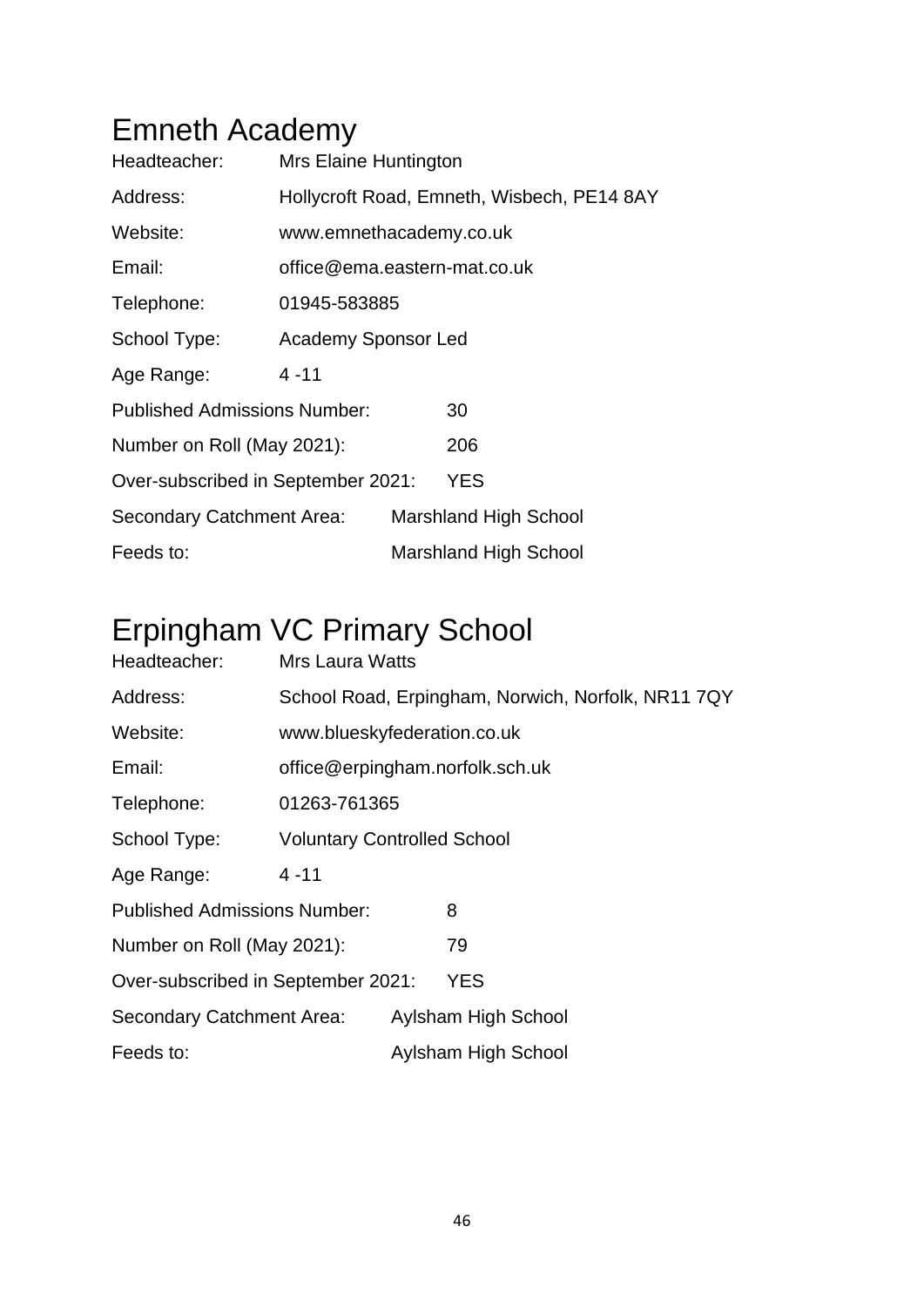#### Fairhaven CE VA Primary School

| Headteacher:                        | Mrs Stephanie Lake            |              |                                                        |  |  |
|-------------------------------------|-------------------------------|--------------|--------------------------------------------------------|--|--|
| Address:                            |                               |              | School Road, South Walsham, Norwich, Norfolk, NR13 6DZ |  |  |
| Website:                            |                               |              | www.southwalshamfairhaven.norfolk.sch.uk               |  |  |
| Email:                              |                               |              | office@southwalshamfairhaven.norfolk.sch.uk            |  |  |
| Telephone:                          | 01603 270224                  |              |                                                        |  |  |
| School Type:                        | <b>Voluntary Aided School</b> |              |                                                        |  |  |
| Age Range:                          | $4 - 11$                      |              |                                                        |  |  |
| <b>Published Admissions Number:</b> |                               |              | 15                                                     |  |  |
| Number on Roll (May 2021):          |                               |              | 91                                                     |  |  |
| Over-subscribed in September 2021:  |                               |              | <b>NO</b>                                              |  |  |
| Secondary Catchment Area:           |                               | Acle Academy |                                                        |  |  |
| Feeds to:                           |                               | Acle Academy |                                                        |  |  |

## Fairstead Community Primary & Nursery School

| Headteacher:                        | Mr Daniel Farthing              |                                                    |                        |  |  |
|-------------------------------------|---------------------------------|----------------------------------------------------|------------------------|--|--|
| Address:                            |                                 | William Booth Road, King's Lynn, Norfolk, PE30 4RR |                        |  |  |
| Website:                            | www.fairstead.norfolk.sch.uk    |                                                    |                        |  |  |
| Email:                              | office@fairstead.norfolk.sch.uk |                                                    |                        |  |  |
| Telephone:                          | 01553-774666                    |                                                    |                        |  |  |
| School Type:                        | <b>Community School</b>         |                                                    |                        |  |  |
| Age Range:                          | $3 - 11$                        |                                                    |                        |  |  |
| <b>Published Admissions Number:</b> |                                 |                                                    | 60                     |  |  |
| Number on Roll (May 2021):          |                                 |                                                    | 449                    |  |  |
| Over-subscribed in September 2021:  |                                 |                                                    | <b>NO</b>              |  |  |
| Secondary Catchment Area:           |                                 |                                                    | Springwood High School |  |  |
| Feeds to:                           |                                 |                                                    | Springwood High School |  |  |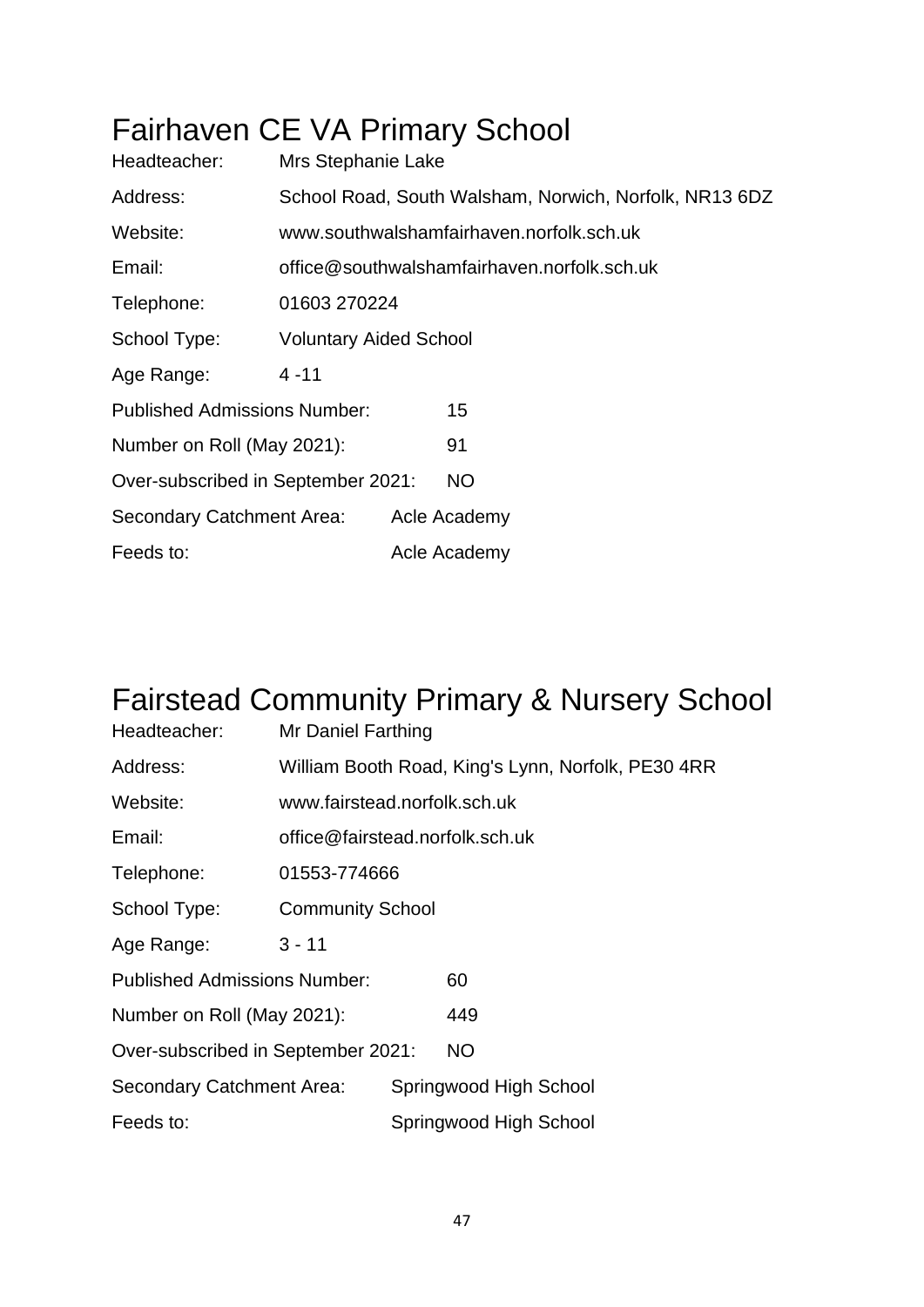## Fakenham Infant & Nursery School

| Headteacher:                        | Mrs Sarah Gallichan          |                                           |
|-------------------------------------|------------------------------|-------------------------------------------|
| Address:                            |                              | Norwich Road, Fakenham, Norfolk, NR21 8HN |
| Website:                            | www.fakenhaminfant.org.uk    |                                           |
| Email:                              | office@fakenhaminfant.org.uk |                                           |
| Telephone:                          | 01328-864511                 |                                           |
| School Type:                        | <b>Community School</b>      |                                           |
| Age Range:                          | $3 - 7$                      |                                           |
| <b>Published Admissions Number:</b> |                              | 60                                        |
| Number on Roll (May 2021):          |                              | 277                                       |
| Over-subscribed in September 2021:  |                              | <b>NO</b>                                 |
| Secondary Catchment Area:           |                              | Fakenham Academy Norfolk                  |
| Feeds to:                           |                              | <b>Fakenham Junior School</b>             |

#### Filby Primary School

| Headteacher:                        | Mr Matthew Wigg               |                                                        |                                    |  |  |
|-------------------------------------|-------------------------------|--------------------------------------------------------|------------------------------------|--|--|
| Address:                            |                               | Thrigby Road, Filby, Great Yarmouth, Norfolk, NR29 3HJ |                                    |  |  |
| Website:                            | www.filbyprisch-norfolk.co.uk |                                                        |                                    |  |  |
| Email:                              | office@filby.norfolk.sch.uk   |                                                        |                                    |  |  |
| Telephone:                          | 01493-369241                  |                                                        |                                    |  |  |
| School Type:                        | <b>Academy Converter</b>      |                                                        |                                    |  |  |
| Age Range:                          | $2 - 11$                      |                                                        |                                    |  |  |
| <b>Published Admissions Number:</b> |                               |                                                        | 15                                 |  |  |
| Number on Roll (May 2021):          |                               |                                                        | 100                                |  |  |
| Over-subscribed in September 2021:  |                               |                                                        | <b>YES</b>                         |  |  |
| <b>Secondary Catchment Area:</b>    |                               |                                                        | Flegg High Ormiston Academy        |  |  |
| Feeds to:                           |                               |                                                        | <b>Flegg High Ormiston Academy</b> |  |  |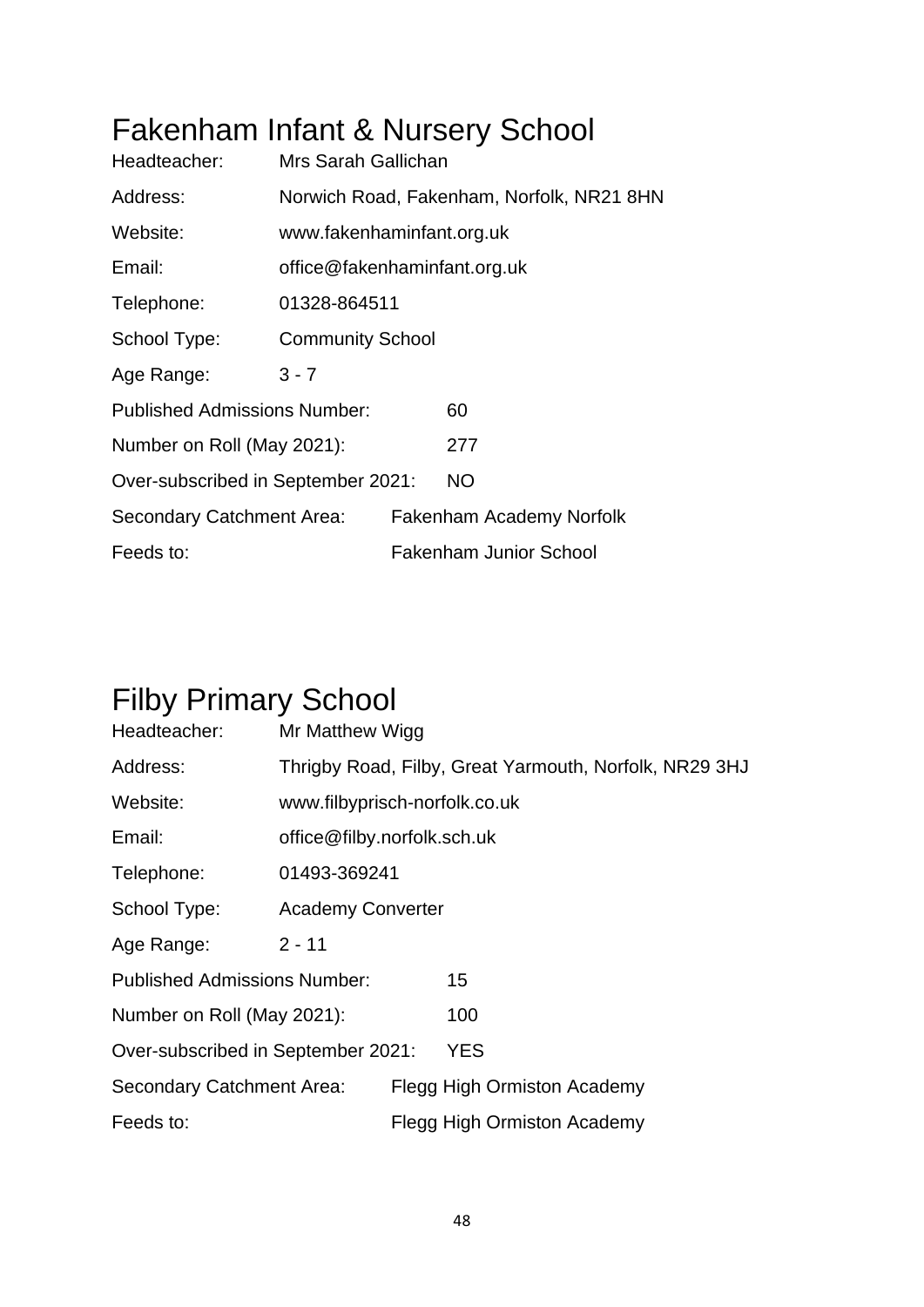## Fleggburgh C Of E Primary School

| Headteacher:                        | Mrs Julie Church                   |              |                                                          |
|-------------------------------------|------------------------------------|--------------|----------------------------------------------------------|
| Address:                            |                                    |              | Main Road, Fleggburgh, Great Yarmouth, Norfolk, NR29 3AG |
|                                     |                                    |              |                                                          |
| Website:                            | www.fleggburghprimary.org.uk       |              |                                                          |
| Email:                              | office@fleggburgh.norfolk.sch.uk   |              |                                                          |
| Telephone:                          | 01493-369283                       |              |                                                          |
| School Type:                        | <b>Voluntary Controlled School</b> |              |                                                          |
| Age Range:                          | $4 - 11$                           |              |                                                          |
| <b>Published Admissions Number:</b> |                                    | 8            |                                                          |
| Number on Roll (May 2021):          |                                    |              | 40                                                       |
| Over-subscribed in September 2021:  |                                    |              | <b>NO</b>                                                |
| Secondary Catchment Area:           |                                    | Acle Academy |                                                          |
| Feeds to:                           |                                    | Acle Academy |                                                          |

#### Flitcham Church Of England Primary Academy

| Headteacher:                        | Mrs Jane Gardener              |              |                        |                                                       |  |  |
|-------------------------------------|--------------------------------|--------------|------------------------|-------------------------------------------------------|--|--|
| Address:                            |                                |              |                        | Church Road, Flitcham, King's Lynn, Norfolk, PE31 6BU |  |  |
| Website:                            | www.flitcham.norfolk.sch.uk/   |              |                        |                                                       |  |  |
| Email:                              | office@flitcham.norfolk.sch.uk |              |                        |                                                       |  |  |
| Telephone:                          |                                | 01485-600383 |                        |                                                       |  |  |
| School Type:                        | <b>Academy Converter</b>       |              |                        |                                                       |  |  |
| Age Range:                          | $3 - 11$                       |              |                        |                                                       |  |  |
| <b>Published Admissions Number:</b> |                                |              | 15                     |                                                       |  |  |
| Number on Roll (May 2021):          |                                |              | 72                     |                                                       |  |  |
| Over-subscribed in September 2021:  |                                |              | NO.                    |                                                       |  |  |
| <b>Secondary Catchment Area:</b>    |                                |              | Springwood High School |                                                       |  |  |
| Feeds to:                           |                                |              | Springwood High School |                                                       |  |  |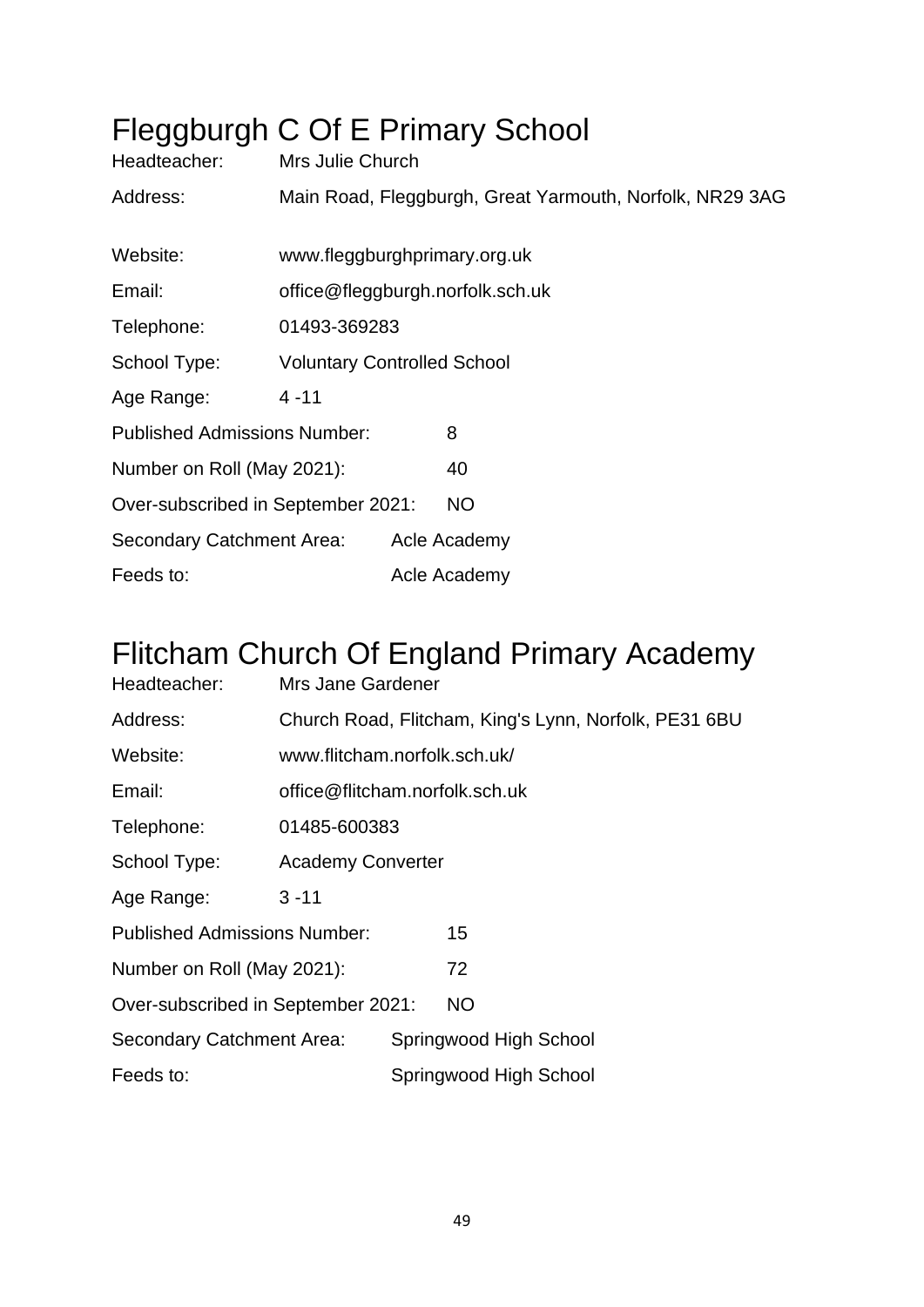# Forncett St. Peter CE VA Primary School

| Headteacher:                        | Mrs Judith Jones               |                           |                                                              |  |  |  |
|-------------------------------------|--------------------------------|---------------------------|--------------------------------------------------------------|--|--|--|
| Address:                            |                                |                           | Aslacton Road, Forncett St Peter, Norwich, Norfolk, NR16 1LT |  |  |  |
|                                     |                                |                           |                                                              |  |  |  |
| Website:                            | www.forncettschool.org         |                           |                                                              |  |  |  |
| Email:                              | office@forncett.norfolk.sch.uk |                           |                                                              |  |  |  |
| Telephone:                          | 01508-530506                   |                           |                                                              |  |  |  |
| School Type:                        | <b>Voluntary Aided School</b>  |                           |                                                              |  |  |  |
| Age Range:                          | $4 - 11$                       |                           |                                                              |  |  |  |
| <b>Published Admissions Number:</b> |                                | 13                        |                                                              |  |  |  |
| Number on Roll (May 2021):          |                                | 108                       |                                                              |  |  |  |
| Over-subscribed in September 2021:  |                                | <b>NO</b>                 |                                                              |  |  |  |
| <b>Secondary Catchment Area:</b>    |                                | Long Stratton High School |                                                              |  |  |  |
| Feeds to:                           |                                | Long Stratton High School |                                                              |  |  |  |

#### Foulsham Primary School

| Headteacher:                        | Mrs Jacqui Lound              |  |                                                       |  |
|-------------------------------------|-------------------------------|--|-------------------------------------------------------|--|
| Address:                            |                               |  | 5-7 High Street, Foulsham, Dereham, Norfolk, NR20 5RT |  |
| Website:                            | www.foulshamprimary.org.uk    |  |                                                       |  |
| Email:                              | office@foulshamprimary.org.uk |  |                                                       |  |
| Telephone:                          | 01362-683389                  |  |                                                       |  |
| School Type:                        | <b>Academy Converter</b>      |  |                                                       |  |
| Age Range:                          | $4 - 11$                      |  |                                                       |  |
| <b>Published Admissions Number:</b> |                               |  | 15                                                    |  |
| Number on Roll (May 2021):          |                               |  | 87                                                    |  |
| Over-subscribed in September 2021:  |                               |  | <b>NO</b>                                             |  |
| Secondary Catchment Area:           |                               |  | Reepham High School & College                         |  |
| Feeds to:                           |                               |  | Reepham High School & College                         |  |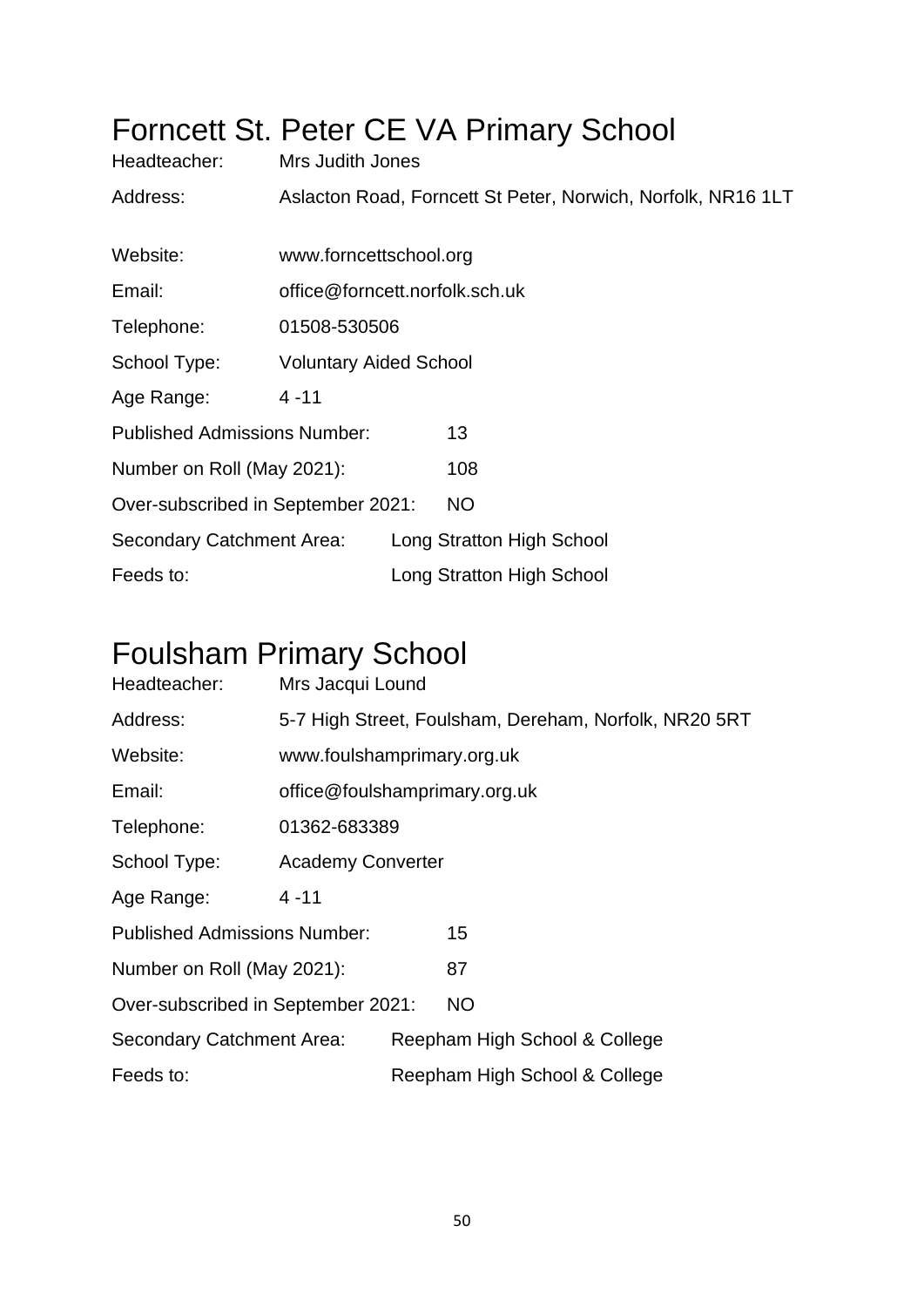#### Freethorpe Community Primary School

| Headteacher:                        | Mrs Robbie Houghton           |  |                                                     |  |  |
|-------------------------------------|-------------------------------|--|-----------------------------------------------------|--|--|
| Address:                            |                               |  | School Road, Freethorpe, Norwich, Norfolk, NR13 3NZ |  |  |
| Website:                            | www.freethorpe.norfolk.sch.uk |  |                                                     |  |  |
| Email:                              |                               |  | office-freethorpe@coastaltogether.co.uk             |  |  |
|                                     |                               |  |                                                     |  |  |
| Telephone:                          | 01493-700215                  |  |                                                     |  |  |
| School Type:                        | <b>Community School</b>       |  |                                                     |  |  |
| Age Range:                          | $2 - 11$                      |  |                                                     |  |  |
| <b>Published Admissions Number:</b> |                               |  | 25                                                  |  |  |
| Number on Roll (May 2021):          |                               |  | 180                                                 |  |  |
| Over-subscribed in September 2021:  |                               |  | <b>NO</b>                                           |  |  |
| Secondary Catchment Area:           |                               |  | Acle Academy                                        |  |  |
| Feeds to:                           |                               |  | Acle Academy                                        |  |  |

#### Frettenham Primary School

| Headteacher:                        | <b>Mrs Ashley Best-White</b>     |                                                           |                                                     |  |  |
|-------------------------------------|----------------------------------|-----------------------------------------------------------|-----------------------------------------------------|--|--|
| Address:                            |                                  |                                                           | School Road, Frettenham, Norwich, Norfolk, NR12 7LL |  |  |
| Website:<br>school/                 |                                  | www.harnserfed.co.uk/frettenham-primary-school/about-our- |                                                     |  |  |
| Email:                              | office@frettenham.norfolk.sch.uk |                                                           |                                                     |  |  |
| Telephone:                          | 01603-737405                     |                                                           |                                                     |  |  |
| School Type:                        | <b>Community School</b>          |                                                           |                                                     |  |  |
| Age Range:                          | $4 - 11$                         |                                                           |                                                     |  |  |
| <b>Published Admissions Number:</b> |                                  |                                                           | 10                                                  |  |  |
| Number on Roll (May 2021):          |                                  |                                                           | 72                                                  |  |  |
| Over-subscribed in September 2021:  |                                  |                                                           | <b>NO</b>                                           |  |  |
| Secondary Catchment Area:           |                                  |                                                           | <b>Sprowston Community Academy</b>                  |  |  |
| Feeds to:                           |                                  |                                                           | <b>Sprowston Community Academy</b>                  |  |  |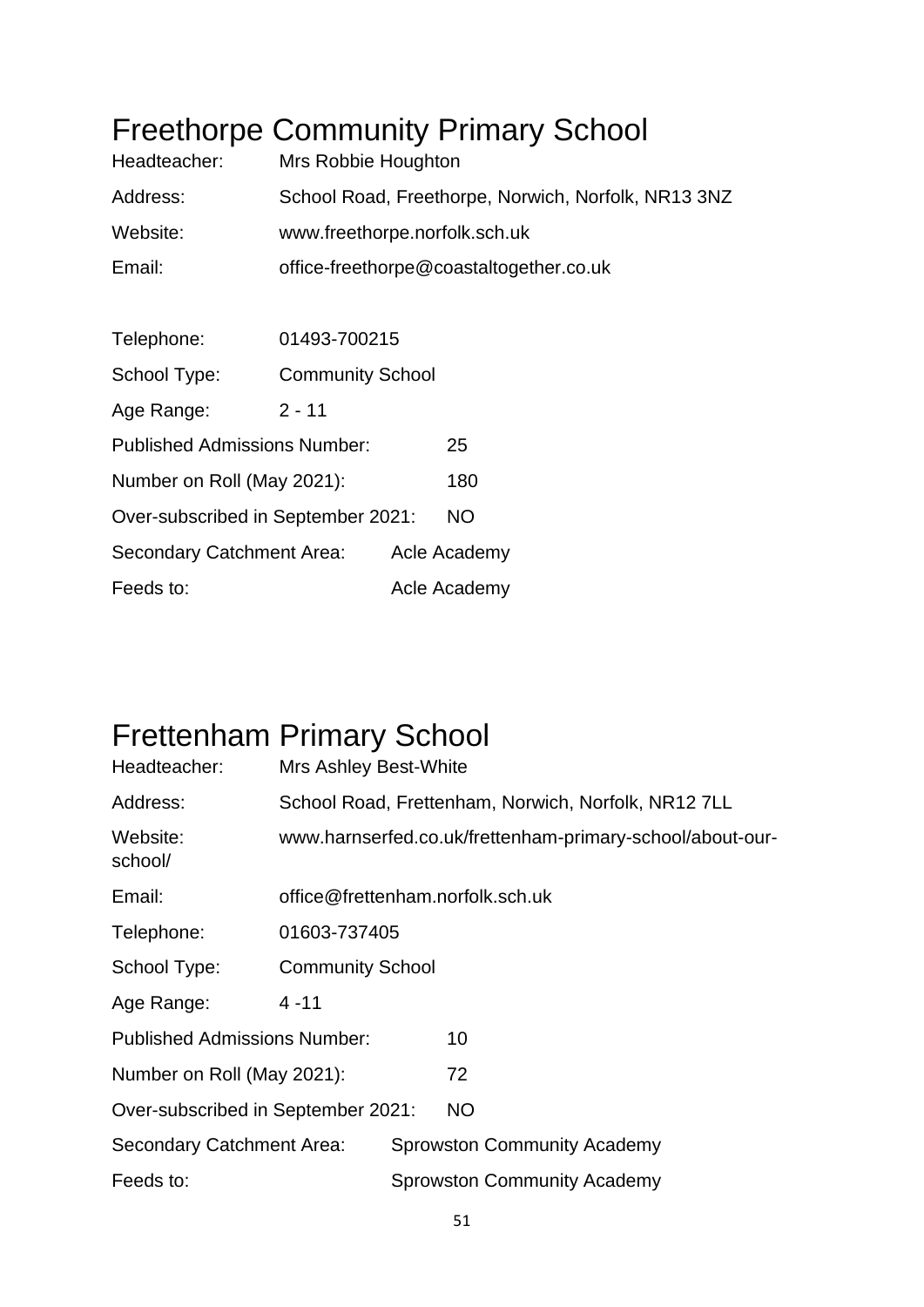## Garboldisham Church Of England Primary Academy

| Headteacher:                        | <b>Mrs Moira Croskell</b>          |                                    |                                                    |  |  |  |
|-------------------------------------|------------------------------------|------------------------------------|----------------------------------------------------|--|--|--|
| Address:                            |                                    |                                    | Church Road, Garboldisham, Diss, Norfolk, IP22 2SE |  |  |  |
| Website:                            |                                    |                                    | www.garboldishamchurchprimaryschool.co.uk          |  |  |  |
| Email:                              |                                    | office@garboldisham.norfolk.sch.uk |                                                    |  |  |  |
| Telephone:                          | 01953-681327                       |                                    |                                                    |  |  |  |
| School Type:                        | <b>Voluntary Controlled School</b> |                                    |                                                    |  |  |  |
| Age Range:                          | $4 - 11$                           |                                    |                                                    |  |  |  |
| <b>Published Admissions Number:</b> |                                    |                                    | 15                                                 |  |  |  |
| Number on Roll (May 2021):          |                                    |                                    | 95                                                 |  |  |  |
| Over-subscribed in September 2021:  |                                    |                                    | <b>NO</b>                                          |  |  |  |
| Secondary Catchment Area:           |                                    |                                    | Diss High School                                   |  |  |  |
| Feeds to:                           |                                    |                                    | Diss High School                                   |  |  |  |

#### Garrick Green Infant School

| Headteacher:                        | Mrs Rebecca Dewing       |  |                                          |  |  |
|-------------------------------------|--------------------------|--|------------------------------------------|--|--|
| Address:                            |                          |  | Garrick Green, Norwich, Norfolk, NR6 7AL |  |  |
| Website:                            | www.garrickgreen.co.uk   |  |                                          |  |  |
| Email:                              |                          |  | office@garrickgreen.norfolk.sch.uk       |  |  |
| Telephone:                          | 01603-409078             |  |                                          |  |  |
| School Type:                        | <b>Academy Converter</b> |  |                                          |  |  |
| Age Range:                          | $4 - 7$                  |  |                                          |  |  |
| <b>Published Admissions Number:</b> |                          |  | 60                                       |  |  |
| Number on Roll (May 2021):          |                          |  | 147                                      |  |  |
| Over-subscribed in September 2021:  |                          |  | <b>NO</b>                                |  |  |
| Secondary Catchment Area:           |                          |  | <b>Sprowston Community Academy</b>       |  |  |
| Feeds to:                           |                          |  | <b>Old Catton CE Junior School</b>       |  |  |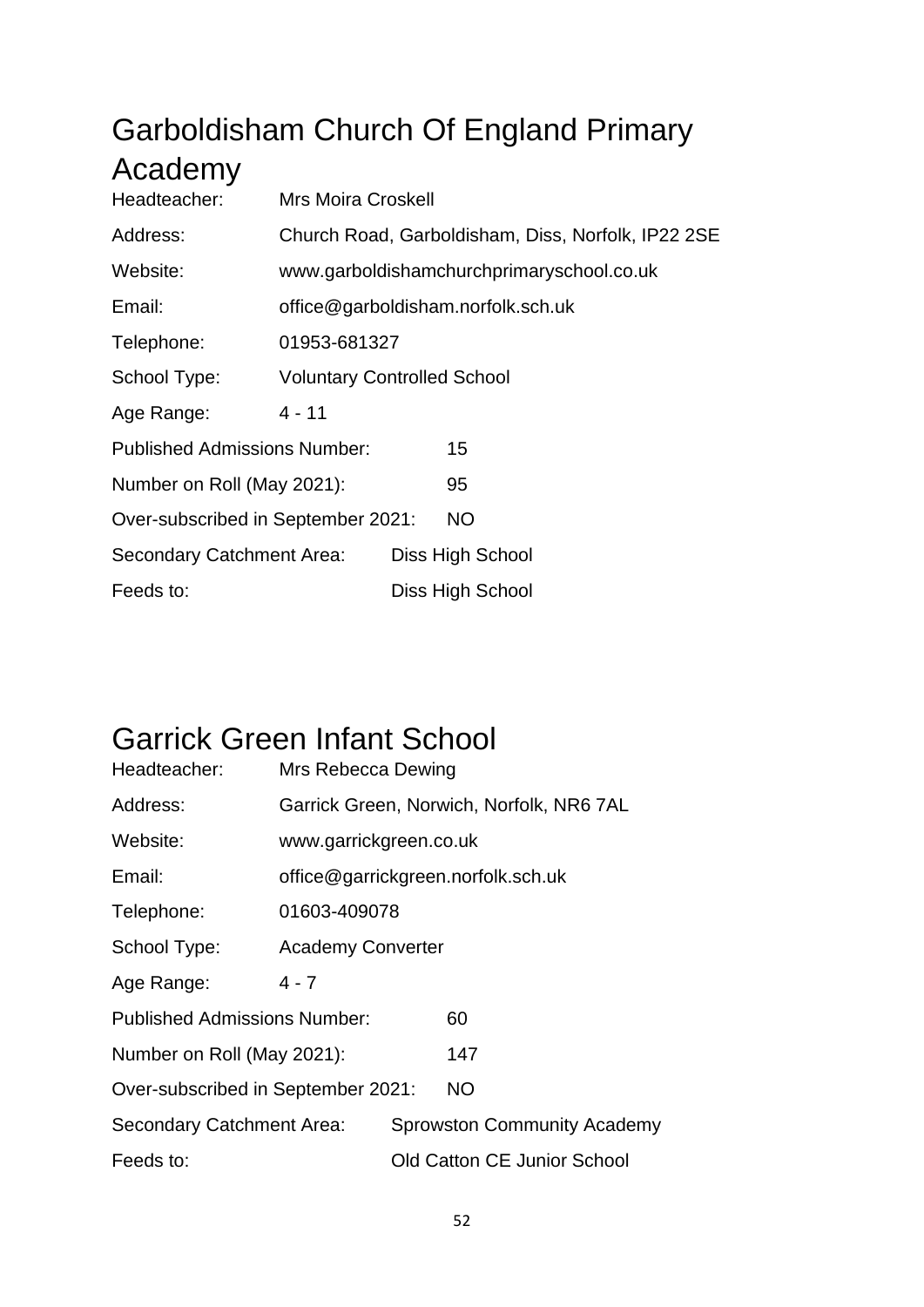## Garvestone Primary School

| Headteacher:                        | Mrs Michelle Farnan                                 |                                  |                              |  |  |
|-------------------------------------|-----------------------------------------------------|----------------------------------|------------------------------|--|--|
| Address:                            | Dereham Road, Garvestone, Norwich, Norfolk, NR9 4AD |                                  |                              |  |  |
| Website:                            | www.garvestone.norfolk.sch.uk                       |                                  |                              |  |  |
| Email:                              |                                                     | office@garvestone.norfolk.sch.uk |                              |  |  |
| Telephone:                          | 01362-850315                                        |                                  |                              |  |  |
| School Type:                        | <b>Academy Converter</b>                            |                                  |                              |  |  |
| Age Range:                          | $4 - 11$                                            |                                  |                              |  |  |
| <b>Published Admissions Number:</b> |                                                     |                                  | 10                           |  |  |
| Number on Roll (May 2021):          |                                                     |                                  | 69                           |  |  |
| Over-subscribed in September 2021:  |                                                     | <b>NO</b>                        |                              |  |  |
| Secondary Catchment Area:           |                                                     |                                  | Dereham Neatherd High School |  |  |
| Feeds to:                           |                                                     |                                  | Dereham Neatherd High School |  |  |

#### Gayton Church Of England Primary Academy

| Headteacher:                        | Mrs Rachael Greenhalgh       |                        |                                                   |  |  |
|-------------------------------------|------------------------------|------------------------|---------------------------------------------------|--|--|
| Address:                            |                              |                        | Lynn Road, Gayton, King's Lynn, Norfolk, PE32 1PA |  |  |
| Website:                            | www.gaytonprimary.co.uk      |                        |                                                   |  |  |
| Email:                              | office@gayton.norfolk.sch.uk |                        |                                                   |  |  |
| Telephone:                          | 01553-636267                 |                        |                                                   |  |  |
| School Type:                        | <b>Academy Converter</b>     |                        |                                                   |  |  |
| Age Range:                          | $4 - 11$                     |                        |                                                   |  |  |
| <b>Published Admissions Number:</b> |                              |                        | 25                                                |  |  |
| Number on Roll (May 2021):          |                              |                        | 143                                               |  |  |
| Over-subscribed in September 2021:  |                              |                        | NO.                                               |  |  |
| Secondary Catchment Area:           |                              |                        | Springwood High School                            |  |  |
| Feeds to:                           |                              | Springwood High School |                                                   |  |  |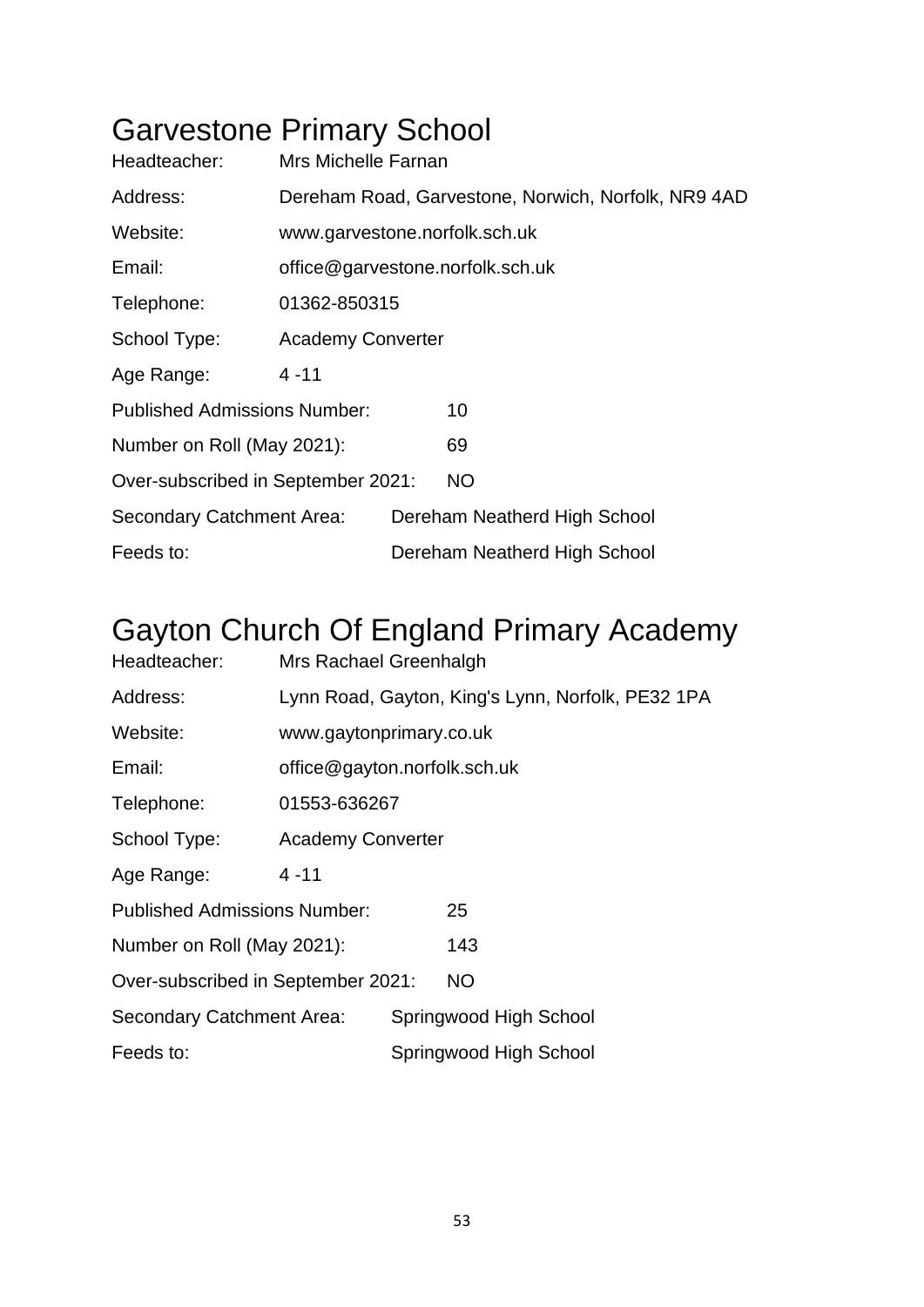## Gaywood Primary School

| Headteacher:                        | Mr Neil Mindham                            |  |                        |  |  |
|-------------------------------------|--------------------------------------------|--|------------------------|--|--|
| Address:                            | Field Lane, King's Lynn, Norfolk, PE30 4AY |  |                        |  |  |
| Website:                            | www.gaywood.norfolk.sch.uk                 |  |                        |  |  |
| Email:                              | office@gaywoodprimary.co.uk                |  |                        |  |  |
| Telephone:                          | 01553-774147                               |  |                        |  |  |
| School Type:                        | <b>Academy Converter</b>                   |  |                        |  |  |
| Age Range:                          | $4 - 11$                                   |  |                        |  |  |
| <b>Published Admissions Number:</b> |                                            |  | 60                     |  |  |
| Number on Roll (May 2021):          |                                            |  | 405                    |  |  |
| Over-subscribed in September 2021:  |                                            |  | NO.                    |  |  |
| Secondary Catchment Area:           |                                            |  | Springwood High School |  |  |
| Feeds to:                           |                                            |  | Springwood High School |  |  |

## Ghost Hill Infant & Nursery School

| Headteacher:                        | Mrs Donna Garratt                              |  |                                     |  |  |
|-------------------------------------|------------------------------------------------|--|-------------------------------------|--|--|
| Address:                            | Eastfield, Taverham, Norwich, Norfolk, NR8 6PJ |  |                                     |  |  |
| Website:                            | www.ghosthill.norfolk.sch.uk                   |  |                                     |  |  |
| Email:                              | office@ghosthill.set.education                 |  |                                     |  |  |
| Telephone:                          | 01603-860334                                   |  |                                     |  |  |
| School Type:                        | <b>Academy Converter</b>                       |  |                                     |  |  |
| Age Range:                          | $3 - 7$                                        |  |                                     |  |  |
| <b>Published Admissions Number:</b> |                                                |  | 60                                  |  |  |
| Number on Roll (May 2021):          |                                                |  | 218                                 |  |  |
| Over-subscribed in September 2021:  |                                                |  | YES                                 |  |  |
| Secondary Catchment Area:           |                                                |  | <b>Taverham High School</b>         |  |  |
| Feeds to:                           |                                                |  | <b>Taverham VC CE Junior School</b> |  |  |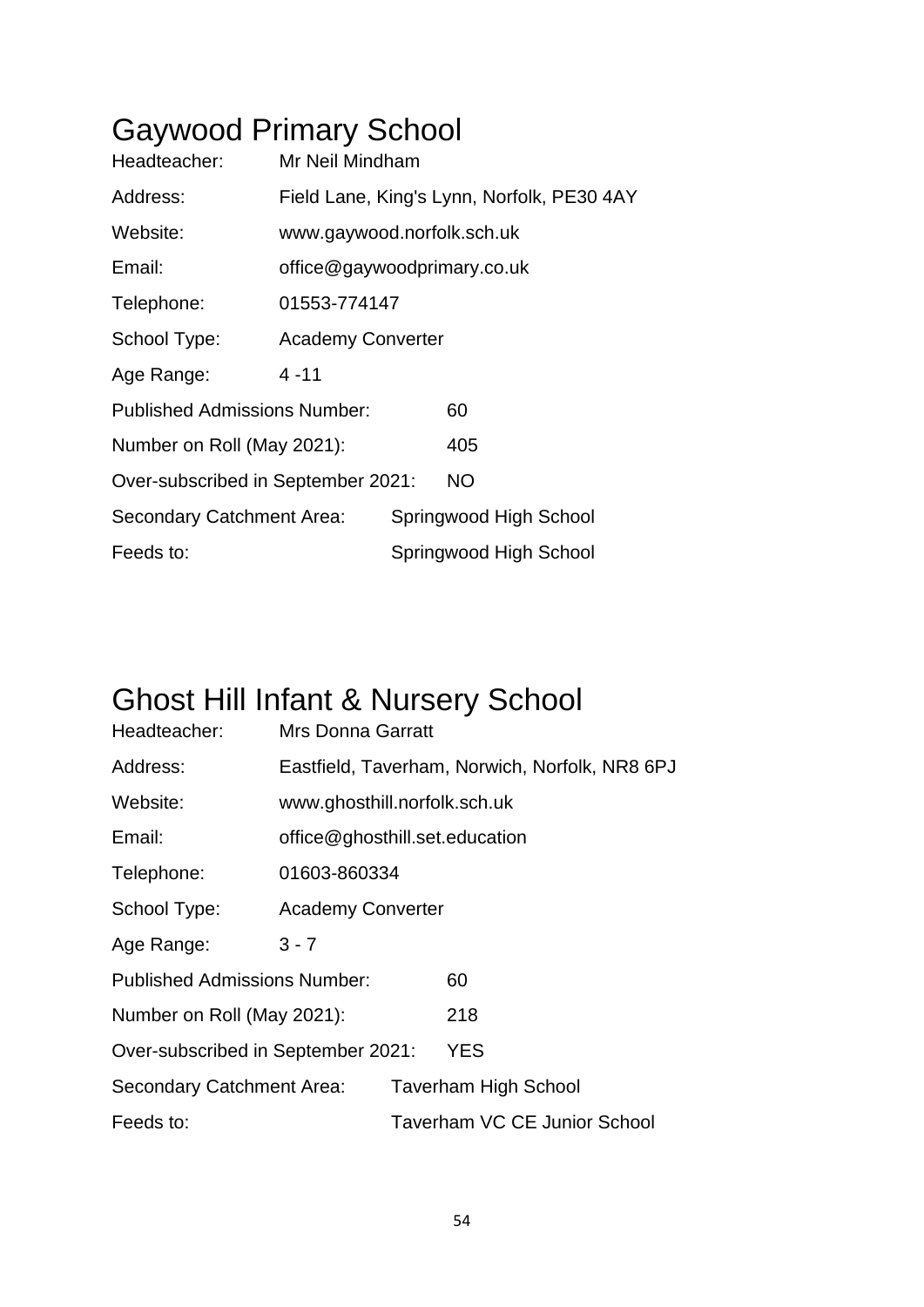# Gillingham St. Michael's C Of E Primary Academy

| Headteacher:                        | <b>Mrs Heather Brand</b>                               |  |                           |  |  |
|-------------------------------------|--------------------------------------------------------|--|---------------------------|--|--|
| Address:                            | Geldeston Road, Gillingham, Beccles, Norfolk, NR34 0HT |  |                           |  |  |
| Website:                            | www.gillingham.norfolk.sch.uk                          |  |                           |  |  |
| Email:                              | office@gillingham.norfolk.sch.uk                       |  |                           |  |  |
| Telephone:                          | 01502-713425                                           |  |                           |  |  |
| School Type:                        | <b>Academy Converter</b>                               |  |                           |  |  |
| Age Range:                          | $4 - 11$                                               |  |                           |  |  |
| <b>Published Admissions Number:</b> |                                                        |  | 8                         |  |  |
| Number on Roll (May 2021):          |                                                        |  | 63                        |  |  |
| Over-subscribed in September 2021:  |                                                        |  | <b>NO</b>                 |  |  |
| <b>Secondary Catchment Area:</b>    |                                                        |  | <b>Hobart High School</b> |  |  |
| Feeds to:                           |                                                        |  | <b>Hobart High School</b> |  |  |

## Glebeland Primary School

| Headteacher:                        | <b>Mrs Louise Scott</b>      |  |                                                      |  |
|-------------------------------------|------------------------------|--|------------------------------------------------------|--|
| Address:                            |                              |  | Beccles Road, Toft Monks, Beccles, Norfolk, NR34 0EW |  |
| Website:                            | www.glebeland.norfolk.sch.uk |  |                                                      |  |
| Email:                              |                              |  | office.glebeland@bordersprimary.org                  |  |
| Telephone:                          | 01502-677354                 |  |                                                      |  |
| School Type:                        | <b>Academy Converter</b>     |  |                                                      |  |
| Age Range:                          | $4 - 11$                     |  |                                                      |  |
| <b>Published Admissions Number:</b> |                              |  | 15                                                   |  |
| Number on Roll (May 2021):          |                              |  | 91                                                   |  |
| Over-subscribed in September 2021:  |                              |  | <b>NO</b>                                            |  |
| Secondary Catchment Area:           |                              |  | <b>Hobart High School</b>                            |  |
| Feeds to:                           |                              |  | <b>Hobart High School</b>                            |  |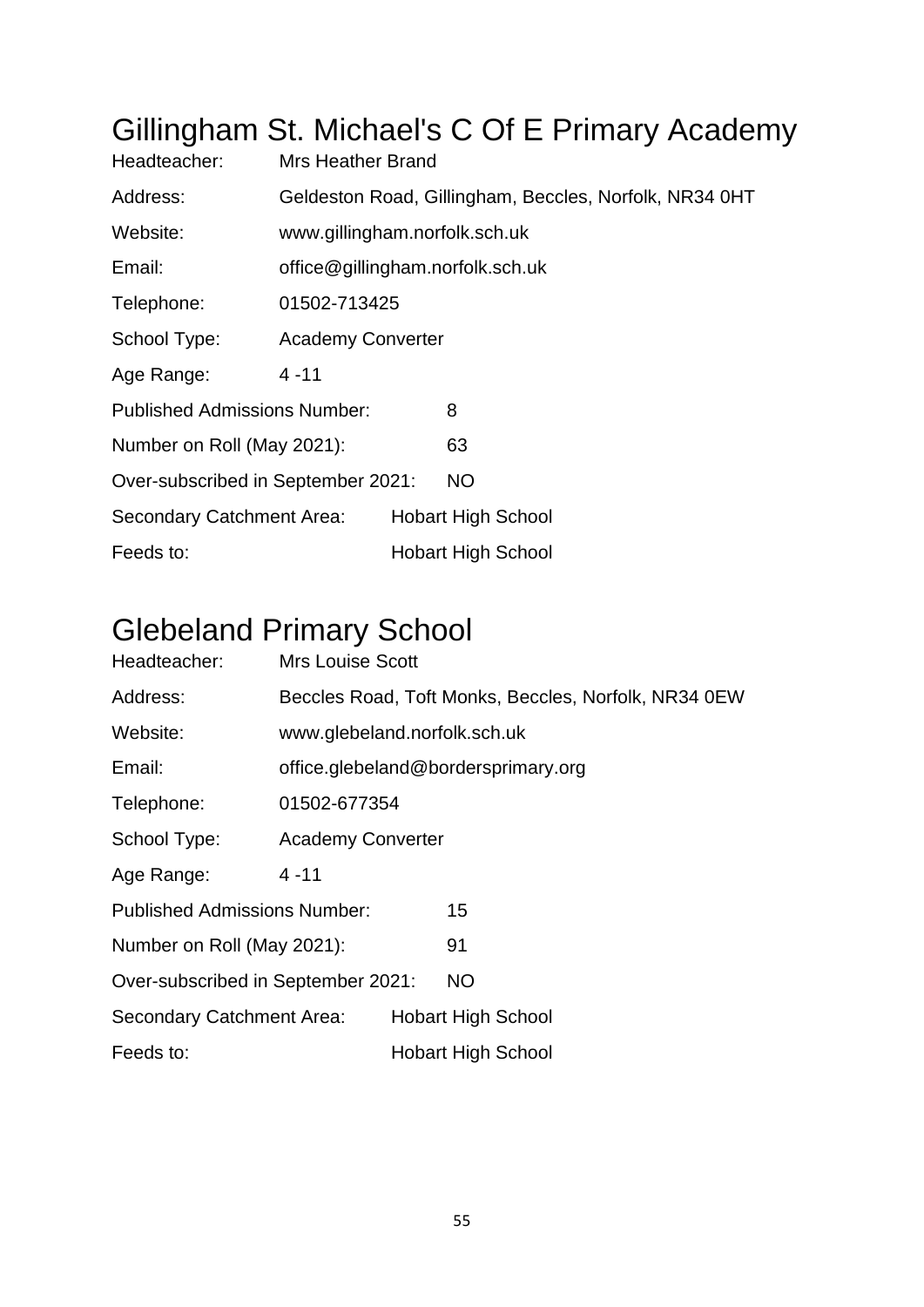#### Gooderstone Church of England Primary Academy

| Headteacher:                        | <b>Mrs Sarah Godbold</b>                                |  |                                   |  |  |
|-------------------------------------|---------------------------------------------------------|--|-----------------------------------|--|--|
| Address:                            | The Street, Gooderstone, King's Lynn, Norfolk, PE33 9BP |  |                                   |  |  |
| Website:                            |                                                         |  | www.gooderstone.norfolk.sch.uk    |  |  |
| Email:                              |                                                         |  | office@gooderstone.norfolk.sch.uk |  |  |
| Telephone:                          | 01366-328280                                            |  |                                   |  |  |
| School Type:                        | <b>Academy Converter</b>                                |  |                                   |  |  |
| Age Range:                          | $3 - 11$                                                |  |                                   |  |  |
| <b>Published Admissions Number:</b> |                                                         |  | 10                                |  |  |
| Number on Roll (May 2021):          |                                                         |  | 49                                |  |  |
| Over-subscribed in September 2021:  |                                                         |  | <b>NO</b>                         |  |  |
| Secondary Catchment Area:           |                                                         |  | Iceni Academy                     |  |  |
| Feeds to:                           |                                                         |  | Iceni Academy                     |  |  |

## Great Dunham Primary School

| Headteacher:                        | <b>Mrs Sharon Nour</b>  |                                                            |
|-------------------------------------|-------------------------|------------------------------------------------------------|
| Address:                            |                         | Litcham Road, Great Dunham, King's Lynn, Norfolk, PE32 2LQ |
|                                     |                         |                                                            |
| Website:                            |                         | www.greatdunham.norfolk.sch.uk                             |
| Email:                              |                         | office@greatdunham.norfolk.sch.uk                          |
| Telephone:                          | 01328-701357            |                                                            |
| School Type:                        | <b>Community School</b> |                                                            |
| Age Range:                          | $4 - 11$                |                                                            |
| <b>Published Admissions Number:</b> |                         | 11                                                         |
| Number on Roll (May 2021):          |                         | 67                                                         |
| Over-subscribed in September 2021:  |                         | <b>NO</b>                                                  |
| Secondary Catchment Area:           |                         | Litcham School                                             |
| Feeds to:                           |                         | Litcham School                                             |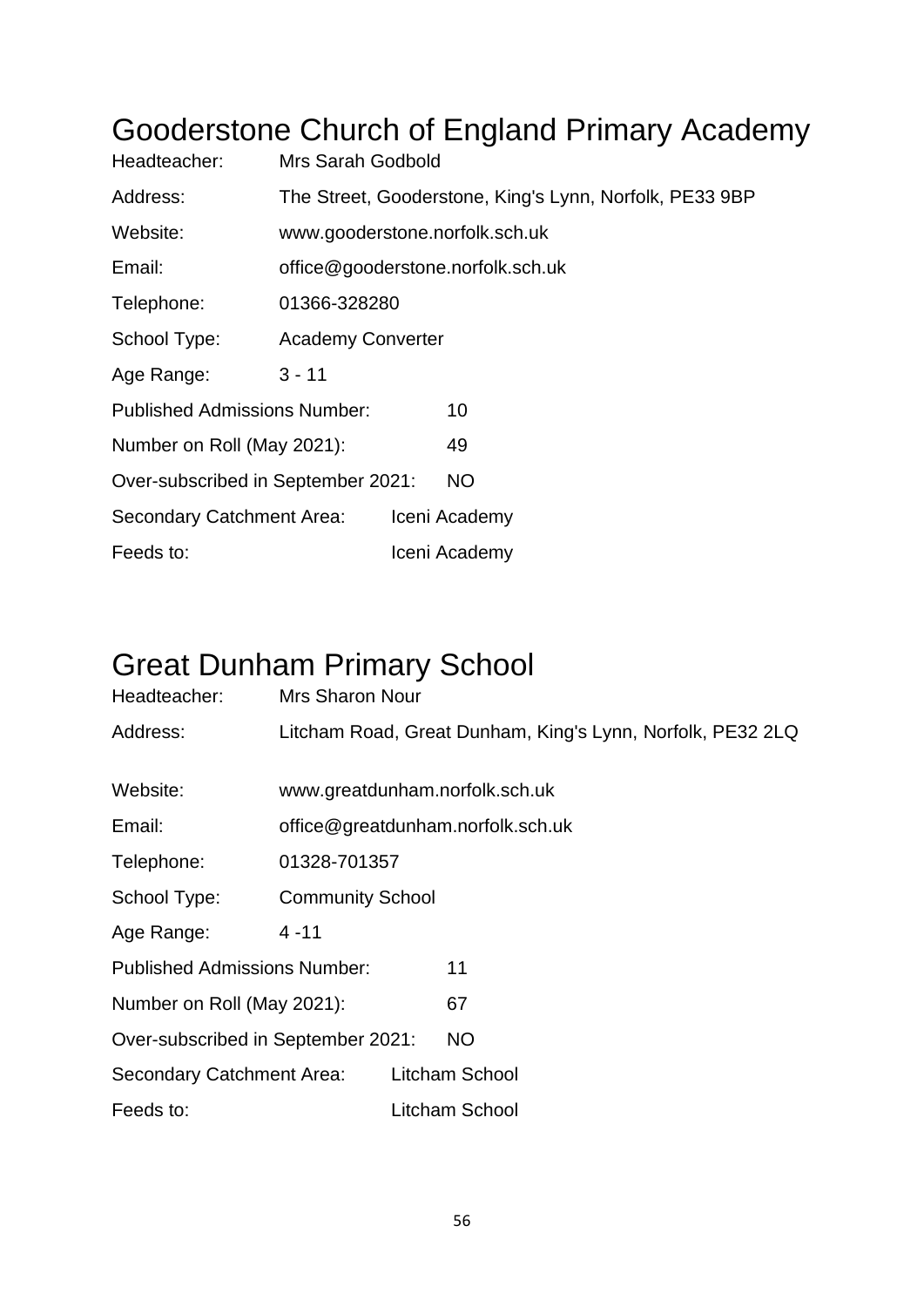## Great Ellingham Primary School

| Headteacher:                        | Mrs Julie Dekker                                           |  |                                   |  |  |
|-------------------------------------|------------------------------------------------------------|--|-----------------------------------|--|--|
| Address:<br>1HX                     | Hingham Road, Great Ellingham, Attleborough, Norfolk, NR17 |  |                                   |  |  |
| Website:                            |                                                            |  | www.greatellingham.norfolk.sch.uk |  |  |
| Email:                              | office@greatellingham.norfolk.sch.uk                       |  |                                   |  |  |
| Telephone:                          | 01953-453342                                               |  |                                   |  |  |
| School Type:                        | <b>Community School</b>                                    |  |                                   |  |  |
| Age Range:                          | $4 - 11$                                                   |  |                                   |  |  |
| <b>Published Admissions Number:</b> |                                                            |  | 25                                |  |  |
| Number on Roll (May 2021):          |                                                            |  | 175                               |  |  |
| Over-subscribed in September 2021:  |                                                            |  | <b>NO</b>                         |  |  |
| Secondary Catchment Area:           |                                                            |  | Attleborough Academy Norfolk      |  |  |
| Feeds to:                           |                                                            |  | Attleborough Academy Norfolk      |  |  |

## Great Hockham Primary School and Nursery

| Headteacher:                        | Mrs Natasha Hall                                        |  |                        |  |
|-------------------------------------|---------------------------------------------------------|--|------------------------|--|
| Address:                            | Watton Road, Great Hockham, Thetford, Norfolk, IP24 1PB |  |                        |  |
| Website:                            | www.hockham.norfolk.sch.uk                              |  |                        |  |
| Email:                              | office@hockham.set.education                            |  |                        |  |
| Telephone:                          | 01953-498302                                            |  |                        |  |
| School Type:                        | <b>Academy Converter</b>                                |  |                        |  |
| Age Range:                          | $3 - 11$                                                |  |                        |  |
| <b>Published Admissions Number:</b> |                                                         |  | 15                     |  |
| Number on Roll (May 2021):          |                                                         |  | 108                    |  |
| Over-subscribed in September 2021:  |                                                         |  | <b>NO</b>              |  |
| <b>Secondary Catchment Area:</b>    |                                                         |  | <b>Wayland Academy</b> |  |
| Feeds to:                           |                                                         |  | <b>Wayland Academy</b> |  |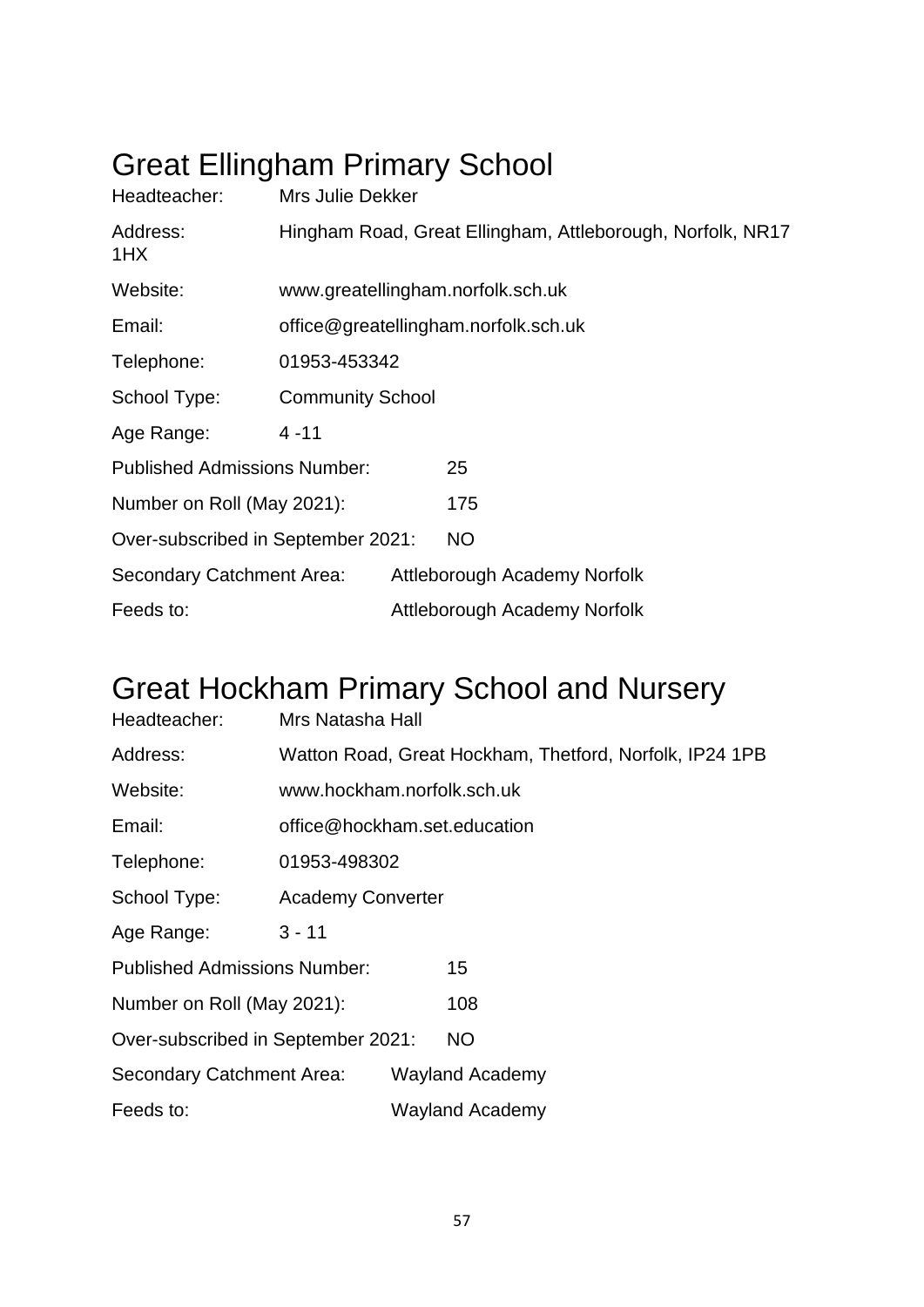## Great Massingham CE Primary School

| Headteacher:                        | <b>Mrs Kirsten Stibbon</b>                              |                                    |                |  |  |  |
|-------------------------------------|---------------------------------------------------------|------------------------------------|----------------|--|--|--|
| Address:<br><b>PE32 2EY</b>         | Weasenham Road, Great Massingham, King's Lynn, Norfolk, |                                    |                |  |  |  |
| Website:                            |                                                         | www.greatmassingham.norfolk.sch.uk |                |  |  |  |
| Email:                              | office@greatmassingham.norfolk.sch.uk                   |                                    |                |  |  |  |
| Telephone:                          | 01485-520362                                            |                                    |                |  |  |  |
| School Type:                        | <b>Voluntary Controlled School</b>                      |                                    |                |  |  |  |
| Age Range:                          | $4 - 11$                                                |                                    |                |  |  |  |
| <b>Published Admissions Number:</b> |                                                         |                                    | 8              |  |  |  |
| Number on Roll (May 2021):          |                                                         |                                    | 60             |  |  |  |
| Over-subscribed in September 2021:  |                                                         |                                    | <b>NO</b>      |  |  |  |
| Secondary Catchment Area:           |                                                         |                                    | Litcham School |  |  |  |
| Feeds to:                           |                                                         |                                    | Litcham School |  |  |  |

## Great Witchingham C Of E Primary Academy

| Headteacher:                        | Mrs Rebecca Newman                             |                               |                                               |  |  |  |
|-------------------------------------|------------------------------------------------|-------------------------------|-----------------------------------------------|--|--|--|
| Address:                            | The Street, Lenwade, Norwich, Norfolk, NR9 5SD |                               |                                               |  |  |  |
| Website:                            |                                                |                               | www.trinityfederation.co.uk/great-witchingham |  |  |  |
| Email:                              | officegw@trinity.dneat.org                     |                               |                                               |  |  |  |
| Telephone:                          | 01603-872354                                   |                               |                                               |  |  |  |
| School Type:                        | <b>Academy Converter</b>                       |                               |                                               |  |  |  |
| Age Range:                          | $4 - 11$                                       |                               |                                               |  |  |  |
| <b>Published Admissions Number:</b> |                                                |                               | 15                                            |  |  |  |
| Number on Roll (May 2021):          |                                                |                               | 72                                            |  |  |  |
| Over-subscribed in September 2021:  |                                                |                               | <b>NO</b>                                     |  |  |  |
| Secondary Catchment Area:           |                                                | Reepham High School & College |                                               |  |  |  |
| Feeds to:                           |                                                |                               | Reepham High School & College                 |  |  |  |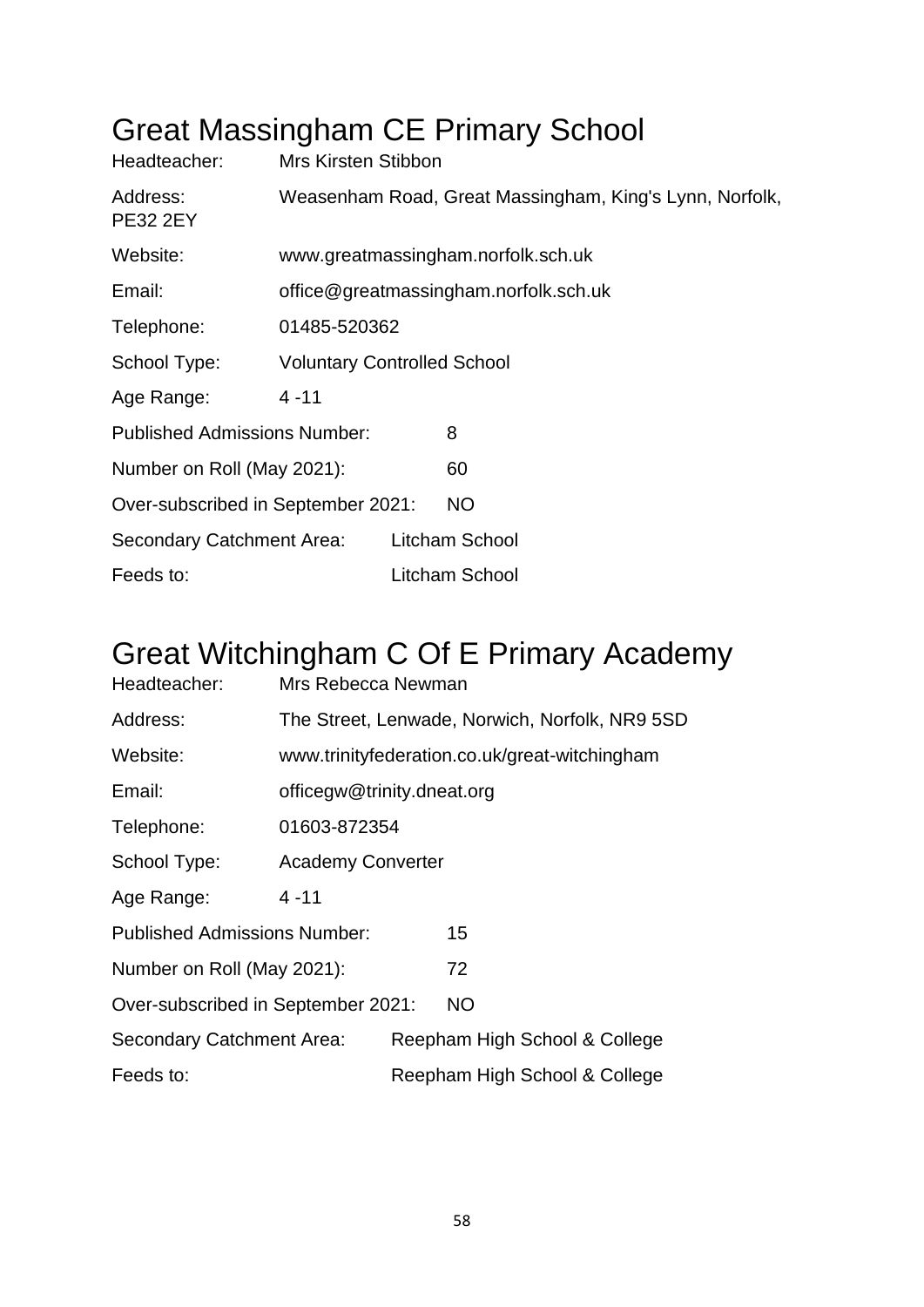## Great Yarmouth Primary Academy

| Headteacher:                        | Mr Peter Bloomfield                      |  |                                       |  |  |  |
|-------------------------------------|------------------------------------------|--|---------------------------------------|--|--|--|
| Address:                            | Dickens Avenue, Great Yarmouth, NR30 3DT |  |                                       |  |  |  |
| Website:                            | www.greatyarmouthprimaryacademy.org      |  |                                       |  |  |  |
| Email:                              | office@gypa.org.uk                       |  |                                       |  |  |  |
| Telephone:                          | 01493-855304                             |  |                                       |  |  |  |
| School Type:                        | <b>Academy Sponsor Led</b>               |  |                                       |  |  |  |
| Age Range:                          | $3 - 11$                                 |  |                                       |  |  |  |
| <b>Published Admissions Number:</b> |                                          |  | 60                                    |  |  |  |
| Number on Roll (May 2021):          |                                          |  | 396                                   |  |  |  |
| Over-subscribed in September 2021:  |                                          |  | <b>NO</b>                             |  |  |  |
| Secondary Catchment Area:           |                                          |  | <b>Great Yarmouth Charter Academy</b> |  |  |  |
| Feeds to:                           |                                          |  | <b>Great Yarmouth Charter Academy</b> |  |  |  |

## Greenpark Academy

| Headteacher:                        | Mrs Jill Graver                                  |  |                     |  |  |  |
|-------------------------------------|--------------------------------------------------|--|---------------------|--|--|--|
| Address:                            | 9 - 11 Wensum Way, King's Lynn Norfolk, PE30 2RE |  |                     |  |  |  |
| Website:                            | www.greenpark.norfolk.sch.uk                     |  |                     |  |  |  |
| Email:                              |                                                  |  |                     |  |  |  |
| office@greenpark.norfolk.sch.uk     |                                                  |  |                     |  |  |  |
| Telephone:                          | 01553-772018                                     |  |                     |  |  |  |
| School Type:                        | <b>Academy Converter</b>                         |  |                     |  |  |  |
| Age Range:                          | $3 - 11$                                         |  |                     |  |  |  |
| <b>Published Admissions Number:</b> |                                                  |  | 45                  |  |  |  |
| Number on Roll (May 2021):          |                                                  |  | 192                 |  |  |  |
| Over-subscribed in September 2021:  |                                                  |  | <b>NO</b>           |  |  |  |
| Secondary Catchment Area:           |                                                  |  | King's Lynn Academy |  |  |  |
| Feeds to:                           |                                                  |  | King's Lynn Academy |  |  |  |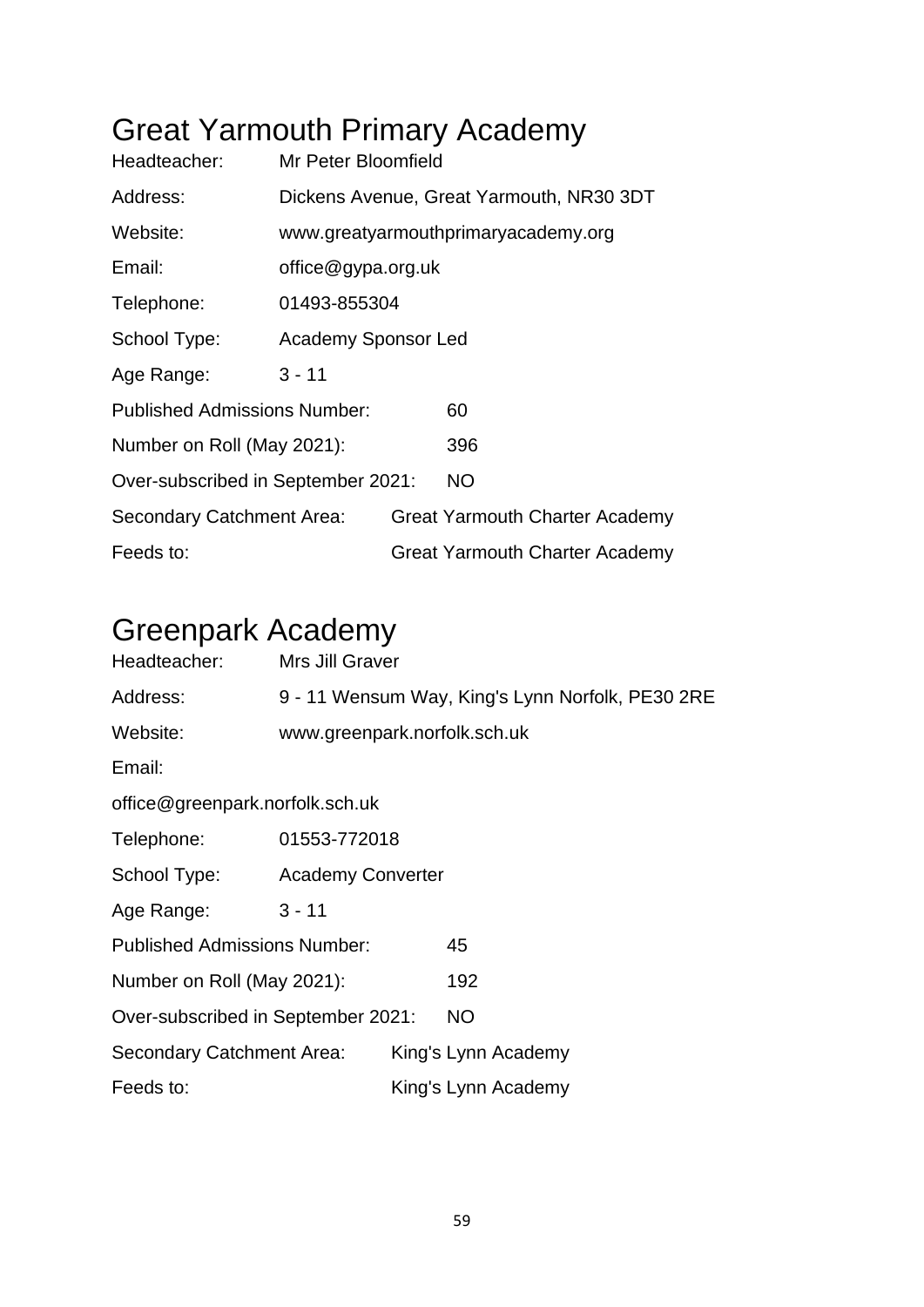# Gresham Village School and Nursery

| Headteacher:                        | Mr Marc Goodliffe                                      |                             |                                                  |  |  |  |
|-------------------------------------|--------------------------------------------------------|-----------------------------|--------------------------------------------------|--|--|--|
| Address:                            | Cromer Road, Lower Gresham, Norwich, Norfolk, NR11 8RF |                             |                                                  |  |  |  |
| Website:                            |                                                        |                             | www.greshamvillageschoolandnursery.moonfruit.com |  |  |  |
| Email:                              |                                                        | office@greshamvillage.co.uk |                                                  |  |  |  |
| Telephone:                          | 01263-577349                                           |                             |                                                  |  |  |  |
| School Type:                        | <b>Academy Converter</b>                               |                             |                                                  |  |  |  |
| Age Range:                          | $3 - 11$                                               |                             |                                                  |  |  |  |
| <b>Published Admissions Number:</b> |                                                        |                             | 30                                               |  |  |  |
| Number on Roll (May 2021):          |                                                        |                             | 141                                              |  |  |  |
| Over-subscribed in September 2021:  |                                                        |                             | <b>NO</b>                                        |  |  |  |
| Secondary Catchment Area:           |                                                        |                             | <b>Cromer Academy</b>                            |  |  |  |
| Feeds to:                           |                                                        |                             | Cromer Academy                                   |  |  |  |

## Greyfriars Academy

| Headteacher:                                     | <b>Ms Beverley Barrett</b>                  |                         |                                       |  |  |  |
|--------------------------------------------------|---------------------------------------------|-------------------------|---------------------------------------|--|--|--|
| Address:                                         | London Road, King's Lynn, Norfolk, PE30 5PY |                         |                                       |  |  |  |
| Website:                                         | www.greyfriars.academy                      |                         |                                       |  |  |  |
| Email:                                           |                                             |                         | office.greyfriars@gf.kwestacademy.com |  |  |  |
| Telephone:                                       | 01553-773087                                |                         |                                       |  |  |  |
| School Type:                                     | <b>Academy Converter</b>                    |                         |                                       |  |  |  |
| Age Range:                                       | $4 - 11$                                    |                         |                                       |  |  |  |
| <b>Published Admissions Number:</b>              |                                             |                         | 0                                     |  |  |  |
| Number on Roll (May 2021):                       |                                             |                         | 282                                   |  |  |  |
| <b>YES</b><br>Over-subscribed in September 2021: |                                             |                         |                                       |  |  |  |
| <b>Secondary Catchment Area:</b>                 |                                             | King Edward VII Academy |                                       |  |  |  |
| Feeds to:                                        |                                             |                         | King Edward VII Academy               |  |  |  |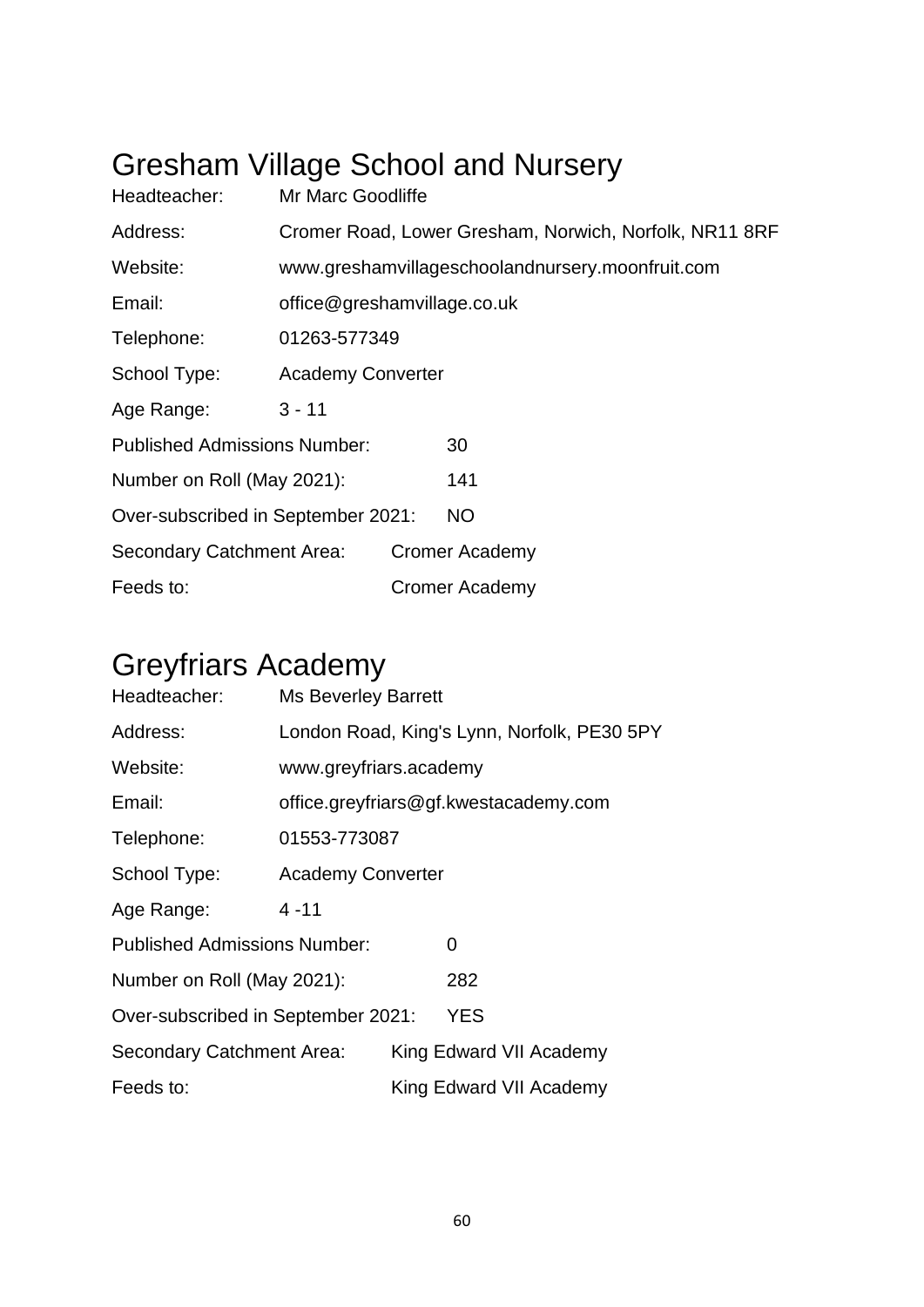#### Grove House Infant and Nursery School

| Headteacher:                        | Mrs Sarah Charman                        |  |                                          |  |  |
|-------------------------------------|------------------------------------------|--|------------------------------------------|--|--|
| Address:                            | Gilpins Ride, Dereham, Norfolk, NR19 1BJ |  |                                          |  |  |
| Website:                            | www.grovehouseinfant.org                 |  |                                          |  |  |
| Email:                              | office@grove.norfolk.sch.uk              |  |                                          |  |  |
| Telephone:                          | 01362-694379                             |  |                                          |  |  |
| School Type:                        | <b>Academy Converter</b>                 |  |                                          |  |  |
| Age Range:                          | $3 - 7$                                  |  |                                          |  |  |
| <b>Published Admissions Number:</b> |                                          |  | 30                                       |  |  |
| Number on Roll (May 2021):          |                                          |  | 102                                      |  |  |
| Over-subscribed in September 2021:  |                                          |  | NO.                                      |  |  |
| Secondary Catchment Area:           |                                          |  | Dereham High Schools                     |  |  |
| Feeds to:                           |                                          |  | Dereham Church of England Junior Academy |  |  |

#### Hainford VC Primary School

| Headteacher:                        | Mrs Ashley Best-White                                      |                                                   |                                    |  |  |
|-------------------------------------|------------------------------------------------------------|---------------------------------------------------|------------------------------------|--|--|
| Address:                            |                                                            | Newton Road, Hainford, Norwich, Norfolk, NR10 3BQ |                                    |  |  |
| Website:<br>school/                 | www.harnserfed.co.uk/hainford-vc-primary-school/about-our- |                                                   |                                    |  |  |
| Email:                              | office@hainford.norfolk.sch.uk                             |                                                   |                                    |  |  |
| Telephone:                          | 01603-898359                                               |                                                   |                                    |  |  |
| School Type:                        | <b>Voluntary Controlled School</b>                         |                                                   |                                    |  |  |
| Age Range:                          | $4 - 11$                                                   |                                                   |                                    |  |  |
| <b>Published Admissions Number:</b> |                                                            |                                                   | 14                                 |  |  |
| Number on Roll (May 2021):          |                                                            |                                                   | 74                                 |  |  |
| Over-subscribed in September 2021:  |                                                            |                                                   | <b>NO</b>                          |  |  |
| Secondary Catchment Area:           |                                                            |                                                   | <b>Sprowston Community Academy</b> |  |  |
| Feeds to:                           |                                                            |                                                   | <b>Sprowston Community Academy</b> |  |  |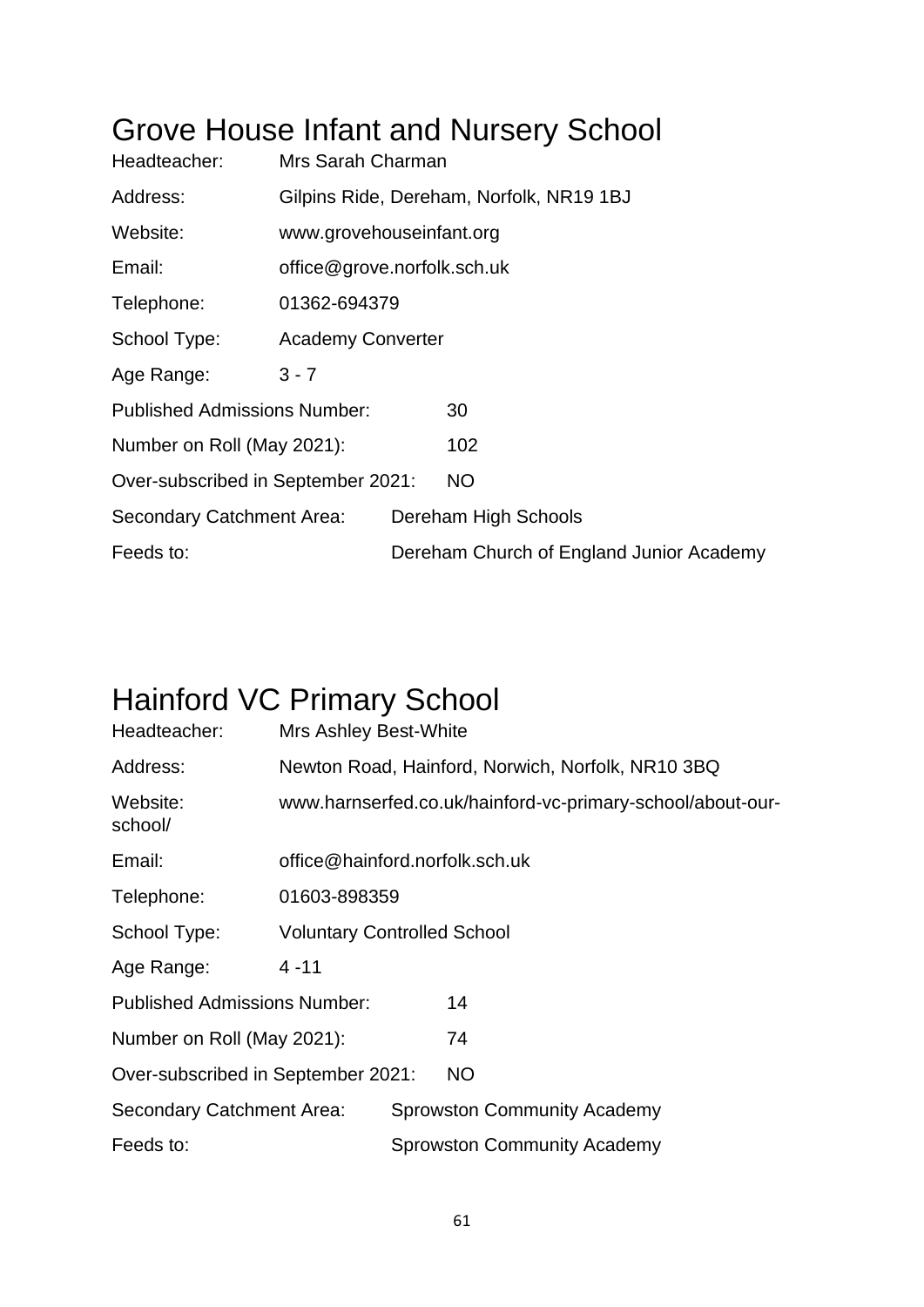## Happisburgh CE VA Primary And Early Years **School**

| Headteacher:                        | Miss Kathryn Jackson                                |                            |                                   |  |
|-------------------------------------|-----------------------------------------------------|----------------------------|-----------------------------------|--|
| Address:                            | The Street, Happisburgh, Norwich, Norfolk, NR12 0AB |                            |                                   |  |
| Website:                            |                                                     |                            | www.happisburgh.norfolk.sch.uk    |  |
| Email:                              |                                                     |                            | office@happisburgh.norfolk.sch.uk |  |
| Telephone:                          | 01692-650335                                        |                            |                                   |  |
| School Type:                        | <b>Voluntary Aided School</b>                       |                            |                                   |  |
| Age Range:                          | $3 - 11$                                            |                            |                                   |  |
| <b>Published Admissions Number:</b> |                                                     |                            | 16                                |  |
| Number on Roll (May 2021):          |                                                     |                            | 90                                |  |
| Over-subscribed in September 2021:  |                                                     |                            | NO.                               |  |
| Secondary Catchment Area:           |                                                     | <b>Stalham High School</b> |                                   |  |
| Feeds to:                           |                                                     |                            | <b>Stalham High School</b>        |  |

#### Hapton CE VA Primary School

| Headteacher:                        | Mrs Jessica Woolner                            |  |                           |  |  |
|-------------------------------------|------------------------------------------------|--|---------------------------|--|--|
| Address:                            | The Street, Hapton, Norwich, Norfolk, NR15 1AD |  |                           |  |  |
| Website:                            | federationschools.org                          |  |                           |  |  |
| Email:                              | office@hapton.norfolk.sch.uk                   |  |                           |  |  |
| Telephone:                          | 01508-489395                                   |  |                           |  |  |
| School Type:                        | <b>Voluntary Aided School</b>                  |  |                           |  |  |
| Age Range:                          | $4 - 11$                                       |  |                           |  |  |
| <b>Published Admissions Number:</b> |                                                |  | 6                         |  |  |
| Number on Roll (May 2021):          |                                                |  | 37                        |  |  |
| Over-subscribed in September 2021:  |                                                |  | <b>NO</b>                 |  |  |
| Secondary Catchment Area:           |                                                |  | Long Stratton High School |  |  |
| Feeds to:                           |                                                |  | Long Stratton High School |  |  |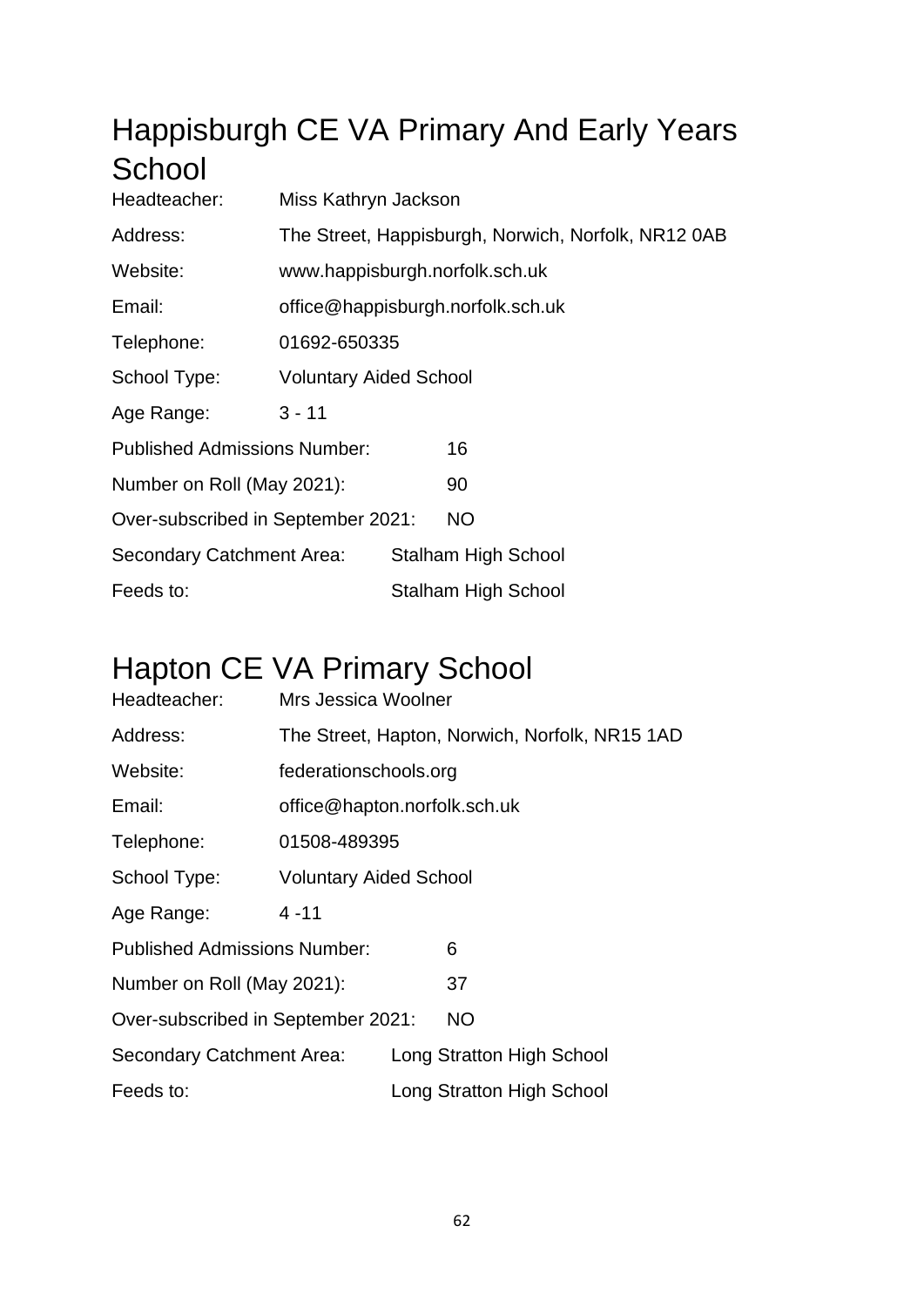# Harleston CE Primary Academy

| Headteacher:                        | Mr Mark Carlyle               |  |                                           |  |  |
|-------------------------------------|-------------------------------|--|-------------------------------------------|--|--|
| Address:                            |                               |  | School Lane, Harleston, Norfolk, IP20 9HG |  |  |
| Website:                            | www.harleston.stbenets.org    |  |                                           |  |  |
| Email:                              | office@harleston.stbenets.org |  |                                           |  |  |
| Telephone:                          | 01379-853211                  |  |                                           |  |  |
| School Type:                        | <b>Academy Converter</b>      |  |                                           |  |  |
| Age Range:                          | $3 - 11$                      |  |                                           |  |  |
| <b>Published Admissions Number:</b> |                               |  | 60                                        |  |  |
| Number on Roll (May 2021):          |                               |  | 456                                       |  |  |
| Over-subscribed in September 2021:  |                               |  | <b>NO</b>                                 |  |  |
| Secondary Catchment Area:           |                               |  | Archbishop Sancroft CE High School        |  |  |
| Feeds to:                           |                               |  | Archbishop Sancroft CE High School        |  |  |

## Harpley CE VC Primary School

| Headteacher:                        | <b>Mrs Kirsten Stibbon</b>                           |                               |                |  |  |
|-------------------------------------|------------------------------------------------------|-------------------------------|----------------|--|--|
| Address:                            | School Lane, Harpley, King's Lynn, Norfolk, PE31 6DY |                               |                |  |  |
| Website:                            | www.harpley.norfolk.sch.uk                           |                               |                |  |  |
| Email:                              |                                                      | office@harpley.norfolk.sch.uk |                |  |  |
| Telephone:                          | 01485-520274                                         |                               |                |  |  |
| School Type:                        | <b>Voluntary Controlled School</b>                   |                               |                |  |  |
| Age Range:                          | $4 - 11$                                             |                               |                |  |  |
| <b>Published Admissions Number:</b> |                                                      |                               | 8              |  |  |
| Number on Roll (May 2021):          |                                                      |                               | 40             |  |  |
| Over-subscribed in September 2021:  |                                                      |                               | <b>NO</b>      |  |  |
| <b>Secondary Catchment Area:</b>    |                                                      |                               | Litcham School |  |  |
| Feeds to:                           |                                                      |                               | Litcham School |  |  |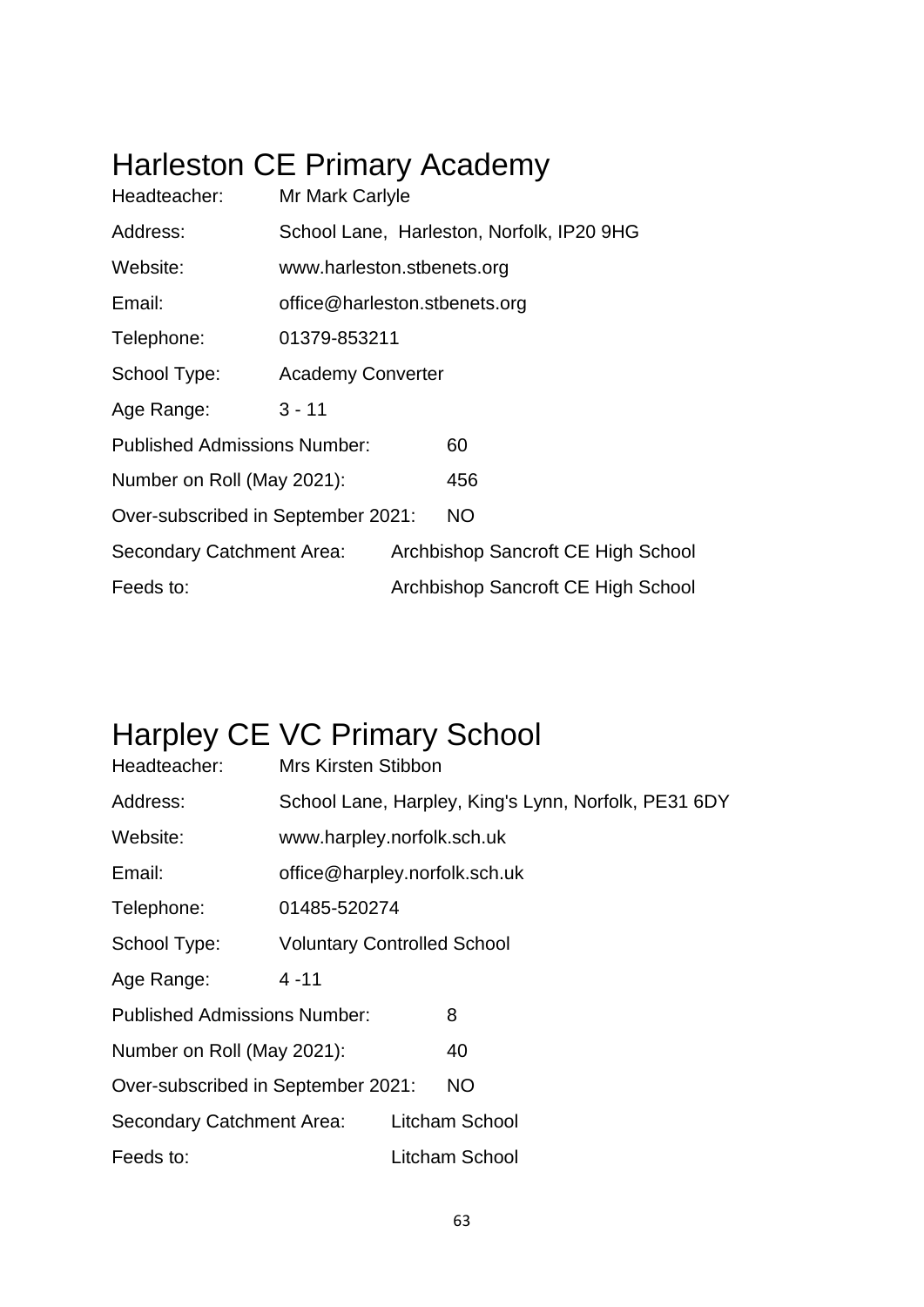#### Heacham Infant & Nursery School

| Headteacher:                        | Ms Louise Jackson                                    |  |                              |  |  |
|-------------------------------------|------------------------------------------------------|--|------------------------------|--|--|
| Address:                            | School Road, Heacham, King's Lynn, Norfolk, PE31 7DQ |  |                              |  |  |
| Website:                            | www.heachaminfant.co.uk                              |  |                              |  |  |
| Email:                              | office@heachaminfant.co.uk                           |  |                              |  |  |
| Telephone:                          | 01485-570357                                         |  |                              |  |  |
| School Type:                        | <b>Academy Converter</b>                             |  |                              |  |  |
| Age Range:                          | $3 - 7$                                              |  |                              |  |  |
| <b>Published Admissions Number:</b> |                                                      |  | 30                           |  |  |
| Number on Roll (May 2021):          |                                                      |  | 125                          |  |  |
| Over-subscribed in September 2021:  |                                                      |  | <b>YES</b>                   |  |  |
| Secondary Catchment Area:           |                                                      |  | Smithdon High School         |  |  |
| Feeds to:                           |                                                      |  | <b>Heacham Junior School</b> |  |  |

#### Heartsease Primary Academy

| Headteacher:                        | Mr Neil Campbell                              |  |                                  |  |  |
|-------------------------------------|-----------------------------------------------|--|----------------------------------|--|--|
| Address:                            | Rider Haggard Road, Norwich, Norfolk, NR7 9UE |  |                                  |  |  |
| Website:                            | www.heartseaseprimary.co.uk                   |  |                                  |  |  |
| Email:                              | office@heartseaseprimary.co.uk                |  |                                  |  |  |
| Telephone:                          | 01603 307820                                  |  |                                  |  |  |
| School Type:                        | <b>Academy Converter</b>                      |  |                                  |  |  |
| Age Range:                          | $3 - 11$                                      |  |                                  |  |  |
| <b>Published Admissions Number:</b> |                                               |  | 60                               |  |  |
| Number on Roll (May 2021):          |                                               |  | 477                              |  |  |
| Over-subscribed in September 2021:  |                                               |  | <b>NO</b>                        |  |  |
| Secondary Catchment Area:           |                                               |  | Sewell Park Academy Open Academy |  |  |
| Feeds to:                           |                                               |  | Sewell Park Academy Open Academy |  |  |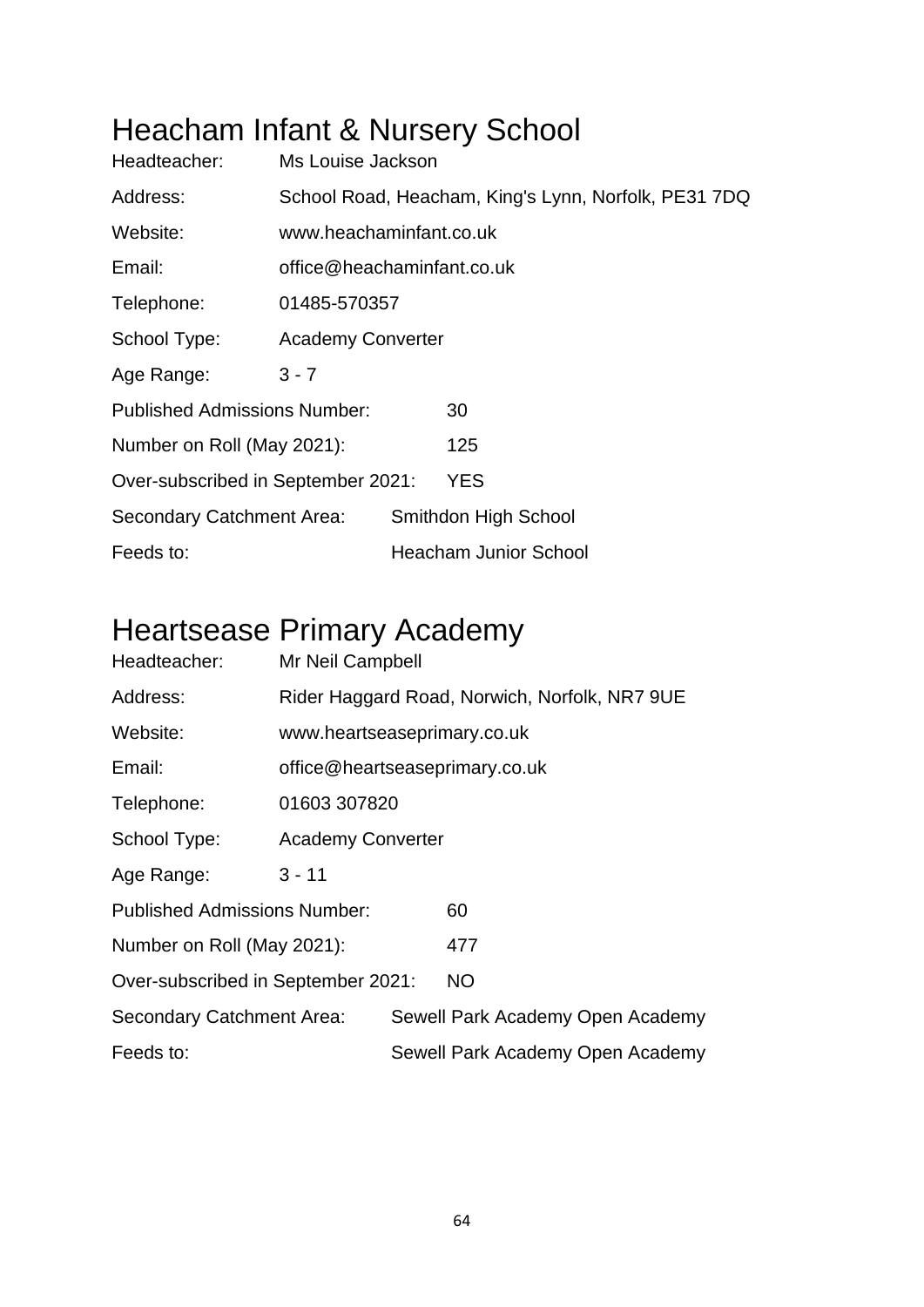#### Heartwood Church Of England Vc Primary And Nursery School

| <b>Voluntary Controlled School</b>        |  |  |  |
|-------------------------------------------|--|--|--|
| $2 - 11$                                  |  |  |  |
|                                           |  |  |  |
|                                           |  |  |  |
|                                           |  |  |  |
| The Nicholas Hamond Academy               |  |  |  |
| Swaffham Church Of England Junior Academy |  |  |  |
|                                           |  |  |  |

#### Heather Avenue Infant School

| Headteacher:                        | Ms Stacey Coleman                   |  |                                           |  |  |
|-------------------------------------|-------------------------------------|--|-------------------------------------------|--|--|
| Address:                            |                                     |  | Heather Avenue, Norwich, Norfolk, NR6 6LT |  |  |
| Website:                            | www.heatheravenue.co.uk             |  |                                           |  |  |
| Email:                              | office@heatheravenue.norfolk.sch.uk |  |                                           |  |  |
| Telephone:                          | 01603-426438                        |  |                                           |  |  |
| School Type:                        | <b>Academy Converter</b>            |  |                                           |  |  |
| Age Range:                          | $4 - 7$                             |  |                                           |  |  |
| <b>Published Admissions Number:</b> |                                     |  | 56                                        |  |  |
| Number on Roll (May 2021):          |                                     |  | 129                                       |  |  |
| Over-subscribed in September 2021:  |                                     |  | NO.                                       |  |  |
| Secondary Catchment Area:           |                                     |  | <b>Hellesdon High School</b>              |  |  |
| Feeds to:                           |                                     |  | <b>Firside Junior School</b>              |  |  |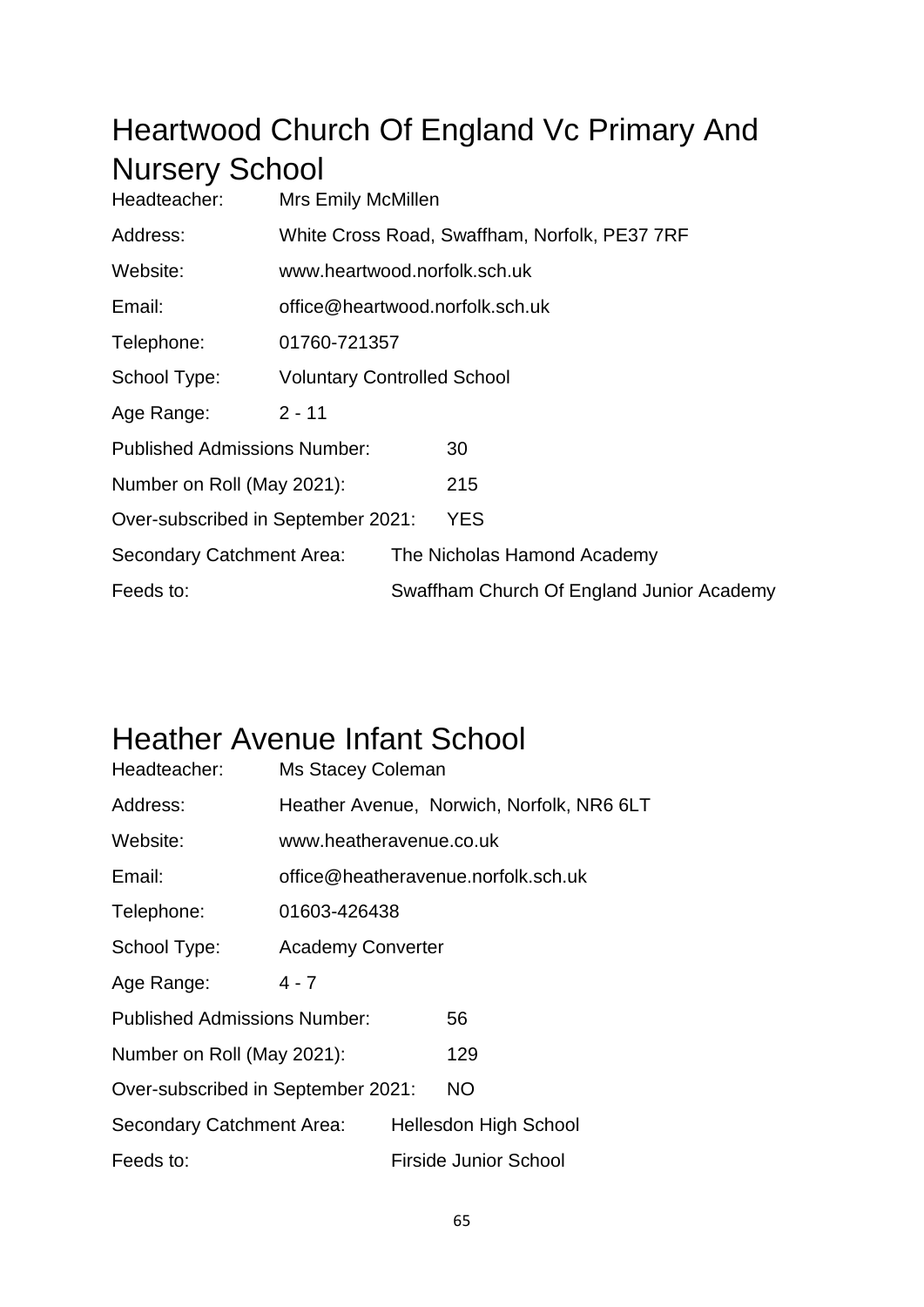## Hemblington Primary School

| Headteacher:                        | <b>Miss Kendra Collier</b>                      |  |                                         |  |  |
|-------------------------------------|-------------------------------------------------|--|-----------------------------------------|--|--|
| Address:                            | Mill Road, Blofield, Norwich, Norfolk, NR13 4QJ |  |                                         |  |  |
| Website:                            | www.hemblington.norfolk.sch.uk                  |  |                                         |  |  |
| Email:                              | office@hemblington.norfolk.sch.uk               |  |                                         |  |  |
| Telephone:                          | 01603-713243                                    |  |                                         |  |  |
| School Type:                        | <b>Academy Converter</b>                        |  |                                         |  |  |
| Age Range:                          | $4 - 11$                                        |  |                                         |  |  |
| <b>Published Admissions Number:</b> |                                                 |  | 28                                      |  |  |
| Number on Roll (May 2021):          |                                                 |  | 152                                     |  |  |
| Over-subscribed in September 2021:  |                                                 |  | <b>NO</b>                               |  |  |
| <b>Secondary Catchment Area:</b>    |                                                 |  | Thorpe St. Andrew School And Sixth Form |  |  |
| Feeds to:                           |                                                 |  | Thorpe St. Andrew School And Sixth Form |  |  |

## Hempnall Primary School

| Headteacher:                        | <b>Mr Alex Griffiths</b>                         |  |                           |  |  |
|-------------------------------------|--------------------------------------------------|--|---------------------------|--|--|
| Address:                            | The Street, Hempnall, Norwich, Norfolk, NR15 2AD |  |                           |  |  |
| Website:                            | www.hempnall.norfolk.sch.uk                      |  |                           |  |  |
| Email:                              | office@hempnall.norfolk.sch.uk                   |  |                           |  |  |
| Telephone:                          | 01508-499264                                     |  |                           |  |  |
| School Type:                        | <b>Community School</b>                          |  |                           |  |  |
| Age Range:                          | $4 - 11$                                         |  |                           |  |  |
| <b>Published Admissions Number:</b> |                                                  |  | 25                        |  |  |
| Number on Roll (May 2021):          |                                                  |  | 140                       |  |  |
| Over-subscribed in September 2021:  |                                                  |  | <b>YES</b>                |  |  |
| Secondary Catchment Area:           |                                                  |  | Long Stratton High School |  |  |
| Feeds to:                           |                                                  |  | Long Stratton High School |  |  |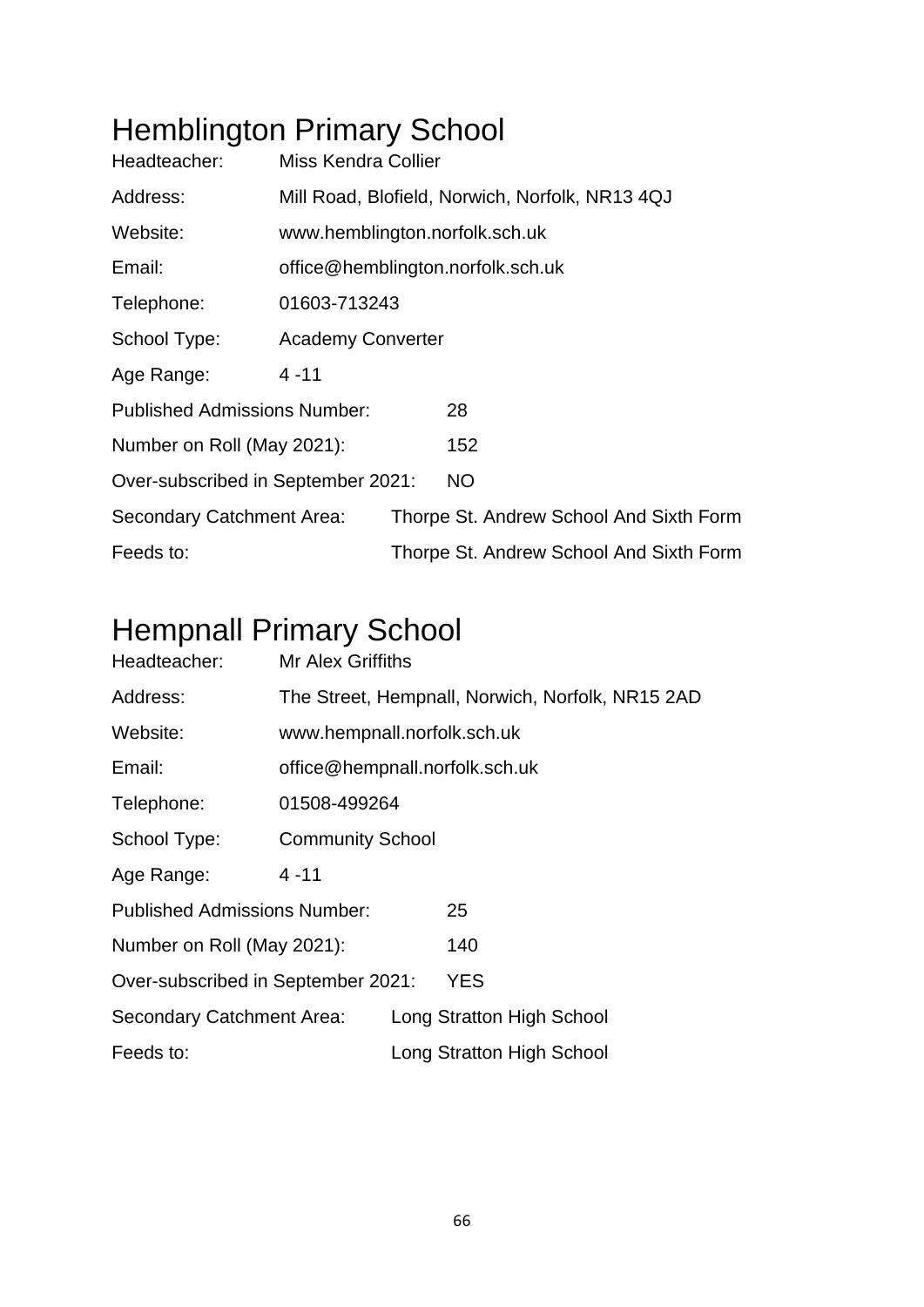## Hemsby Primary School

| Headteacher:                        | Mrs Sian Harmer                                        |                              |                             |  |  |  |  |
|-------------------------------------|--------------------------------------------------------|------------------------------|-----------------------------|--|--|--|--|
| Address:                            | School Loke, Hemsby, Great Yarmouth, Norfolk, NR29 4LH |                              |                             |  |  |  |  |
| Website:                            | www.hemsby.norfolk.sch.uk                              |                              |                             |  |  |  |  |
| Email:                              |                                                        | office@hemsby.norfolk.sch.uk |                             |  |  |  |  |
| Telephone:                          | 01493-730364                                           |                              |                             |  |  |  |  |
| School Type:                        | <b>Community School</b>                                |                              |                             |  |  |  |  |
| Age Range:                          | $4 - 11$                                               |                              |                             |  |  |  |  |
| <b>Published Admissions Number:</b> |                                                        |                              | 30                          |  |  |  |  |
| Number on Roll (May 2021):          |                                                        |                              | 166                         |  |  |  |  |
| Over-subscribed in September 2021:  |                                                        |                              | NO.                         |  |  |  |  |
| Secondary Catchment Area:           |                                                        |                              | Flegg High Ormiston Academy |  |  |  |  |
| Feeds to:                           |                                                        |                              | Flegg High Ormiston Academy |  |  |  |  |

## Henderson Green Primary Academy

| Headteacher:                                    | Mrs Julia Christou                       |                                 |                                                 |  |  |  |  |
|-------------------------------------------------|------------------------------------------|---------------------------------|-------------------------------------------------|--|--|--|--|
| Address:                                        | Earlham Grove, Norwich, Norfolk, NR5 8DX |                                 |                                                 |  |  |  |  |
| Website:                                        |                                          | www.hendersongreenprimary.co.uk |                                                 |  |  |  |  |
| Email:                                          |                                          |                                 | office@hendersongreenprimary.co.uk              |  |  |  |  |
| Telephone:                                      | 01603 628030                             |                                 |                                                 |  |  |  |  |
| School Type:                                    | <b>Academy Sponsor Led</b>               |                                 |                                                 |  |  |  |  |
| Age Range:                                      | $4 - 11$                                 |                                 |                                                 |  |  |  |  |
| <b>Published Admissions Number:</b>             |                                          |                                 | 30                                              |  |  |  |  |
| Number on Roll (May 2021):                      |                                          |                                 | 172                                             |  |  |  |  |
| Over-subscribed in September 2021:              |                                          |                                 | <b>YES</b>                                      |  |  |  |  |
| Secondary Catchment Area:<br>The Hewett Academy |                                          |                                 | City of Norwich School City Academy Norwich     |  |  |  |  |
| Feeds to:<br>Hewett Academy                     |                                          |                                 | City of Norwich School City Academy Norwich The |  |  |  |  |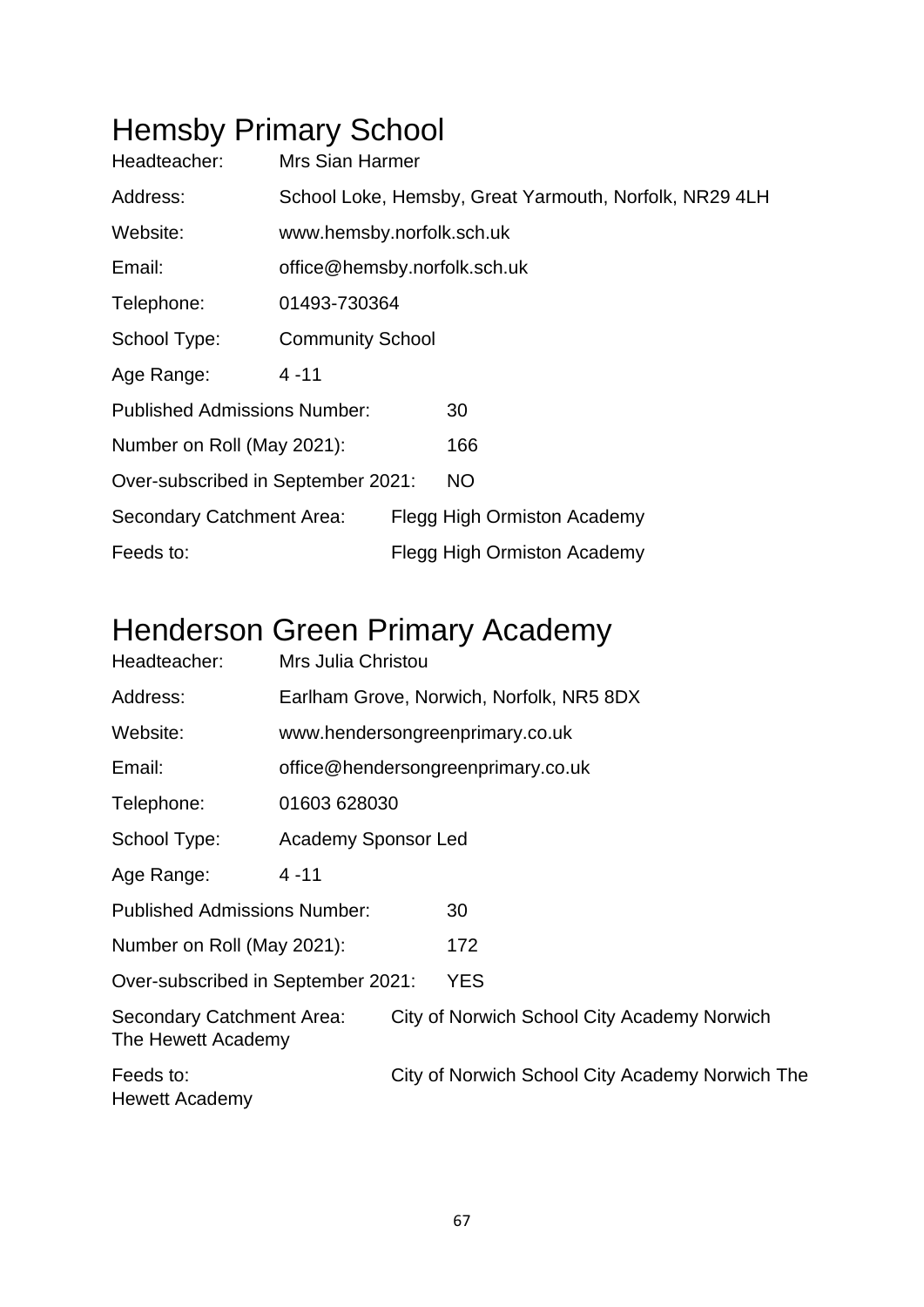## Hethersett CE VC Primary School

| Headteacher:                        | <b>Mr Matthew Parslow Williams</b>           |  |                           |  |  |
|-------------------------------------|----------------------------------------------|--|---------------------------|--|--|
| Address:                            | 22 Queens Road, Hethersett, Norfolk, NR9 3DB |  |                           |  |  |
| Website:                            | http://www.hethersettvcprimary.co.uk/        |  |                           |  |  |
| Email:                              | office@hethersettprimary.co.uk               |  |                           |  |  |
| Telephone:                          | 01603810498                                  |  |                           |  |  |
| School Type:                        | <b>Voluntary Controlled School</b>           |  |                           |  |  |
| Age Range:                          | $2 - 11$                                     |  |                           |  |  |
| <b>Published Admissions Number:</b> |                                              |  | 60                        |  |  |
| Number on Roll (May 2021):          |                                              |  | 294                       |  |  |
| Over-subscribed in September 2021:  |                                              |  | <b>NO</b>                 |  |  |
| Secondary Catchment Area:           |                                              |  | <b>Hethersett Academy</b> |  |  |
| Feeds to:                           |                                              |  | Hethersett Academy        |  |  |

#### Hethersett Woodside Primary & Nursery School

| Headteacher:                        | Mrs Angela Jermy                                 |  |                           |  |  |
|-------------------------------------|--------------------------------------------------|--|---------------------------|--|--|
| Address:                            | Firs Road, Hethersett, Norwich, Norfolk, NR9 3JL |  |                           |  |  |
| Website:                            | www.hethersettwoodside.org.uk                    |  |                           |  |  |
| Email:                              | office@hethersettwoodside.norfolk.sch.uk         |  |                           |  |  |
| Telephone:                          | 01603-810674                                     |  |                           |  |  |
| School Type:                        | <b>Community School</b>                          |  |                           |  |  |
| Age Range:                          | $2 - 11$                                         |  |                           |  |  |
| <b>Published Admissions Number:</b> |                                                  |  | 60                        |  |  |
| Number on Roll (May 2021):          |                                                  |  | 374                       |  |  |
| Over-subscribed in September 2021:  |                                                  |  | <b>YES</b>                |  |  |
| Secondary Catchment Area:           |                                                  |  | <b>Hethersett Academy</b> |  |  |
| Feeds to:                           |                                                  |  | Hethersett Academy        |  |  |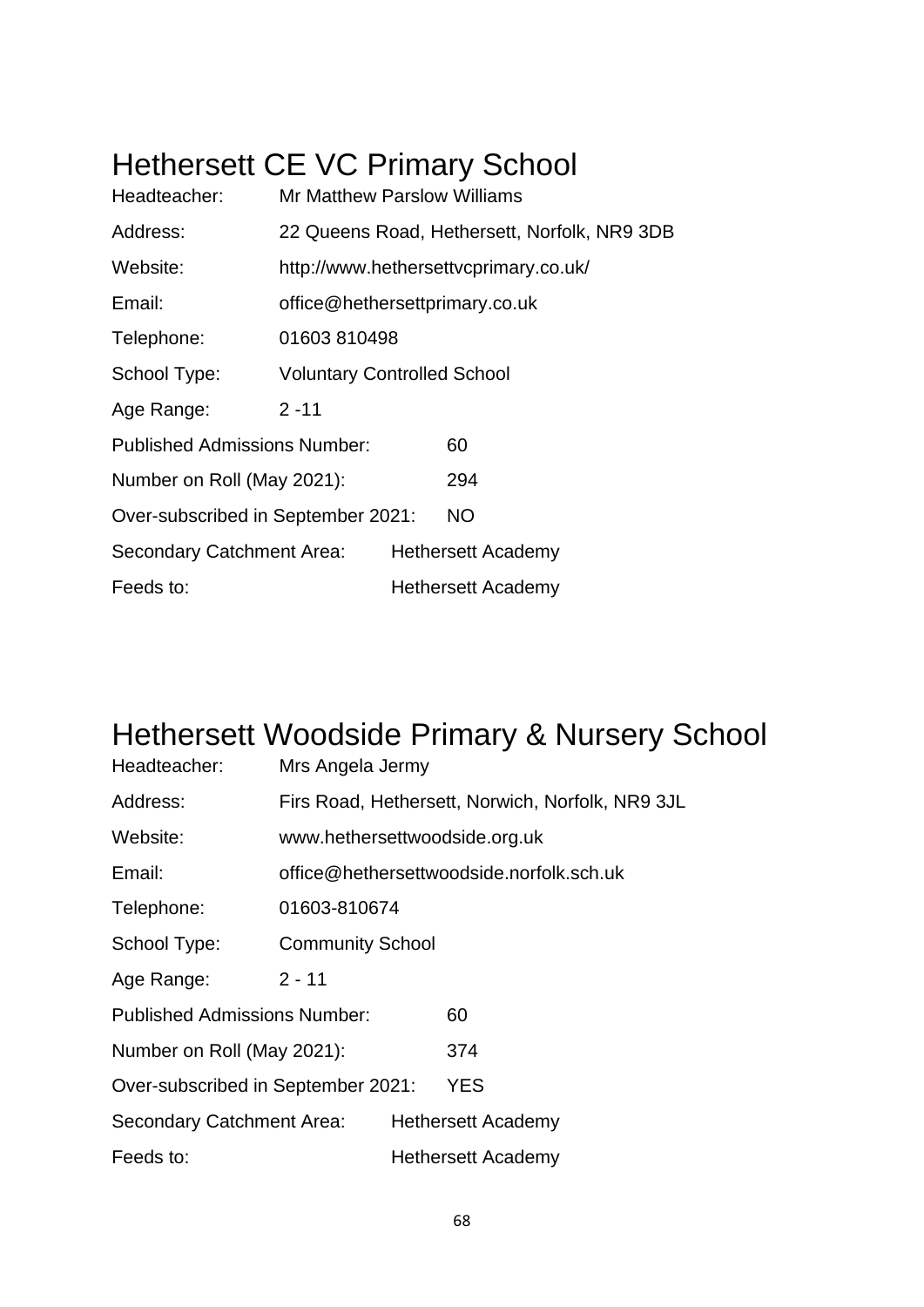## Hevingham Primary School

| Headteacher:                        | Mrs Lydia Board                                 |                              |                     |  |  |  |
|-------------------------------------|-------------------------------------------------|------------------------------|---------------------|--|--|--|
| Address:                            | Westgate, Hevingham, Norwich, Norfolk, NR10 5NH |                              |                     |  |  |  |
| Website:                            |                                                 | www.hevingham.norfolk.sch.uk |                     |  |  |  |
| Email:                              | office@hevingham.norfolk.sch.uk                 |                              |                     |  |  |  |
| Telephone:                          | 01603-754677                                    |                              |                     |  |  |  |
| School Type:                        | <b>Foundation School</b>                        |                              |                     |  |  |  |
| Age Range:                          | $4 - 11$                                        |                              |                     |  |  |  |
| <b>Published Admissions Number:</b> |                                                 |                              | 15                  |  |  |  |
| Number on Roll (May 2021):          |                                                 |                              | 92                  |  |  |  |
| Over-subscribed in September 2021:  |                                                 |                              | YES                 |  |  |  |
| Secondary Catchment Area:           |                                                 |                              | Aylsham High School |  |  |  |
| Feeds to:                           |                                                 |                              | Aylsham High School |  |  |  |

## Hickling CE VC Infant School

| Headteacher:                        | Ms Julie Wones                                   |                                          |                            |  |  |  |
|-------------------------------------|--------------------------------------------------|------------------------------------------|----------------------------|--|--|--|
| Address:                            | The Street, Hickling, Norwich, Norfolk, NR12 0XX |                                          |                            |  |  |  |
| Website:                            |                                                  | www.swallowtailfederation.co.uk/hickling |                            |  |  |  |
| Email:                              | office@hickling.norfolk.sch.uk                   |                                          |                            |  |  |  |
| Telephone:                          | 01692-598355                                     |                                          |                            |  |  |  |
| School Type:                        | <b>Voluntary Controlled School</b>               |                                          |                            |  |  |  |
| Age Range:                          | $4 - 7$                                          |                                          |                            |  |  |  |
| <b>Published Admissions Number:</b> |                                                  |                                          | 15                         |  |  |  |
| Number on Roll (May 2021):          |                                                  |                                          | 40                         |  |  |  |
| Over-subscribed in September 2021:  |                                                  |                                          | <b>NO</b>                  |  |  |  |
| Secondary Catchment Area:           |                                                  |                                          | <b>Stalham High School</b> |  |  |  |
| Feeds to:                           |                                                  |                                          | Stalham Academy            |  |  |  |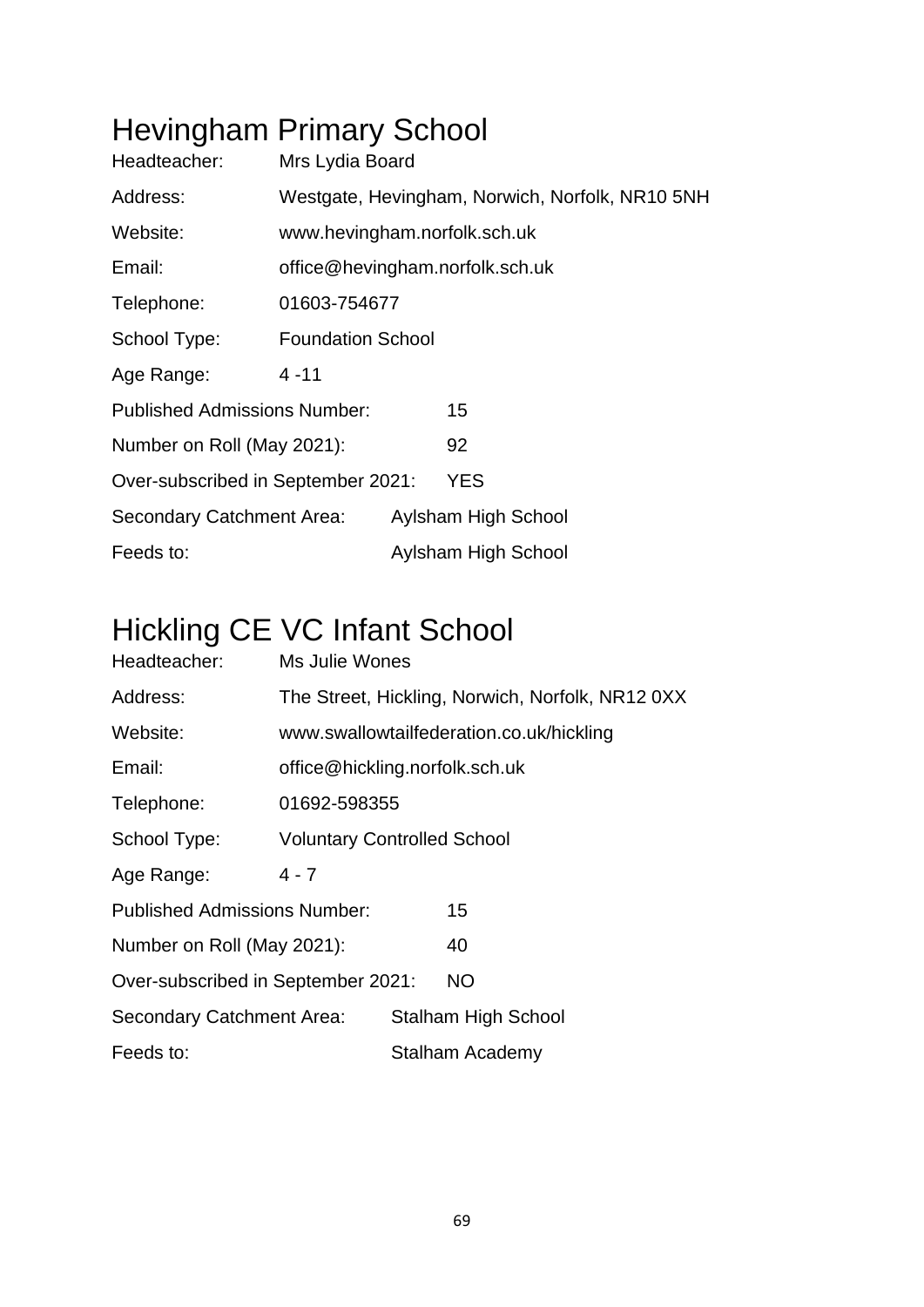# Highgate Infant School

| Headteacher:                        | Ms Cheryl Kirby                               |  |                                  |  |  |  |
|-------------------------------------|-----------------------------------------------|--|----------------------------------|--|--|--|
| Address:                            | Gaywood Road,, King's Lynn, Norfolk, PE30 2PS |  |                                  |  |  |  |
| Website:                            | www.highgate.norfolk.sch.uk                   |  |                                  |  |  |  |
| Email:                              | office.highgate@hg.kwestacademy.com           |  |                                  |  |  |  |
| Telephone:                          | 01553-772496                                  |  |                                  |  |  |  |
| School Type:                        | <b>Academy Converter</b>                      |  |                                  |  |  |  |
| Age Range:                          | $4 - 7$                                       |  |                                  |  |  |  |
| <b>Published Admissions Number:</b> |                                               |  | 30                               |  |  |  |
| Number on Roll (May 2021):          |                                               |  | 79                               |  |  |  |
| Over-subscribed in September 2021:  |                                               |  | <b>NO</b>                        |  |  |  |
| Secondary Catchment Area:           |                                               |  | King Edward VII Academy          |  |  |  |
| Feeds to:                           |                                               |  | <b>Greyfriars Primary School</b> |  |  |  |

## Hilgay Riverside Academy

| Headteacher:                        | <b>Mrs Sarah Turner</b>                                |  |                        |  |  |
|-------------------------------------|--------------------------------------------------------|--|------------------------|--|--|
| Address:                            | Church Road, Hilgay, Downham Market, Norfolk, PE38 0JL |  |                        |  |  |
| Website:                            | Hilgayriverside.norfolk.sch.uk                         |  |                        |  |  |
| Email:                              | office@hilgayriverside.norfolk.sch.uk                  |  |                        |  |  |
| Telephone:                          | 01366-387685                                           |  |                        |  |  |
| School Type:                        | <b>Academy Converter</b>                               |  |                        |  |  |
| Age Range:                          | $4 - 11$                                               |  |                        |  |  |
| <b>Published Admissions Number:</b> |                                                        |  | 9                      |  |  |
| Number on Roll (May 2021):          |                                                        |  | 52                     |  |  |
| Over-subscribed in September 2021:  |                                                        |  | <b>NO</b>              |  |  |
| Secondary Catchment Area:           |                                                        |  | Downham Market Academy |  |  |
| Feeds to:                           |                                                        |  | Downham Market Academy |  |  |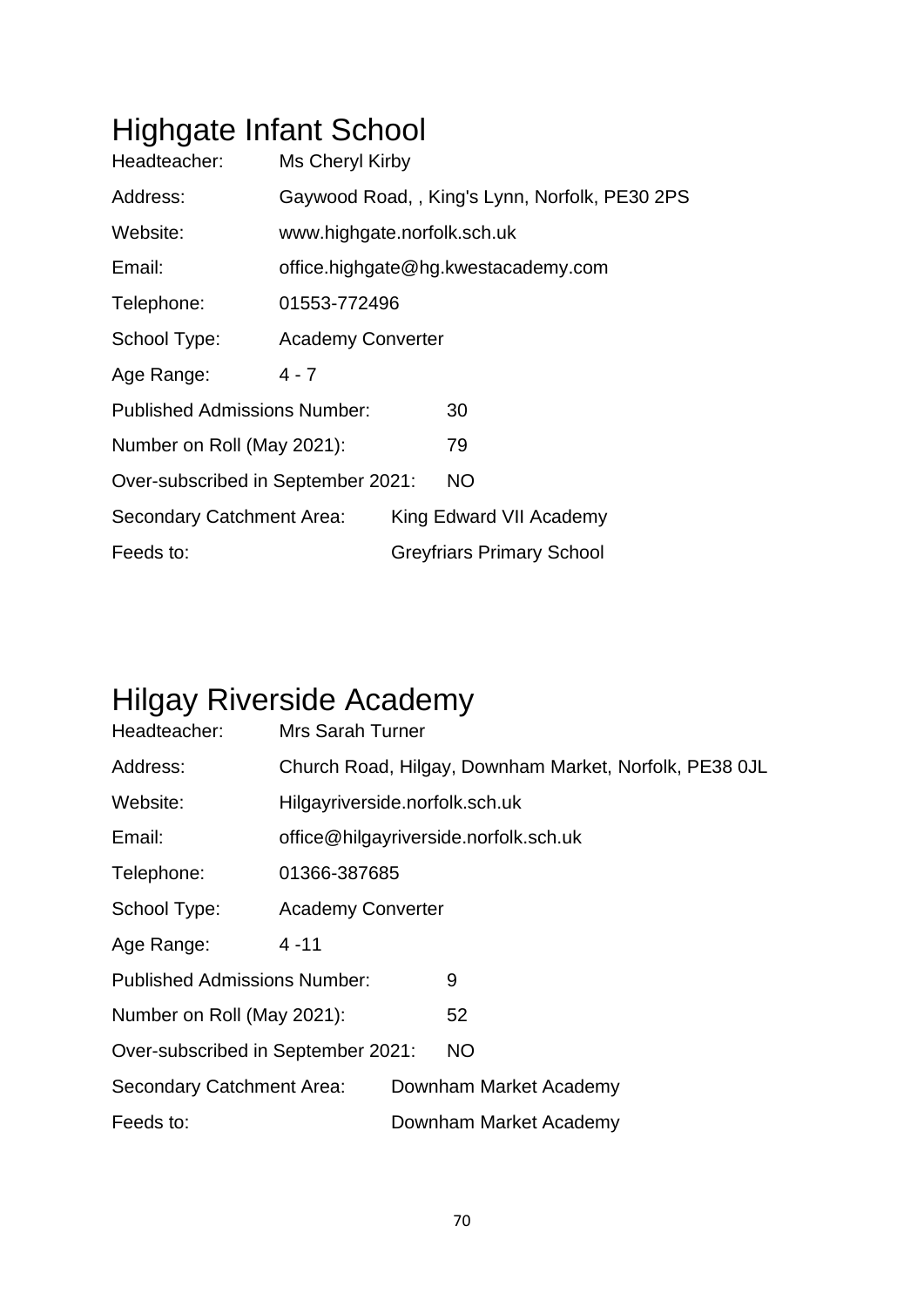## Hillcrest Primary School

| Headteacher:                        | Mr Matthew Try                               |  |                        |  |  |
|-------------------------------------|----------------------------------------------|--|------------------------|--|--|
| Address:                            | Hillcrest, Downham Market, Norfolk, PE38 9ND |  |                        |  |  |
| Website:                            | www.hillcrest.norfolk.sch.uk                 |  |                        |  |  |
| Email:                              | office@hillcrest.norfolk.sch.uk              |  |                        |  |  |
| Telephone:                          | 01366-388191                                 |  |                        |  |  |
| School Type:                        | <b>Community School</b>                      |  |                        |  |  |
| Age Range:                          | $4 - 11$                                     |  |                        |  |  |
| <b>Published Admissions Number:</b> |                                              |  | 60                     |  |  |
| Number on Roll (May 2021):          |                                              |  | 504                    |  |  |
| Over-subscribed in September 2021:  |                                              |  | <b>NO</b>              |  |  |
| Secondary Catchment Area:           |                                              |  | Downham Market Academy |  |  |
| Feeds to:                           |                                              |  | Downham Market Academy |  |  |

#### Hillside Avenue Primary & Nursery School

| Headteacher:                        | Mr Andrew Phoenix                                            |                                      |                                         |  |  |  |
|-------------------------------------|--------------------------------------------------------------|--------------------------------------|-----------------------------------------|--|--|--|
| Address:                            | Hillside Avenue, Thorpe St Andrew, Norwich, Norfolk, NR7 0QW |                                      |                                         |  |  |  |
| Website:                            | www.hillsideavenue.org                                       |                                      |                                         |  |  |  |
|                                     |                                                              |                                      |                                         |  |  |  |
| Email:                              |                                                              | office@hillsideavenue.norfolk.sch.uk |                                         |  |  |  |
| Telephone:                          | 01603-433453                                                 |                                      |                                         |  |  |  |
| School Type:                        | <b>Academy Converter</b>                                     |                                      |                                         |  |  |  |
| Age Range:                          | $3 - 11$                                                     |                                      |                                         |  |  |  |
| <b>Published Admissions Number:</b> |                                                              |                                      | 60                                      |  |  |  |
| Number on Roll (May 2021):          |                                                              |                                      | 440                                     |  |  |  |
| Over-subscribed in September 2021:  |                                                              |                                      | <b>NO</b>                               |  |  |  |
| Secondary Catchment Area:           |                                                              |                                      | Thorpe St. Andrew School And Sixth Form |  |  |  |
| Feeds to:                           |                                                              |                                      | Thorpe St. Andrew School And Sixth Form |  |  |  |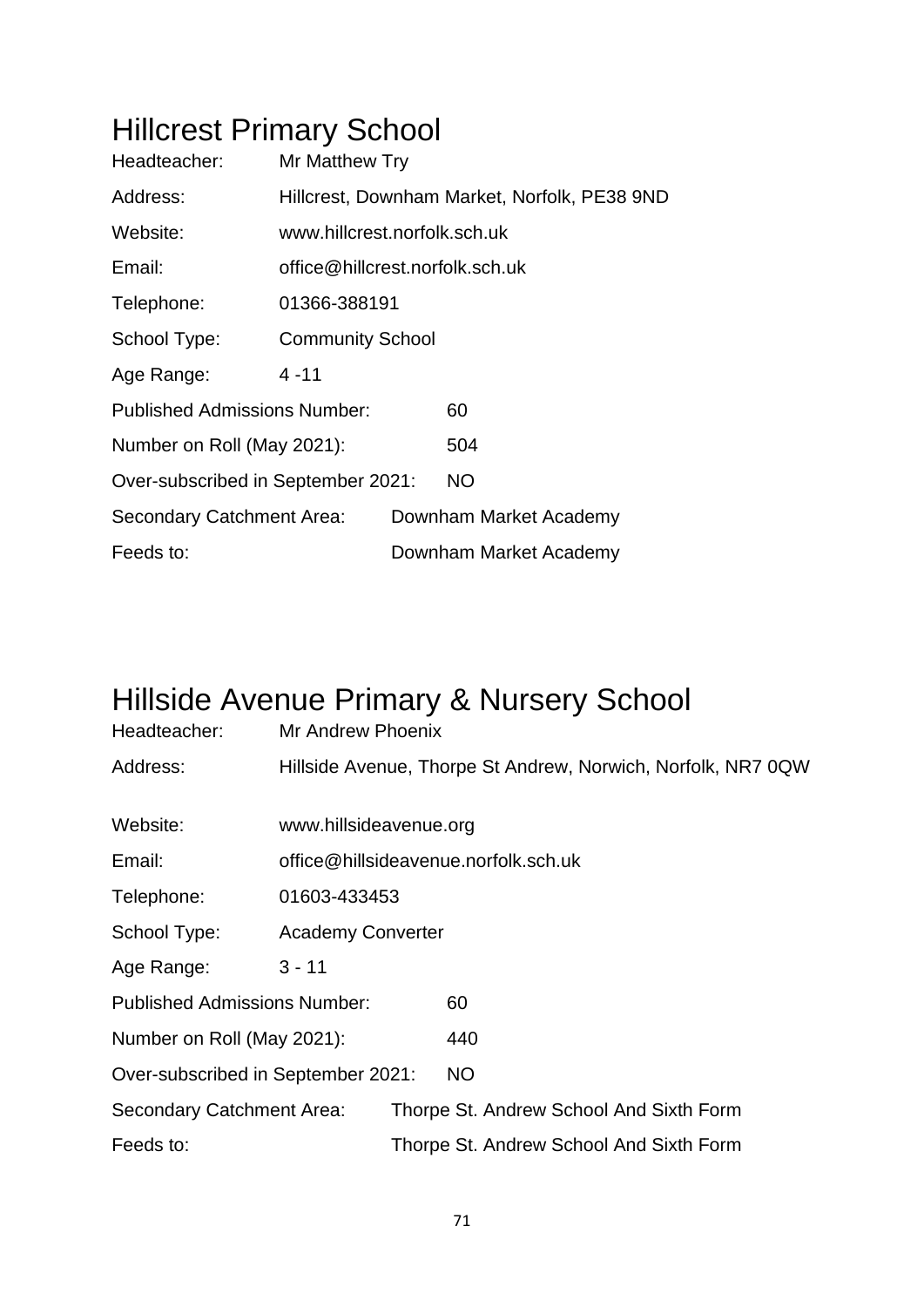## Hillside Primary School

| Headteacher:                        | <b>Mr Simon Minter</b>                                  |  |                    |  |  |
|-------------------------------------|---------------------------------------------------------|--|--------------------|--|--|
| Address:                            | Lords Lane, Bradwell, Great Yarmouth, Norfolk, NR31 8PA |  |                    |  |  |
| Website:                            | www.hillside.norfolk.sch.uk                             |  |                    |  |  |
| Email:                              | office@hillside.norfolk.sch.uk                          |  |                    |  |  |
| Telephone:                          | 01493-661399                                            |  |                    |  |  |
| School Type:                        | <b>Community School</b>                                 |  |                    |  |  |
| Age Range:                          | $4 - 11$                                                |  |                    |  |  |
| <b>Published Admissions Number:</b> |                                                         |  | 30                 |  |  |
| Number on Roll (May 2021):          |                                                         |  | 212                |  |  |
| Over-subscribed in September 2021:  |                                                         |  | <b>YES</b>         |  |  |
| <b>Secondary Catchment Area:</b>    |                                                         |  | Lynn Grove Academy |  |  |
| Feeds to:                           |                                                         |  | Lynn Grove Academy |  |  |

## Hindringham CE VC Primary School

| Headteacher:                        | Mr Tom Snowdon                                       |  |                           |  |  |
|-------------------------------------|------------------------------------------------------|--|---------------------------|--|--|
| Address:                            | Wells Road, Hindringham, Fakenham, Norfolk, NR21 OPL |  |                           |  |  |
| Website:                            | www.hindringham.norfolk.sch.uk                       |  |                           |  |  |
| Email:                              | office@hindringham.norfolk.sch.uk                    |  |                           |  |  |
| Telephone:                          | 01328-878323                                         |  |                           |  |  |
| School Type:                        | <b>Voluntary Controlled School</b>                   |  |                           |  |  |
| Age Range:                          | $3 - 11$                                             |  |                           |  |  |
| <b>Published Admissions Number:</b> |                                                      |  | 10                        |  |  |
| Number on Roll (May 2021):          |                                                      |  | 17                        |  |  |
| Over-subscribed in September 2021:  |                                                      |  | NO.                       |  |  |
| <b>Secondary Catchment Area:</b>    |                                                      |  | Alderman Peel High School |  |  |
| Feeds to:                           |                                                      |  | Alderman Peel High School |  |  |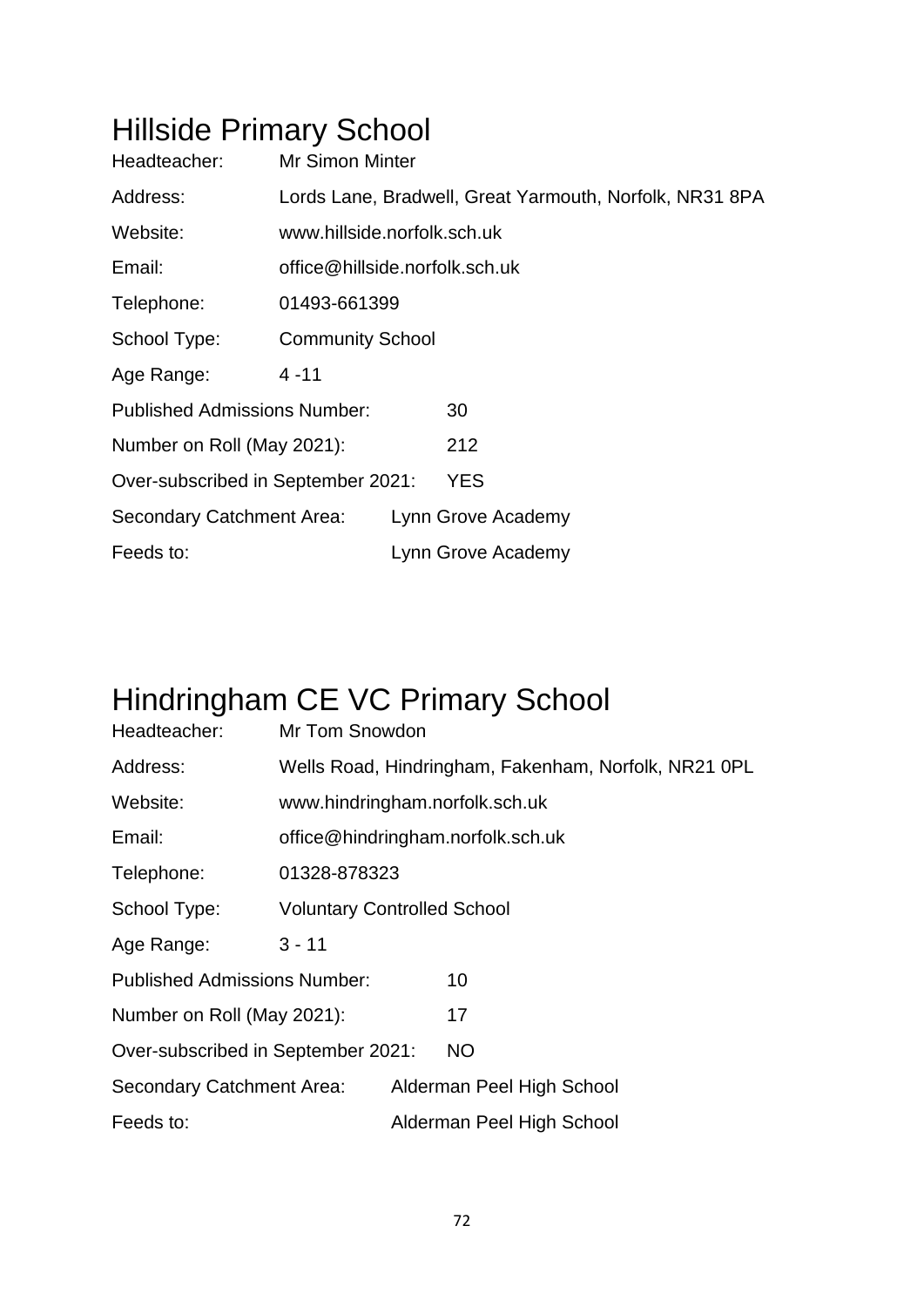## Hingham Primary School

| Headteacher:                        | <b>Mrs Vickie Newrick</b>                                |                              |                              |  |  |
|-------------------------------------|----------------------------------------------------------|------------------------------|------------------------------|--|--|
| Address:                            | 20 Hardingham Street, Hingham, Norwich, Norfolk, NR9 4JB |                              |                              |  |  |
| Website:                            | www.hinghamprimary.org.uk                                |                              |                              |  |  |
| Email:                              | office@hingham.norfolk.sch.uk                            |                              |                              |  |  |
| Telephone:                          | 01953-850304                                             |                              |                              |  |  |
| School Type:                        | <b>Community School</b>                                  |                              |                              |  |  |
| Age Range:                          | $4 - 11$                                                 |                              |                              |  |  |
| <b>Published Admissions Number:</b> |                                                          |                              | 30                           |  |  |
| Number on Roll (May 2021):          |                                                          |                              | 151                          |  |  |
| Over-subscribed in September 2021:  |                                                          |                              | <b>NO</b>                    |  |  |
| <b>Secondary Catchment Area:</b>    |                                                          | Attleborough Academy Norfolk |                              |  |  |
| Feeds to:                           |                                                          |                              | Attleborough Academy Norfolk |  |  |

# Hockering CE Primary Academy

| Headteacher:                        | Mrs Rebecca Newman                                |                              |                                       |  |  |
|-------------------------------------|---------------------------------------------------|------------------------------|---------------------------------------|--|--|
| Address:                            | The Street, Hockering, Dereham, Norfolk, NR20 3HN |                              |                                       |  |  |
| Website:                            |                                                   |                              | www.trinityfederation.co.uk/hockering |  |  |
| Email:                              |                                                   |                              | officehockering@trinity.dneat.org     |  |  |
| Telephone:                          | 01603-880310                                      |                              |                                       |  |  |
| School Type:                        | <b>Academy Converter</b>                          |                              |                                       |  |  |
| Age Range:                          | $4 - 11$                                          |                              |                                       |  |  |
| <b>Published Admissions Number:</b> |                                                   |                              | 7                                     |  |  |
| Number on Roll (May 2021):          |                                                   |                              | 46                                    |  |  |
| Over-subscribed in September 2021:  |                                                   |                              | <b>NO</b>                             |  |  |
| Secondary Catchment Area:           |                                                   | Dereham Neatherd High School |                                       |  |  |
| Feeds to:                           |                                                   |                              | Dereham Neatherd High School          |  |  |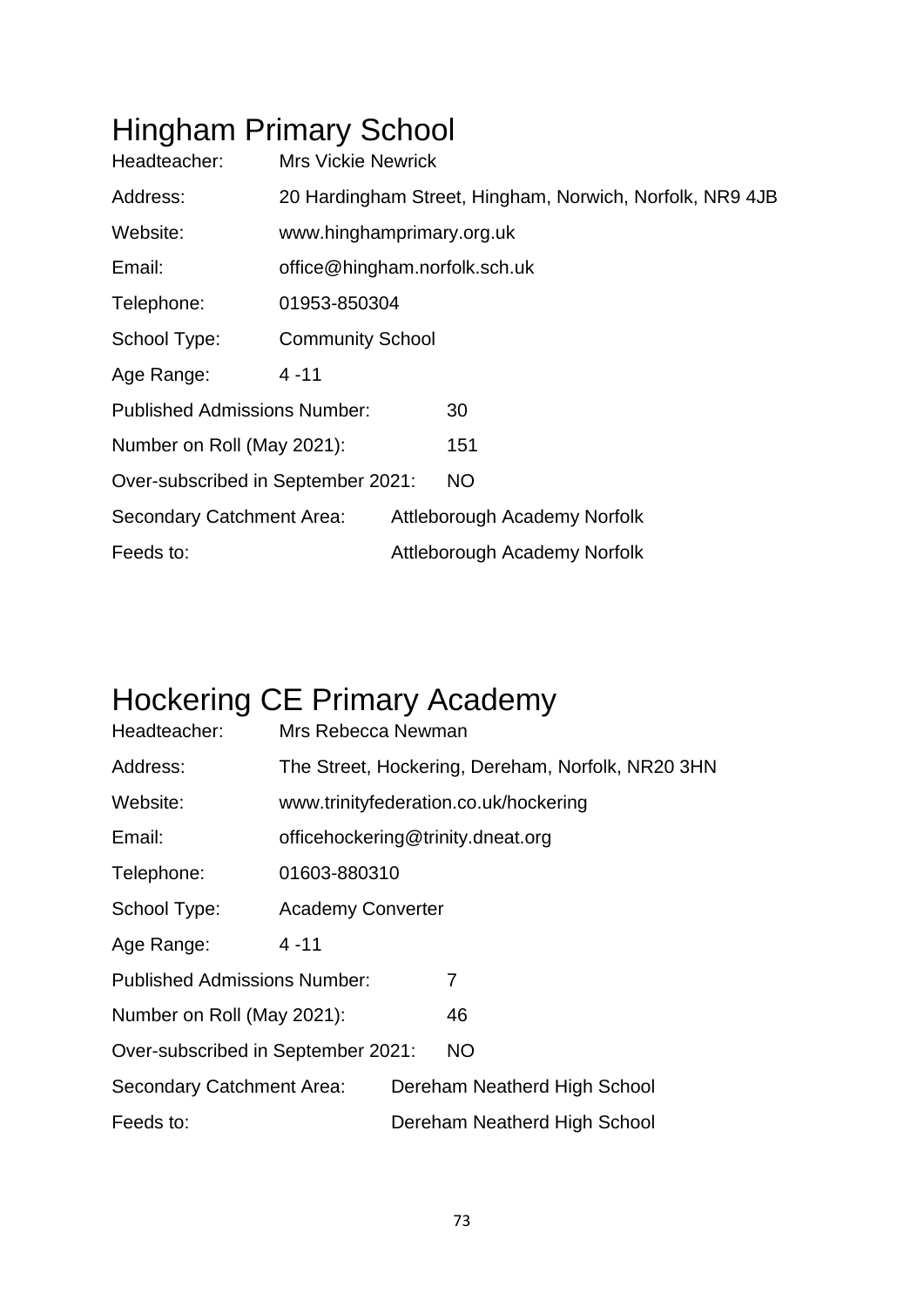## Holly Meadows School

| Headteacher:                        | Mrs Jennie Wildsmith-Garton                         |                                    |                                 |  |  |  |  |
|-------------------------------------|-----------------------------------------------------|------------------------------------|---------------------------------|--|--|--|--|
| Address:                            | Vong Lane, Pott Row, King's Lynn, Norfolk, PE32 1BW |                                    |                                 |  |  |  |  |
| Website:                            |                                                     |                                    | www.hollymeadows.norfolk.sch.uk |  |  |  |  |
| Email:                              |                                                     | office@hollymeadows.norfolk.sch.uk |                                 |  |  |  |  |
| Telephone:                          | 01485 600241                                        |                                    |                                 |  |  |  |  |
| School Type:                        | <b>Community School</b>                             |                                    |                                 |  |  |  |  |
| Age Range:                          | $5 - 11$                                            |                                    |                                 |  |  |  |  |
| <b>Published Admissions Number:</b> |                                                     |                                    | 25                              |  |  |  |  |
| Number on Roll (May 2021):          |                                                     |                                    | 142                             |  |  |  |  |
| Over-subscribed in September 2021:  |                                                     |                                    | <b>NO</b>                       |  |  |  |  |
| <b>Secondary Catchment Area:</b>    |                                                     | Springwood High School             |                                 |  |  |  |  |
| Feeds to:                           |                                                     |                                    | Springwood High School          |  |  |  |  |

## Holt Community Primary School

| Headteacher:                        | <b>Mr Simon Walters</b>    |                        |                                       |  |
|-------------------------------------|----------------------------|------------------------|---------------------------------------|--|
| Address:                            |                            |                        | Norwich Road, Holt, Norfolk, NR25 6SG |  |
| Website:                            | www.holt.norfolk.sch.uk    |                        |                                       |  |
| Email:                              | office@holt.norfolk.sch.uk |                        |                                       |  |
| Telephone:                          | 01263-713107               |                        |                                       |  |
| School Type:                        | <b>Community School</b>    |                        |                                       |  |
| Age Range:                          | $4 - 11$                   |                        |                                       |  |
| <b>Published Admissions Number:</b> |                            |                        | 30                                    |  |
| Number on Roll (May 2021):          |                            |                        | 186                                   |  |
| Over-subscribed in September 2021:  |                            |                        | NO.                                   |  |
| Secondary Catchment Area:           |                            |                        | Sheringham High School                |  |
| Feeds to:                           |                            | Sheringham High School |                                       |  |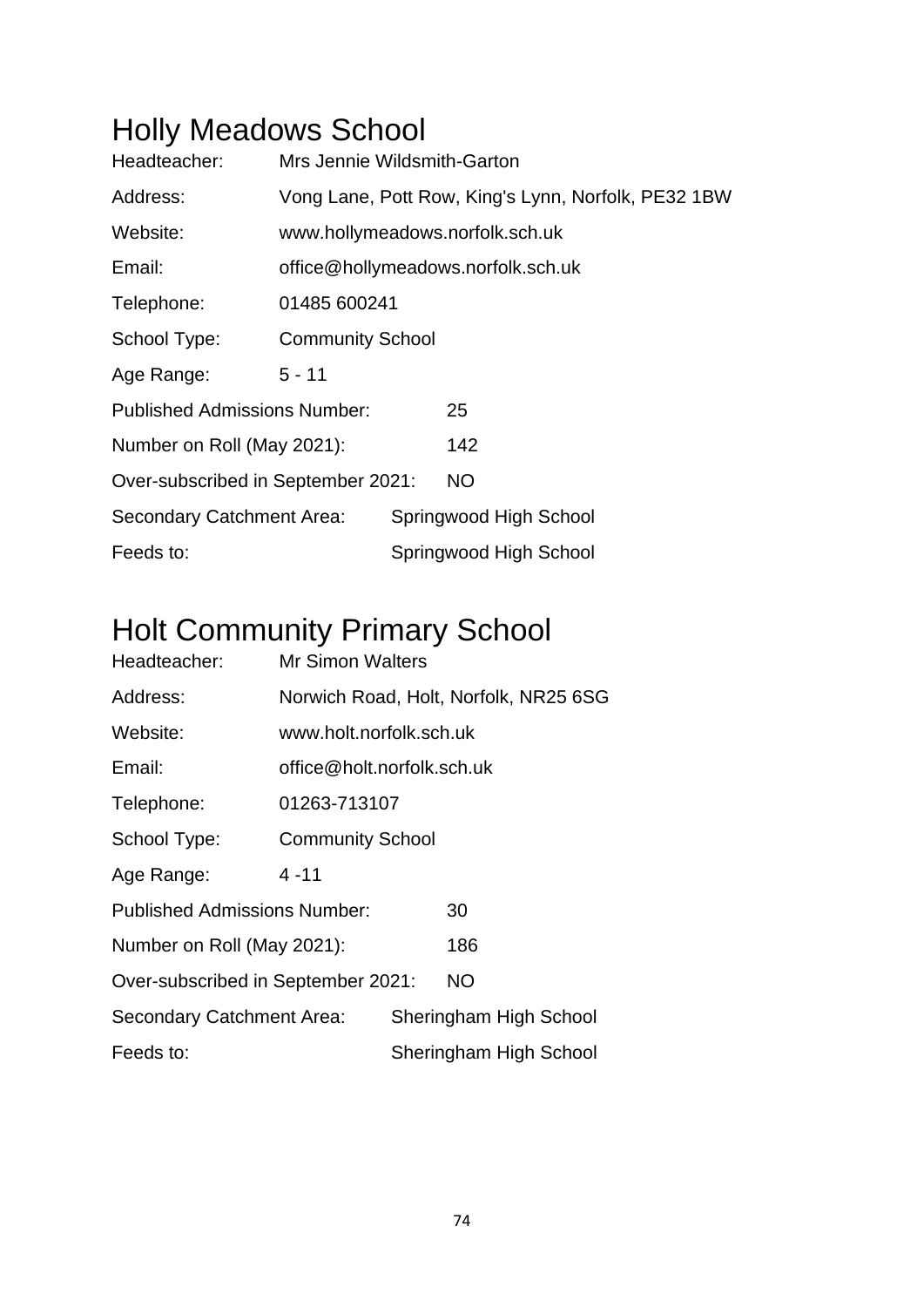| Headteacher:                        | Miss Kellie Egleton                                      |  |                                    |  |  |
|-------------------------------------|----------------------------------------------------------|--|------------------------------------|--|--|
| Address:<br>9BT                     | Coast Road, Hopton-on-Sea, Great Yarmouth, Norfolk, NR31 |  |                                    |  |  |
| Website:                            | www.hopton.norfolk.sch.uk                                |  |                                    |  |  |
| Email:                              | office@hopton.norfolk.sch.uk                             |  |                                    |  |  |
| Telephone:                          | 01502-730489                                             |  |                                    |  |  |
| School Type:                        | <b>Academy Converter</b>                                 |  |                                    |  |  |
| Age Range:                          | $4 - 11$                                                 |  |                                    |  |  |
| <b>Published Admissions Number:</b> |                                                          |  | 30                                 |  |  |
| Number on Roll (May 2021):          |                                                          |  | 184                                |  |  |
| Over-subscribed in September 2021:  |                                                          |  | <b>YES</b>                         |  |  |
| Secondary Catchment Area:           |                                                          |  | <b>Cliff Park Ormiston Academy</b> |  |  |
| Feeds to:                           |                                                          |  | <b>Cliff Park Ormiston Academy</b> |  |  |

#### Hopton Church Of England Primary Academy

## Horning Community Primary School

| Headteacher:                        | Mr David Hopkins                                 |                                        |                                      |  |  |  |
|-------------------------------------|--------------------------------------------------|----------------------------------------|--------------------------------------|--|--|--|
| Address:                            | School Road, Horning, Norwich, Norfolk, NR12 8PX |                                        |                                      |  |  |  |
| Website:                            | www.horning.norfolk.sch.uk                       |                                        |                                      |  |  |  |
| Email:                              |                                                  |                                        | office-horning@coastaltogether.co.uk |  |  |  |
|                                     |                                                  |                                        |                                      |  |  |  |
| Telephone:                          | 01692-630470                                     |                                        |                                      |  |  |  |
| School Type:                        | <b>Community School</b>                          |                                        |                                      |  |  |  |
| Age Range:                          | $4 - 11$                                         |                                        |                                      |  |  |  |
| <b>Published Admissions Number:</b> |                                                  |                                        | 10                                   |  |  |  |
| Number on Roll (May 2021):          |                                                  |                                        | 46                                   |  |  |  |
| Over-subscribed in September 2021:  |                                                  |                                        | <b>NO</b>                            |  |  |  |
| Secondary Catchment Area:           |                                                  | <b>Broadland High Ormiston Academy</b> |                                      |  |  |  |
| Feeds to:                           |                                                  | <b>Broadland High Ormiston Academy</b> |                                      |  |  |  |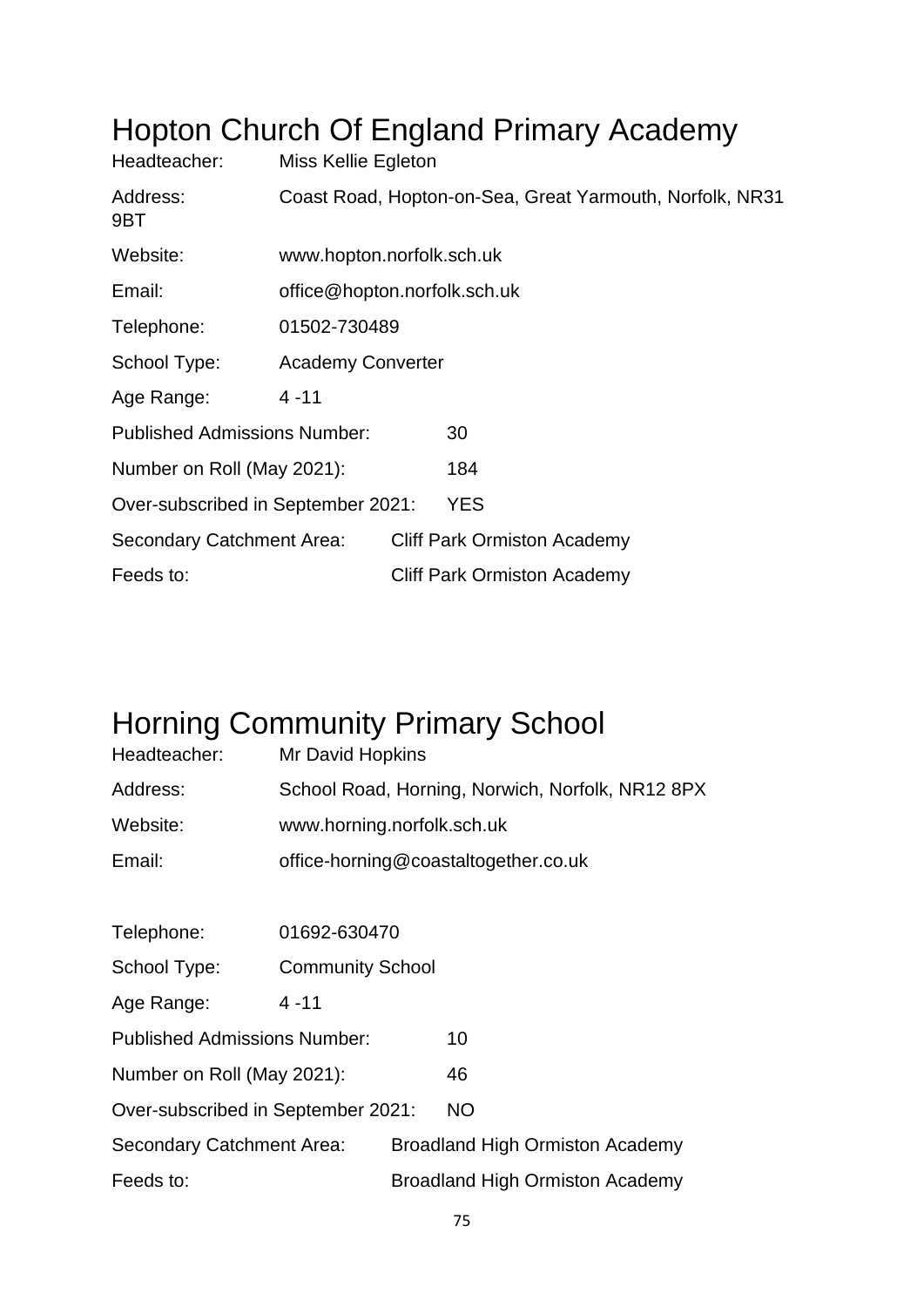## Horsford C Of E VA Primary School

| Headteacher:                        | <b>Mrs Ashley Best-White</b>                    |  |                              |  |  |  |
|-------------------------------------|-------------------------------------------------|--|------------------------------|--|--|--|
| Address:                            | Mill Lane, Horsford, Norwich, Norfolk, NR10 3ES |  |                              |  |  |  |
| Website:                            | www.horsfordprimaryschool.co.uk                 |  |                              |  |  |  |
| Email:                              | office@horsford.norfolk.sch.uk                  |  |                              |  |  |  |
| Telephone:                          | 01603897938                                     |  |                              |  |  |  |
| School Type:                        | <b>Voluntary Aided School</b>                   |  |                              |  |  |  |
| Age Range:                          | $5 - 11$                                        |  |                              |  |  |  |
| <b>Published Admissions Number:</b> |                                                 |  | 60                           |  |  |  |
| Number on Roll (May 2021):          |                                                 |  | 303                          |  |  |  |
| Over-subscribed in September 2021:  |                                                 |  | <b>NO</b>                    |  |  |  |
| Secondary Catchment Area:           |                                                 |  | <b>Hellesdon High School</b> |  |  |  |
| Feeds to:                           |                                                 |  | <b>Hellesdon High School</b> |  |  |  |

#### Hunstanton Primary School

| Headteacher:                        | Mrs Di Mapplebeck        |                                                 |                                   |  |  |  |
|-------------------------------------|--------------------------|-------------------------------------------------|-----------------------------------|--|--|--|
| Address:                            |                          | Collingwood Road, Hunstanton, Norfolk, PE36 5DY |                                   |  |  |  |
| Website:                            |                          |                                                 | www.hunstantonprimaryschool.co.uk |  |  |  |
| Email:                              |                          |                                                 | office@hunstanton.norfolk.sch.uk  |  |  |  |
| Telephone:                          | 01485-533373             |                                                 |                                   |  |  |  |
| School Type:                        | <b>Foundation School</b> |                                                 |                                   |  |  |  |
| Age Range:                          | $4 - 11$                 |                                                 |                                   |  |  |  |
| <b>Published Admissions Number:</b> |                          |                                                 | 30                                |  |  |  |
| Number on Roll (May 2021):          |                          |                                                 | 175                               |  |  |  |
| Over-subscribed in September 2021:  |                          |                                                 | <b>NO</b>                         |  |  |  |
| Secondary Catchment Area:           |                          |                                                 | Smithdon High School              |  |  |  |
| Feeds to:                           |                          |                                                 | Smithdon High School              |  |  |  |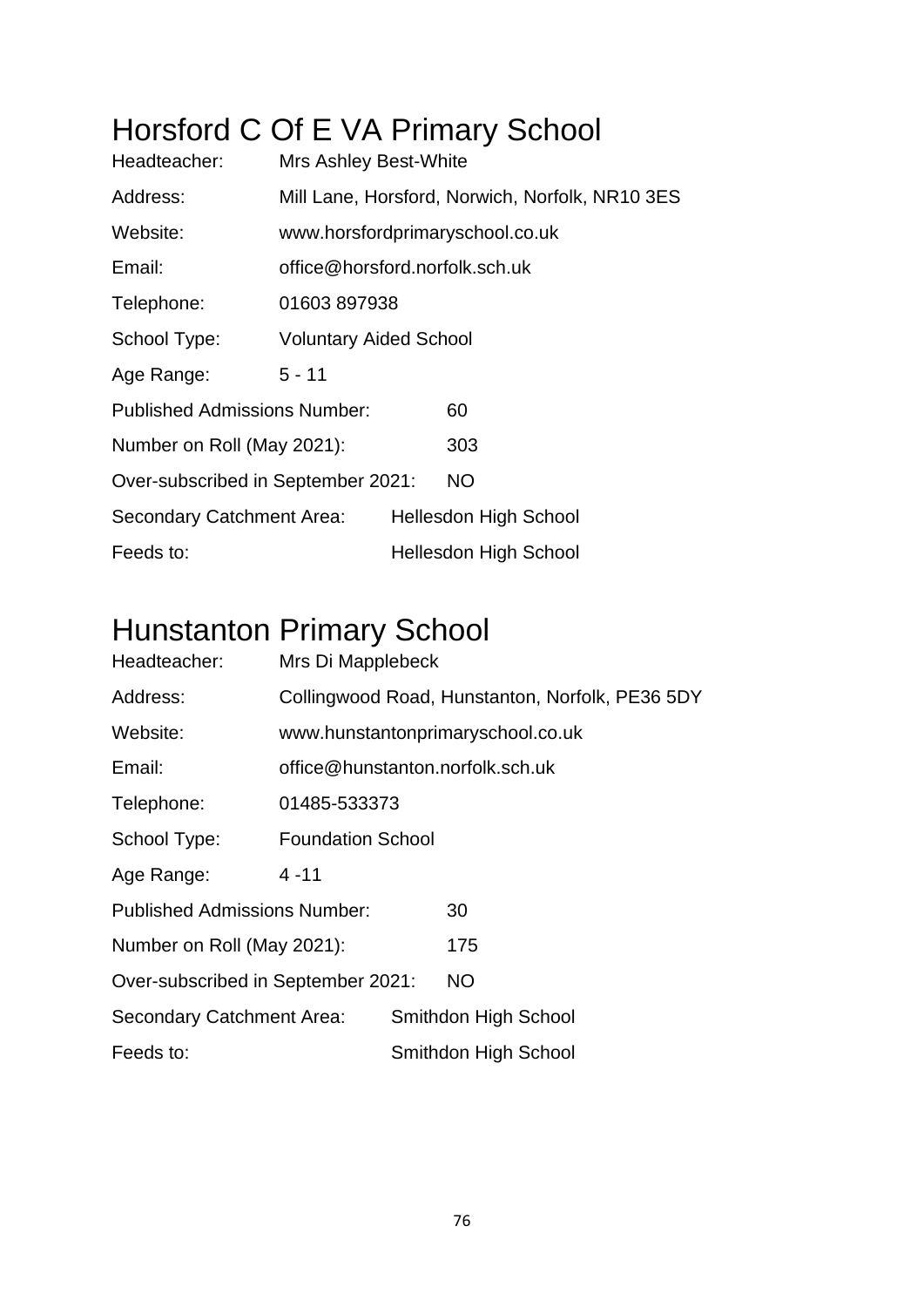### Iceni Academy (Hockwold Site)

| Headteacher:                            | Mr Stephen Plume                                  |           |  |  |  |
|-----------------------------------------|---------------------------------------------------|-----------|--|--|--|
| Address:                                | Stoke Road, Methwold, Thetford, Norfolk, IP26 4PE |           |  |  |  |
| Website:                                | icenimethwold.org.uk                              |           |  |  |  |
| Email:                                  | office@iceniacademy.org.uk                        |           |  |  |  |
| Telephone:                              | 01366 728333                                      |           |  |  |  |
| School Type:                            | <b>Academy Sponsor Led</b>                        |           |  |  |  |
| Age Range:                              | $4 - 19$                                          |           |  |  |  |
| <b>Published Admissions Number:</b>     |                                                   | 20        |  |  |  |
| Number on Roll (May 2021):              |                                                   | 716       |  |  |  |
| Over-subscribed in September 2021:      |                                                   | <b>NO</b> |  |  |  |
| Secondary Catchment Area: Iceni Academy |                                                   |           |  |  |  |
| Feeds to:                               | All through School                                |           |  |  |  |

### Ingoldisthorpe CE VA Primary School

| Headteacher:                        | Mr Sean Wright                                              |  |                                      |  |  |  |
|-------------------------------------|-------------------------------------------------------------|--|--------------------------------------|--|--|--|
| Address:<br>6PE                     | Shernborne Road, Ingoldisthorpe, King's Lynn, Norfolk, PE31 |  |                                      |  |  |  |
| Website:                            | www.ingoldisthorpeprimary.com                               |  |                                      |  |  |  |
| Email:                              |                                                             |  | office@ingoldisthorpe.norfolk.sch.uk |  |  |  |
| Telephone:                          | 01485-541402                                                |  |                                      |  |  |  |
| School Type:                        | <b>Voluntary Aided School</b>                               |  |                                      |  |  |  |
| Age Range:                          | $3 - 11$                                                    |  |                                      |  |  |  |
| <b>Published Admissions Number:</b> |                                                             |  | 15                                   |  |  |  |
| Number on Roll (May 2021):          |                                                             |  | 146                                  |  |  |  |
| Over-subscribed in September 2021:  |                                                             |  | <b>YES</b>                           |  |  |  |
| Secondary Catchment Area:           |                                                             |  | Smithdon High School                 |  |  |  |
| Feeds to:                           |                                                             |  | Smithdon High School                 |  |  |  |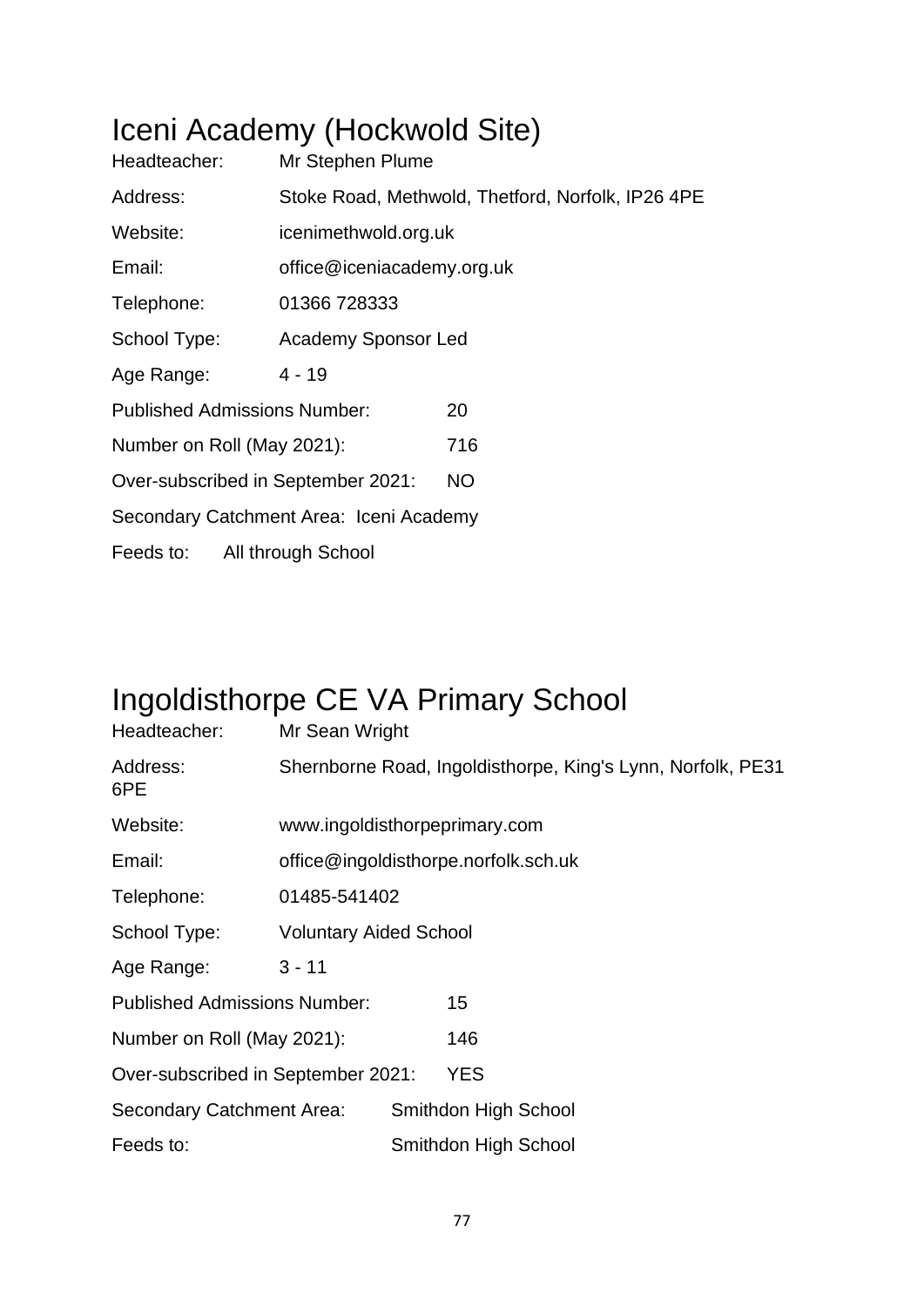### John Of Gaunt Infant & Nursery School

| Headteacher:                        | Mr Duncan Spalding                                  |                     |                           |  |  |  |
|-------------------------------------|-----------------------------------------------------|---------------------|---------------------------|--|--|--|
| Address:                            | Hungate Street, Aylsham, Norwich, Norfolk, NR11 6JZ |                     |                           |  |  |  |
| Website:                            | www.johngaunt.norfolk.sch.uk                        |                     |                           |  |  |  |
| Email:                              | office@johngaunt.norfolk.sch.uk                     |                     |                           |  |  |  |
| Telephone:                          | 01263-732844                                        |                     |                           |  |  |  |
| School Type:                        | <b>Foundation School</b>                            |                     |                           |  |  |  |
| Age Range:                          | $3 - 7$                                             |                     |                           |  |  |  |
| <b>Published Admissions Number:</b> |                                                     |                     | 60                        |  |  |  |
| Number on Roll (May 2021):          |                                                     |                     | 226                       |  |  |  |
| Over-subscribed in September 2021:  |                                                     |                     | <b>NO</b>                 |  |  |  |
| <b>Secondary Catchment Area:</b>    |                                                     | Aylsham High School |                           |  |  |  |
| Feeds to:                           |                                                     |                     | <b>Bure Valley School</b> |  |  |  |

### Kelling CE Primary School

| Headteacher:                        | Mr Tom Snowden                                   |  |                        |  |  |  |
|-------------------------------------|--------------------------------------------------|--|------------------------|--|--|--|
| Address:                            | Salthouse Road, Kelling, Holt, Norfolk, NR25 7ED |  |                        |  |  |  |
| Website:                            | www.kelling.norfolk.sch.uk                       |  |                        |  |  |  |
| Email:                              | office@kelling.norfolk.sch.uk                    |  |                        |  |  |  |
| Telephone:                          | 01263-588230                                     |  |                        |  |  |  |
| School Type:                        | <b>Voluntary Aided School</b>                    |  |                        |  |  |  |
| Age Range:                          | $4 - 11$                                         |  |                        |  |  |  |
| <b>Published Admissions Number:</b> |                                                  |  | 14                     |  |  |  |
| Number on Roll (May 2021):          |                                                  |  | 55                     |  |  |  |
| Over-subscribed in September 2021:  |                                                  |  | <b>NO</b>              |  |  |  |
| <b>Secondary Catchment Area:</b>    |                                                  |  | Sheringham High School |  |  |  |
| Feeds to:                           |                                                  |  | Sheringham High School |  |  |  |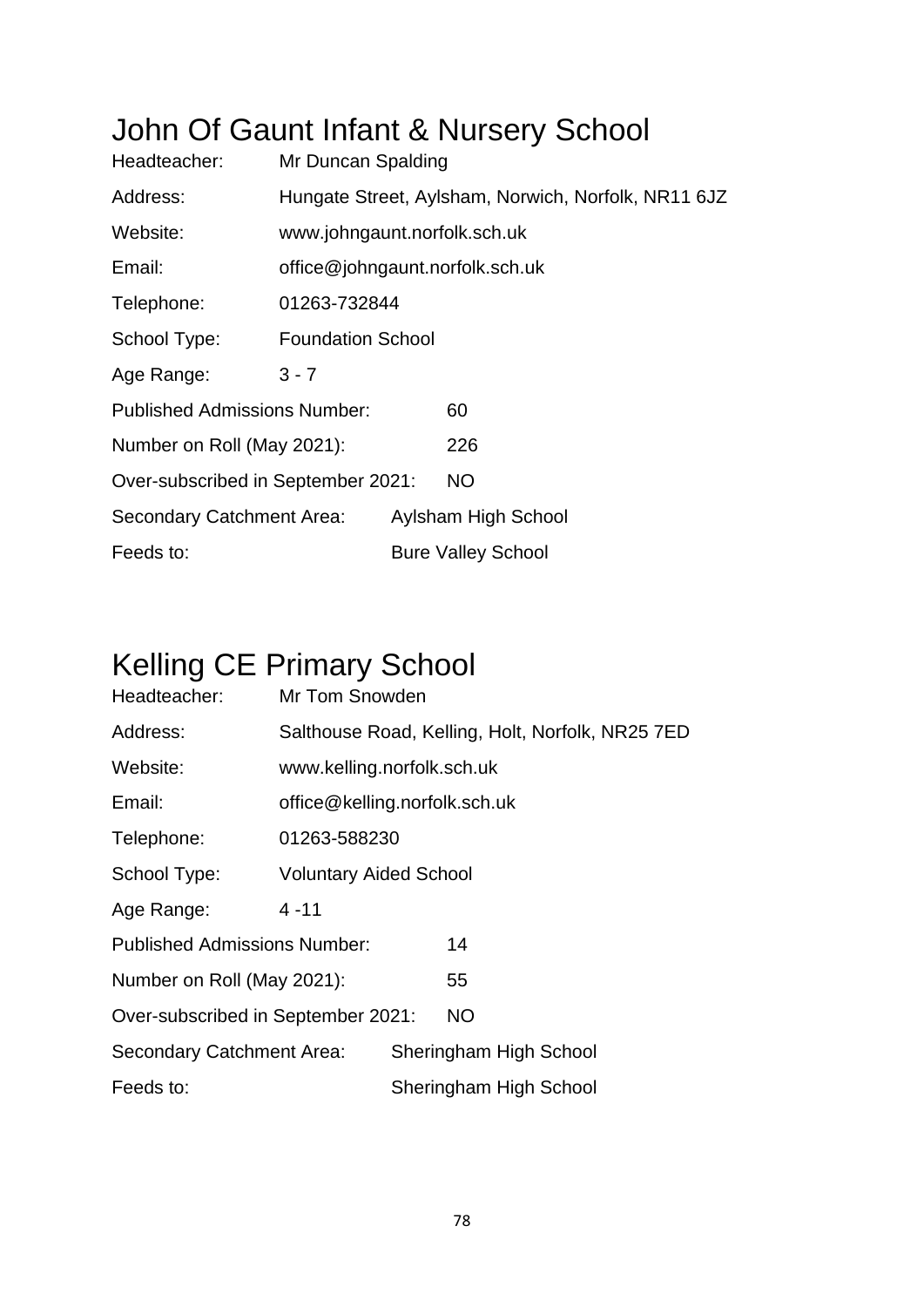## Kenninghall County Primary School

| Headteacher:                        | <b>Miss Bridget Hanton</b>     |  |                                             |  |  |  |
|-------------------------------------|--------------------------------|--|---------------------------------------------|--|--|--|
| Address:                            |                                |  | School Lane, Kenninghall, Norwich, NR16 2EJ |  |  |  |
| Website:                            | www.kenninghall.norfolk.sch.uk |  |                                             |  |  |  |
| Email:                              |                                |  | office@kenninghall.norfolk.sch.uk           |  |  |  |
| Telephone:                          | 01953-887286                   |  |                                             |  |  |  |
| School Type:                        | <b>Academy Sponsor Led</b>     |  |                                             |  |  |  |
| Age Range:                          | $4 - 11$                       |  |                                             |  |  |  |
| <b>Published Admissions Number:</b> |                                |  | 15                                          |  |  |  |
| Number on Roll (May 2021):          |                                |  | 91                                          |  |  |  |
| Over-subscribed in September 2021:  |                                |  | <b>NO</b>                                   |  |  |  |
| Secondary Catchment Area:           |                                |  | Old Buckenham High                          |  |  |  |
| Feeds to:                           |                                |  | Old Buckenham High                          |  |  |  |

## King's Oak Academy

| Headteacher:                        | Mrs Ann De'Ath                          |                             |                                     |  |  |
|-------------------------------------|-----------------------------------------|-----------------------------|-------------------------------------|--|--|
| Address:                            | Parkway, King's Lynn, Norfolk, PE30 4QJ |                             |                                     |  |  |
| Website:                            | www.howardinfantandnurseryschool.co.uk  |                             |                                     |  |  |
| Email:                              |                                         |                             | office.kingsoak@ko.kwestacademy.com |  |  |
| Telephone:                          | 01553-774587                            |                             |                                     |  |  |
| School Type:                        | <b>Academy Converter</b>                |                             |                                     |  |  |
| Age Range:                          | $3 - 7$                                 |                             |                                     |  |  |
| <b>Published Admissions Number:</b> |                                         |                             | 60                                  |  |  |
| Number on Roll (May 2021):          |                                         |                             | 169                                 |  |  |
| Over-subscribed in September 2021:  |                                         |                             | <b>NO</b>                           |  |  |
| <b>Secondary Catchment Area:</b>    |                                         |                             | King's Lynn Academy                 |  |  |
| Feeds to:                           |                                         | <b>Howard Junior School</b> |                                     |  |  |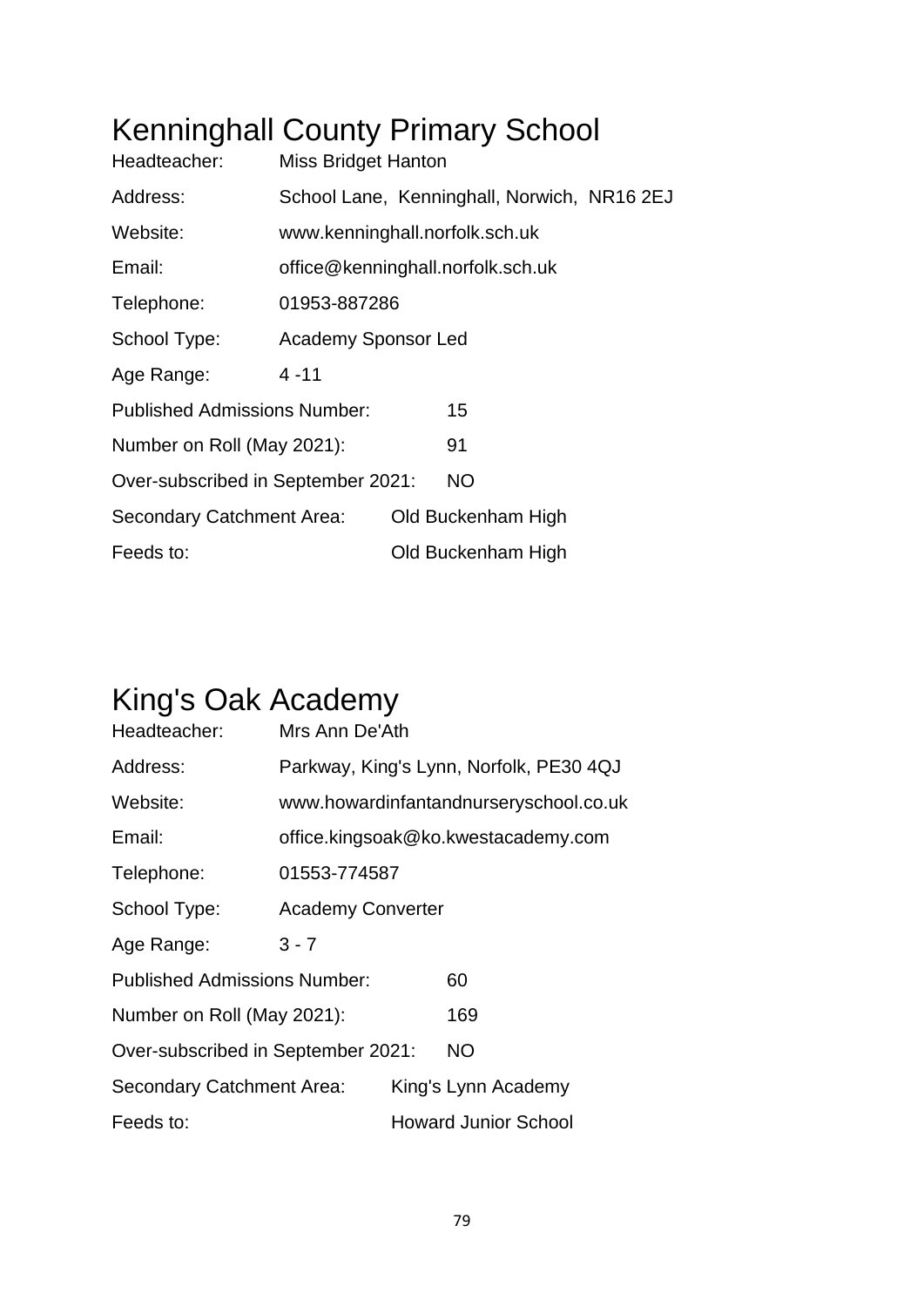## King's Park Infant School

| Headteacher:                        | Mrs Sarah Charman                   |  |                                          |  |  |
|-------------------------------------|-------------------------------------|--|------------------------------------------|--|--|
| Address:                            |                                     |  | King's Park, Dereham, Norfolk, NR19 2AG  |  |  |
| Website:                            | www.kingsparkinfant.org             |  |                                          |  |  |
| Email:                              | office@kingspark-inf.norfolk.sch.uk |  |                                          |  |  |
| Telephone:                          | 01362-694077                        |  |                                          |  |  |
| School Type:                        | <b>Academy Converter</b>            |  |                                          |  |  |
| Age Range:                          | $4 - 7$                             |  |                                          |  |  |
| <b>Published Admissions Number:</b> |                                     |  | 30                                       |  |  |
| Number on Roll (May 2021):          |                                     |  | 85                                       |  |  |
| Over-subscribed in September 2021:  |                                     |  | <b>NO</b>                                |  |  |
| <b>Secondary Catchment Area:</b>    |                                     |  | Northgate High School                    |  |  |
| Feeds to:                           |                                     |  | Dereham Church of England Junior Academy |  |  |

## Kinsale Infant School

| Headteacher:                        | Miss Louise Robinson      |                                     |                                                      |  |  |
|-------------------------------------|---------------------------|-------------------------------------|------------------------------------------------------|--|--|
| Address:                            |                           |                                     | Kinsale Avenue, Hellesdon, Norwich, Norfolk, NR6 5SG |  |  |
| Website:                            |                           |                                     | www.kinsaleinfant.norfolk.sch.uk                     |  |  |
| Email:                              |                           | office@kinsaleinfant.norfolk.sch.uk |                                                      |  |  |
| Telephone:                          | 01603-405227              |                                     |                                                      |  |  |
| School Type:                        | <b>Community School</b>   |                                     |                                                      |  |  |
| Age Range:                          | $4 - 7$                   |                                     |                                                      |  |  |
| <b>Published Admissions Number:</b> |                           |                                     | 60                                                   |  |  |
| Number on Roll (May 2021):          |                           | 161                                 |                                                      |  |  |
| Over-subscribed in September 2021:  |                           |                                     | NO.                                                  |  |  |
|                                     | Secondary Catchment Area: |                                     | <b>Hellesdon High School</b>                         |  |  |
| Feeds to:                           |                           |                                     | Kinsale Junior School                                |  |  |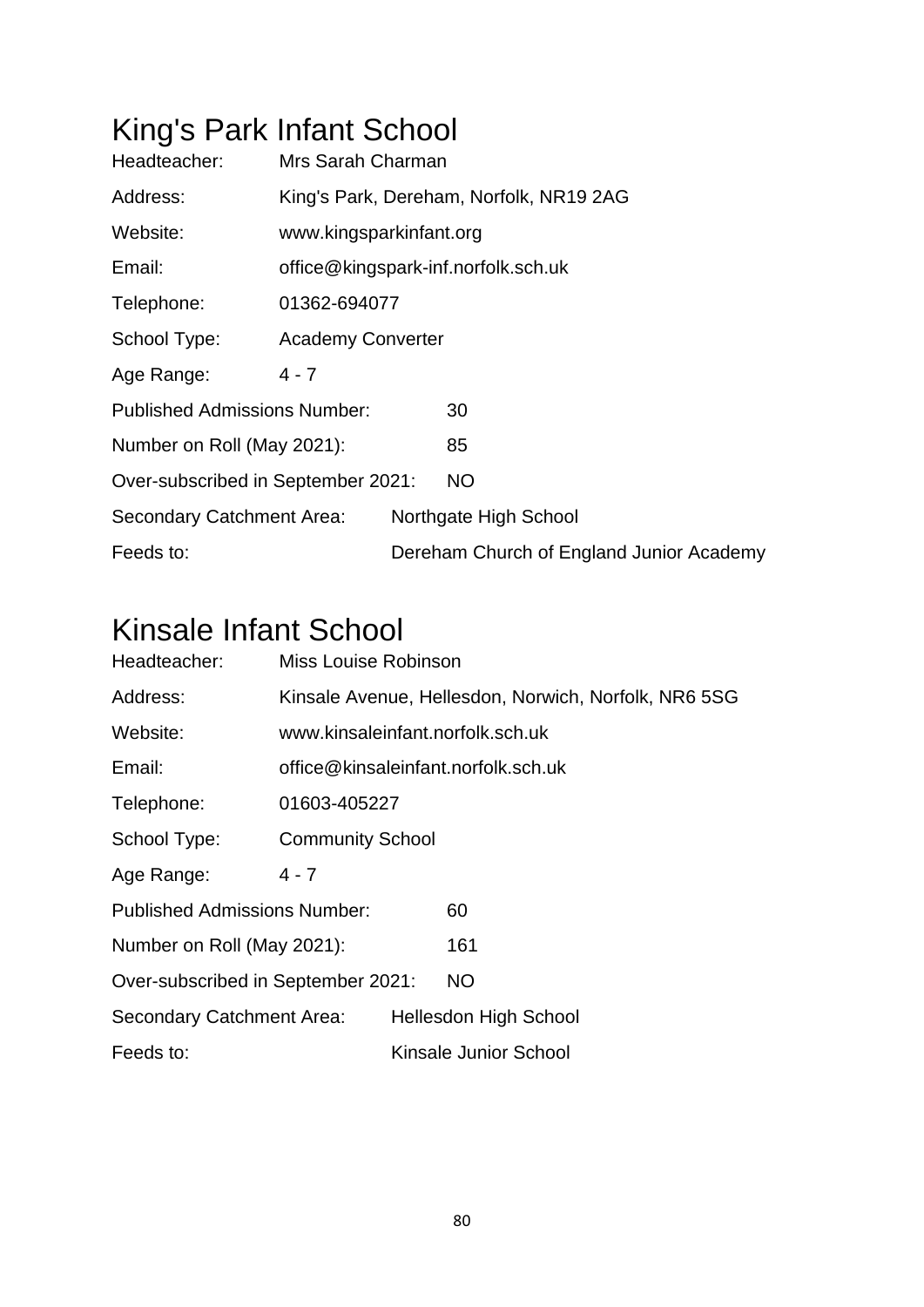## Lakenham Primary School

| Headteacher:                                    | Mrs Cassandra Williams   |                                |                                                 |  |  |  |  |
|-------------------------------------------------|--------------------------|--------------------------------|-------------------------------------------------|--|--|--|--|
| Address:                                        |                          |                                | City Road, Norwich, Norfolk, NR1 2HL            |  |  |  |  |
| Website:                                        |                          |                                | www.lakenhamprimaryschool.co.uk                 |  |  |  |  |
| Email:                                          |                          | office@lakenham.norfolk.sch.uk |                                                 |  |  |  |  |
| Telephone:                                      | 01603877780              |                                |                                                 |  |  |  |  |
| School Type:                                    | <b>Foundation School</b> |                                |                                                 |  |  |  |  |
| Age Range:                                      | $3 - 11$                 |                                |                                                 |  |  |  |  |
| <b>Published Admissions Number:</b>             |                          |                                | 60                                              |  |  |  |  |
| Number on Roll (May 2021):                      |                          |                                | 434                                             |  |  |  |  |
| Over-subscribed in September 2021:              |                          |                                | NO                                              |  |  |  |  |
| Secondary Catchment Area:<br>The Hewett Academy |                          |                                | City of Norwich School City Academy Norwich     |  |  |  |  |
| Feeds to:<br><b>Hewett Academy</b>              |                          |                                | City of Norwich School City Academy Norwich The |  |  |  |  |

### Langham Village School

| Headteacher:                        | <b>Ms Polly Kossowicz</b>     |                           |                                                |  |  |  |
|-------------------------------------|-------------------------------|---------------------------|------------------------------------------------|--|--|--|
| Address:                            |                               |                           | North Street, Langham, Holt, Norfolk, NR25 7DG |  |  |  |
| Website:                            | www.langhamvillageschool.com  |                           |                                                |  |  |  |
| Email:                              | office@langham.norfolk.sch.uk |                           |                                                |  |  |  |
| Telephone:                          | 01328-830377                  |                           |                                                |  |  |  |
| School Type:                        | <b>Community School</b>       |                           |                                                |  |  |  |
| Age Range:                          | $4 - 11$                      |                           |                                                |  |  |  |
| <b>Published Admissions Number:</b> |                               |                           | 15                                             |  |  |  |
| Number on Roll (May 2021):          |                               |                           | 96                                             |  |  |  |
| Over-subscribed in September 2021:  |                               |                           | <b>YES</b>                                     |  |  |  |
| <b>Secondary Catchment Area:</b>    |                               |                           | Alderman Peel High School                      |  |  |  |
| Feeds to:                           |                               | Alderman Peel High School |                                                |  |  |  |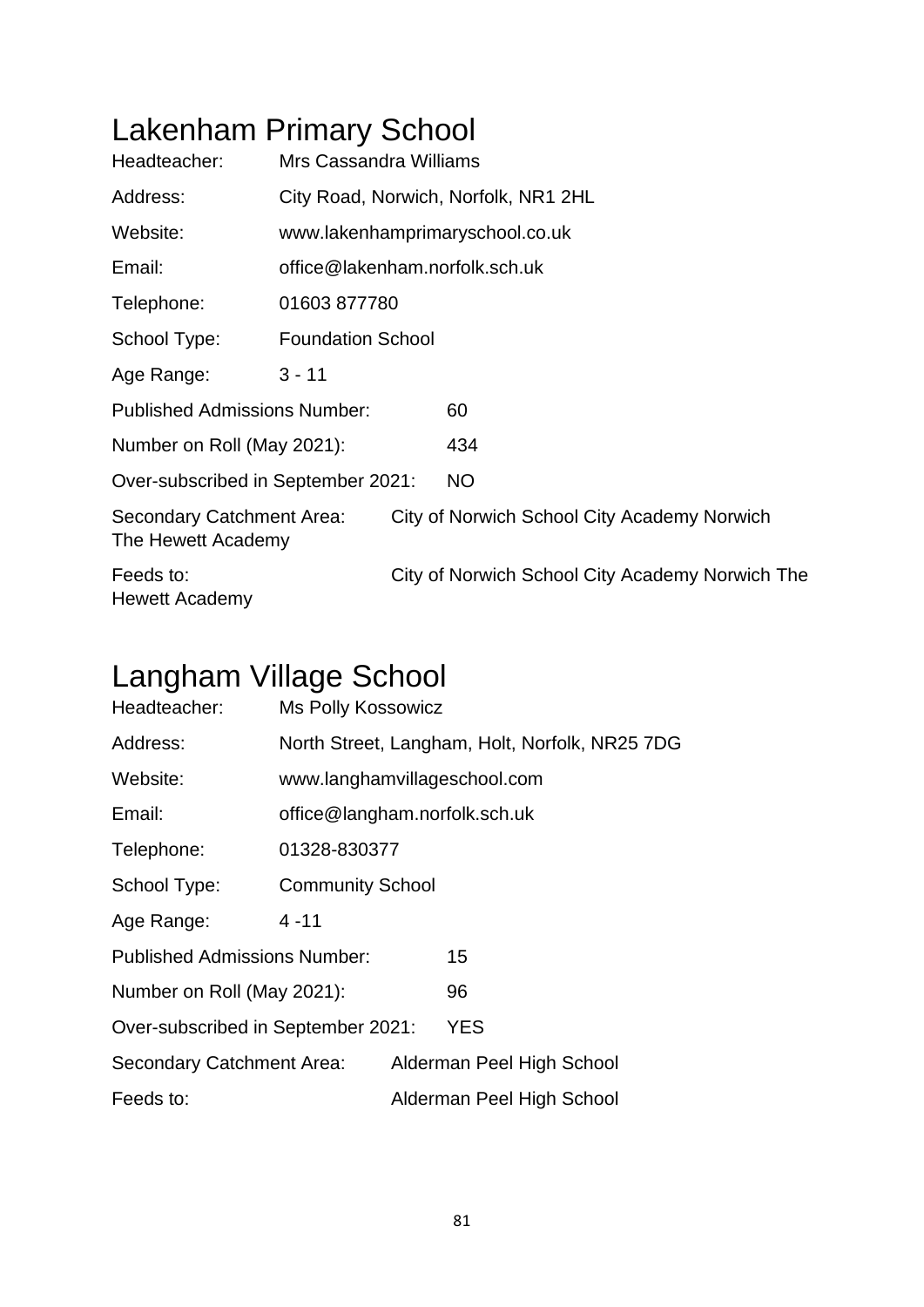# Lingwood Primary Academy

| Headteacher:                        | <b>Mr Stuart Walker</b>                            |  |              |  |  |
|-------------------------------------|----------------------------------------------------|--|--------------|--|--|
| Address:                            | Station Road, Lingwood, Norwich, Norfolk, NR13 4AZ |  |              |  |  |
| Website:                            | www.lingwoodprimary.co.uk                          |  |              |  |  |
| Email:                              | office@lingwoodprimary.co.uk                       |  |              |  |  |
| Telephone:                          | 1603712295                                         |  |              |  |  |
| School Type:                        | <b>Academy Sponsor Led</b>                         |  |              |  |  |
| Age Range:                          | $3 - 11$                                           |  |              |  |  |
| <b>Published Admissions Number:</b> |                                                    |  | 30           |  |  |
| Number on Roll (May 2021):          |                                                    |  | 223          |  |  |
| Over-subscribed in September 2021:  |                                                    |  | <b>YES</b>   |  |  |
| Secondary Catchment Area:           |                                                    |  | Acle Academy |  |  |
| Feeds to:                           |                                                    |  | Acle Academy |  |  |

## Lionwood Infant & Nursery School

| Headteacher:                        | <b>Mrs Selene Sawyer</b>                       |  |                                  |  |  |
|-------------------------------------|------------------------------------------------|--|----------------------------------|--|--|
| Address:                            | Telegraph Lane East, Norwich, Norfolk, NR1 4AN |  |                                  |  |  |
| Website:                            | www.lionwoodinfant.co.uk                       |  |                                  |  |  |
| Email:                              | officelians@istnorfolk.co.uk                   |  |                                  |  |  |
| Telephone:                          | 01603 433957                                   |  |                                  |  |  |
| School Type:                        | <b>Academy Converter</b>                       |  |                                  |  |  |
| Age Range:                          | $3 - 7$                                        |  |                                  |  |  |
| <b>Published Admissions Number:</b> |                                                |  | 90                               |  |  |
| Number on Roll (May 2021):          |                                                |  | 231                              |  |  |
| Over-subscribed in September 2021:  |                                                |  | <b>NO</b>                        |  |  |
| Secondary Catchment Area:           |                                                |  | Sewell Park Academy Open Academy |  |  |
| Feeds to:                           |                                                |  | Lionwood Junior School           |  |  |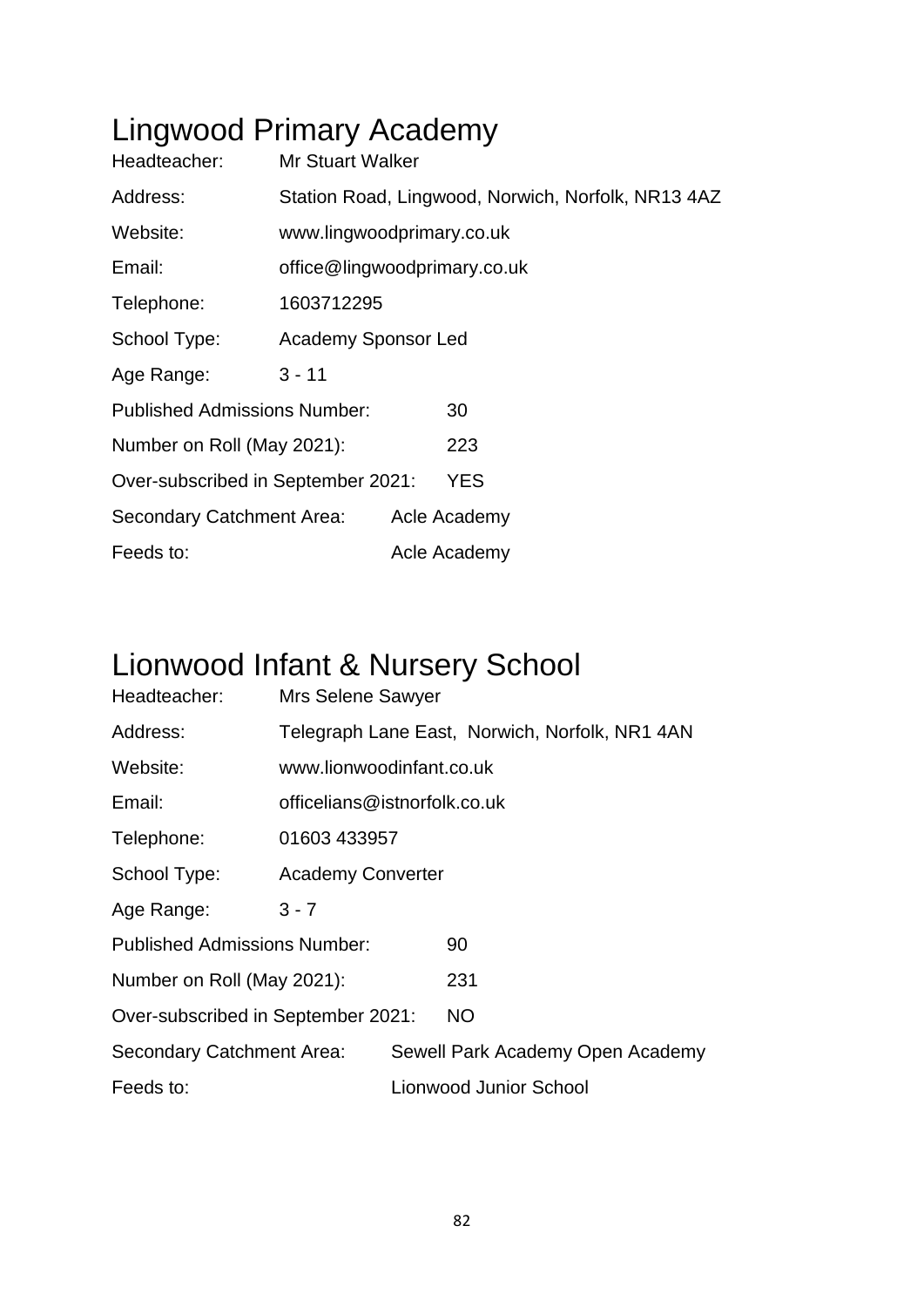### Litcham School

| Headteacher:                        | Mr Tim Gibbs                  |                                                        |  |  |  |
|-------------------------------------|-------------------------------|--------------------------------------------------------|--|--|--|
| Address:                            |                               | Church Street, Litcham, King's Lynn, Norfolk, PE32 2NS |  |  |  |
| Website:                            | www.litchamschool.net         |                                                        |  |  |  |
| Email:                              | office@litcham.norfolk.sch.uk |                                                        |  |  |  |
| Telephone:                          | 01328-701265                  |                                                        |  |  |  |
| School Type:                        | <b>Academy Converter</b>      |                                                        |  |  |  |
| Age Range:                          | $4 - 16$                      |                                                        |  |  |  |
| <b>Published Admissions Number:</b> |                               | 25                                                     |  |  |  |
| Number on Roll (May 2021):          |                               | 781                                                    |  |  |  |
| Over-subscribed in September 2021:  |                               | <b>NO</b>                                              |  |  |  |
| Secondary Catchment Area:           |                               |                                                        |  |  |  |
| Feeds to:                           |                               |                                                        |  |  |  |

## Little Melton Primary School

| Headteacher:                        | Mr Alex Pritchard                  |                                     |                           |                                                             |  |  |
|-------------------------------------|------------------------------------|-------------------------------------|---------------------------|-------------------------------------------------------------|--|--|
| Address:                            |                                    |                                     |                           | 27-31 School Lane, Little Melton, Norwich, Norfolk, NR9 3AD |  |  |
|                                     |                                    |                                     |                           |                                                             |  |  |
| Website:                            |                                    | www.littlemeltonprimaryschool.co.uk |                           |                                                             |  |  |
| Email:                              | office@littlemelton.norfolk.sch.uk |                                     |                           |                                                             |  |  |
| Telephone:                          | 01603-811446                       |                                     |                           |                                                             |  |  |
| School Type:                        | <b>Community School</b>            |                                     |                           |                                                             |  |  |
| Age Range:                          | $4 - 11$                           |                                     |                           |                                                             |  |  |
| <b>Published Admissions Number:</b> |                                    |                                     | 15                        |                                                             |  |  |
| Number on Roll (May 2021):          |                                    |                                     | 116                       |                                                             |  |  |
| Over-subscribed in September 2021:  |                                    |                                     | <b>YES</b>                |                                                             |  |  |
| Secondary Catchment Area:           |                                    |                                     | <b>Hethersett Academy</b> |                                                             |  |  |
| Feeds to:                           |                                    |                                     | <b>Hethersett Academy</b> |                                                             |  |  |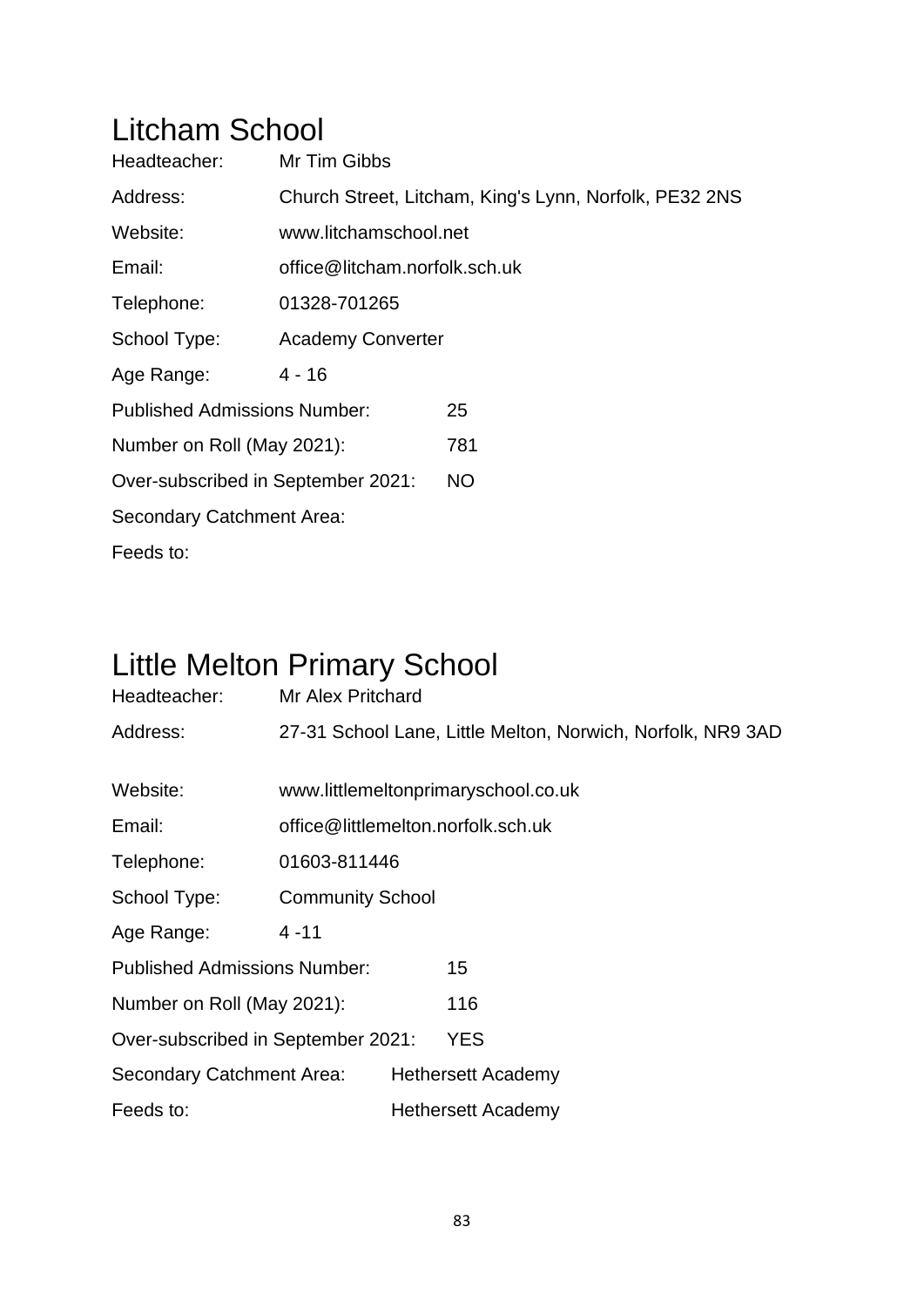### Little Plumstead CE VA Primary School

| Headteacher:                        | Mrs Catherine Wright                  |  |                                                             |  |  |
|-------------------------------------|---------------------------------------|--|-------------------------------------------------------------|--|--|
| Address:                            |                                       |  | Hospital Road, Little Plumstead, Norwich, Norfolk, NR13 5FA |  |  |
|                                     |                                       |  |                                                             |  |  |
| Website:                            |                                       |  | www.littleplumstead.norfolk.sch.uk                          |  |  |
| Email:                              | office@littleplumstead.norfolk.sch.uk |  |                                                             |  |  |
| Telephone:                          | 01603-712165                          |  |                                                             |  |  |
| School Type:                        | <b>Voluntary Aided School</b>         |  |                                                             |  |  |
| Age Range:                          | $4 - 11$                              |  |                                                             |  |  |
| <b>Published Admissions Number:</b> |                                       |  | 30                                                          |  |  |
| Number on Roll (May 2021):          |                                       |  | 182                                                         |  |  |
| Over-subscribed in September 2021:  |                                       |  | NO                                                          |  |  |
| Secondary Catchment Area:           |                                       |  | Thorpe St. Andrew School And Sixth Form                     |  |  |
| Feeds to:                           |                                       |  | Thorpe St. Andrew School And Sixth Form                     |  |  |

## Little Snoring Community Primary Academy

| Headteacher:                        | Mr Lee Stevens                      |  |                                                             |  |  |
|-------------------------------------|-------------------------------------|--|-------------------------------------------------------------|--|--|
| Address:                            |                                     |  | Thursford Road, Little Snoring, Fakenham, Norfolk, NR21 0JN |  |  |
|                                     |                                     |  |                                                             |  |  |
| Website:                            | www.wrsps.co.uk                     |  |                                                             |  |  |
| Email:                              | office@littlesnoring.norfolk.sch.uk |  |                                                             |  |  |
| Telephone:                          | 01328-878362                        |  |                                                             |  |  |
| School Type:                        | <b>Academy Converter</b>            |  |                                                             |  |  |
| Age Range:                          | $4 - 11$                            |  |                                                             |  |  |
| <b>Published Admissions Number:</b> |                                     |  | 13                                                          |  |  |
| Number on Roll (May 2021):          |                                     |  | 77                                                          |  |  |
| Over-subscribed in September 2021:  |                                     |  | <b>NO</b>                                                   |  |  |
| Secondary Catchment Area:           |                                     |  | Fakenham Academy Norfolk                                    |  |  |
| Feeds to:                           |                                     |  | <b>Fakenham Academy Norfolk</b>                             |  |  |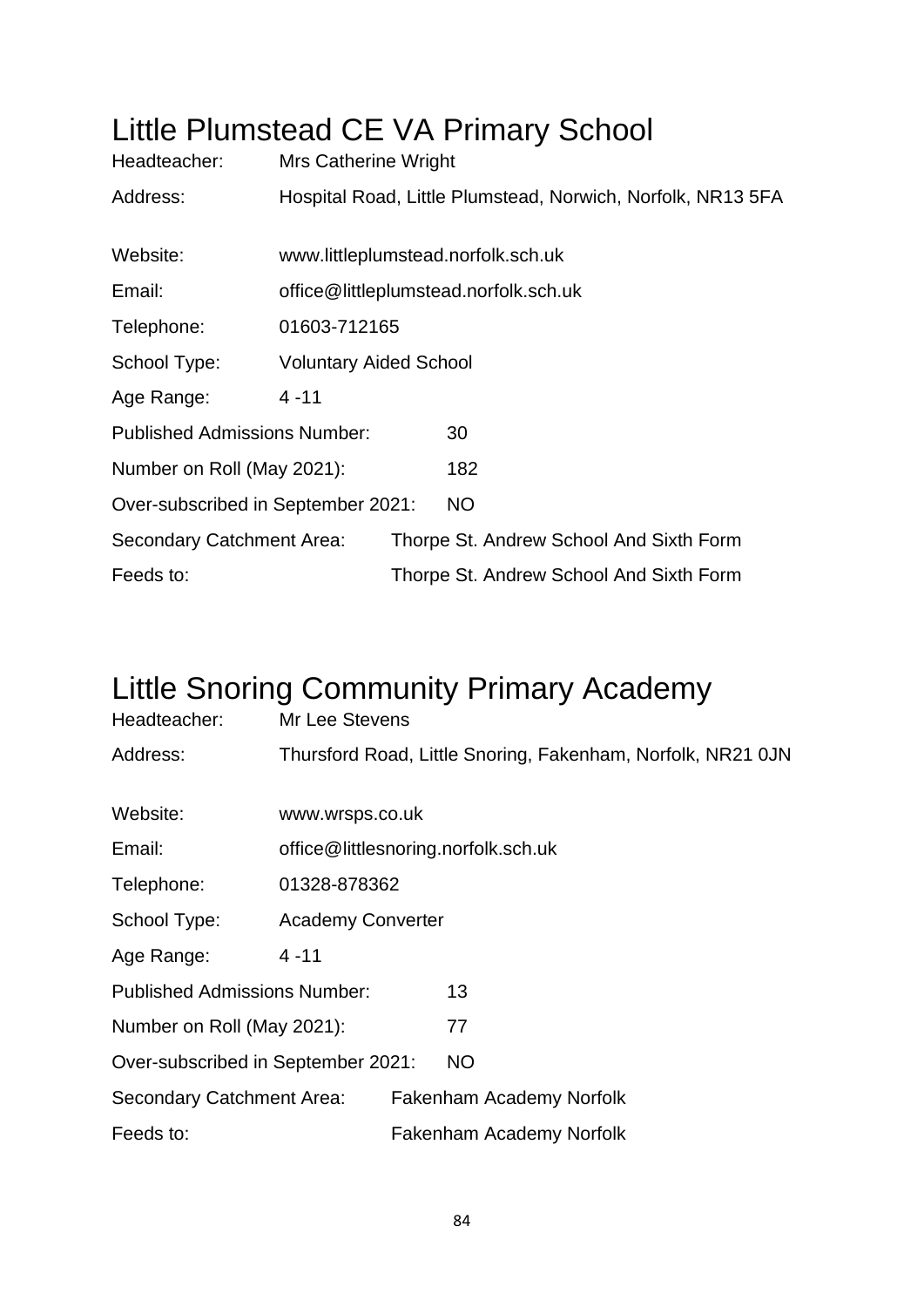## Loddon Infant & Nursery School

| Headteacher:                        | Mr Richard Burbage       |                                                  |     |  |  |  |  |
|-------------------------------------|--------------------------|--------------------------------------------------|-----|--|--|--|--|
| Address:                            |                          | Kittens Lane, Loddon, Norwich, Norfolk, NR14 6JX |     |  |  |  |  |
| Website:                            |                          | www.loddonprimaryfederation.co.uk                |     |  |  |  |  |
| Email:                              |                          | officeinf@loddonprimaryfederation.co.uk          |     |  |  |  |  |
| Telephone:                          | 01508-520118             |                                                  |     |  |  |  |  |
| School Type:                        | <b>Foundation School</b> |                                                  |     |  |  |  |  |
| Age Range:                          | $3 - 7$                  |                                                  |     |  |  |  |  |
| <b>Published Admissions Number:</b> |                          |                                                  | 60  |  |  |  |  |
| Number on Roll (May 2021):          |                          |                                                  | 163 |  |  |  |  |
| Over-subscribed in September 2021:  |                          |                                                  | NO. |  |  |  |  |
| Secondary Catchment Area:           |                          | <b>Hobart High School</b>                        |     |  |  |  |  |
| Feeds to:                           |                          | Loddon Junior School                             |     |  |  |  |  |

## Lodge Lane Infant School

| Headteacher:                        | Mrs Rebecca Dewing              |                                       |                         |  |  |  |  |
|-------------------------------------|---------------------------------|---------------------------------------|-------------------------|--|--|--|--|
| Address:                            |                                 | Lodge Lane, Norwich, Norfolk, NR6 7HL |                         |  |  |  |  |
| Website:                            | www.lodgelaneschool.co.uk       |                                       |                         |  |  |  |  |
| Email:                              | office@lodgelane.norfolk.sch.uk |                                       |                         |  |  |  |  |
| Telephone:                          | 01603-413946                    |                                       |                         |  |  |  |  |
| School Type:                        | <b>Academy Converter</b>        |                                       |                         |  |  |  |  |
| Age Range:                          | $4 - 7$                         |                                       |                         |  |  |  |  |
| <b>Published Admissions Number:</b> |                                 |                                       | 60                      |  |  |  |  |
| Number on Roll (May 2021):          |                                 |                                       | 199                     |  |  |  |  |
| Over-subscribed in September 2021:  |                                 |                                       | <b>NO</b>               |  |  |  |  |
| Secondary Catchment Area:           |                                 | <b>Sprowston Community Academy</b>    |                         |  |  |  |  |
| Feeds to:                           |                                 |                                       | White Woman Lane Junior |  |  |  |  |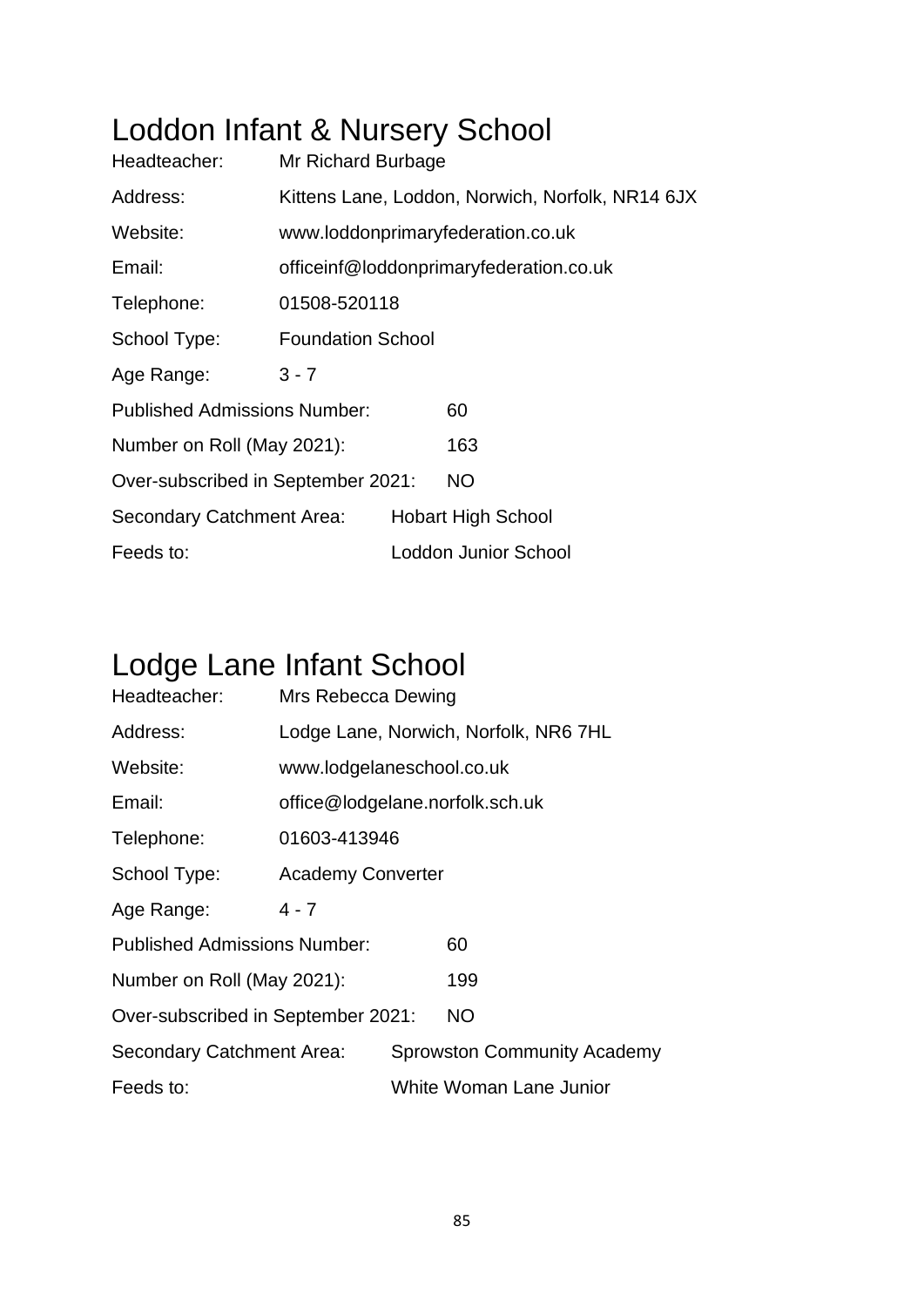## Ludham Primary School and Nursery

| Headteacher:                        | Mr Mark Moore                |  |                                                        |  |  |
|-------------------------------------|------------------------------|--|--------------------------------------------------------|--|--|
| Address:                            |                              |  | School Road, Ludham, Great Yarmouth, Norfolk, NR29 5QN |  |  |
| Website:                            | www.ludham.norfolk.sch.uk    |  |                                                        |  |  |
| Email:                              | office@ludham.norfolk.sch.uk |  |                                                        |  |  |
| Telephone:                          | 01692-678293                 |  |                                                        |  |  |
| School Type:                        | <b>Community School</b>      |  |                                                        |  |  |
| Age Range:                          | $3 - 11$                     |  |                                                        |  |  |
| <b>Published Admissions Number:</b> |                              |  | 15                                                     |  |  |
| Number on Roll (May 2021):          |                              |  | 110                                                    |  |  |
| Over-subscribed in September 2021:  |                              |  | <b>NO</b>                                              |  |  |
| <b>Secondary Catchment Area:</b>    |                              |  | <b>Stalham High School</b>                             |  |  |
| Feeds to:                           |                              |  | <b>Stalham High School</b>                             |  |  |

## Lyng CE VC Primary School

| Headteacher:                        | Mrs Helen Watson                   |                               |                                              |  |  |  |
|-------------------------------------|------------------------------------|-------------------------------|----------------------------------------------|--|--|--|
| Address:                            |                                    |                               | Wensum Road, Lyng, Norwich, Norfolk, NR9 5RJ |  |  |  |
| Website:                            | www.lyng.norfolk.sch.uk            |                               |                                              |  |  |  |
| Email:                              | office@lyng.norfolk.sch.uk         |                               |                                              |  |  |  |
| Telephone:                          | 01603-872828                       |                               |                                              |  |  |  |
| School Type:                        | <b>Voluntary Controlled School</b> |                               |                                              |  |  |  |
| Age Range:                          | $4 - 11$                           |                               |                                              |  |  |  |
| <b>Published Admissions Number:</b> |                                    |                               | 15                                           |  |  |  |
| Number on Roll (May 2021):          |                                    |                               | 101                                          |  |  |  |
| Over-subscribed in September 2021:  |                                    |                               | <b>NO</b>                                    |  |  |  |
| Secondary Catchment Area:           |                                    | Reepham High School & College |                                              |  |  |  |
| Feeds to:                           |                                    | Reepham High School & College |                                              |  |  |  |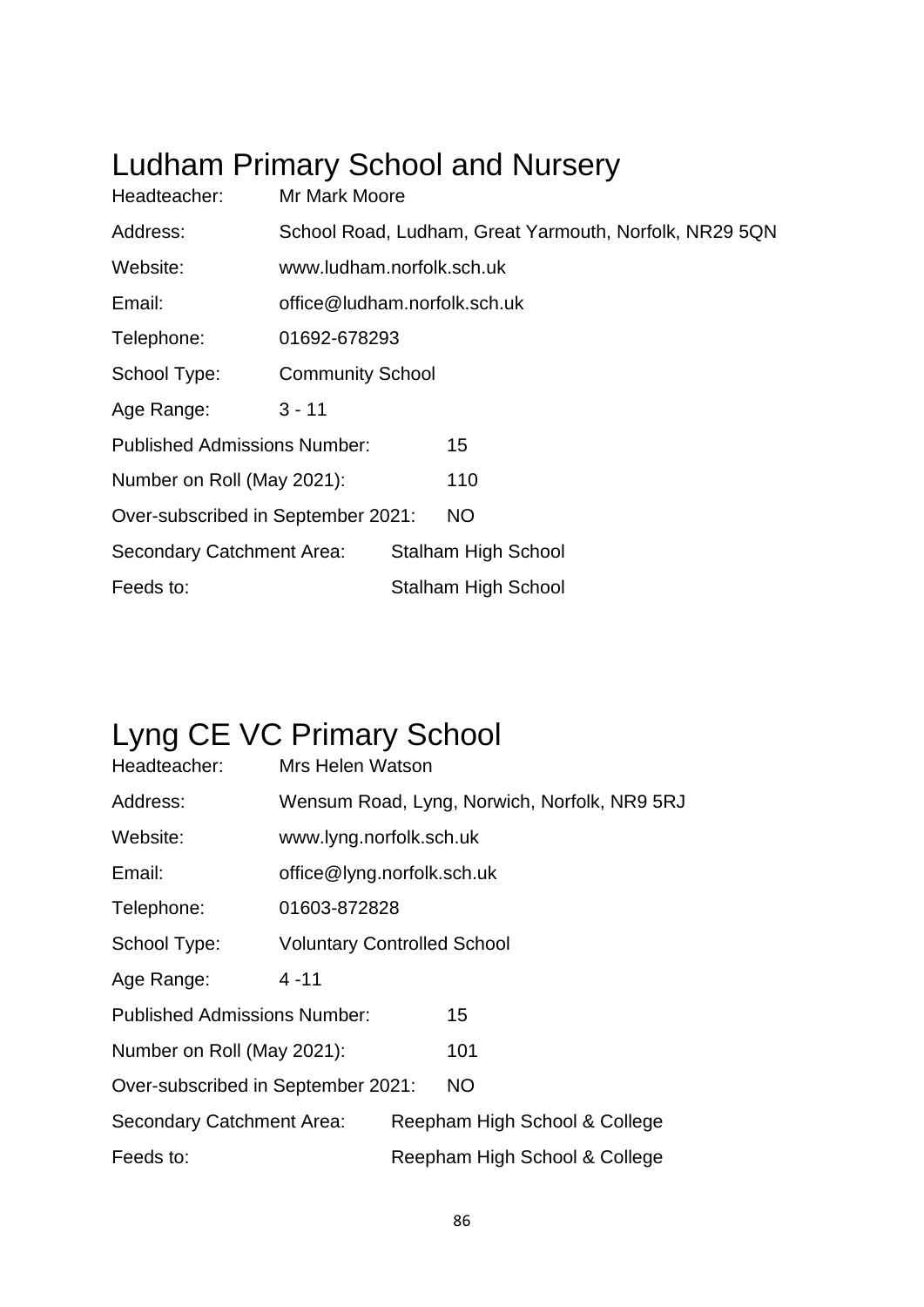| Headteacher:                        | <b>Mrs Louise Arrowsmith</b>                             |                                     |                                                              |  |  |  |  |
|-------------------------------------|----------------------------------------------------------|-------------------------------------|--------------------------------------------------------------|--|--|--|--|
| Address:<br>Norfolk, PE34 3BU       | Park Crescent, Wiggenhall St Mary Magdalen, King's Lynn, |                                     |                                                              |  |  |  |  |
| Website:                            |                                                          |                                     | http://www.bridgesfederation.co.uk/schools/magdalen-village/ |  |  |  |  |
| Email:                              |                                                          | Office.Magdalen@ma.kwestacademy.com |                                                              |  |  |  |  |
| Telephone:                          |                                                          | 01553-810326                        |                                                              |  |  |  |  |
| School Type:                        |                                                          | <b>Academy Converter</b>            |                                                              |  |  |  |  |
| Age Range:                          | 4 - 11                                                   |                                     |                                                              |  |  |  |  |
| <b>Published Admissions Number:</b> |                                                          |                                     | 8                                                            |  |  |  |  |
| Number on Roll (May 2021):          |                                                          |                                     | 65                                                           |  |  |  |  |
| Over-subscribed in September 2021:  |                                                          |                                     | <b>NO</b>                                                    |  |  |  |  |
| Secondary Catchment Area:           |                                                          |                                     | Downham Market Academy                                       |  |  |  |  |
| Feeds to:                           |                                                          |                                     | Downham Market Academy                                       |  |  |  |  |

#### Magdalen Academy

## Magdalen Gates Primary School

| Headteacher:                        | Mr Chris Hutchinson        |                                            |                                  |  |  |  |  |  |
|-------------------------------------|----------------------------|--------------------------------------------|----------------------------------|--|--|--|--|--|
| Address:                            |                            | Bull Close Road, Norwich, Norfolk, NR3 1NG |                                  |  |  |  |  |  |
| Website:                            |                            |                                            | www.magdalengates.norfolk.sch.uk |  |  |  |  |  |
| Email:                              | office@magdalengates.co.uk |                                            |                                  |  |  |  |  |  |
| Telephone:                          | 01603-622675               |                                            |                                  |  |  |  |  |  |
| School Type:                        | <b>Community School</b>    |                                            |                                  |  |  |  |  |  |
| Age Range:                          | $4 - 11$                   |                                            |                                  |  |  |  |  |  |
| <b>Published Admissions Number:</b> |                            |                                            | 30                               |  |  |  |  |  |
| Number on Roll (May 2021):          |                            |                                            | 192                              |  |  |  |  |  |
| Over-subscribed in September 2021:  |                            |                                            | YES                              |  |  |  |  |  |
| Secondary Catchment Area:           |                            |                                            | Sewell Park Academy Open Academy |  |  |  |  |  |
| Feeds to:                           |                            |                                            | Sewell Park Academy Open Academy |  |  |  |  |  |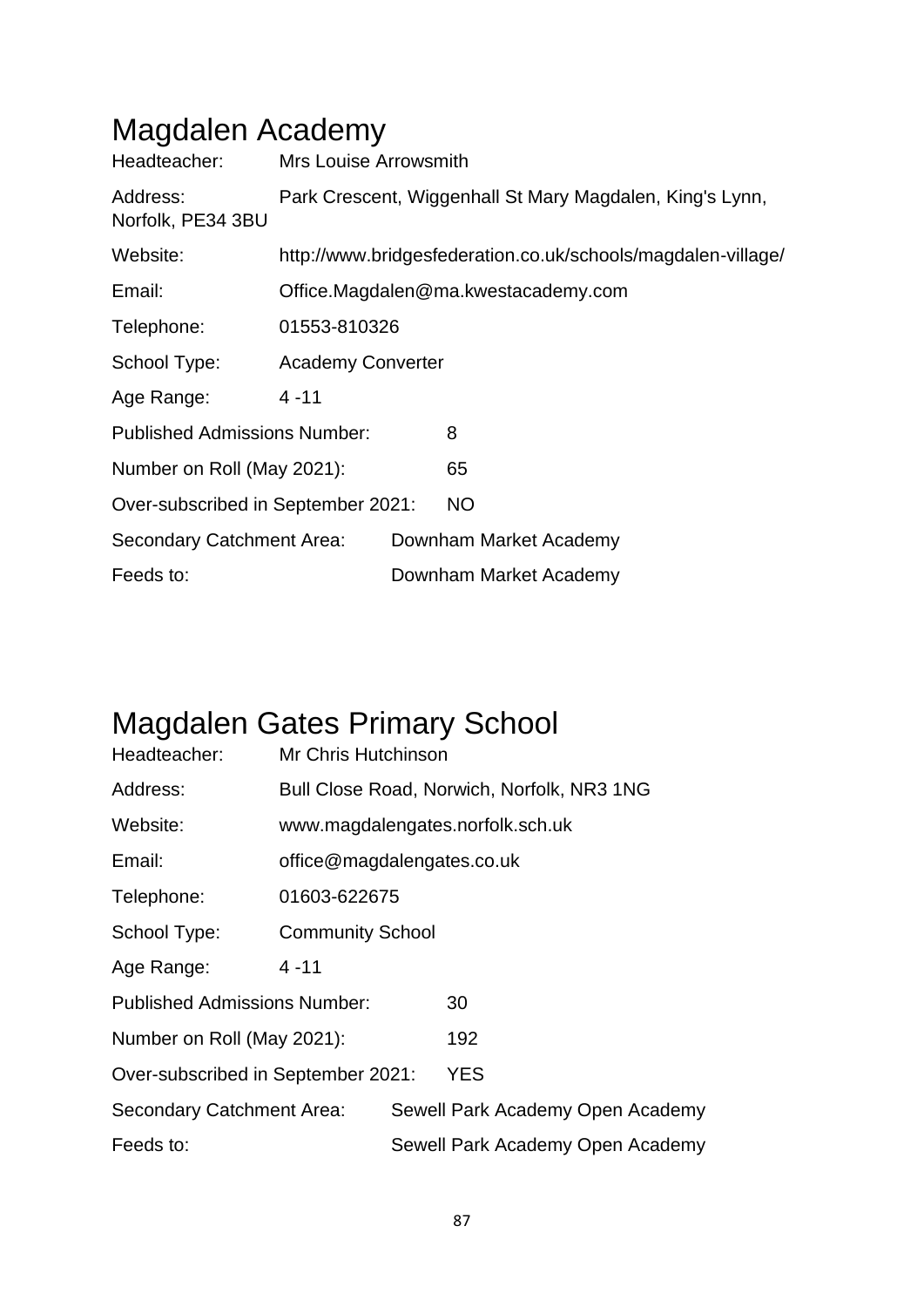### Manor Field Infant & Nursery School

| Headteacher:                        | <b>Mrs Heather Haines</b>      |  |                                                       |  |  |
|-------------------------------------|--------------------------------|--|-------------------------------------------------------|--|--|
| Address:                            |                                |  | Manor Road, Long Stratton, Norwich, Norfolk, NR15 2XR |  |  |
| Website:                            | manorfield.corvuseducation.com |  |                                                       |  |  |
| Email:                              |                                |  | office@manorfield.norfolk.sch.uk                      |  |  |
| Telephone:                          | 01508-530356                   |  |                                                       |  |  |
| School Type:                        | <b>Academy Converter</b>       |  |                                                       |  |  |
| Age Range:                          | $3 - 7$                        |  |                                                       |  |  |
| <b>Published Admissions Number:</b> |                                |  | 60                                                    |  |  |
| Number on Roll (May 2021):          |                                |  | 162                                                   |  |  |
| Over-subscribed in September 2021:  |                                |  | NO                                                    |  |  |
| Secondary Catchment Area:           |                                |  | Long Stratton High School                             |  |  |
| Feeds to:                           |                                |  | St. Mary's Church Of England Junior School            |  |  |

### Marsham Primary School

| Headteacher:                        | Mrs Lydia Board               |                     |                                                  |  |  |  |
|-------------------------------------|-------------------------------|---------------------|--------------------------------------------------|--|--|--|
| Address:                            |                               |                     | High Street, Marsham, Norwich, Norfolk, NR10 5AE |  |  |  |
| Website:                            |                               |                     | www.hevinghamprimary.co.uk/classes/marsham/      |  |  |  |
| Email:                              | office@marsham.norfolk.sch.uk |                     |                                                  |  |  |  |
| Telephone:                          | 01263-732364                  |                     |                                                  |  |  |  |
| School Type:                        | <b>Foundation School</b>      |                     |                                                  |  |  |  |
| Age Range:                          | $4 - 11$                      |                     |                                                  |  |  |  |
| <b>Published Admissions Number:</b> |                               |                     | 5                                                |  |  |  |
| Number on Roll (May 2021):          |                               |                     | 35                                               |  |  |  |
| Over-subscribed in September 2021:  |                               |                     | <b>NO</b>                                        |  |  |  |
| Secondary Catchment Area:           |                               | Aylsham High School |                                                  |  |  |  |
| Feeds to:                           |                               | Aylsham High School |                                                  |  |  |  |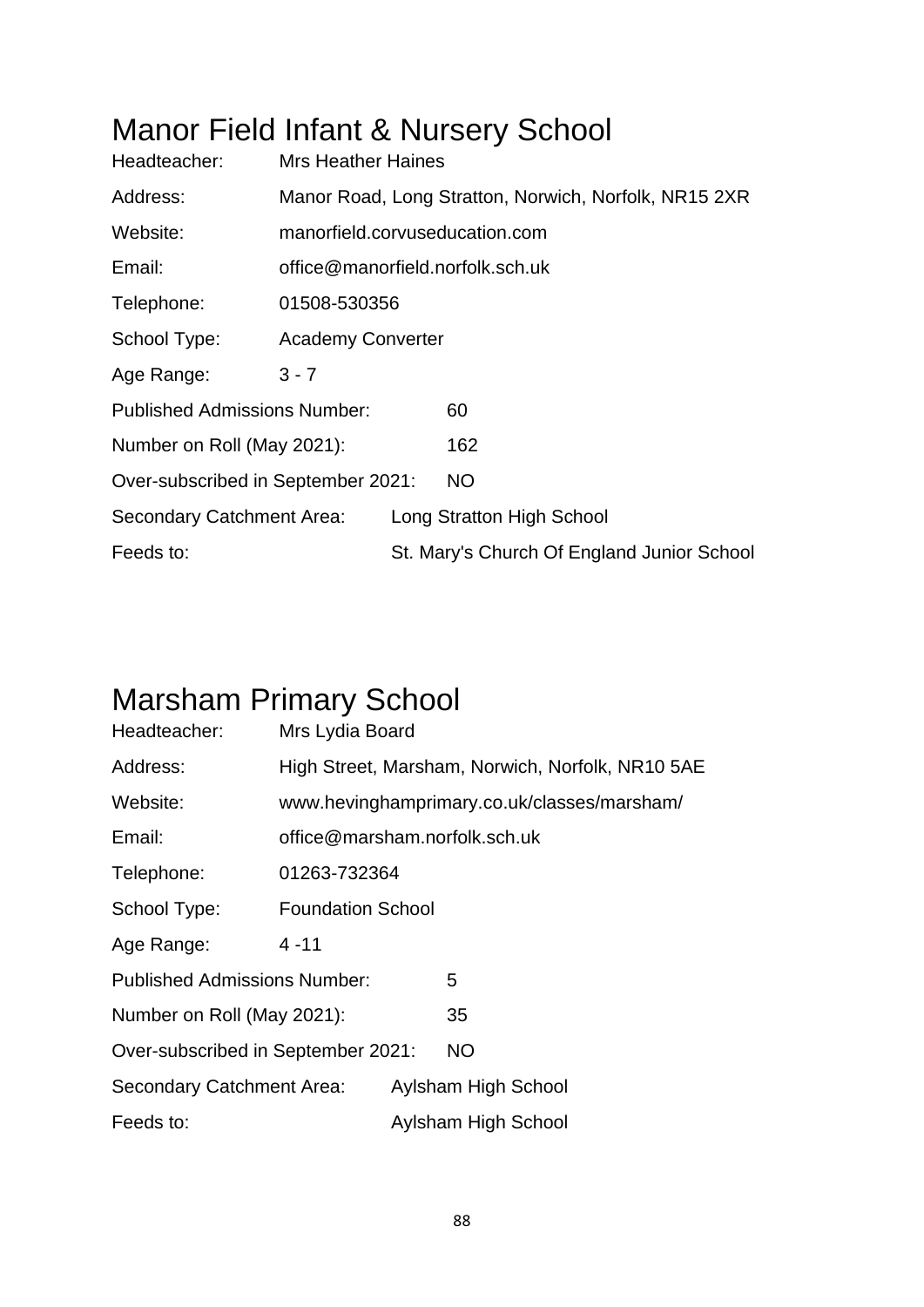| Headteacher:                        | <b>Mrs Sarah Durrant</b>                                  |                                        |                                     |  |  |  |  |
|-------------------------------------|-----------------------------------------------------------|----------------------------------------|-------------------------------------|--|--|--|--|
| Address:<br><b>PE14 8EY</b>         | School Road, Marshland St James, Wisbech, Cambridgeshire, |                                        |                                     |  |  |  |  |
| Website:                            |                                                           |                                        | www.marshlandprimary.norfolk.sch.uk |  |  |  |  |
| Email:                              |                                                           | office@marshlandprimary.norfolk.sch.uk |                                     |  |  |  |  |
| Telephone:                          | 01945 430378                                              |                                        |                                     |  |  |  |  |
| School Type:                        | <b>Academy Sponsor Led</b>                                |                                        |                                     |  |  |  |  |
| Age Range:                          | $3 - 11$                                                  |                                        |                                     |  |  |  |  |
| <b>Published Admissions Number:</b> |                                                           |                                        | 15                                  |  |  |  |  |
| Number on Roll (May 2021):          |                                                           |                                        | 105                                 |  |  |  |  |
| Over-subscribed in September 2021:  |                                                           |                                        | NO                                  |  |  |  |  |
| Secondary Catchment Area:           |                                                           |                                        | <b>Marshland High School</b>        |  |  |  |  |
| Feeds to:                           |                                                           |                                        | <b>Marshland High School</b>        |  |  |  |  |

#### Marshland St. James Primary and Nursery School

#### Martham Academy And Nursery

| Headteacher:                        | <b>Mrs Sarah Mules</b>      |  |                                                          |  |  |
|-------------------------------------|-----------------------------|--|----------------------------------------------------------|--|--|
| Address:                            |                             |  | Black Street, Martham, Great Yarmouth, Norfolk, NR29 4PR |  |  |
| Website:                            | www.marthamacademy.co.uk    |  |                                                          |  |  |
| Email:                              | office@marthamacademy.co.uk |  |                                                          |  |  |
| Telephone:                          | 01493-740071                |  |                                                          |  |  |
| School Type:                        | <b>Academy Converter</b>    |  |                                                          |  |  |
| Age Range:                          | $2 - 11$                    |  |                                                          |  |  |
| <b>Published Admissions Number:</b> |                             |  | 60                                                       |  |  |
| Number on Roll (May 2021):          |                             |  | 424                                                      |  |  |
| Over-subscribed in September 2021:  |                             |  | <b>NO</b>                                                |  |  |
| <b>Secondary Catchment Area:</b>    |                             |  | Flegg High Ormiston Academy                              |  |  |
| Feeds to:                           |                             |  | Flegg High Ormiston Academy                              |  |  |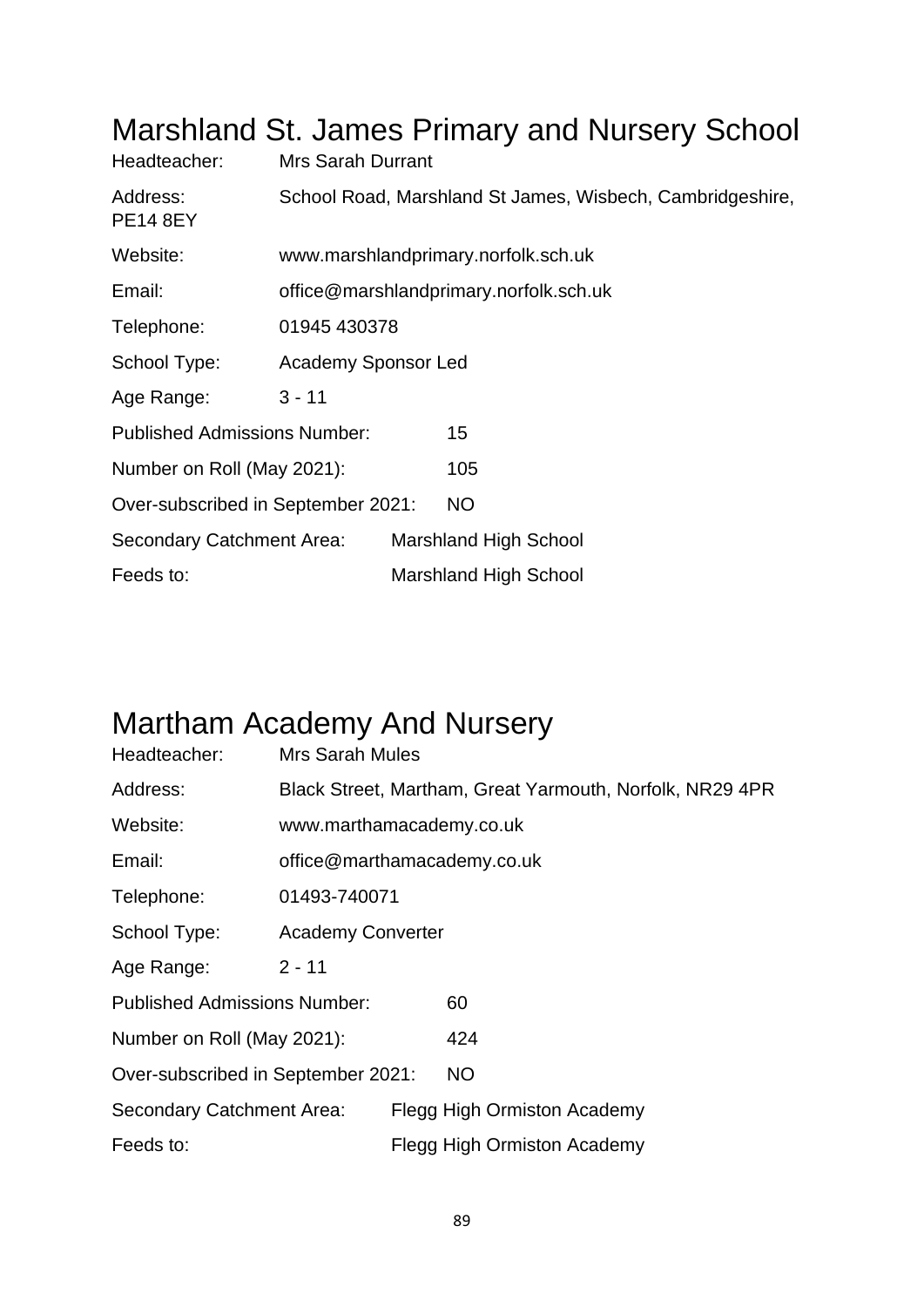## Mattishall Primary School

| Headteacher:                        | Mr Anthony Chapman           |                                 |           |                                             |  |  |  |
|-------------------------------------|------------------------------|---------------------------------|-----------|---------------------------------------------|--|--|--|
| Address:                            |                              |                                 |           | Dereham Road, Mattishall, Dereham, NR20 3AA |  |  |  |
| Website:                            | www.mattishallprimary.org.uk |                                 |           |                                             |  |  |  |
| Email:                              |                              | office@mattishallprimary.org.uk |           |                                             |  |  |  |
| Telephone:                          | 01362-858451                 |                                 |           |                                             |  |  |  |
| School Type:                        | <b>Academy Sponsor Led</b>   |                                 |           |                                             |  |  |  |
| Age Range:                          | $4 - 11$                     |                                 |           |                                             |  |  |  |
| <b>Published Admissions Number:</b> |                              |                                 | 30        |                                             |  |  |  |
| Number on Roll (May 2021):          |                              |                                 |           | 189                                         |  |  |  |
| Over-subscribed in September 2021:  |                              |                                 | <b>NO</b> |                                             |  |  |  |
| Secondary Catchment Area:           |                              |                                 |           | Dereham Neatherd High                       |  |  |  |
| Feeds to:                           |                              | Dereham Neatherd High           |           |                                             |  |  |  |

## Middleton Church of England Primary Academy

| Headteacher:                        | Mrs Rachael Greenhalgh          |                                                        |           |                     |  |  |  |  |
|-------------------------------------|---------------------------------|--------------------------------------------------------|-----------|---------------------|--|--|--|--|
| Address:                            |                                 | School Road, Middleton, King's Lynn, Norfolk, PE32 1SA |           |                     |  |  |  |  |
| Website:                            | www.middleton.norfolk.sch.uk    |                                                        |           |                     |  |  |  |  |
| Email:                              | office@middleton.norfolk.sch.uk |                                                        |           |                     |  |  |  |  |
| Telephone:                          | 01553 840234                    |                                                        |           |                     |  |  |  |  |
| School Type:                        | Academy Sponsor Led             |                                                        |           |                     |  |  |  |  |
| Age Range:                          | $3 - 11$                        |                                                        |           |                     |  |  |  |  |
| <b>Published Admissions Number:</b> |                                 |                                                        | 18        |                     |  |  |  |  |
| Number on Roll (May 2021):          |                                 |                                                        | 53        |                     |  |  |  |  |
| Over-subscribed in September 2021:  |                                 |                                                        | <b>NO</b> |                     |  |  |  |  |
| Secondary Catchment Area:           |                                 |                                                        |           | King's Lynn Academy |  |  |  |  |
| Feeds to:                           |                                 |                                                        |           | King's Lynn Academy |  |  |  |  |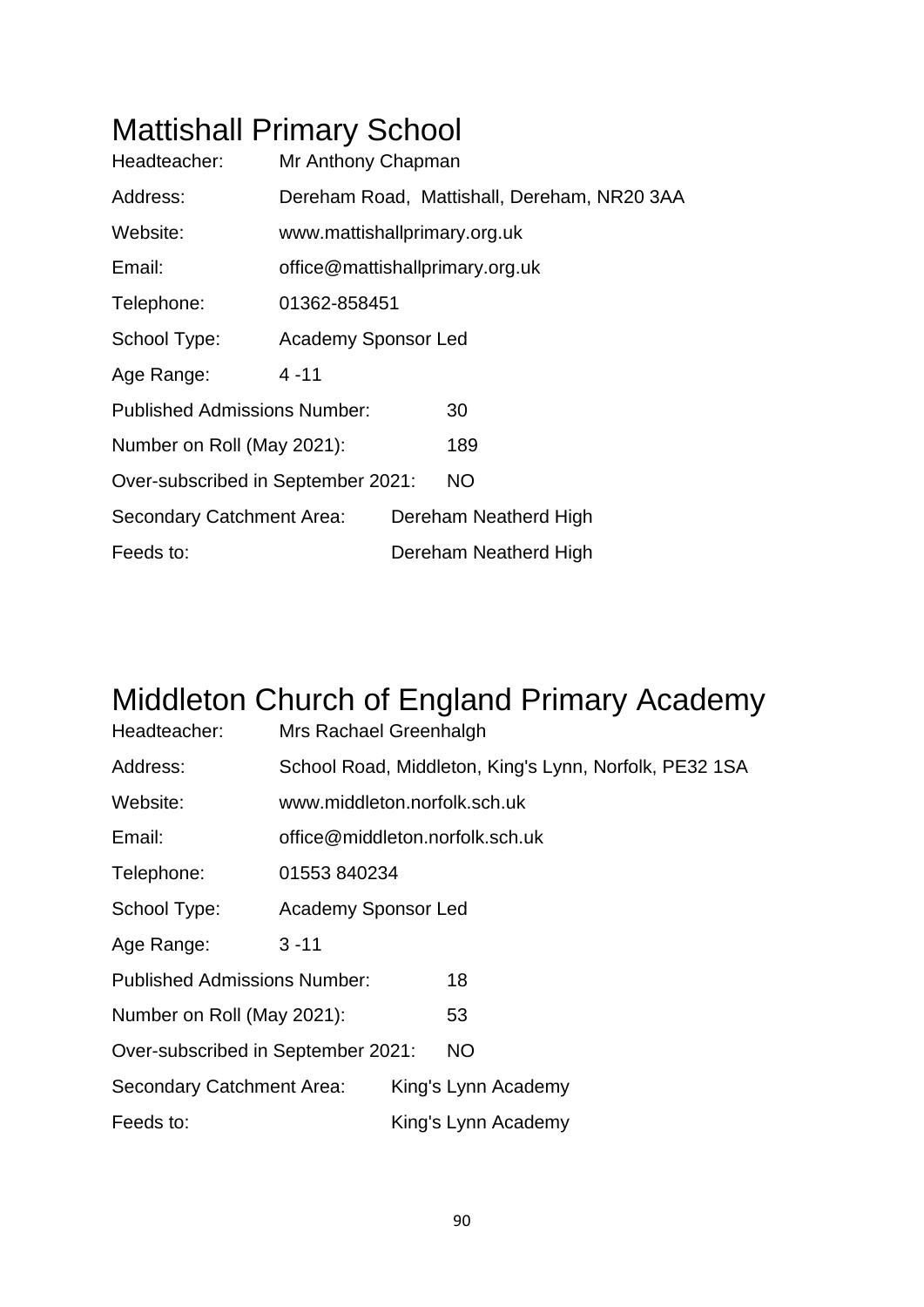### Mile Cross Community Primary School

| Headteacher:                        | Mr Stuart Allen                         |  |                                  |  |  |
|-------------------------------------|-----------------------------------------|--|----------------------------------|--|--|
| Address:                            | Brasier Road, Norwich, Norfolk, NR3 2QU |  |                                  |  |  |
| Website:                            | www.milecrossprimary.com                |  |                                  |  |  |
| Email:                              | office@milecrossprimary.norfolk.sch.uk  |  |                                  |  |  |
| Telephone:                          | 01603 425186                            |  |                                  |  |  |
| School Type:                        | <b>Community School</b>                 |  |                                  |  |  |
| Age Range:                          | $3 - 11$                                |  |                                  |  |  |
| <b>Published Admissions Number:</b> |                                         |  | 60                               |  |  |
| Number on Roll (May 2021):          |                                         |  | 458                              |  |  |
| Over-subscribed in September 2021:  |                                         |  | <b>YES</b>                       |  |  |
| Secondary Catchment Area:           |                                         |  | Sewell Park Academy Open Academy |  |  |
| Feeds to:                           |                                         |  | Sewell Park Academy Open Academy |  |  |

## Millfield Primary School

| Headteacher:                        | Mrs Jan Harazdiuk                                 |  |                           |  |
|-------------------------------------|---------------------------------------------------|--|---------------------------|--|
| Address:                            | Recreation Road, North Walsham, Norfolk, NR28 0ES |  |                           |  |
| Website:                            | www.millfield.norfolk.sch.uk                      |  |                           |  |
| Email:                              | office@millfield.norfolk.sch.uk                   |  |                           |  |
| Telephone:                          | 01692-403172                                      |  |                           |  |
| School Type:                        | <b>Community School</b>                           |  |                           |  |
| Age Range:                          | $4 - 11$                                          |  |                           |  |
| <b>Published Admissions Number:</b> |                                                   |  | 45                        |  |
| Number on Roll (May 2021):          |                                                   |  | 275                       |  |
| Over-subscribed in September 2021:  |                                                   |  | NO.                       |  |
| Secondary Catchment Area:           |                                                   |  | North Walsham High School |  |
| Feeds to:                           |                                                   |  | North Walsham High School |  |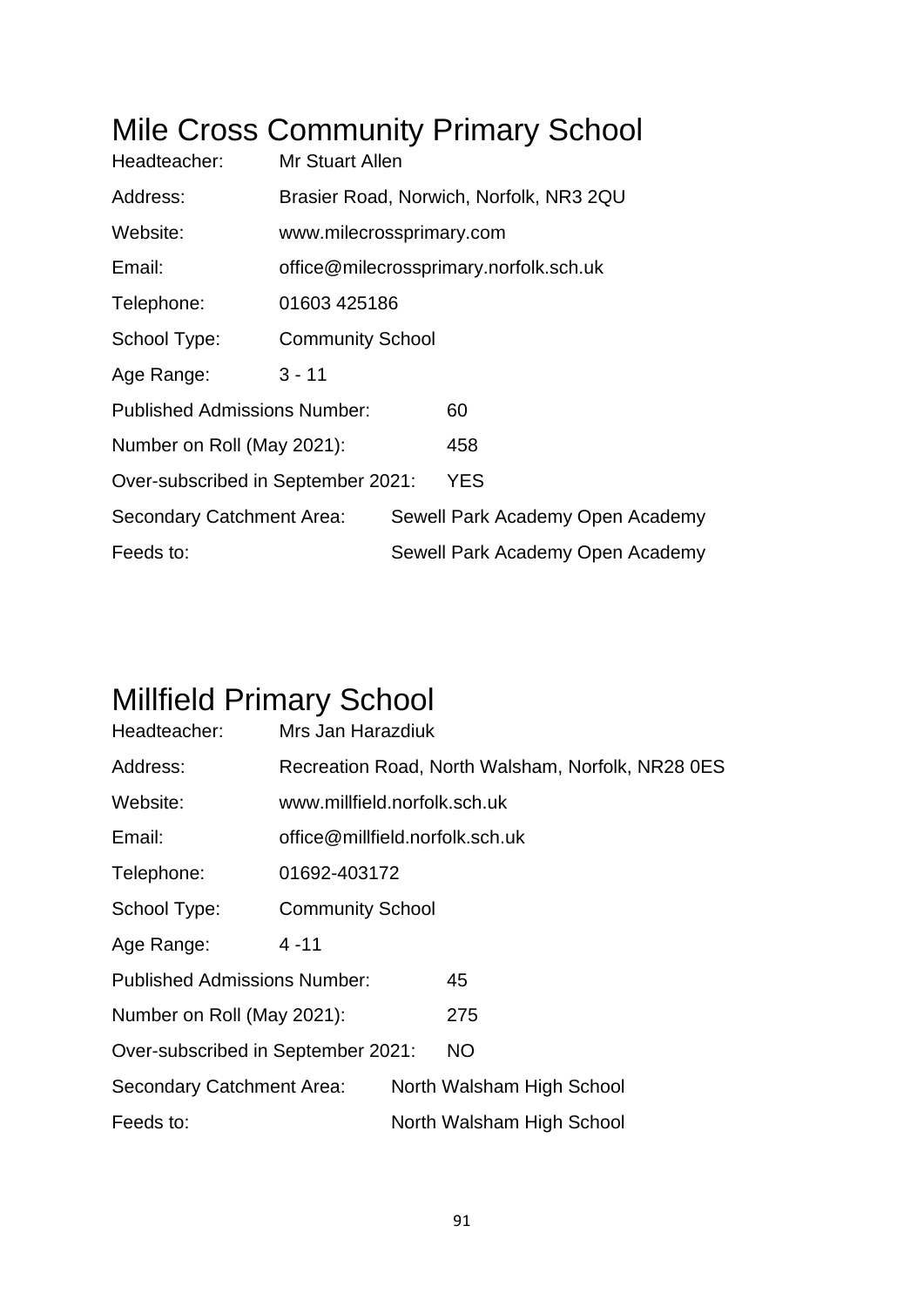## Moorlands Church Of England Primary Academy

| Headteacher:                        | Mr Kevin Lee                                            |  |                                             |  |  |
|-------------------------------------|---------------------------------------------------------|--|---------------------------------------------|--|--|
| Address:                            | Moorland Way, Belton, Great Yarmouth, Norfolk, NR31 9PA |  |                                             |  |  |
| Website:                            | www.moorlands.dneat.org                                 |  |                                             |  |  |
| Email:                              | office@moorlands.dneat.org                              |  |                                             |  |  |
| Telephone:                          | 01493-780007                                            |  |                                             |  |  |
| School Type:                        | <b>Academy Sponsor Led</b>                              |  |                                             |  |  |
| Age Range:                          | $3 - 11$                                                |  |                                             |  |  |
| <b>Published Admissions Number:</b> |                                                         |  | 45                                          |  |  |
| Number on Roll (May 2021):          |                                                         |  | 305                                         |  |  |
| Over-subscribed in September 2021:  |                                                         |  | <b>NO</b>                                   |  |  |
| Secondary Catchment Area:           |                                                         |  | Ormiston Venture Academy Lynn Grove Academy |  |  |
| Feeds to:                           |                                                         |  | Ormiston Venture Academy Lynn Grove Academy |  |  |

### Morley CE VA Primary School

| Headteacher:                        | Mrs Laura Green                                      |                              |                        |  |  |
|-------------------------------------|------------------------------------------------------|------------------------------|------------------------|--|--|
| Address:<br><b>NR18 9TS</b>         | Deopham Road, Morley St Botolph, Wymondham, Norfolk, |                              |                        |  |  |
| Website:                            | morley.norfolk.sch.uk                                |                              |                        |  |  |
| Email:                              |                                                      | office@morley.norfolk.sch.uk |                        |  |  |
| Telephone:                          | 01953-602397                                         |                              |                        |  |  |
| School Type:                        | <b>Voluntary Aided School</b>                        |                              |                        |  |  |
| Age Range:                          | $4 - 11$                                             |                              |                        |  |  |
| <b>Published Admissions Number:</b> |                                                      |                              | 20                     |  |  |
| Number on Roll (May 2021):          |                                                      |                              | 142                    |  |  |
| Over-subscribed in September 2021:  |                                                      |                              | <b>NO</b>              |  |  |
| Secondary Catchment Area:           |                                                      |                              | Wymondham High Academy |  |  |
| Feeds to:                           |                                                      |                              | Wymondham High Academy |  |  |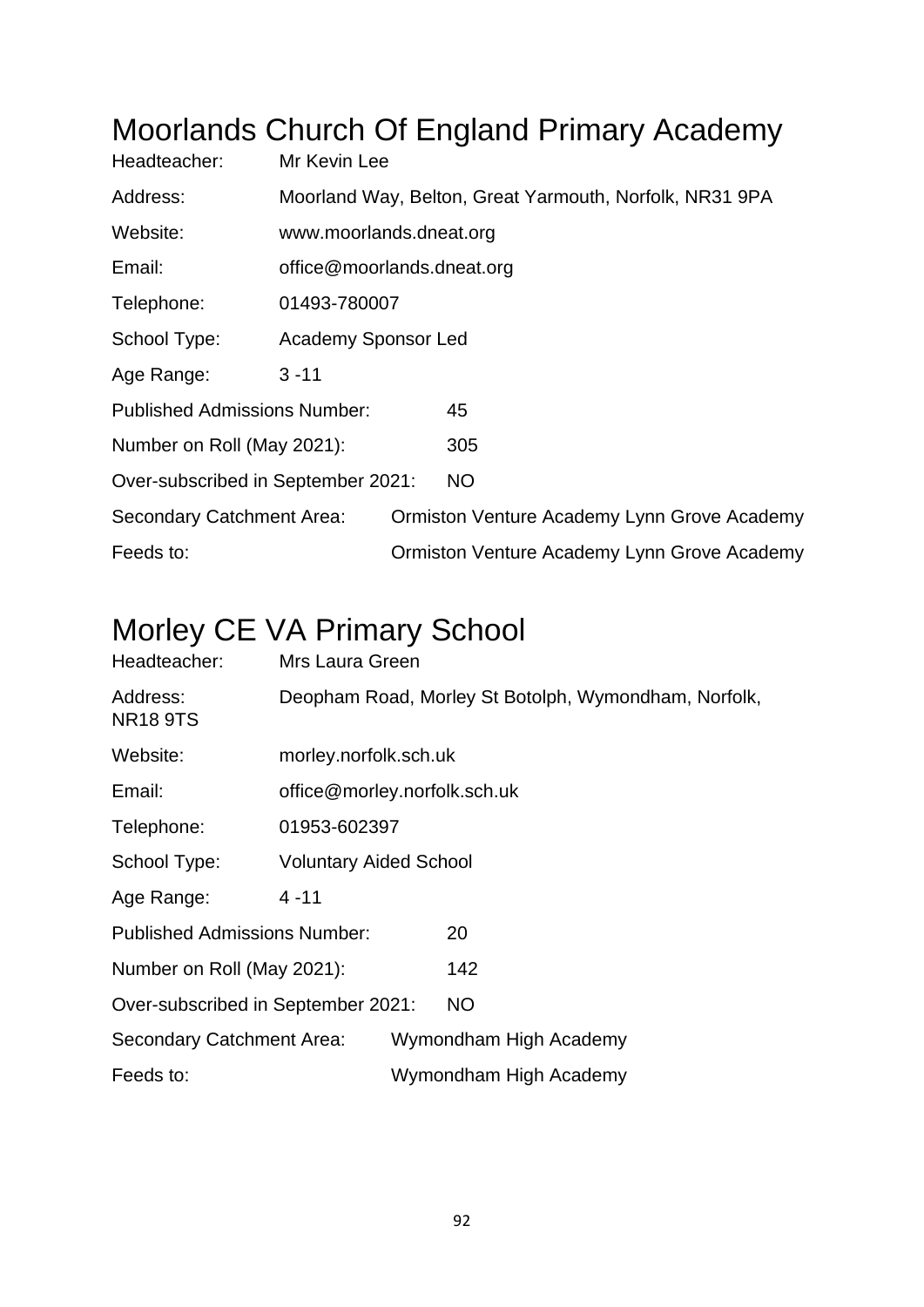### Mousehold Infant and Nursery School

| Headteacher:                        | <b>Mrs Rebecca Westall</b>                  |  |                                  |  |
|-------------------------------------|---------------------------------------------|--|----------------------------------|--|
| Address:                            | Mousehold Avenue, Norwich, Norfolk, NR3 4RS |  |                                  |  |
| Website:                            | www.mouseholdinfants.com                    |  |                                  |  |
| Email:                              | officemousehold@istnorfolk.co.uk            |  |                                  |  |
| Telephone:                          | 01603-427012                                |  |                                  |  |
| School Type:                        | <b>Acaddemy Converter</b>                   |  |                                  |  |
| Age Range:                          | $3 - 7$                                     |  |                                  |  |
| <b>Published Admissions Number:</b> |                                             |  | 90                               |  |
| Number on Roll (May 2021):          |                                             |  | 254                              |  |
| Over-subscribed in September 2021:  |                                             |  | <b>NO</b>                        |  |
| Secondary Catchment Area:           |                                             |  | Sewell Park Academy Open Academy |  |
| Feeds to:                           |                                             |  | George White Junior School       |  |

#### Mulbarton Primary School

| Headteacher:                        | Mrs Bev Theobald        |                                                   |                                        |  |  |
|-------------------------------------|-------------------------|---------------------------------------------------|----------------------------------------|--|--|
| Address:                            |                         | The Common, Mulbarton, Norwich, Norfolk, NR14 8JG |                                        |  |  |
| Website:                            |                         |                                                   | www.mulbartonprimary.norfolk.sch.uk    |  |  |
| Email:                              |                         |                                                   | office@mulbartonprimary.norfolk.sch.uk |  |  |
| Telephone:                          |                         | 01508-570326                                      |                                        |  |  |
| School Type:                        | <b>Community School</b> |                                                   |                                        |  |  |
| Age Range:                          | $4 - 11$                |                                                   |                                        |  |  |
| <b>Published Admissions Number:</b> |                         |                                                   | 60                                     |  |  |
| Number on Roll (May 2021):          |                         |                                                   | 448                                    |  |  |
| Over-subscribed in September 2021:  |                         |                                                   | <b>NO</b>                              |  |  |
| Secondary Catchment Area:           |                         |                                                   | Hethersett Academy                     |  |  |
| Feeds to:                           |                         |                                                   | <b>Hethersett Academy</b>              |  |  |
|                                     |                         |                                                   |                                        |  |  |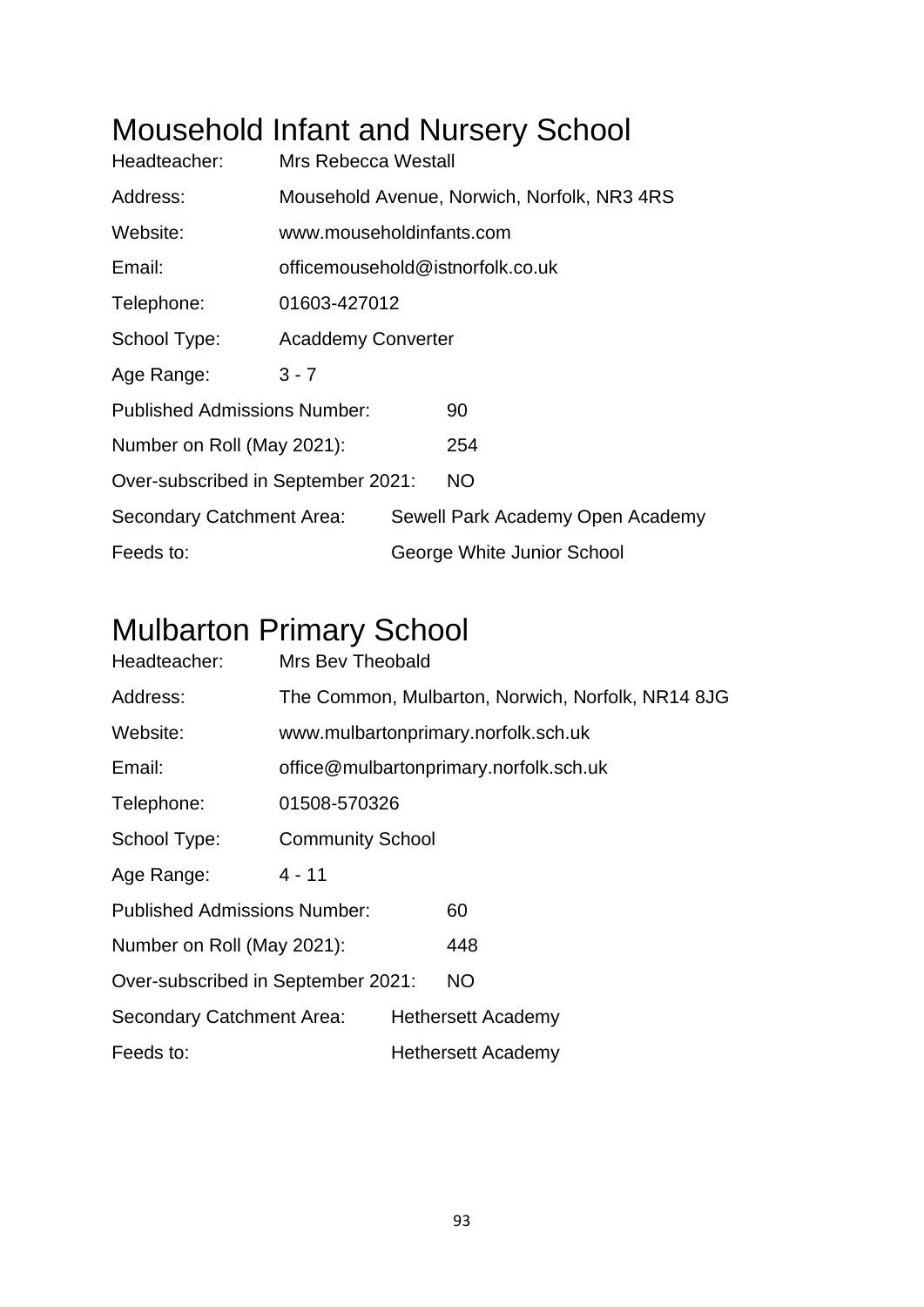### Mundesley Infant School

| Headteacher:                        | <b>Miss Abigail Howett</b>                         |  |                                     |  |
|-------------------------------------|----------------------------------------------------|--|-------------------------------------|--|
| Address:                            | Trunch Road, Mundesley, Norwich, Norfolk, NR11 8LE |  |                                     |  |
| Website:                            |                                                    |  | www.mundesley-infant.norfolk.sch.uk |  |
| Email:                              |                                                    |  | office-mijs@coastaltogether.co.uk   |  |
| Telephone:                          | 01263-720401                                       |  |                                     |  |
| School Type:                        | <b>Community School</b>                            |  |                                     |  |
| Age Range:                          | $4 - 7$                                            |  |                                     |  |
| <b>Published Admissions Number:</b> |                                                    |  | 40                                  |  |
| Number on Roll (May 2021):          |                                                    |  | 81                                  |  |
| Over-subscribed in September 2021:  |                                                    |  | <b>NO</b>                           |  |
| Secondary Catchment Area:           |                                                    |  | North Walsham High School           |  |
| Feeds to:                           |                                                    |  | <b>Mundesley Junior School</b>      |  |

# Mundford Church of England Primary Academy

| Headteacher:                        | Mrs Sarah Godbold                     |               |               |  |  |
|-------------------------------------|---------------------------------------|---------------|---------------|--|--|
| Address:                            | Mundford, Thetford, Norfolk, IP26 5ED |               |               |  |  |
| Website:                            | www.mundford.norfolk.sch.uk           |               |               |  |  |
| Email:                              | office@mundford.norfolk.sch.uk        |               |               |  |  |
| Telephone:                          | 01842-878278                          |               |               |  |  |
| School Type:                        | <b>Academy Converter</b>              |               |               |  |  |
| Age Range:                          | $4 - 11$                              |               |               |  |  |
| <b>Published Admissions Number:</b> |                                       | 30            |               |  |  |
| Number on Roll (May 2021):          |                                       | 171           |               |  |  |
| Over-subscribed in September 2021:  |                                       |               | NO.           |  |  |
| Secondary Catchment Area:           |                                       | Iceni Academy |               |  |  |
| Feeds to:                           |                                       |               | Iceni Academy |  |  |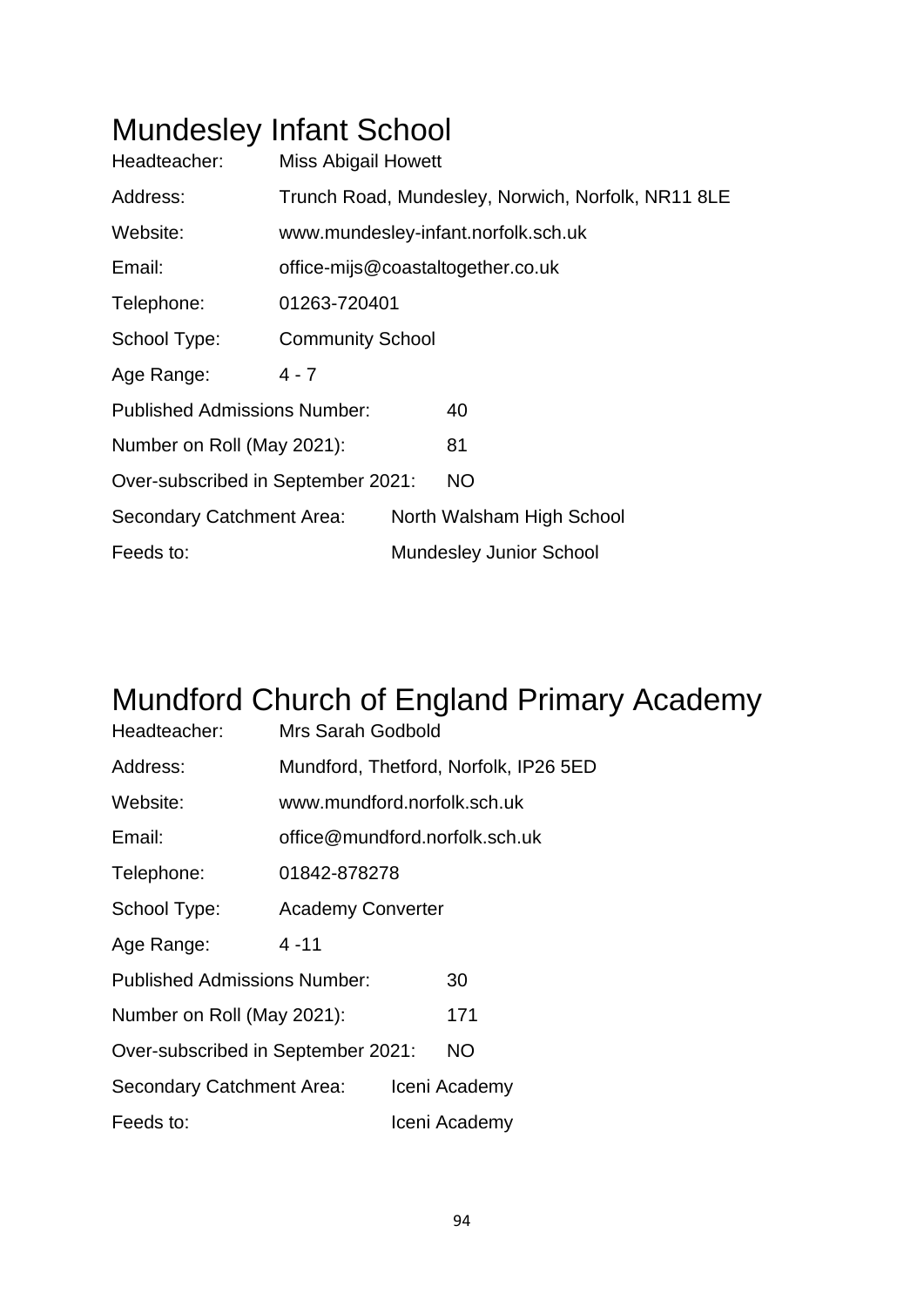## Narborough Church Of England Primary Academy

| Headteacher:                        | Mrs Anne Neary                                          |  |                                  |  |
|-------------------------------------|---------------------------------------------------------|--|----------------------------------|--|
| Address:                            | Dennys Walk, Narborough, King's Lynn, Norfolk, PE32 1TA |  |                                  |  |
| Website:                            | www.narborough.norfolk.sch.uk                           |  |                                  |  |
| Email:                              |                                                         |  | office@narborough.norfolk.sch.uk |  |
| Telephone:                          | 01760 338048                                            |  |                                  |  |
| School Type:                        | Academy Sponsor Led                                     |  |                                  |  |
| Age Range:                          | $5 - 11$                                                |  |                                  |  |
| <b>Published Admissions Number:</b> |                                                         |  | 15                               |  |
| Number on Roll (May 2021):          |                                                         |  | 101                              |  |
| Over-subscribed in September 2021:  |                                                         |  | NO.                              |  |
| <b>Secondary Catchment Area:</b>    |                                                         |  | The Nicholas Hamond Academy      |  |
| Feeds to:                           |                                                         |  | The Nicholas Hamond Academy      |  |

### Neatishead C Of E Primary School

| Headteacher:                        | Ms Julie Church                                     |                                        |                                        |  |  |
|-------------------------------------|-----------------------------------------------------|----------------------------------------|----------------------------------------|--|--|
| Address:                            | School Road, Neatishead, Norwich, Norfolk, NR12 8XN |                                        |                                        |  |  |
| Website:                            | www.neatishead.norfolk.sch.uk                       |                                        |                                        |  |  |
| Email:                              |                                                     |                                        | office@neatishead.norfolk.sch.uk       |  |  |
| Telephone:                          |                                                     | 01692-630241                           |                                        |  |  |
| School Type:                        | <b>Voluntary Controlled School</b>                  |                                        |                                        |  |  |
| Age Range:                          | $4 - 11$                                            |                                        |                                        |  |  |
| <b>Published Admissions Number:</b> |                                                     |                                        | 9                                      |  |  |
| Number on Roll (May 2021):          |                                                     |                                        | 64                                     |  |  |
| Over-subscribed in September 2021:  |                                                     |                                        | <b>YES</b>                             |  |  |
| Secondary Catchment Area:           |                                                     | <b>Broadland High Ormiston Academy</b> |                                        |  |  |
| Feeds to:                           |                                                     |                                        | <b>Broadland High Ormiston Academy</b> |  |  |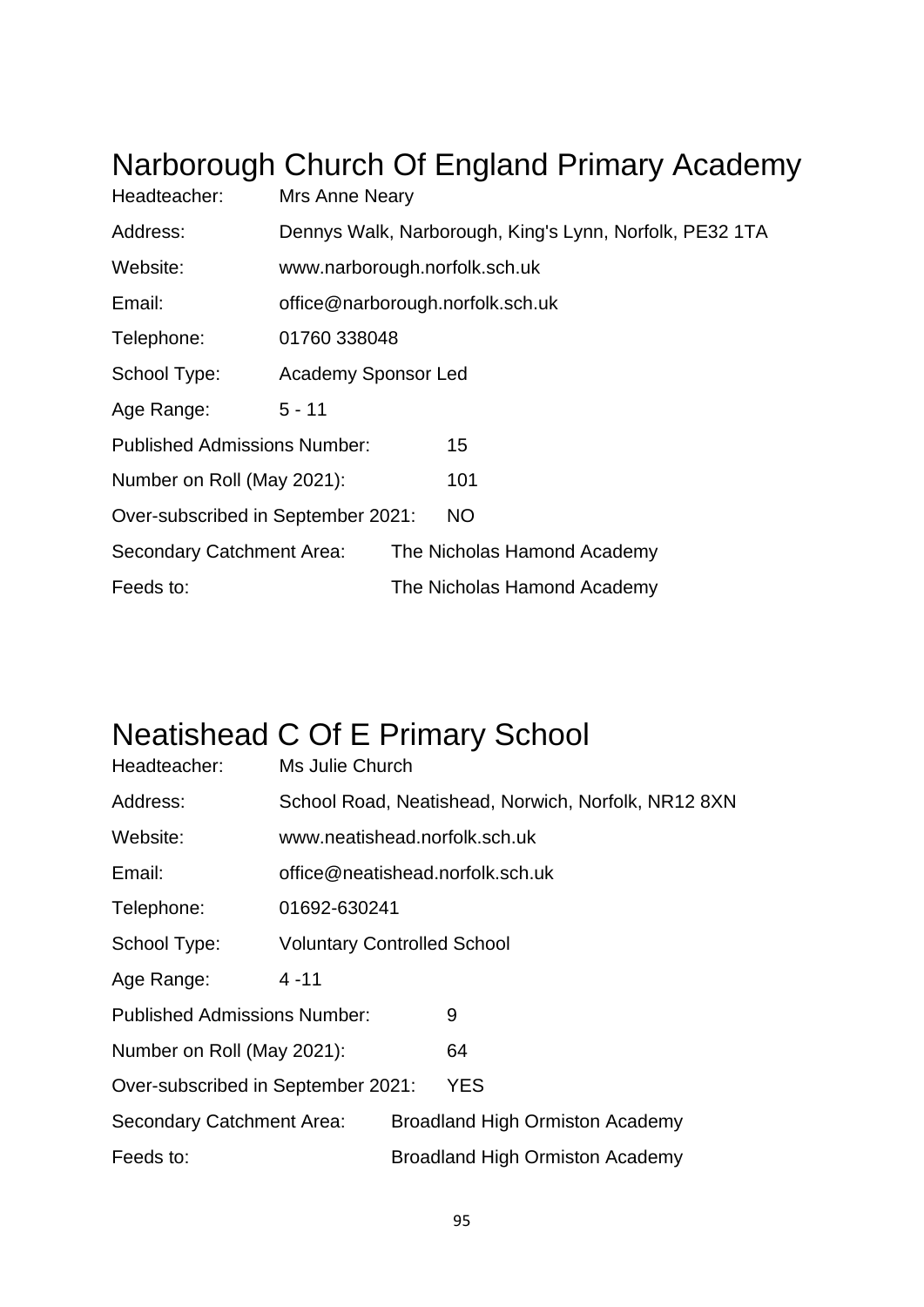## Necton VA Primary School

| Headteacher:                        | Mrs Victoria Long                                |  |                             |  |  |
|-------------------------------------|--------------------------------------------------|--|-----------------------------|--|--|
| Address:                            | School Road, Necton, Swaffham, Norfolk, PE37 8HT |  |                             |  |  |
| Website:                            | www.necton.norfolk.sch.uk                        |  |                             |  |  |
| Email:                              | office@necton.norfolk.sch.uk                     |  |                             |  |  |
| Telephone:                          | 01760 722975                                     |  |                             |  |  |
| School Type:                        | <b>Voluntary Aided School</b>                    |  |                             |  |  |
| Age Range:                          | $4 - 11$                                         |  |                             |  |  |
| <b>Published Admissions Number:</b> |                                                  |  | 30                          |  |  |
| Number on Roll (May 2021):          |                                                  |  | 194                         |  |  |
| Over-subscribed in September 2021:  |                                                  |  | <b>NO</b>                   |  |  |
| <b>Secondary Catchment Area:</b>    |                                                  |  | The Nicholas Hamond Academy |  |  |
| Feeds to:                           |                                                  |  | The Nicholas Hamond Academy |  |  |

### Nelson Academy

| Headteacher:                        | Mrs Sarah Wilson                                |  |                        |  |
|-------------------------------------|-------------------------------------------------|--|------------------------|--|
| Address:                            | Nursery Road, Downham Market, Norfolk, PE38 9PF |  |                        |  |
| Website:                            | www.nelsonacademy.co.uk                         |  |                        |  |
| Email:                              | office@nla.eastern-mat.co.uk                    |  |                        |  |
| Telephone:                          | 01366-383824                                    |  |                        |  |
| School Type:                        | <b>Academy Sponsor Led</b>                      |  |                        |  |
| Age Range:                          | $3 - 11$                                        |  |                        |  |
| <b>Published Admissions Number:</b> |                                                 |  | 60                     |  |
| Number on Roll (May 2021):          |                                                 |  | 419                    |  |
| Over-subscribed in September 2021:  |                                                 |  | <b>NO</b>              |  |
| <b>Secondary Catchment Area:</b>    |                                                 |  | Downham Market Academy |  |
| Feeds to:                           |                                                 |  | Downham Market Academy |  |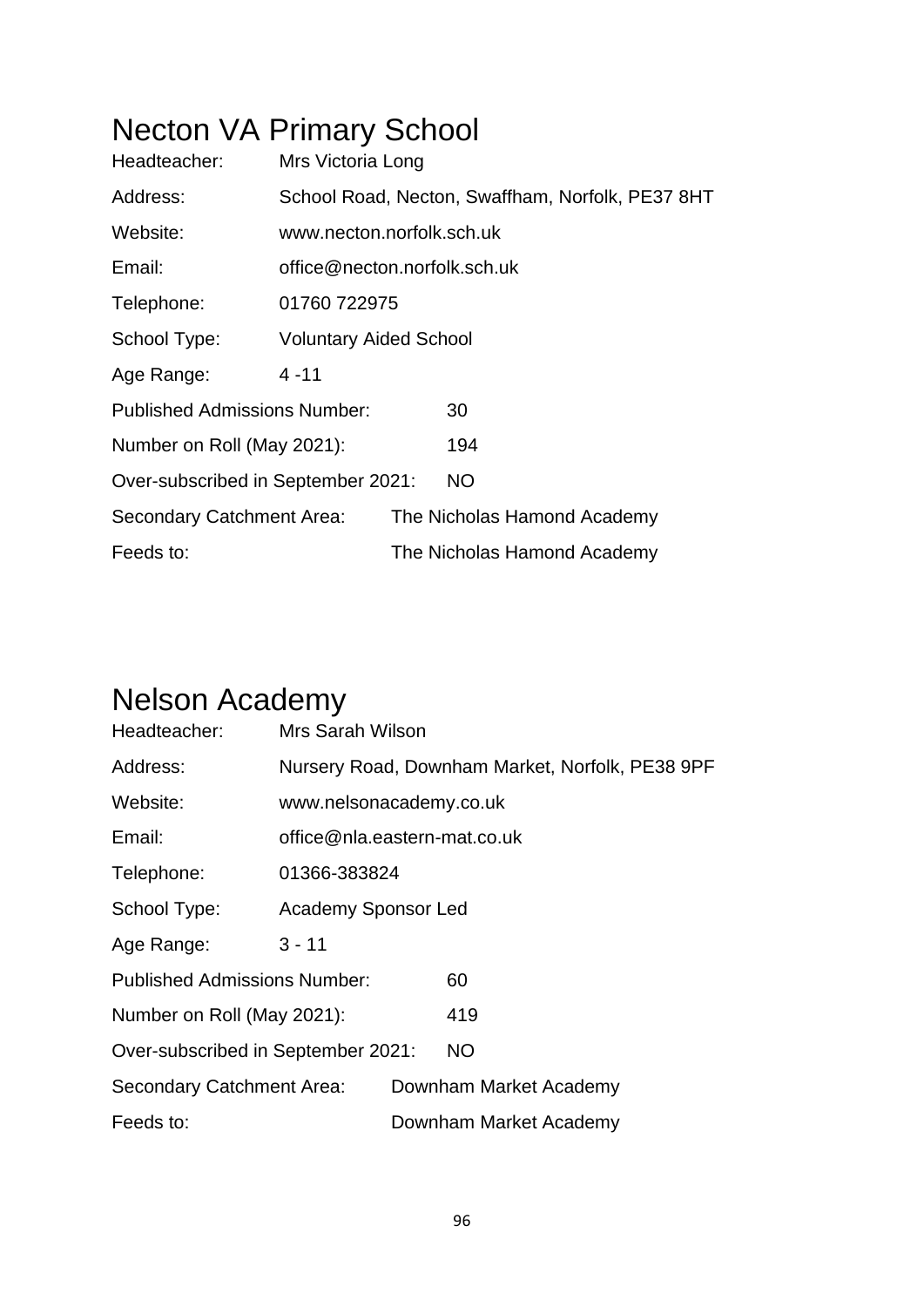#### Nelson Infant School

| Headteacher:                                    | Mrs Victoria McConnell       |  |                                                   |  |  |
|-------------------------------------------------|------------------------------|--|---------------------------------------------------|--|--|
| Address:                                        |                              |  | Northumberland Street,, Norwich, Norfolk, NR2 4EH |  |  |
| Website:                                        | www.nelson.norfolk.sch.uk    |  |                                                   |  |  |
| Email:                                          | office@nelson.norfolk.sch.uk |  |                                                   |  |  |
| Telephone:                                      | 01603-620344                 |  |                                                   |  |  |
| School Type:                                    | Academy                      |  |                                                   |  |  |
| Age Range:                                      | 4 - 7                        |  |                                                   |  |  |
| <b>Published Admissions Number:</b>             |                              |  | 60                                                |  |  |
| Number on Roll (May 2021):                      |                              |  | 162                                               |  |  |
| Over-subscribed in September 2021:              |                              |  | <b>NO</b>                                         |  |  |
| Secondary Catchment Area:<br>The Hewett Academy |                              |  | City Academy Norwich City of Norwich School       |  |  |
| Feeds to:                                       |                              |  | Wensum Junior Academy                             |  |  |

## Newton Flotman CE VC Primary School

| Headteacher:                        | Mr Adam Riley              |  |                                                         |  |  |
|-------------------------------------|----------------------------|--|---------------------------------------------------------|--|--|
| Address:                            |                            |  | School Road, Newton Flotman, Norwich, Norfolk, NR15 1PR |  |  |
| Website:                            |                            |  | www.newtonflotman.norfolk.sch.uk                        |  |  |
| Email:                              |                            |  | office@newtonflotman.norfolk.sch.uk                     |  |  |
| Telephone:                          | 01508-470379               |  |                                                         |  |  |
| School Type:                        | <b>Academy Sponsor Led</b> |  |                                                         |  |  |
| Age Range:                          | 4 - 11                     |  |                                                         |  |  |
| <b>Published Admissions Number:</b> |                            |  | 30                                                      |  |  |
| Number on Roll (May 2021):          |                            |  | 111                                                     |  |  |
| Over-subscribed in September 2021:  |                            |  | NO.                                                     |  |  |
| Secondary Catchment Area:           |                            |  | Long Stratton High School                               |  |  |
| Feeds to:                           |                            |  | Long Stratton High School                               |  |  |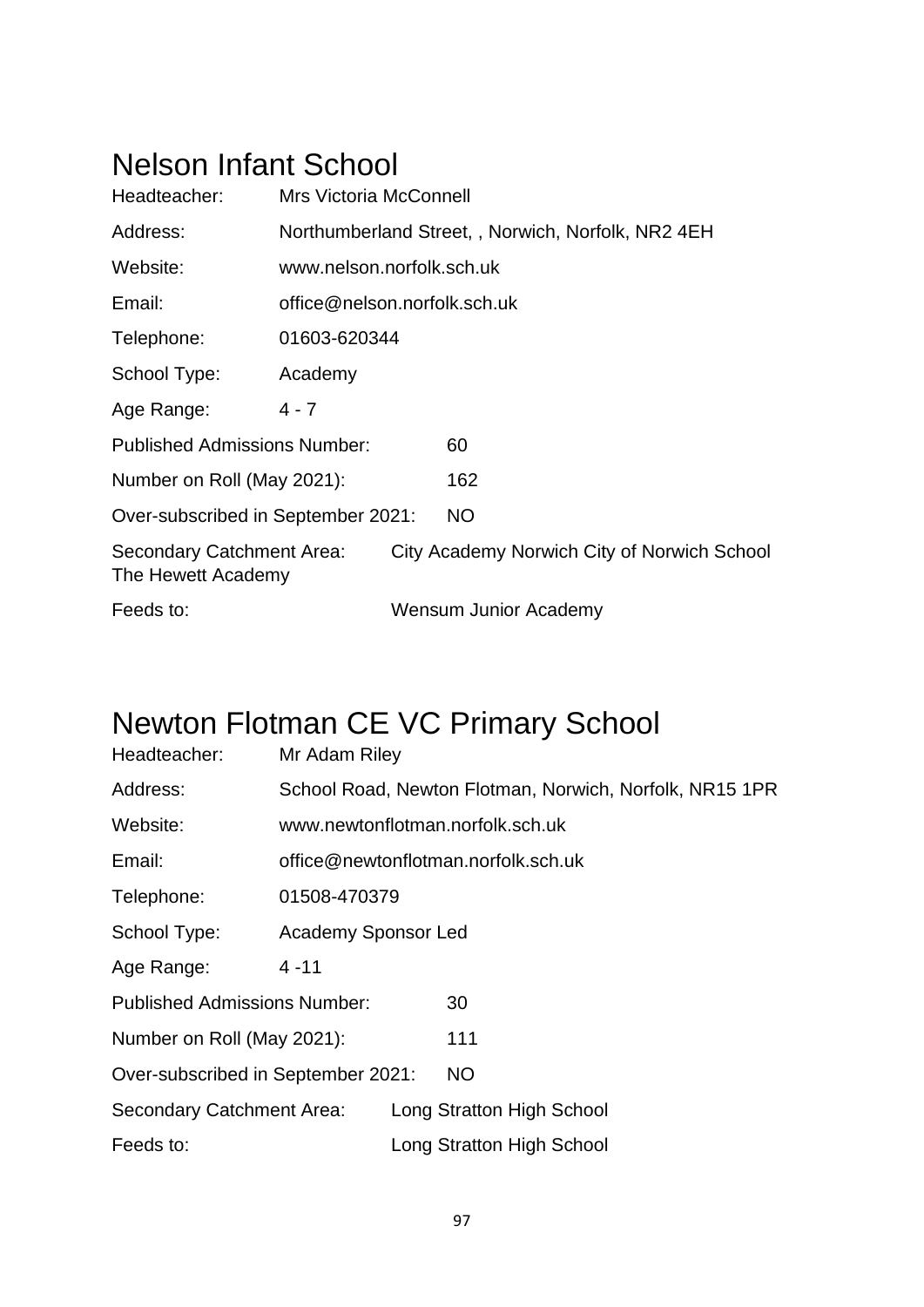## Nightingale Infant & Nursery School

| Headteacher:                        | <b>Mrs Karen Winter</b>                                |                             |                                     |  |  |  |
|-------------------------------------|--------------------------------------------------------|-----------------------------|-------------------------------------|--|--|--|
| Address:                            | Nightingale Drive, Taverham, Norwich, Norfolk, NR8 6LA |                             |                                     |  |  |  |
| Website:                            |                                                        | www.nightingaleinfant.co.uk |                                     |  |  |  |
| Email:                              | officenightingale@istnorfolk.co.uk                     |                             |                                     |  |  |  |
| Telephone:                          | 01603-867976                                           |                             |                                     |  |  |  |
| School Type:                        | <b>Community School</b>                                |                             |                                     |  |  |  |
| Age Range:                          | $4 - 7$                                                |                             |                                     |  |  |  |
| <b>Published Admissions Number:</b> |                                                        |                             | 60                                  |  |  |  |
| Number on Roll (May 2021):          |                                                        |                             | 168                                 |  |  |  |
| Over-subscribed in September 2021:  |                                                        |                             | <b>NO</b>                           |  |  |  |
| Secondary Catchment Area:           |                                                        |                             | <b>Taverham High School</b>         |  |  |  |
| Feeds to:                           |                                                        |                             | <b>Taverham VC CE Junior School</b> |  |  |  |

### North Denes Primary School

| Headteacher:                        | Mrs Debra Whiting           |  |                                                  |  |  |
|-------------------------------------|-----------------------------|--|--------------------------------------------------|--|--|
| Address:                            |                             |  | Jellicoe Road, Great Yarmouth, Norfolk, NR30 4HF |  |  |
| Website:                            | www.northdenesprimary.co.uk |  |                                                  |  |  |
| Email:                              |                             |  | office@northdenes.norfolk.sch.uk                 |  |  |
| Telephone:                          | 01493-842063                |  |                                                  |  |  |
| School Type:                        | <b>Community School</b>     |  |                                                  |  |  |
| Age Range:                          | $4 - 11$                    |  |                                                  |  |  |
| <b>Published Admissions Number:</b> |                             |  | 60                                               |  |  |
| Number on Roll (May 2021):          |                             |  | 423                                              |  |  |
| Over-subscribed in September 2021:  |                             |  | <b>NO</b>                                        |  |  |
| Secondary Catchment Area:           |                             |  | <b>Great Yarmouth Charter Academy</b>            |  |  |
| Feeds to:                           |                             |  | Great Yarmouth Charter Academy                   |  |  |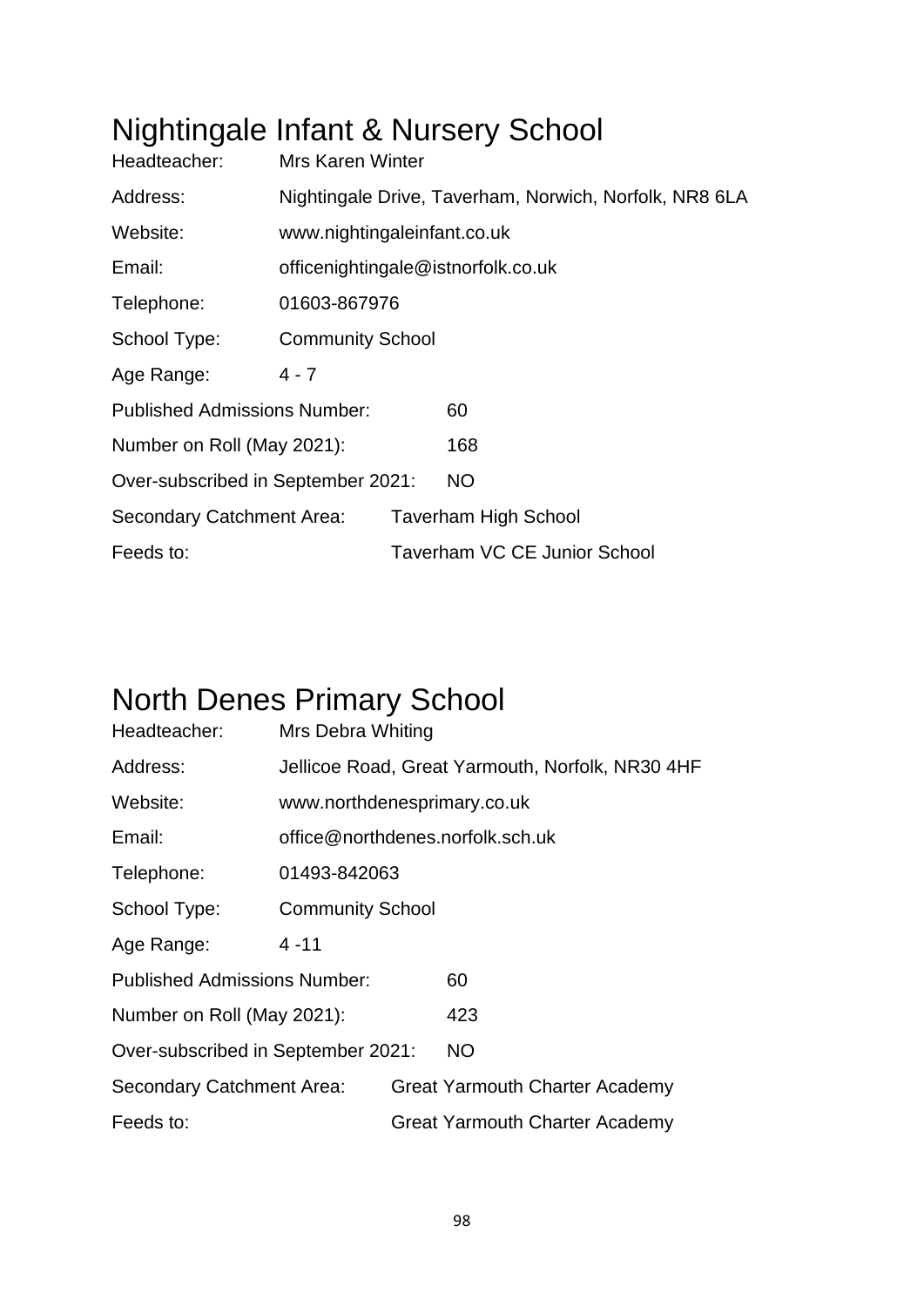### North Elmham Ce Va Primary School

| Headteacher:                        | <b>Mrs Helen McCarney</b>          |                                                        |                                   |  |  |  |
|-------------------------------------|------------------------------------|--------------------------------------------------------|-----------------------------------|--|--|--|
| Address:                            |                                    | 70 Holt Road, North Elmham, Dereham, Norfolk, NR20 5JS |                                   |  |  |  |
| Website:                            | northelmhamschool.com              |                                                        |                                   |  |  |  |
| Email:                              |                                    |                                                        | office@northelmham.norfolk.sch.uk |  |  |  |
| Telephone:                          |                                    | 01362-668318                                           |                                   |  |  |  |
| School Type:                        | <b>Voluntary Controlled School</b> |                                                        |                                   |  |  |  |
| Age Range:                          | $4 - 11$                           |                                                        |                                   |  |  |  |
| <b>Published Admissions Number:</b> |                                    |                                                        | 15                                |  |  |  |
| Number on Roll (May 2021):          |                                    |                                                        | 78                                |  |  |  |
| Over-subscribed in September 2021:  |                                    |                                                        | NO.                               |  |  |  |
| Secondary Catchment Area:           |                                    |                                                        | Northgate High School             |  |  |  |
| Feeds to:                           |                                    |                                                        | Northgate High School             |  |  |  |

#### North Walsham Infant School

| Headteacher:                        | Ms Paula Jones                                |                                        |                             |  |  |  |
|-------------------------------------|-----------------------------------------------|----------------------------------------|-----------------------------|--|--|--|
| Address:                            | Manor Road,, North Walsham, Norfolk, NR28 9HG |                                        |                             |  |  |  |
| Website:                            | www.nwjun-infsfed.com                         |                                        |                             |  |  |  |
| Email:                              |                                               | office@northwalsham-inf.norfolk.sch.uk |                             |  |  |  |
| Telephone:                          | 01692-403013                                  |                                        |                             |  |  |  |
| School Type:                        | <b>Academy Converter</b>                      |                                        |                             |  |  |  |
| Age Range:                          | $4 - 7$                                       |                                        |                             |  |  |  |
| <b>Published Admissions Number:</b> |                                               |                                        | 60                          |  |  |  |
| Number on Roll (May 2021):          |                                               |                                        | 251                         |  |  |  |
| Over-subscribed in September 2021:  |                                               |                                        | <b>NO</b>                   |  |  |  |
| Secondary Catchment Area:           |                                               |                                        | North Walsham High School   |  |  |  |
| Feeds to:                           |                                               |                                        | North Walsham Junior School |  |  |  |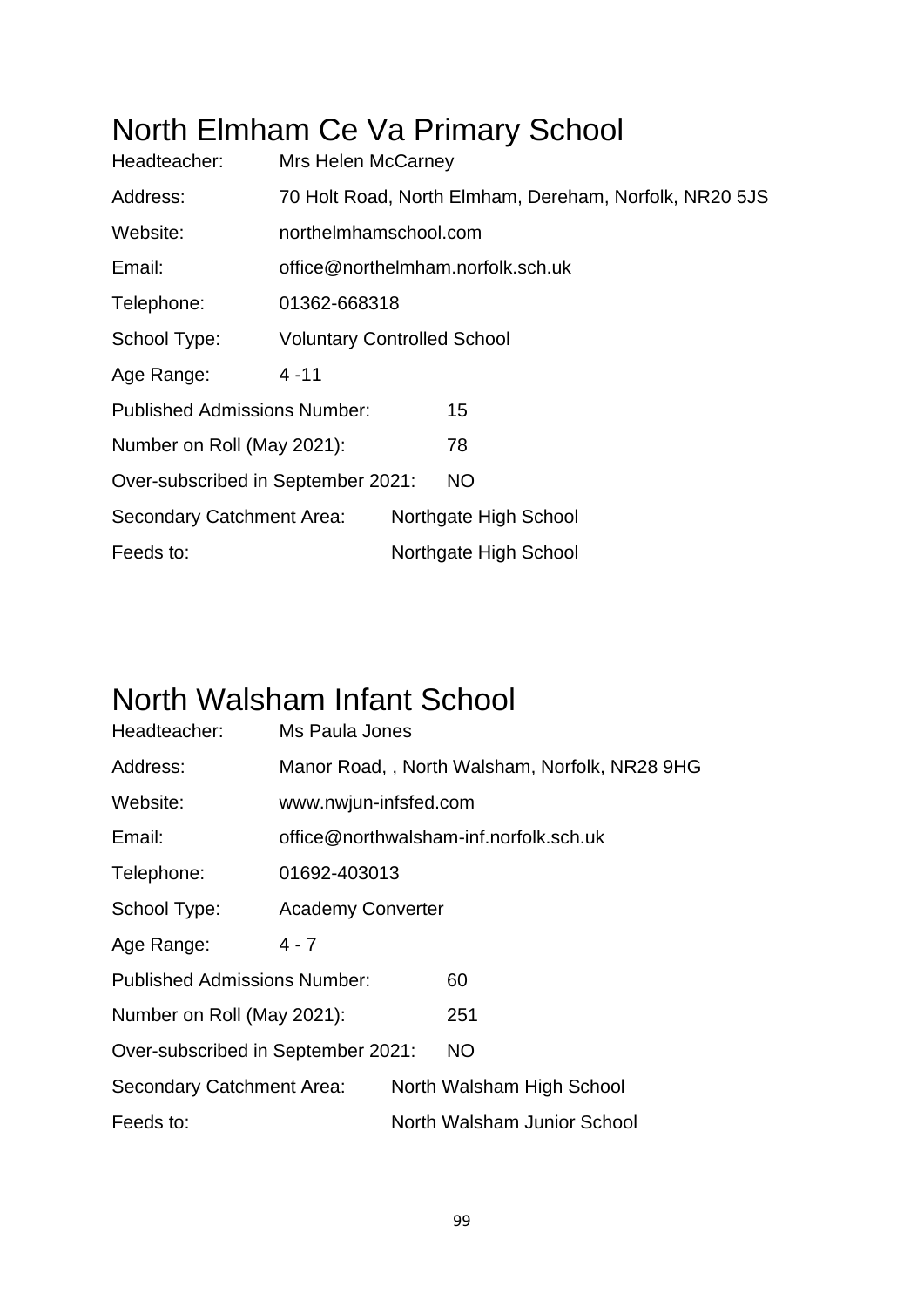## North Wootton Academy

| Headteacher:                        | Mr James Grimsby                                  |  |                               |  |  |
|-------------------------------------|---------------------------------------------------|--|-------------------------------|--|--|
| Address:                            | Priory Lane, North Wootton, King's Lynn, PE30 3PT |  |                               |  |  |
| Website:                            |                                                   |  | www.northwoottonacademy.co.uk |  |  |
| Email:                              | office@nwt.eastern-mat.co.uk                      |  |                               |  |  |
| Telephone:                          | 01553-672385                                      |  |                               |  |  |
| School Type:                        | Academy Sponsor Led                               |  |                               |  |  |
| Age Range:                          | $4 - 11$                                          |  |                               |  |  |
| <b>Published Admissions Number:</b> |                                                   |  | 45                            |  |  |
| Number on Roll (May 2021):          |                                                   |  | 319                           |  |  |
| Over-subscribed in September 2021:  |                                                   |  | <b>YES</b>                    |  |  |
| Secondary Catchment Area:           |                                                   |  | King Edward VII Academy       |  |  |
| Feeds to:                           |                                                   |  | King Edward VII Academy       |  |  |

### Northgate Primary School

| Headteacher:                        | <b>Mr Michael Collins</b> |  |                                                     |  |  |
|-------------------------------------|---------------------------|--|-----------------------------------------------------|--|--|
| Address:                            |                           |  | Northgate Street, Great Yarmouth, Norfolk, NR30 1BP |  |  |
| Website:                            |                           |  | www.northgateprimary.norfolk.sch.uk                 |  |  |
| Email:                              |                           |  | office@northgateprimary.norfolk.sch.uk              |  |  |
| Telephone:                          | 01493-856515              |  |                                                     |  |  |
| School Type:                        | <b>Academy Converter</b>  |  |                                                     |  |  |
| Age Range:                          | 4 - 11                    |  |                                                     |  |  |
| <b>Published Admissions Number:</b> |                           |  | 60                                                  |  |  |
| Number on Roll (May 2021):          |                           |  | 418                                                 |  |  |
| Over-subscribed in September 2021:  |                           |  | YES                                                 |  |  |
| Secondary Catchment Area:           |                           |  | <b>Great Yarmouth Charter Academy</b>               |  |  |
| Feeds to:                           |                           |  | <b>Great Yarmouth Charter Academy</b>               |  |  |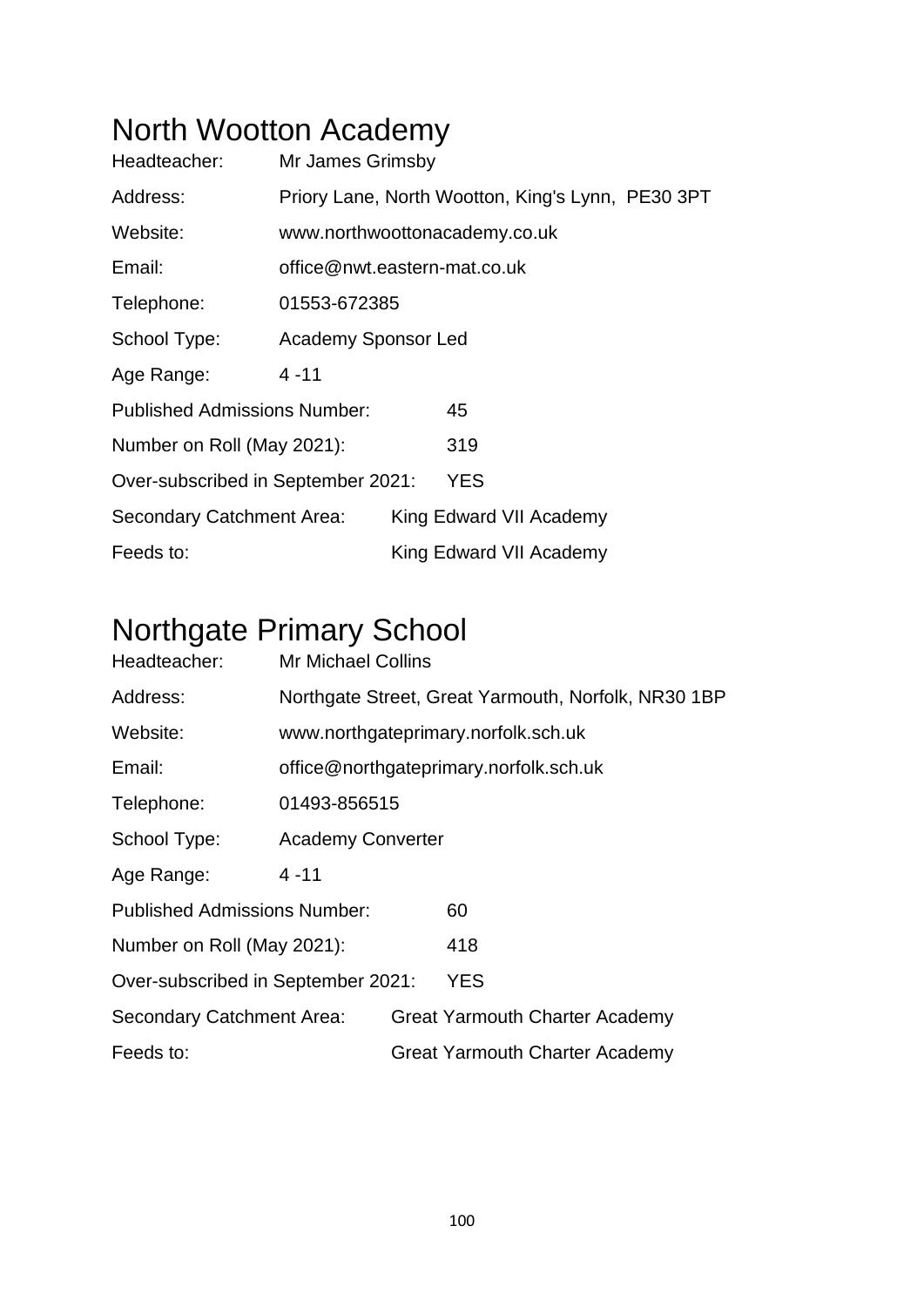# Northrepps Primary School

| Headteacher:                        | <b>Mrs Laura Watts</b>  |  |                                                      |  |  |
|-------------------------------------|-------------------------|--|------------------------------------------------------|--|--|
| Address:                            |                         |  | Church Street, Northrepps, Cromer, Norfolk, NR27 OLG |  |  |
| Website:                            |                         |  | http://www.blueskyfederation.co.uk/                  |  |  |
| Email:                              |                         |  | office@northrepps.norfolk.sch.uk                     |  |  |
| Telephone:                          | 01263-579396            |  |                                                      |  |  |
| School Type:                        | <b>Community School</b> |  |                                                      |  |  |
| Age Range:                          | $4 - 11$                |  |                                                      |  |  |
| <b>Published Admissions Number:</b> |                         |  | 10                                                   |  |  |
| Number on Roll (May 2021):          |                         |  | 51                                                   |  |  |
| Over-subscribed in September 2021:  |                         |  | <b>NO</b>                                            |  |  |
| Secondary Catchment Area:           |                         |  | <b>Cromer Academy</b>                                |  |  |
| Feeds to:                           |                         |  | <b>Cromer Academy</b>                                |  |  |

## Norwich Primary Academy

| Headteacher:                                    | Mrs Rebecca Handley-Kirk     |                                          |                                                 |  |  |  |  |
|-------------------------------------------------|------------------------------|------------------------------------------|-------------------------------------------------|--|--|--|--|
| Address:                                        |                              | Clarkson Road, Norwich, Norfolk, NR5 8ED |                                                 |  |  |  |  |
| Website:                                        |                              |                                          | www.norwichprimaryacademy.org                   |  |  |  |  |
| Email:                                          | office@norwichprimary.org.uk |                                          |                                                 |  |  |  |  |
| Telephone:                                      | 01603-454423                 |                                          |                                                 |  |  |  |  |
| School Type:                                    | <b>Academy Sponsor Led</b>   |                                          |                                                 |  |  |  |  |
| Age Range:                                      | $4 - 11$                     |                                          |                                                 |  |  |  |  |
| <b>Published Admissions Number:</b>             |                              |                                          | 60                                              |  |  |  |  |
| Number on Roll (May 2021):                      |                              |                                          | 318                                             |  |  |  |  |
| Over-subscribed in September 2021:              |                              |                                          | <b>NO</b>                                       |  |  |  |  |
| Secondary Catchment Area:<br>The Hewett Academy |                              |                                          | City Academy Norwich City of Norwich School     |  |  |  |  |
| Feeds to:<br>Hewett Academy                     |                              |                                          | City Academy Norwich City of Norwich School The |  |  |  |  |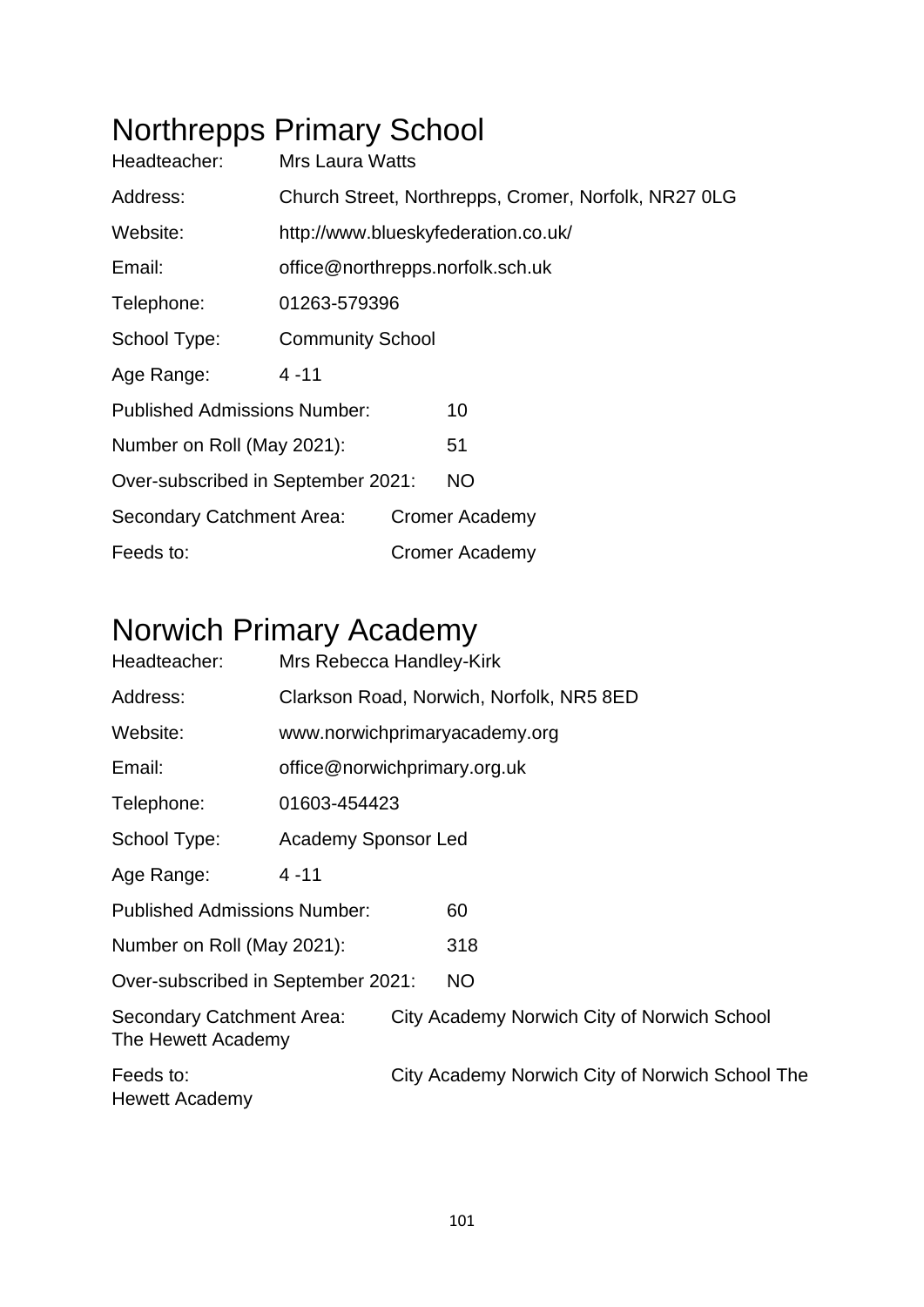### Norwich Road Academy

| Headteacher:                        | Mrs Julia Miles              |                                  |
|-------------------------------------|------------------------------|----------------------------------|
| Address:                            |                              | Norwich Road, Thetford, IP24 2HT |
| Website:                            |                              | www.norwichroadacademy.co.uk     |
| Email:                              | office@nor.eastern-mat.co.uk |                                  |
| Telephone:                          | 01842-753279                 |                                  |
| School Type:                        | <b>Academy Sponsor Led</b>   |                                  |
| Age Range:                          | $3 - 11$                     |                                  |
| <b>Published Admissions Number:</b> |                              | 60                               |
| Number on Roll (May 2021):          |                              | 337                              |
| Over-subscribed in September 2021:  |                              | <b>NO</b>                        |
| Secondary Catchment Area:           |                              | <b>Thetford Academy</b>          |
| Feeds to:                           |                              | <b>Thetford Academy</b>          |

### Old Buckenham Primary School & Nursery

| Headteacher:                        | <b>Mrs Helen Mitchell</b>  |  |                                                   |  |  |
|-------------------------------------|----------------------------|--|---------------------------------------------------|--|--|
| Address:                            |                            |  | Abbey Road, Old Buckenham, Attleborough, NR17 1RH |  |  |
| Website:                            |                            |  | www.oldbuckenham-pri.norfolk.sch.uk               |  |  |
| Email:                              |                            |  | office@oldbuckenham-pri.norfolk.sch.uk            |  |  |
| Telephone:                          | 01953 860380               |  |                                                   |  |  |
| School Type:                        | <b>Academy Sponsor Led</b> |  |                                                   |  |  |
| Age Range:                          | $2 - 11$                   |  |                                                   |  |  |
| <b>Published Admissions Number:</b> |                            |  | 30                                                |  |  |
| Number on Roll (May 2021):          |                            |  | 210                                               |  |  |
| Over-subscribed in September 2021:  |                            |  | NO                                                |  |  |
| Secondary Catchment Area:           |                            |  | Old Buckenham High                                |  |  |
| Feeds to:                           |                            |  | Old Buckenham High                                |  |  |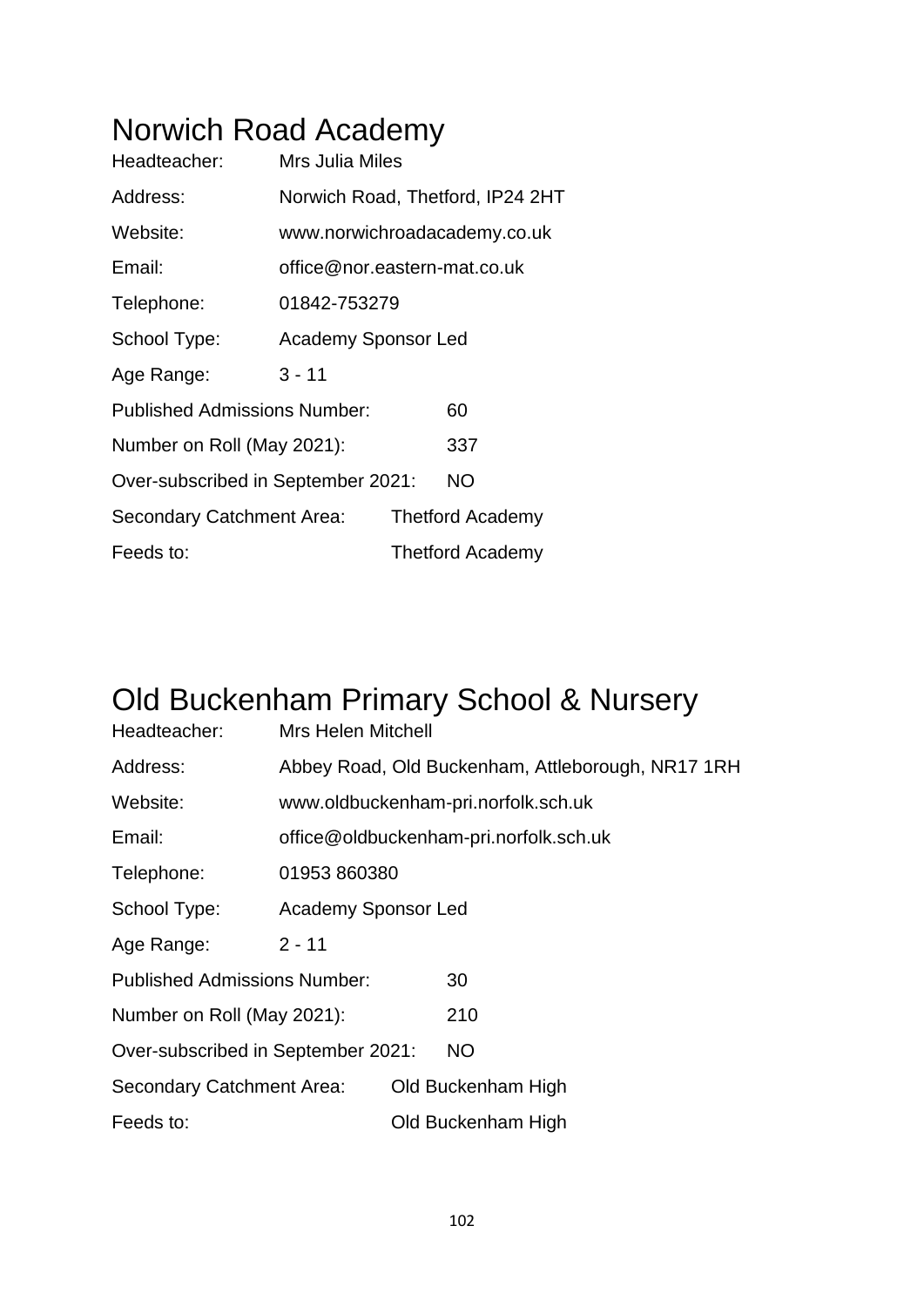## Ormesby Village Infant School

| Headteacher:                        | Mr Bradley Young                                          |  |                                      |  |  |
|-------------------------------------|-----------------------------------------------------------|--|--------------------------------------|--|--|
| Address:                            | Spruce Avenue, Ormesby, Great Yarmouth, Norfolk, NR29 3RY |  |                                      |  |  |
|                                     |                                                           |  |                                      |  |  |
| Website:                            | ormesbyvillageinfantschool.org                            |  |                                      |  |  |
| Email:                              | office@ormesbyinfant.norfolk.sch.uk                       |  |                                      |  |  |
| Telephone:                          | 01493-730298                                              |  |                                      |  |  |
| School Type:                        | <b>Community School</b>                                   |  |                                      |  |  |
| Age Range:                          | $4 - 7$                                                   |  |                                      |  |  |
| <b>Published Admissions Number:</b> |                                                           |  | 60                                   |  |  |
| Number on Roll (May 2021):          |                                                           |  | 105                                  |  |  |
| Over-subscribed in September 2021:  |                                                           |  | <b>NO</b>                            |  |  |
| Secondary Catchment Area:           |                                                           |  | Flegg High Ormiston Academy          |  |  |
| Feeds to:                           |                                                           |  | <b>Ormesby Village Junior School</b> |  |  |

### Ormiston Cliff Park Primary Academy

| Headteacher:                         | Mrs Kathryn Rutherford                                    |  |                                                     |  |
|--------------------------------------|-----------------------------------------------------------|--|-----------------------------------------------------|--|
| Address:                             | Orde Avenue, Gorleston, Great Yarmouth, Norfolk, NR31 6SZ |  |                                                     |  |
|                                      |                                                           |  |                                                     |  |
| Website:                             | www.ocppa.co.uk                                           |  |                                                     |  |
| Email:                               | office@ocppa.co.uk                                        |  |                                                     |  |
| Telephone:                           | 01493-661523                                              |  |                                                     |  |
| School Type:                         | <b>Academy Converter</b>                                  |  |                                                     |  |
| Age Range:                           | $4 - 11$                                                  |  |                                                     |  |
| <b>Published Admissions Number:</b>  |                                                           |  | 80                                                  |  |
| Number on Roll (May 2021):           |                                                           |  | 223                                                 |  |
| Over-subscribed in September 2021:   |                                                           |  | <b>NO</b>                                           |  |
| Secondary Catchment Area:<br>Academy |                                                           |  | <b>Cliff Park Ormiston Academy Ormiston Venture</b> |  |
| Feeds to:                            |                                                           |  | <b>Cliff Park Ormiston Academy</b>                  |  |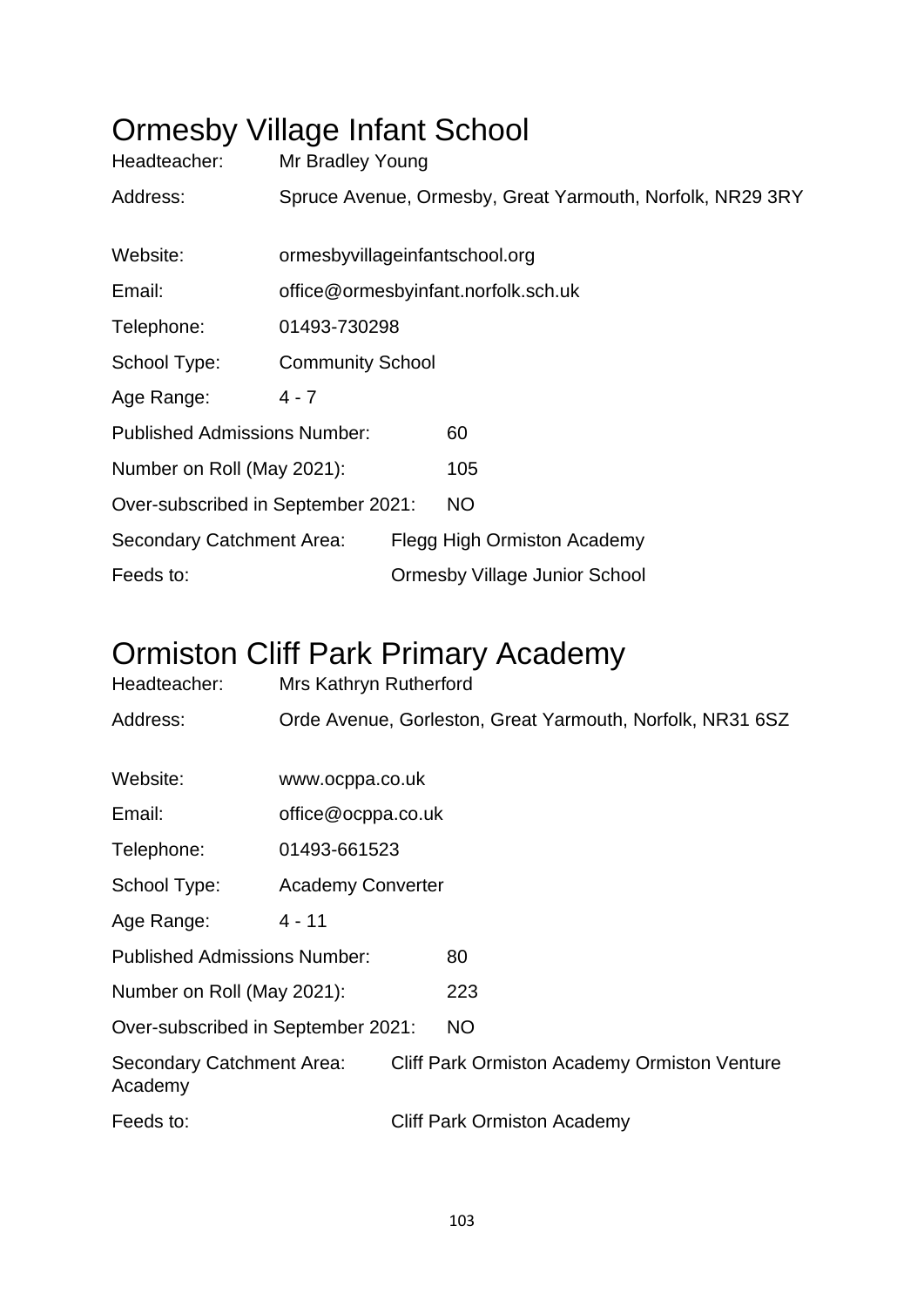### Ormiston Herman Academy

| Headteacher:                         | <b>Mrs Kate Rutherford</b>                          |                        |                                                     |  |  |  |
|--------------------------------------|-----------------------------------------------------|------------------------|-----------------------------------------------------|--|--|--|
| Address:                             | Oriel Avenue, Gorleston, Great Yarmouth, , NR31 7JL |                        |                                                     |  |  |  |
| Website:                             |                                                     | www.ohacademy.co.uk    |                                                     |  |  |  |
| Email:                               |                                                     | office@ohacademy.co.uk |                                                     |  |  |  |
| Telephone:                           | 01493-661355                                        |                        |                                                     |  |  |  |
| School Type:                         | Academy Sponsor Led                                 |                        |                                                     |  |  |  |
| Age Range:                           | $3 - 11$                                            |                        |                                                     |  |  |  |
| <b>Published Admissions Number:</b>  |                                                     |                        | 54                                                  |  |  |  |
| Number on Roll (May 2021):           |                                                     |                        | 332                                                 |  |  |  |
| Over-subscribed in September 2021:   |                                                     |                        | <b>YES</b>                                          |  |  |  |
| Secondary Catchment Area:<br>Academy |                                                     |                        | <b>Ormiston Venture Academy Cliff Park Ormiston</b> |  |  |  |
| Feeds to:<br>Academy                 |                                                     |                        | Ormiston Venture Academy Cliff Park Ormiston        |  |  |  |

## Overstrand The Belfry CE VA Primary School

| Headteacher:                        | <b>Mr Titus Cotton</b>        |                                                       |                       |  |  |
|-------------------------------------|-------------------------------|-------------------------------------------------------|-----------------------|--|--|
| Address:                            |                               | 23 Cromer Road, Overstrand, Cromer, Norfolk, NR27 0NT |                       |  |  |
| Website:                            |                               | www.overstrand.norfolk.sch.uk                         |                       |  |  |
| Email:                              |                               | office@overstrand.norfolk.sch.uk                      |                       |  |  |
| Telephone:                          | 01263-579275                  |                                                       |                       |  |  |
| School Type:                        | <b>Voluntary Aided School</b> |                                                       |                       |  |  |
| Age Range:                          | $4 - 11$                      |                                                       |                       |  |  |
| <b>Published Admissions Number:</b> |                               |                                                       | 24                    |  |  |
| Number on Roll (May 2021):          |                               |                                                       | 133                   |  |  |
| Over-subscribed in September 2021:  |                               |                                                       | <b>NO</b>             |  |  |
| Secondary Catchment Area:           |                               |                                                       | <b>Cromer Academy</b> |  |  |
| Feeds to:                           |                               |                                                       | <b>Cromer Academy</b> |  |  |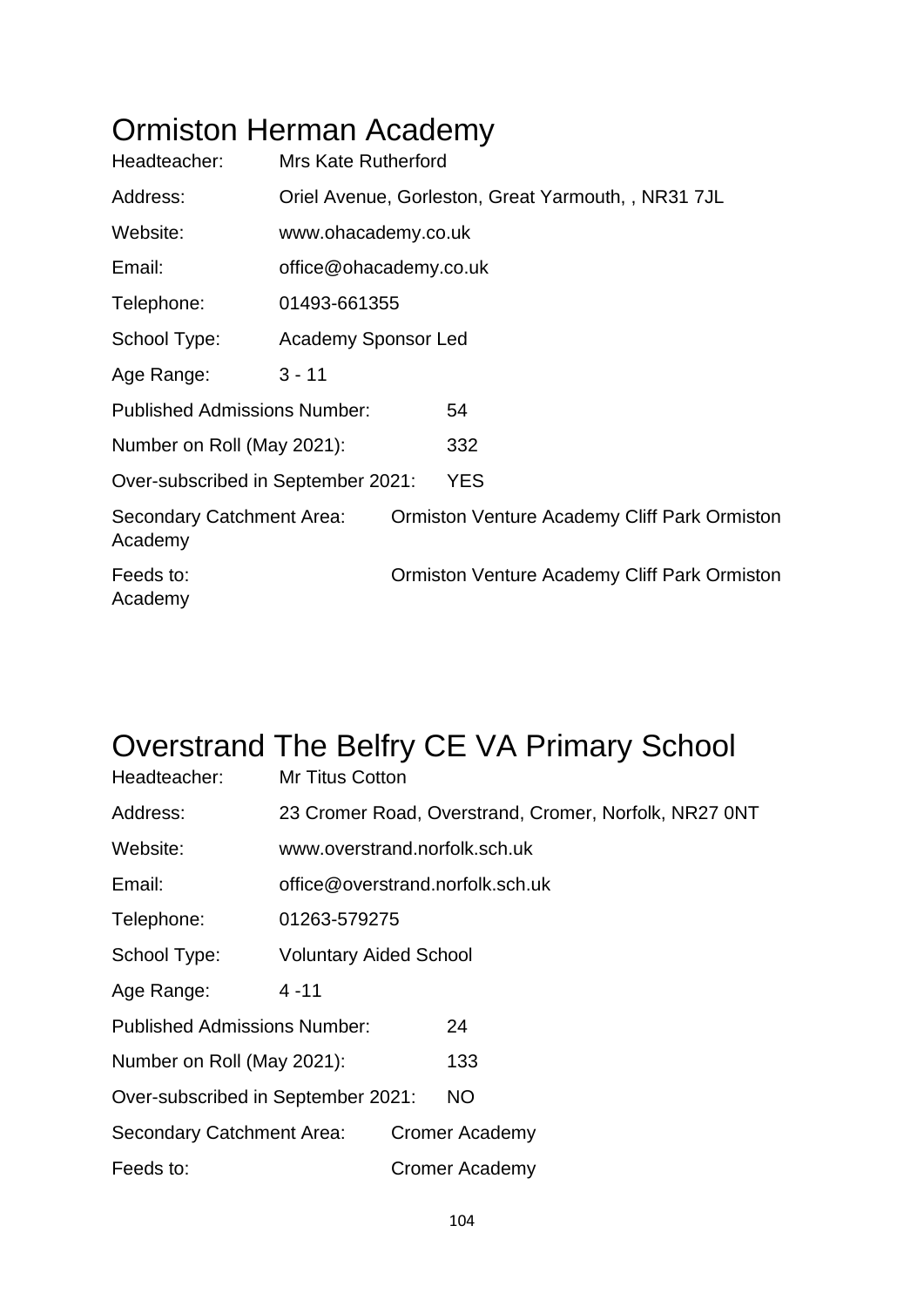# Parker's CE VC Primary School

| Headteacher:                        | Mrs Sarah Disney                                     |                               |                        |  |
|-------------------------------------|------------------------------------------------------|-------------------------------|------------------------|--|
| Address:                            | Pound Hill, Saham Toney, Thetford, Norfolk, IP25 7HP |                               |                        |  |
| Website:                            | www.parkers.norfolk.sch.uk                           |                               |                        |  |
| Email:                              |                                                      | office@parkers.norfolk.sch.uk |                        |  |
| Telephone:                          | 01953-881601                                         |                               |                        |  |
| School Type:                        | Academy Sponsor Led                                  |                               |                        |  |
| Age Range:                          | $4 - 11$                                             |                               |                        |  |
| <b>Published Admissions Number:</b> |                                                      |                               | 15                     |  |
| Number on Roll (May 2021):          |                                                      |                               | 86                     |  |
| Over-subscribed in September 2021:  |                                                      |                               | <b>NO</b>              |  |
| Secondary Catchment Area:           |                                                      |                               | <b>Wayland Academy</b> |  |
| Feeds to:                           |                                                      |                               | <b>Wayland Academy</b> |  |

## Peterhouse Church Of England Primary Academy

| Headteacher:                         | Mr Ryan Freeman                                           |                               |                                                     |  |  |
|--------------------------------------|-----------------------------------------------------------|-------------------------------|-----------------------------------------------------|--|--|
| Address:<br>7BY                      | Magdalen Square, Gorleston, Great Yarmouth, Norfolk, NR31 |                               |                                                     |  |  |
| Website:                             |                                                           | www.peterhouse.norfolk.sch.uk |                                                     |  |  |
| Email:                               | office@peterhouse.norfolk.sch.uk                          |                               |                                                     |  |  |
| Telephone:                           | 01493 661046                                              |                               |                                                     |  |  |
| School Type:                         | <b>Academy Sponsor Led</b>                                |                               |                                                     |  |  |
| Age Range:                           | $3 - 11$                                                  |                               |                                                     |  |  |
| <b>Published Admissions Number:</b>  |                                                           |                               | 60                                                  |  |  |
| Number on Roll (May 2021):           |                                                           |                               | 431                                                 |  |  |
| Over-subscribed in September 2021:   |                                                           |                               | <b>YES</b>                                          |  |  |
| Secondary Catchment Area:<br>Academy |                                                           |                               | <b>Cliff Park Ormiston Academy Ormiston Venture</b> |  |  |
| Feeds to:<br>Academy                 |                                                           |                               | <b>Cliff Park Ormiston Academy Ormiston Venture</b> |  |  |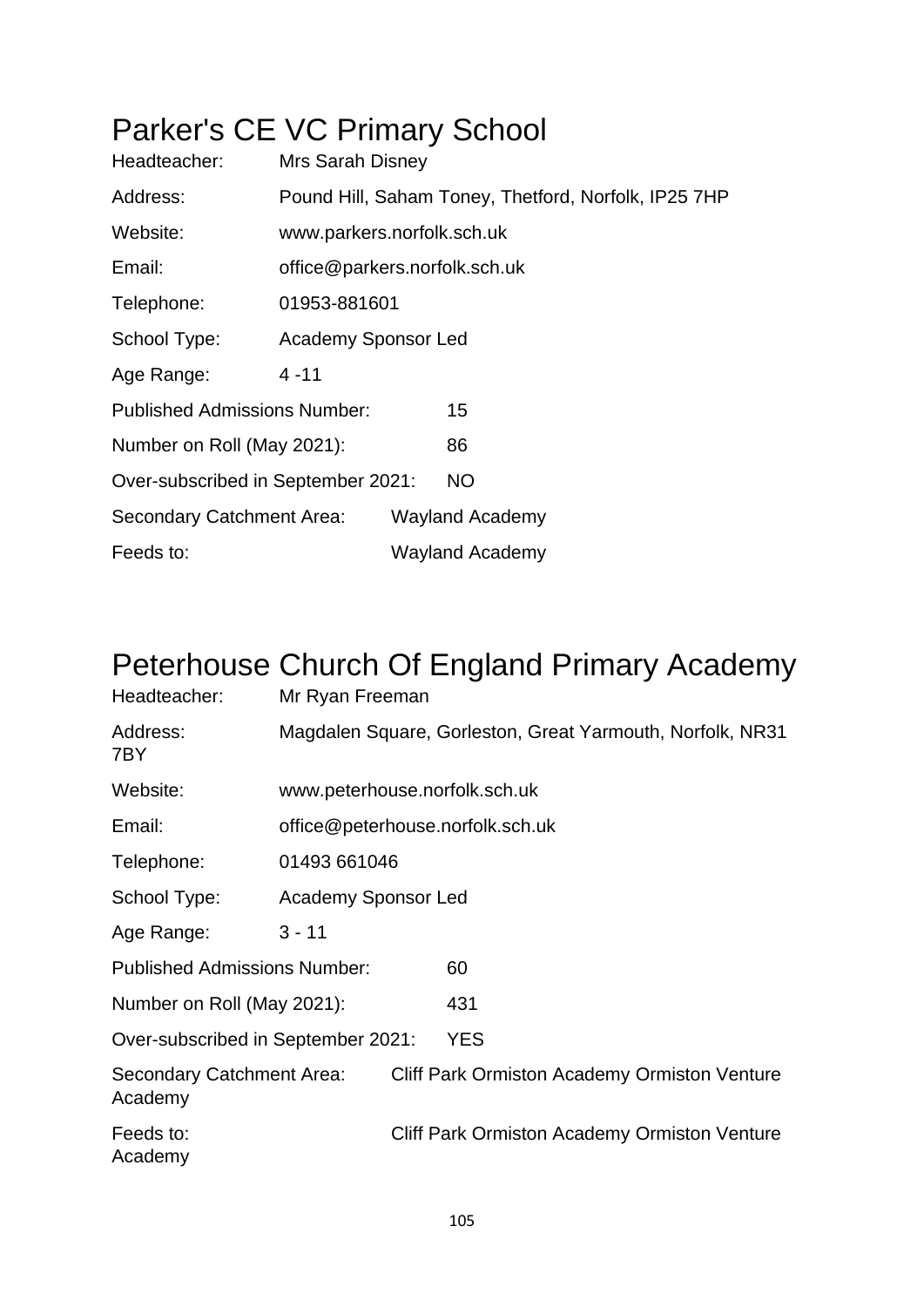### Poringland Primary School & Nursery

| Headteacher:                        | Mr Peter Dean                                        |                                  |                             |  |
|-------------------------------------|------------------------------------------------------|----------------------------------|-----------------------------|--|
| Address:                            | The Footpath, Poringland, Norwich, Norfolk, NR14 7RF |                                  |                             |  |
| Website:                            | www.poringland.norfolk.sch.uk                        |                                  |                             |  |
| Email:                              |                                                      | office@poringland.norfolk.sch.uk |                             |  |
| Telephone:                          | 01508-492530                                         |                                  |                             |  |
| School Type:                        | <b>Community School</b>                              |                                  |                             |  |
| Age Range:                          | $3 - 11$                                             |                                  |                             |  |
| <b>Published Admissions Number:</b> |                                                      |                                  | 60                          |  |
| Number on Roll (May 2021):          |                                                      |                                  | 474                         |  |
| Over-subscribed in September 2021:  |                                                      |                                  | <b>NO</b>                   |  |
| Secondary Catchment Area:           |                                                      |                                  | Framingham Earl High School |  |
| Feeds to:                           |                                                      |                                  | Framingham Earl High School |  |

### Preston CE VC Primary School

| Headteacher:                        | Mrs Lesley Payne |                                                          |  |  |  |  |
|-------------------------------------|------------------|----------------------------------------------------------|--|--|--|--|
| Address:                            |                  | Henry Preston Road, Tasburgh, Norwich, Norfolk, NR15 1NU |  |  |  |  |
|                                     |                  |                                                          |  |  |  |  |
| Website:                            |                  | www.prestonprimaryschool.net                             |  |  |  |  |
| Email:                              |                  | office@tasburgh.norfolk.sch.uk                           |  |  |  |  |
| Telephone:                          | 01508-470454     |                                                          |  |  |  |  |
| School Type:                        |                  | <b>Voluntary Controlled School</b>                       |  |  |  |  |
| Age Range:                          | $4 - 11$         |                                                          |  |  |  |  |
| <b>Published Admissions Number:</b> |                  | 17                                                       |  |  |  |  |
| Number on Roll (May 2021):          |                  | 119                                                      |  |  |  |  |
| Over-subscribed in September 2021:  |                  | <b>NO</b>                                                |  |  |  |  |
| Secondary Catchment Area:           |                  | Long Stratton High School                                |  |  |  |  |
| Feeds to:                           |                  | Long Stratton High School                                |  |  |  |  |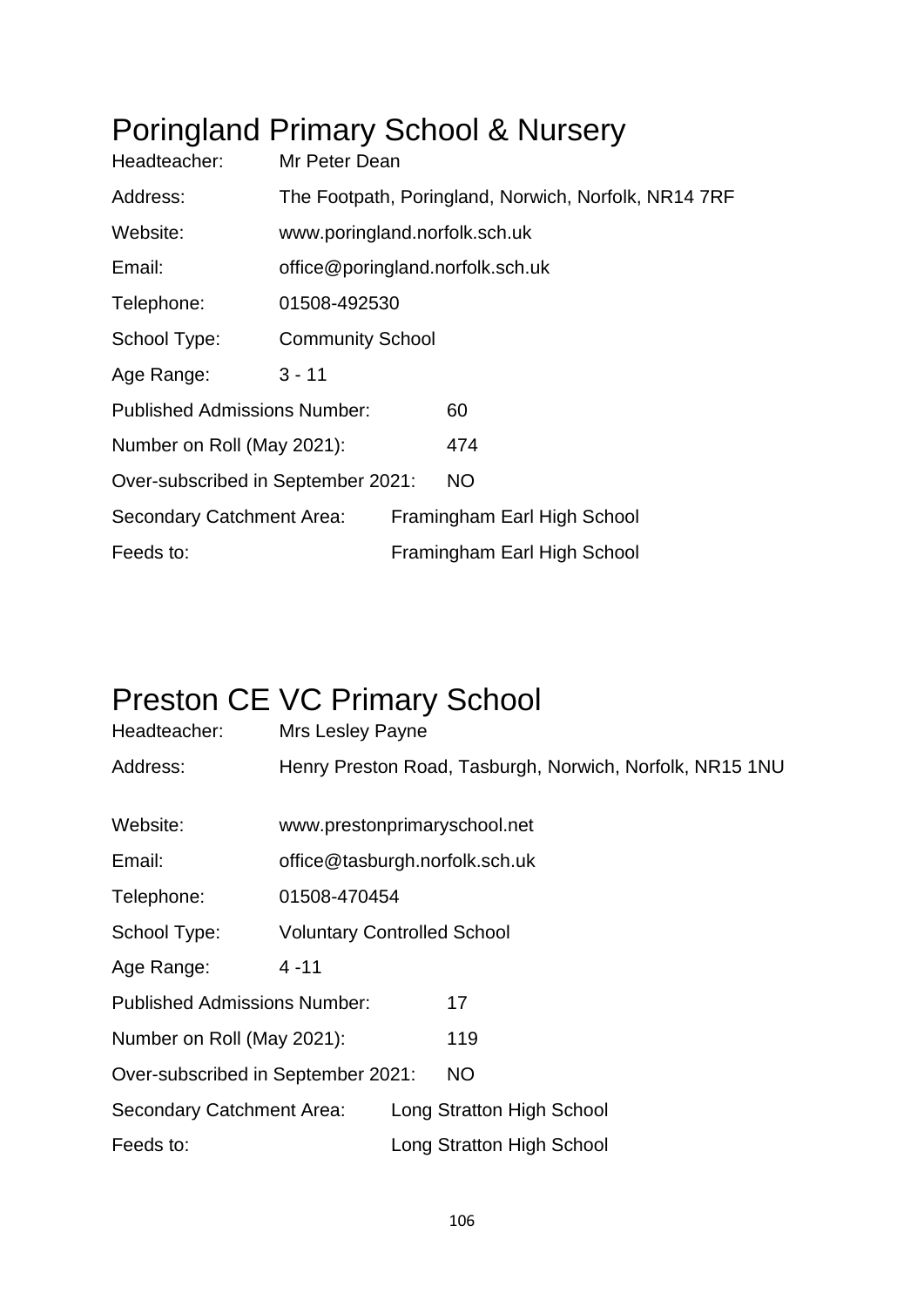# Pulham CE Primary School

| Headteacher:                        | <b>Mrs Harriet Beckett</b>                             |                              |                                    |  |
|-------------------------------------|--------------------------------------------------------|------------------------------|------------------------------------|--|
| Address:                            | Harleston Road, Pulham Market, Diss, Norfolk, IP21 4SZ |                              |                                    |  |
| Website:                            | www.pulhamprimaryschool.org.uk                         |                              |                                    |  |
| Email:                              |                                                        | office@pulham.norfolk.sch.uk |                                    |  |
| Telephone:                          | 01379-676313                                           |                              |                                    |  |
| School Type:                        | <b>Voluntary Controlled School</b>                     |                              |                                    |  |
| Age Range:                          | $4 - 11$                                               |                              |                                    |  |
| <b>Published Admissions Number:</b> |                                                        |                              | 20                                 |  |
| Number on Roll (May 2021):          |                                                        |                              | 136                                |  |
| Over-subscribed in September 2021:  |                                                        |                              | NO.                                |  |
| Secondary Catchment Area:           |                                                        |                              | Archbishop Sancroft CE High School |  |
| Feeds to:                           |                                                        |                              | Archbishop Sancroft CE High School |  |

### Queen's Hill Primary & Nursery School

| Headteacher:                        | Mrs Penny Sheppard                                   |                               |                                 |  |  |
|-------------------------------------|------------------------------------------------------|-------------------------------|---------------------------------|--|--|
| Address:                            | Kestrel Avenue, Costessey, Norwich, Norfolk, NR8 5FT |                               |                                 |  |  |
| Website:                            |                                                      | www.queenshill.norfolk.sch.uk |                                 |  |  |
| Email:                              | office@queenshill.norfolk.sch.uk                     |                               |                                 |  |  |
| Telephone:                          | 01603-746857                                         |                               |                                 |  |  |
| School Type:                        | <b>Community School</b>                              |                               |                                 |  |  |
| Age Range:                          | $4 - 11$                                             |                               |                                 |  |  |
| <b>Published Admissions Number:</b> |                                                      |                               | 83                              |  |  |
| Number on Roll (May 2021):          |                                                      |                               | 545                             |  |  |
| Over-subscribed in September 2021:  |                                                      |                               | <b>NO</b>                       |  |  |
| <b>Secondary Catchment Area:</b>    |                                                      |                               | <b>Ormiston Victory Academy</b> |  |  |
| Feeds to:                           |                                                      |                               | <b>Ormiston Victory Academy</b> |  |  |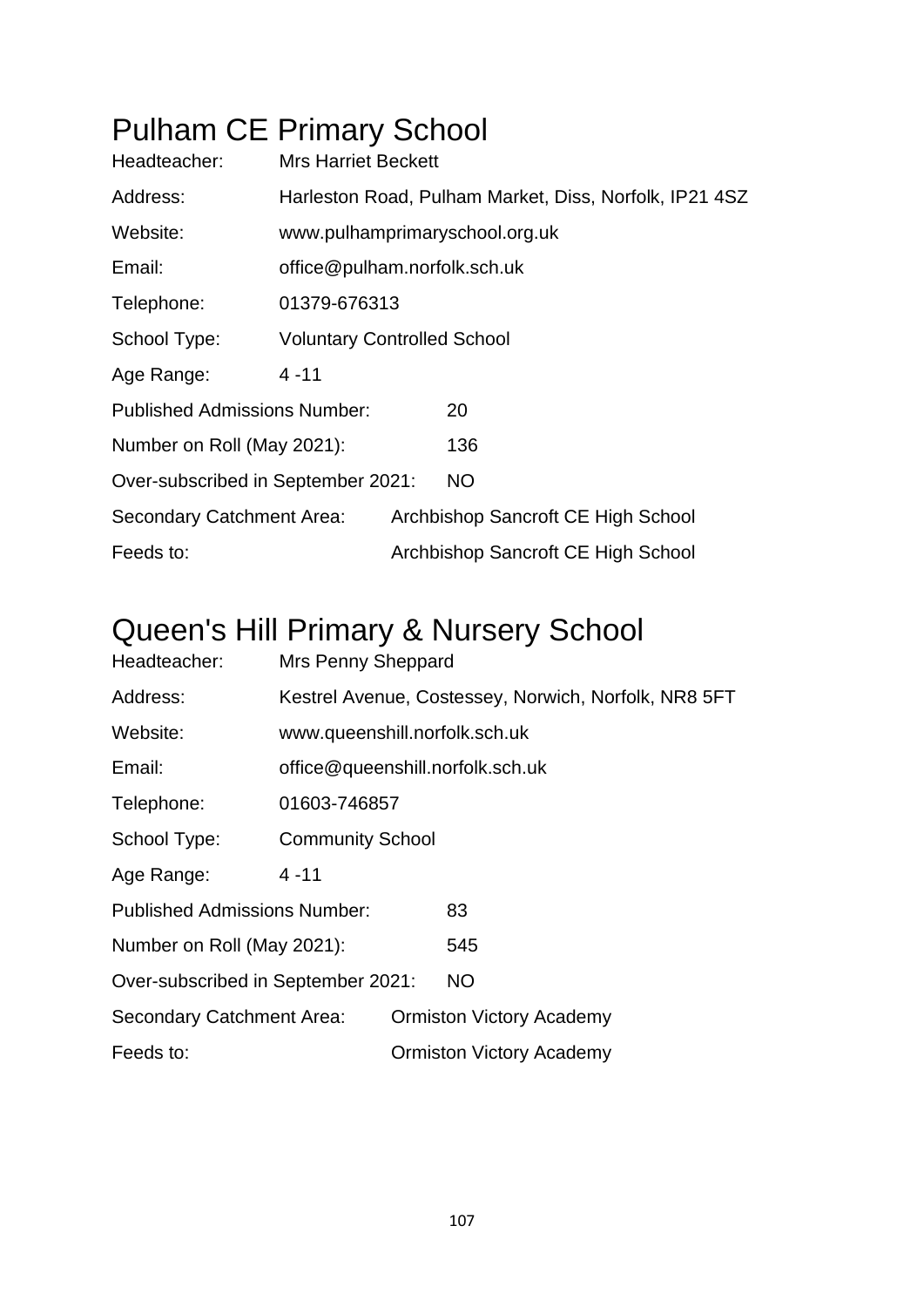### Queensway Infant Academy And Nursery

| Headteacher:                        | Mrs Karen Fancourt            |                                     |                  |
|-------------------------------------|-------------------------------|-------------------------------------|------------------|
| Address:                            | Queensway, Thetford, IP24 3DR |                                     |                  |
| Website:                            | queenswayinfant.co.uk         |                                     |                  |
| Email:                              |                               | office@queensway-inf.norfolk.sch.uk |                  |
| Telephone:                          | 01842-753163                  |                                     |                  |
| School Type:                        | <b>Academy Sponsor Led</b>    |                                     |                  |
| Age Range:                          | $3 - 7$                       |                                     |                  |
| <b>Published Admissions Number:</b> |                               |                                     | 60               |
| Number on Roll (May 2021):          |                               |                                     | 177              |
| Over-subscribed in September 2021:  |                               |                                     | <b>NO</b>        |
| Secondary Catchment Area:           |                               |                                     | Thetford Academy |
| Feeds to:                           |                               |                                     | Diamond Academy  |

#### Rackheath Primary School

| Headteacher:                        | Mr Chris Ashman                                       |                                 |                                        |  |
|-------------------------------------|-------------------------------------------------------|---------------------------------|----------------------------------------|--|
| Address:                            | Willoughby Way, Rackheath, Norwich, Norfolk, NR13 6SL |                                 |                                        |  |
| Website:                            | www.rackheath.norfolk.sch.uk                          |                                 |                                        |  |
| Email:                              |                                                       | office@rackheath.norfolk.sch.uk |                                        |  |
| Telephone:                          | 01603-720098                                          |                                 |                                        |  |
| School Type:                        | <b>Community School</b>                               |                                 |                                        |  |
| Age Range:                          | 4 - 11                                                |                                 |                                        |  |
| <b>Published Admissions Number:</b> |                                                       |                                 | 30                                     |  |
| Number on Roll (May 2021):          |                                                       |                                 | 209                                    |  |
| Over-subscribed in September 2021:  |                                                       |                                 | <b>NO</b>                              |  |
| Secondary Catchment Area:           |                                                       |                                 | <b>Broadland High Ormiston Academy</b> |  |
| Feeds to:                           |                                                       |                                 | <b>Broadland High Ormiston Academy</b> |  |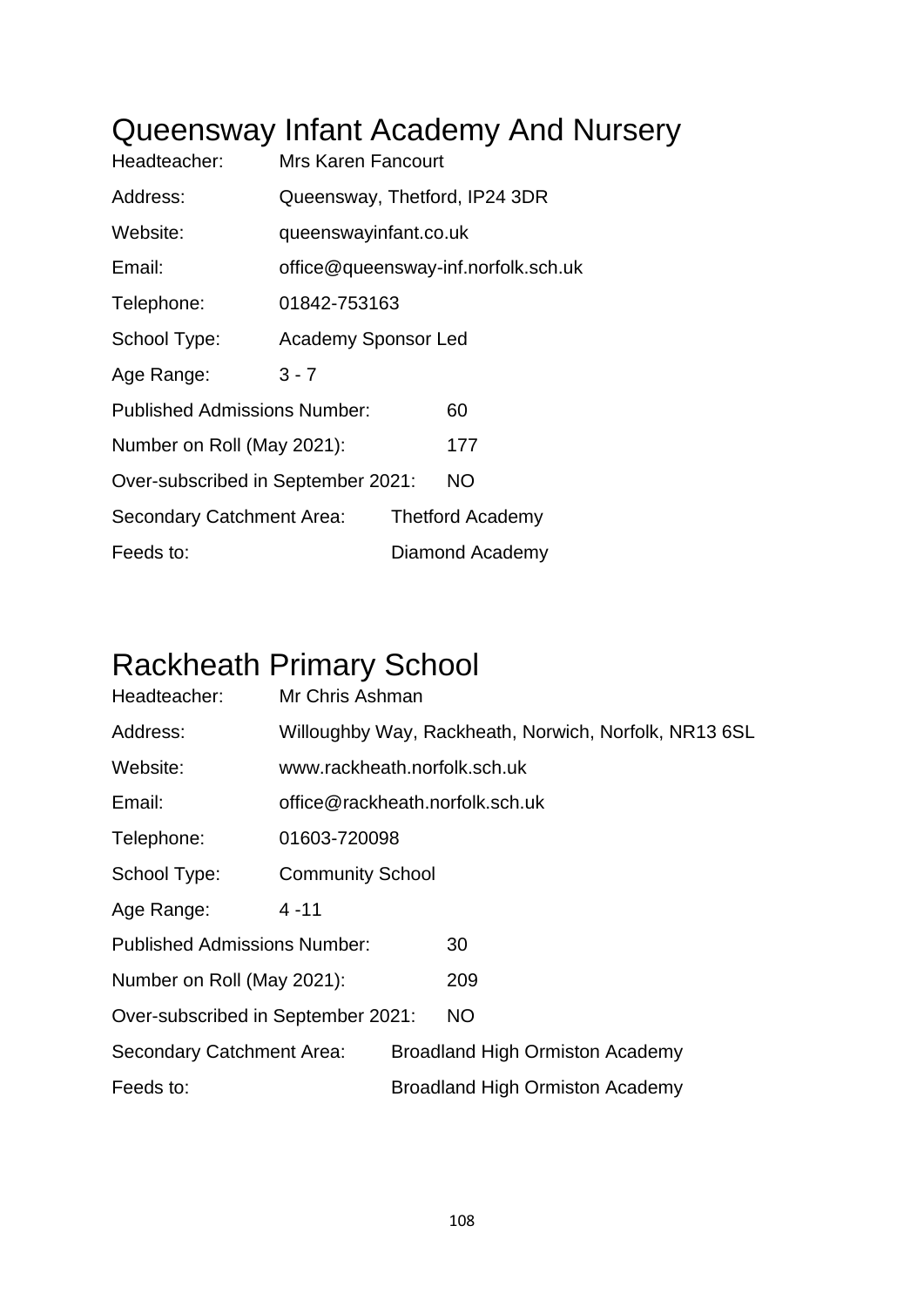# Raleigh Infant Academy

| Headteacher:                        | <b>Mrs Julieanne Purvis</b>  |                                  |
|-------------------------------------|------------------------------|----------------------------------|
| Address:                            |                              | Admirals Way, Thetford, IP24 2JT |
| Website:                            | raleighinfant.co.uk          |                                  |
| Email:                              | office@ral.eastern-mat.co.uk |                                  |
| Telephone:                          | 01842-762810                 |                                  |
| School Type:                        | <b>Academy Sponsor Led</b>   |                                  |
| Age Range:                          | $4 - 11$                     |                                  |
| <b>Published Admissions Number:</b> |                              | 0                                |
| Number on Roll (May 2021):          |                              | 196                              |
| Over-subscribed in September 2021:  |                              | <b>NO</b>                        |
| Secondary Catchment Area:           |                              | <b>Thetford Academy</b>          |
| Feeds to:                           |                              | Admirals Academy                 |

### Recreation Road Infant School

| Headteacher:                                    | Mr Michael Bunting                         |                        |                                             |  |  |  |
|-------------------------------------------------|--------------------------------------------|------------------------|---------------------------------------------|--|--|--|
| Address:                                        | Recreation Road, Norwich, Norfolk, NR2 3PA |                        |                                             |  |  |  |
| Website:                                        |                                            | www.recreationroad.com |                                             |  |  |  |
| Email:                                          | office@recreationroad.norfolk.sch.uk       |                        |                                             |  |  |  |
| Telephone:                                      | 01603 457120                               |                        |                                             |  |  |  |
| School Type:                                    | <b>Community School</b>                    |                        |                                             |  |  |  |
| Age Range:                                      | $4 - 7$                                    |                        |                                             |  |  |  |
| <b>Published Admissions Number:</b>             |                                            |                        | 120                                         |  |  |  |
| Number on Roll (May 2021):                      |                                            |                        | 331                                         |  |  |  |
| Over-subscribed in September 2021:              |                                            |                        | <b>NO</b>                                   |  |  |  |
| Secondary Catchment Area:<br>The Hewett Academy |                                            |                        | City of Norwich School City Academy Norwich |  |  |  |
| Feeds to:                                       |                                            |                        | <b>Avenue Junior School</b>                 |  |  |  |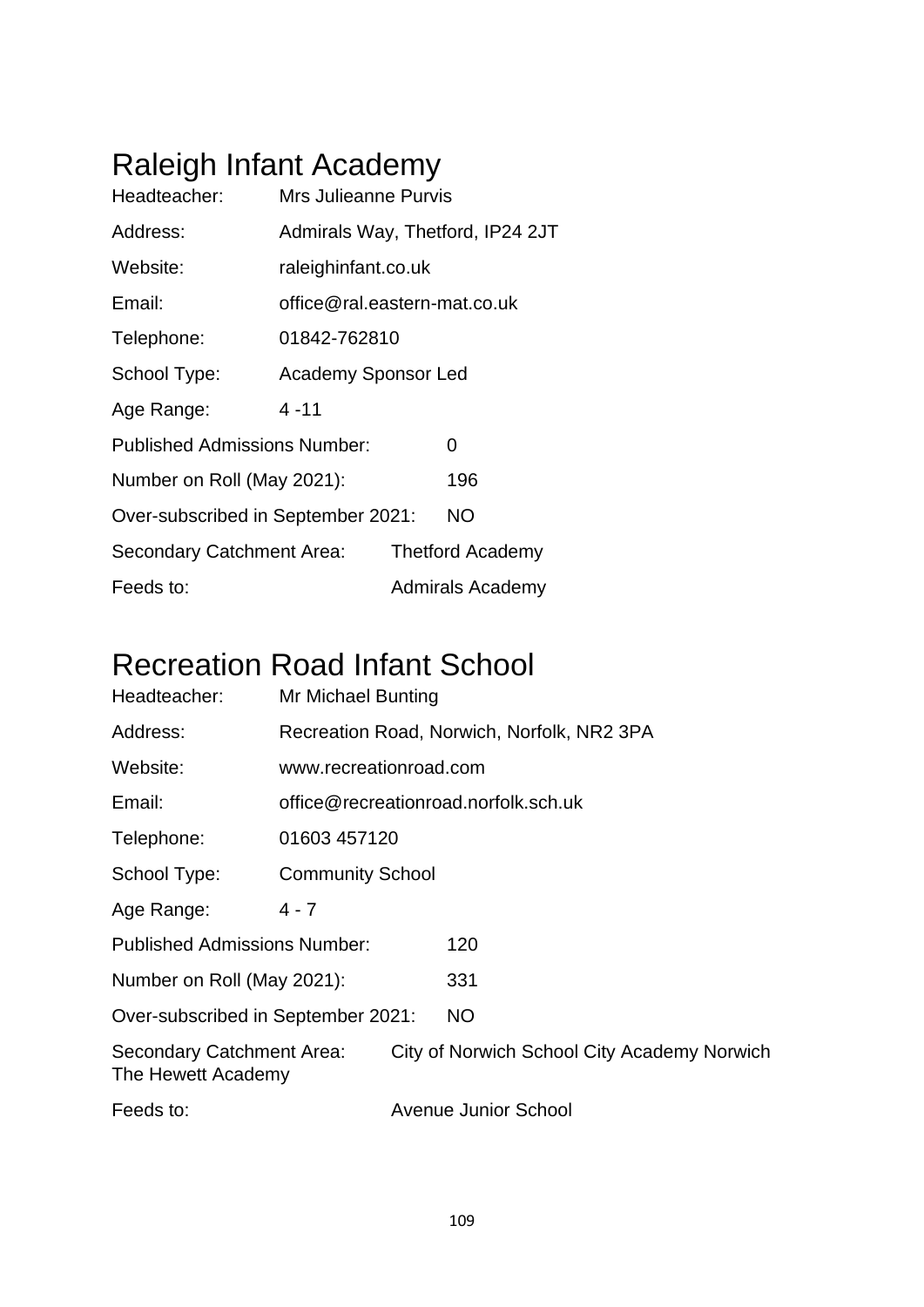## Redcastle Family School

| Headteacher:                        | Mr James Julian           |                                             |  |  |  |  |
|-------------------------------------|---------------------------|---------------------------------------------|--|--|--|--|
| Address:                            |                           | St Martins Way, Thetford, Norfolk, IP24 3PU |  |  |  |  |
| Website:                            | redcastleschool.org.uk    |                                             |  |  |  |  |
| Email:                              | office@rfs.norfolk.sch.uk |                                             |  |  |  |  |
| Telephone:                          | 01842-752239              |                                             |  |  |  |  |
| School Type:                        | <b>Community School</b>   |                                             |  |  |  |  |
| Age Range:                          | $3 - 11$                  |                                             |  |  |  |  |
| <b>Published Admissions Number:</b> |                           | 30                                          |  |  |  |  |
| Number on Roll (May 2021):          |                           | 242                                         |  |  |  |  |
| Over-subscribed in September 2021:  |                           | <b>YES</b>                                  |  |  |  |  |
| Secondary Catchment Area:           |                           | <b>Thetford Academy</b>                     |  |  |  |  |
| Feeds to:                           |                           | <b>Thetford Academy</b>                     |  |  |  |  |

## Reedham Primary School

| Headteacher:                        | <b>Mr Chris Edwards</b>                          |  |              |  |  |
|-------------------------------------|--------------------------------------------------|--|--------------|--|--|
| Address:                            | School Hill, Reedham, Norwich, Norfolk, NR13 3TJ |  |              |  |  |
| Website:                            | www.reedham.norfolk.sch.uk                       |  |              |  |  |
| Email:                              | office@reedham.norfolk.sch.uk                    |  |              |  |  |
| Telephone:                          | 01493-700271                                     |  |              |  |  |
| School Type:                        | <b>Community School</b>                          |  |              |  |  |
| Age Range:                          | $4 - 11$                                         |  |              |  |  |
| <b>Published Admissions Number:</b> |                                                  |  | 11           |  |  |
| Number on Roll (May 2021):          |                                                  |  | 86           |  |  |
| Over-subscribed in September 2021:  |                                                  |  | NO.          |  |  |
| Secondary Catchment Area:           |                                                  |  | Acle Academy |  |  |
| Feeds to:                           |                                                  |  | Acle Academy |  |  |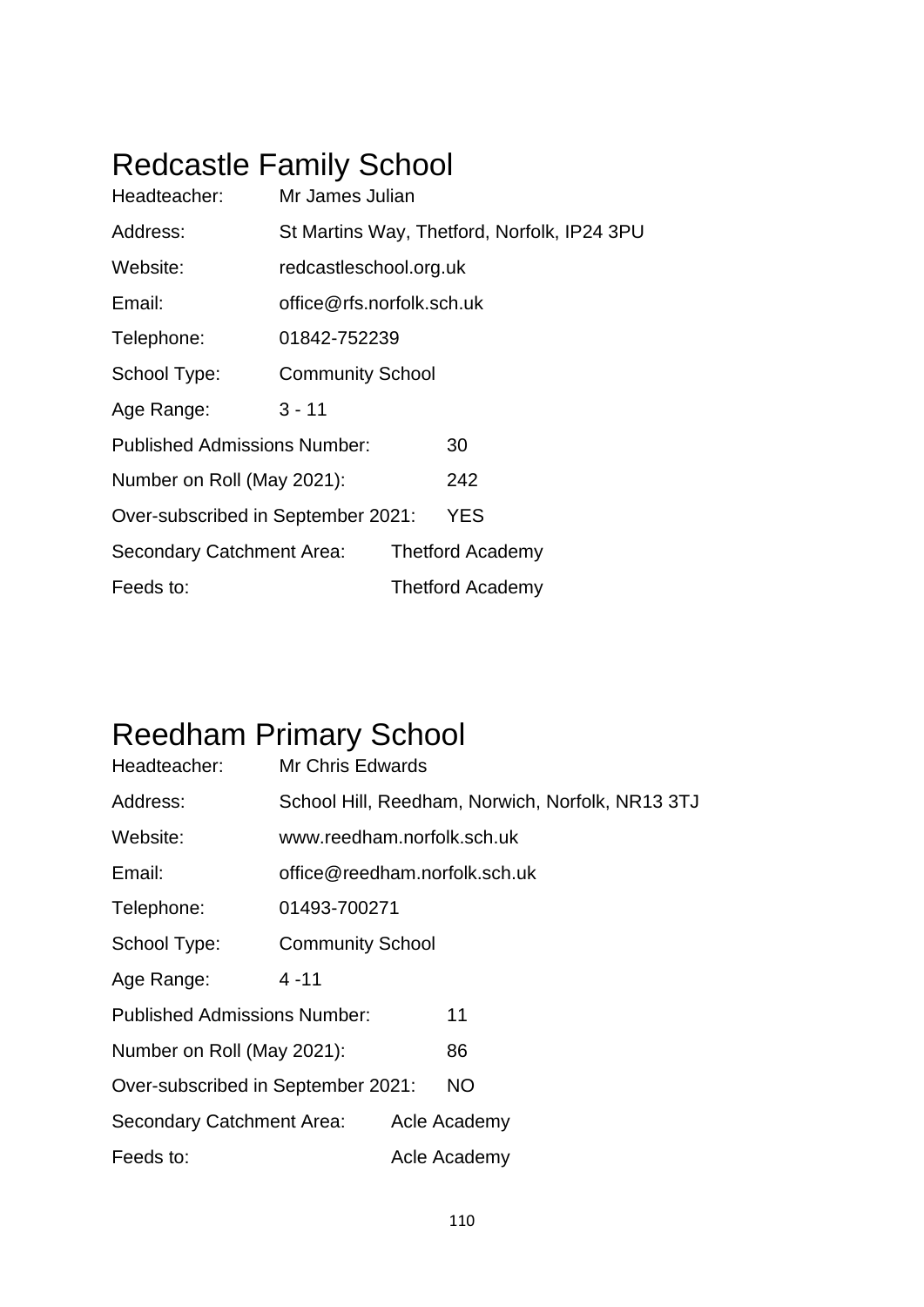# Reepham Primary School

| Headteacher:                        | Mrs Catherine Ogle           |  |                                           |  |
|-------------------------------------|------------------------------|--|-------------------------------------------|--|
| Address:                            |                              |  | School Road, Reepham, Norwich, , NR10 4JP |  |
| Website:                            | www.reephamprimary.org.uk    |  |                                           |  |
| Email:                              | office@reephamprimary.org.uk |  |                                           |  |
| Telephone:                          | 01603 870321                 |  |                                           |  |
| School Type:                        | <b>Academy Sponsor Led</b>   |  |                                           |  |
| Age Range:                          | $4 - 11$                     |  |                                           |  |
| <b>Published Admissions Number:</b> |                              |  | 30                                        |  |
| Number on Roll (May 2021):          |                              |  | 214                                       |  |
| Over-subscribed in September 2021:  |                              |  | <b>YES</b>                                |  |
| Secondary Catchment Area:           |                              |  | Reepham High School & College             |  |
| Feeds to:                           |                              |  | Reepham High School & College             |  |

## Reffley Academy

| Headteacher:                        | <b>Miss Helen Fendley</b>           |                     |     |  |  |
|-------------------------------------|-------------------------------------|---------------------|-----|--|--|
| Address:                            | Reffley Lane, King's Lynn, PE30 3SF |                     |     |  |  |
| Website:                            | www.reffley.norfolk.sch.uk          |                     |     |  |  |
| Email:                              | office@reffley.norfolk.sch.uk       |                     |     |  |  |
| Telephone:                          | 01553-671045                        |                     |     |  |  |
| School Type:                        | <b>Academy Sponsor Led</b>          |                     |     |  |  |
| Age Range:                          | $3 - 11$                            |                     |     |  |  |
| <b>Published Admissions Number:</b> |                                     | 60                  |     |  |  |
| Number on Roll (May 2021):          |                                     |                     | 373 |  |  |
| Over-subscribed in September 2021:  |                                     | <b>NO</b>           |     |  |  |
| Secondary Catchment Area:           |                                     | Kings Lynn Academy  |     |  |  |
| Feeds to:                           |                                     | King's Lynn Academy |     |  |  |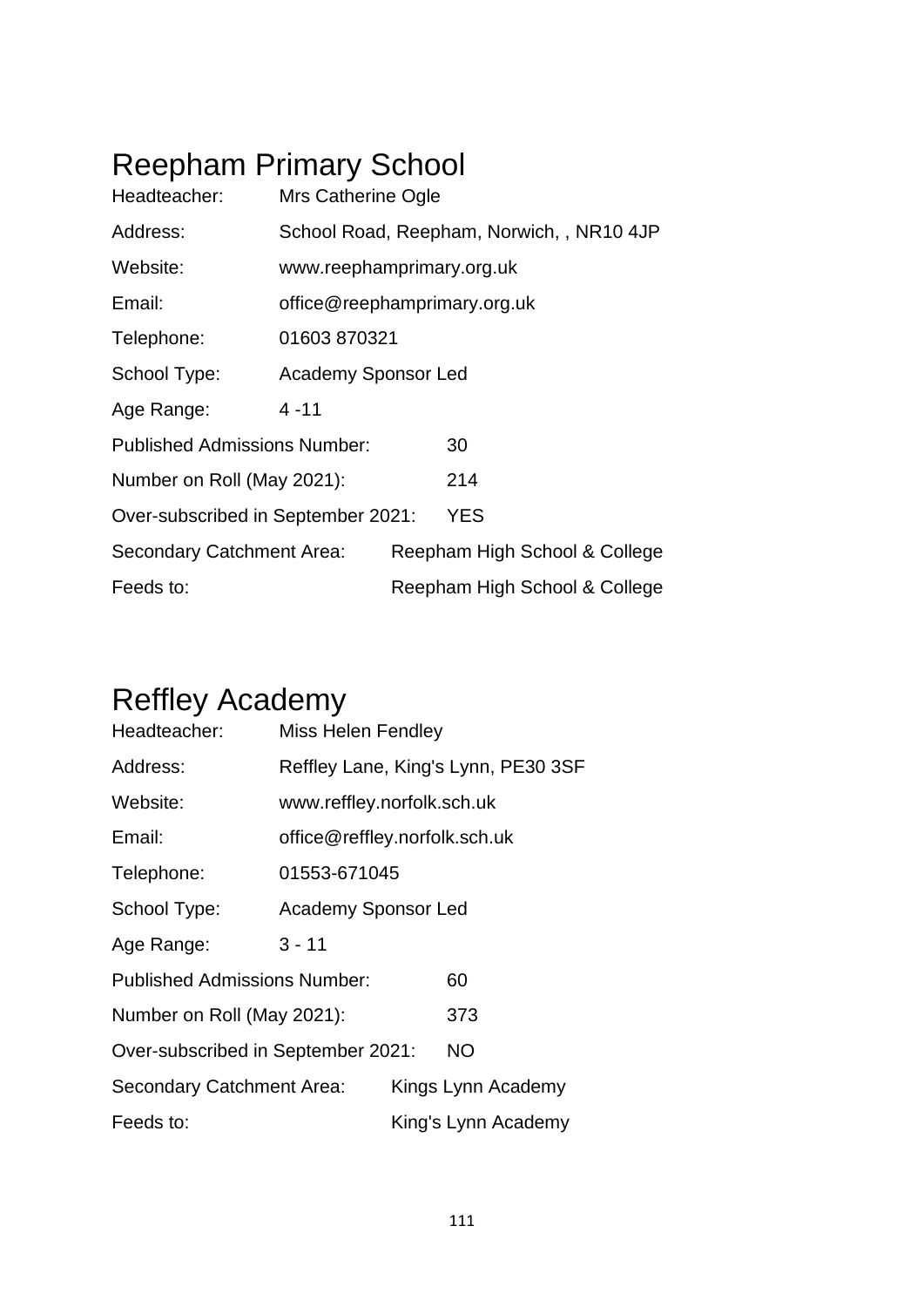## Robert Kett Primary School

| Headteacher:                        | Miss Cara Fahy                             |  |                        |  |  |
|-------------------------------------|--------------------------------------------|--|------------------------|--|--|
| Address:                            | Hewitts Lane, Wymondham, Norfolk, NR18 OLS |  |                        |  |  |
| Website:                            | www.robertkett.net                         |  |                        |  |  |
| Email:                              | office@robertkett.net                      |  |                        |  |  |
| Telephone:                          | 01953-603405                               |  |                        |  |  |
| School Type:                        | <b>Foundation School</b>                   |  |                        |  |  |
| Age Range:                          | 4 - 11                                     |  |                        |  |  |
| <b>Published Admissions Number:</b> |                                            |  | 90                     |  |  |
| Number on Roll (May 2021):          |                                            |  | 610                    |  |  |
| Over-subscribed in September 2021:  |                                            |  | <b>NO</b>              |  |  |
| Secondary Catchment Area:           |                                            |  | Wymondham High Academy |  |  |
| Feeds to:                           |                                            |  | Wymondham High Academy |  |  |
|                                     |                                            |  |                        |  |  |

#### Rockland St. Mary Primary School

| Headteacher:                        | Mr Ben Wilson                                    |  |                             |  |  |
|-------------------------------------|--------------------------------------------------|--|-----------------------------|--|--|
| Address:                            | School Lane, Rockland St Mary, Norwich, NR14 7EU |  |                             |  |  |
| Website:                            | rockland-st-mary.norfolk.sch.uk                  |  |                             |  |  |
| Email:                              | office@rsm.set.education                         |  |                             |  |  |
| Telephone:                          | 01508-538345                                     |  |                             |  |  |
| School Type:                        | Academy Sponsor Led                              |  |                             |  |  |
| Age Range:                          | $2 - 11$                                         |  |                             |  |  |
| <b>Published Admissions Number:</b> |                                                  |  | 12 <sup>2</sup>             |  |  |
| Number on Roll (May 2021):          |                                                  |  | 45                          |  |  |
| Over-subscribed in September 2021:  |                                                  |  | <b>NO</b>                   |  |  |
| Secondary Catchment Area:           |                                                  |  | Framingham Earl High School |  |  |
| Feeds to:                           |                                                  |  | Framingham Earl High School |  |  |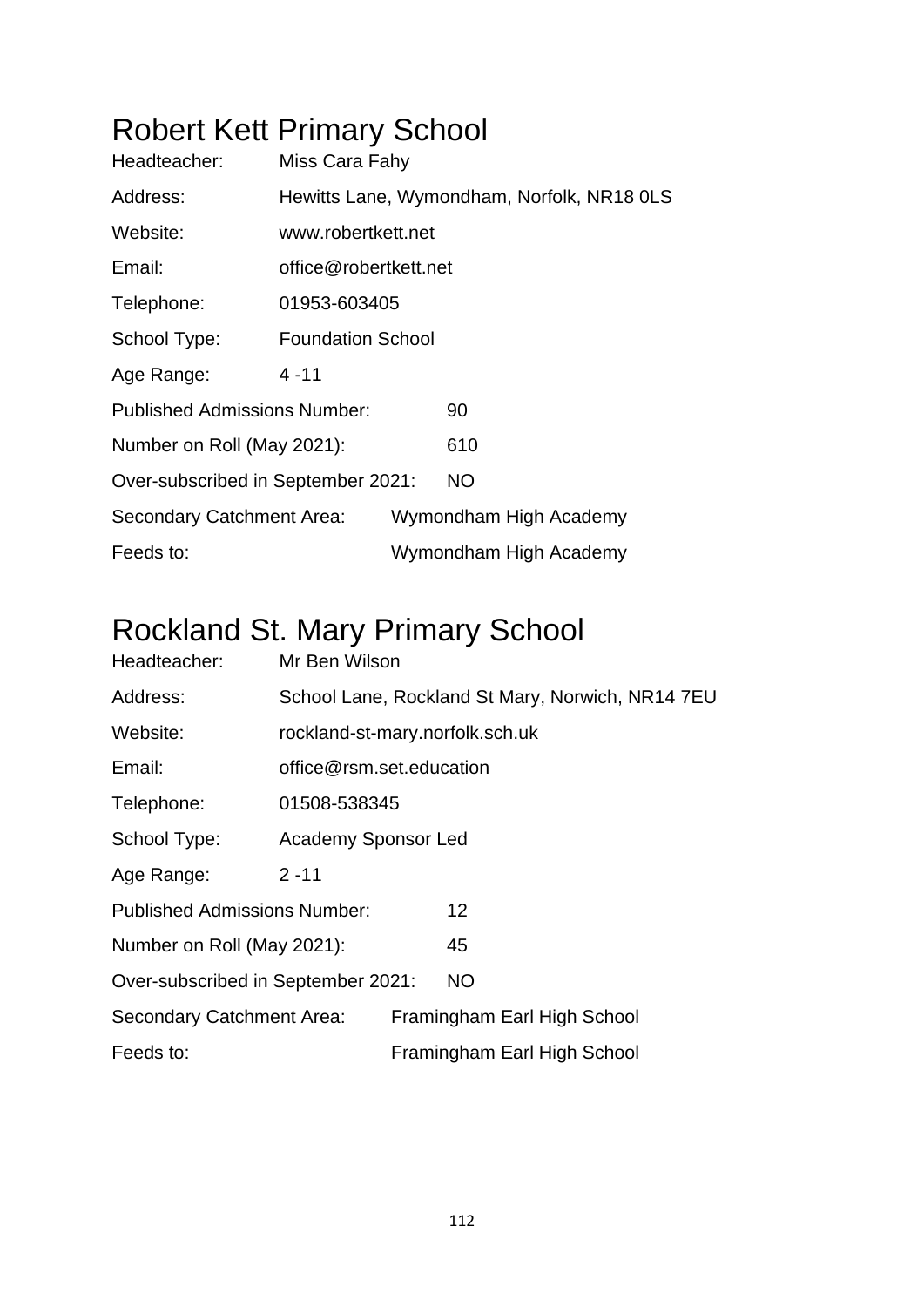| Headteacher:                        | Mrs Julie Dekker                |  | <b>INVONIGHUS COMMITTURING I THIRGLY CONCOL</b>                 |  |  |  |
|-------------------------------------|---------------------------------|--|-----------------------------------------------------------------|--|--|--|
| Address:<br>1TP                     |                                 |  | 74 The Street, Rockland All Saints, Attleborough, Norfolk, NR17 |  |  |  |
| Website:                            | www.rocklands.norfolk.sch.uk    |  |                                                                 |  |  |  |
| Email:                              | office@rocklands.norfolk.sch.uk |  |                                                                 |  |  |  |
| Telephone:                          | 01953-483369                    |  |                                                                 |  |  |  |
| School Type:                        | <b>Community School</b>         |  |                                                                 |  |  |  |
| Age Range:                          | 4 - 11                          |  |                                                                 |  |  |  |
| <b>Published Admissions Number:</b> |                                 |  | 10                                                              |  |  |  |
| Number on Roll (May 2021):          |                                 |  | 74                                                              |  |  |  |
| Over-subscribed in September 2021:  |                                 |  | <b>NO</b>                                                       |  |  |  |
| Secondary Catchment Area:           |                                 |  | Attleborough Academy Norfolk                                    |  |  |  |
| Feeds to:                           |                                 |  | Attleborough Academy Norfolk                                    |  |  |  |

#### Rocklands Community Primary School

### Rollesby Primary School

| Headteacher:                        | <b>Mrs Louise Hinton</b>                               |                                |                             |  |  |
|-------------------------------------|--------------------------------------------------------|--------------------------------|-----------------------------|--|--|
| Address:                            | Main Road, Rollesby, Great Yarmouth, Norfolk, NR29 5EH |                                |                             |  |  |
| Website:                            | www.rollesby.norfolk.sch.uk                            |                                |                             |  |  |
| Email:                              |                                                        | office@rollesby.norfolk.sch.uk |                             |  |  |
| Telephone:                          | 01493-740270                                           |                                |                             |  |  |
| School Type:                        | <b>Foundation School</b>                               |                                |                             |  |  |
| Age Range:                          | $3 - 11$                                               |                                |                             |  |  |
| <b>Published Admissions Number:</b> |                                                        |                                | 20                          |  |  |
| Number on Roll (May 2021):          |                                                        |                                | 173                         |  |  |
| Over-subscribed in September 2021:  |                                                        |                                | <b>NO</b>                   |  |  |
| Secondary Catchment Area:           |                                                        |                                | Flegg High Ormiston Academy |  |  |
| Feeds to:                           |                                                        |                                | Flegg High Ormiston Academy |  |  |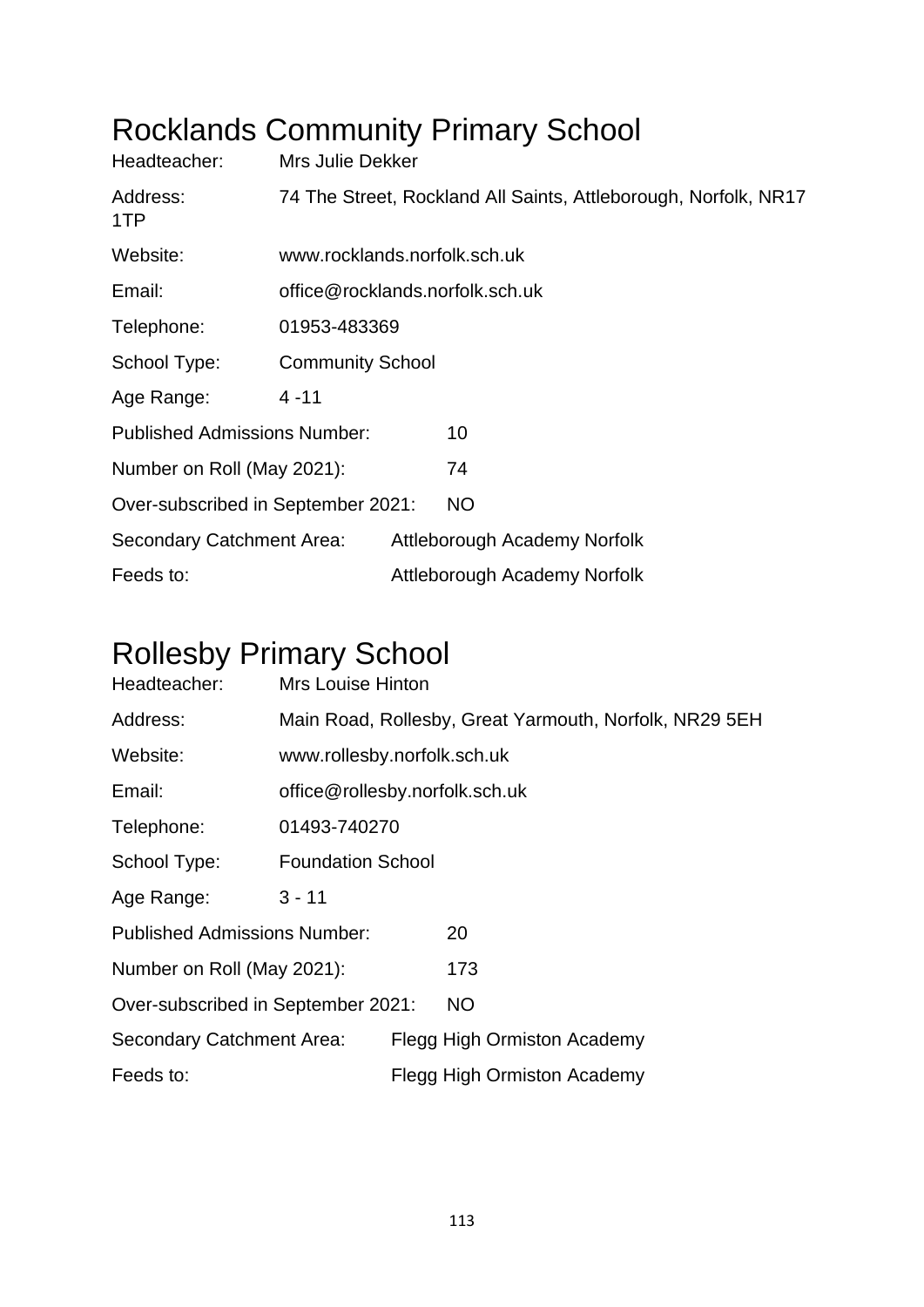## Rosecroft Primary School

| Headteacher:                        | Miss Rhiannon Price             |  |                                     |  |  |
|-------------------------------------|---------------------------------|--|-------------------------------------|--|--|
| Address:                            |                                 |  | London Road, Attleborough, NR17 1BE |  |  |
| Website:                            | www.rosecroft.school            |  |                                     |  |  |
| Email:                              | office@rosecroft.norfolk.sch.uk |  |                                     |  |  |
| Telephone:                          | 01953-453127                    |  |                                     |  |  |
| School Type:                        | <b>Community School</b>         |  |                                     |  |  |
| Age Range:                          | $3 - 11$                        |  |                                     |  |  |
| <b>Published Admissions Number:</b> |                                 |  | 90                                  |  |  |
| Number on Roll (May 2021):          |                                 |  | 559                                 |  |  |
| Over-subscribed in September 2021:  |                                 |  | <b>NO</b>                           |  |  |
| Secondary Catchment Area:           |                                 |  | Attleborough Academy Norfolk        |  |  |
| Feeds to:                           |                                 |  | Attleborough Academy Norfolk        |  |  |

### Roydon Primary School

| Headteacher:                        | Mrs Sarah Bradford                          |                         |                  |  |  |  |
|-------------------------------------|---------------------------------------------|-------------------------|------------------|--|--|--|
| Address:                            | Manor Road, Roydon, Diss, Norfolk, IP22 5QU |                         |                  |  |  |  |
| Website:                            |                                             | www.roydonprimary.co.uk |                  |  |  |  |
| Email:                              | office@roydon.norfolk.sch.uk                |                         |                  |  |  |  |
| Telephone:                          | 01379-642628                                |                         |                  |  |  |  |
| School Type:                        | <b>Community School</b>                     |                         |                  |  |  |  |
| Age Range:                          | $4 - 11$                                    |                         |                  |  |  |  |
| <b>Published Admissions Number:</b> |                                             |                         | 35               |  |  |  |
| Number on Roll (May 2021):          |                                             |                         | 265              |  |  |  |
| Over-subscribed in September 2021:  |                                             |                         | <b>YES</b>       |  |  |  |
| Secondary Catchment Area:           |                                             |                         | Diss High School |  |  |  |
| Feeds to:                           |                                             |                         | Diss High School |  |  |  |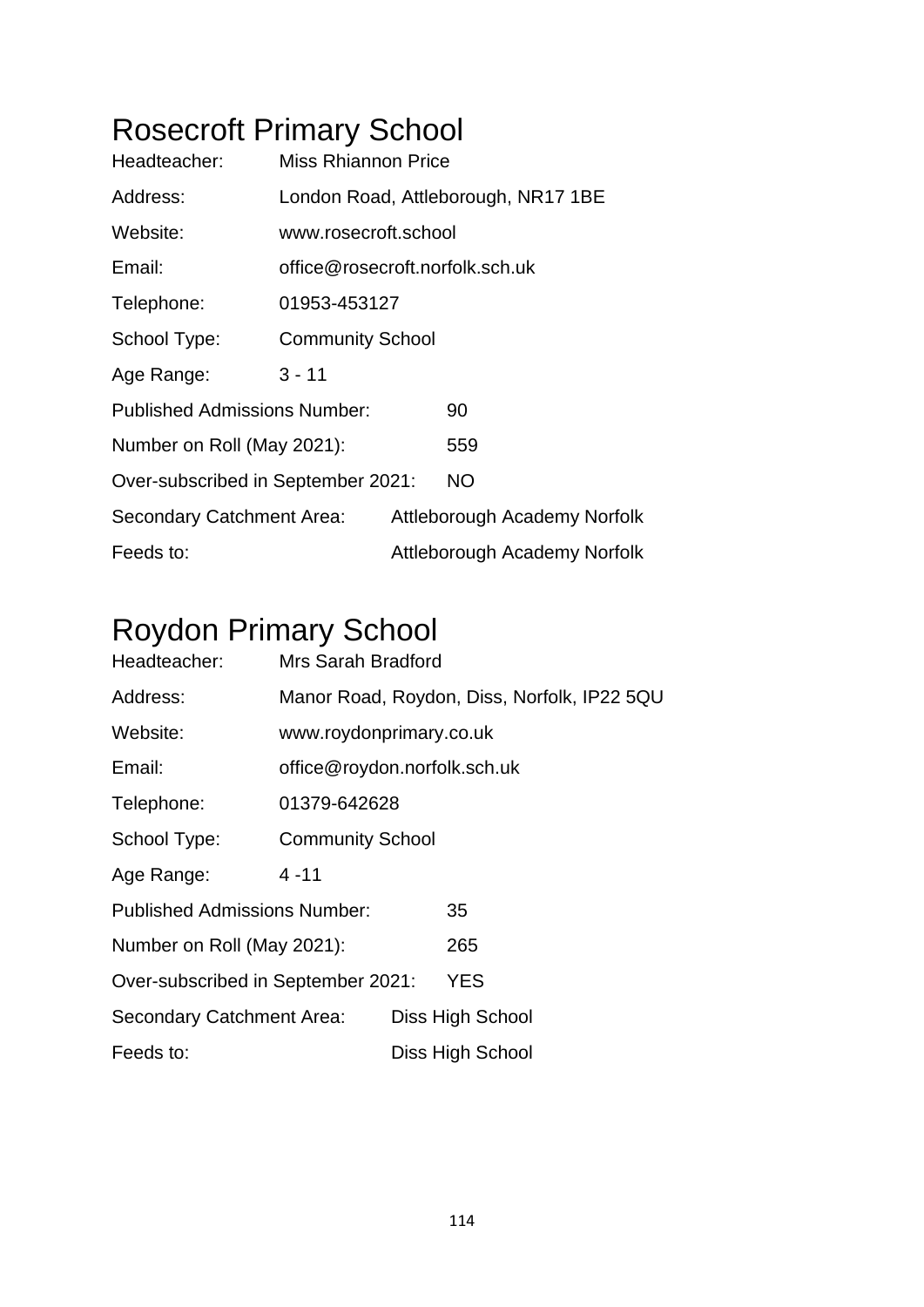### Rudham Church Of England Primary Academy

| Headteacher:                        | Mrs Belinda Allen        |  |                                                          |  |  |
|-------------------------------------|--------------------------|--|----------------------------------------------------------|--|--|
| Address:                            |                          |  | School Road, East Rudham, King's Lynn, Norfolk, PE31 8RF |  |  |
| Website:                            | hopefederation.org.uk    |  |                                                          |  |  |
| Email:                              |                          |  | office@rudham-primary.norfolk.sch.uk                     |  |  |
| Telephone:                          | 01485-528230             |  |                                                          |  |  |
| School Type:                        | <b>Academy Converter</b> |  |                                                          |  |  |
| Age Range:                          | $4 - 11$                 |  |                                                          |  |  |
| <b>Published Admissions Number:</b> |                          |  | 12 <sub>2</sub>                                          |  |  |
| Number on Roll (May 2021):          |                          |  | 88                                                       |  |  |
| Over-subscribed in September 2021:  |                          |  | NO                                                       |  |  |
| Secondary Catchment Area:           |                          |  | Fakenham Academy Norfolk                                 |  |  |
| Feeds to:                           |                          |  | Fakenham Academy Norfolk                                 |  |  |

### Sacred Heart Catholic Va Primary School

| Headteacher:                        | Mr Simon Blain                                 |  |                             |  |  |
|-------------------------------------|------------------------------------------------|--|-----------------------------|--|--|
| Address:                            | 17 Mangate Street, Swaffham, Noroflk, PE37 7QW |  |                             |  |  |
| Website:                            | www.shcprimary.co.uk                           |  |                             |  |  |
| Email:                              | info@sacredheartschool.co.uk                   |  |                             |  |  |
| Telephone:                          | 01760 721330                                   |  |                             |  |  |
| School Type:                        | <b>Voluntary Aided School</b>                  |  |                             |  |  |
| Age Range:                          | $3 - 11$                                       |  |                             |  |  |
| <b>Published Admissions Number:</b> |                                                |  | 30                          |  |  |
| Number on Roll (May 2021):          |                                                |  | 99                          |  |  |
| Over-subscribed in September 2021:  |                                                |  | <b>NO</b>                   |  |  |
| Secondary Catchment Area:           |                                                |  | The Nicholas Hamond Academy |  |  |
| Feeds to:                           |                                                |  | The Nicholas Hamond Academy |  |  |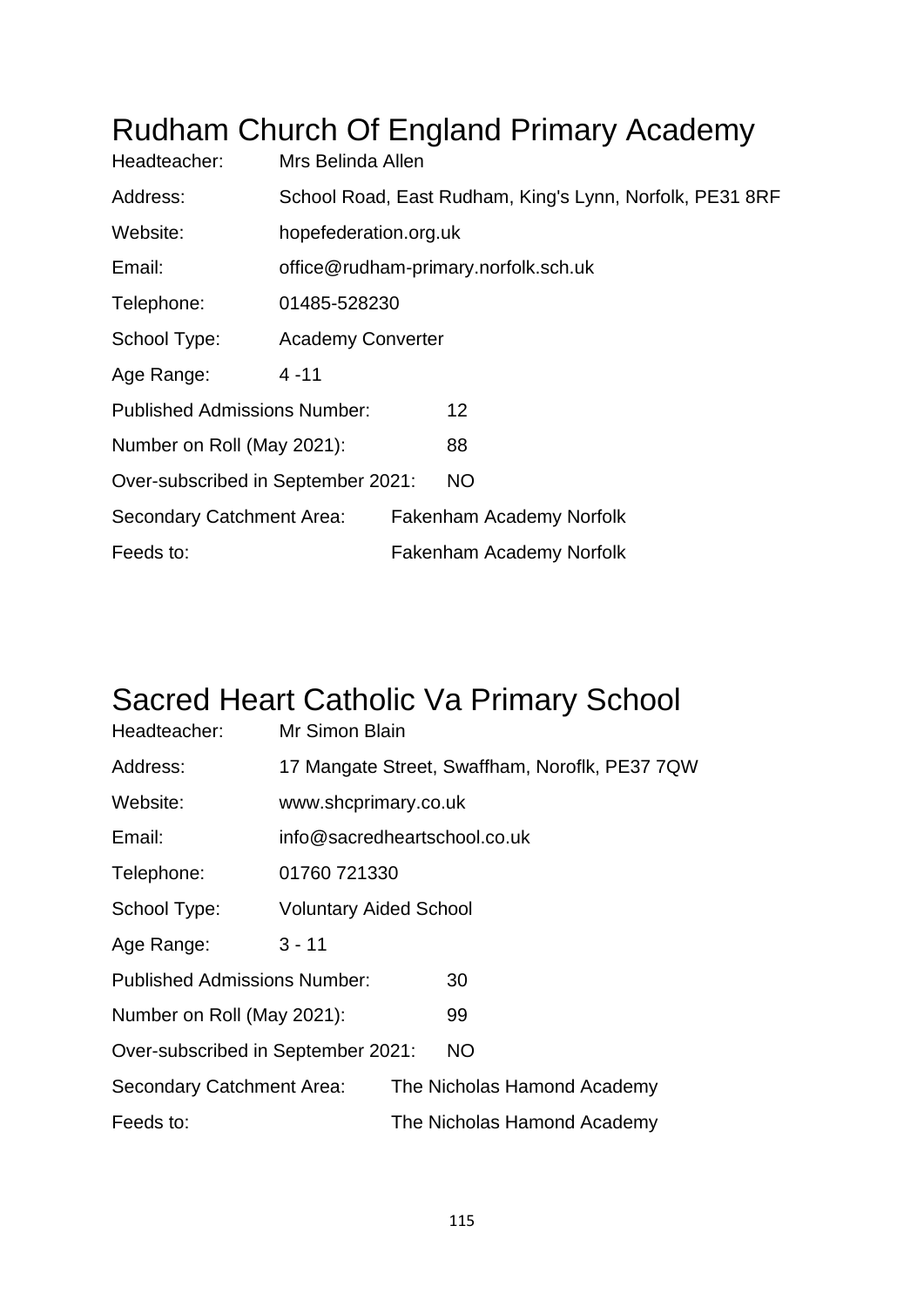### Salhouse C Of E Primary School

| Headteacher:                        | Ms Julie Church                    |  |                                                      |  |
|-------------------------------------|------------------------------------|--|------------------------------------------------------|--|
| Address:                            |                                    |  | Cheyney Avenue, Salhouse, Norwich, Norfolk, NR13 6RJ |  |
| Website:                            | www.salhouseschool.co.uk           |  |                                                      |  |
| Email:                              | office@salhouse.norfolk.sch.uk     |  |                                                      |  |
| Telephone:                          | 01603-720402                       |  |                                                      |  |
| School Type:                        | <b>Voluntary Controlled School</b> |  |                                                      |  |
| Age Range:                          | $4 - 11$                           |  |                                                      |  |
| <b>Published Admissions Number:</b> |                                    |  | 22                                                   |  |
| Number on Roll (May 2021):          |                                    |  | 128                                                  |  |
| Over-subscribed in September 2021:  |                                    |  | NO                                                   |  |
| Secondary Catchment Area:           |                                    |  | <b>Broadland High Ormiston Academy</b>               |  |
| Feeds to:                           |                                    |  | <b>Broadland High Ormiston Academy</b>               |  |

### Sandringham & West Newton CE VA Primary **School**

| Headteacher:                        | Mrs Jane Gardener        |  |                                                          |  |
|-------------------------------------|--------------------------|--|----------------------------------------------------------|--|
| Address:                            |                          |  | School Road, West Newton, King's Lynn, Norfolk, PE31 6AX |  |
| Website:                            |                          |  | www.sandringhamwestnewton.norfolk.sch.uk                 |  |
| Email:                              |                          |  | office@sandringhamwestnewton.norfolk.sch.uk              |  |
| Telephone:                          | 01485-540506             |  |                                                          |  |
| School Type:                        | <b>Academy Converter</b> |  |                                                          |  |
| Age Range:                          | $3 - 11$                 |  |                                                          |  |
| <b>Published Admissions Number:</b> |                          |  | 12 <sup>2</sup>                                          |  |
| Number on Roll (May 2021):          |                          |  | 89                                                       |  |
| Over-subscribed in September 2021:  |                          |  | <b>NO</b>                                                |  |
| Secondary Catchment Area:           |                          |  | Springwood High School                                   |  |
| Feeds to:                           |                          |  | Springwood High School                                   |  |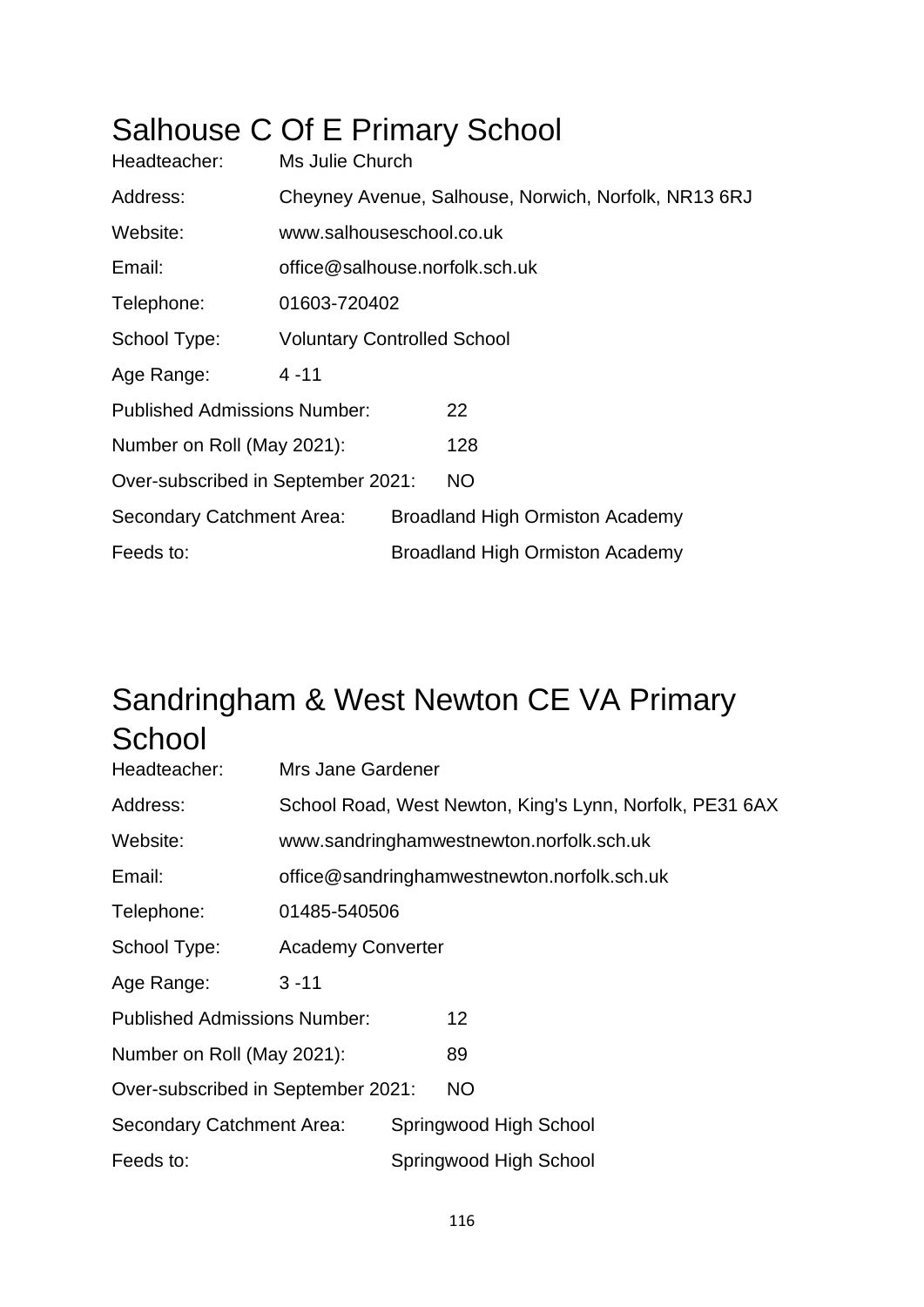| Headteacher:                        | Mrs Lesley Payne                                           |                                  |                                 |  |  |  |  |
|-------------------------------------|------------------------------------------------------------|----------------------------------|---------------------------------|--|--|--|--|
| Address:<br>1TD                     | Church Hill, Saxlingham Nethergate, Norwich, Norfolk, NR15 |                                  |                                 |  |  |  |  |
| Website:                            |                                                            |                                  | www.saxlinghamprimaryschool.net |  |  |  |  |
| Email:                              |                                                            | office@saxlingham.norfolk.sch.uk |                                 |  |  |  |  |
| Telephone:                          | 01508-499271                                               |                                  |                                 |  |  |  |  |
| School Type:                        | <b>Voluntary Controlled School</b>                         |                                  |                                 |  |  |  |  |
| Age Range:                          | $4 - 11$                                                   |                                  |                                 |  |  |  |  |
| <b>Published Admissions Number:</b> |                                                            |                                  | 10                              |  |  |  |  |
| Number on Roll (May 2021):          |                                                            |                                  | 66                              |  |  |  |  |
| Over-subscribed in September 2021:  |                                                            |                                  | <b>YES</b>                      |  |  |  |  |
| Secondary Catchment Area:           |                                                            |                                  | Long Stratton High School       |  |  |  |  |
| Feeds to:                           |                                                            |                                  | Long Stratton High School       |  |  |  |  |

### Saxlingham Nethergate CF VC Primary School

## Scarning VC Primary School

| Headteacher:                        | Mr Nick King                       |                                |                                                    |  |  |
|-------------------------------------|------------------------------------|--------------------------------|----------------------------------------------------|--|--|
| Address:                            |                                    |                                | Dereham Road, Scarning, Dereham, Norfolk, NR19 2PW |  |  |
| Website:                            | www.scarningprimary.co.uk          |                                |                                                    |  |  |
| Email:                              |                                    | office@scarning.norfolk.sch.uk |                                                    |  |  |
| Telephone:                          | 01362-692665                       |                                |                                                    |  |  |
| School Type:                        | <b>Voluntary Controlled School</b> |                                |                                                    |  |  |
| Age Range:                          | $4 - 11$                           |                                |                                                    |  |  |
| <b>Published Admissions Number:</b> |                                    |                                | 60                                                 |  |  |
| Number on Roll (May 2021):          |                                    |                                | 420                                                |  |  |
| Over-subscribed in September 2021:  |                                    |                                | NO                                                 |  |  |
| <b>Secondary Catchment Area:</b>    |                                    |                                | Northgate High School                              |  |  |
| Feeds to:                           |                                    |                                | Northgate High School                              |  |  |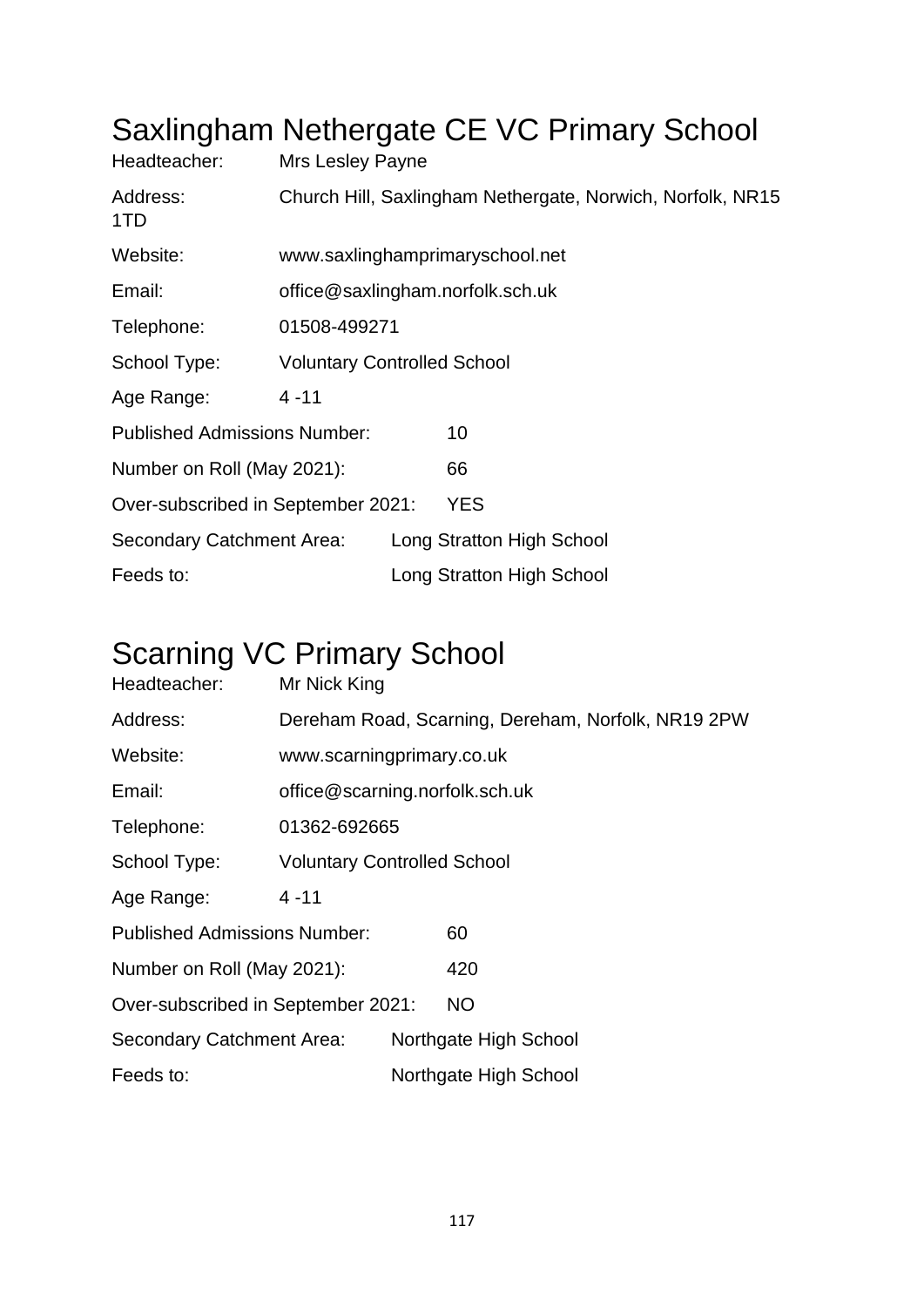## Scole CE VC Primary School

| Headteacher:                        | Mr Jon Moule                       |                  |                                              |  |  |
|-------------------------------------|------------------------------------|------------------|----------------------------------------------|--|--|
| Address:                            |                                    |                  | Norwich Road, Scole, Diss, Norfolk, IP21 4ED |  |  |
| Website:                            | www.scole.norfolk.sch.uk           |                  |                                              |  |  |
| Email:                              | office@scole.norfolk.sch.uk        |                  |                                              |  |  |
| Telephone:                          | 01379-740654                       |                  |                                              |  |  |
| School Type:                        | <b>Voluntary Controlled School</b> |                  |                                              |  |  |
| Age Range:                          | $4 - 11$                           |                  |                                              |  |  |
| <b>Published Admissions Number:</b> |                                    |                  | 15                                           |  |  |
| Number on Roll (May 2021):          |                                    |                  | 78                                           |  |  |
| Over-subscribed in September 2021:  |                                    |                  | <b>NO</b>                                    |  |  |
| <b>Secondary Catchment Area:</b>    |                                    |                  | Diss High School                             |  |  |
| Feeds to:                           |                                    | Diss High School |                                              |  |  |

### Sculthorpe Church of England Primary Academy

| Headteacher:                        | Mr Lee Stevens                   |  |                                                      |  |  |
|-------------------------------------|----------------------------------|--|------------------------------------------------------|--|--|
| Address:                            |                                  |  | Creake Road, Sculthorpe, Fakenham, Norfolk, NR21 9NQ |  |  |
| Website:                            | www.wrsps.co.uk                  |  |                                                      |  |  |
| Email:                              | office@sculthorpe.norfolk.sch.uk |  |                                                      |  |  |
| Telephone:                          | 01328-862704                     |  |                                                      |  |  |
| School Type:                        | <b>Academy Converter</b>         |  |                                                      |  |  |
| Age Range:                          | $4 - 11$                         |  |                                                      |  |  |
| <b>Published Admissions Number:</b> |                                  |  | 11                                                   |  |  |
| Number on Roll (May 2021):          |                                  |  | 68                                                   |  |  |
| Over-subscribed in September 2021:  |                                  |  | <b>NO</b>                                            |  |  |
| Secondary Catchment Area:           |                                  |  | Fakenham Academy Norfolk                             |  |  |
| Feeds to:                           |                                  |  | Fakenham Academy Norfolk                             |  |  |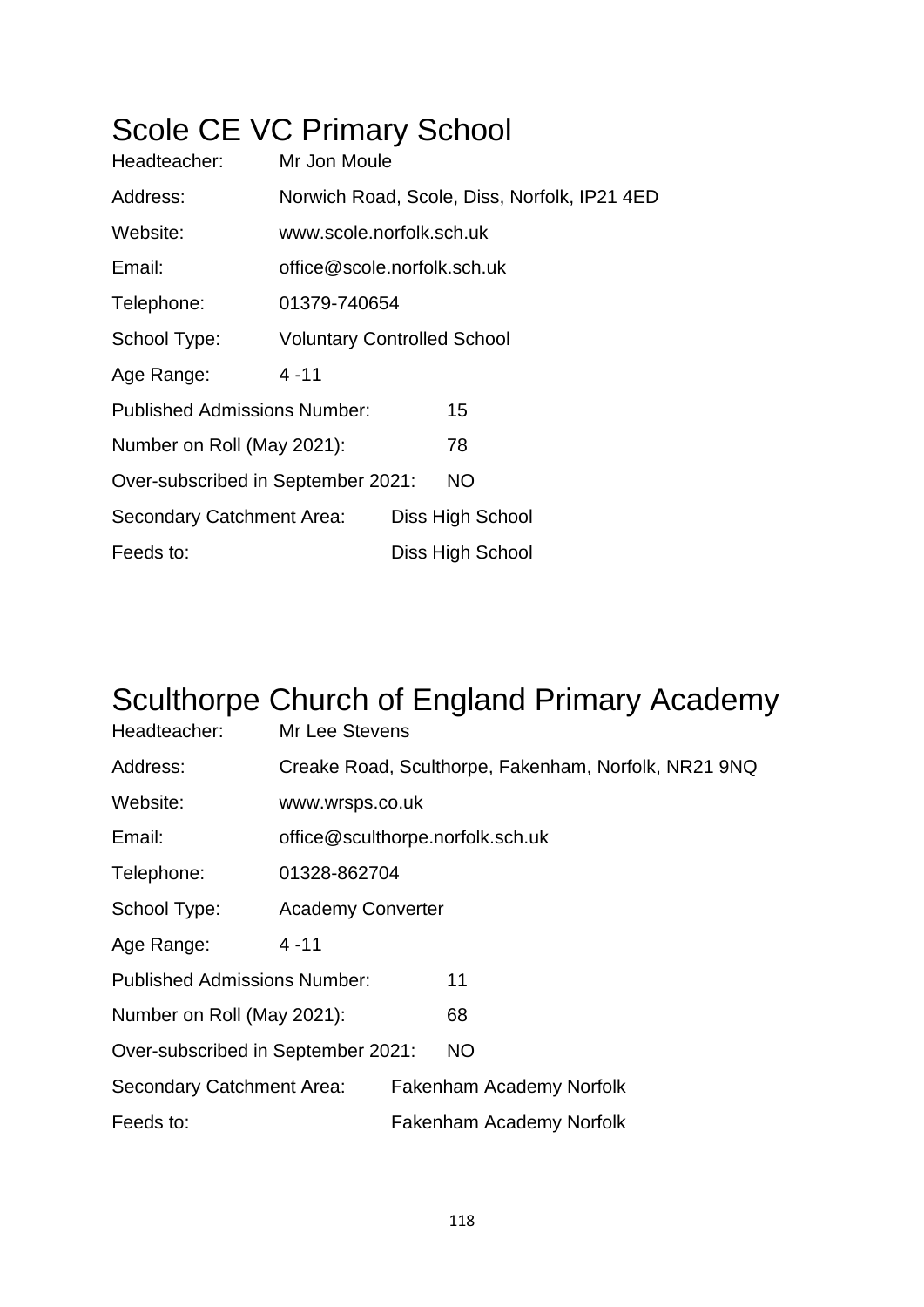### Seething and Mundham Primary School

| Headteacher:                        | Mr Iain Hunter                |                                  |                                              |  |  |  |
|-------------------------------------|-------------------------------|----------------------------------|----------------------------------------------|--|--|--|
| Address:                            |                               |                                  | Brooke Road, , Seething, Norwich, , NR15 1DJ |  |  |  |
| Website:                            |                               | www.seethingmundham.school/site/ |                                              |  |  |  |
| Email:                              | office@seething.set.education |                                  |                                              |  |  |  |
| Telephone:                          | 01508-550256                  |                                  |                                              |  |  |  |
| School Type:                        | <b>Academy Sponsor Led</b>    |                                  |                                              |  |  |  |
| Age Range:                          | $4 - 11$                      |                                  |                                              |  |  |  |
| <b>Published Admissions Number:</b> |                               |                                  | 15                                           |  |  |  |
| Number on Roll (May 2021):          |                               |                                  | 94                                           |  |  |  |
| Over-subscribed in September 2021:  |                               |                                  | <b>NO</b>                                    |  |  |  |
| Secondary Catchment Area:           |                               | <b>Hobart High</b>               |                                              |  |  |  |
| Feeds to:                           |                               |                                  | <b>Hobart High School</b>                    |  |  |  |

#### Sheringham Community Primary School & Nursery

| Headteacher:                        | Mrs Rachael Carter      |                                         |                                            |  |  |  |
|-------------------------------------|-------------------------|-----------------------------------------|--------------------------------------------|--|--|--|
| Address:                            |                         |                                         | Cooper Road, Sheringham, Norfolk, NR26 8UH |  |  |  |
| Website:                            |                         |                                         | www.sheringhamprimary.norfolk.sch.uk       |  |  |  |
| Email:                              |                         | office@sheringhamprimary.norfolk.sch.uk |                                            |  |  |  |
| Telephone:                          | 01263-823848            |                                         |                                            |  |  |  |
| School Type:                        | <b>Community School</b> |                                         |                                            |  |  |  |
| Age Range:                          | $3 - 11$                |                                         |                                            |  |  |  |
| <b>Published Admissions Number:</b> |                         |                                         | 60                                         |  |  |  |
| Number on Roll (May 2021):          |                         |                                         | 520                                        |  |  |  |
| Over-subscribed in September 2021:  |                         |                                         | NO.                                        |  |  |  |
| <b>Secondary Catchment Area:</b>    |                         |                                         | Sheringham High School                     |  |  |  |
| Feeds to:                           |                         |                                         | Sheringham High School                     |  |  |  |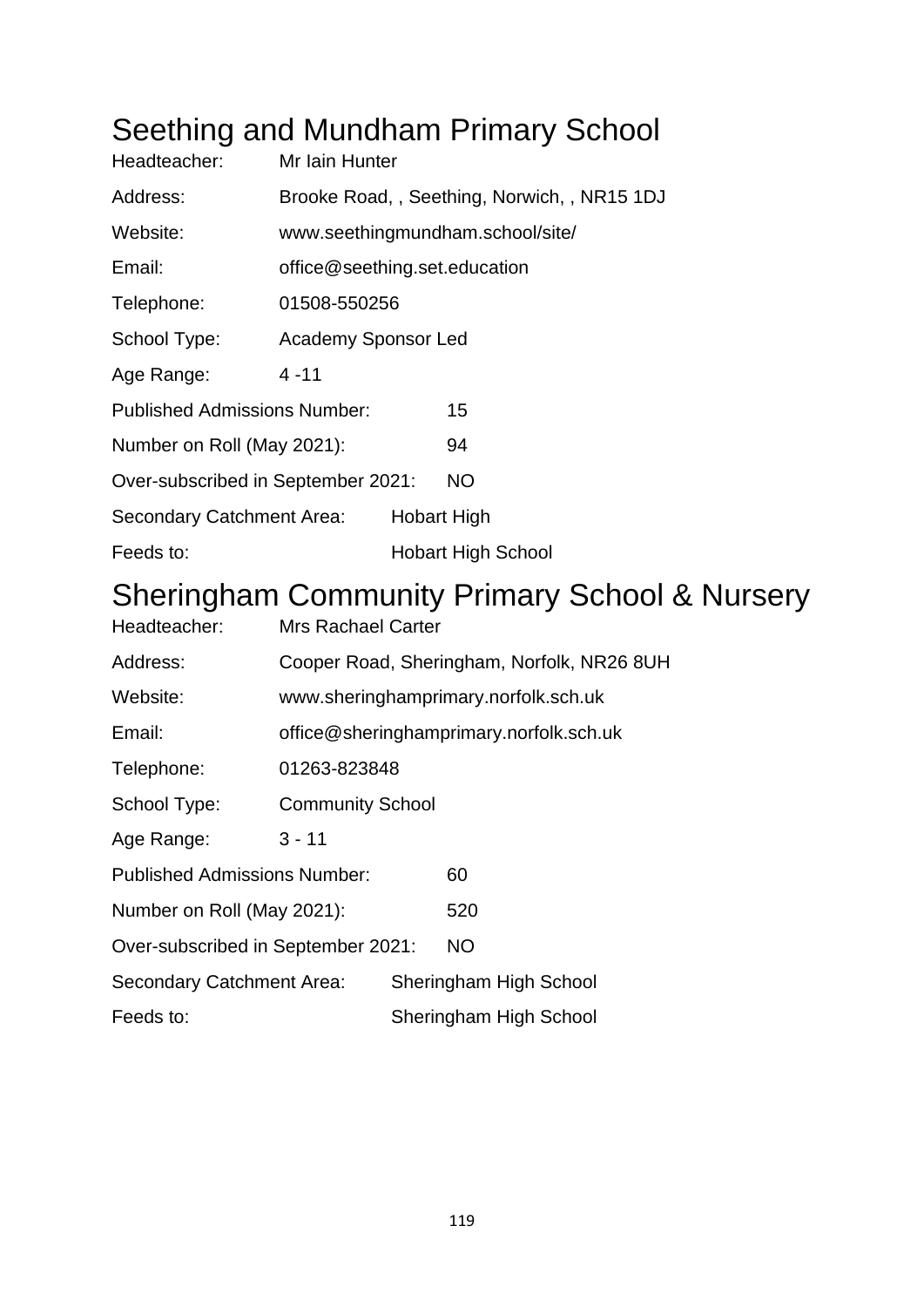# Snettisham Primary School

| Headteacher:                        | Ms Louise Jackson              |  |                                                         |  |  |
|-------------------------------------|--------------------------------|--|---------------------------------------------------------|--|--|
| Address:                            |                                |  | School Road, Snettisham, King's Lynn, Norfolk, PE31 7LT |  |  |
| Website:                            | www.snettisham-primary.co.uk   |  |                                                         |  |  |
| Email:                              | Office@snettishamprimary.co.uk |  |                                                         |  |  |
| Telephone:                          | 01485-541274                   |  |                                                         |  |  |
| School Type:                        | Academy Sponsor Led            |  |                                                         |  |  |
| Age Range:                          | $4 - 11$                       |  |                                                         |  |  |
| <b>Published Admissions Number:</b> |                                |  | 20                                                      |  |  |
| Number on Roll (May 2021):          |                                |  | 99                                                      |  |  |
| Over-subscribed in September 2021:  |                                |  | NO.                                                     |  |  |
| <b>Secondary Catchment Area:</b>    |                                |  | Smithdon High School                                    |  |  |
| Feeds to:                           |                                |  | Smithdon High School                                    |  |  |

#### South Wootton Infant School

| Headteacher:                        | Miss Joanne Davenport                  |  |                                                              |  |  |
|-------------------------------------|----------------------------------------|--|--------------------------------------------------------------|--|--|
| Address:                            |                                        |  | 9 Church Lane, South Wootton, King's Lynn, Norfolk, PE30 3LJ |  |  |
|                                     |                                        |  |                                                              |  |  |
| Website:                            |                                        |  | www.southwootton-inf.norfolk.sch.uk                          |  |  |
| Email:                              | office@southwootton-inf.norfolk.sch.uk |  |                                                              |  |  |
| Telephone:                          | 01553-671552                           |  |                                                              |  |  |
| School Type:                        | <b>Community School</b>                |  |                                                              |  |  |
| Age Range:                          | $4 - 7$                                |  |                                                              |  |  |
| <b>Published Admissions Number:</b> |                                        |  | 60                                                           |  |  |
| Number on Roll (May 2021):          |                                        |  | 180                                                          |  |  |
| Over-subscribed in September 2021:  |                                        |  | YES                                                          |  |  |
| Secondary Catchment Area:           |                                        |  | King Edward VII Academy                                      |  |  |
| Feeds to:                           |                                        |  | South Wootton Junior School                                  |  |  |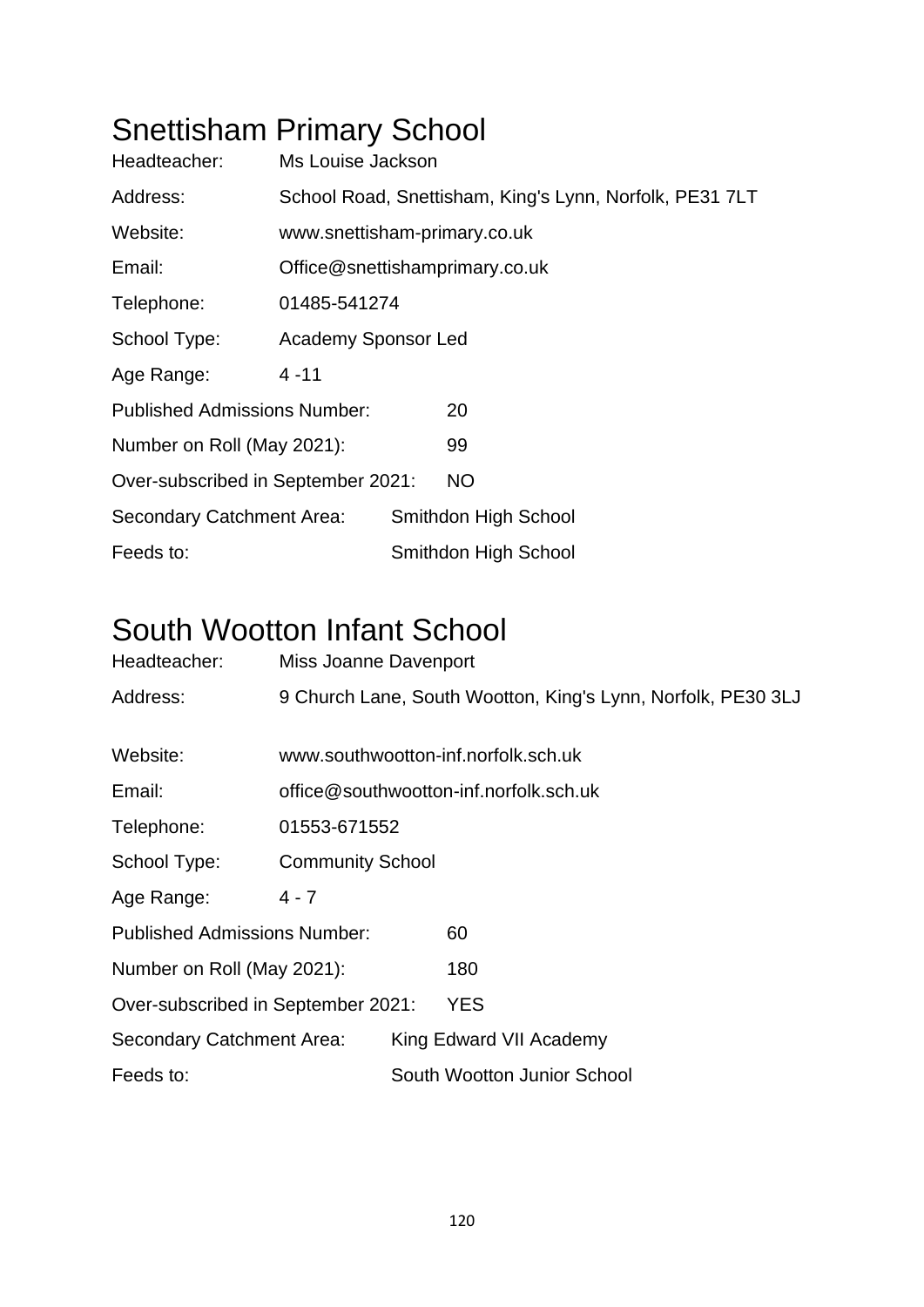#### Southery Academy

| Headteacher:                        | Mrs Elaine Huntington        |                                                          |
|-------------------------------------|------------------------------|----------------------------------------------------------|
| Address:<br>0PA                     |                              | Westgate Street, Southery, Downham Market, Norfolk, PE38 |
| Website:                            | www.southeryacademy.co.uk    |                                                          |
| Email:                              | office@soa.eastern-mat.co.uk |                                                          |
| Telephone:                          | 01366 377205                 |                                                          |
| School Type:                        | <b>Academy Sponsor Led</b>   |                                                          |
| Age Range:                          | $4 - 11$                     |                                                          |
| <b>Published Admissions Number:</b> |                              | 14                                                       |
| Number on Roll (May 2021):          |                              | 93                                                       |
| Over-subscribed in September 2021:  |                              | <b>NO</b>                                                |
| Secondary Catchment Area:           |                              | Downham Market Academy                                   |
| Feeds to:                           |                              | Downham Market Academy                                   |

### Southtown Primary School

| Headteacher:                        | Miss Susan Bacon                                 |                                 |                                    |  |
|-------------------------------------|--------------------------------------------------|---------------------------------|------------------------------------|--|
| Address:                            | Tamworth Lane, Great Yarmouth, Norfolk, NR31 0HJ |                                 |                                    |  |
| Website:                            |                                                  |                                 | www.southtownprimaryschool.com     |  |
| Email:                              |                                                  | office@southtown.norfolk.sch.uk |                                    |  |
| Telephone:                          | 01493-653908                                     |                                 |                                    |  |
| School Type:                        | <b>Community School</b>                          |                                 |                                    |  |
| Age Range:                          | $4 - 11$                                         |                                 |                                    |  |
| <b>Published Admissions Number:</b> |                                                  |                                 | 30                                 |  |
| Number on Roll (May 2021):          |                                                  |                                 | 195                                |  |
| Over-subscribed in September 2021:  |                                                  |                                 | <b>YES</b>                         |  |
| <b>Secondary Catchment Area:</b>    |                                                  |                                 | <b>Cliff Park Ormiston Academy</b> |  |
| Feeds to:                           |                                                  |                                 | <b>Cliff Park Ormiston Academy</b> |  |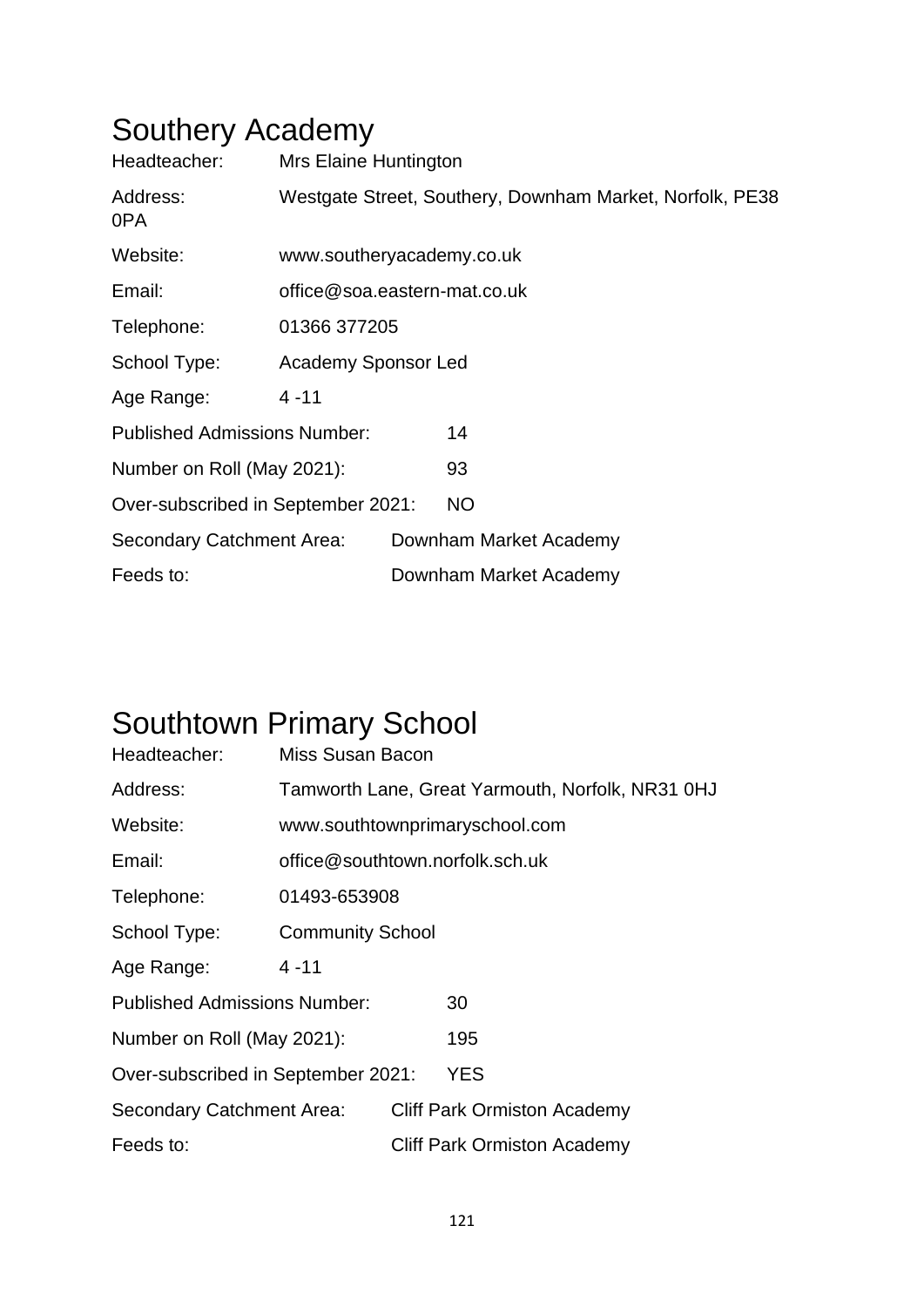## Sparhawk Infant School & Nursery

| Headteacher:                        | <b>Mrs Clare Campbell</b>               |  |                                            |
|-------------------------------------|-----------------------------------------|--|--------------------------------------------|
| Address:                            |                                         |  | Sparhawk Avenue, Norwich, Norfolk, NR7 8BU |
| Website:                            |                                         |  | www.sprowstonsparhawk.norfolk.sch.uk       |
| Email:                              | office@sprowstonsparhawk.norfolk.sch.uk |  |                                            |
| Telephone:                          | 01603-406406                            |  |                                            |
| School Type:                        | <b>Community School</b>                 |  |                                            |
| Age Range:                          | $3 - 7$                                 |  |                                            |
| <b>Published Admissions Number:</b> |                                         |  | 60                                         |
| Number on Roll (May 2021):          |                                         |  | 213                                        |
| Over-subscribed in September 2021:  |                                         |  | <b>NO</b>                                  |
| Secondary Catchment Area:           |                                         |  | <b>Sprowston Community Academy</b>         |
| Feeds to:                           |                                         |  | <b>Falcon Junior School</b>                |

### Spixworth Infant School

| Headteacher:                        | Ms Heidi Jordan                                 |  |                                    |
|-------------------------------------|-------------------------------------------------|--|------------------------------------|
| Address:                            | Ivy Road, Spixworth, Norwich, Norfolk, NR10 3PX |  |                                    |
| Website:                            | www.spixworth.norfolk.sch.uk                    |  |                                    |
| Email:                              | office@spixworth.norfolk.sch.uk                 |  |                                    |
| Telephone:                          | 01603-898483                                    |  |                                    |
| School Type:                        | <b>Community School</b>                         |  |                                    |
| Age Range:                          | $4 - 7$                                         |  |                                    |
| <b>Published Admissions Number:</b> |                                                 |  | 45                                 |
| Number on Roll (May 2021):          |                                                 |  | 117                                |
| Over-subscribed in September 2021:  |                                                 |  | NO                                 |
| Secondary Catchment Area:           |                                                 |  | <b>Sprowston Community Academy</b> |
| Feeds to:                           |                                                 |  | <b>Woodland View Junior School</b> |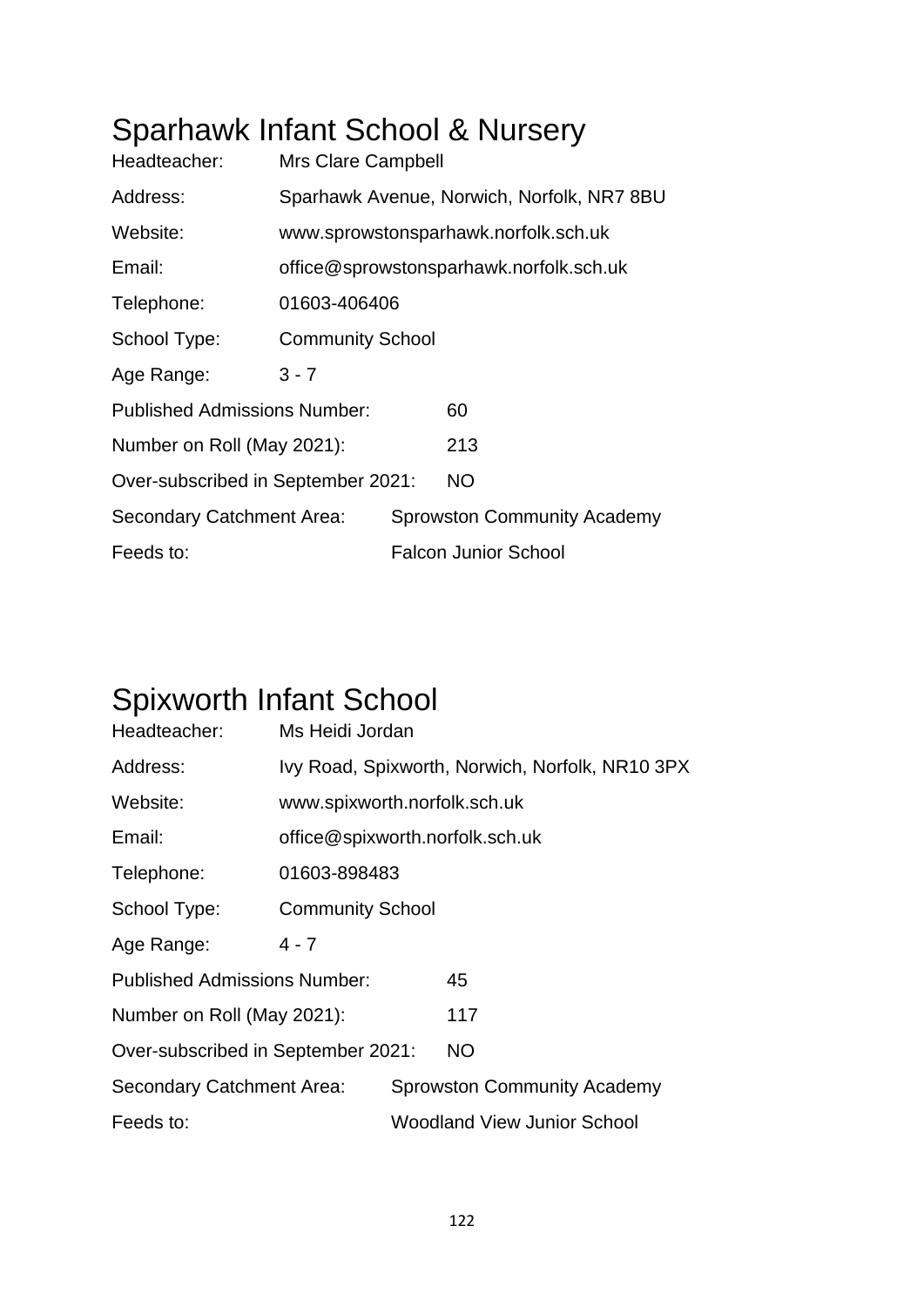| <b>Spooner Row Primary School</b><br>Headteacher: | <b>Miss Bridget Hanton</b>       |  |                                                         |
|---------------------------------------------------|----------------------------------|--|---------------------------------------------------------|
| Address:                                          |                                  |  | Station Road, Spooner Row, Wymondham, Norfolk, NR18 9JR |
| Website:                                          | www.spoonerrow.norfolk.sch.uk    |  |                                                         |
| Email:                                            | office@spoonerrow.norfolk.sch.uk |  |                                                         |
| Telephone:                                        | 01953-603356                     |  |                                                         |
| School Type:                                      | <b>Academy Converter</b>         |  |                                                         |
| Age Range:                                        | $4 - 11$                         |  |                                                         |
| <b>Published Admissions Number:</b>               |                                  |  | 15                                                      |
| Number on Roll (May 2021):                        |                                  |  | 108                                                     |
| Over-subscribed in September 2021:                |                                  |  | <b>YES</b>                                              |
| <b>Secondary Catchment Area:</b>                  |                                  |  | Wymondham High Academy                                  |
| Feeds to:                                         |                                  |  | Wymondham High Academy                                  |
|                                                   |                                  |  |                                                         |

# Sporle Church of England Primary Academy

| Headteacher:                        | Mrs Anne Neary                                        |  |                             |
|-------------------------------------|-------------------------------------------------------|--|-----------------------------|
| Address:                            | 82 The Street, Sporle, King's Lynn, Norfolk, PE32 2DR |  |                             |
| Website:                            | www.sporle.norfolk.sch.uk                             |  |                             |
| Email:                              | office@sporle.norfolk.sch.uk                          |  |                             |
| Telephone:                          | 01760 722393                                          |  |                             |
| School Type:                        | <b>Academy Sponsor Led</b>                            |  |                             |
| Age Range:                          | $5 - 11$                                              |  |                             |
| <b>Published Admissions Number:</b> |                                                       |  | 11                          |
| Number on Roll (May 2021):          |                                                       |  | 61                          |
| Over-subscribed in September 2021:  |                                                       |  | <b>NO</b>                   |
| Secondary Catchment Area:           |                                                       |  | The Nicholas Hamond Academy |
| Feeds to:                           |                                                       |  | The Nicholas Hamond Academy |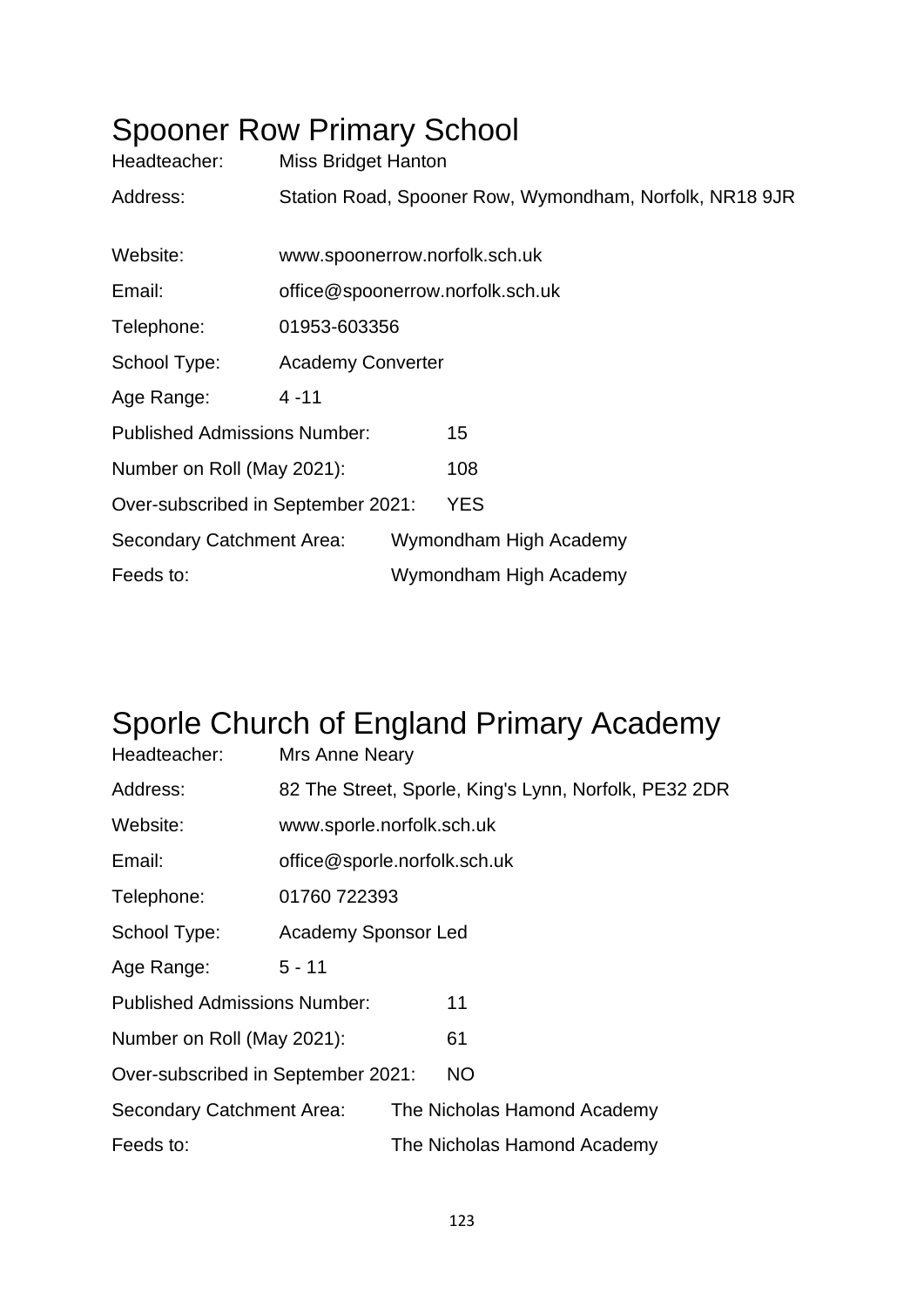## Sprowston Infant School

| Headteacher:                        | <b>Mr Robert Edwards</b>                          |                                       |                                    |  |
|-------------------------------------|---------------------------------------------------|---------------------------------------|------------------------------------|--|
| Address:                            | Recreation Ground Road, Norwich, Norfolk, NR7 8EW |                                       |                                    |  |
| Website:                            |                                                   | www.sprowstoninfant.norfolk.sch.uk    |                                    |  |
| Email:                              |                                                   | office@sprowstoninfant.norfolk.sch.uk |                                    |  |
| Telephone:                          | 01603-429001                                      |                                       |                                    |  |
| School Type:                        | <b>Community School</b>                           |                                       |                                    |  |
| Age Range:                          | 4 - 7                                             |                                       |                                    |  |
| <b>Published Admissions Number:</b> |                                                   |                                       | 60                                 |  |
| Number on Roll (May 2021):          |                                                   |                                       | 141                                |  |
| Over-subscribed in September 2021:  |                                                   |                                       | NO.                                |  |
| Secondary Catchment Area:           |                                                   |                                       | <b>Sprowston Community Academy</b> |  |
| Feeds to:                           |                                                   |                                       | <b>Sprowston Junior School</b>     |  |

### St. Andrew's Lopham CE VA Primary School

| Headteacher:                        | Mrs Jessica Woolner                             |  |                                                   |
|-------------------------------------|-------------------------------------------------|--|---------------------------------------------------|
| Address:                            |                                                 |  | The Street, North Lopham, Diss, Norfolk, IP22 2LR |
| Website:                            | federationschools.org                           |  |                                                   |
| Email:                              |                                                 |  | office@st-andrews-pri.norfolk.sch.uk              |
| Telephone:                          | 01379-687253                                    |  |                                                   |
| School Type:                        | <b>Voluntary Aided School</b>                   |  |                                                   |
| Age Range:                          | $4 - 11$                                        |  |                                                   |
| <b>Published Admissions Number:</b> |                                                 |  | 10                                                |
| Number on Roll (May 2021):          |                                                 |  | 62                                                |
|                                     | <b>NO</b><br>Over-subscribed in September 2021: |  |                                                   |
| Secondary Catchment Area:           | Diss High School                                |  |                                                   |
| Feeds to:                           |                                                 |  | Diss High School                                  |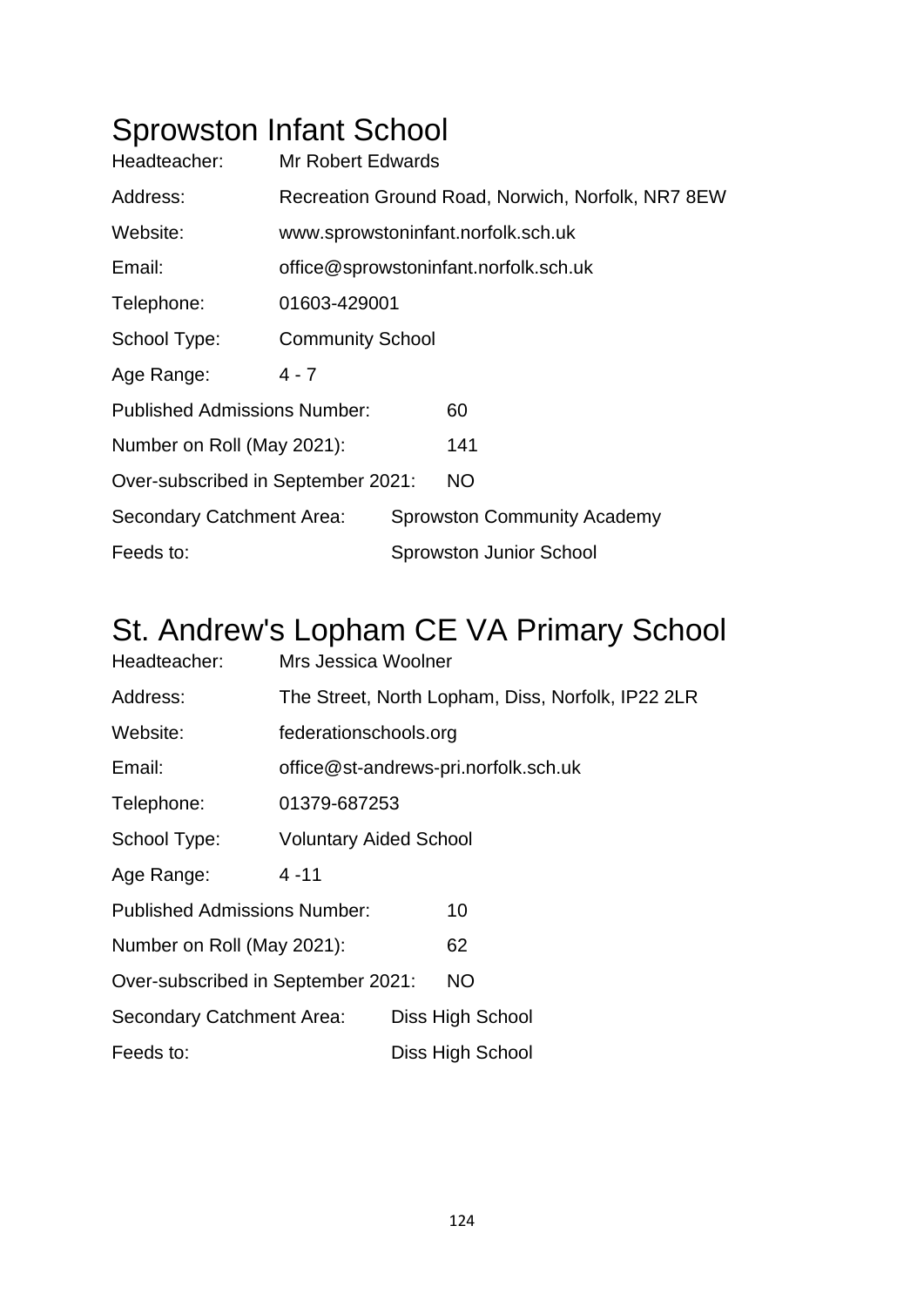### St. Augustine's Catholic Primary School

| Headteacher:                        | <b>Miss Rachel Swindell</b>                       |                                     |                                          |  |
|-------------------------------------|---------------------------------------------------|-------------------------------------|------------------------------------------|--|
| Address:                            | 19 West End, Costessey, Norwich, Norfolk, NR8 5AG |                                     |                                          |  |
| Website:                            |                                                   |                                     | www.st-augustines.norfolk.sch.uk         |  |
| Email:                              |                                                   | office@st-augustines.norfolk.sch.uk |                                          |  |
| Telephone:                          | 01603-743317                                      |                                     |                                          |  |
| School Type:                        | <b>Academy Converter</b>                          |                                     |                                          |  |
| Age Range:                          | $3 - 11$                                          |                                     |                                          |  |
| <b>Published Admissions Number:</b> |                                                   |                                     | 45                                       |  |
| Number on Roll (May 2021):          |                                                   |                                     | 338                                      |  |
| Over-subscribed in September 2021:  |                                                   |                                     | <b>NO</b>                                |  |
| <b>Secondary Catchment Area:</b>    |                                                   |                                     | <b>Ormiston Victory Academy</b>          |  |
| Feeds to:<br><b>School Norwich</b>  |                                                   |                                     | Ormiston Victory Academy Notre Dame High |  |

### St. Clements Hill Primary Academy

| Headteacher:                        | Mrs Joanna Ward                                   |  |                                  |
|-------------------------------------|---------------------------------------------------|--|----------------------------------|
| Address:                            | 50 Le Safferne Gardens, Norwich, Norfolk, NR3 4AR |  |                                  |
| Website:                            | www.stclementsacademy.co.uk                       |  |                                  |
| Email:                              |                                                   |  | office@stclementsacademy.co.uk   |
| Telephone:                          | 01603 937301                                      |  |                                  |
| School Type:                        | Free School                                       |  |                                  |
| Age Range:                          | $4 - 11$                                          |  |                                  |
| <b>Published Admissions Number:</b> |                                                   |  | 0                                |
| Number on Roll (May 2021):          |                                                   |  | 90                               |
| Over-subscribed in September 2021:  |                                                   |  | <b>NO</b>                        |
| Secondary Catchment Area:           |                                                   |  | Sewell Park Academy Open Academy |
| Feeds to:                           |                                                   |  | Sewell Park Academy Open Academy |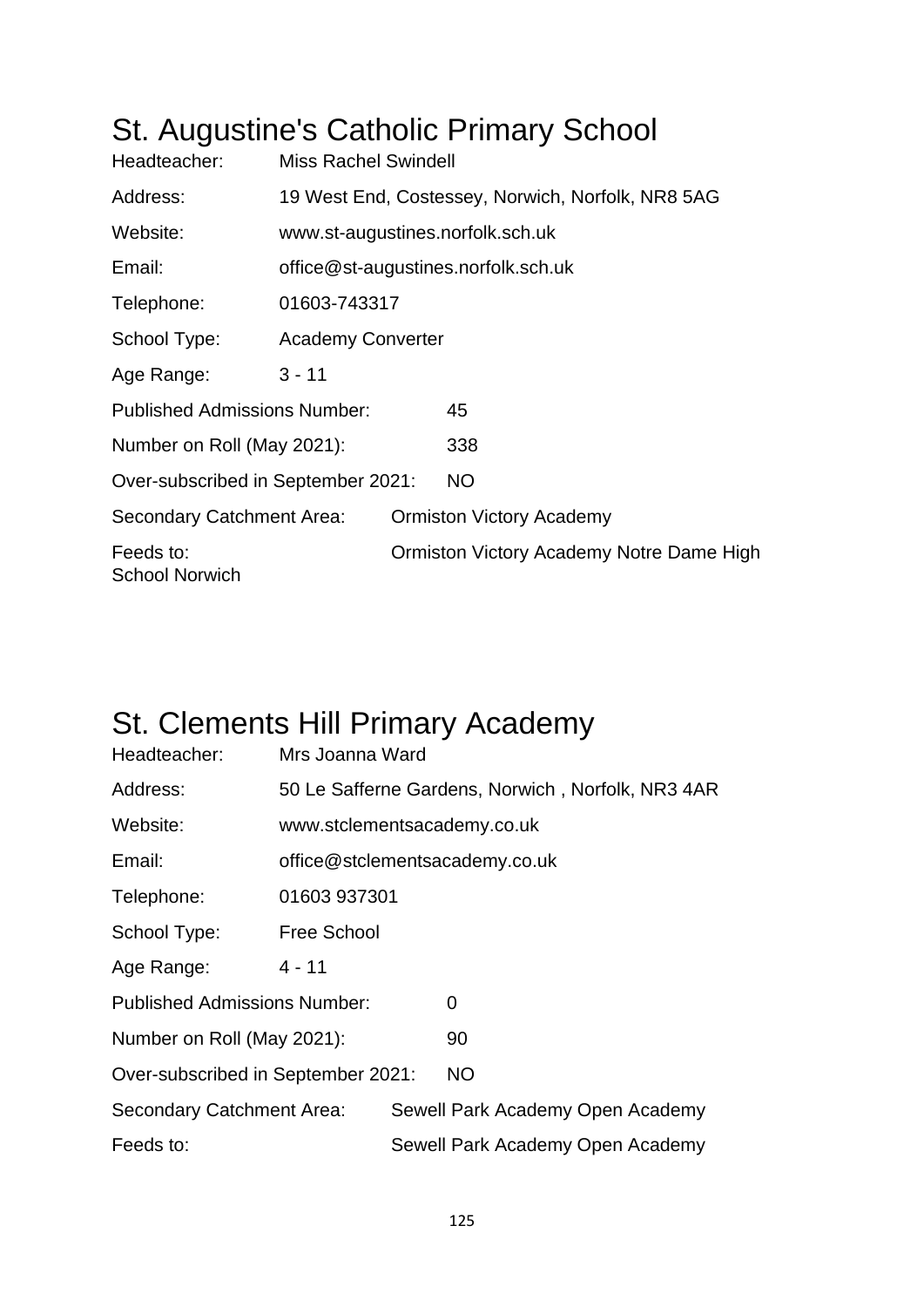## St. Faiths CE VC Primary School

| Headteacher:                        | Mrs Ashley Best-White                                    |  |                                                             |
|-------------------------------------|----------------------------------------------------------|--|-------------------------------------------------------------|
| Address:                            |                                                          |  | 25 Manor Road, Horsham St Faith, Norwich, Norfolk, NR10 3LF |
| Website:<br>school/                 | www.harnserfed.co.uk/st-faiths-primary-school/about-our- |  |                                                             |
| Email:                              | office@stfaithsprimary.norfolk.sch.uk                    |  |                                                             |
| Telephone:                          | 01603-898353                                             |  |                                                             |
| School Type:                        | <b>Voluntary Controlled School</b>                       |  |                                                             |
| Age Range:                          | $4 - 11$                                                 |  |                                                             |
| <b>Published Admissions Number:</b> |                                                          |  | 15                                                          |
| Number on Roll (May 2021):          |                                                          |  | 99                                                          |
| Over-subscribed in September 2021:  |                                                          |  | <b>NO</b>                                                   |
| <b>Secondary Catchment Area:</b>    |                                                          |  | <b>Hellesdon High School</b>                                |
| Feeds to:                           |                                                          |  | <b>Hellesdon High School</b>                                |

### St. Francis Of Assisi Catholic Primary School

| Headteacher:                        | Mrs Felicity Hope                        |                                         |
|-------------------------------------|------------------------------------------|-----------------------------------------|
| Address:                            |                                          | Jessopp Road, Norwich, Norfolk, NR2 3QB |
| Website:                            | www.stfrancisofassisi.co.uk              |                                         |
| Email:                              | office@st-francisofassisi.norfolk.sch.uk |                                         |
| Telephone:                          | 01603-441484                             |                                         |
| School Type:                        | <b>Academy Converter</b>                 |                                         |
| Age Range:                          | $4 - 11$                                 |                                         |
| <b>Published Admissions Number:</b> |                                          | 60                                      |
| Number on Roll (May 2021):          |                                          | 419                                     |
| Over-subscribed in September 2021:  |                                          | <b>NO</b>                               |
| Secondary Catchment Area:           |                                          |                                         |
| Feeds to:                           |                                          | Notre Dame High School Norwich          |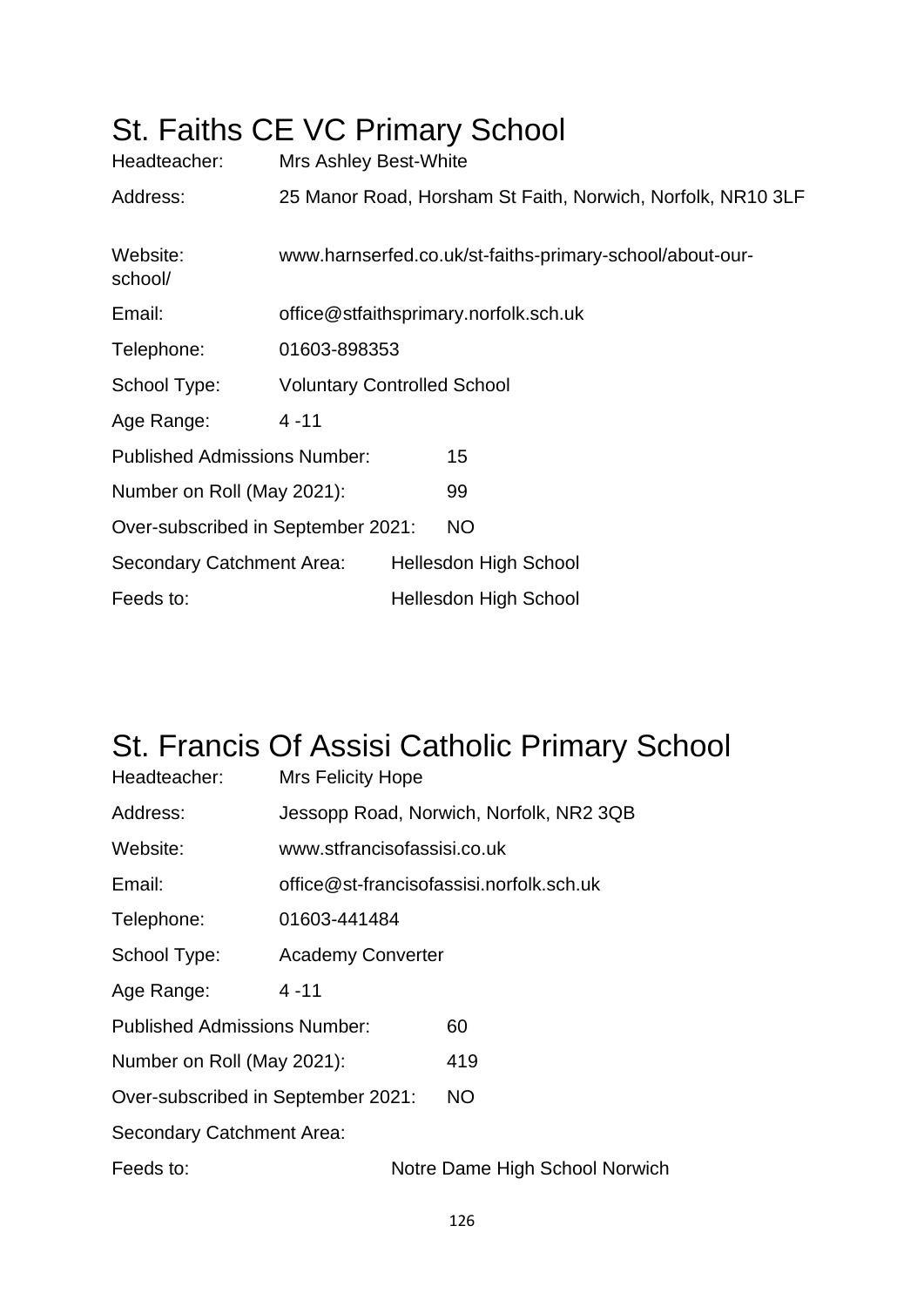## St. George's Primary & Nursery School

| Headteacher:                        | Mrs Mel Fearns                                    |                                        |                                       |  |  |
|-------------------------------------|---------------------------------------------------|----------------------------------------|---------------------------------------|--|--|
| Address:                            | St Peters Road, Great Yarmouth, Norfolk, NR30 3BQ |                                        |                                       |  |  |
| Website:                            |                                                   |                                        | www.stgeorgesprimary.norfolk.sch.uk   |  |  |
| Email:                              |                                                   | office@stgeorgesprimary.norfolk.sch.uk |                                       |  |  |
| Telephone:                          | 01493-843476                                      |                                        |                                       |  |  |
| School Type:                        | <b>Community School</b>                           |                                        |                                       |  |  |
| Age Range:                          | $4 - 11$                                          |                                        |                                       |  |  |
| <b>Published Admissions Number:</b> |                                                   |                                        | 30                                    |  |  |
| Number on Roll (May 2021):          |                                                   |                                        | 232                                   |  |  |
| Over-subscribed in September 2021:  |                                                   |                                        | <b>YES</b>                            |  |  |
| Secondary Catchment Area:           |                                                   |                                        | <b>Great Yarmouth Charter Academy</b> |  |  |
| Feeds to:                           |                                                   |                                        | <b>Great Yarmouth Charter Academy</b> |  |  |

#### St. Germans Academy

| Headteacher:                        | <b>Miss Susannah Hayes</b> |                                                         |                                                        |  |  |
|-------------------------------------|----------------------------|---------------------------------------------------------|--------------------------------------------------------|--|--|
| Address:                            |                            | School Lane, St Germans, King's Lynn, Norfolk, PE34 3DZ |                                                        |  |  |
| Website:                            |                            |                                                         | http://www.bridgesfederation.co.uk/schools/st-germans/ |  |  |
| Email:                              |                            |                                                         | Office.StGermans@sg.kwestacademy.com                   |  |  |
| Telephone:                          | 01553-617246               |                                                         |                                                        |  |  |
| School Type:                        | <b>Academy Converter</b>   |                                                         |                                                        |  |  |
| Age Range:                          | $4 - 11$                   |                                                         |                                                        |  |  |
| <b>Published Admissions Number:</b> |                            |                                                         | 15                                                     |  |  |
| Number on Roll (May 2021):          |                            |                                                         | 130                                                    |  |  |
| Over-subscribed in September 2021:  |                            | YES                                                     |                                                        |  |  |
| <b>Secondary Catchment Area:</b>    |                            |                                                         | King's Lynn Academy                                    |  |  |
| Feeds to:                           |                            |                                                         | King's Lynn Academy                                    |  |  |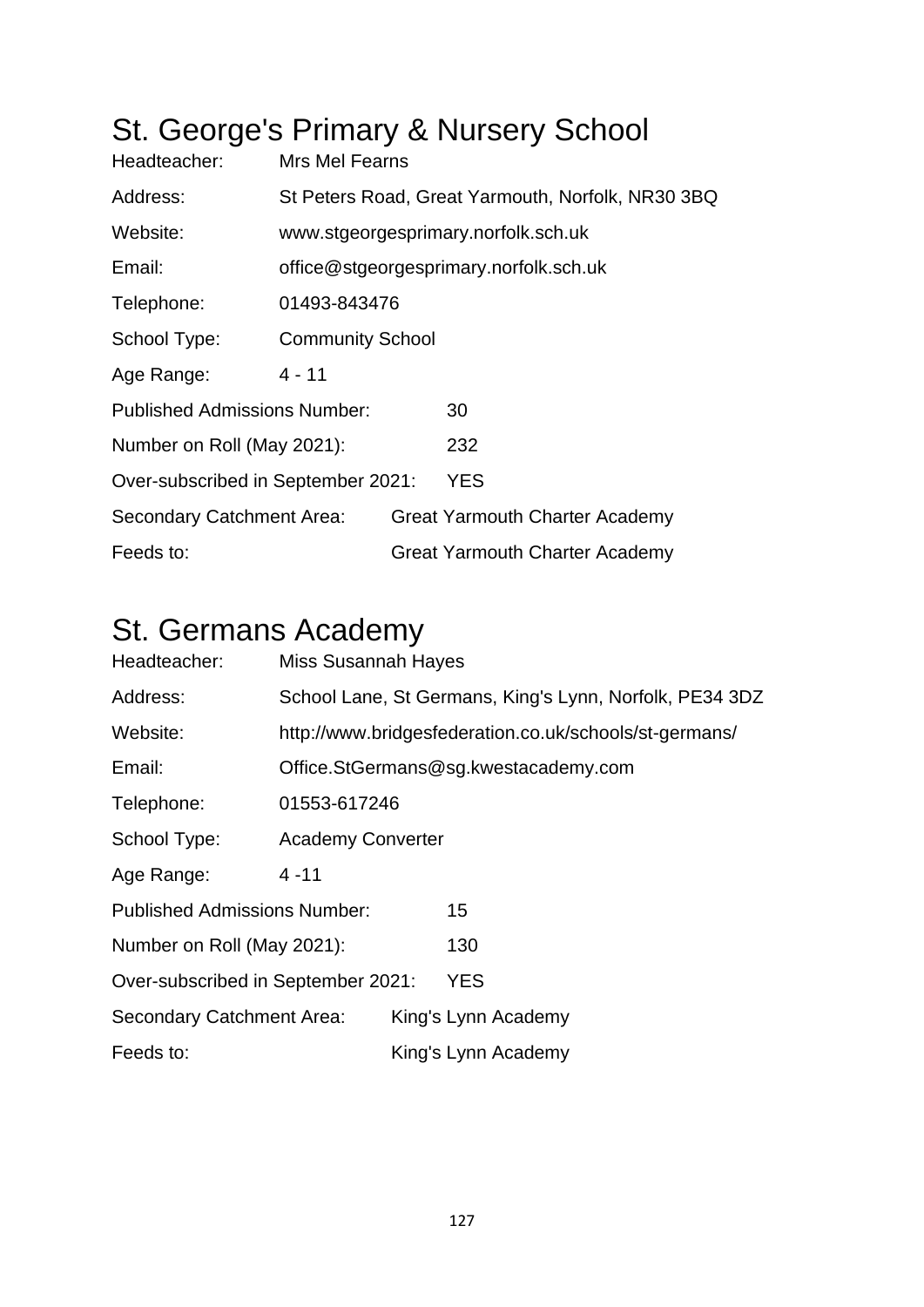#### St. John's Community Primary School & Nursery Headteacher: Mrs Rebecca Quinn Address: Horning Road, Hoveton, Norwich, Norfolk, NR12 8NX Website: www.hovetonstjohn.co.uk Email: office@hoveton-st-johns.norfolk.sch.uk Telephone: 01603-782520 School Type: Community School Age Range: 3 - 11 Published Admissions Number: 30 Number on Roll (May 2021): 220 Over-subscribed in September 2021: NO Secondary Catchment Area: Broadland High Ormiston Academy Feeds to: **Broadland High Ormiston Academy**

### St. Martha's Catholic Primary School

| Headteacher:                              | Mr Aidan McGovern                          |  |                        |  |  |
|-------------------------------------------|--------------------------------------------|--|------------------------|--|--|
| Address:                                  | Field Lane, King's Lynn, Norfolk, PE30 4AY |  |                        |  |  |
| Website:                                  | www.st-marthas.norfolk.sch.uk              |  |                        |  |  |
| Email:                                    | office@st-marthas.norfolk.sch.uk           |  |                        |  |  |
| Telephone:                                | 01553-774829                               |  |                        |  |  |
| School Type:                              | <b>Voluntary Aided School</b>              |  |                        |  |  |
| Age Range:                                | $4 - 11$                                   |  |                        |  |  |
| <b>Published Admissions Number:</b>       |                                            |  | 60                     |  |  |
| Number on Roll (May 2021):                |                                            |  | 415                    |  |  |
| YES<br>Over-subscribed in September 2021: |                                            |  |                        |  |  |
| Secondary Catchment Area:                 |                                            |  | Springwood High School |  |  |
| Feeds to:                                 |                                            |  | Springwood High School |  |  |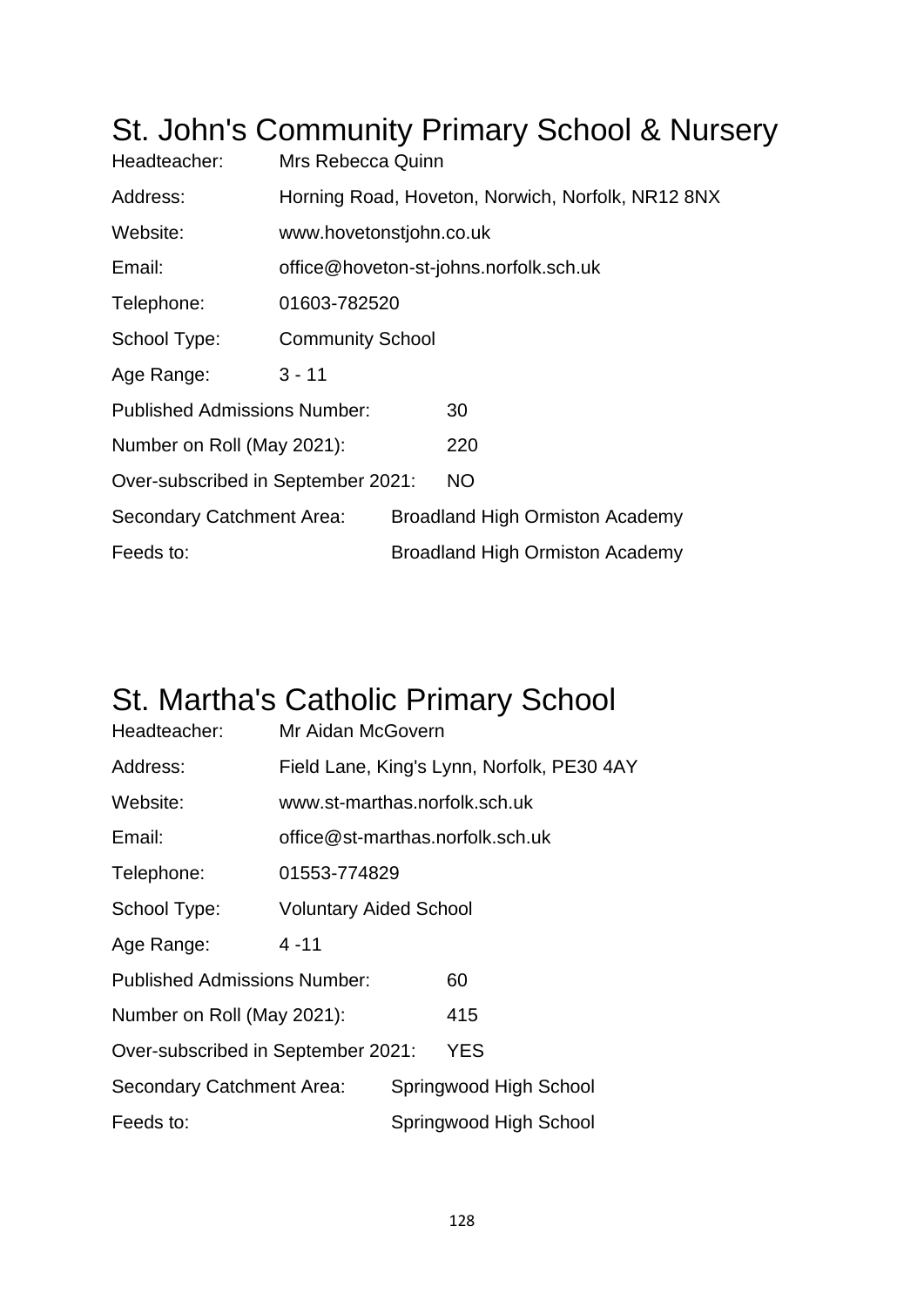# St. Martin At Shouldham CE Primary Academy

| Headteacher:                        | <b>Mrs Katherine Howe</b>                            |  |                        |  |  |
|-------------------------------------|------------------------------------------------------|--|------------------------|--|--|
| Address:                            | Lynn Road, Shouldham, King's Lynn, Norfolk, PE33 0BU |  |                        |  |  |
| Website:                            | www.st-martin.norfolk.sch.uk                         |  |                        |  |  |
| Email:                              | office@st-martin.norfolk.sch.uk                      |  |                        |  |  |
| Telephone:                          | 01366-347260                                         |  |                        |  |  |
| School Type:                        | <b>Academy Converter</b>                             |  |                        |  |  |
| Age Range:                          | $4 - 11$                                             |  |                        |  |  |
| <b>Published Admissions Number:</b> |                                                      |  | 30                     |  |  |
| Number on Roll (May 2021):          |                                                      |  | 207                    |  |  |
| Over-subscribed in September 2021:  |                                                      |  | <b>NO</b>              |  |  |
| Secondary Catchment Area:           |                                                      |  | Downham Market Academy |  |  |
| Feeds to:                           |                                                      |  | Downham Market Academy |  |  |

#### St. Mary And St. Peter Catholic Primary School

| Headteacher:                        | Mrs Priscilla Crane                                        |                                 |  |  |
|-------------------------------------|------------------------------------------------------------|---------------------------------|--|--|
| Address:<br>6QY                     | East Anglian Way, Gorleston, Great Yarmouth, Norfolk, NR31 |                                 |  |  |
| Website:                            | smspprimary.co.uk                                          |                                 |  |  |
| Email:                              | Office@smspprimary.norfolk.sch.uk                          |                                 |  |  |
| Telephone:                          | 01493-445117                                               |                                 |  |  |
| School Type:                        | <b>Academy Converter</b>                                   |                                 |  |  |
| Age Range:                          | $3 - 11$                                                   |                                 |  |  |
| <b>Published Admissions Number:</b> |                                                            | 30                              |  |  |
| Number on Roll (May 2021):          |                                                            | 219                             |  |  |
| Over-subscribed in September 2021:  |                                                            | NO.                             |  |  |
| Secondary Catchment Area:           |                                                            |                                 |  |  |
| Feeds to:                           |                                                            | Notre Dame High School, Norwich |  |  |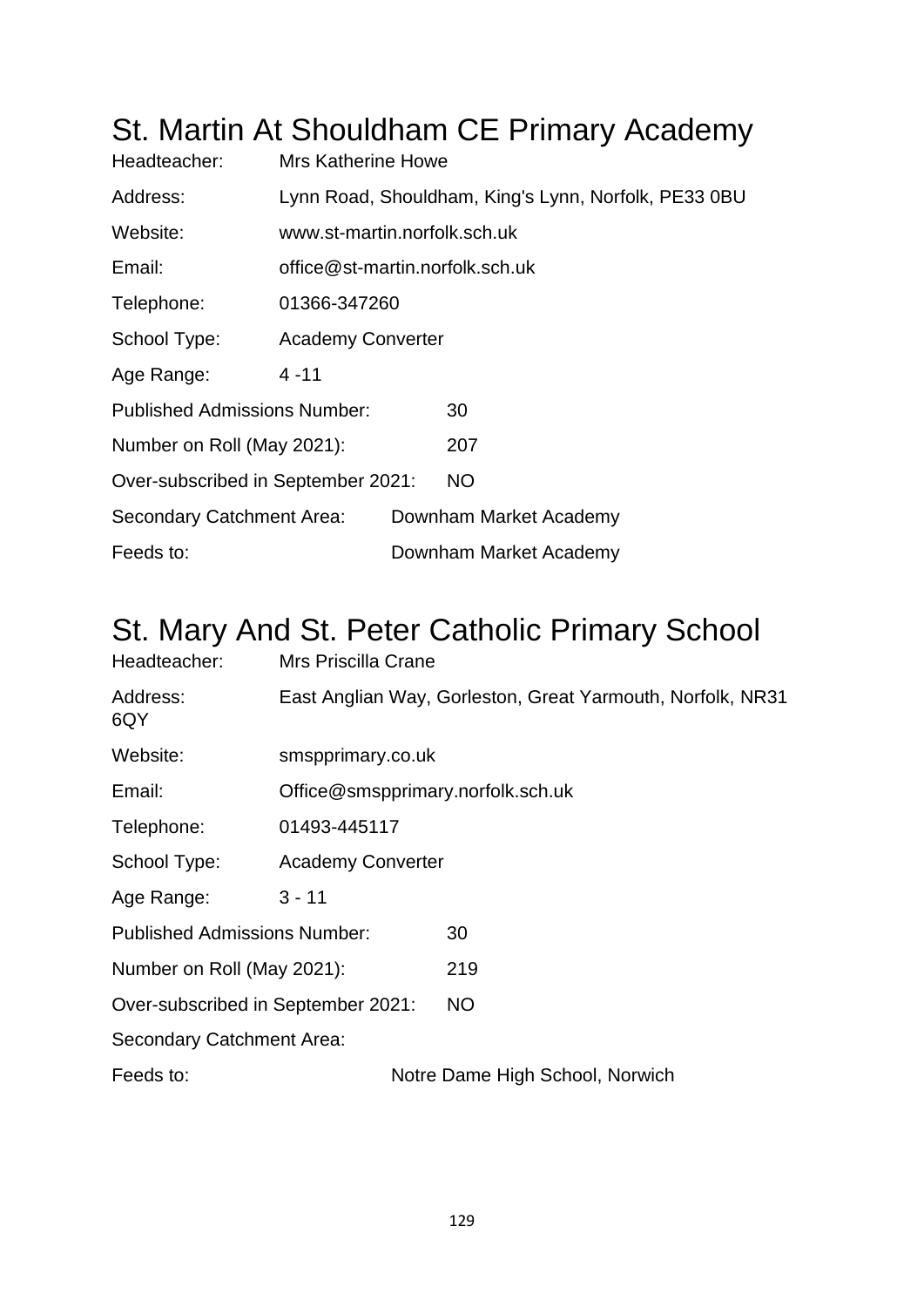### St. Mary's Community Primary School

| Headteacher:                        | Mrs Jessica Balado                               |  |                                    |  |
|-------------------------------------|--------------------------------------------------|--|------------------------------------|--|
| Address:                            | Elmham Road, Beetley, Dereham, Norfolk, NR20 4BW |  |                                    |  |
| Website:                            |                                                  |  | www.st-marysbeetley.norfolk.sch.uk |  |
| Email:                              | office@st-marysbeetley.norfolk.sch.uk            |  |                                    |  |
| Telephone:                          | 01362-860114                                     |  |                                    |  |
| School Type:                        | <b>Community School</b>                          |  |                                    |  |
| Age Range:                          | $4 - 11$                                         |  |                                    |  |
| <b>Published Admissions Number:</b> |                                                  |  | 30                                 |  |
| Number on Roll (May 2021):          |                                                  |  | 175                                |  |
| Over-subscribed in September 2021:  |                                                  |  | <b>NO</b>                          |  |
| Secondary Catchment Area:           |                                                  |  | Litcham School                     |  |
| Feeds to:                           |                                                  |  | Litcham School                     |  |

## St. Mary's Endowed VA CE Primary School

| Headteacher:                        | Ms Kathryn Jackson                                |  |                                       |  |
|-------------------------------------|---------------------------------------------------|--|---------------------------------------|--|
| Address:                            | Chapel Road, Roughton, Norwich, Norfolk, NR11 8AF |  |                                       |  |
| Website:                            | www.stmarysroughton.co.uk                         |  |                                       |  |
| Email:                              |                                                   |  | office@st-marysendowed.norfolk.sch.uk |  |
| Telephone:                          | 01263-761368                                      |  |                                       |  |
| School Type:                        | <b>Voluntary Aided School</b>                     |  |                                       |  |
| Age Range:                          | $4 - 11$                                          |  |                                       |  |
| <b>Published Admissions Number:</b> |                                                   |  | 15                                    |  |
| Number on Roll (May 2021):          |                                                   |  | 89                                    |  |
| Over-subscribed in September 2021:  |                                                   |  | NO.                                   |  |
| Secondary Catchment Area:           |                                                   |  | <b>Cromer Academy</b>                 |  |
| Feeds to:                           |                                                   |  | <b>Cromer Academy</b>                 |  |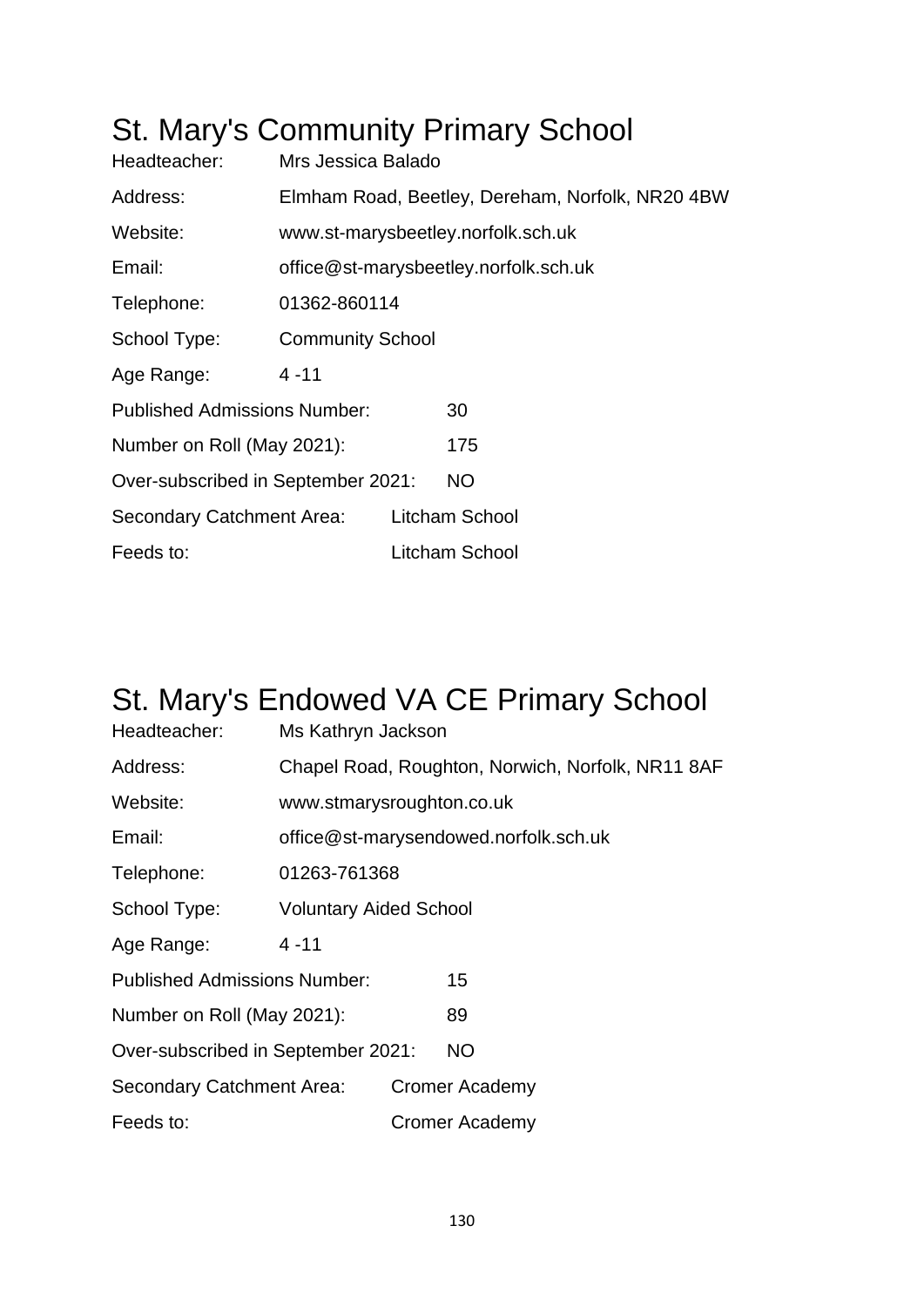## St. Michael's C Of E VA Primary & Nursery School

| Headteacher:                        | Mr John Neenan                                         |  |                                          |  |
|-------------------------------------|--------------------------------------------------------|--|------------------------------------------|--|
| Address:                            | School House Lane, Aylsham, Norwich, Norfolk, NR11 6EX |  |                                          |  |
| Website:                            | www.stmichaelsaylsham.co.uk/                           |  |                                          |  |
| Email:                              |                                                        |  | office@st-michaelsaylsham.norfolk.sch.uk |  |
| Telephone:                          | 01263-732260                                           |  |                                          |  |
| School Type:                        | <b>Voluntary Aided School</b>                          |  |                                          |  |
| Age Range:                          | $3 - 11$                                               |  |                                          |  |
| <b>Published Admissions Number:</b> |                                                        |  | 20                                       |  |
| Number on Roll (May 2021):          |                                                        |  | 148                                      |  |
| Over-subscribed in September 2021:  |                                                        |  | NO.                                      |  |
| <b>Secondary Catchment Area:</b>    |                                                        |  | Aylsham High School                      |  |
| Feeds to:                           |                                                        |  | Bure Valley School Aylsham High School   |  |

#### St. Michael's Church Of England Academy

| Headteacher:                        | <b>Mrs Emma Scarisbrick</b>                    |  |                         |  |  |
|-------------------------------------|------------------------------------------------|--|-------------------------|--|--|
| Address:                            | Saddlebow Road, King's Lynn, Norfolk, PE30 5BN |  |                         |  |  |
| Website:                            | www.stmichaelskingslynn.norfolk.sch.uk         |  |                         |  |  |
| Email:                              | office@stmichaelskingslynn.norfolk.sch.uk      |  |                         |  |  |
| Telephone:                          | 01553 772420                                   |  |                         |  |  |
| School Type:                        | <b>Academy Sponsor Led</b>                     |  |                         |  |  |
| Age Range:                          | $4 - 11$                                       |  |                         |  |  |
| <b>Published Admissions Number:</b> |                                                |  | 30                      |  |  |
| Number on Roll (May 2021):          |                                                |  | 198                     |  |  |
| Over-subscribed in September 2021:  |                                                |  | NO.                     |  |  |
| Secondary Catchment Area:           |                                                |  | King Edward VII Academy |  |  |
| Feeds to:                           |                                                |  | King Edward VII Academy |  |  |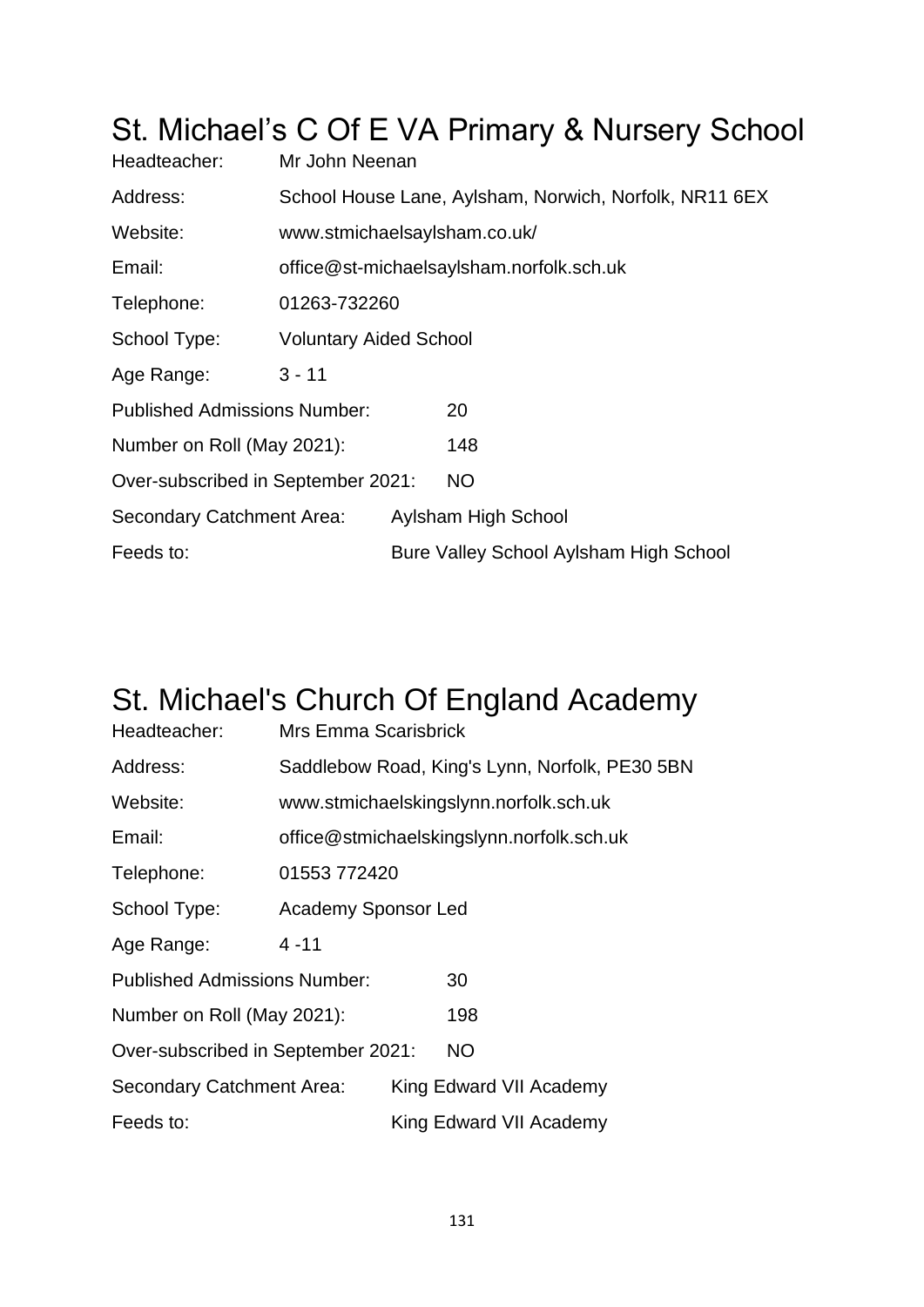|                                     |                                                     |  | <b>UL INICHOIDS I HULY UL VAT HIHAIY UCHOU</b> |  |
|-------------------------------------|-----------------------------------------------------|--|------------------------------------------------|--|
| Headteacher:                        | <b>Mrs Maria Grimmer</b>                            |  |                                                |  |
| Address:                            | St Nicholas Road, Great Yarmouth, Norfolk, NR30 1NL |  |                                                |  |
| Website:                            | www.st-nicholaspriory.org.uk                        |  |                                                |  |
| Email:                              | office@st-nicholaspriory.norfolk.sch.uk             |  |                                                |  |
| Telephone:                          | 01493-843552                                        |  |                                                |  |
| School Type:                        | <b>Voluntary Aided School</b>                       |  |                                                |  |
| Age Range:                          | $4 - 11$                                            |  |                                                |  |
| <b>Published Admissions Number:</b> |                                                     |  | 60                                             |  |
| Number on Roll (May 2021):          |                                                     |  | 422                                            |  |
| Over-subscribed in September 2021:  |                                                     |  | <b>YES</b>                                     |  |
| Secondary Catchment Area:           |                                                     |  | <b>Great Yarmouth Charter Academy</b>          |  |
| Feeds to:                           |                                                     |  | <b>Great Yarmouth Charter Academy</b>          |  |

#### St. Nicholas Priory CE VA Primary School

### St. Peter & St. Paul Carbrooke Church Of England Primary Academy And Nursery

| Headteacher:                        | Mrs Hannah Wheeler                                    |  |                                        |  |
|-------------------------------------|-------------------------------------------------------|--|----------------------------------------|--|
| Address:                            | Bridge Street, Carbrooke, Thetford, Norfolk, IP25 6SW |  |                                        |  |
| Website:                            | www.carbrookeschool.co.uk                             |  |                                        |  |
| Email:                              |                                                       |  | office@st-peter-st-paul.norfolk.sch.uk |  |
| Telephone:                          | 01953-881537                                          |  |                                        |  |
| School Type:                        | <b>Academy Converter</b>                              |  |                                        |  |
| Age Range:                          | $4 - 11$                                              |  |                                        |  |
| <b>Published Admissions Number:</b> |                                                       |  | 30                                     |  |
| Number on Roll (May 2021):          |                                                       |  | 185                                    |  |
| Over-subscribed in September 2021:  |                                                       |  | <b>YES</b>                             |  |
| Secondary Catchment Area:           |                                                       |  | <b>Wayland Academy</b>                 |  |
| Feeds to:                           |                                                       |  | <b>Wayland Academy</b>                 |  |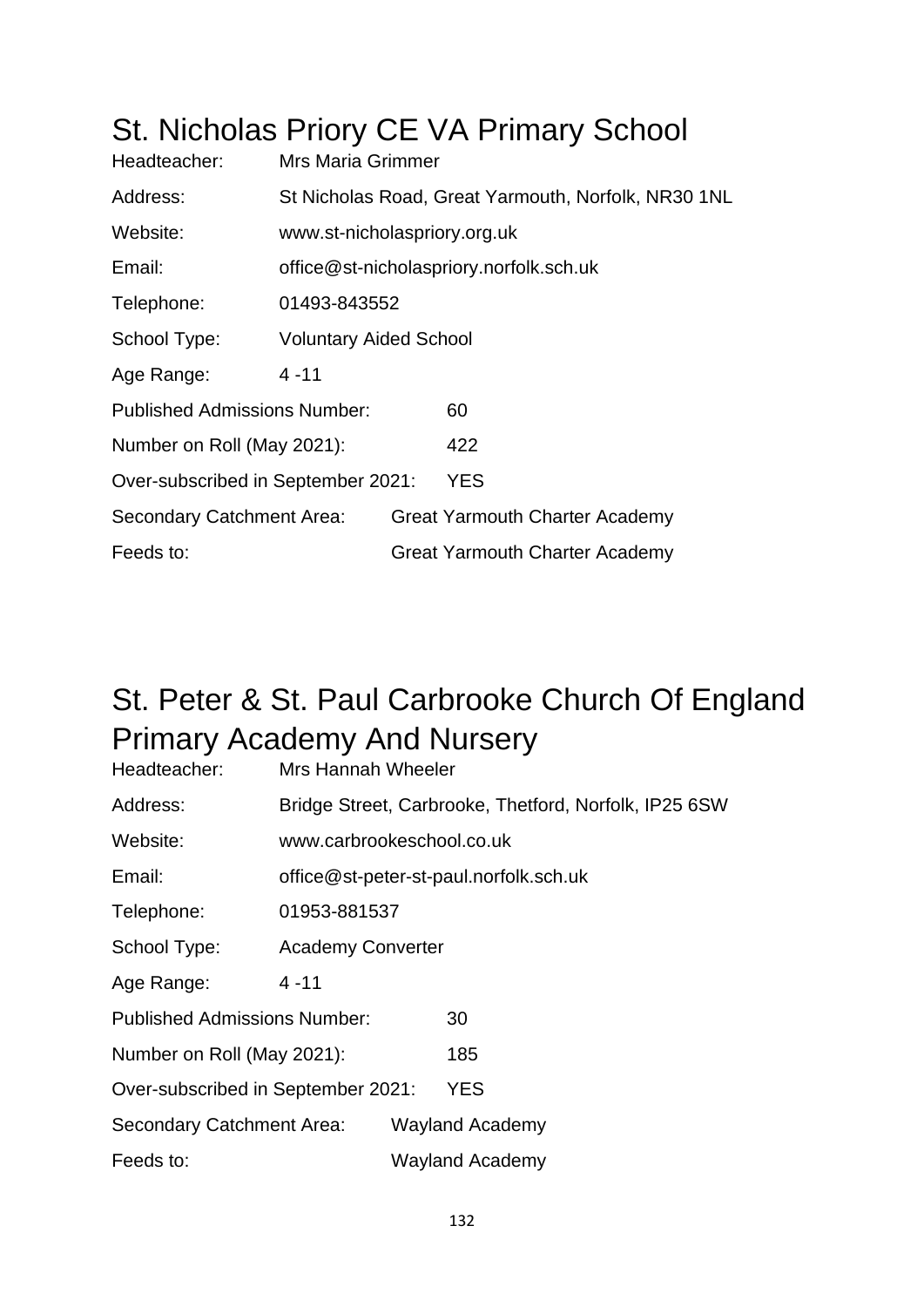# St. Peter's C Of E Primary Academy

| Headteacher:                        | Mrs Rebecca Newman                                  |                                 |                                 |  |  |
|-------------------------------------|-----------------------------------------------------|---------------------------------|---------------------------------|--|--|
| Address:                            | Marlingford Road, Easton, Norwich, Norfolk, NR9 5AD |                                 |                                 |  |  |
| Website:                            | www.trinityfederation.co.uk/st-peters               |                                 |                                 |  |  |
| Email:                              |                                                     | officeeaston@trinity.dneat.org  |                                 |  |  |
| Telephone:                          | 01603-880553                                        |                                 |                                 |  |  |
| School Type:                        | <b>Academy Converter</b>                            |                                 |                                 |  |  |
| Age Range:                          | $2 - 11$                                            |                                 |                                 |  |  |
| <b>Published Admissions Number:</b> |                                                     |                                 | 30                              |  |  |
| Number on Roll (May 2021):          |                                                     |                                 | 169                             |  |  |
| Over-subscribed in September 2021:  |                                                     |                                 | <b>NO</b>                       |  |  |
| Secondary Catchment Area:           |                                                     | <b>Ormiston Victory Academy</b> |                                 |  |  |
| Feeds to:                           |                                                     |                                 | <b>Ormiston Victory Academy</b> |  |  |

#### St. William's Primary School

| Headteacher:                        | <b>Miss Sarah Shirras</b>      |  |                                                           |  |
|-------------------------------------|--------------------------------|--|-----------------------------------------------------------|--|
| Address:                            |                                |  | Williams Loke, St Williams Way, Norwich, Norfolk, NR7 0AJ |  |
| Website:                            | www.st-williams.norfolk.sch.uk |  |                                                           |  |
| Email:                              |                                |  | office@st-williams.norfolk.sch.uk                         |  |
| Telephone:                          | 01603-434128                   |  |                                                           |  |
| School Type:                        | <b>Community School</b>        |  |                                                           |  |
| Age Range:                          | $4 - 11$                       |  |                                                           |  |
| <b>Published Admissions Number:</b> |                                |  | 60                                                        |  |
| Number on Roll (May 2021):          |                                |  | 416                                                       |  |
| Over-subscribed in September 2021:  |                                |  | NO.                                                       |  |
| <b>Secondary Catchment Area:</b>    |                                |  | Thorpe St. Andrew School And Sixth Form                   |  |
| Feeds to:                           |                                |  | Thorpe St. Andrew School And Sixth Form                   |  |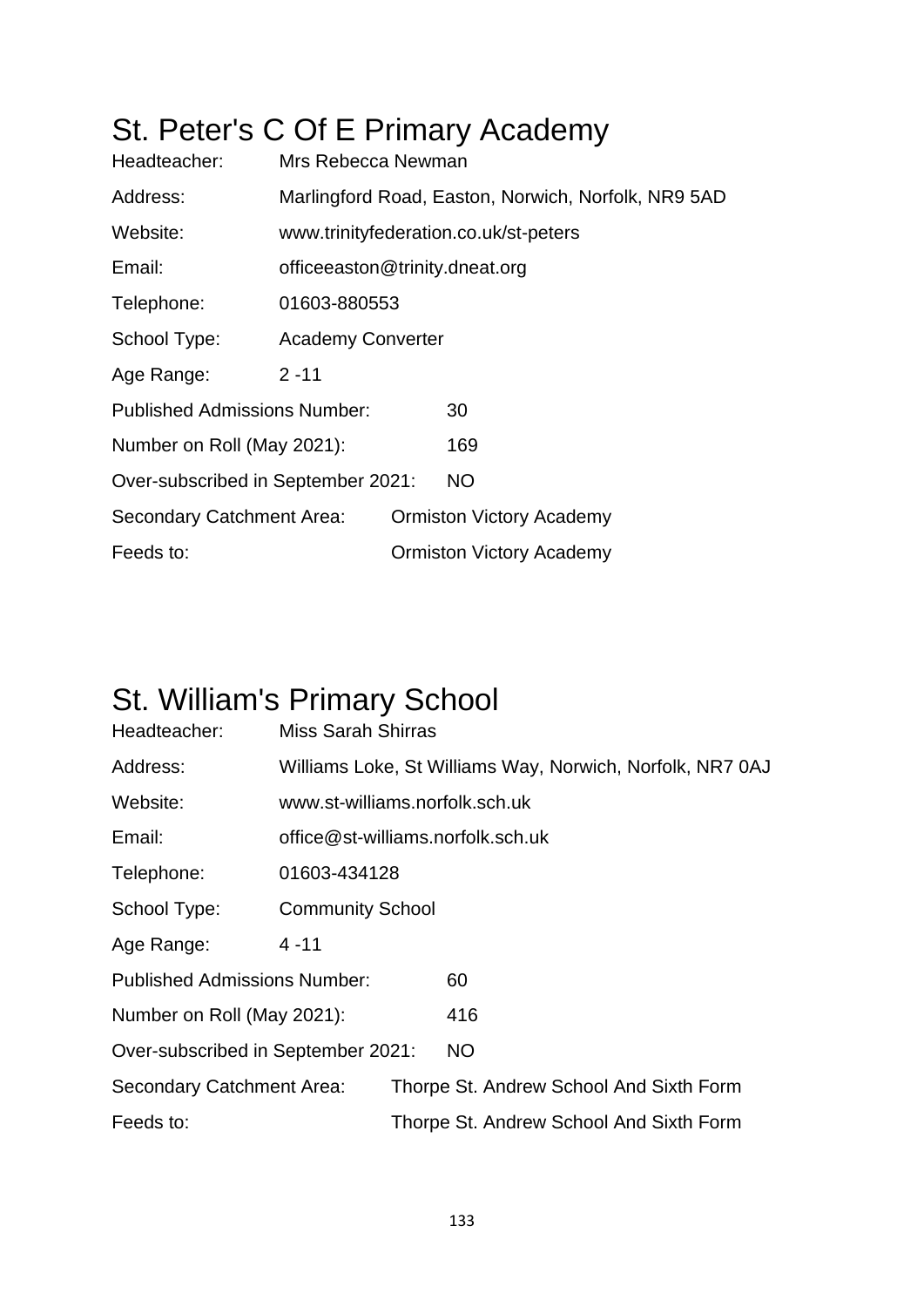### Stalham Infant School And Nursery

| Headteacher:                        | Mr Glenn Russell                                    |  |                            |  |  |
|-------------------------------------|-----------------------------------------------------|--|----------------------------|--|--|
| Address:                            | Brumstead Road, Stalham, Norwich, Norfolk, NR12 9PS |  |                            |  |  |
| Website:                            | www.stalhaminfantschool.co.uk                       |  |                            |  |  |
| Email:                              | office@stalhaminfantacademy.co.uk                   |  |                            |  |  |
| Telephone:                          | 01692-580557                                        |  |                            |  |  |
| School Type:                        | <b>Community School</b>                             |  |                            |  |  |
| Age Range:                          | $4 - 7$                                             |  |                            |  |  |
| <b>Published Admissions Number:</b> |                                                     |  | 30                         |  |  |
| Number on Roll (May 2021):          |                                                     |  | 84                         |  |  |
| Over-subscribed in September 2021:  |                                                     |  | <b>YES</b>                 |  |  |
| Secondary Catchment Area:           |                                                     |  | <b>Stalham High School</b> |  |  |
| Feeds to:                           |                                                     |  | <b>Stalham Academy</b>     |  |  |

## Stibbard All Saints CE VA Primary School

| Headteacher:                        | <b>Mrs Helen McCarney</b>                               |  |                                          |  |  |
|-------------------------------------|---------------------------------------------------------|--|------------------------------------------|--|--|
| Address:                            | Fulmodeston Road, Stibbard, Fakenham, Norfolk, NR21 OLT |  |                                          |  |  |
| Website:                            | www.stibbardallsaints.com                               |  |                                          |  |  |
| Email:                              |                                                         |  | office@stibbard-allsaints.norfolk.sch.uk |  |  |
| Telephone:                          | 01328-829228                                            |  |                                          |  |  |
| School Type:                        | <b>Voluntary Aided School</b>                           |  |                                          |  |  |
| Age Range:                          | $4 - 11$                                                |  |                                          |  |  |
| <b>Published Admissions Number:</b> |                                                         |  | 30                                       |  |  |
| Number on Roll (May 2021):          |                                                         |  | 197                                      |  |  |
| Over-subscribed in September 2021:  |                                                         |  | NO.                                      |  |  |
| <b>Secondary Catchment Area:</b>    |                                                         |  | <b>Fakenham Academy Norfolk</b>          |  |  |
| Feeds to:                           |                                                         |  | Fakenham Academy Norfolk                 |  |  |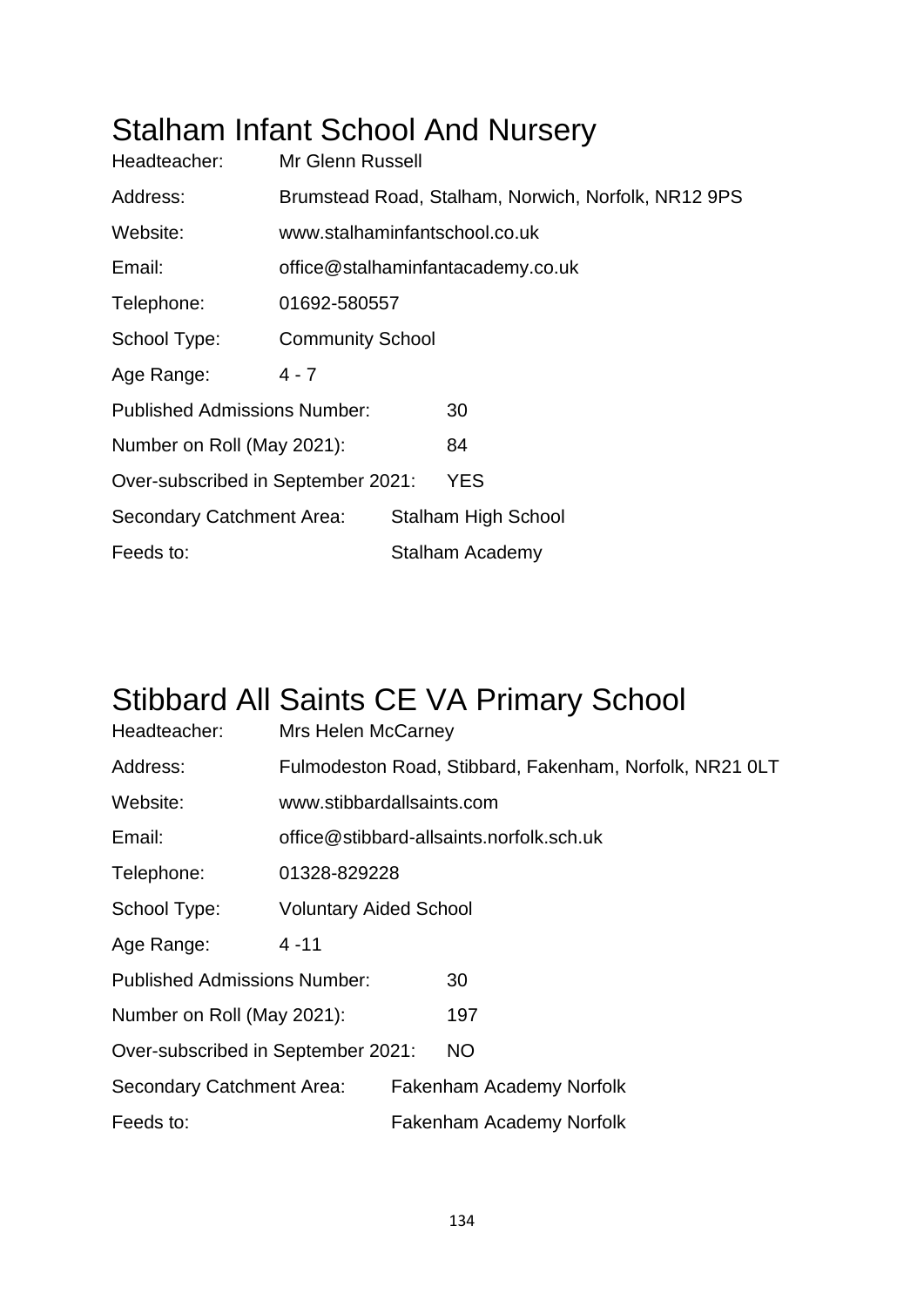## Stoke Holy Cross Primary School

| Headteacher:                        | <b>Miss Jeannette Chaney</b>                            |  |                             |  |  |
|-------------------------------------|---------------------------------------------------------|--|-----------------------------|--|--|
| Address:                            | Long Lane, Stoke Holy Cross, Norwich, Norfolk, NR14 8LY |  |                             |  |  |
| Website:                            | www.stokeholycross.co.uk                                |  |                             |  |  |
| Email:                              | office@stokeholycross.norfolk.sch.uk                    |  |                             |  |  |
| Telephone:                          | 01508-493132                                            |  |                             |  |  |
| School Type:                        | <b>Community School</b>                                 |  |                             |  |  |
| Age Range:                          | $4 - 11$                                                |  |                             |  |  |
| <b>Published Admissions Number:</b> |                                                         |  | 30                          |  |  |
| Number on Roll (May 2021):          |                                                         |  | 205                         |  |  |
| Over-subscribed in September 2021:  |                                                         |  | YES                         |  |  |
| <b>Secondary Catchment Area:</b>    |                                                         |  | Framingham Earl High School |  |  |
| Feeds to:                           |                                                         |  | Framingham Earl High School |  |  |

#### Stradbroke Primary Academy

| Headteacher:                         | Mrs Tanya Blake                                              |                                  |                                                     |  |  |  |  |
|--------------------------------------|--------------------------------------------------------------|----------------------------------|-----------------------------------------------------|--|--|--|--|
| Address:                             | Lowestoft Road, Gorleston, Great Yarmouth, Norfolk, NR31 6LZ |                                  |                                                     |  |  |  |  |
|                                      |                                                              |                                  |                                                     |  |  |  |  |
| Website:                             |                                                              | www.stradbrokeprimaryacademy.org |                                                     |  |  |  |  |
| Email:                               | stradbrokeoffice@inspirationtrust.org                        |                                  |                                                     |  |  |  |  |
| Telephone:                           | 01493-662220                                                 |                                  |                                                     |  |  |  |  |
| School Type:                         | Academy Sponsor Led                                          |                                  |                                                     |  |  |  |  |
| Age Range:                           | $4 - 11$                                                     |                                  |                                                     |  |  |  |  |
| <b>Published Admissions Number:</b>  |                                                              |                                  | 30                                                  |  |  |  |  |
| Number on Roll (May 2021):           |                                                              |                                  | 210                                                 |  |  |  |  |
| Over-subscribed in September 2021:   |                                                              |                                  | <b>YES</b>                                          |  |  |  |  |
| Secondary Catchment Area:<br>Academy |                                                              |                                  | <b>Ormiston Venture Academy Cliff Park Ormiston</b> |  |  |  |  |
| Feeds to:<br>Academy                 |                                                              |                                  | <b>Ormiston Venture Academy Cliff Park Ormiston</b> |  |  |  |  |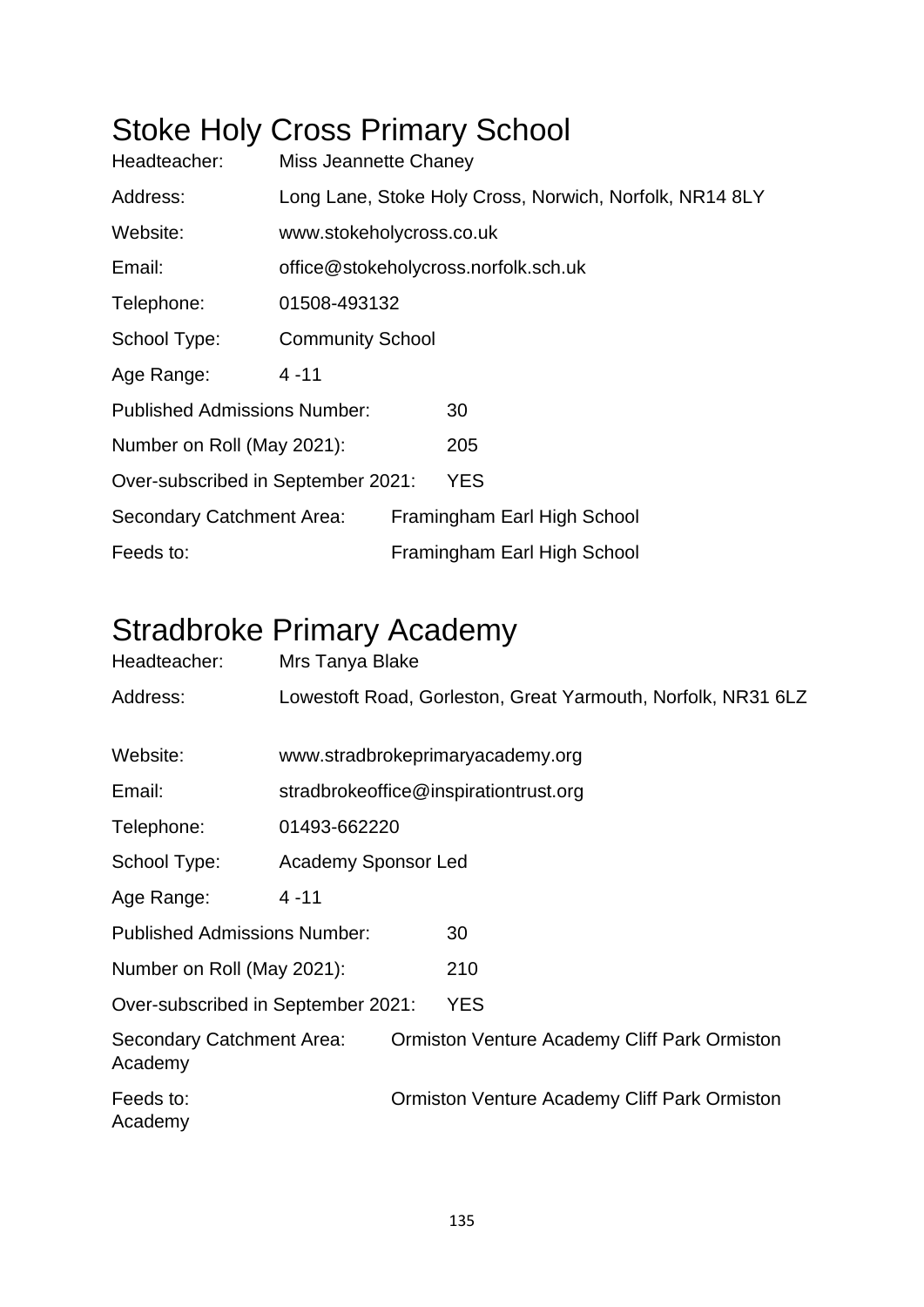## Suffield Park Infant & Nursery School

| Headteacher:                        | <b>Mrs Nichola Stewart</b>      |                                    |                                      |  |
|-------------------------------------|---------------------------------|------------------------------------|--------------------------------------|--|
| Address:                            |                                 |                                    | Mill Road, Cromer, Norfolk, NR27 0AD |  |
| Website:                            | www.suffieldpark.norfolk.sch.uk |                                    |                                      |  |
| Email:                              |                                 | office@suffieldpark.norfolk.sch.uk |                                      |  |
| Telephone:                          | 01263-513296                    |                                    |                                      |  |
| School Type:                        | <b>Community School</b>         |                                    |                                      |  |
| Age Range:                          | $3 - 7$                         |                                    |                                      |  |
| <b>Published Admissions Number:</b> |                                 |                                    | 60                                   |  |
| Number on Roll (May 2021):          |                                 |                                    | 176                                  |  |
| Over-subscribed in September 2021:  |                                 |                                    | <b>YES</b>                           |  |
| Secondary Catchment Area:           |                                 |                                    | Cromer Academy                       |  |
| Feeds to:                           |                                 |                                    | <b>Cromer Junior School</b>          |  |

### Surlingham Primary School

| Headteacher:                        | Mr Ben Wilson                              |  |                                  |  |  |  |
|-------------------------------------|--------------------------------------------|--|----------------------------------|--|--|--|
| Address:                            | Walnut Hill, Surlingham, Norwich, NR14 7DQ |  |                                  |  |  |  |
| Website:                            | surlingham.norfolk.sch.uk                  |  |                                  |  |  |  |
| Email:                              |                                            |  | office@surlingham.norfolk.sch.uk |  |  |  |
| Telephone:                          | 01508-538214                               |  |                                  |  |  |  |
| School Type:                        | <b>Academy Sponsor Led</b>                 |  |                                  |  |  |  |
| Age Range:                          | $4 - 11$                                   |  |                                  |  |  |  |
| <b>Published Admissions Number:</b> |                                            |  | 13                               |  |  |  |
| Number on Roll (May 2021):          |                                            |  | 55                               |  |  |  |
| Over-subscribed in September 2021:  |                                            |  | NO.                              |  |  |  |
| Secondary Catchment Area:           |                                            |  | Framingham Earl High             |  |  |  |
| Feeds to:                           |                                            |  | Framingham Earl High             |  |  |  |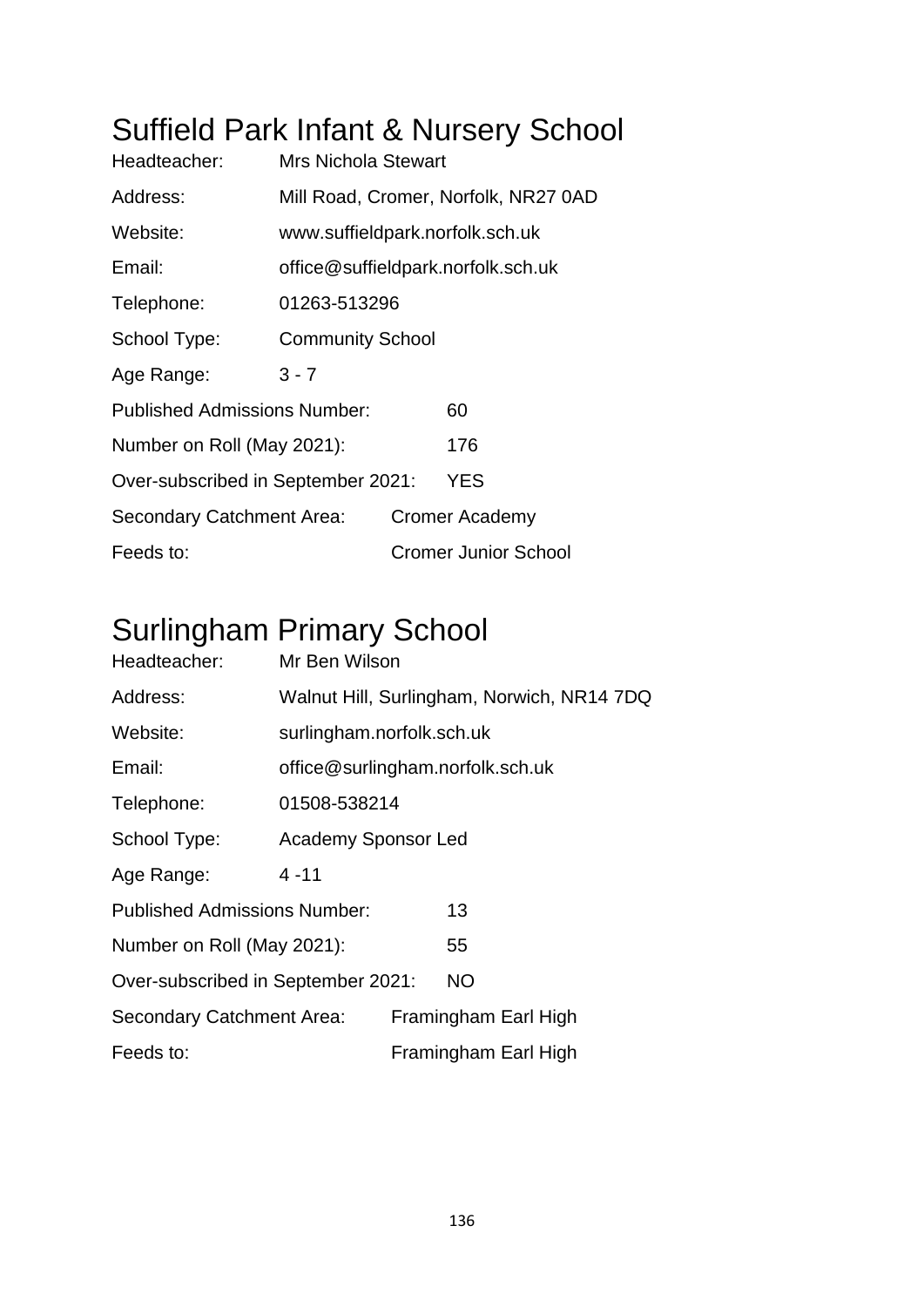#### Sutton CE VC Infant School

| Headteacher:                        | <b>Mrs Natalie Fiske</b>                          |  |                                        |  |  |  |
|-------------------------------------|---------------------------------------------------|--|----------------------------------------|--|--|--|
| Address:                            | Laxfield Road, Sutton, Norwich, Norfolk, NR12 9QP |  |                                        |  |  |  |
| Website:                            |                                                   |  | www.swallowtailfederation.co.uk/sutton |  |  |  |
| Email:                              | office@sutton.norfolk.sch.uk                      |  |                                        |  |  |  |
| Telephone:                          | 01692-580608                                      |  |                                        |  |  |  |
| School Type:                        | <b>Voluntary Controlled School</b>                |  |                                        |  |  |  |
| Age Range:                          | 4 - 7                                             |  |                                        |  |  |  |
| <b>Published Admissions Number:</b> |                                                   |  | 25                                     |  |  |  |
| Number on Roll (May 2021):          |                                                   |  | 62                                     |  |  |  |
| Over-subscribed in September 2021:  |                                                   |  | <b>NO</b>                              |  |  |  |
| Secondary Catchment Area:           |                                                   |  | Stalham High School                    |  |  |  |
| Feeds to:                           |                                                   |  | Stalham Academy                        |  |  |  |

## Swaffham Church of England Primary Academy

| Headteacher:                        | Mrs Nicola Kaye                       |  |                                  |  |
|-------------------------------------|---------------------------------------|--|----------------------------------|--|
| Address:                            |                                       |  | Brandon Road, Swaffham, PE37 7EA |  |
| Website:                            |                                       |  | www.swaffhamprimary.dneat.org    |  |
| Email:                              | office@swaffhamprimary.norfolk.sch.uk |  |                                  |  |
| Telephone:                          | 01760 721831                          |  |                                  |  |
| School Type:                        | <b>Academy Converter</b>              |  |                                  |  |
| Age Range:                          | $4 - 11$                              |  |                                  |  |
| <b>Published Admissions Number:</b> |                                       |  | 30                               |  |
| Number on Roll (May 2021):          |                                       |  | 218                              |  |
| Over-subscribed in September 2021:  |                                       |  | <b>YES</b>                       |  |
| <b>Secondary Catchment Area:</b>    |                                       |  | The Nicholas Hamond Academy      |  |
| Feeds to:                           |                                       |  | The Nicholas Hamond Academy      |  |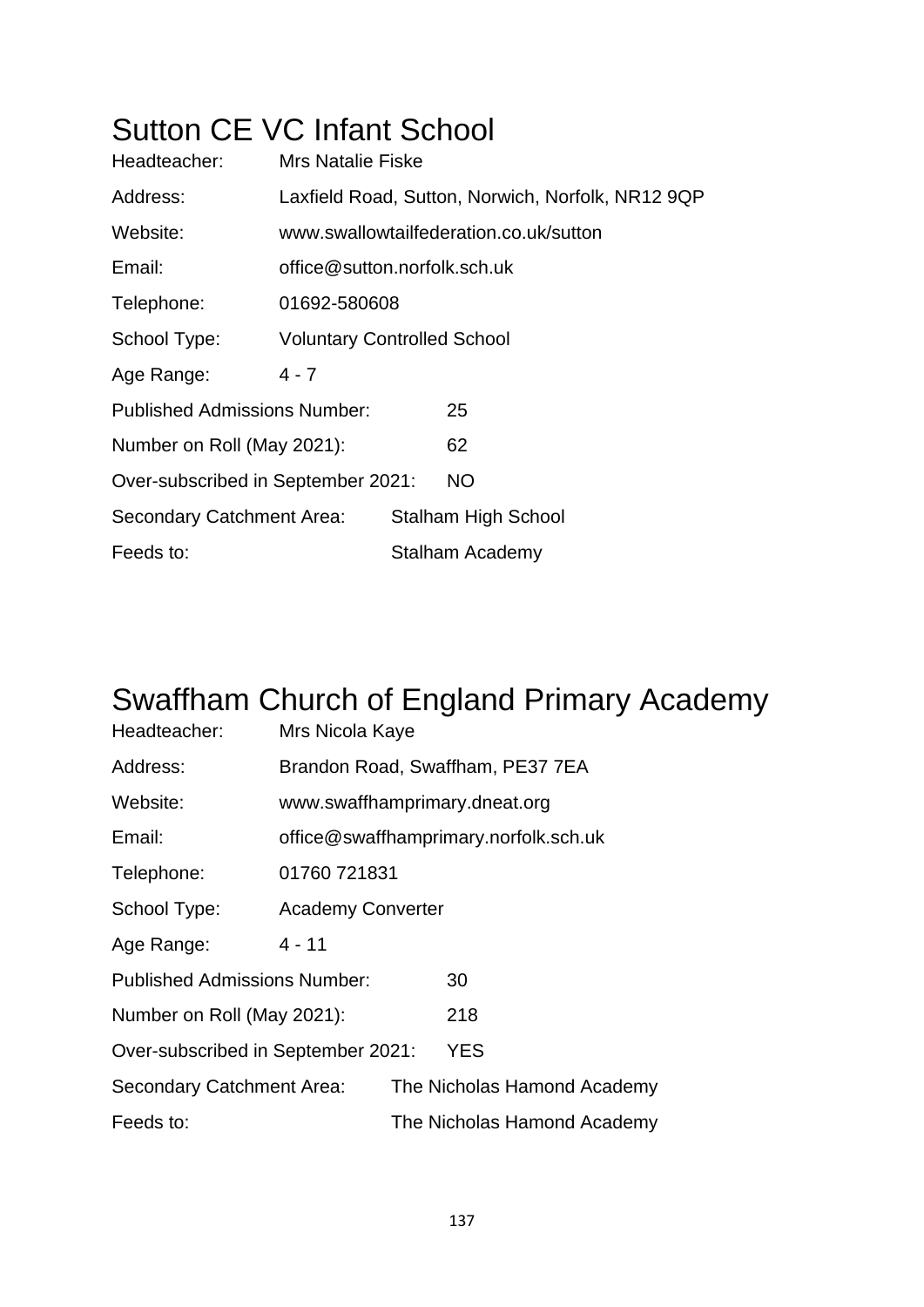#### Swanton Abbott Community Primary School

| Headteacher:                        | Mrs Emma Hamilton-Smith                                |                                     |                                  |  |  |  |
|-------------------------------------|--------------------------------------------------------|-------------------------------------|----------------------------------|--|--|--|
| Address:<br>5DZ                     | Youngmans Lane, Swanton Abbott, Norwich, Norfolk, NR10 |                                     |                                  |  |  |  |
| Website:                            |                                                        |                                     | www.swantonabbott.norfolk.sch.uk |  |  |  |
| Email:                              |                                                        | office@swantonabbott.norfolk.sch.uk |                                  |  |  |  |
| Telephone:                          | 01692-538246                                           |                                     |                                  |  |  |  |
| School Type:                        | <b>Community School</b>                                |                                     |                                  |  |  |  |
| Age Range:                          | $4 - 11$                                               |                                     |                                  |  |  |  |
| <b>Published Admissions Number:</b> |                                                        |                                     | 15                               |  |  |  |
| Number on Roll (May 2021):          |                                                        |                                     | 90                               |  |  |  |
| Over-subscribed in September 2021:  |                                                        |                                     | <b>NO</b>                        |  |  |  |
| Secondary Catchment Area:           |                                                        |                                     | North Walsham High School        |  |  |  |
| Feeds to:                           |                                                        |                                     | North Walsham High School        |  |  |  |

### Swanton Morley VC Primary School

| Headteacher:                        | <b>Mr Matt Richards</b>            |  |                                                        |  |
|-------------------------------------|------------------------------------|--|--------------------------------------------------------|--|
| Address:                            |                                    |  | Manns Lane, Swanton Morley, Dereham, Norfolk, NR20 4PX |  |
| Website:                            |                                    |  | www.swantonmorleyprimary.co.uk                         |  |
| Email:                              |                                    |  | office@swantonmorley.norfolk.sch.uk                    |  |
| Telephone:                          | 01362-637219                       |  |                                                        |  |
| School Type:                        | <b>Voluntary Controlled School</b> |  |                                                        |  |
| Age Range:                          | $4 - 11$                           |  |                                                        |  |
| <b>Published Admissions Number:</b> |                                    |  | 30                                                     |  |
| Number on Roll (May 2021):          |                                    |  | 178                                                    |  |
| Over-subscribed in September 2021:  |                                    |  | NO                                                     |  |
| <b>Secondary Catchment Area:</b>    |                                    |  | Northgate High School                                  |  |
| Feeds to:                           |                                    |  | Northgate High School                                  |  |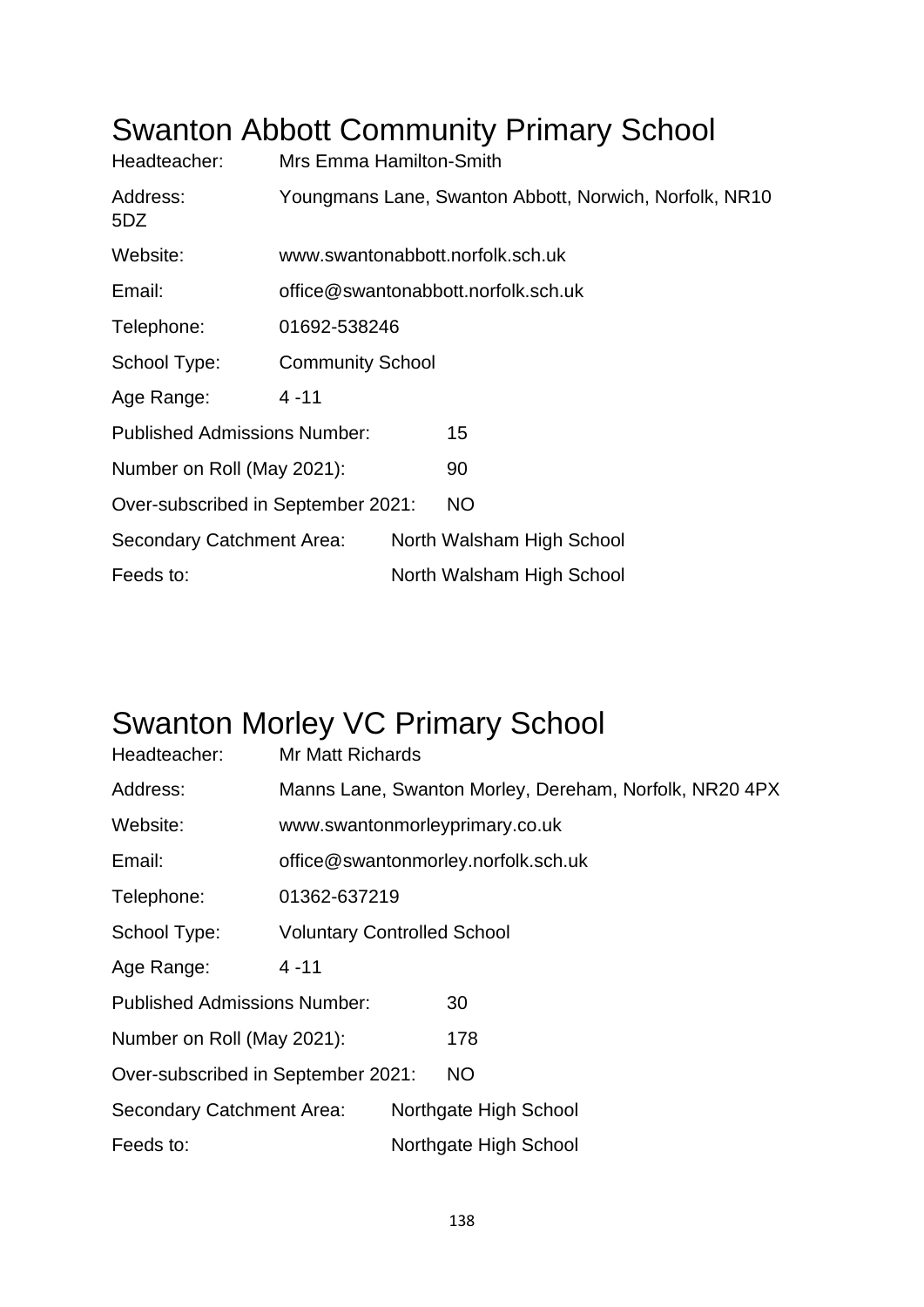## Tacolneston CE VA Primary School

| Headteacher:                        | Mrs Laura Green                                       |  |                        |  |  |  |
|-------------------------------------|-------------------------------------------------------|--|------------------------|--|--|--|
| Address:                            | Norwich Road, Tacolneston, Norwich, Norfolk, NR16 1AL |  |                        |  |  |  |
| Website:                            | www.tacolneston.norfolk.sch.uk                        |  |                        |  |  |  |
| Email:                              | office@tacolneston.norfolk.sch.uk                     |  |                        |  |  |  |
| Telephone:                          | 01508-489336                                          |  |                        |  |  |  |
| School Type:                        | <b>Voluntary Aided School</b>                         |  |                        |  |  |  |
| Age Range:                          | $4 - 11$                                              |  |                        |  |  |  |
| <b>Published Admissions Number:</b> |                                                       |  | 15                     |  |  |  |
| Number on Roll (May 2021):          |                                                       |  | 98                     |  |  |  |
| Over-subscribed in September 2021:  |                                                       |  | NO.                    |  |  |  |
| <b>Secondary Catchment Area:</b>    |                                                       |  | Wymondham High Academy |  |  |  |
| Feeds to:                           |                                                       |  | Wymondham High Academy |  |  |  |

### Ten Mile Bank Riverside Academy

| Headteacher:                        | <b>Mrs Sarah Turner</b>                                    |  |                                         |  |  |
|-------------------------------------|------------------------------------------------------------|--|-----------------------------------------|--|--|
| Address:<br>0EP                     | Station Road, Ten Mile Bank, Downham Market, Norfolk, PE38 |  |                                         |  |  |
| Website:                            |                                                            |  | www.tenmilebankriverside.norfolk.sch.uk |  |  |
| Email:                              | office@tenmilebankriverside.norfolk.sch.uk                 |  |                                         |  |  |
| Telephone:                          | 01366-377310                                               |  |                                         |  |  |
| School Type:                        | <b>Academy Converter</b>                                   |  |                                         |  |  |
| Age Range:                          | $4 - 11$                                                   |  |                                         |  |  |
| <b>Published Admissions Number:</b> |                                                            |  | 7                                       |  |  |
| Number on Roll (May 2021):          |                                                            |  | 35                                      |  |  |
| Over-subscribed in September 2021:  |                                                            |  | <b>NO</b>                               |  |  |
| Secondary Catchment Area:           |                                                            |  | Downham Market Academy                  |  |  |
| Feeds to:                           |                                                            |  | Downham Market Academy                  |  |  |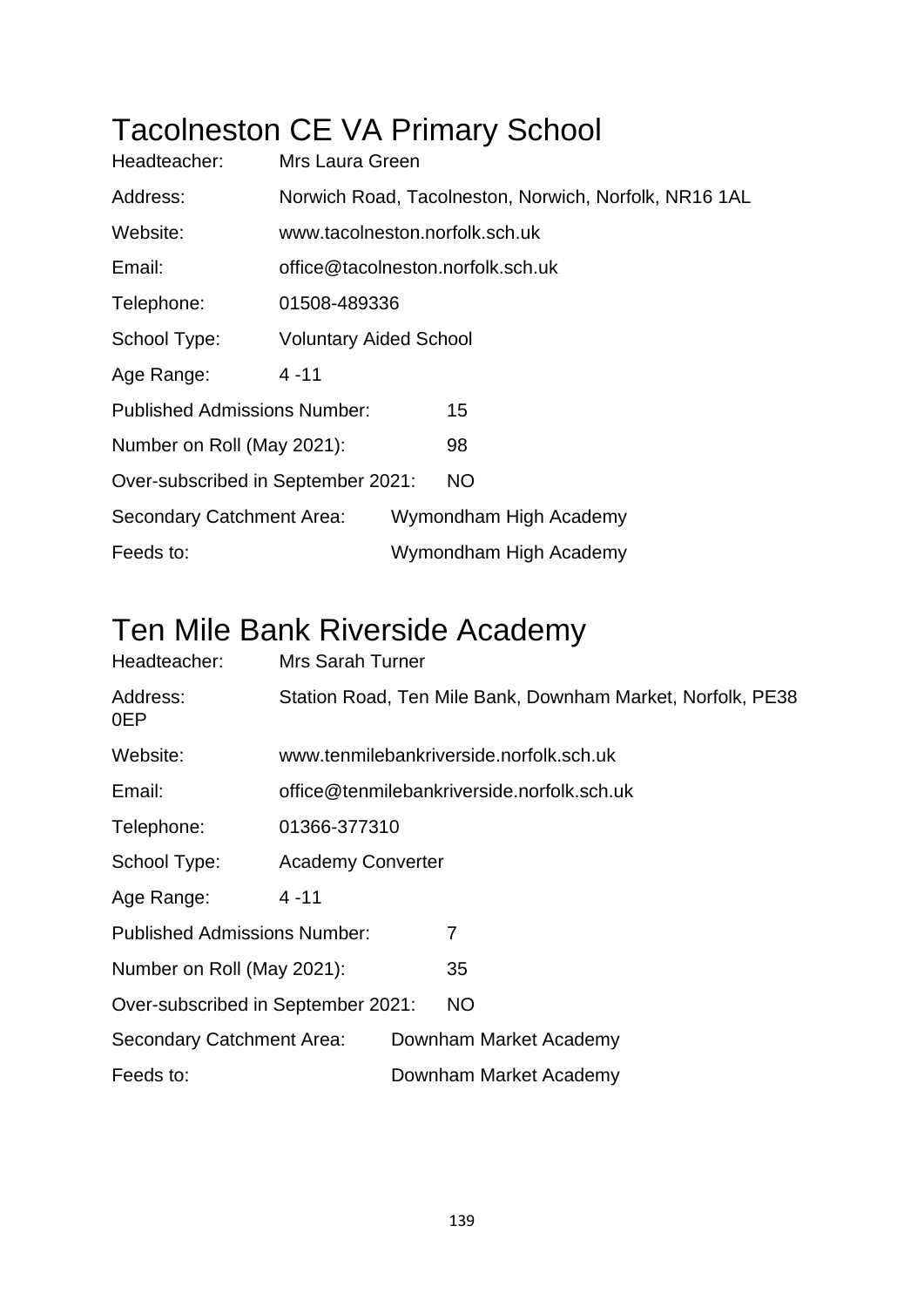| Headteacher:                        | Miss Amanda Conner                          |  |                                                        |  |  |
|-------------------------------------|---------------------------------------------|--|--------------------------------------------------------|--|--|
| Address:<br>Norfolk, PE34 4LZ       |                                             |  | 72 Churchgate Way, Terrington St Clement, King's Lynn, |  |  |
| Website:                            | www.terringtonstclementschool.co.uk         |  |                                                        |  |  |
| Email:                              | office@terrington-st-clement.norfolk.sch.uk |  |                                                        |  |  |
| Telephone:                          | 01553-828348                                |  |                                                        |  |  |
| School Type:                        | <b>Community School</b>                     |  |                                                        |  |  |
| Age Range:                          | $3 - 11$                                    |  |                                                        |  |  |
| <b>Published Admissions Number:</b> |                                             |  | 45                                                     |  |  |
| Number on Roll (May 2021):          |                                             |  | 357                                                    |  |  |
| Over-subscribed in September 2021:  |                                             |  | <b>NO</b>                                              |  |  |
| Secondary Catchment Area:           |                                             |  | St. Clement's High School (Academy)                    |  |  |
| Feeds to:                           |                                             |  | St. Clement's High School (Academy)                    |  |  |

#### Terrington St. Clement Community School

#### Terrington St. John Primary School

| Headteacher:                        | Ms Alison Bailey                                            |  |                                          |  |
|-------------------------------------|-------------------------------------------------------------|--|------------------------------------------|--|
| Address:                            | School Road, Terrington St John, Wisbech, Norfolk, PE14 7SG |  |                                          |  |
|                                     |                                                             |  |                                          |  |
| Website:                            | www.windmillfederation.org.uk                               |  |                                          |  |
| Email:                              |                                                             |  | office@terrington-st-john.norfolk.sch.uk |  |
| Telephone:                          | 01945-880340                                                |  |                                          |  |
| School Type:                        | <b>Community School</b>                                     |  |                                          |  |
| Age Range:                          | $4 - 11$                                                    |  |                                          |  |
| <b>Published Admissions Number:</b> |                                                             |  | 15                                       |  |
| Number on Roll (May 2021):          |                                                             |  | 63                                       |  |
| Over-subscribed in September 2021:  |                                                             |  | <b>NO</b>                                |  |
| Secondary Catchment Area:           |                                                             |  | <b>Marshland High School</b>             |  |
| Feeds to:                           |                                                             |  | <b>Marshland High School</b>             |  |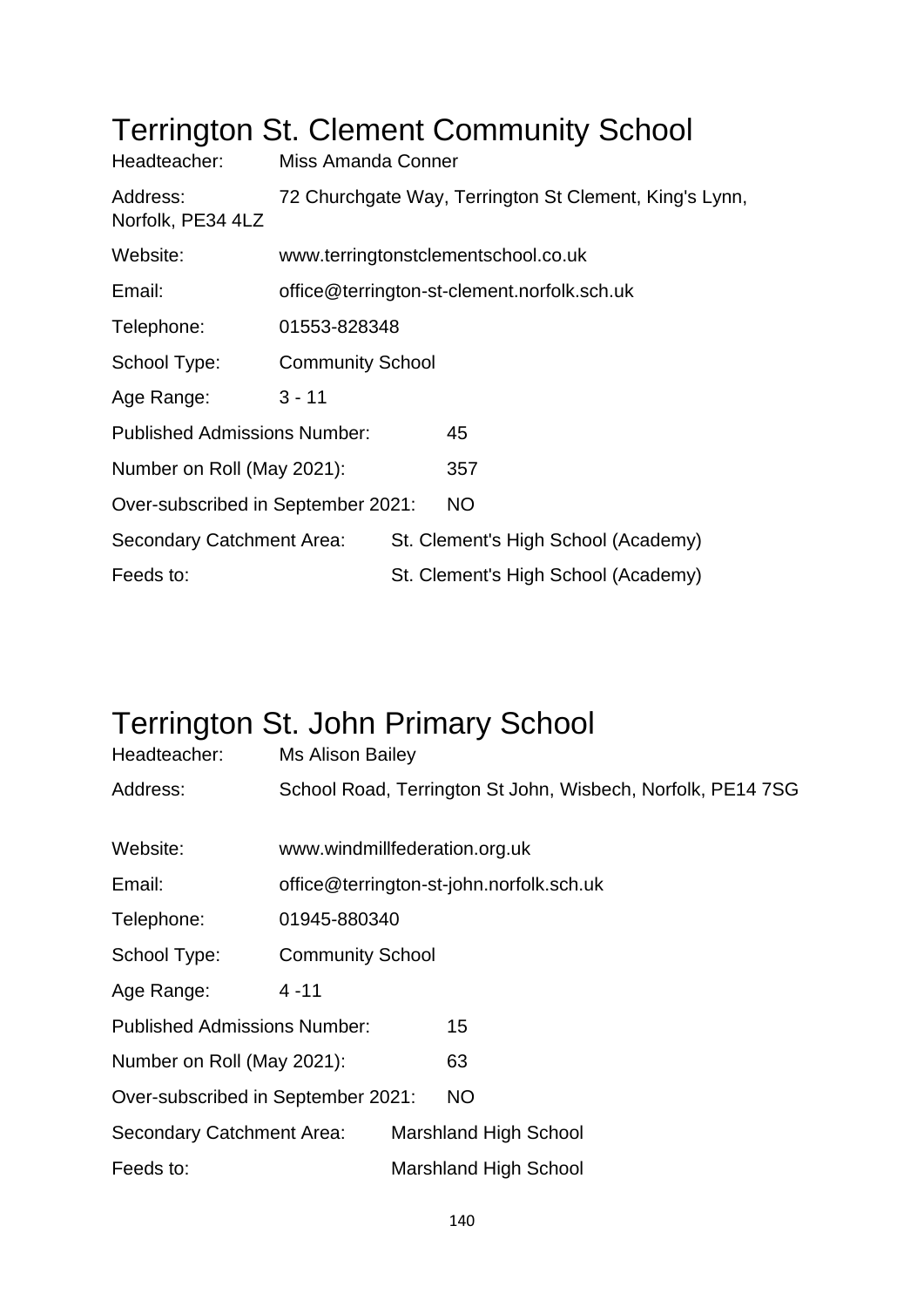## The Bawburgh School

| Headteacher:                        | Ms Carla Stedman                                    |                                |                                 |  |  |  |
|-------------------------------------|-----------------------------------------------------|--------------------------------|---------------------------------|--|--|--|
| Address:                            | Hockering Lane, Bawburgh, Norwich, Norfolk, NR9 3LR |                                |                                 |  |  |  |
| Website:                            | www.bawburgh.norfolk.sch.uk                         |                                |                                 |  |  |  |
| Email:                              |                                                     | office@bawburgh.norfolk.sch.uk |                                 |  |  |  |
| Telephone:                          | 01603-742329                                        |                                |                                 |  |  |  |
| School Type:                        | <b>Community School</b>                             |                                |                                 |  |  |  |
| Age Range:                          | $4 - 11$                                            |                                |                                 |  |  |  |
| <b>Published Admissions Number:</b> |                                                     |                                | 15                              |  |  |  |
| Number on Roll (May 2021):          |                                                     |                                | 100                             |  |  |  |
| Over-subscribed in September 2021:  |                                                     |                                | <b>NO</b>                       |  |  |  |
| <b>Secondary Catchment Area:</b>    |                                                     |                                | <b>Ormiston Victory Academy</b> |  |  |  |
| Feeds to:                           |                                                     |                                | <b>Ormiston Victory Academy</b> |  |  |  |

## The Bishop's Church of England Primary Academy

| Headteacher:                        | Mr Chris Read       |                              |                                    |  |
|-------------------------------------|---------------------|------------------------------|------------------------------------|--|
| Address:                            |                     |                              | Canterbury Way, Thetford, IP24 1EB |  |
| Website:                            |                     | www.bishop.norfolk.sch.uk    |                                    |  |
| Email:                              |                     | office@bishop.norfolk.sch.uk |                                    |  |
| Telephone:                          | 01842 754902        |                              |                                    |  |
| School Type:                        | Academy Sponsor Led |                              |                                    |  |
| Age Range:                          | $3 - 11$            |                              |                                    |  |
| <b>Published Admissions Number:</b> |                     |                              | 60                                 |  |
| Number on Roll (May 2021):          |                     |                              | 415                                |  |
| Over-subscribed in September 2021:  |                     | <b>NO</b>                    |                                    |  |
| Secondary Catchment Area:           |                     | <b>Thetford Academy</b>      |                                    |  |
| Feeds to:                           |                     |                              | <b>Thetford Academy</b>            |  |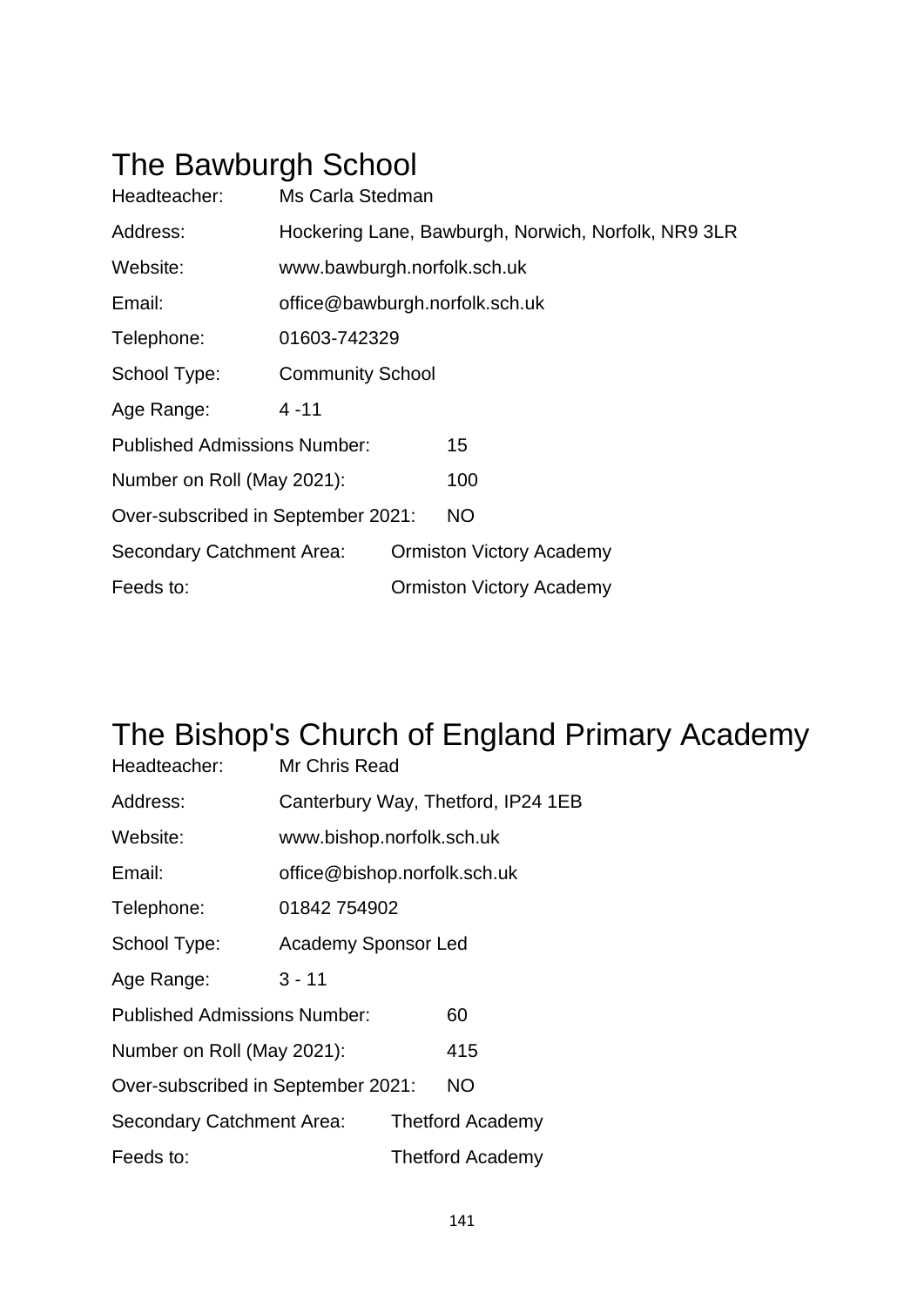#### The Free School Norwich

| Headteacher:                        | Mr Darren Webster               |                                                              |
|-------------------------------------|---------------------------------|--------------------------------------------------------------|
| Address:                            |                                 | King's House, 15-17 Surrey Street, Norwich, Norfolk, NR1 3NX |
|                                     |                                 |                                                              |
| Website:                            | www.freeschoolnorwich.org.uk    |                                                              |
| Email:                              | office@freeschoolnorwich.org.uk |                                                              |
| Telephone:                          | 01603 761044                    |                                                              |
| School Type:                        | Free Schools                    |                                                              |
| Age Range:                          | $4 - 11$                        |                                                              |
| <b>Published Admissions Number:</b> |                                 | 28                                                           |
| Number on Roll (May 2021):          |                                 | 176                                                          |
| Over-subscribed in September 2021:  |                                 | <b>NO</b>                                                    |
| Secondary Catchment Area:           |                                 |                                                              |
| Feeds to:                           |                                 |                                                              |

## The Holy Cross Primary Academy

| Headteacher:                        | Mrs Emma Zeil                                              |  |  |  |
|-------------------------------------|------------------------------------------------------------|--|--|--|
| Address:                            | School Road, Runcton Holme, King's Lynn, Norfolk, PE33 OEL |  |  |  |
|                                     |                                                            |  |  |  |
| Website:                            | www.holycrossfederation.org.uk                             |  |  |  |
| Email:                              | office@holycross.norfolk.sch.uk                            |  |  |  |
| Telephone:                          | 01553810394                                                |  |  |  |
| School Type:                        | <b>Academy Sponsor Led</b>                                 |  |  |  |
| Age Range:                          | $4 - 11$                                                   |  |  |  |
| <b>Published Admissions Number:</b> | 10                                                         |  |  |  |
| Number on Roll (May 2021):          | 33                                                         |  |  |  |
| Over-subscribed in September 2021:  | <b>NO</b>                                                  |  |  |  |
| <b>Secondary Catchment Area:</b>    | Downham Market Academy                                     |  |  |  |
| Feeds to:                           | Downham Market Academy                                     |  |  |  |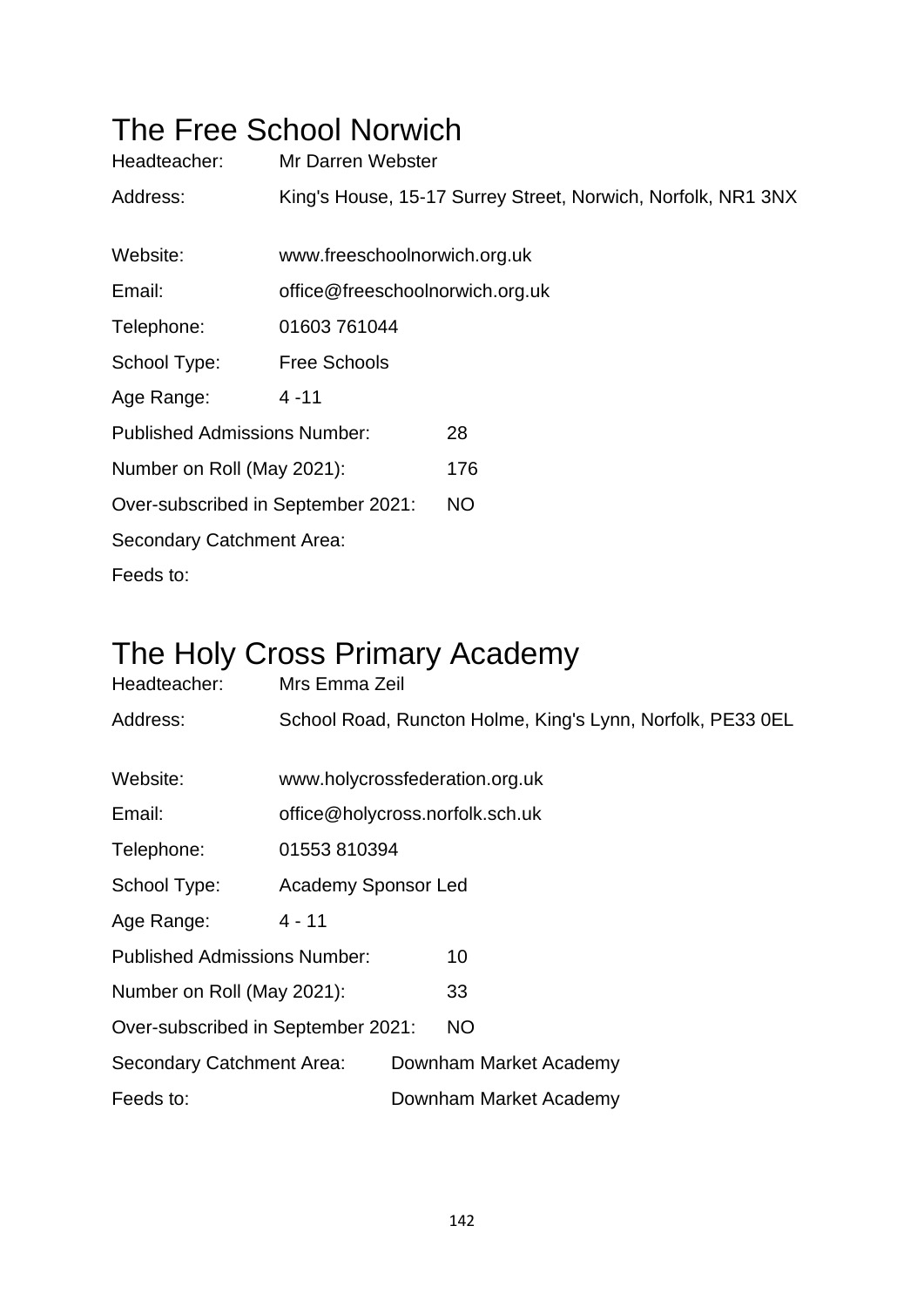### The Norman Ce Primary School

| Headteacher:                        | Mr Owen Rhodes                                      |  |               |  |  |
|-------------------------------------|-----------------------------------------------------|--|---------------|--|--|
| Address:                            | School Lane, Northwold, Thetford, Norfolk, IP26 5NB |  |               |  |  |
| Website:                            | www.norman-pri.norfolk.sch.uk                       |  |               |  |  |
| Email:                              | norman@trinitypartnership.norfolk.sch.uk            |  |               |  |  |
| Telephone:                          | 01366-728241                                        |  |               |  |  |
| School Type:                        | <b>Academy Converter</b>                            |  |               |  |  |
| Age Range:                          | $4 - 11$                                            |  |               |  |  |
| <b>Published Admissions Number:</b> |                                                     |  | 15            |  |  |
| Number on Roll (May 2021):          |                                                     |  | 100           |  |  |
| Over-subscribed in September 2021:  |                                                     |  | NO.           |  |  |
| <b>Secondary Catchment Area:</b>    |                                                     |  | Iceni Academy |  |  |
| Feeds to:                           |                                                     |  | Iceni Academy |  |  |

## Thomas Bullock Church of England Primary Academy

| Headteacher:                        | Mrs Shannon O'Sullivan                                  |                                |                                             |  |  |  |
|-------------------------------------|---------------------------------------------------------|--------------------------------|---------------------------------------------|--|--|--|
| Address:                            | Pound Green Lane, Shipdham, Thetford, Norfolk, IP25 7LF |                                |                                             |  |  |  |
| Website:                            |                                                         | www.thomasbullock.dneat.org    |                                             |  |  |  |
| Email:                              |                                                         | office@thomasbullock.dneat.org |                                             |  |  |  |
| Telephone:                          | 01362 820300                                            |                                |                                             |  |  |  |
| School Type:                        | <b>Academy Sponsor Led</b>                              |                                |                                             |  |  |  |
| Age Range:                          | $4 - 11$                                                |                                |                                             |  |  |  |
| <b>Published Admissions Number:</b> |                                                         |                                | 30                                          |  |  |  |
| Number on Roll (May 2021):          |                                                         |                                | 183                                         |  |  |  |
| Over-subscribed in September 2021:  |                                                         |                                | NO                                          |  |  |  |
| Secondary Catchment Area:<br>School |                                                         |                                | Dereham Neatherd High School Northgate High |  |  |  |
| Feeds to:<br>School                 |                                                         |                                | Dereham Neatherd High School Northgate High |  |  |  |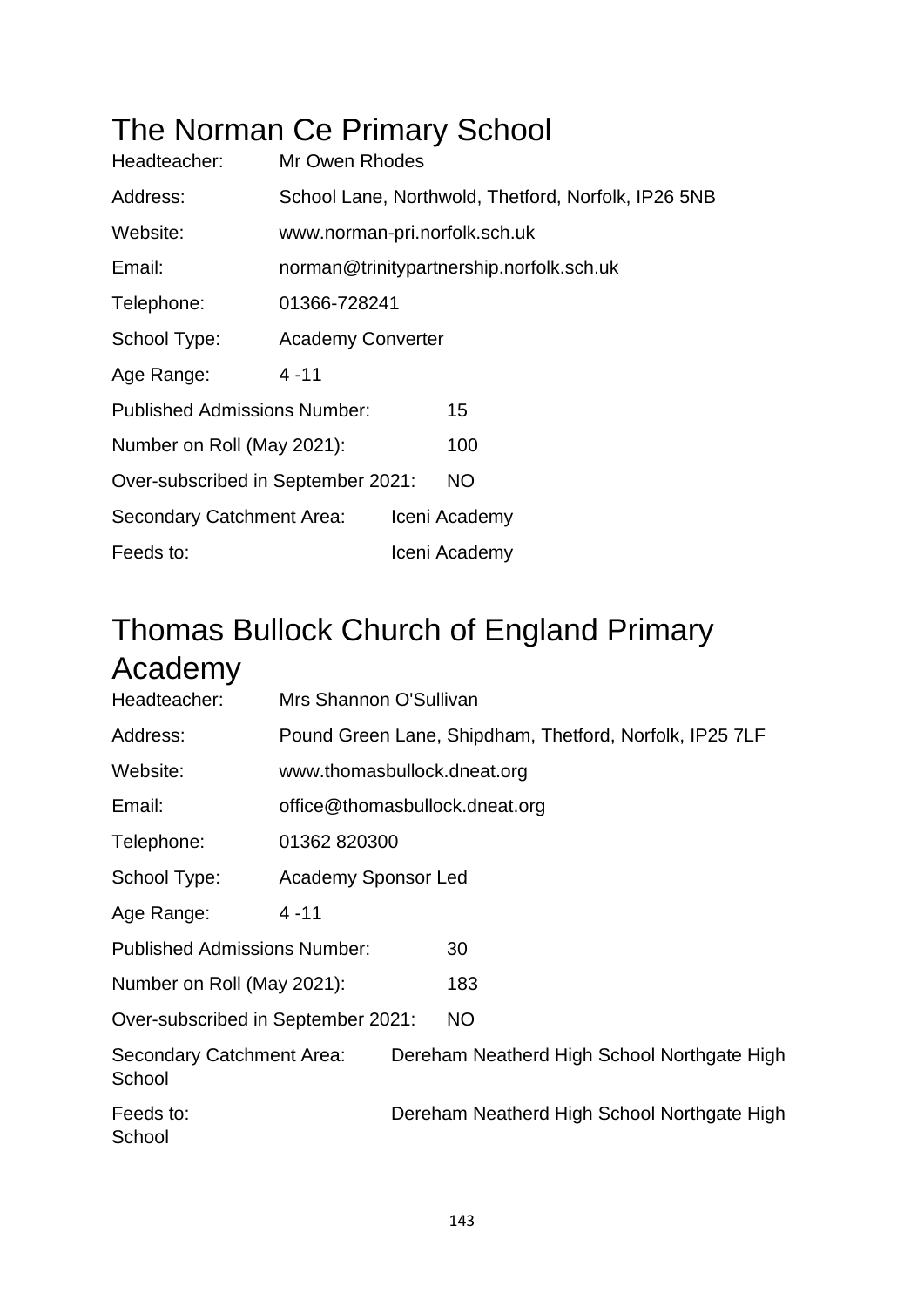# Thompson Primary School

| Headteacher:                        | Mrs Lisa Heath                                     |  |                        |  |  |
|-------------------------------------|----------------------------------------------------|--|------------------------|--|--|
| Address:                            | School Road, Thompson, Thetford, Norfolk, IP24 1PY |  |                        |  |  |
| Website:                            | www.thompson.norfolk.sch.uk                        |  |                        |  |  |
| Email:                              | office@thompson.cee.coop                           |  |                        |  |  |
| Telephone:                          | 01953-483271                                       |  |                        |  |  |
| School Type:                        | <b>Academy Converter</b>                           |  |                        |  |  |
| Age Range:                          | $4 - 11$                                           |  |                        |  |  |
| <b>Published Admissions Number:</b> |                                                    |  | 15                     |  |  |
| Number on Roll (May 2021):          |                                                    |  | 102                    |  |  |
| Over-subscribed in September 2021:  |                                                    |  | <b>NO</b>              |  |  |
| Secondary Catchment Area:           |                                                    |  | <b>Wayland Academy</b> |  |  |
| Feeds to:                           |                                                    |  | <b>Wayland Academy</b> |  |  |

### Thurlton Primary School

| Headteacher:                        | Mrs Ali Hambley                          |  |                           |  |  |  |
|-------------------------------------|------------------------------------------|--|---------------------------|--|--|--|
| Address:                            | Church Road, Thurlton, Norwich, NR14 6RN |  |                           |  |  |  |
| Website:                            | www.thurlton.org.uk                      |  |                           |  |  |  |
| Email:                              | office@thurlton.norfolk.sch.uk           |  |                           |  |  |  |
| Telephone:                          | 01508-548318                             |  |                           |  |  |  |
| School Type:                        | Academy Sponsor Led                      |  |                           |  |  |  |
| Age Range:                          | $4 - 11$                                 |  |                           |  |  |  |
| <b>Published Admissions Number:</b> |                                          |  | 15                        |  |  |  |
| Number on Roll (May 2021):          |                                          |  | 56                        |  |  |  |
| Over-subscribed in September 2021:  |                                          |  | NO.                       |  |  |  |
| Secondary Catchment Area:           |                                          |  | <b>Hobart High School</b> |  |  |  |
| Feeds to:                           |                                          |  | <b>Hobart High School</b> |  |  |  |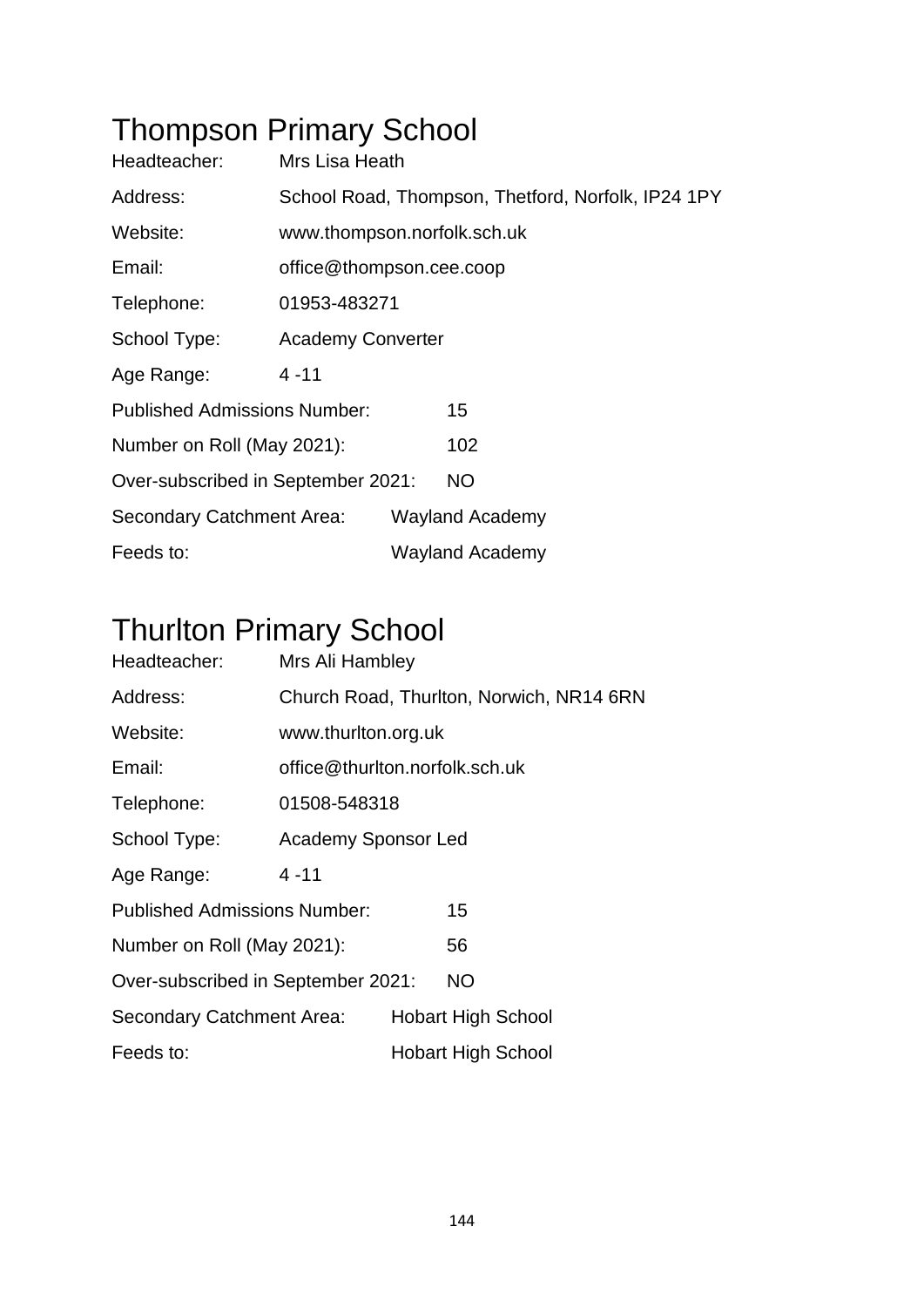# Thurton CE VC Primary School

| Headteacher:                        | Mr Jonathan Barber                              |  |                           |  |  |  |
|-------------------------------------|-------------------------------------------------|--|---------------------------|--|--|--|
| Address:                            | Ashby Road, Thurton, Norwich, Norfolk, NR14 6AT |  |                           |  |  |  |
| Website:                            | www.thurton.norfolk.sch.uk                      |  |                           |  |  |  |
| Email:                              | office@thurton.norfolk.sch.uk                   |  |                           |  |  |  |
| Telephone:                          | 01508-480335                                    |  |                           |  |  |  |
| School Type:                        | <b>Voluntary Controlled School</b>              |  |                           |  |  |  |
| Age Range:                          | $4 - 11$                                        |  |                           |  |  |  |
| <b>Published Admissions Number:</b> |                                                 |  | 15                        |  |  |  |
| Number on Roll (May 2021):          |                                                 |  | 106                       |  |  |  |
| Over-subscribed in September 2021:  |                                                 |  | <b>YES</b>                |  |  |  |
| Secondary Catchment Area:           |                                                 |  | <b>Hobart High School</b> |  |  |  |
| Feeds to:                           |                                                 |  | <b>Hobart High School</b> |  |  |  |

#### Tilney All Saints CE Primary School

| Headteacher:                        | Miss Dawn Liddle                                             |                                       |                                     |  |  |  |
|-------------------------------------|--------------------------------------------------------------|---------------------------------------|-------------------------------------|--|--|--|
| Address:<br><b>PE34 4RP</b>         | Shepherdsgate Road, Tilney All Saints, King's Lynn, Norfolk, |                                       |                                     |  |  |  |
| Website:                            |                                                              |                                       | www.tilneyallsaints.norfolk.sch.uk  |  |  |  |
| Email:                              |                                                              | office@tilneyallsaints.norfolk.sch.uk |                                     |  |  |  |
| Telephone:                          | 01553-828209                                                 |                                       |                                     |  |  |  |
| School Type:                        | <b>Academy Converter</b>                                     |                                       |                                     |  |  |  |
| Age Range:                          | $4 - 11$                                                     |                                       |                                     |  |  |  |
| <b>Published Admissions Number:</b> |                                                              |                                       | 13                                  |  |  |  |
| Number on Roll (May 2021):          |                                                              |                                       | 79                                  |  |  |  |
| Over-subscribed in September 2021:  |                                                              |                                       | <b>NO</b>                           |  |  |  |
| <b>Secondary Catchment Area:</b>    |                                                              |                                       | St. Clement's High School (Academy) |  |  |  |
| Feeds to:                           |                                                              |                                       | St. Clement's High School (Academy) |  |  |  |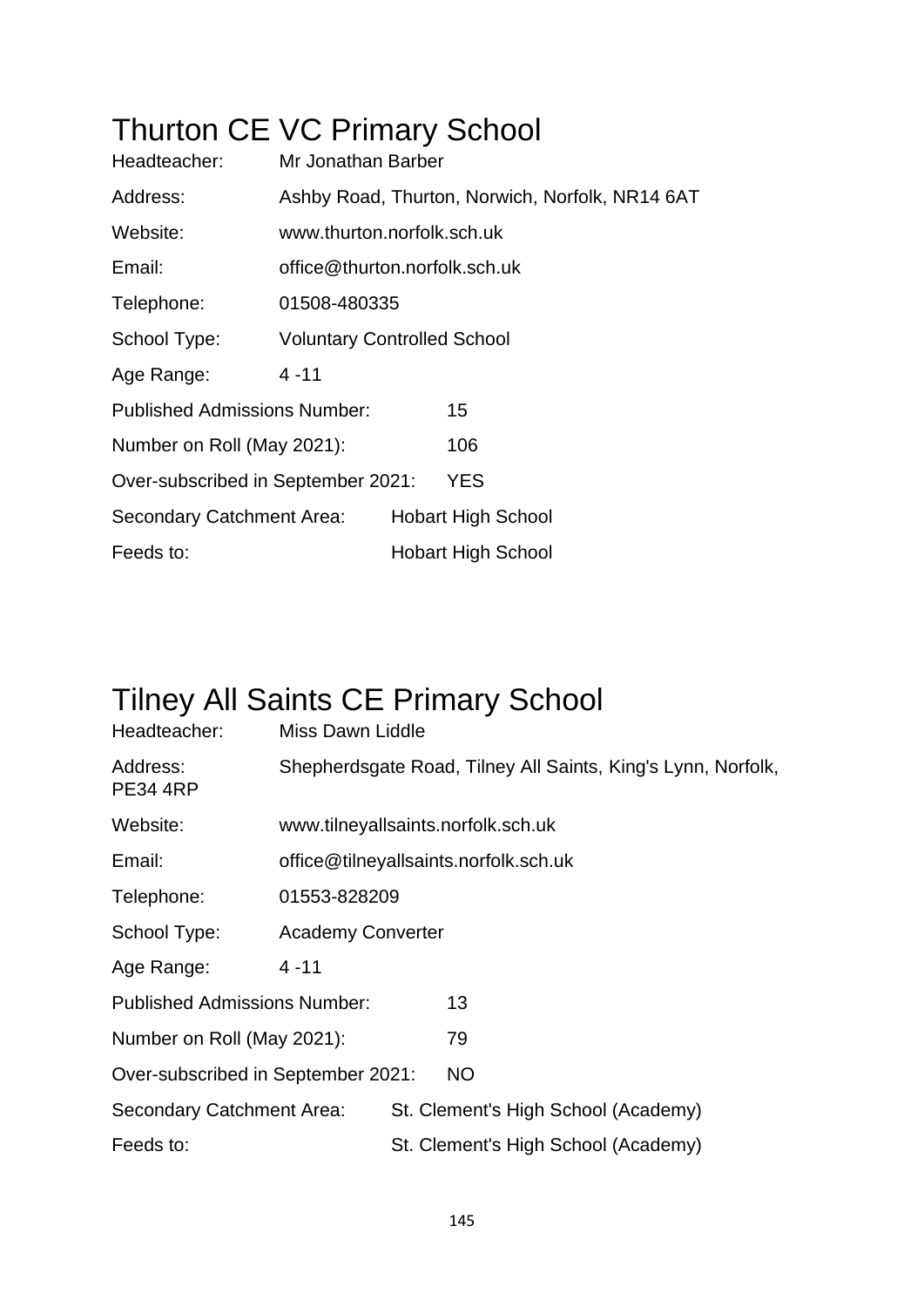| Headteacher:                        | <b>Ms Alison Bailey</b>                                     |  | <b>Tilney St. Lawrence Community Primary School</b> |  |  |
|-------------------------------------|-------------------------------------------------------------|--|-----------------------------------------------------|--|--|
| Address:<br>4QZ                     | School Road, Tilney St Lawrence, King's Lynn, Norfolk, PE34 |  |                                                     |  |  |
| Website:                            | www.windmillfederation.org.uk                               |  |                                                     |  |  |
| Email:                              | office@tilney-st-lawrence.norfolk.sch.uk                    |  |                                                     |  |  |
| Telephone:                          | 01945-880405                                                |  |                                                     |  |  |
| School Type:                        | <b>Community School</b>                                     |  |                                                     |  |  |
| Age Range:                          | 4 - 11                                                      |  |                                                     |  |  |
| <b>Published Admissions Number:</b> |                                                             |  | 15                                                  |  |  |
| Number on Roll (May 2021):          |                                                             |  | 79                                                  |  |  |
| Over-subscribed in September 2021:  |                                                             |  | <b>NO</b>                                           |  |  |
| Secondary Catchment Area:           |                                                             |  | Marshland High School                               |  |  |
| Feeds to:                           |                                                             |  | Marshland High School                               |  |  |

#### Tivetshall Primary School

| Headteacher:                        | Mrs Debbie Ridgeon       |                                                             |
|-------------------------------------|--------------------------|-------------------------------------------------------------|
| Address:                            |                          | School Road, Tivetshall St Mary, Norwich, Norfolk, NR15 2BP |
|                                     |                          |                                                             |
| Website:                            |                          | www.burston-tivetshall-schools.co.uk                        |
| Email:                              | office@tps.set.education |                                                             |
| Telephone:                          | 01379-677350             |                                                             |
| School Type:                        | <b>Academy Converter</b> |                                                             |
| Age Range:                          | $4 - 11$                 |                                                             |
| <b>Published Admissions Number:</b> |                          | 7                                                           |
| Number on Roll (May 2021):          |                          | 22                                                          |
| Over-subscribed in September 2021:  |                          | <b>NO</b>                                                   |
| Secondary Catchment Area:           |                          | Diss High School                                            |
| Feeds to:                           |                          | Diss High School                                            |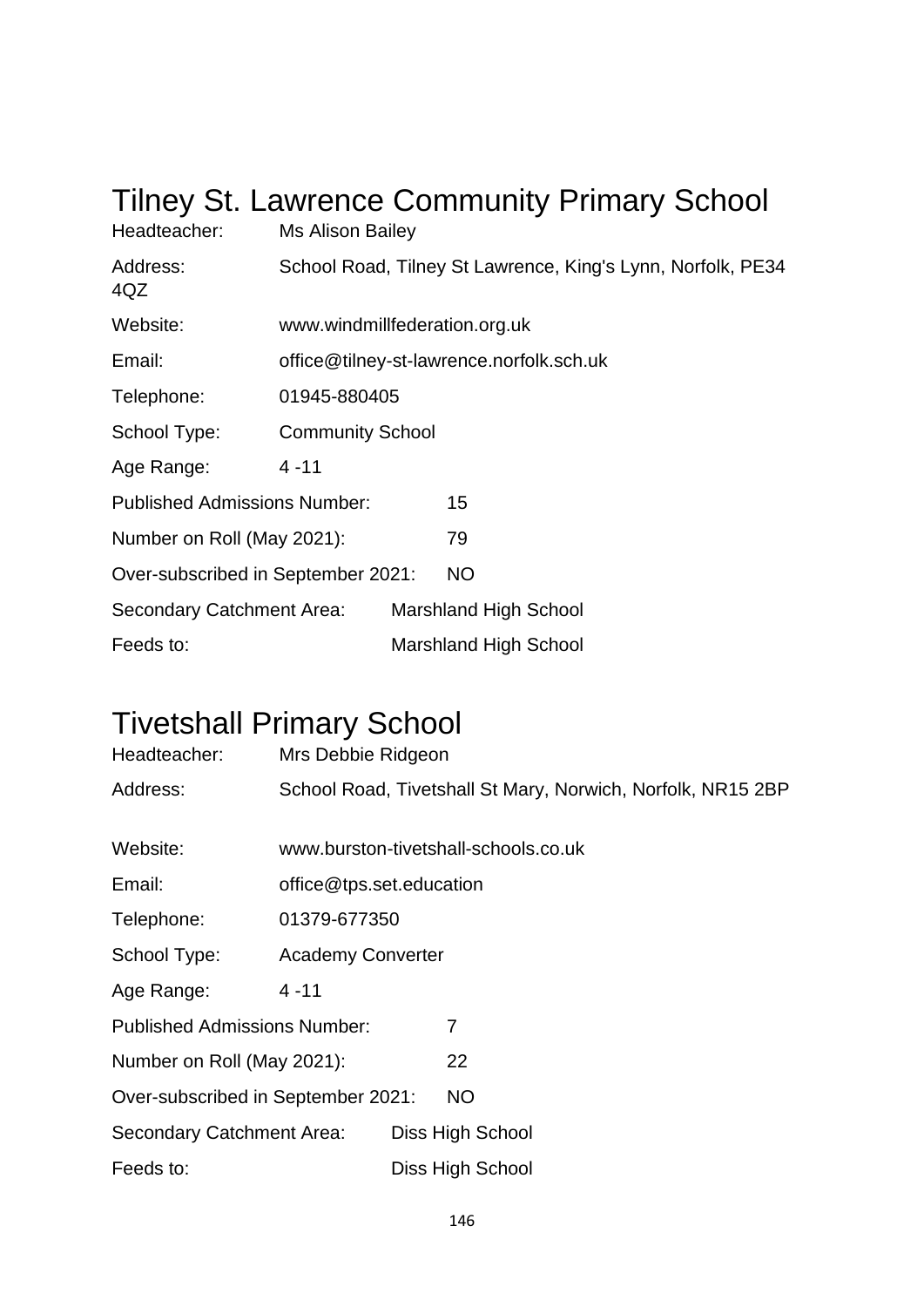#### Toftwood Infant School

| Headteacher:                        | Mrs Joanna Pedlow                       |  |                                         |  |  |  |
|-------------------------------------|-----------------------------------------|--|-----------------------------------------|--|--|--|
| Address:                            | School Lane, Dereham, Norfolk, NR19 1LS |  |                                         |  |  |  |
| Website:                            | www.toftwood.norfolk.sch.uk             |  |                                         |  |  |  |
| Email:                              | infantoffice@toftwoodfederation.co.uk   |  |                                         |  |  |  |
| Telephone:                          | 01362-692612                            |  |                                         |  |  |  |
| School Type:                        | <b>Foundation School</b>                |  |                                         |  |  |  |
| Age Range:                          | $3 - 7$                                 |  |                                         |  |  |  |
| <b>Published Admissions Number:</b> |                                         |  | 90                                      |  |  |  |
| Number on Roll (May 2021):          |                                         |  | 245                                     |  |  |  |
| Over-subscribed in September 2021:  |                                         |  | <b>NO</b>                               |  |  |  |
| Secondary Catchment Area:           |                                         |  | Dereham Neatherd High School            |  |  |  |
| Feeds to:                           |                                         |  | <b>Toftwood Community Junior School</b> |  |  |  |

# Trowse Primary School

| Headteacher:                        | <b>Mr Stuart Odell</b>                        |  |                             |  |  |
|-------------------------------------|-----------------------------------------------|--|-----------------------------|--|--|
| Address:                            | Dell Loke, Trowse, Norwich, Norfolk, NR14 8TU |  |                             |  |  |
| Website:                            | www.trowseprimaryschool.co.uk                 |  |                             |  |  |
| Email:                              | office@trowse.norfolk.sch.uk                  |  |                             |  |  |
| Telephone:                          | 01603-622485                                  |  |                             |  |  |
| School Type:                        | <b>Community School</b>                       |  |                             |  |  |
| Age Range:                          | $4 - 11$                                      |  |                             |  |  |
| <b>Published Admissions Number:</b> |                                               |  | 15                          |  |  |
| Number on Roll (May 2021):          |                                               |  | 135                         |  |  |
| Over-subscribed in September 2021:  |                                               |  | <b>YES</b>                  |  |  |
| <b>Secondary Catchment Area:</b>    |                                               |  | Framingham Earl High School |  |  |
| Feeds to:                           |                                               |  | Framingham Earl High School |  |  |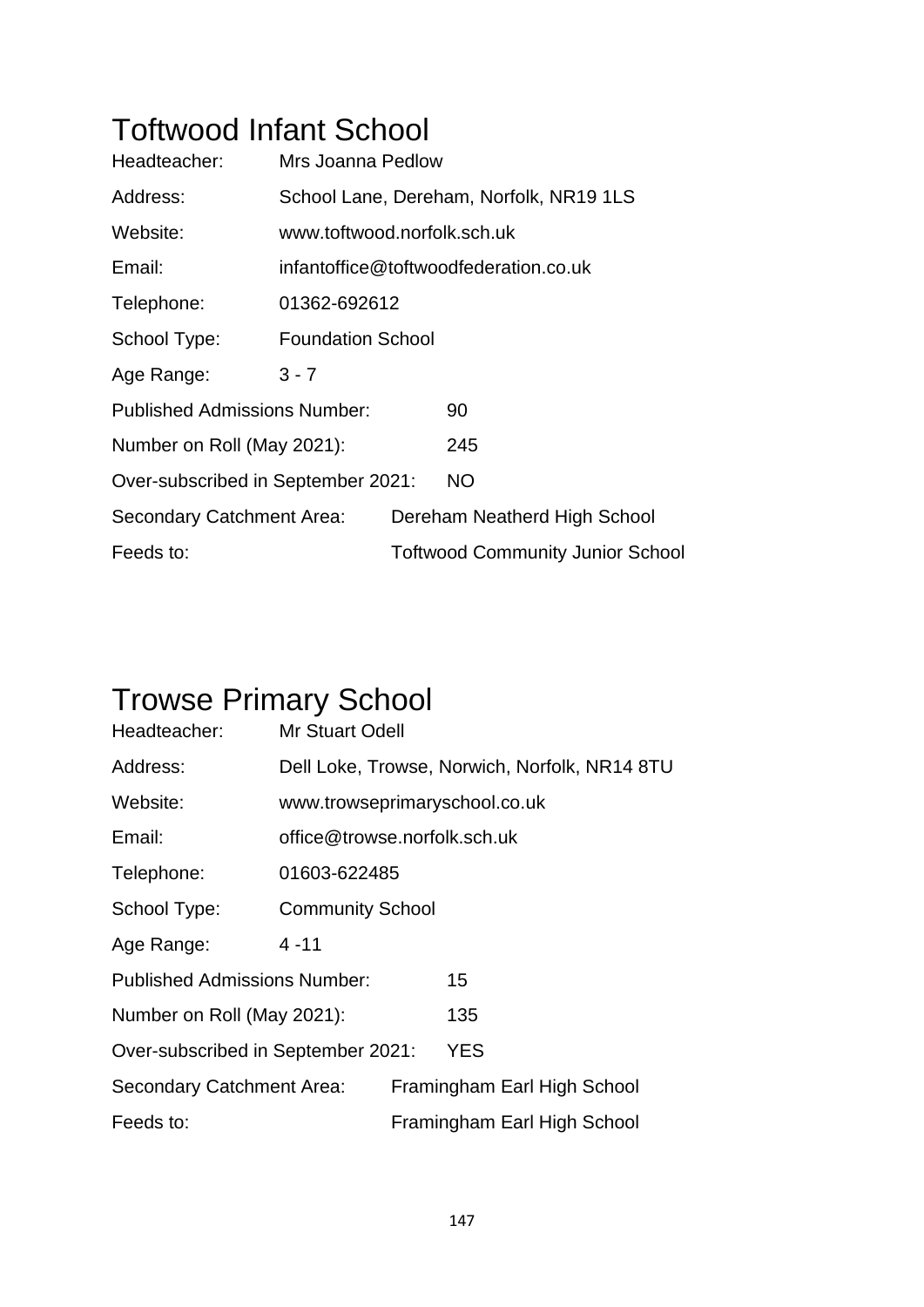# Tuckswood Academy And Nursery

| Headteacher:                                    | <b>Mrs Rachael Spaans</b>     |                            |                                                 |  |  |  |  |
|-------------------------------------------------|-------------------------------|----------------------------|-------------------------------------------------|--|--|--|--|
| Address:                                        |                               |                            | Tuckswood Centre, Norwich, Norfolk, NR4 6BP     |  |  |  |  |
| Website:                                        |                               | www.tuckswoodacademy.co.uk |                                                 |  |  |  |  |
| Email:                                          | office@tuckswoodacademy.co.uk |                            |                                                 |  |  |  |  |
| Telephone:                                      | 01603 454479                  |                            |                                                 |  |  |  |  |
| School Type:                                    | <b>Academy Sponsor Led</b>    |                            |                                                 |  |  |  |  |
| Age Range:                                      | $3 - 11$                      |                            |                                                 |  |  |  |  |
| <b>Published Admissions Number:</b>             |                               |                            | 56                                              |  |  |  |  |
| Number on Roll (May 2021):                      |                               |                            | 304                                             |  |  |  |  |
| Over-subscribed in September 2021:              |                               |                            | <b>NO</b>                                       |  |  |  |  |
| Secondary Catchment Area:<br>The Hewett Academy |                               |                            | City Academy Norwich City of Norwich School     |  |  |  |  |
| Feeds to:<br><b>Hewett Academy</b>              |                               |                            | City Academy Norwich City of Norwich School The |  |  |  |  |

#### Tunstead Primary School

| Headteacher:                        | Mrs Rebecca Quinn                                   |  |                                        |  |  |
|-------------------------------------|-----------------------------------------------------|--|----------------------------------------|--|--|
| Address:                            | Market Street, Tunstead, Norwich, Norfolk, NR12 8AH |  |                                        |  |  |
| Website:                            | www.tunsteadprimaryschool.co.uk                     |  |                                        |  |  |
| Email:                              | office@tunstead.norfolk.sch.uk                      |  |                                        |  |  |
| Telephone:                          | 01603-737395                                        |  |                                        |  |  |
| School Type:                        | <b>Community School</b>                             |  |                                        |  |  |
| Age Range:                          | $4 - 11$                                            |  |                                        |  |  |
| <b>Published Admissions Number:</b> |                                                     |  | 15                                     |  |  |
| Number on Roll (May 2021):          |                                                     |  | 90                                     |  |  |
| Over-subscribed in September 2021:  |                                                     |  | <b>YES</b>                             |  |  |
| <b>Secondary Catchment Area:</b>    |                                                     |  | <b>Broadland High Ormiston Academy</b> |  |  |
| Feeds to:                           |                                                     |  | <b>Broadland High Ormiston Academy</b> |  |  |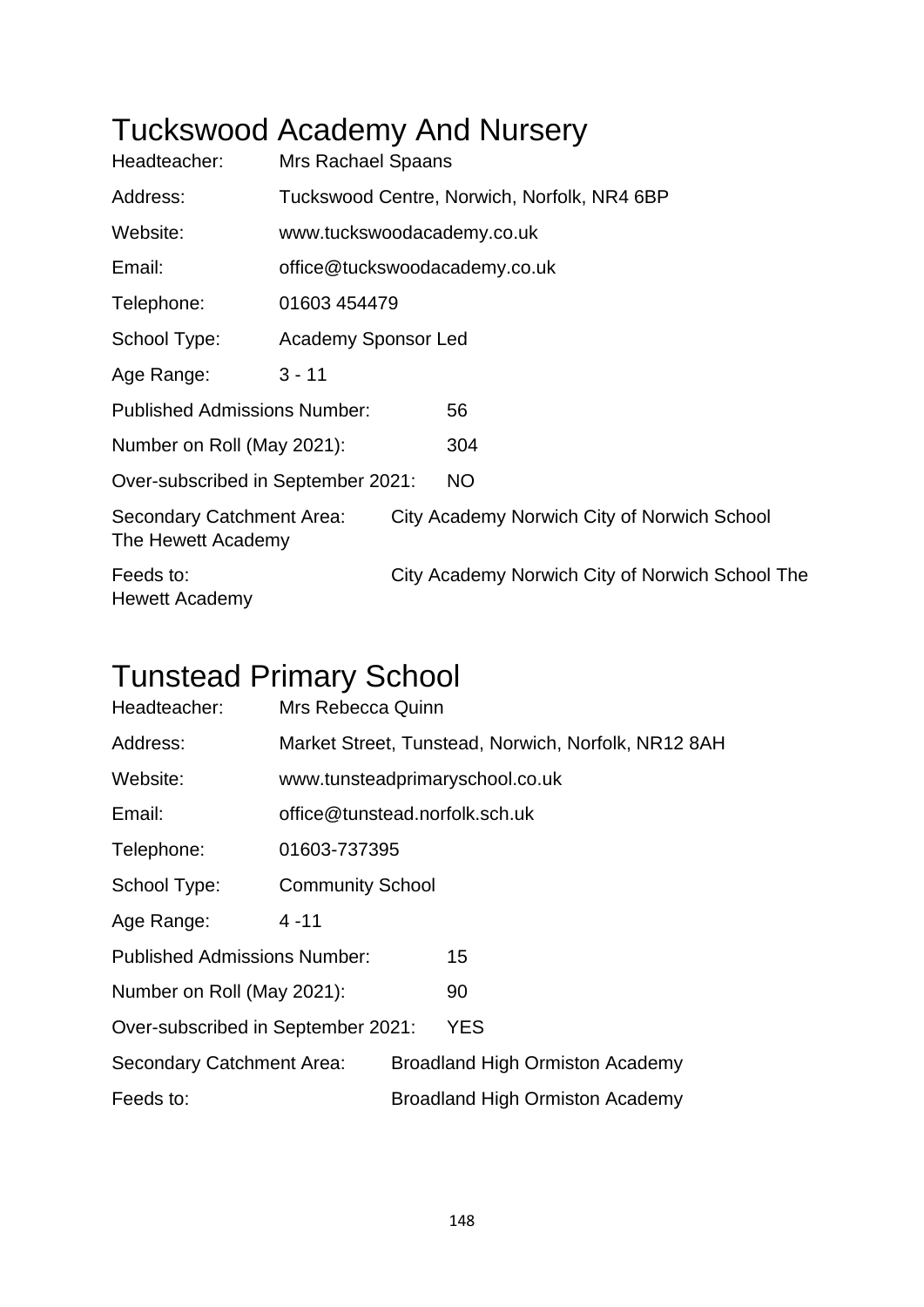#### Upwell Academy

| Headteacher:                        | Mrs Haidee Norman            |  |                                           |  |  |
|-------------------------------------|------------------------------|--|-------------------------------------------|--|--|
| Address:                            |                              |  | 61 School Road, Upwell, Wisbech, PE14 9EW |  |  |
| Website:                            | www.upwellacademy.co.uk      |  |                                           |  |  |
| Email:                              | office@upa.eastern-mat.co.uk |  |                                           |  |  |
| Telephone:                          | 01945-773220                 |  |                                           |  |  |
| School Type:                        | Academy Sponsor Led          |  |                                           |  |  |
| Age Range:                          | $4 - 11$                     |  |                                           |  |  |
| <b>Published Admissions Number:</b> |                              |  | 30                                        |  |  |
| Number on Roll (May 2021):          |                              |  | 202                                       |  |  |
| Over-subscribed in September 2021:  |                              |  | <b>NO</b>                                 |  |  |
| Secondary Catchment Area:           |                              |  | Downham Market Academy                    |  |  |
| Feeds to:                           |                              |  | Downham Market Academy                    |  |  |

# Valley Primary Academy

| Headteacher:                                    | Ms Sara Bush                            |                                |                                                 |  |  |  |
|-------------------------------------------------|-----------------------------------------|--------------------------------|-------------------------------------------------|--|--|--|
| Address:                                        | Gentry Place, Norwich, Norfolk, NR5 8XZ |                                |                                                 |  |  |  |
| Website:                                        |                                         | www.valleyprimaryacademy.co.uk |                                                 |  |  |  |
| Email:                                          |                                         |                                | office@valleyprimaryacademy.co.uk               |  |  |  |
| Telephone:                                      | 01603742969                             |                                |                                                 |  |  |  |
| School Type:                                    | Academy Sponsor Led                     |                                |                                                 |  |  |  |
| Age Range:                                      | $5 - 11$                                |                                |                                                 |  |  |  |
| <b>Published Admissions Number:</b>             |                                         |                                | 30                                              |  |  |  |
| Number on Roll (May 2021):                      |                                         |                                | 169                                             |  |  |  |
| Over-subscribed in September 2021:              |                                         |                                | <b>NO</b>                                       |  |  |  |
| Secondary Catchment Area:<br>The Hewett Academy |                                         |                                | City of Norwich School City Academy Norwich     |  |  |  |
| Feeds to:<br><b>Hewett Academy</b>              |                                         |                                | City of Norwich School City Academy Norwich The |  |  |  |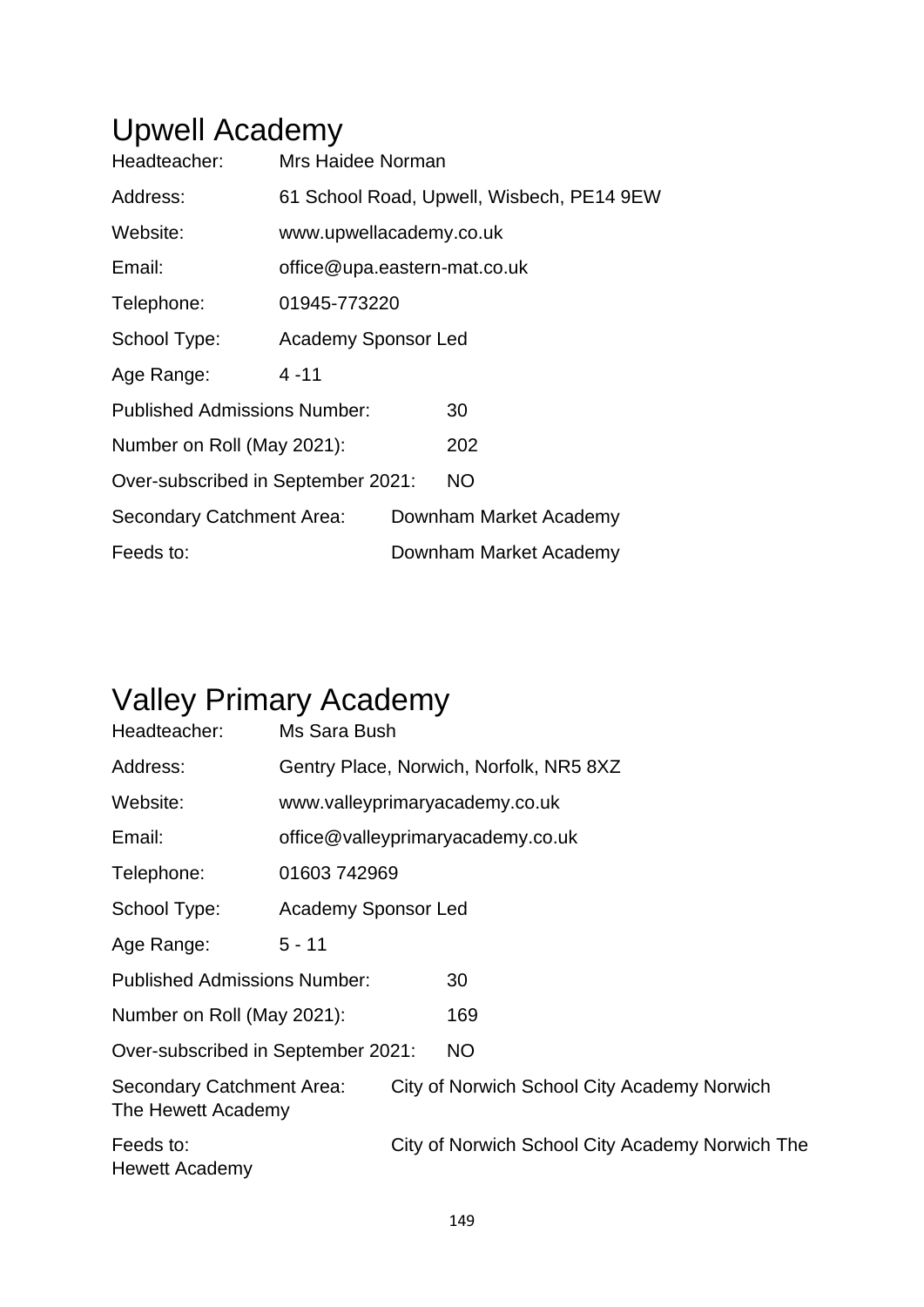#### Walpole Cross Keys Primary School

| Headteacher:                        | Ms Joanne Borley                                          |  |                                     |  |  |  |
|-------------------------------------|-----------------------------------------------------------|--|-------------------------------------|--|--|--|
| Address:<br><b>PE34 4HD</b>         | 28 Sutton Road, Walpole Cross Keys, King's Lynn, Norfolk, |  |                                     |  |  |  |
| Website:                            | www.walpolecrosskeysprimary.co.uk/                        |  |                                     |  |  |  |
| Email:                              | office@walpolecrosskeysprimary.co.uk                      |  |                                     |  |  |  |
| Telephone:                          | 01553-828680                                              |  |                                     |  |  |  |
| School Type:                        | <b>Academy Converter</b>                                  |  |                                     |  |  |  |
| Age Range:                          | $4 - 11$                                                  |  |                                     |  |  |  |
| <b>Published Admissions Number:</b> |                                                           |  | 8                                   |  |  |  |
| Number on Roll (May 2021):          |                                                           |  | 50                                  |  |  |  |
| Over-subscribed in September 2021:  |                                                           |  | YES                                 |  |  |  |
| Secondary Catchment Area:           |                                                           |  | St. Clement's High School (Academy) |  |  |  |
| Feeds to:                           |                                                           |  | St. Clement's High School (Academy) |  |  |  |

#### Walpole Highway Community Primary School

| Headteacher:                        | <b>Ms Alison Bailey</b>              |  |                                                          |  |
|-------------------------------------|--------------------------------------|--|----------------------------------------------------------|--|
| Address:                            |                                      |  | School Road, Walpole Highway, Wisbech, Norfolk, PE14 7QQ |  |
|                                     |                                      |  |                                                          |  |
| Website:                            | www.windmillfederation.org.uk        |  |                                                          |  |
| Email:                              | office@walpolehighway.norfolk.sch.uk |  |                                                          |  |
| Telephone:                          | 01945-880329                         |  |                                                          |  |
| School Type:                        | <b>Community School</b>              |  |                                                          |  |
| Age Range:                          | $4 - 11$                             |  |                                                          |  |
| <b>Published Admissions Number:</b> |                                      |  | 8                                                        |  |
| Number on Roll (May 2021):          |                                      |  | 49                                                       |  |
| Over-subscribed in September 2021:  |                                      |  | <b>NO</b>                                                |  |
| Secondary Catchment Area:           |                                      |  | <b>Marshland High School</b>                             |  |
| Feeds to:                           |                                      |  | Marshland High School                                    |  |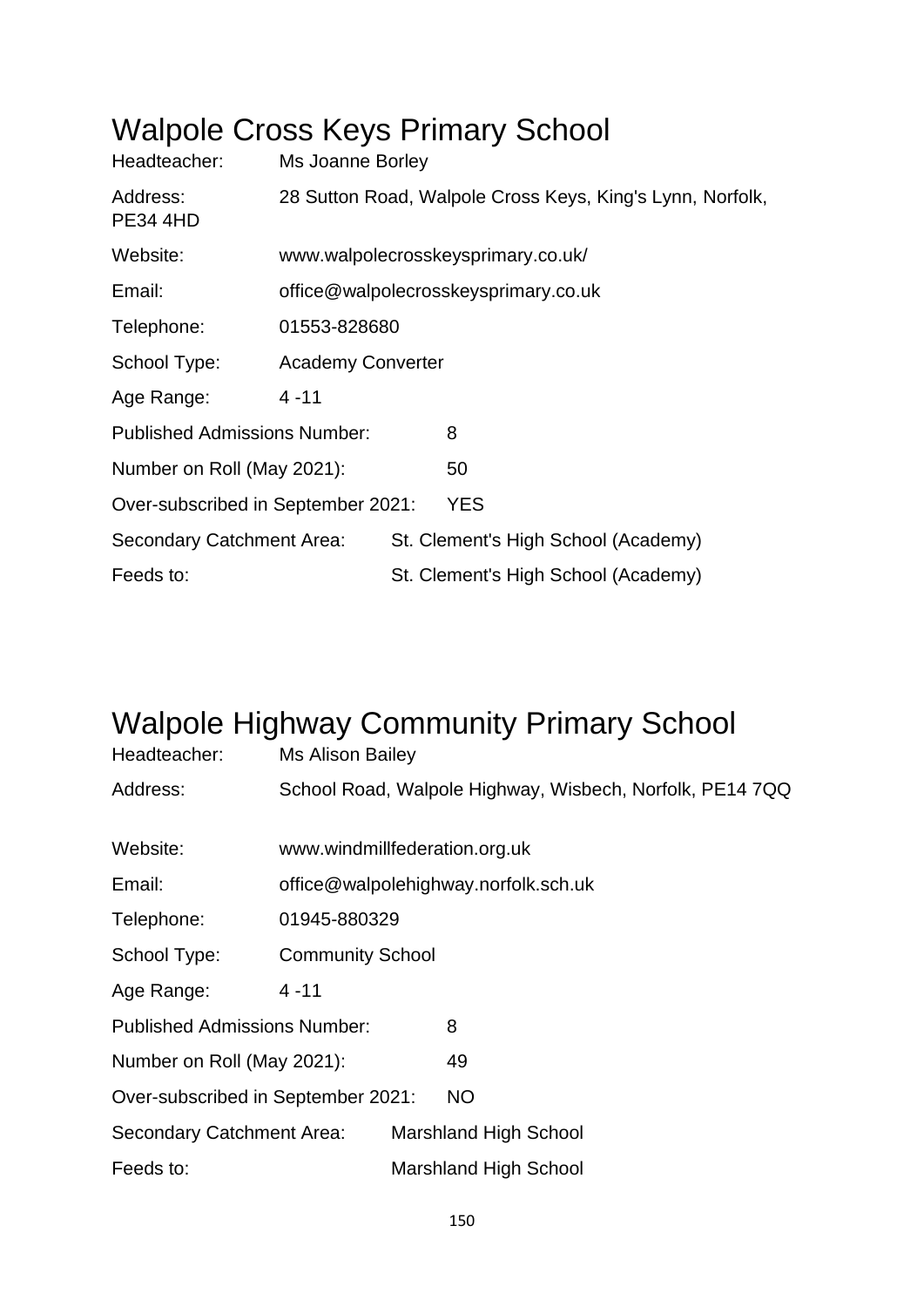# Walsingham CE VA Primary School

| Headteacher:                        | <b>Mr Tom Snowdon</b>                     |  |                                  |  |  |
|-------------------------------------|-------------------------------------------|--|----------------------------------|--|--|
| Address:                            | Wells Road, Walsingham, Norfolk, NR22 6DU |  |                                  |  |  |
| Website:                            | www.walsingham.norfolk.sch.uk             |  |                                  |  |  |
| Email:                              |                                           |  | office@walsingham.norfolk.sch.uk |  |  |
| Telephone:                          | 01328-820265                              |  |                                  |  |  |
| School Type:                        | <b>Voluntary Aided School</b>             |  |                                  |  |  |
| Age Range:                          | $4 - 11$                                  |  |                                  |  |  |
| <b>Published Admissions Number:</b> |                                           |  | 8                                |  |  |
| Number on Roll (May 2021):          |                                           |  | 40                               |  |  |
| Over-subscribed in September 2021:  |                                           |  | <b>NO</b>                        |  |  |
| Secondary Catchment Area:           |                                           |  | Alderman Peel High School        |  |  |
| Feeds to:                           |                                           |  | Alderman Peel High School        |  |  |

# Watlington Community Primary School

| Headteacher:                        | <b>Mrs Ruth McGlone</b>                                  |  |                        |  |
|-------------------------------------|----------------------------------------------------------|--|------------------------|--|
| Address:                            | Rectory Lane, Watlington, King's Lynn, Norfolk, PE33 0HU |  |                        |  |
| Website:                            | www.watlingtonprimary.co.uk                              |  |                        |  |
| Email:                              | office@watlington.norfolk.sch.uk                         |  |                        |  |
| Telephone:                          | 01553-810468                                             |  |                        |  |
| School Type:                        | <b>Community School</b>                                  |  |                        |  |
| Age Range:                          | $4 - 11$                                                 |  |                        |  |
| <b>Published Admissions Number:</b> |                                                          |  | 30                     |  |
| Number on Roll (May 2021):          |                                                          |  | 164                    |  |
| Over-subscribed in September 2021:  |                                                          |  | <b>NO</b>              |  |
| <b>Secondary Catchment Area:</b>    |                                                          |  | Downham Market Academy |  |
| Feeds to:                           |                                                          |  | Downham Market Academy |  |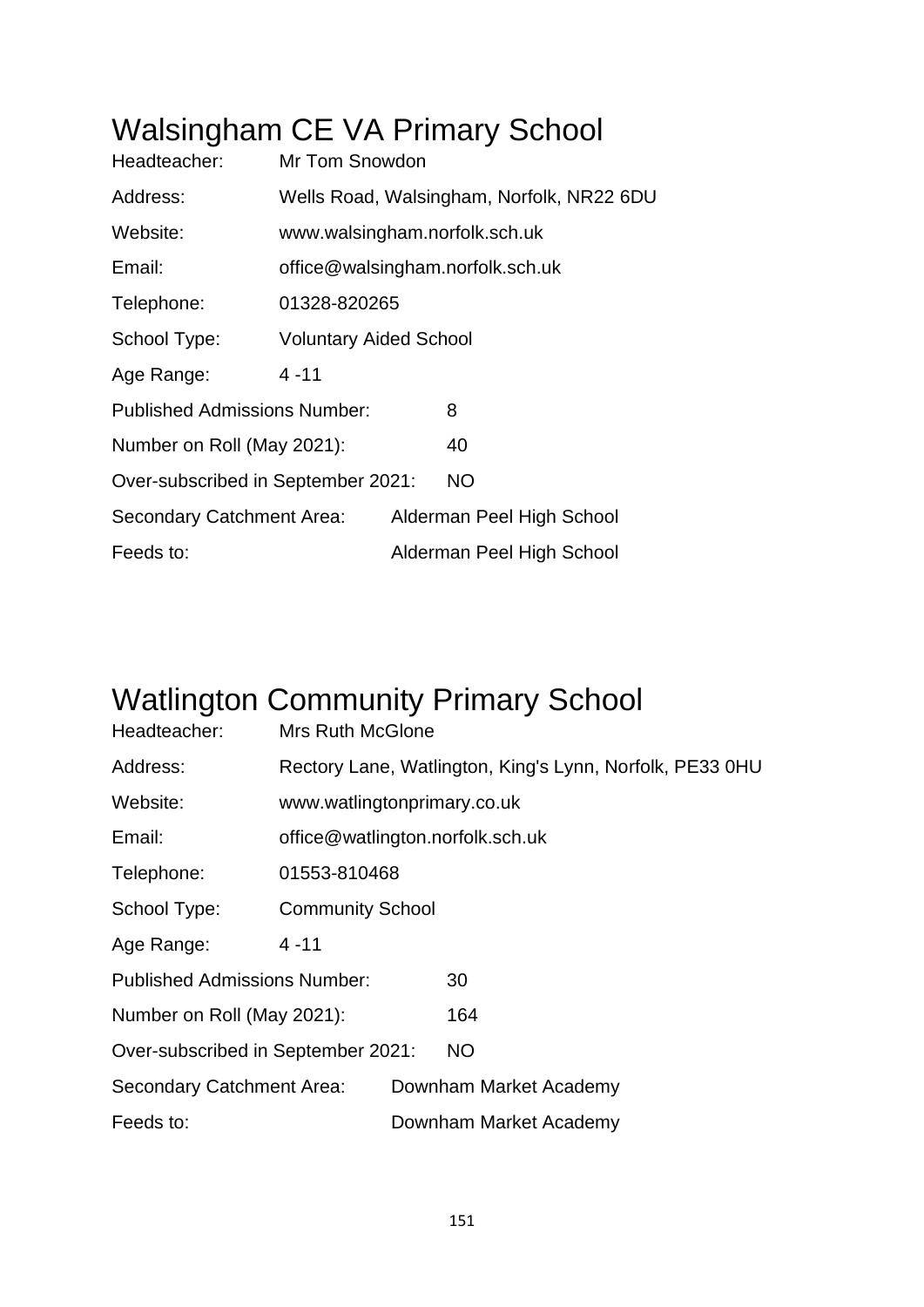#### Watton Westfield Infant and Nursery School

| Headteacher:                        | Mrs Helen Kemp                  |  |                                       |  |  |
|-------------------------------------|---------------------------------|--|---------------------------------------|--|--|
| Address:                            |                                 |  | West Road, Watton, Thetford, IP25 6AU |  |  |
| Website:                            |                                 |  | corvuseducation.com/wattonwestfield   |  |  |
| Email:                              | office@westfield.norfolk.sch.uk |  |                                       |  |  |
| Telephone:                          | 01953-882669                    |  |                                       |  |  |
| School Type:                        | <b>Academy Sponsor Led</b>      |  |                                       |  |  |
| Age Range:                          | $2 - 7$                         |  |                                       |  |  |
| <b>Published Admissions Number:</b> |                                 |  | 90                                    |  |  |
| Number on Roll (May 2021):          |                                 |  | 286                                   |  |  |
| Over-subscribed in September 2021:  |                                 |  | <b>NO</b>                             |  |  |
| Secondary Catchment Area:           |                                 |  | Wayland Academy                       |  |  |
| Feeds to:                           |                                 |  | <b>Watton Wayland Junior School</b>   |  |  |

#### Weasenham Church of England Primary Academy

| Headteacher:                        | Mrs Belinda Allen        |  |                                                       |  |  |
|-------------------------------------|--------------------------|--|-------------------------------------------------------|--|--|
| Address:                            |                          |  | Common End, Weasenham, King's Lynn, Norfolk, PE32 2SP |  |  |
| Website:                            | hopefederation.org.uk    |  |                                                       |  |  |
| Email:                              |                          |  | office@weasenham.norfolk.sch.uk                       |  |  |
| Telephone:                          | 01328-838365             |  |                                                       |  |  |
| School Type:                        | <b>Academy Converter</b> |  |                                                       |  |  |
| Age Range:                          | $4 - 11$                 |  |                                                       |  |  |
| <b>Published Admissions Number:</b> |                          |  | 7                                                     |  |  |
| Number on Roll (May 2021):          |                          |  | 44                                                    |  |  |
| Over-subscribed in September 2021:  |                          |  | <b>NO</b>                                             |  |  |
| Secondary Catchment Area:           |                          |  | Litcham School                                        |  |  |
| Feeds to:                           |                          |  | Litcham School                                        |  |  |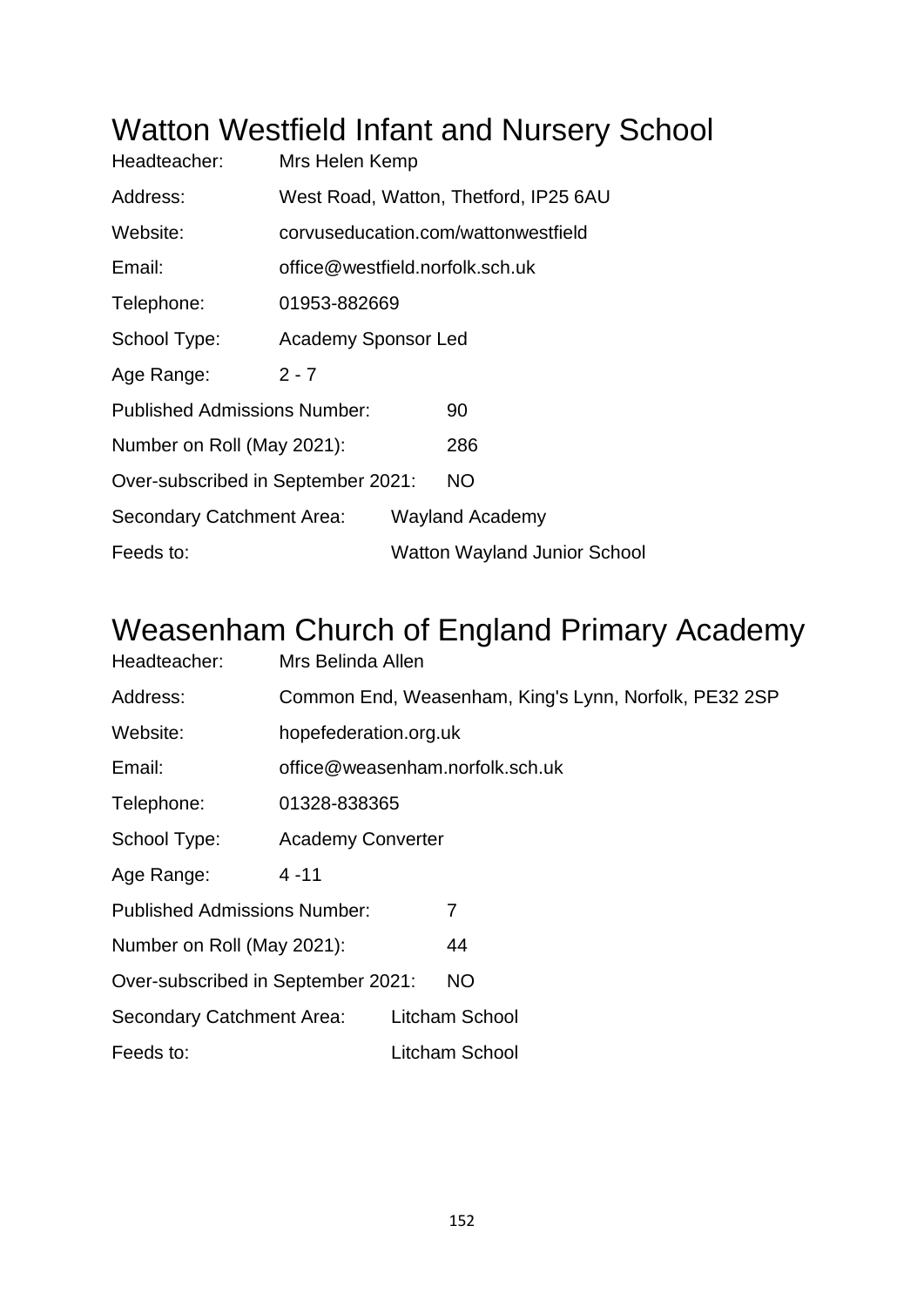# Weeting Primary School

| Headteacher:                        | Mr Owen Rhodes             |  |                                                |  |  |
|-------------------------------------|----------------------------|--|------------------------------------------------|--|--|
| Address:                            |                            |  | Main Road, Weeting, Brandon, Norfolk, IP27 0QQ |  |  |
| Website:                            | www.weeting.norfolk.sch.uk |  |                                                |  |  |
| Email:                              |                            |  | weeting@trinitypartnership.norfolk.sch.uk      |  |  |
| Telephone:                          | 01842-810587               |  |                                                |  |  |
| School Type:                        | Academy Sponsor Led        |  |                                                |  |  |
| Age Range:                          | 4 - 11                     |  |                                                |  |  |
| <b>Published Admissions Number:</b> |                            |  | 26                                             |  |  |
| Number on Roll (May 2021):          |                            |  | 102                                            |  |  |
| Over-subscribed in September 2021:  |                            |  | <b>NO</b>                                      |  |  |
| Secondary Catchment Area:           |                            |  | Iceni Academy                                  |  |  |
| Feeds to:                           |                            |  | Iceni Academy                                  |  |  |

#### Wells-Next-The-Sea Primary & Nursery School

| Headteacher:                        | <b>Mrs Rachel Stroulger</b> |                           |                                            |  |  |  |
|-------------------------------------|-----------------------------|---------------------------|--------------------------------------------|--|--|--|
| Address:                            |                             |                           | Polka Road,, Wells-next-the-sea,, NR23 1JG |  |  |  |
| Website:                            |                             |                           | www.wells-next-the-sea.norfolk.sch.uk      |  |  |  |
| Email:                              |                             |                           | office@wells-next-the-sea.norfolk.sch.uk   |  |  |  |
| Telephone:                          | 01328-710320                |                           |                                            |  |  |  |
| School Type:                        | <b>Academy Sponsor Led</b>  |                           |                                            |  |  |  |
| Age Range:                          | $3 - 11$                    |                           |                                            |  |  |  |
| <b>Published Admissions Number:</b> |                             |                           | 30                                         |  |  |  |
| Number on Roll (May 2021):          |                             | 238                       |                                            |  |  |  |
| Over-subscribed in September 2021:  |                             |                           | <b>YES</b>                                 |  |  |  |
| Secondary Catchment Area:           |                             | Alderman Peel High School |                                            |  |  |  |
| Feeds to:                           |                             |                           | Alderman Peel High School                  |  |  |  |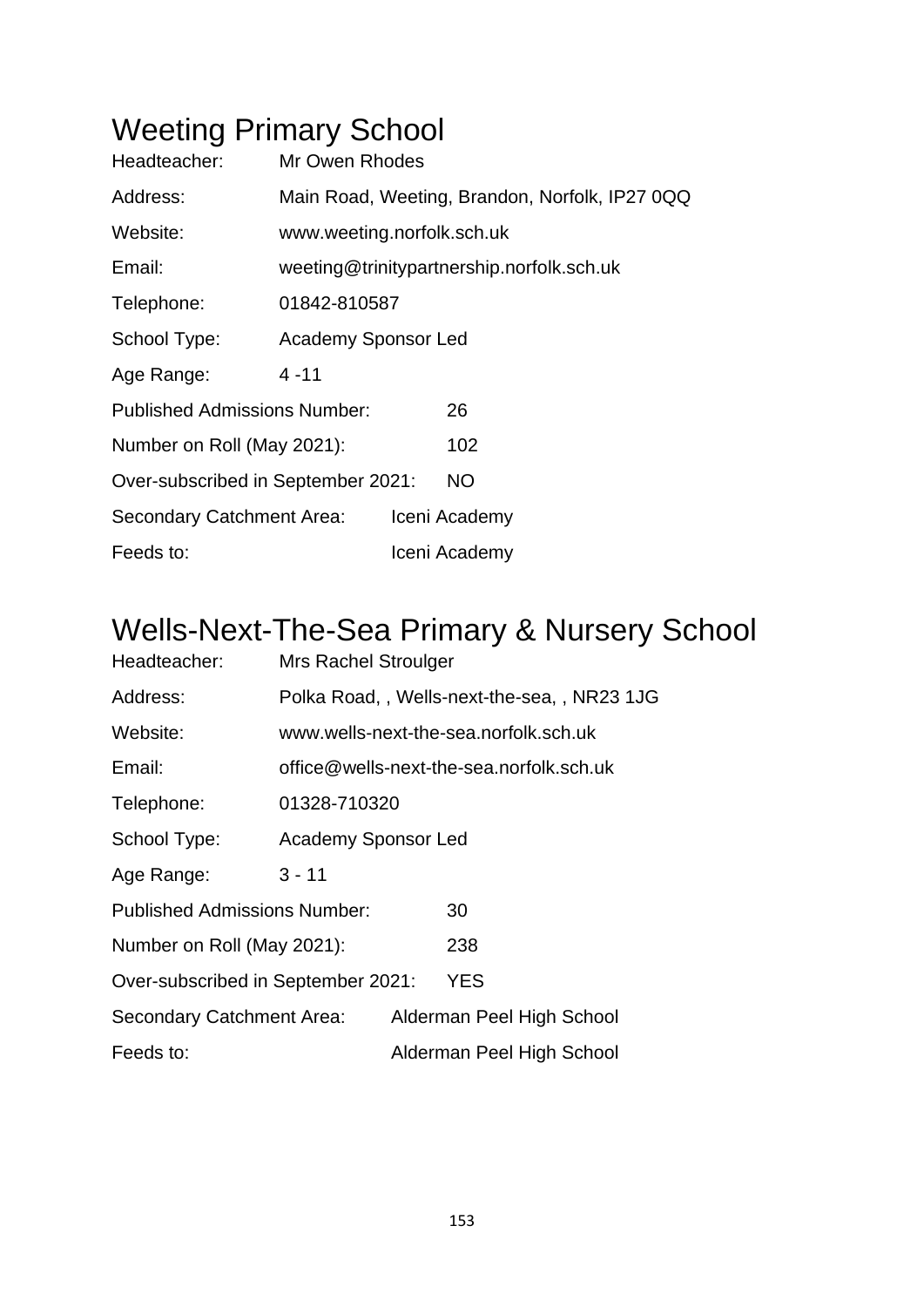# West Earlham Infant & Nursery School

| Headteacher:                                    | Mrs Sarah Mardell       |                                          |                                             |  |  |
|-------------------------------------------------|-------------------------|------------------------------------------|---------------------------------------------|--|--|
| Address:                                        |                         | Scarnell Road, Norwich, Norfolk, NR5 8HT |                                             |  |  |
| Website:                                        | www.weins.co.uk         |                                          |                                             |  |  |
| Email:                                          |                         |                                          | office@westearlhaminfant.norfolk.sch.uk     |  |  |
| Telephone:                                      | 01603-451299            |                                          |                                             |  |  |
| School Type:                                    | <b>Community School</b> |                                          |                                             |  |  |
| Age Range:                                      | $2 - 7$                 |                                          |                                             |  |  |
| <b>Published Admissions Number:</b>             |                         |                                          | 60                                          |  |  |
| Number on Roll (May 2021):                      |                         |                                          | 262                                         |  |  |
| Over-subscribed in September 2021:              |                         |                                          | <b>NO</b>                                   |  |  |
| Secondary Catchment Area:<br>The Hewett Academy |                         |                                          | City of Norwich School City Academy Norwich |  |  |
| Feeds to:                                       |                         |                                          | <b>West Earlham Junior School</b>           |  |  |

#### West Lynn Primary School

| Headteacher:                        | Ms Joanne Borley             |  |                                                           |  |
|-------------------------------------|------------------------------|--|-----------------------------------------------------------|--|
| Address:                            |                              |  | St Peters Road, West Lynn, King's Lynn, Norfolk, PE34 3JL |  |
| Website:                            | www.westlynn.norfolk.sch.uk  |  |                                                           |  |
| Email:                              | office@westlynnprimary.co.uk |  |                                                           |  |
| Telephone:                          | 01553 772330                 |  |                                                           |  |
| School Type:                        | Academy Sponsor Led          |  |                                                           |  |
| Age Range:                          | $4 - 11$                     |  |                                                           |  |
| <b>Published Admissions Number:</b> |                              |  | 30                                                        |  |
| Number on Roll (May 2021):          |                              |  | 165                                                       |  |
| Over-subscribed in September 2021:  |                              |  | <b>NO</b>                                                 |  |
| Secondary Catchment Area:           |                              |  | St. Clement's High School (Academy)                       |  |
| Feeds to:                           |                              |  | St. Clement's High School (Academy)                       |  |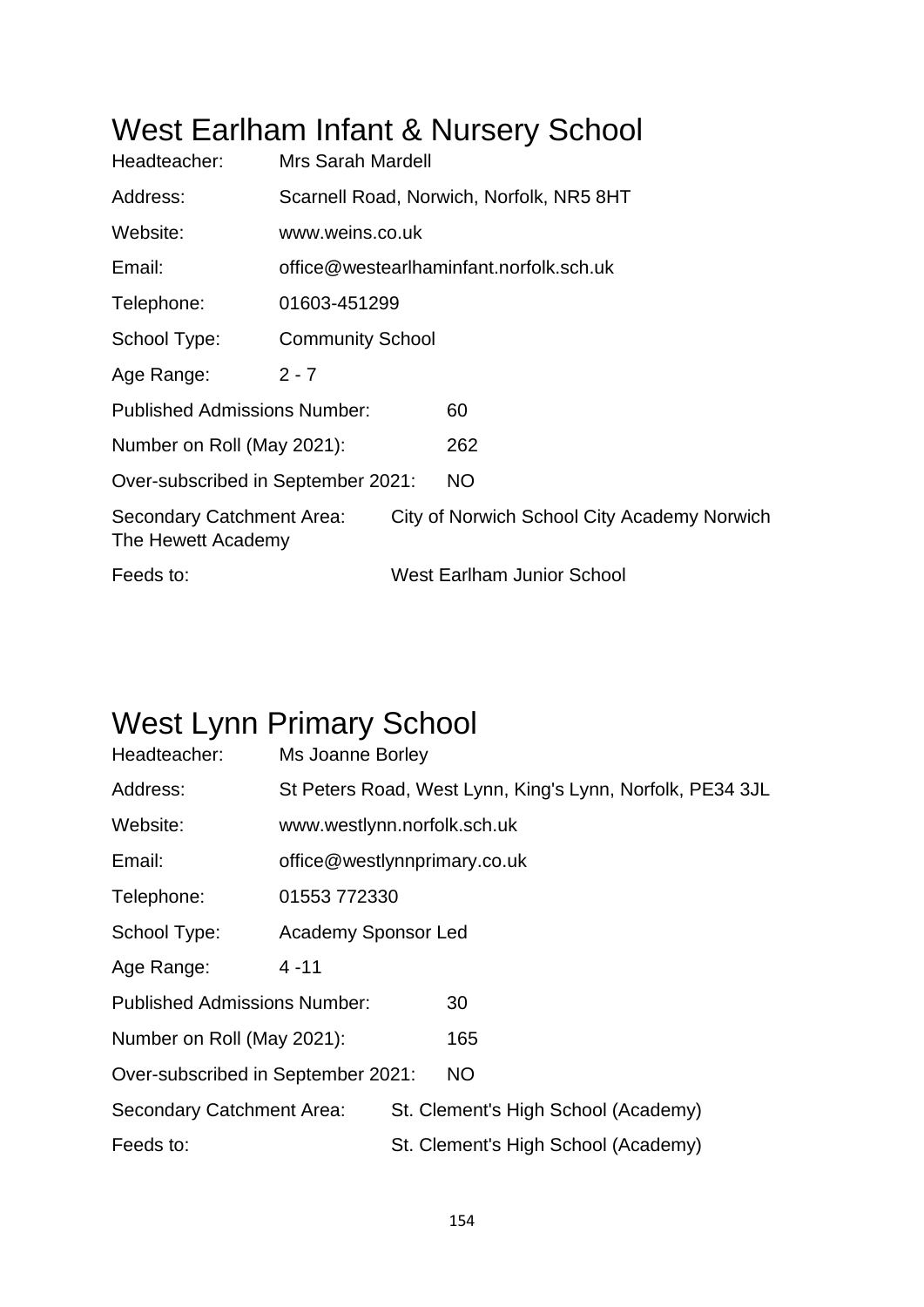#### West Walton Community Primary School

| Headteacher:                        | <b>Ms Alison Bailey</b>                              |                               |                                  |  |  |
|-------------------------------------|------------------------------------------------------|-------------------------------|----------------------------------|--|--|
| Address:                            | School Road, West Walton, Wisbech, Norfolk, PE14 7HA |                               |                                  |  |  |
| Website:                            |                                                      | www.windmillfederation.org.uk |                                  |  |  |
| Email:                              |                                                      |                               | office@westwalton.norfolk.sch.uk |  |  |
| Telephone:                          | 01945-583620                                         |                               |                                  |  |  |
| School Type:                        | <b>Community School</b>                              |                               |                                  |  |  |
| Age Range:                          | $3 - 11$                                             |                               |                                  |  |  |
| <b>Published Admissions Number:</b> |                                                      |                               | 30                               |  |  |
| Number on Roll (May 2021):          |                                                      |                               | 208                              |  |  |
| Over-subscribed in September 2021:  |                                                      |                               | <b>YES</b>                       |  |  |
| Secondary Catchment Area:           |                                                      |                               | <b>Marshland High School</b>     |  |  |
| Feeds to:                           |                                                      |                               | <b>Marshland High School</b>     |  |  |

# West Winch Primary School

| Headteacher:                        | Mr Mark Oldridge           |                                                       |                                 |  |  |
|-------------------------------------|----------------------------|-------------------------------------------------------|---------------------------------|--|--|
| Address:                            |                            | Back Lane, West Winch, King's Lynn, Norfolk, PE33 0LA |                                 |  |  |
| Website:                            | www.westwinchprimary.co.uk |                                                       |                                 |  |  |
| Email:                              |                            |                                                       | office@westwinch.norfolk.sch.uk |  |  |
| Telephone:                          | 01553-840397               |                                                       |                                 |  |  |
| School Type:                        | <b>Community School</b>    |                                                       |                                 |  |  |
| Age Range:                          | $4 - 11$                   |                                                       |                                 |  |  |
| <b>Published Admissions Number:</b> |                            |                                                       | 30                              |  |  |
| Number on Roll (May 2021):          |                            |                                                       | 209                             |  |  |
| Over-subscribed in September 2021:  |                            |                                                       | NO.                             |  |  |
| Secondary Catchment Area:           |                            |                                                       | King's Lynn Academy             |  |  |
| Feeds to:                           |                            |                                                       | King's Lynn Academy             |  |  |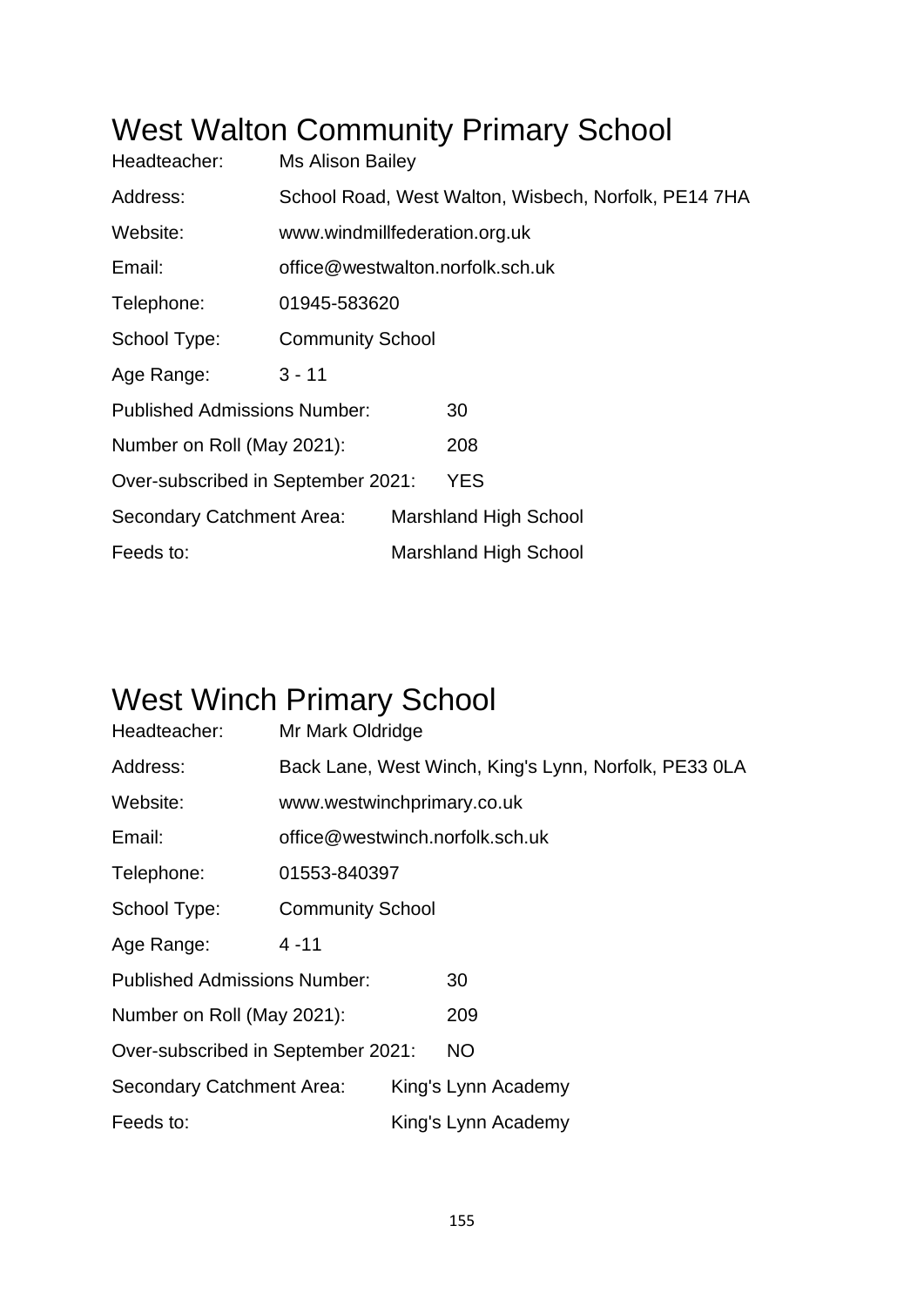#### White House Farm Primary School

| Headteacher:                        | Mr Matt Copping          |                                          |                                    |  |  |  |  |
|-------------------------------------|--------------------------|------------------------------------------|------------------------------------|--|--|--|--|
| Address:                            |                          | Mallard Way, Sprowston, Norwich, NR7 8DD |                                    |  |  |  |  |
| Website:                            |                          |                                          | www.whitehousefarmprimary.org      |  |  |  |  |
| Email:                              | office@whf.set.education |                                          |                                    |  |  |  |  |
| Telephone:                          | 01603 578866             |                                          |                                    |  |  |  |  |
| School Type:                        | Academy                  |                                          |                                    |  |  |  |  |
| Age Range:                          | 4 - 11                   |                                          |                                    |  |  |  |  |
| <b>Published Admissions Number:</b> |                          |                                          | 60                                 |  |  |  |  |
| Number on Roll (May 2021):          |                          |                                          | 57                                 |  |  |  |  |
| Over-subscribed in September 2021:  |                          |                                          | <b>NO</b>                          |  |  |  |  |
| Secondary Catchment Area:           |                          | <b>Sprowston Community Academy</b>       |                                    |  |  |  |  |
| Feeds to:                           |                          |                                          | <b>Sprowston Community Academy</b> |  |  |  |  |
|                                     |                          |                                          |                                    |  |  |  |  |

#### Whitefriars Church of England Primary Academy

| Headteacher:                        | Mr Mat Tuckwood                   |  |                                             |  |  |
|-------------------------------------|-----------------------------------|--|---------------------------------------------|--|--|
| Address:                            |                                   |  | Whitefriars Road, , King's Lynn, , PE30 5AH |  |  |
| Website:                            | www.whitefriars.norfolk.sch.uk    |  |                                             |  |  |
| Email:                              | office@whitefriars.norfolk.sch.uk |  |                                             |  |  |
| Telephone:                          | 01603 578866                      |  |                                             |  |  |
| School Type:                        | <b>Academy Converter</b>          |  |                                             |  |  |
| Age Range:                          | $4 - 11$                          |  |                                             |  |  |
| <b>Published Admissions Number:</b> |                                   |  | 60                                          |  |  |
| Number on Roll (May 2021):          |                                   |  | 395                                         |  |  |
| Over-subscribed in September 2021:  |                                   |  | <b>NO</b>                                   |  |  |
| Secondary Catchment Area:           |                                   |  | King Edward VII Academy                     |  |  |
| Feeds to:                           |                                   |  | King Edward VII Academy                     |  |  |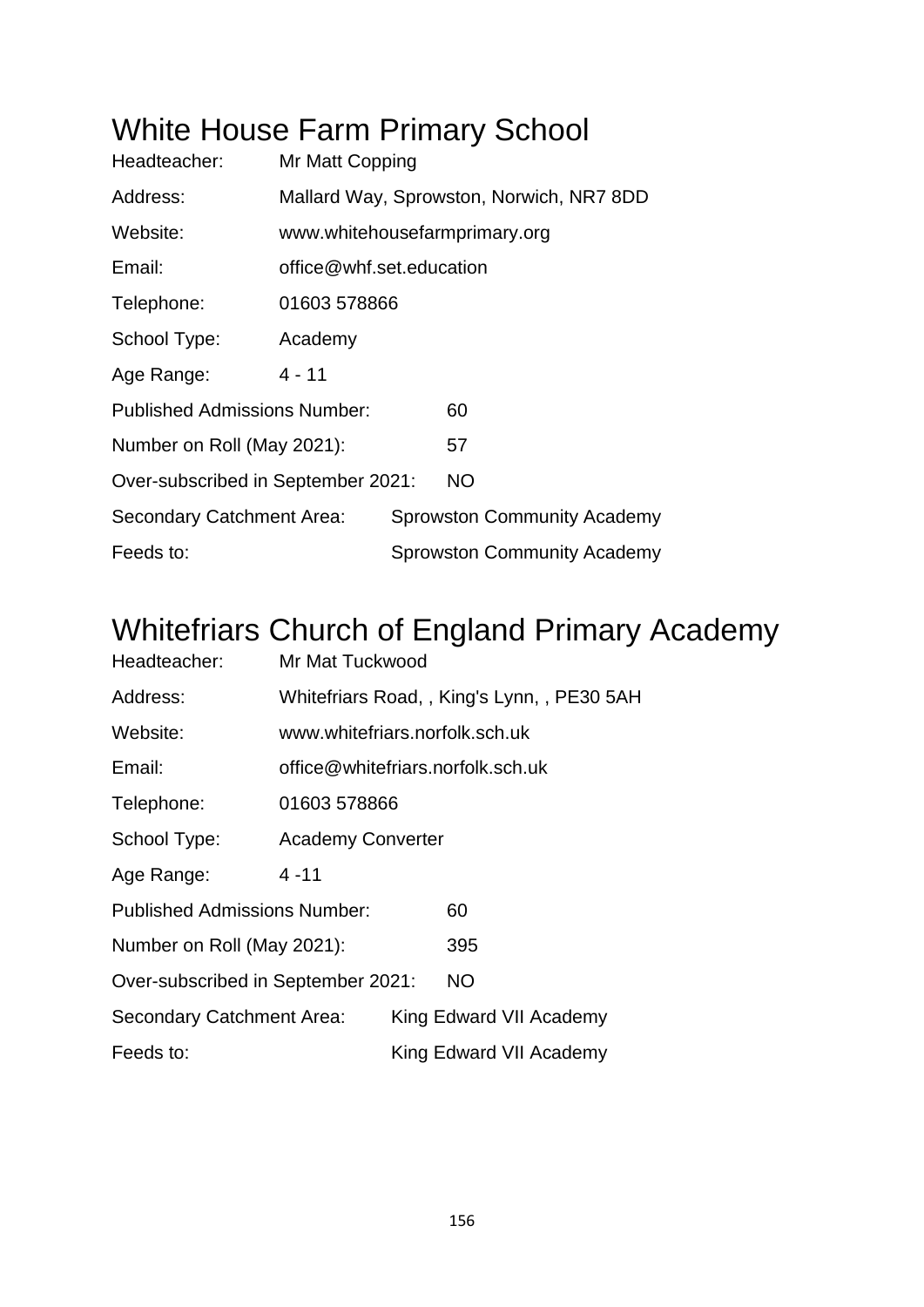# Wicklewood Primary School And Nursery

| Headteacher:                        | Miss Julia Brooks                                       |  |                        |  |  |
|-------------------------------------|---------------------------------------------------------|--|------------------------|--|--|
| Address:                            | Hackford Road, Wicklewood, Wymondham, Norfolk, NR18 9QJ |  |                        |  |  |
| Website:                            | www.wicklewood.norfolk.sch.uk                           |  |                        |  |  |
|                                     |                                                         |  |                        |  |  |
| Email:                              | office@wicklewood.norfolk.sch.uk                        |  |                        |  |  |
| Telephone:                          | 01953-602333                                            |  |                        |  |  |
| School Type:                        | <b>Foundation School</b>                                |  |                        |  |  |
| Age Range:                          | $2 - 11$                                                |  |                        |  |  |
| <b>Published Admissions Number:</b> |                                                         |  | 30                     |  |  |
| Number on Roll (May 2021):          |                                                         |  | 238                    |  |  |
| Over-subscribed in September 2021:  |                                                         |  | NO.                    |  |  |
| Secondary Catchment Area:           |                                                         |  | Wymondham High Academy |  |  |
| Feeds to:                           |                                                         |  | Wymondham High Academy |  |  |

#### Wimbotsham & Stow Academy

| Headteacher:                        | Mrs Louise Arrowsmith                                      |  |                                        |  |
|-------------------------------------|------------------------------------------------------------|--|----------------------------------------|--|
| Address:                            | Chapel Lane, Wimbotsham, King's Lynn, Norfolk, PE34 3QH    |  |                                        |  |
| Website:<br>stow/                   | http://www.bridgesfederation.co.uk/schools/wimbotsham-and- |  |                                        |  |
| Email:                              |                                                            |  | Office. Wimbotsham@ws.kwestacademy.com |  |
| Telephone:                          | 01366-382336                                               |  |                                        |  |
| School Type:                        | <b>Academy Converter</b>                                   |  |                                        |  |
| Age Range:                          | $4 - 11$                                                   |  |                                        |  |
| <b>Published Admissions Number:</b> |                                                            |  | 14                                     |  |
| Number on Roll (May 2021):          |                                                            |  | 122                                    |  |
| Over-subscribed in September 2021:  |                                                            |  | <b>NO</b>                              |  |
| Secondary Catchment Area:           |                                                            |  | Downham Market Academy                 |  |
| Feeds to:                           |                                                            |  | Downham Market Academy                 |  |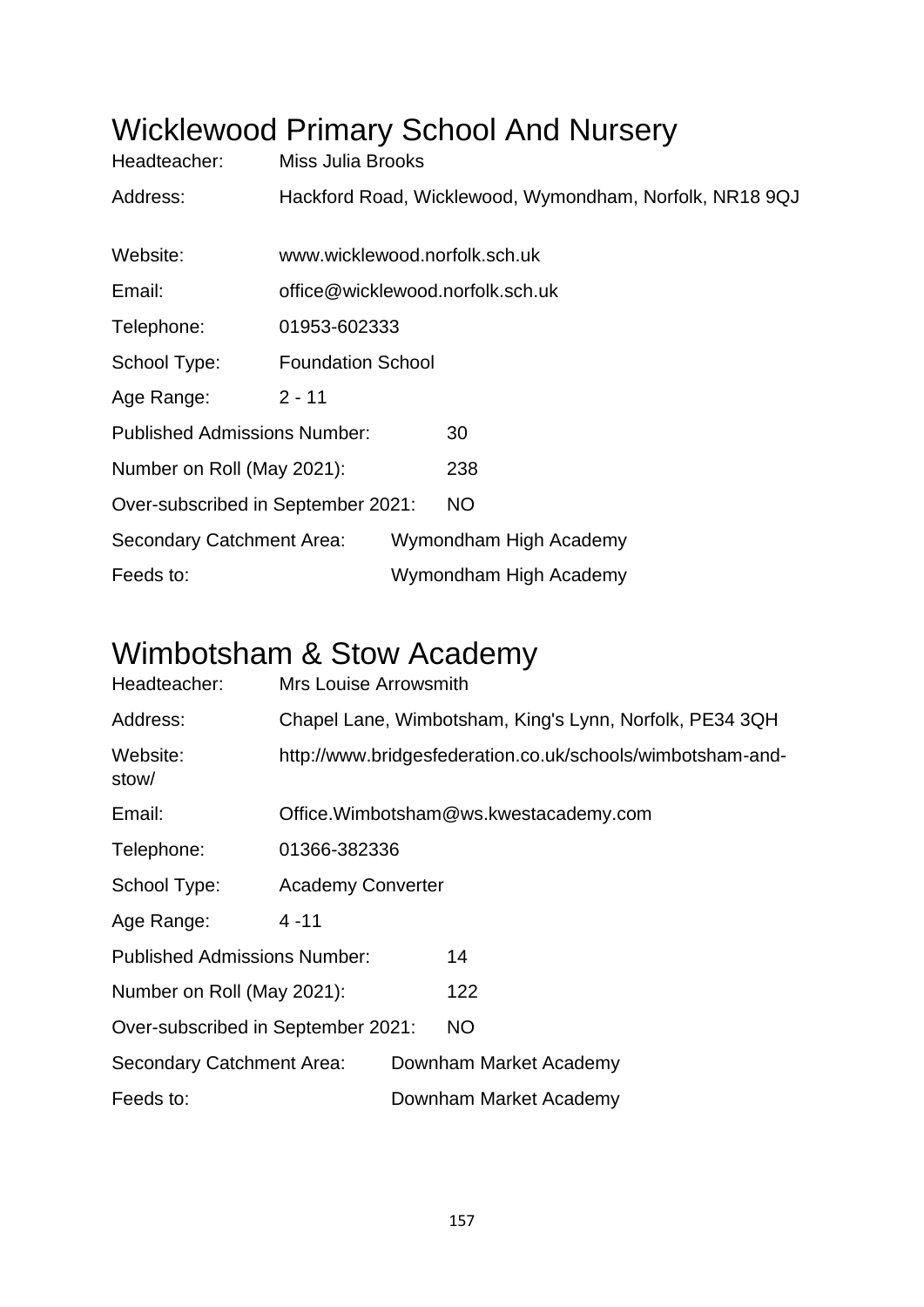# Winterton Primary School

| Headteacher:                        | <b>Mrs Caroline Richardson</b>                                |  |                             |  |  |
|-------------------------------------|---------------------------------------------------------------|--|-----------------------------|--|--|
| Address:<br>4AP                     | Black Street, Winterton-on-sea, Great Yarmouth, Norfolk, NR29 |  |                             |  |  |
| Website:                            | www.wintertonprimaryschool.org.uk                             |  |                             |  |  |
| Email:                              | office@winterton.norfolk.sch.uk                               |  |                             |  |  |
| Telephone:                          | 01493-393218                                                  |  |                             |  |  |
| School Type:                        | <b>Foundation School</b>                                      |  |                             |  |  |
| Age Range:                          | $3 - 11$                                                      |  |                             |  |  |
| <b>Published Admissions Number:</b> |                                                               |  | 15                          |  |  |
| Number on Roll (May 2021):          |                                                               |  | 60                          |  |  |
| Over-subscribed in September 2021:  |                                                               |  | <b>NO</b>                   |  |  |
| Secondary Catchment Area:           |                                                               |  | Flegg High Ormiston Academy |  |  |
| Feeds to:                           |                                                               |  | Flegg High Ormiston Academy |  |  |

# Woodlands Primary Academy

| Headteacher:                        | <b>Mrs Vicky Platten</b>                        |  |                                          |  |  |
|-------------------------------------|-------------------------------------------------|--|------------------------------------------|--|--|
| Address:                            | Church Walk, Bradwell, Great Yarmouth, NR31 8QQ |  |                                          |  |  |
| Website:                            | www.woodlands.norfolk.sch.uk                    |  |                                          |  |  |
| Email:                              |                                                 |  | enquiries@woodlandsprimaryacademy.org.uk |  |  |
| Telephone:                          | 01493-665314                                    |  |                                          |  |  |
| School Type:                        | <b>Academy Sponsor Led</b>                      |  |                                          |  |  |
| Age Range:                          | $3 - 11$                                        |  |                                          |  |  |
| <b>Published Admissions Number:</b> |                                                 |  | 60                                       |  |  |
| Number on Roll (May 2021):          |                                                 |  | 459                                      |  |  |
| Over-subscribed in September 2021:  |                                                 |  | <b>YES</b>                               |  |  |
| Secondary Catchment Area:           |                                                 |  | Lynn Grove Academy                       |  |  |
| Feeds to:                           |                                                 |  | Lynn Grove Academy                       |  |  |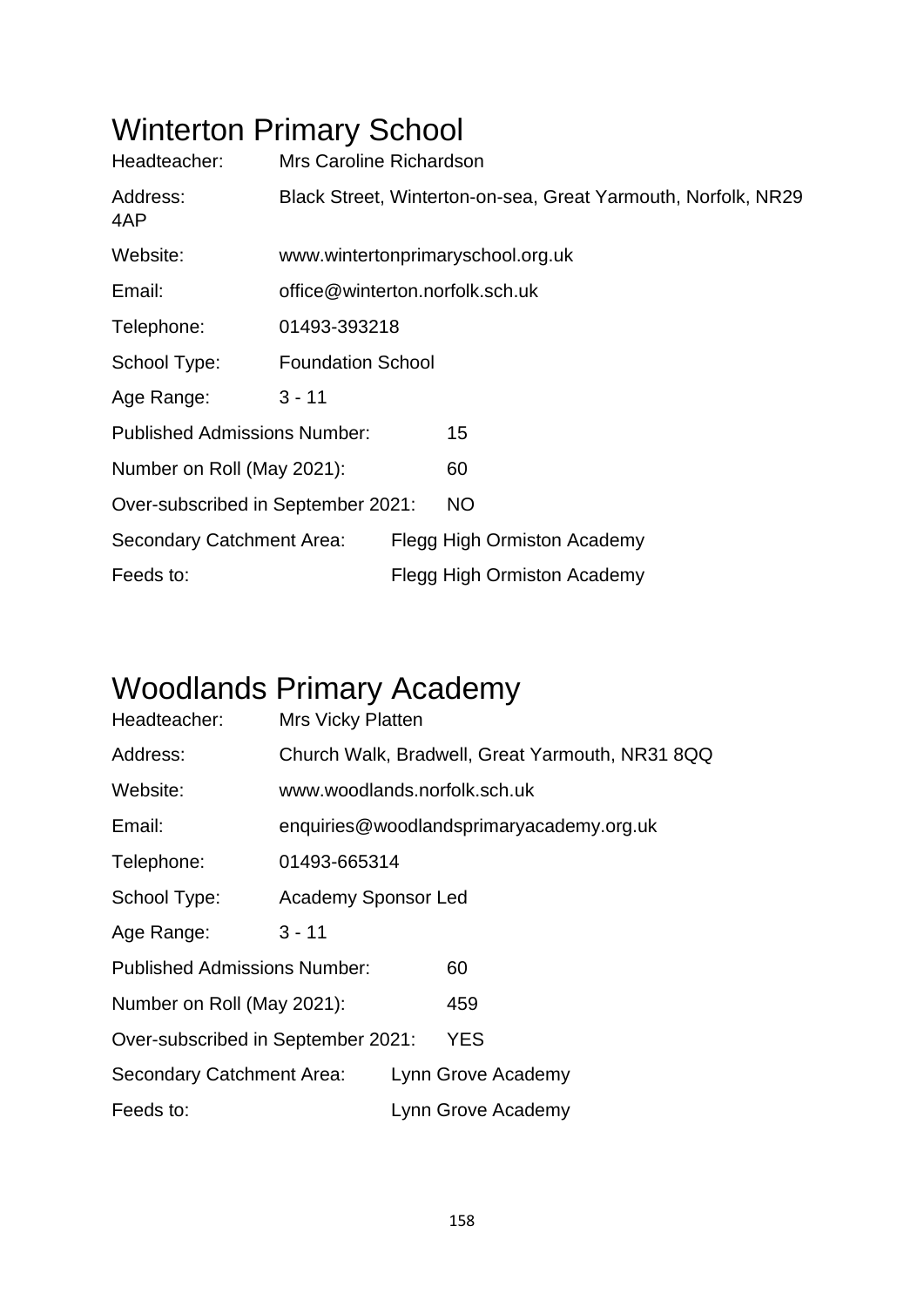#### Woodton Primary School

| Headteacher:                        | Miss Dawn Read                                   |  |                           |  |  |
|-------------------------------------|--------------------------------------------------|--|---------------------------|--|--|
| Address:                            | Norwich Road, Woodton, Bungay, Norfolk, NR35 2LL |  |                           |  |  |
| Website:                            | www.ellinghamandwoodton.co.uk                    |  |                           |  |  |
| Email:                              | office@woodton.norfolk.sch.uk                    |  |                           |  |  |
| Telephone:                          | 01508-482294                                     |  |                           |  |  |
| School Type:                        | <b>Community School</b>                          |  |                           |  |  |
| Age Range:                          | $4 - 11$                                         |  |                           |  |  |
| <b>Published Admissions Number:</b> |                                                  |  | 7                         |  |  |
| Number on Roll (May 2021):          |                                                  |  | 53                        |  |  |
| Over-subscribed in September 2021:  |                                                  |  | <b>NO</b>                 |  |  |
| <b>Secondary Catchment Area:</b>    |                                                  |  | <b>Hobart High School</b> |  |  |
| Feeds to:                           |                                                  |  | <b>Hobart High School</b> |  |  |

#### Worstead Church Of England Primary School

| Headteacher:                        | Mr Nick Read                   |                                                         |
|-------------------------------------|--------------------------------|---------------------------------------------------------|
| Address:                            |                                | Honing Road, Worstead, North Walsham, Norfolk, NR28 9RQ |
|                                     |                                |                                                         |
| Website:                            | www.worstead.norfolk.sch.uk    |                                                         |
| Email:                              | office@worstead.norfolk.sch.uk |                                                         |
| Telephone:                          | 01692-536309                   |                                                         |
| School Type:                        | <b>Voluntary Aided School</b>  |                                                         |
| Age Range:                          | $4 - 11$                       |                                                         |
| <b>Published Admissions Number:</b> |                                | 15                                                      |
| Number on Roll (May 2021):          |                                | 110                                                     |
| Over-subscribed in September 2021:  |                                | <b>YES</b>                                              |
| Secondary Catchment Area:           |                                | North Walsham High School                               |
| Feeds to:                           |                                | North Walsham High School                               |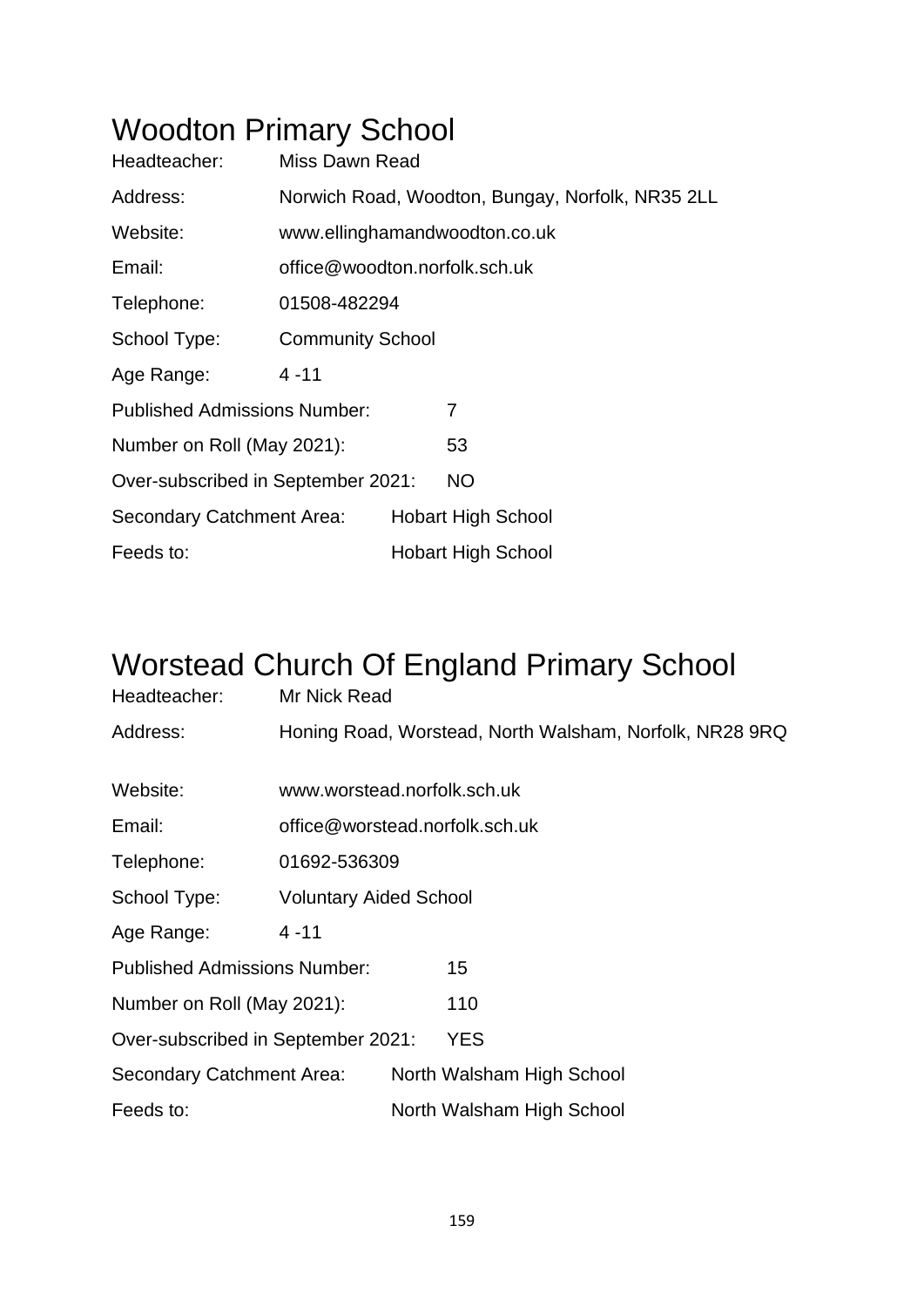# Wreningham VC Primary School

| Headteacher:                        | Mr Rob Jones                                           |  |                        |  |  |  |
|-------------------------------------|--------------------------------------------------------|--|------------------------|--|--|--|
| Address:<br>1AW                     | Ashwellthorpe Road, Wreningham, Norwich, Norfolk, NR16 |  |                        |  |  |  |
| Website:                            | www.wreningham.norfolk.sch.uk                          |  |                        |  |  |  |
| Email:                              | office@wreningham.norfolk.sch.uk                       |  |                        |  |  |  |
| Telephone:                          | 01508-489355                                           |  |                        |  |  |  |
| School Type:                        | <b>Voluntary Controlled School</b>                     |  |                        |  |  |  |
| Age Range:                          | $4 - 11$                                               |  |                        |  |  |  |
| <b>Published Admissions Number:</b> |                                                        |  | 15                     |  |  |  |
| Number on Roll (May 2021):          |                                                        |  | 115                    |  |  |  |
| Over-subscribed in September 2021:  |                                                        |  | <b>YES</b>             |  |  |  |
| Secondary Catchment Area:           |                                                        |  | Wymondham High Academy |  |  |  |
| Feeds to:                           |                                                        |  | Wymondham High Academy |  |  |  |

#### Wroughton Infant Academy

| Headteacher:                        | Mrs Jo Snelling                                            |  |                                 |  |  |
|-------------------------------------|------------------------------------------------------------|--|---------------------------------|--|--|
| Address:                            | Beccles Road, Gorleston, Great Yarmouth, Norfolk, NR31 8AH |  |                                 |  |  |
|                                     |                                                            |  |                                 |  |  |
| Website:                            |                                                            |  | www.wroughtonacademies.org.uk   |  |  |
| Email:                              | enquiries@wroughtonacademies.org.uk                        |  |                                 |  |  |
| Telephone:                          | 01493-663470                                               |  |                                 |  |  |
| School Type:                        | <b>Academy Converter</b>                                   |  |                                 |  |  |
| Age Range:                          | $4 - 7$                                                    |  |                                 |  |  |
| <b>Published Admissions Number:</b> |                                                            |  | 90                              |  |  |
| Number on Roll (May 2021):          |                                                            |  | 222                             |  |  |
| Over-subscribed in September 2021:  |                                                            |  | <b>YES</b>                      |  |  |
| Secondary Catchment Area:           |                                                            |  | Lynn Grove Academy              |  |  |
| Feeds to:                           |                                                            |  | <b>Wroughton Junior Academy</b> |  |  |